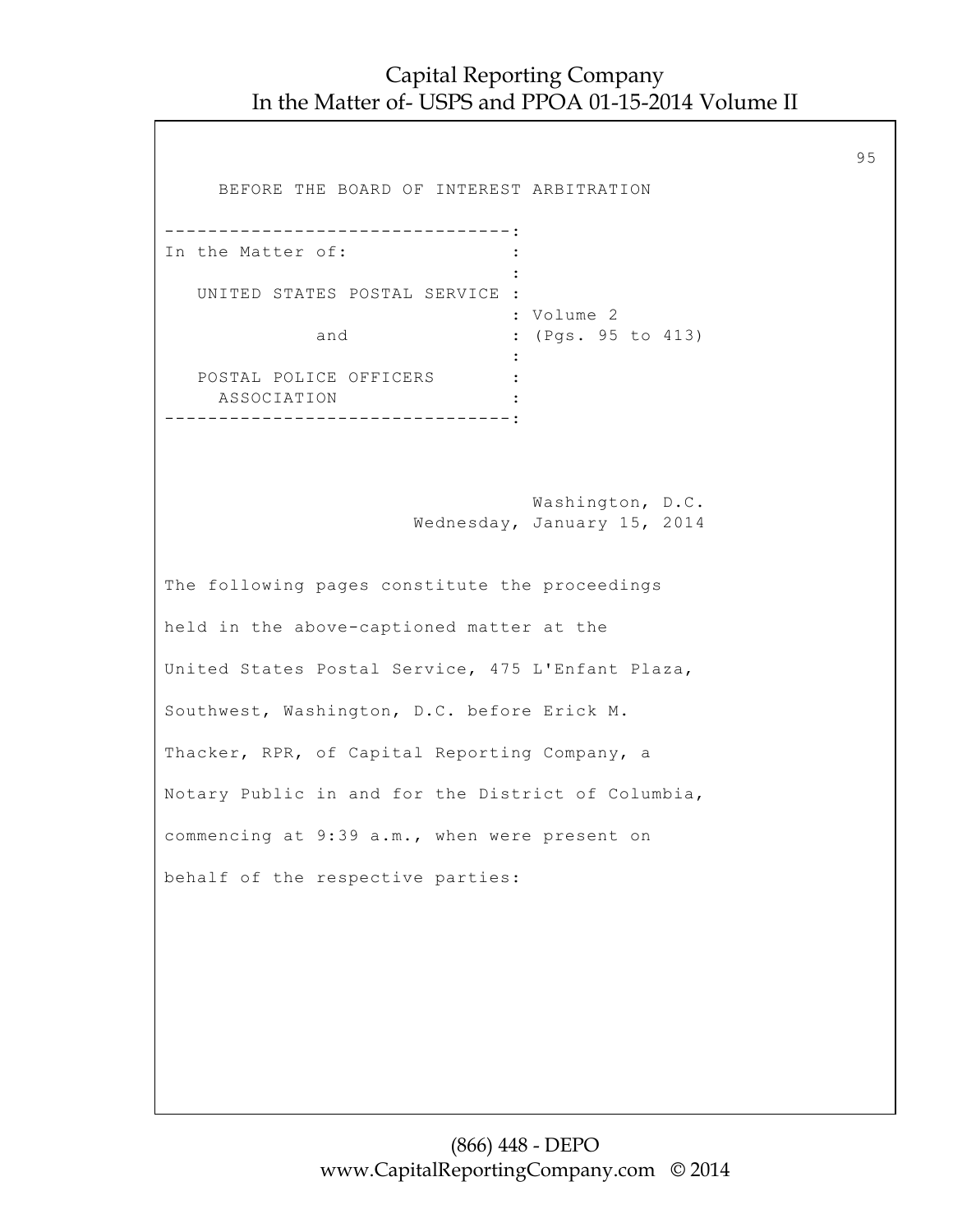|                                                                                                                                               | 96                                                                                                                                                                                                                                                                                                                                                                                                                                                                                                                                                                                                                                                                                                                                                                                                           |                                                                                                                         |                                                                                                                                                                                                                                                                                                                                                                                                                                                                                                                                                                                                                                                                                                                                                                                        | 98 |
|-----------------------------------------------------------------------------------------------------------------------------------------------|--------------------------------------------------------------------------------------------------------------------------------------------------------------------------------------------------------------------------------------------------------------------------------------------------------------------------------------------------------------------------------------------------------------------------------------------------------------------------------------------------------------------------------------------------------------------------------------------------------------------------------------------------------------------------------------------------------------------------------------------------------------------------------------------------------------|-------------------------------------------------------------------------------------------------------------------------|----------------------------------------------------------------------------------------------------------------------------------------------------------------------------------------------------------------------------------------------------------------------------------------------------------------------------------------------------------------------------------------------------------------------------------------------------------------------------------------------------------------------------------------------------------------------------------------------------------------------------------------------------------------------------------------------------------------------------------------------------------------------------------------|----|
| 1<br>$\overline{\mathbf{c}}$<br>3<br>4<br>5<br>6<br>7<br>8<br>9<br>10<br>11<br>12<br>13<br>14<br>15<br>16<br>17<br>18<br>19<br>20<br>21<br>22 | APPEARANCES<br>Before Arbitrators:<br>James C. Oldham, Impartial Chair<br>Robert A. Dufek, USPS Member<br>James Bjork, PPOA Member<br>On behalf of the PPOA:<br>ARLUS J. STEPHENS, ESQUIRE<br>DONNA MCKINNON, ESQUIRE<br>MURPHY ANDERSON, PLLC<br>1701 K Street, Northwest<br>Suite 210<br>Washington, D.C. 20006<br>$(202)$ 223-2620<br>On behalf of the U.S. Postal Service:<br>TERESA A. GONSALVES, ESQUIRE<br>JULIENNE BRAMESCO, ESQUIRE<br>United States Postal Service<br>475 L'Enfant Plaza, Southwest<br>Washington, D.C. 20260<br>(202) 268-6704<br><b>ALSO PRESENT:</b><br>Chris Vitolo, PPOA<br>Eric Freeman, PPOA<br>Joshua Pierce, PPOA<br>Mike Plaugher, PPOA<br>Shawn Fletcher, PPOA<br>Joe Alexandrovich, USPS<br>Sonya J. Penn, USPS<br>Katherine P. Sullivan, USPS<br>Janet Peterson, USPS | 1<br>2<br>3<br>4<br>5<br>6<br>7<br>8<br>9<br>10<br>11<br>12<br>13<br>14<br>15<br>16<br>17<br>18<br>19<br>20<br>21<br>22 | PROCEEDINGS<br>ARBITRATOR OLDHAM: All right. Folks,<br>I think we can get underway, and we've got nearly<br>every seat occupied. This instruction is almost<br>unnecessary, but cell phones, please turn them<br>off. And I think we begin with, actually, the<br>union to proceed.<br>MR. STEPHENS: Okay. Our first witness<br>will be Shawn Fletcher.<br>ARBITRATOR OLDHAM: Mr. Fletcher, we're<br>going to need to swear you in as a witness, if<br>you would come and stand in front of the chair,<br>and we'll have the court reporter swear you in.<br>WHEREUPON,<br><b>SHAWN FLETCHER</b><br>called as a witness, and having been first duly<br>sworn, was examined and testified as follows:<br>THE WITNESS: I do.<br>Good morning, everybody.<br>MS. GONSALVES: Good morning. |    |
| 1<br>2<br>3<br>4<br>5<br>8<br>10<br>13<br>14<br>15<br>16<br>17<br>18<br>19<br>20                                                              | 97<br>CONTENTS<br>WITNESS:<br><b>DIRECT</b><br><b>CROSS</b><br><b>REDIRECT</b><br><b>SHAWN FLETCHER</b><br>99<br>138<br>156<br>HUMPHREY RUTHERFORD<br>196<br>159<br>245<br>MICHAEL PLAUGHER<br>222<br>6 PETER FORD<br>253<br>271<br>283<br>309<br>OCTAVIA JOHNSON<br><b>JOSHUA PIERCE</b><br>317<br>347<br>9 FRANK ALBERGO<br>351<br>358<br><b>TAMMY MICHAELSON</b><br>362<br>367<br>11 EUGENE MATTA<br>382<br>368<br>388<br>12 WALTER JOHNSON<br>390<br>$-$<br>--<br>(Exhibit books were tendered to the arbitrator.)                                                                                                                                                                                                                                                                                       | 1<br>2<br>3<br>4<br>5<br>6<br>7<br>8<br>9<br>10<br>11<br>12<br>13<br>14<br>15<br>16<br>17<br>18<br>19                   | DIRECT EXAMINATION BY COUNSEL FOR<br><b>THE</b><br><b>UNION</b><br>BY MR. STEPHENS<br>Can you please state your name for the<br>Q<br>record?<br>Shawn Fletcher.<br>A<br>And $-$<br>Q<br>ARBITRATOR OLDHAM: Spell Shawn for us.<br>THE WITNESS: S-H-A-W-N.<br>ARBITRATOR OLDHAM: Thank you.<br>THE WITNESS: Sure.<br>BY MR. STEPHENS<br>And by whom are you employed?<br>Q<br>The U.S. Postal Inspection Service.<br>A<br>And what is your position?<br>Q<br>A Postal Police Officer.<br>And what city are -- in what city are<br>O<br>you employed?<br>A Chicago.                                                                                                                                                                                                                      | 99 |
| 21                                                                                                                                            |                                                                                                                                                                                                                                                                                                                                                                                                                                                                                                                                                                                                                                                                                                                                                                                                              | 20                                                                                                                      | Officer Fletcher, when were you hired<br>O.                                                                                                                                                                                                                                                                                                                                                                                                                                                                                                                                                                                                                                                                                                                                            |    |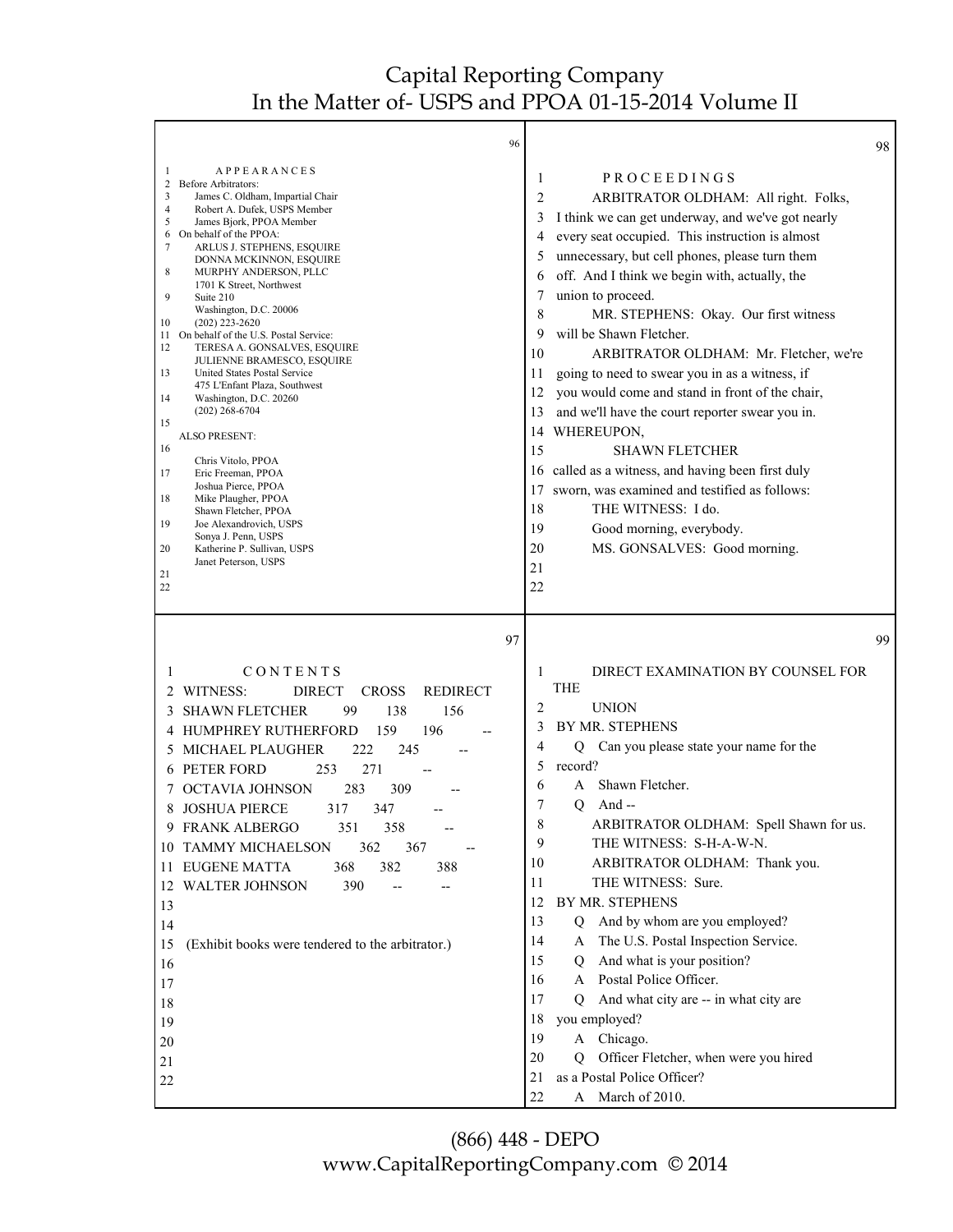|          | 100                                                                                      |          |                                                                                                        | 102 |
|----------|------------------------------------------------------------------------------------------|----------|--------------------------------------------------------------------------------------------------------|-----|
| 1        | And when did you graduate from the<br>Q                                                  | 1        | department.                                                                                            |     |
| 2        | academy?                                                                                 | 2        | And what hours do inspectors typically<br>Q                                                            |     |
| 3        | A May 7th of 2010.                                                                       | 3        | work?                                                                                                  |     |
| 4        | And do you hold any office in the<br>O                                                   | 4        | A As far as I understand it, typically,                                                                |     |
| 5        | Union?                                                                                   | 5        | it's ten-hour days, you know, 8:00 to 6:00 or                                                          |     |
| 6        | A Yes. Yes. I am the central area                                                        | 6        | something, you know, somewhere around -- in my                                                         |     |
| 7        | national representative for the PPOA.                                                    | 7        | experience, that's what I've encountered.                                                              |     |
| 8        | Q In addition to serving as a Postal                                                     | 8        | Q It's usually in the -- it's usually                                                                  |     |
| 9        | Police Officer, do you perform any training                                              | 9        | a day shift?                                                                                           |     |
| 10       | functions for the Inspection Service?                                                    | 10       | A Yes.                                                                                                 |     |
| 11       | A I do. I hold an officer survival                                                       | 11       | And besides Postal Police Officer and<br>O                                                             |     |
| 12       | certification as part of the threat management                                           | 12       | besides inspectors, who else performs functions                                                        |     |
| 13       | discipline.                                                                              | 13       | for the Inspection Service?                                                                            |     |
| 14       | Q Okay. And can you explain, generally,                                                  | 14       | A There is some support staff, and there                                                               |     |
| 15       | what does officer survival training entail?                                              | 15       | is also -- kind of classified at the low end is                                                        |     |
| 16       | A Yeah. Officer survival training pretty                                                 | 16       | contract security.                                                                                     |     |
| 17       | much encompasses all of the -- the specific                                              | 17       | Okay. And in Chicago, roughly how many<br>Q                                                            |     |
| 18       | skills of threat management to include firearms                                          | 18       | contract security guards are there?                                                                    |     |
| 19       | and defensive tactics. It kind of rolls                                                  | 19       | A I would say about a dozen. I only                                                                    |     |
| 20       | everything into one. It focuses on some of the                                           | 20       | encounter a few, you know, during the times that                                                       |     |
| 21       | things that we were taught in officer survival                                           | 21       | I work, but to cover all the -- all the tours,                                                         |     |
| 22       | and subsequently instructing, building entries                                           | 22       | I'd say around a dozen.                                                                                |     |
|          |                                                                                          |          |                                                                                                        |     |
|          | 101                                                                                      |          |                                                                                                        | 103 |
| $\perp$  |                                                                                          | 1        | Q                                                                                                      |     |
| 2        | and clearances, vehicle stops, you know,<br>reviewing and enhancing searching and shield | 2        | And how many police officers are there<br>in Chicago?                                                  |     |
| 3        | ballistic -- use of the ballistic shield, active                                         | 3        | A Eighteen.                                                                                            |     |
| 4        | shooter events. I'm trying to think. There's a                                           | 4        | Q When you first became a police officer,                                                              |     |
| 5        | lot.                                                                                     | 5        | where did you receive your academy training?                                                           |     |
| 6        | Let me ask you this --<br>Q                                                              | 6        | At the Bolger Center in Potomac,<br>A                                                                  |     |
| 7        | Yeah.<br>A                                                                               | 7        | Maryland.                                                                                              |     |
| 8        | -- from where did you receive your<br>Q                                                  | 8        | Is that a -- is that an academy run by<br>Q                                                            |     |
| 9        | certification to be an instructor?                                                       | 9        | the Inspection Service?                                                                                |     |
| 10       | A I received my certification at --                                                      | 10       | Yes.<br>A                                                                                              |     |
| 11       | there's a facility in Delaware. In Newcastle,                                            | 11       | And is it federally certified?<br>Q                                                                    |     |
| 12       | Delaware is where I received my certification.                                           | 12       | Yes. It's accredited.<br>A                                                                             |     |
| 13       | Q Okay. And who do you train in officer                                                  | 13       | And besides police officers, who else<br>O                                                             |     |
| 14       | survival?                                                                                | 14       | is trained at the academy?                                                                             |     |
| 15       | I train PPOs and inspectors in officer<br>A                                              | 15       | Inspectors are trained as well.<br>A                                                                   |     |
| 16       | survival.                                                                                | 16       | Okay. And what, generally speaking --<br>Q                                                             |     |
| 17       | What is the Postal Inspection Service?<br>Q                                              | 17       | we'll have more detailed testimony about this                                                          |     |
| 18       | The Postal Inspection Service is the<br>А                                                | 18       | later, but generally speaking, what subjects did                                                       |     |
| 19       | law enforcement branch of the Postal Service.                                            | 19       | the academy cover with you?                                                                            |     |
| 20       | Okay. And what is an inspector?<br>Q                                                     | 20       | A Legal principles, defensive tactics,                                                                 |     |
| 21<br>22 | I would classify an inspector as<br>A<br>equivalent to a detective in a municipal        | 21<br>22 | firearms, as I mentioned before, officer survival<br>and, you know, communicating, community policing, |     |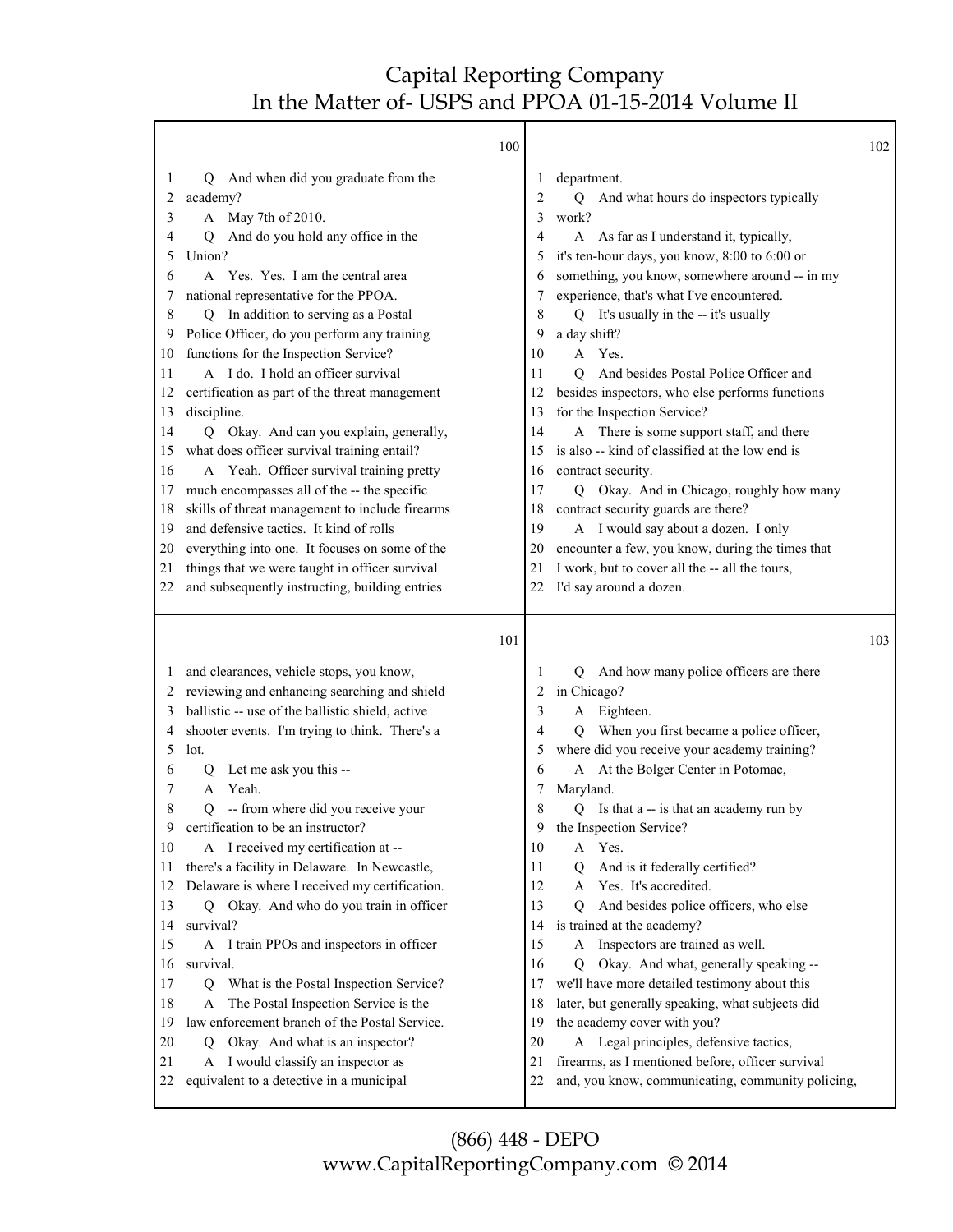Τ

Γ

|                                                                                                                                    | 104                                                                                                                                                                                                                                                                                                                                                                                                                                                                                                                                                                                                                                                                                                                                                                                                                                |                                                                                                                         |                                                                                                                                                                                                                                                                                                                                                                                                                                                                                                                                                                                                                                                                     | 106 |
|------------------------------------------------------------------------------------------------------------------------------------|------------------------------------------------------------------------------------------------------------------------------------------------------------------------------------------------------------------------------------------------------------------------------------------------------------------------------------------------------------------------------------------------------------------------------------------------------------------------------------------------------------------------------------------------------------------------------------------------------------------------------------------------------------------------------------------------------------------------------------------------------------------------------------------------------------------------------------|-------------------------------------------------------------------------------------------------------------------------|---------------------------------------------------------------------------------------------------------------------------------------------------------------------------------------------------------------------------------------------------------------------------------------------------------------------------------------------------------------------------------------------------------------------------------------------------------------------------------------------------------------------------------------------------------------------------------------------------------------------------------------------------------------------|-----|
| $\mathbf{I}$<br>2<br>3<br>4<br>5<br>6<br>7<br>8<br>9<br>10<br>11<br>12<br>13<br>14<br>15<br>16<br>17<br>18<br>19<br>20<br>21<br>22 | things -- things of that nature.<br>Q And were you trained on how to -- how<br>to handle evidence?<br>A Yes.<br>And who provided the legal training?<br>Q<br>A Legal training was provided by<br>Inspection Service counsel.<br>Q Okay. And you mentioned -- did you<br>mention community policing?<br>A Yes.<br>And can you explain just generally<br>0<br>speaking what is community policing?<br>A Community policing, as it was relevant<br>to our mission, was basically learning how to<br>engage other employees of the Postal Service,<br>customers, anybody else that might -- we might<br>come in contact with.<br>Q Now, besides the academy, what other<br>training have you received from the Inspection<br>Service?<br>A I receive -- I and other officers also<br>receive annual training twice a year for firearms | 1<br>2<br>3<br>4<br>5<br>6<br>7<br>8<br>9<br>10<br>11<br>12<br>13<br>14<br>15<br>16<br>17<br>18<br>19<br>20<br>21<br>22 | amount of force that it takes.<br>Okay.<br>Q<br>So that may entail shooting or killing<br>A<br>the shooter.<br>Q Okay. And you mentioned the -- I<br>believe you mentioned ballistic shield training.<br>A Yes, sir.<br>Q Okay. And can I ask you to -- the<br>document -- the book in front of you is a book of<br>exhibits.<br>A Yeah.<br>Can I direct your attention to the top<br>Q<br>page? Do you recognize this?<br>A Yes.<br>What -- what is this?<br>$\overline{Q}$<br>MR. STEPHENS: This is Union Exhibit<br>No. 1. It's that right there.<br>ARBITRATOR OLDHAM: Oh, this one?<br>MR. STEPHENS: Yes, sir.<br>ARBITRATOR OLDHAM: Wrong book. Thank<br>you. |     |
|                                                                                                                                    |                                                                                                                                                                                                                                                                                                                                                                                                                                                                                                                                                                                                                                                                                                                                                                                                                                    |                                                                                                                         |                                                                                                                                                                                                                                                                                                                                                                                                                                                                                                                                                                                                                                                                     |     |
|                                                                                                                                    |                                                                                                                                                                                                                                                                                                                                                                                                                                                                                                                                                                                                                                                                                                                                                                                                                                    |                                                                                                                         |                                                                                                                                                                                                                                                                                                                                                                                                                                                                                                                                                                                                                                                                     |     |
|                                                                                                                                    | 105                                                                                                                                                                                                                                                                                                                                                                                                                                                                                                                                                                                                                                                                                                                                                                                                                                |                                                                                                                         |                                                                                                                                                                                                                                                                                                                                                                                                                                                                                                                                                                                                                                                                     | 107 |
| 1                                                                                                                                  | and defensive tactics and also for officer                                                                                                                                                                                                                                                                                                                                                                                                                                                                                                                                                                                                                                                                                                                                                                                         | 1                                                                                                                       | THE WITNESS: This is a ballistic                                                                                                                                                                                                                                                                                                                                                                                                                                                                                                                                                                                                                                    |     |
| 2                                                                                                                                  | survival.                                                                                                                                                                                                                                                                                                                                                                                                                                                                                                                                                                                                                                                                                                                                                                                                                          | 2                                                                                                                       | shield.                                                                                                                                                                                                                                                                                                                                                                                                                                                                                                                                                                                                                                                             |     |
| 3                                                                                                                                  | ARBITRATOR OLDHAM: I didn't hear the                                                                                                                                                                                                                                                                                                                                                                                                                                                                                                                                                                                                                                                                                                                                                                                               | 3                                                                                                                       | BY MR. STEPHENS                                                                                                                                                                                                                                                                                                                                                                                                                                                                                                                                                                                                                                                     |     |
| 4                                                                                                                                  | last part.                                                                                                                                                                                                                                                                                                                                                                                                                                                                                                                                                                                                                                                                                                                                                                                                                         | 4                                                                                                                       | Q Is this the shield on which PPOs are                                                                                                                                                                                                                                                                                                                                                                                                                                                                                                                                                                                                                              |     |
| 5                                                                                                                                  | THE WITNESS: Officer survival.                                                                                                                                                                                                                                                                                                                                                                                                                                                                                                                                                                                                                                                                                                                                                                                                     | 5                                                                                                                       | trained?                                                                                                                                                                                                                                                                                                                                                                                                                                                                                                                                                                                                                                                            |     |
| 6                                                                                                                                  | ARBITRATOR OLDHAM: Thank you.                                                                                                                                                                                                                                                                                                                                                                                                                                                                                                                                                                                                                                                                                                                                                                                                      | 6                                                                                                                       | Yes.<br>A                                                                                                                                                                                                                                                                                                                                                                                                                                                                                                                                                                                                                                                           |     |
| 7                                                                                                                                  | THE WITNESS: I'm sorry.                                                                                                                                                                                                                                                                                                                                                                                                                                                                                                                                                                                                                                                                                                                                                                                                            | 7                                                                                                                       | Okay. And is this the shield that<br>Q                                                                                                                                                                                                                                                                                                                                                                                                                                                                                                                                                                                                                              |     |
| 8                                                                                                                                  | BY MR. STEPHENS                                                                                                                                                                                                                                                                                                                                                                                                                                                                                                                                                                                                                                                                                                                                                                                                                    | 8                                                                                                                       | should be in every Postal Police Officer's --                                                                                                                                                                                                                                                                                                                                                                                                                                                                                                                                                                                                                       |     |
| 9                                                                                                                                  | You mentioned active shooter training.<br>Q                                                                                                                                                                                                                                                                                                                                                                                                                                                                                                                                                                                                                                                                                                                                                                                        | 9                                                                                                                       | This -- this should be a tool that's --<br>A                                                                                                                                                                                                                                                                                                                                                                                                                                                                                                                                                                                                                        |     |
| 10                                                                                                                                 | When did -- when did you most recently                                                                                                                                                                                                                                                                                                                                                                                                                                                                                                                                                                                                                                                                                                                                                                                             | 10                                                                                                                      | that's constantly available, yes.                                                                                                                                                                                                                                                                                                                                                                                                                                                                                                                                                                                                                                   |     |
| 11                                                                                                                                 | receive active shooter training?                                                                                                                                                                                                                                                                                                                                                                                                                                                                                                                                                                                                                                                                                                                                                                                                   | 11                                                                                                                      | Constantly available?<br>Q<br>A                                                                                                                                                                                                                                                                                                                                                                                                                                                                                                                                                                                                                                     |     |
| 12                                                                                                                                 | A Most -- my most recent active shooter                                                                                                                                                                                                                                                                                                                                                                                                                                                                                                                                                                                                                                                                                                                                                                                            | 12<br>13                                                                                                                | Yeah.<br>O                                                                                                                                                                                                                                                                                                                                                                                                                                                                                                                                                                                                                                                          |     |
| 13<br>14                                                                                                                           | training was as part of my officer survival<br>certification.                                                                                                                                                                                                                                                                                                                                                                                                                                                                                                                                                                                                                                                                                                                                                                      | 14                                                                                                                      | How many -- in Chicago -- and I'm done<br>with this exhibit for now.                                                                                                                                                                                                                                                                                                                                                                                                                                                                                                                                                                                                |     |
| 15                                                                                                                                 |                                                                                                                                                                                                                                                                                                                                                                                                                                                                                                                                                                                                                                                                                                                                                                                                                                    | 15                                                                                                                      | A Yeah.                                                                                                                                                                                                                                                                                                                                                                                                                                                                                                                                                                                                                                                             |     |
| 16                                                                                                                                 | Q Okay. And what is the objective of a<br>Postal Police Officer in an active shooter                                                                                                                                                                                                                                                                                                                                                                                                                                                                                                                                                                                                                                                                                                                                               | 16                                                                                                                      | In Chicago, how many fixed posts are<br>Q                                                                                                                                                                                                                                                                                                                                                                                                                                                                                                                                                                                                                           |     |
| 17                                                                                                                                 | situation today?                                                                                                                                                                                                                                                                                                                                                                                                                                                                                                                                                                                                                                                                                                                                                                                                                   | 17                                                                                                                      | Postal Police Officers responsible for guarding?                                                                                                                                                                                                                                                                                                                                                                                                                                                                                                                                                                                                                    |     |
| 18                                                                                                                                 | A Find the threat or the shooter and stop                                                                                                                                                                                                                                                                                                                                                                                                                                                                                                                                                                                                                                                                                                                                                                                          | 18                                                                                                                      | A Zero.                                                                                                                                                                                                                                                                                                                                                                                                                                                                                                                                                                                                                                                             |     |
| 19                                                                                                                                 | the threat or the shooter.                                                                                                                                                                                                                                                                                                                                                                                                                                                                                                                                                                                                                                                                                                                                                                                                         | 19                                                                                                                      | Q And in your time as a Postal Police                                                                                                                                                                                                                                                                                                                                                                                                                                                                                                                                                                                                                               |     |
| 20                                                                                                                                 | Q And how are you to stop the -- the                                                                                                                                                                                                                                                                                                                                                                                                                                                                                                                                                                                                                                                                                                                                                                                               | 20                                                                                                                      | Officer, how many times have you sat to guard a                                                                                                                                                                                                                                                                                                                                                                                                                                                                                                                                                                                                                     |     |
| 21<br>22                                                                                                                           | threat of the shooter?<br>A By any means, as far as the correct                                                                                                                                                                                                                                                                                                                                                                                                                                                                                                                                                                                                                                                                                                                                                                    | 21<br>22                                                                                                                | fixed post?<br>A Not once.                                                                                                                                                                                                                                                                                                                                                                                                                                                                                                                                                                                                                                          |     |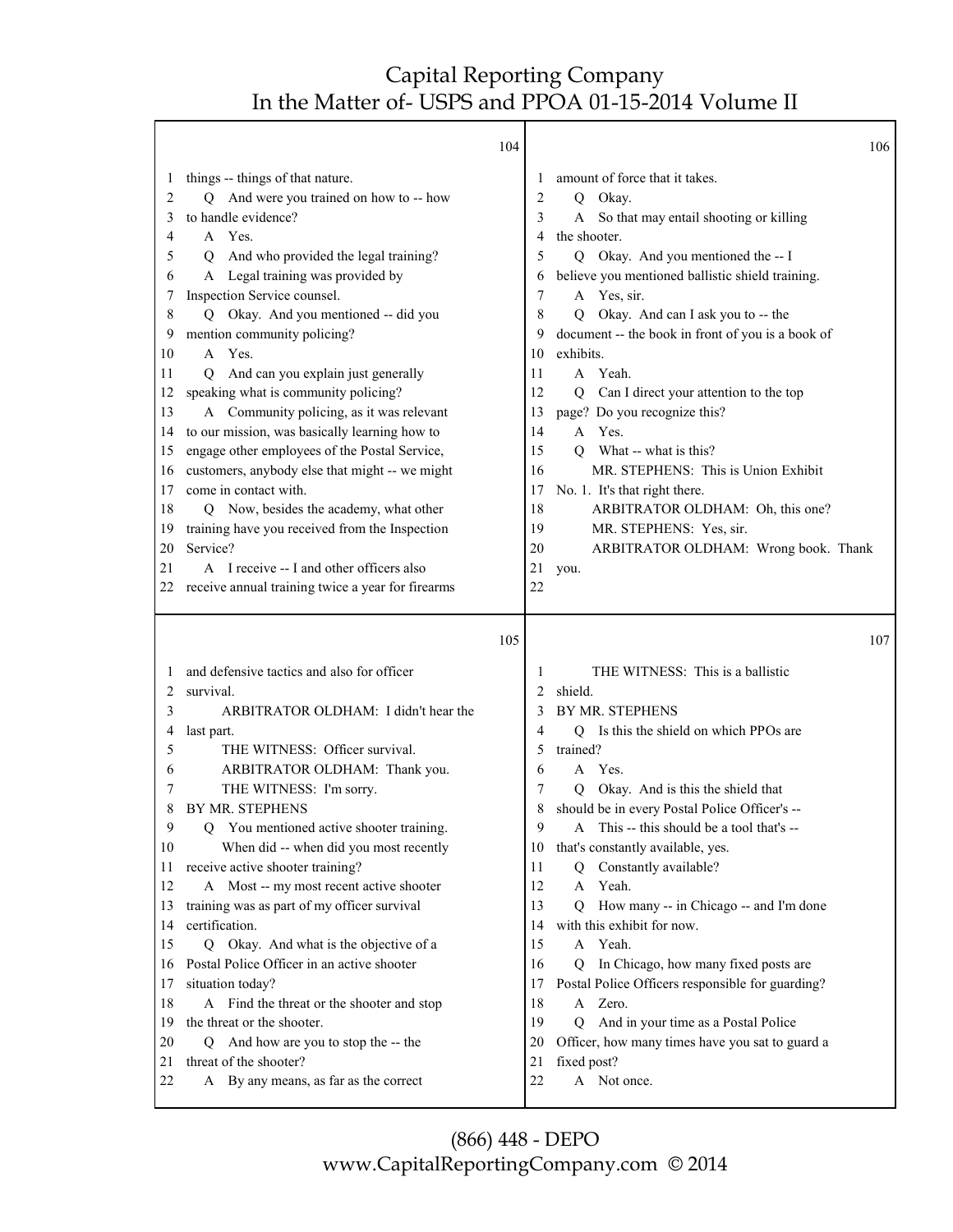Τ

|        | 108                                                                                                   |        |                                                                                           | 110 |
|--------|-------------------------------------------------------------------------------------------------------|--------|-------------------------------------------------------------------------------------------|-----|
| 1      | Okay. And I'd like to direct your<br>Q.                                                               |        | based on -- on a -- on a need. So if there's                                              |     |
| 2      | attention to -- it's the second -- going to be                                                        |        | a -- you know, an increase in any sort of                                                 |     |
| 3      | the second document. It's actually -- it's about                                                      | 3      | activity for a certain area, then that's -- you                                           |     |
| 4      | four or five or six photographs that are                                                              | 4      | know, we'll kind of saturate that area.                                                   |     |
| 5      | collectively Union Exhibit No. 2. The quality on                                                      | 5      | Q Okay. We had discussed -- in our                                                        |     |
| 6      | a couple is a little -- a little poor.                                                                | 6      | preparations, you mentioned postal trucks and                                             |     |
| 7      | Do you recognize what these are                                                                       | 7      | terrorism concerns. Can you explain that to us?                                           |     |
| 8      | photographs of?                                                                                       | 8      | A There -- yes. There have been some                                                      |     |
| 9      | A Yes.                                                                                                | 9      | concerns. A lot of the -- the vehicle lots for                                            |     |
| 10     | And what are these photographs of?<br>О                                                               | 10     | the stations are either -- there's no -- there's                                          |     |
| 11     | These are locations that were or<br>A                                                                 | 11     | no sort of security there in an open lot,                                                 |     |
| 12     | currently are occupied by contract security.                                                          | 12     | basically. There's no locked gates or -- or                                               |     |
| 13     | Okay. In Chicago, are Postal Police<br>Q                                                              | 13     | mechanisms to really secure them.                                                         |     |
| 14     | Officers assigned to mobile patrols while they                                                        | 14     | So there have been some concerns --                                                       |     |
| 15     | are on duty?                                                                                          | 15     | because of the ease with which postal vehicles                                            |     |
| 16     | Yes.<br>A                                                                                             | 16     | can kind of move about, there were some concerns                                          |     |
| 17     | And what do you do during the<br>О                                                                    | 17     | that if any -- any of them were stolen or                                                 |     |
| 18     | majority -- what do you do -- well, first of all,                                                     | 18     | otherwise compromised that they could be used to                                          |     |
| 19     | which tour do you -- are you assigned to?                                                             | 19     | facilitate an attack.                                                                     |     |
| 20     | A I work kind of a hybrid tour. I work                                                                | 20     | Q And in addition to being used for                                                       |     |
| 21     | the later half of tour three, which is beginning                                                      | 21     | elicit purposes, are -- is -- postal equipment,                                           |     |
| 22     | at 6:00 p.m., into the first half of tour one,                                                        | 22     | postal trucks, are they sometimes subject to                                              |     |
|        |                                                                                                       |        |                                                                                           |     |
|        |                                                                                                       |        |                                                                                           |     |
|        | 109                                                                                                   |        |                                                                                           | 111 |
| 1      | which ends at 2:30 a.m.                                                                               | 1      |                                                                                           |     |
|        |                                                                                                       |        | vandalism?<br>A Yes.                                                                      |     |
| 2      | Okay. And what do you do during the<br>О                                                              | 2<br>3 |                                                                                           |     |
| 3<br>4 | majority of your tour?                                                                                | 4      | And do you perform any tasks in that<br>Q                                                 |     |
| 5      | A A lot -- a lot of time is spent                                                                     | 5      | regard?                                                                                   |     |
| 6      | responding to burglary -- burglary alarms at                                                          | 6      | A Well, our presence, you know, is -- a                                                   |     |
| 7      | stations, patrols from station to station. In                                                         | 7      | lot of times, with vandalism, a lot of that<br>occurs after the fact, but --              |     |
| 8      | the early part of my tour, I do encounter<br>carriers that are still out delivering mail. A           | 8      | О                                                                                         |     |
| 9      | lot of times, some of the facilities that are                                                         | 9      | And when you're in your mobile patrol,                                                    |     |
| 10     |                                                                                                       | 10     | are -- is your car a marked car or an unmarked<br>car?                                    |     |
| 11     | open all night, processing facilities, we respond<br>to, you know, any number of instances that might | 11     | A                                                                                         |     |
| 12     |                                                                                                       | 12     | Yes. It's a marked patrol vehicle,<br>yes.                                                |     |
| 13     | include assaults, things of that nature.<br>Q                                                         | 13     | $\overline{Q}$                                                                            |     |
| 14     | So on your patrols, when you are                                                                      | 14     | Okay. Is it identifiable, do you                                                          |     |
| 15     | assigned a patrol, is that in -- I assume --                                                          | 15     | believe, to the public as a police vehicle?<br>A Yes.                                     |     |
| 16     | well, let me ask you this: Who assigns you your                                                       | 16     | $\overline{Q}$                                                                            |     |
| 17     | particular patrol route or area for a particular<br>day?                                              | 17     | And when you are traveling on your<br>rounds, are you dressed in a police uniform?        |     |
| 18     | A                                                                                                     | 18     | A Yes.                                                                                    |     |
| 19     | The sergeant.<br>Okay. And to your knowledge, how does<br>Q                                           | 19     | $\overline{Q}$                                                                            |     |
| 20     | the sergeant go about making the decision to                                                          | 20     | Let me hand -- direct your attention to<br>the next exhibit in this book. It's Exhibit 3. |     |
| 21     |                                                                                                       | 21     |                                                                                           |     |
| 22     | assign you to a particular area or route?<br>A As far as I understand it, it's largely                | 22     | Do you recognize this document?<br>A Yes.                                                 |     |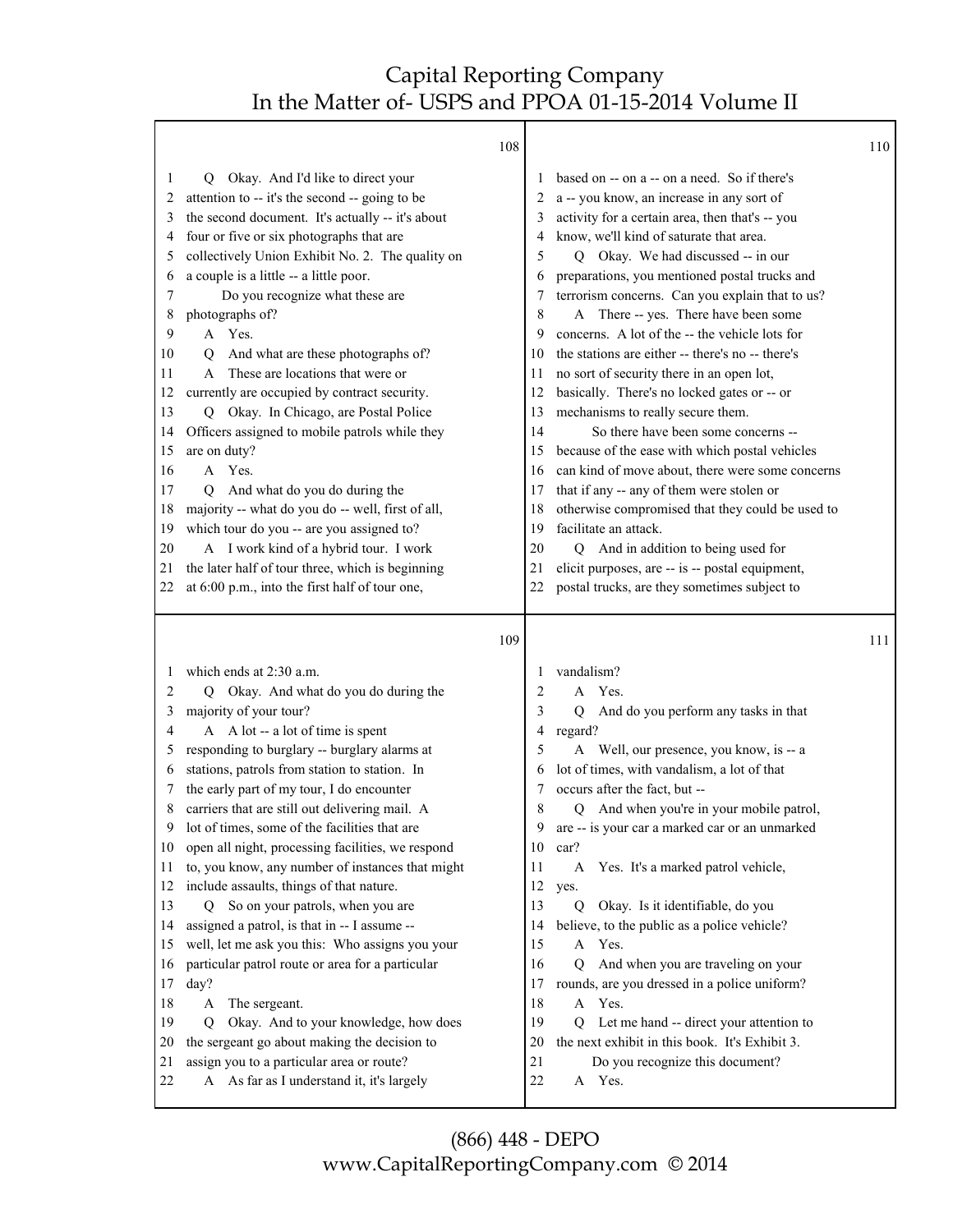|              | 112                                              |    |                                                   | 114 |
|--------------|--------------------------------------------------|----|---------------------------------------------------|-----|
| 1            | And what is this document?<br>Ő                  | 1  | -- route?<br>Q.                                   |     |
| 2            | This was an area -- they call it an<br>A         | 2  | A Absolutely.                                     |     |
| 3            | area update, and it's basically a newsletter     | 3  | Can you give us an example of those?<br>Q         |     |
| 4            | for -- for our area.                             | 4  | A Assaults and not necessarily targeted           |     |
| 5            | Now, this -- there's a photograph on<br>O.       | 5  | shootings, but witnesses to shootings, in the     |     |
| 6            | the first page. Do you recognize the gentleman   | 6  | general area of shootings. Yeah, I mean, it's     |     |
| 7            | on the left?                                     | 7  | dangerous.                                        |     |
| 8            | A Yes, I do.                                     | 8  | Q And for how long have the police                |     |
| 9            | Who is that?<br>О                                | 9  | officers in Chicago been doing these patrols?     |     |
| 10           | A It's a fellow officer in my division,          | 10 | A I would say approximately                       |     |
| 11           | Michael Kowal.                                   | 11 | two-and-a-half, three years.                      |     |
| 12           | Q Okay. And this article discusses these         | 12 | Q And how on a -- how -- how is it                |     |
| 13           | well-being visits run by the Inspection Service. | 13 | determined -- how is it determined which parts of |     |
| 14           | A Uh-huh.                                        | 14 | the area in Chicago you -- you do these patrols?  |     |
| 15           | Do police officers perform patrols in<br>О       | 15 | A Again, this is largely determined by            |     |
| 16           | high crime areas where letter carriers are       | 16 | where there might be flare-ups. So wherever       |     |
| 17           | working?                                         | 17 | there's been an increase in either criminal or    |     |
| 18           | A Absolutely.                                    | 18 | dangerous activity pertinent to the carriers,     |     |
| 19           | And what are you doing -- what are you<br>O      | 19 | that's where the majority of our patrols would    |     |
| 20           | and your fellow officers generally doing while   | 20 | be.                                               |     |
| 21           | you're on these patrols?                         | 21 | Now, Officer Fletcher do you<br>Q                 |     |
| 22           | A A lot of this entails, as I said               | 22 | investigate -- are you called upon to investigate |     |
|              |                                                  |    |                                                   |     |
|              |                                                  |    |                                                   |     |
|              | 113                                              |    |                                                   | 115 |
| $\mathbf{I}$ | before, the presence. By being out there, you're | 1  | assaults on letter carriers?                      |     |
| 2            | displaying that the carriers aren't alone, that  | 2  | A Yes.                                            |     |
| 3            | they're not -- and that they will be swiftly     | 3  | Let me turn your attention to -- well,<br>O.      |     |
| 4            | protected in the event, you know, something      | 4  | first of all -- I'm sorry. There's a document     |     |
| 5            | happens. You're engaging them, finding out if    | 5  | that I missed. I wanted to first direct you to    |     |
| 6            | they know -- if there's any, you know, imminent  | 6  | the next document in your binder, which should be |     |
|              | threats from block to block or neighborhood to   | 7  | Union Exhibit No. 4.                              |     |
| 8            | neighborhood and basically gathering as much     | 8  | Uh-huh.<br>A                                      |     |
| 9            | information as you can while also providing a    | 9  | Can you -- can you identify this<br>Q             |     |
| 10           | deterrent effect.                                | 10 | document?                                         |     |
| 11           | Q Now, letter carriers are federal               | 11 | Yes.<br>A                                         |     |
| 12           | employees, right?                                | 12 | What is this document?<br>О                       |     |
| 13           | A Yes.                                           | 13 | This was a document that was put out by<br>A      |     |
| 14           | And no one -- no one does any -- no one<br>O.    | 14 | the Chicago performance district, and that was -- |     |
| 15           | touches or threatens federal employees on their  | 15 | this was presumably put in all the stations to    |     |
| 16           | routes, do they?                                 | 16 | let them know that we were actually going to be   |     |
| 17           | A Well, I think that used to be the case.        | 17 | out there and provide a presence and a response   |     |
| 18           | I don't believe that to be the case anymore.     | 18 | if necessary.                                     |     |
| 19           | Q And is that true in Chicago? Are               | 19 | Moving on to the next document, this is<br>Q      |     |
| 20           | letter carriers subject to dangers while they're | 20 | Union Exhibit No. 5. Turn your attention to that  |     |
| 21           | on their --                                      | 21 | document. You -- do you recognize this document?  |     |
| 22           | A<br>Yes.                                        | 22 | A Yes.                                            |     |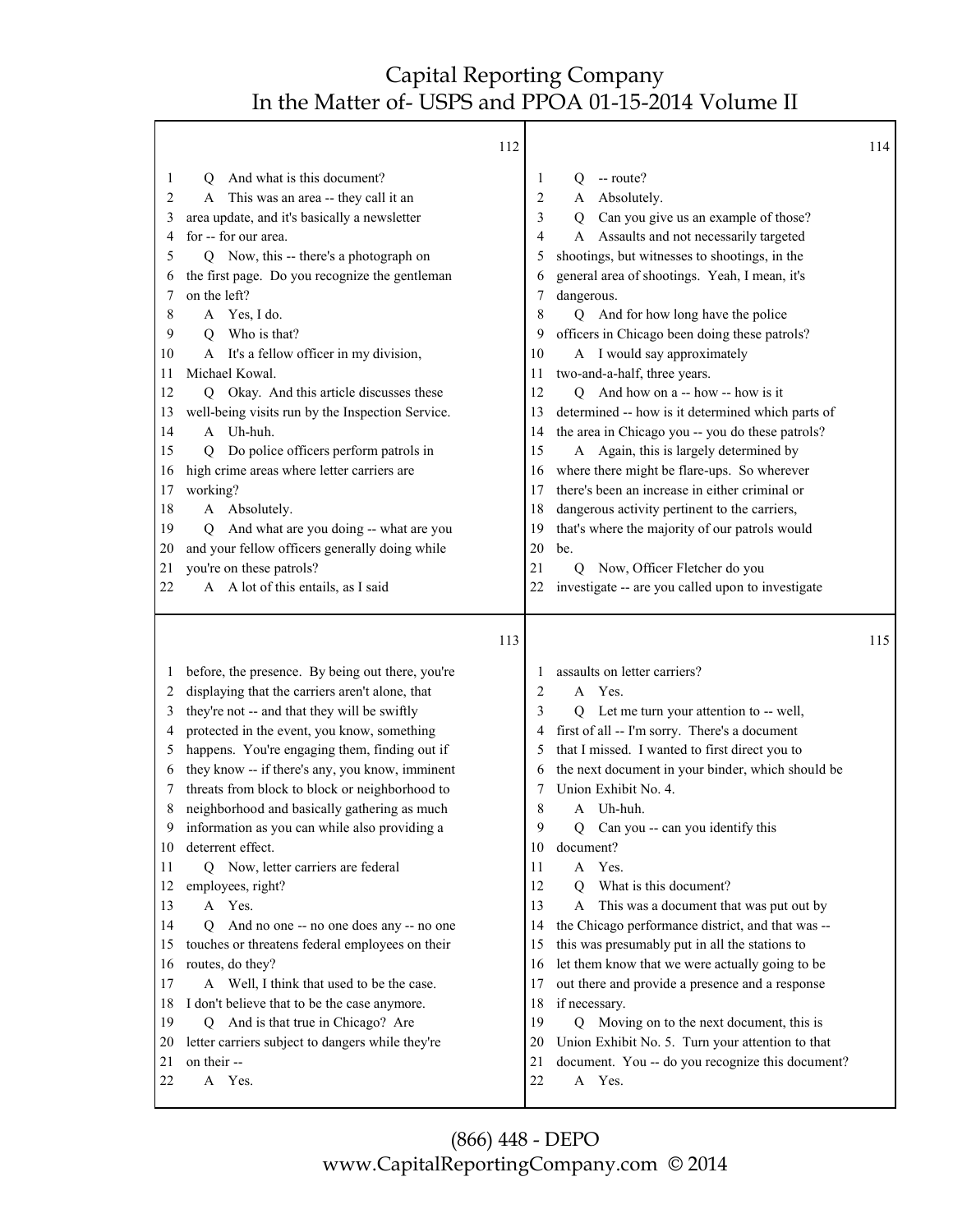|                                                                                                                                                                                                                                                                                                                                                                                                                                                                                                                                                                                                                                                                                                                                                                                                                                                                                                                                                                                                                                                                                                            | 116                                                                                                                      |                                                                                                                                                                                                                                                                                                                                                                                                                                                                                                                                                                                                                                                                                                                                                                                                                                                                                                                                                                          | 118 |
|------------------------------------------------------------------------------------------------------------------------------------------------------------------------------------------------------------------------------------------------------------------------------------------------------------------------------------------------------------------------------------------------------------------------------------------------------------------------------------------------------------------------------------------------------------------------------------------------------------------------------------------------------------------------------------------------------------------------------------------------------------------------------------------------------------------------------------------------------------------------------------------------------------------------------------------------------------------------------------------------------------------------------------------------------------------------------------------------------------|--------------------------------------------------------------------------------------------------------------------------|--------------------------------------------------------------------------------------------------------------------------------------------------------------------------------------------------------------------------------------------------------------------------------------------------------------------------------------------------------------------------------------------------------------------------------------------------------------------------------------------------------------------------------------------------------------------------------------------------------------------------------------------------------------------------------------------------------------------------------------------------------------------------------------------------------------------------------------------------------------------------------------------------------------------------------------------------------------------------|-----|
| And what is this document?<br>1<br>О<br>This is an incident report that I<br>2<br>A<br>3<br>wrote.<br>Okay. And what -- besides writing this<br>$\overline{Q}$<br>4<br>report, what was your involvement -- tell us<br>5<br>about what this incident was. What happened<br>6<br>here?<br>7<br>8<br>This incident -- basically, when I<br>A<br>started my watch this evening, I was informed<br>9<br>that a carrier had been attacked. And there<br>10<br>weren't many details at that point, but he was in<br>11<br>the hospital. So I was dispatched to the<br>12<br>hospital to interview the carrier, if possible,<br>13<br>and gain as much detail as possible on -- on what<br>14<br>happened.<br>15<br>So I went there and spoke with the<br>16<br>carrier, who was -- he had been severely beaten.<br>17<br>He was definitely -- he was in a lot of pain and<br>18<br>was kind of in and out of consciousness, but I<br>19<br>took as much information as I could. He gave me<br>20<br>a slight description, let me know that he had<br>21<br>actually -- they were trying to get his wallet.<br>22 | 1<br>2<br>3<br>4<br>5<br>6<br>7<br>8<br>9<br>10<br>11<br>12<br>13<br>14<br>15<br>16<br>17<br>18<br>19<br>20<br>21<br>22  | could get some information from the person that<br>he spoke to. So we went out to the -- where the<br>assault happened and spoke with the -- with the<br>person that -- that he had encountered out there<br>to get help.<br>And then we searched the area. We<br>found blood spatter up and down the sidewalk<br>there. We kind of determined exactly where it<br>happened. We found a bundle of mail as well,<br>which we collected for evidence, and then that<br>was about it.<br>Q And do -- do police officers -- Postal<br>Police Officers investigate assaults involving<br>other postal employees?<br>Yes.<br>A<br>Can I direct your attention to the next<br>Q<br>exhibit, Union Exhibit No. 6?<br>Can you look at this document, please?<br>A Yes.<br>Do you recognize this document?<br>Q<br>I do.<br>A<br>What is this document?<br>0                                                                                                                       |     |
| It wasn't his impression that they were after the<br>1<br>mail, but pretty much a robbery of him. He let<br>2<br>me know that he bit one of the offenders, so<br>3<br>there was an identifying mark and -- refresh my<br>4<br>memory here. Yeah, I mean, it's -- I took as<br>5<br>much information as I could regarding the<br>6<br>situation.<br>7<br>And when you were taking -- when you<br>8<br>Q<br>Q<br>were interviewing him in the hospital, who else<br>was with you?<br>10<br>A At -- at a later time, an inspector<br>11<br>arrived as well, who I passed all my notes on to,<br>12<br>and he also attempted to interview the victim. I<br>13<br>also met with the victim's wife when she arrived<br>14<br>and informed her what's -- what the situation<br>15<br>16<br>was.<br>And after that was done, the inspector<br>17<br>asked if I would accompany him to see if there<br>18<br>were any witnesses. The carrier had mentioned<br>19<br>that he had actually gone to a house not far from<br>20<br>where he was beaten on his route there to call<br>21                                 | 117<br>1<br>2<br>3<br>4<br>5<br>6<br>7<br>8<br>9<br>10<br>11<br>12<br>13<br>14<br>15<br>16<br>17<br>18<br>19<br>20<br>21 | This is an incident report that I<br>A<br>was -- I did not write this report, but this was<br>an incident that I was involved in.<br>Q Now, in this incident --<br>MS. GONSALVES: Before we go --<br>MR. STEPHENS: Sure.<br>MS. GONSALVES: -- too much further, I<br>just wanted to note something for the record.<br>The Postal Service responded to a number of<br>information requests from the PPOA and provided<br>incident -- incident reports, among other things,<br>that were redacted really at great expense both<br>in time and energy by the Inspection Service and<br>specifically FOIA experts, Privacy Act experts.<br>But I noticed that the versions of the<br>documents that are here are not the versions that<br>the Postal Service provided, so I just wanted to<br>note that for the record. I have not had the<br>opportunity to compare all of your redactions to<br>the redactions that we provided.<br>Have -- have you based your redactions | 119 |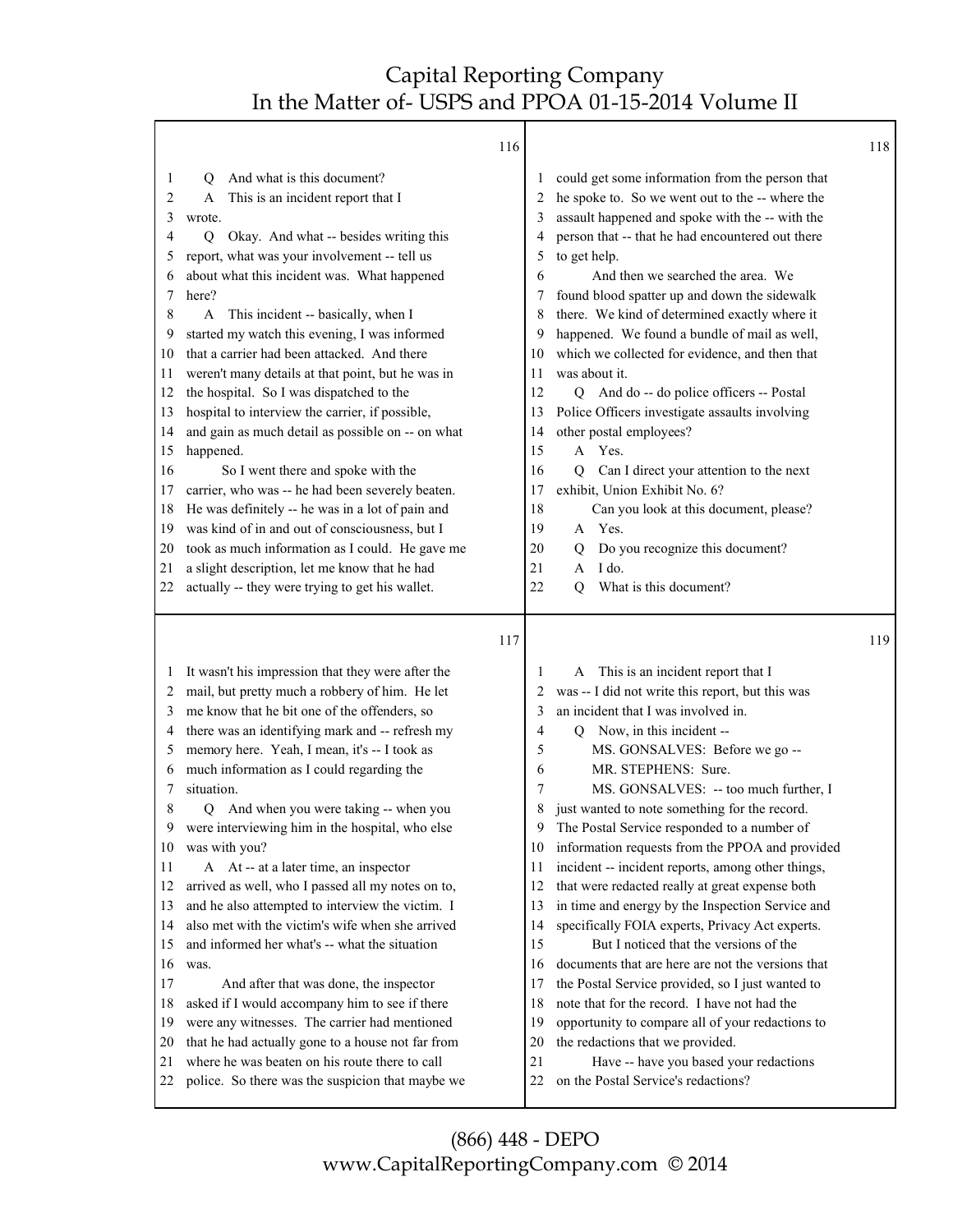|              |                                                           | 120      |                                                                                          | 122 |
|--------------|-----------------------------------------------------------|----------|------------------------------------------------------------------------------------------|-----|
| 1            | MR. STEPHENS: If I recall, we just got                    |          | BY MR. STEPHENS<br>1                                                                     |     |
| 2            | those documents last week.                                |          | 2<br>Officer Fletcher, going back to Union<br>Q                                          |     |
| 3            | MS. GONSALVES: Because you requested                      |          | Exhibit No. 6 --<br>3                                                                    |     |
| 4            | them about a week-and-a-half ago --                       |          | A Yes.<br>4                                                                              |     |
| 5            | MR. STEPHENS: That's not correct.                         |          | 5<br>Q -- just briefly, what were the                                                    |     |
| 6            | MS. GONSALVES: -- but -- okay. I                          |          | circumstances that -- that were underlying<br>6                                          |     |
| 7            | don't-                                                    |          | this -- this report?<br>7                                                                |     |
| 8            | MR. STEPHENS: We're making a point --                     |          | A Our sergeant received a call that a<br>8                                               |     |
| 9            | MS. GONSALVES: I don't know the                           |          | postal employee had been -- the call described<br>9                                      |     |
| 10           | timeline --                                               | 10       | that he'd been stabbed at a processing facility                                          |     |
| 11           | MR. STEPHENS: -- to the arbitrator,                       | 11       | just adjacent to O'Hare Airport. Another officer                                         |     |
| 12           | and maybe we should -- we should save it for a            | 12       | and myself were dispatched there, got there,                                             |     |
| 13           | later rebuttal --                                         | 13       | encountered Chicago Police, who had responded                                            |     |
| 14           | MS. GONSALVES: But what I'm --                            | 14       | just shortly before we got there.                                                        |     |
| 15           | MR. STEPHENS: -- or something --                          | 15       | And the victim -- it was conveyed to us                                                  |     |
| 16           | MS. GONSALVES: What I'm just trying to                    | 16       | he wasn't seriously injured, but he was taken to                                         |     |
| 17           | say is that I don't -- I'm just trying to                 | 17       | the hospital. So we began to investigate exactly                                         |     |
| 18           | preserve any Privacy Act and FOIA related                 | 18       | what had happened. We were instructed by our                                             |     |
| 19           | concerns. These are not official documents that           | 19       | sergeant to gather as much pertinent information                                         |     |
| 20           | were procured by the Postal Service, and since            | 20       | as possible. That included gathering witness                                             |     |
| 21           | they are property of the Postal Service, there is         | 21       | statements, if possible, and talking to the                                              |     |
| 22           | an open question as to how the Union was able to          | 22       | supervisors and managers that were present during                                        |     |
|              |                                                           |          |                                                                                          |     |
|              |                                                           |          |                                                                                          |     |
|              |                                                           | 121      |                                                                                          | 123 |
|              |                                                           |          |                                                                                          |     |
| $\mathbf{I}$ | obtain copies of these without the Postal Service         |          | that tour.<br>1                                                                          |     |
| 2            | providing them.                                           |          | $\overline{2}$<br>And where was -- and how long did the<br>O                             |     |
| 3            | MR. STEPHENS: I -- do you want to take                    |          | Chicago Police Department remain at the scene?<br>3                                      |     |
| 4            | a break and go out and talk about this or -- I'm          |          | A Oh, they were -- as soon as we got<br>4                                                |     |
| 5            | not sure what you're --                                   |          | there, they passed us on just the -- the -- you<br>5                                     |     |
| 6            | MS. GONSALVES: We could do that. I                        |          | know, the general nature of what had happened,<br>6                                      |     |
|              | was just trying to note it for the record                 |          | and they left.<br>7                                                                      |     |
| 8            | because --                                                |          | 8<br>Q Okay. And did any inspectors respond                                              |     |
| 9            | MR. STEPHENS: It's noted.                                 |          | to the scene?<br>9                                                                       |     |
| 10           | MS. GONSALVES: Okay.                                      | 10       | No.<br>A                                                                                 |     |
| 11           | MR. STEPHENS: We can discuss -- if                        | 11       | Okay.<br>Q<br>A                                                                          |     |
| 12           | there's a reason to stop the proceedings -- and           | 12       | No.                                                                                      |     |
| 13           | you could have raised this yesterday or the day           | 13       | And so you -- how much of the<br>0                                                       |     |
| 14<br>15     | before --                                                 | 14<br>15 | investigation of this incident did Postal Police                                         |     |
| 16           | MS. GONSALVES: Well, I got it -- I got<br>them late on -- | 16       | Officers investigate?<br>A                                                               |     |
| 17           |                                                           | 17       | I would say a significant amount.<br>Q                                                   |     |
| 18           | MR. STEPHENS: Monday, yeah.<br>MS. GONSALVES: Yeah.       | 18       | Officer Fletcher, what is a Terry stop?<br>A                                             |     |
| 19           |                                                           | 19       | A Terry stop is, I would say, the --                                                     |     |
| 20           | ARBITRATOR OLDHAM: I think the point                      | 20       | the technical term for an investigative stop.<br>Okay. And what -- what all does an<br>Q |     |
| 21           | has been put into the record, and we can go<br>forward.   | 21       | officer do in connection with a Terry stop?                                              |     |
| 22           | MS. GONSALVES: Okay.                                      | 22       | A A Terry stop is either a stop of a                                                     |     |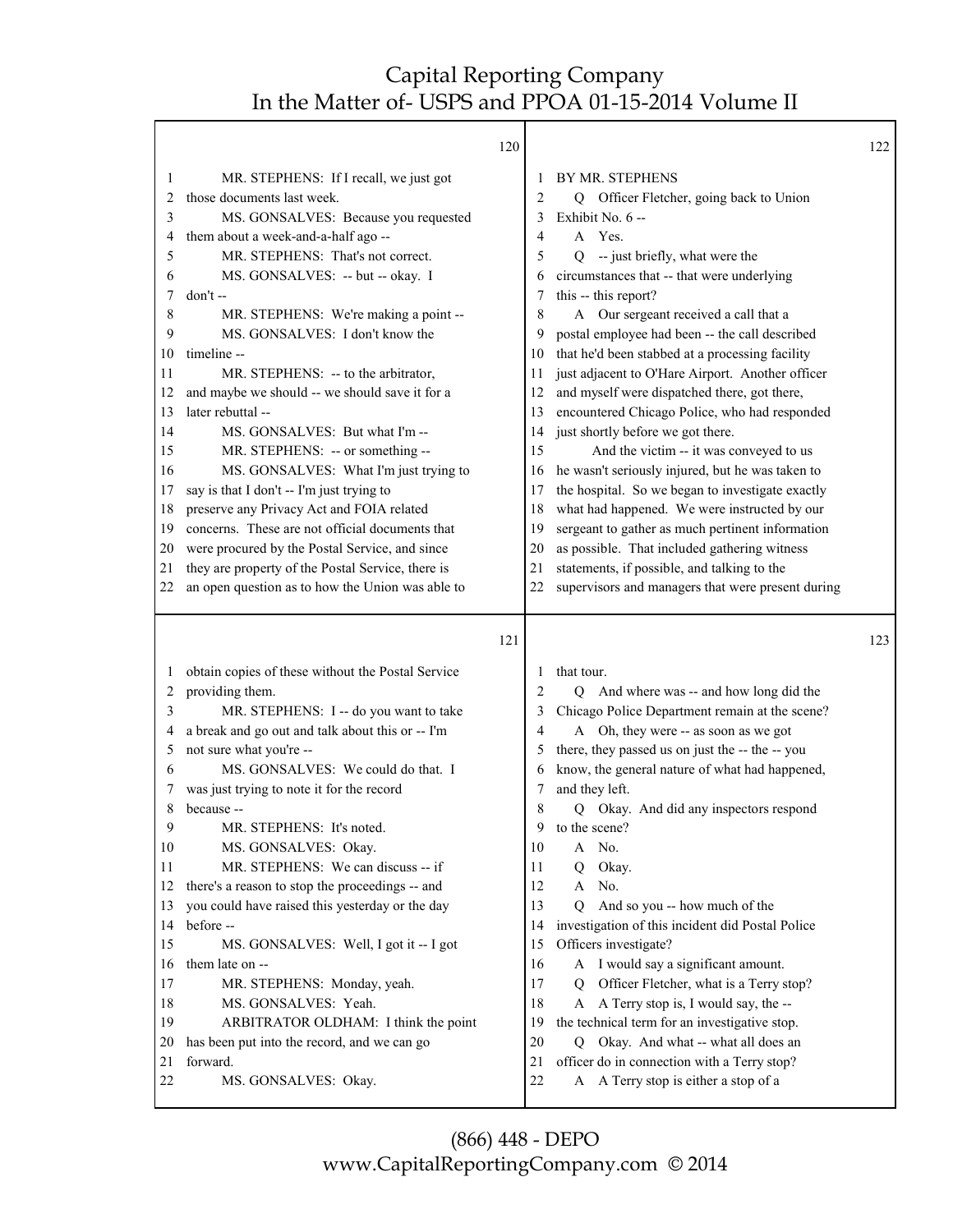|          | 124                                                                                     |                |                                                                                                 | 126 |
|----------|-----------------------------------------------------------------------------------------|----------------|-------------------------------------------------------------------------------------------------|-----|
| 1        | person or -- or a vehicle with people in it, more                                       | 1              | an issue where a bank of mailboxes -- these were                                                |     |
| 2        | or less to confirm or dispel a suspicion, whether                                       | 2              | specifically drive-up mailboxes -- were becoming                                                |     |
| 3        | it's to determine -- you know based on the                                              | 3              | so full on weekends, specifically holiday                                                       |     |
| 4        | reasons -- reasonable suspicion that a crime has                                        | 4              | weekends where you might have a Monday off, that                                                |     |
| 5        | been committed, is being committed or will be                                           | 5              | somebody was going and just reaching in to the                                                  |     |
| 6        | committed.                                                                              | 6              | drive up portion of the box and pulling mail out                                                |     |
| 7        | And what are you authorized to do<br>Q.                                                 | 7              | and -- and basically taking mail.                                                               |     |
| 8        | during a Terry stop?                                                                    | 8              | So we were notified by a witness that                                                           |     |
| 9        | A Oh, detain --                                                                         | 9              | lived across the street that this was happening.                                                |     |
| 10       | What is it your understanding that<br>Q                                                 | 10             | So on subsequent long weekends, I would be                                                      |     |
| 11       | you're authorized to do during a Terry stop?                                            | 11             | dispatched to perform surveillance to see if, you                                               |     |
| 12       | A Oh, detain and investigate.                                                           | 12             | know, the offender might come back.                                                             |     |
| 13       | And -- and how -- what types of<br>O.                                                   | 13             | Q And what was the -- what did -- what                                                          |     |
| 14       | investigative tactics are you allowed to perform                                        | 14             | were -- who were you working with in performing                                                 |     |
| 15       | during a Terry stop?                                                                    | 15             | that surveillance?                                                                              |     |
| 16       | A Basically, a patdown of one's person or                                               | 16             | A That was specifically myself alone                                                            |     |
| 17       | of the inside of a vehicle, like I said, to                                             | 17             | or -- and I had a partner on -- at certain times.                                               |     |
| 18       | confirm or dispel any suspicions and for weapons.                                       | 18             | Q And was someone coordinating the                                                              |     |
| 19       | Q And are you trained in how to effect an                                               | 19             | surveillance?                                                                                   |     |
| 20       | arrest of a person?                                                                     | 20             | A That was just my sergeant.                                                                    |     |
| 21       | A Yes.                                                                                  | 21             | Okay. Are police officers in Chicago<br>Q                                                       |     |
| 22       | And are you trained in helping make the<br>O                                            | 22             | called on ever to investigate missing persons?                                                  |     |
|          |                                                                                         |                |                                                                                                 |     |
|          |                                                                                         |                |                                                                                                 |     |
|          | 125                                                                                     |                |                                                                                                 | 127 |
|          |                                                                                         |                |                                                                                                 |     |
| 1        | decision to -- let me ask -- step back.                                                 | 1              | Yes.<br>A                                                                                       |     |
| 2        | Are there policies in place on when to                                                  | $\overline{2}$ | Q Direct your attention to Union Exhibit                                                        |     |
| 3        | perform an arrest?                                                                      | 3              | No. 7. Do you recognize this document?                                                          |     |
| 4        | Yes.<br>A                                                                               | 4              | A I do.                                                                                         |     |
| 5        | Okay. Are you trained on those?<br>Q                                                    | 5              | What is this document?<br>O                                                                     |     |
| 6        | Yes.<br>A                                                                               | 6              | This is an incident report that I<br>A                                                          |     |
| 7        | Okay. Direct your attention to Union<br>O.                                              | 7              | wrote.                                                                                          |     |
| 8        | Exhibit No. 8. Do you recognize this document?                                          | 8              | What were the circumstances that led to<br>О                                                    |     |
| 9        | A I to.                                                                                 | 9              | this report?                                                                                    |     |
| 10       | And what is this document?<br>Q                                                         | 10             | A This -- we got a call that a carrier                                                          |     |
| 11       | This is a photo of myself and another<br>А                                              | 11             | had apparently gone missing. A customer had                                                     |     |
| 12       | officer engaged in -- this was actually part of                                         | 12             | called and said that she hadn't received her mail                                               |     |
| 13       | our officer survival training for 2012, I                                               | 13             | that day. She called the station. It was found                                                  |     |
| 14       | believe. Yeah. And this is us performing an                                             | 14             | not long after that that the carrier's vehicle                                                  |     |
| 15       | arrest.                                                                                 | 15             | was actually still in the vehicle lot filled with                                               |     |
| 16       | Okay. Now, are -- are officers in<br>Q                                                  | 16             | mail, but this was -- you know, this was after                                                  |     |
| 17       | Chicago called on to perform surveillance in the                                        | 17             | six o'clock.                                                                                    |     |
| 18       | course of their police duties?                                                          | 18             | So myself and another officer were                                                              |     |
| 19       | Yes.<br>A                                                                               | 19             | dispatched to the station. On route, we                                                         |     |
| 20       | Can you give me an example of that?<br>Q                                                | 20             | received -- her -- her residence was on the way                                                 |     |
| 21<br>22 | Yeah. I was ordered to perform<br>A<br>surveillance on a number of occasions. There was | 21<br>22       | to the station, so we were able to obtain her<br>address and check at her house to see if maybe |     |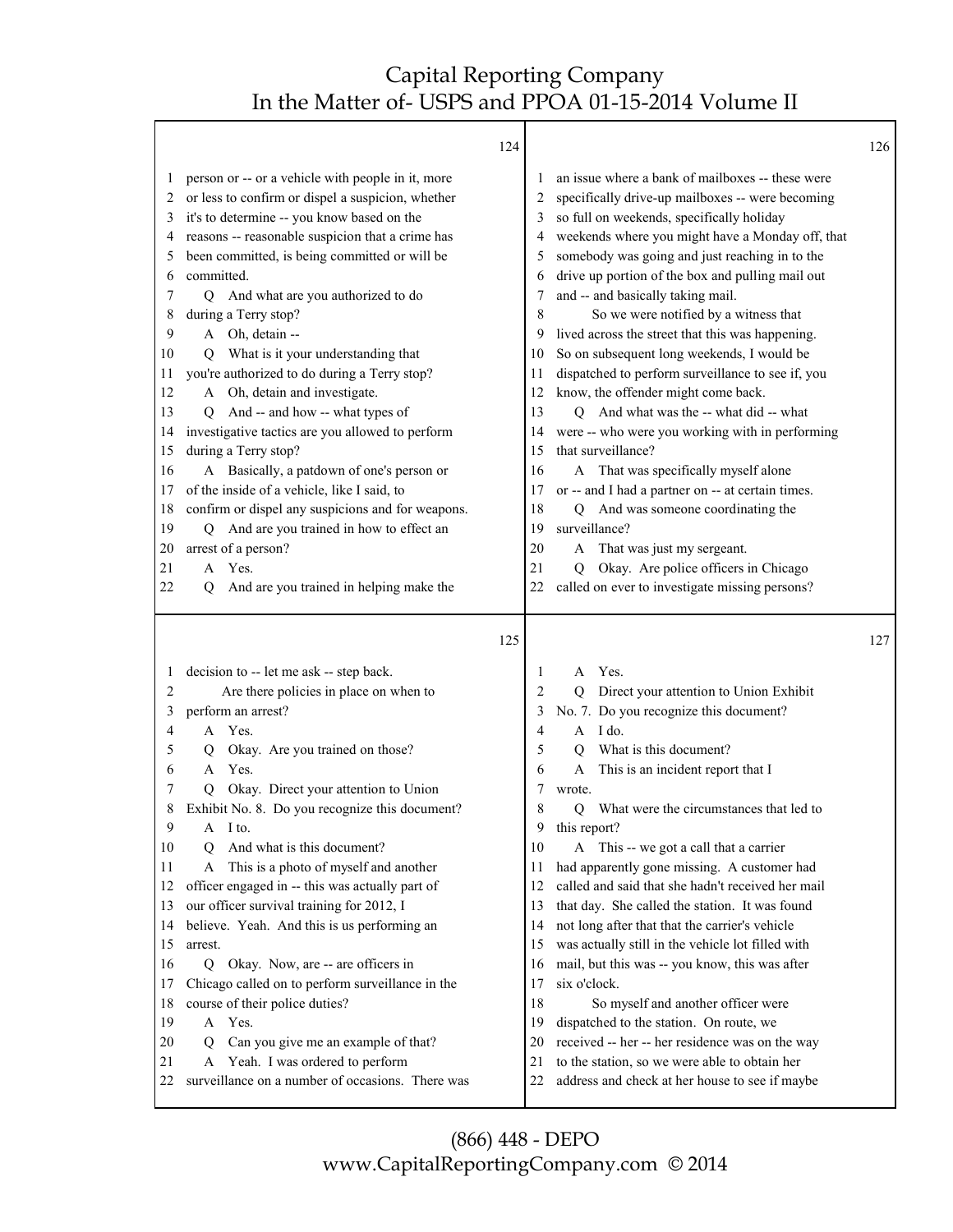| 128 |                                                                                                                                                                                                                                                                                                                                                                                                                                                                                                                                                                                                                                                                                                                                                                                                                                                                                                                                                                                                                                                 | 130 |
|-----|-------------------------------------------------------------------------------------------------------------------------------------------------------------------------------------------------------------------------------------------------------------------------------------------------------------------------------------------------------------------------------------------------------------------------------------------------------------------------------------------------------------------------------------------------------------------------------------------------------------------------------------------------------------------------------------------------------------------------------------------------------------------------------------------------------------------------------------------------------------------------------------------------------------------------------------------------------------------------------------------------------------------------------------------------|-----|
|     | Do you have any responsibilities at<br>1<br>Q<br>O'Hare Airport?<br>2<br>A Yes.<br>3<br>And generally speaking, what are your<br>4<br>$\overline{Q}$<br>responsibilities at -- at and around the airport?<br>5<br>A At and around the airport, we go there<br>6<br>either specifically for a response or to engage<br>7<br>in what you might call community policing at the<br>8<br>airport, let the employees there know that we're<br>9<br>in the area and we're available to respond or<br>10<br>help with anything.<br>11<br>Q And do police officers have any<br>12<br>responsibilities with respect to international<br>13<br>mail?<br>14<br>Yes.<br>15<br>A<br>And what are those responsibilities?<br>16<br>Q<br>There was -- there was an initiative<br>17<br>A<br>put in place in our division that was<br>18<br>specifically aimed at what I would consider<br>19<br>counterterrorism. There was international mail<br>20<br>that wasn't properly being sealed, so there<br>21<br>was -- I don't know the specifics of it, but<br>22 |     |
| 129 |                                                                                                                                                                                                                                                                                                                                                                                                                                                                                                                                                                                                                                                                                                                                                                                                                                                                                                                                                                                                                                                 | 131 |
|     | there was some concern that on round trips back<br>into the States that explosive devices could be<br>planted within those bags if they weren't sealed<br>3<br>correctly. So it was our job to make sure that<br>these bags were sealed correctly upon outgoing<br>5<br>from O'Hare.<br>6<br>Q Okay. And what is the International<br>7<br>Service Center?<br>8<br>A That is a component of the O'Hare<br>10<br>facility.<br>Q Okay. What are you responsibilities<br>11<br>with respect to that?<br>12<br>13<br>That is the same -- the same facility<br>A<br>as -- as where the international mail comes in<br>14<br>that we were checking.<br>15<br>Q Okay. Do you consider the job of<br>16<br>Postal Police Officer to be a dangerous job?<br>17<br>A Yes.<br>18<br>19<br>And have you been subject to an assault<br>Q<br>in your job?<br>20<br>A I have.<br>21<br>22<br>And can you tell us what that was?<br>Q                                                                                                                           |     |
|     |                                                                                                                                                                                                                                                                                                                                                                                                                                                                                                                                                                                                                                                                                                                                                                                                                                                                                                                                                                                                                                                 |     |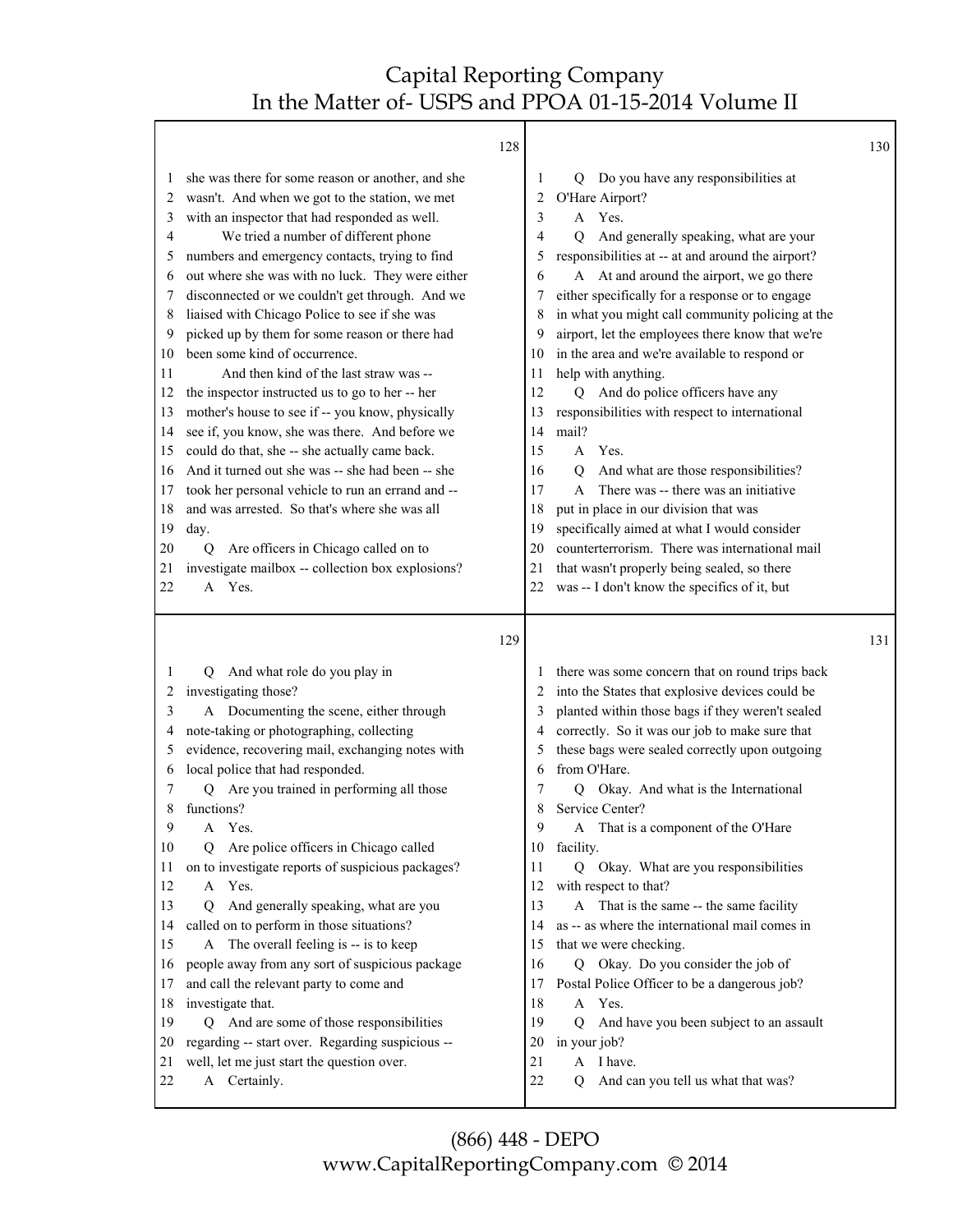|          | 132                                                                                                |          |                                                                                                       | 134 |
|----------|----------------------------------------------------------------------------------------------------|----------|-------------------------------------------------------------------------------------------------------|-----|
| 1        | Yeah. I was on patrol one evening, and<br>A                                                        | 1        | redacted some information here, but the -- the                                                        |     |
| 2        | I encountered what turned out to be a drunk                                                        | 2        | person identified here, Cynthia, is she a police                                                      |     |
| 3        | driver on a scooter, moped, if you will, and he                                                    | 3        | officer?                                                                                              |     |
| 4        | didn't -- I really don't -- I really couldn't say                                                  | 4        | A Yes.                                                                                                |     |
| 5        | what his -- what his reasoning was, but he kicked                                                  | 5        | Now, can you walk us through these Form<br>0                                                          |     |
| 6        | my car. And so I performed an investigative stop                                                   | 6        | 50s to explain what your understanding is that                                                        |     |
| 7        | on him and got his identification and was                                                          | 7        | they -- that they show?                                                                               |     |
| 8        | actually on the phone waiting to get further                                                       | 8        | MS. GONSALVES: Mr. Stephens, I just --                                                                |     |
| 9        | instruction, and he tried to leave the scene.                                                      | 9        | objection. If you can just lay a little bit more                                                      |     |
| 10       | And it appeared to me that -- it was                                                               | 10       | of a foundation --                                                                                    |     |
| 11       | actually really clear to me that he was -- he was                                                  | 11       | MR. STEPHENS: Sure.                                                                                   |     |
| 12       | drunk. And so I stopped him from putting his                                                       | 12       | MS. GONSALVES: -- as to how he knows                                                                  |     |
| 13       | keys back into his scooter, and he elbowed me in                                                   | 13       | Cynthia, how he's familiar with these --                                                              |     |
| 14       | the face. So I tried to detain him at that                                                         | 14       | MR. STEPHENS: Very fair.                                                                              |     |
| 15       | point, and he got away. But I had his                                                              | 15       | MS. GONSALVES: -- personnel firms.                                                                    |     |
| 16       | identification, his home address, so coordinating                                                  | 16       | BY MR. STEPHENS                                                                                       |     |
| 17       | with the responding inspector and Chicago Police,                                                  | 17       | How -- how do you know this person?<br>Q                                                              |     |
| 18       | we went to his residence and arrested him there.                                                   | 18       | This person, Cynthia, she's a fellow<br>A                                                             |     |
| 19       | When you were hired as a Postal Police<br>Q                                                        | 19<br>20 | officer in my division.                                                                               |     |
| 20<br>21 | Officer, was it explained to you that you would<br>be held to a different standard of conduct than | 21       | And did she give you these documents?<br>Q<br>Yes.<br>A                                               |     |
| 22       | other employees of the post office?                                                                | 22       | And did she explain these documents to<br>Q                                                           |     |
|          |                                                                                                    |          |                                                                                                       |     |
|          |                                                                                                    |          |                                                                                                       |     |
|          | 133                                                                                                |          |                                                                                                       | 135 |
| 1        | A Yes.                                                                                             | 1        |                                                                                                       |     |
| 2        | And what was said to you at that time<br>O                                                         | 2        | you?<br>A<br>Yes.                                                                                     |     |
| 3        | or how was that described to you?                                                                  | 3        | MR. STEPHENS: All right. I understand                                                                 |     |
| 4        | A Oh, it -- in no uncertain terms, it was                                                          | 4        | there's a small element of hearsay here, but                                                          |     |
| 5        | that we were held -- we would be held to a higher                                                  | 5        | rather than her to fly out to D.C., we were                                                           |     |
| 6        | standard.                                                                                          | 6        | hoping to put it through him.                                                                         |     |
| 7        | And what was that standard, generally<br>Q                                                         | 7        | MS. GONSALVES: As long as he's                                                                        |     |
| 8        | speaking?                                                                                          | 8        | knowledgeable about them and --                                                                       |     |
| 9        | A Just enhanced ethical and moral                                                                  | 9        | MR. STEPHENS: Sure.                                                                                   |     |
| 10       | responsibilities.                                                                                  | 10       | BY MR. STEPHENS                                                                                       |     |
| 11       | Q Let me hand you or direct your                                                                   | 11       | Q Shawn, can you explain these                                                                        |     |
| 12       | attention to a document, Union Exhibit No. 9.                                                      | 12       | documents -- Officer Fletcher, can you explain                                                        |     |
| 13       | Do you recognize this document?                                                                    | 13       | these documents for us?                                                                               |     |
| 14       | A Yes.                                                                                             | 14       | A Yes. These documents basically notate                                                               |     |
| 15       | What is this document?<br>0                                                                        | 15       | any sort of salary increase or decrease based                                                         |     |
| 16       | This is a PS Form 50.<br>A                                                                         | 16       | upon what the exact change is within the                                                              |     |
| 17       | What is a PS Form 50 for the benefit of<br>Q                                                       | 17       | profession.                                                                                           |     |
| 18       | those of us who don't work for the post office?                                                    | 18       | So how -- what -- what are we seeing<br>O                                                             |     |
| 19       | This form generally follows an action<br>A                                                         | 19       | here on this first page?                                                                              |     |
| 20       | where you've either changed crafts or you've been                                                  | 20       | This first page is -- this would be<br>A                                                              |     |
| 21<br>22 | hired in a different discipline, if you will.<br>Now, we haven't listed the -- we've<br>Q          | 21<br>22 | Cynthia's last -- this would be her last Form 50<br>as a -- what her position was at that time, which |     |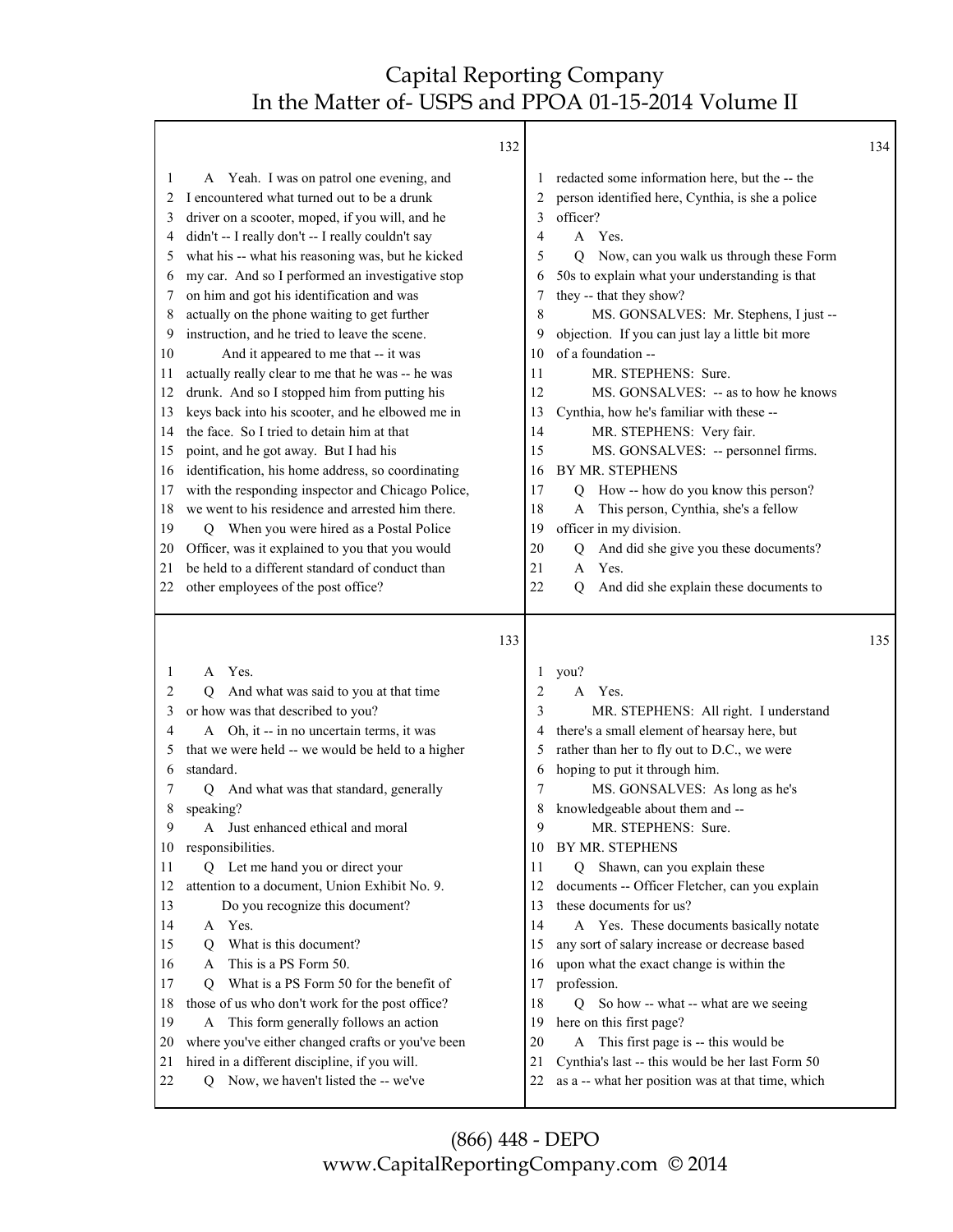Т

|          | 136                                                          |          | 138                                                               |
|----------|--------------------------------------------------------------|----------|-------------------------------------------------------------------|
| 1        | was mail processing.                                         | 1        | Officer Fletcher, that's all the                                  |
| 2        | Q Okay. And at that time, what was her                       | 2        | questions I have for you. Thank you.                              |
| 3        | base salary?                                                 | 3        | THE WITNESS: You're very welcome.                                 |
| 4        | A It was 36,481.                                             | 4        | MS. GONSALVES: The Postal Service                                 |
| 5        | Q What does the next page show?                              | 5        | would like to take a break at this point. Our                     |
| 6        | A The next page would show her initial                       | 6        | breakout room is on another floor.                                |
| 7        | move to being a Postal Police Officer.                       | 7        | ARBITRATOR OLDHAM: So how long do we                              |
| 8        | And -- and what year is this? Can we<br>Q                    | 8        | need? Fifteen minutes?                                            |
| 9        | see?                                                         | 9        | MS. GONSALVES: Fifteen minutes or so.                             |
| 10       | A This is -- this is effective 2002.                         | 10       | ARBITRATOR OLDHAM: Let's try that.                                |
| 11       | Okay. And what -- what did her salary<br>Q                   | 11       | (Brief recess.)                                                   |
| 12       | become at that point?                                        | 12       | ARBITRATOR OLDHAM: All right, Teresa.                             |
| 13       | A Her salary was 39,089.                                     | 13       | CROSS-EXAMINATION BY COUNSEL FOR                                  |
| 14       | Okay. What does the next document<br>Q                       |          | <b>THE</b>                                                        |
| 15       | show?                                                        | 14       | POSTAL SERVICE                                                    |
| 16       | The next document shows -- this is --<br>$\mathsf{A}$        | 15       | BY MS. GONSALVES                                                  |
| 17       | this -- I think this is her last Form 50 as a                | 16       | So, Mr. Fletcher, good morning.<br>Q                              |
| 18       | Postal Police Officer prior to being excised.                | 17       | Good morning.<br>A                                                |
| 19       | Q Okay. So -- and at that time, what was                     | 18       | In preparing for this interest<br>Q                               |
| 20       | her salary?                                                  | 19       | arbitration, I assume that you took a look at the                 |
| 21       | A 45,682.                                                    | 20       | records that you had access to and pulled out the                 |
| 22       |                                                              | 21       | records that indicated the instances in which you                 |
|          | What does the document next show?<br>О                       | 22       | had done certain duties, such as responding to                    |
|          |                                                              |          |                                                                   |
|          |                                                              |          |                                                                   |
|          | 137                                                          |          | 139                                                               |
|          |                                                              |          |                                                                   |
| 1        | A The next documents shows -- this is                        | 1        | missing person assaults, things like that; is                     |
| 2        | effective 2006 -- her move to being custodian.               | 2        | that correct?                                                     |
| 3        | Q How much was her salary when she was                       | 3        | A I'm not sure I understand what you mean                         |
| 4        | bumped down to being a custodian?                            | 4        | $by -$                                                            |
| 5        | A 46,086.                                                    | 5        | Did you review the incident reports<br>$\overline{Q}$             |
| 6        | So her last day as police officer, she<br>O.                 | 6        | with your name on them in preparing for this                      |
| 7        | was making 45,006, and her first day as a                    | 7        | interest-                                                         |
| 8        | custodian, she was making 46,000?                            | 8        | Oh, certainly.<br>A                                               |
| 9        | A Correct.                                                   | 9        | -- arbitration?<br>Q                                              |
| 10       | MR. STEPHENS: Okay. I'd like to -- so                        | 10       | Of course.<br>A                                                   |
| 11       | as far as the documents go, we would, I guess, at            | 11       | And you pulled out ones that you<br>$\overline{Q}$                |
| 12       | this point, move the documents in, unless there's            | 12       | thought would be helpful to the Postal Police's                   |
| 13       | objection.                                                   | 13       | case in this action?                                              |
| 14       | MS. GONSALVES: The panel can take them                       | 14       | A I provided the incident report numbers,                         |
| 15       | for what they're worth. We don't have the person             | 15       | yes.                                                              |
| 16       | testifying.                                                  | 16       | Okay. The ones that you thought would<br>Q                        |
| 17       | ARBITRATOR OLDHAM: Fine. And we can                          | 17       | be helpful?                                                       |
| 18       | do that every time if we need to. My attitude is             | 18       | A Yeah. Oh, yeah.                                                 |
| 19       | that unless someone objects, we'll just                      | 19       | Okay. And the incident reports that<br>O.                         |
| 20       | automatically consider the exhibits to be                    | 20       | you pulled out -- and you've been with -- a                       |
| 21<br>22 | incorporated and accepted.<br>MR. STEPHENS: Okay. Thank you. | 21<br>22 | Postal Police Officer now since -- I think you<br>testified 2010? |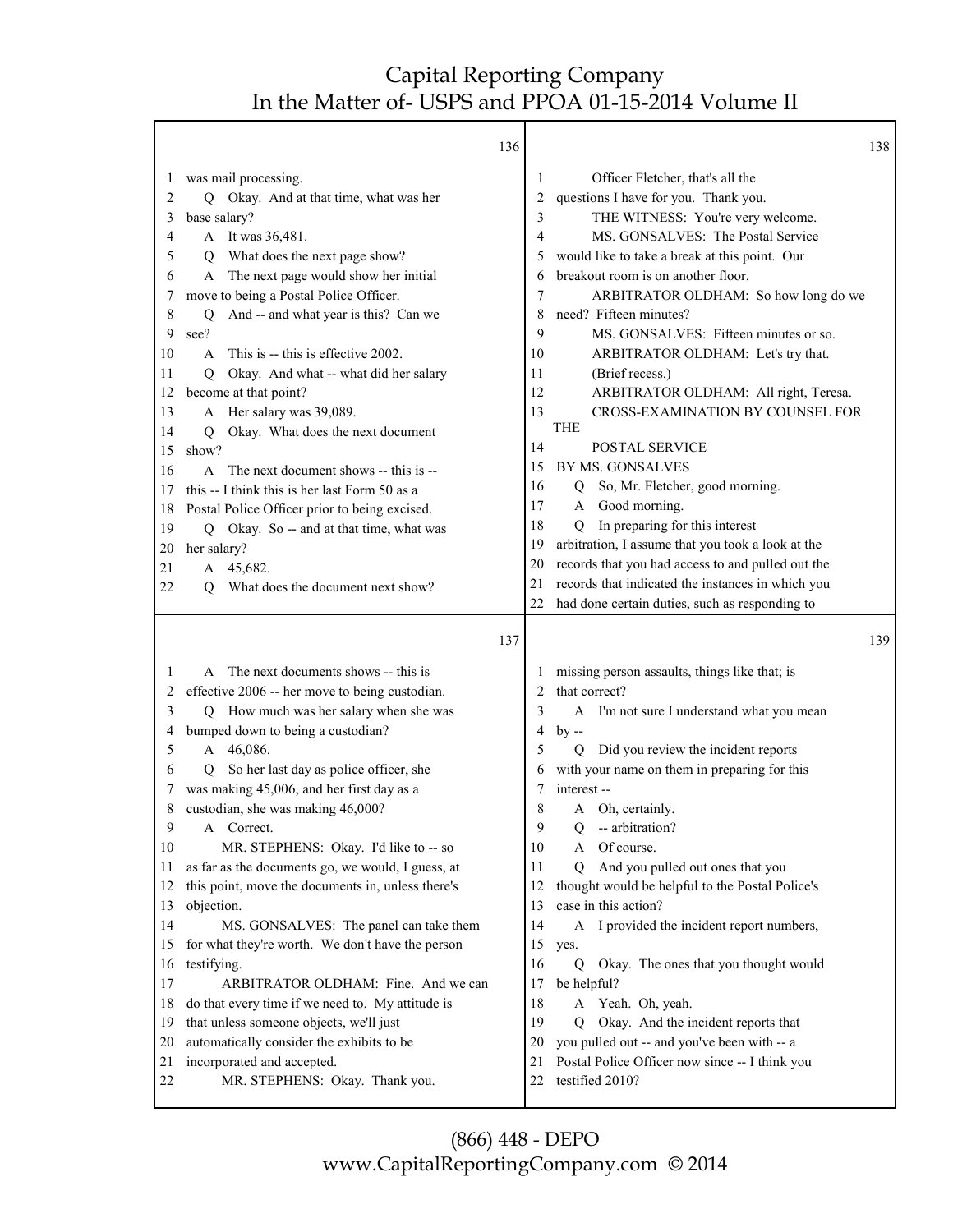Т

|          | 140                                                                                |          |                                                                                                    | 142 |
|----------|------------------------------------------------------------------------------------|----------|----------------------------------------------------------------------------------------------------|-----|
| 1<br>2   | Correct.<br>A<br>And you pulled out a total of three<br>О                          | 1<br>2   | wrong. Today, the well-being visits are quite<br>different than they were when it started in 2011; |     |
| 3        | incident reports, correct?                                                         | 3        | is that correct?                                                                                   |     |
| 4        | A That's -- yes.                                                                   | 4        | A It is my understanding that they really                                                          |     |
| 5        | Okay. And so those represent -- those<br>Q                                         | 5        | haven't changed at all.                                                                            |     |
| 6        | instances where you thought you've performed                                       | 6        | So let me give you an example. Today,<br>$\overline{Q}$                                            |     |
| 7        | duties that would be helpful to the Postal                                         | 7        | when a well-being visit is done, a Postal Police                                                   |     |
| 8        | Police's case here?                                                                | 8        | Officer is instructed not to go out of his way to                                                  |     |
| 9        | A Yes.                                                                             | 9        | find someone on their route, rather, that if they                                                  |     |
| 10       | So over a two-year period?<br>Q                                                    | 10       | encounter anything from going from Postal                                                          |     |
| 11       | A (Nodding.)                                                                       | 11       | Facility A to Postal Facility B, that they're                                                      |     |
| 12       | Okay. So one instance every roughly<br>Q                                           | 12       | allowed to stop and inquire about a carrier's                                                      |     |
| 13       | six months?                                                                        | 13       | well-being, correct?                                                                               |     |
| 14       | A If that's --                                                                     | 14       | A I'm not familiar with that.                                                                      |     |
| 15       | If you average them out.<br>O                                                      | 15       | Okay. Okay. You testified that Postal<br>O                                                         |     |
| 16       | A Yeah. I mean, this is -- I wouldn't                                              | 16       | Police Officers are held to a higher standard of                                                   |     |
| 17       | classify this as exhaustive.                                                       | 17       | conduct in performing their duties; is that                                                        |     |
| 18       | Q But you did review the records and pull                                          | 18       | correct?                                                                                           |     |
| 19       | out what you thought would be helpful?                                             | 19       | A Yes.                                                                                             |     |
| 20       | Sure.<br>A                                                                         | 20       | Q I would like you to take a look at                                                               |     |
| 21       | Okay. I want to take a look at the<br>O                                            | 21       | Joint Exhibit 1, which hopefully is in front of                                                    |     |
| 22       | Chicago program that you testified about.                                          | 22       | you, which is the now expired but most recent                                                      |     |
|          |                                                                                    |          |                                                                                                    |     |
|          | 141                                                                                |          |                                                                                                    | 143 |
|          |                                                                                    |          |                                                                                                    |     |
| 1        | A Yes.                                                                             | 1        | collective bargaining agreement between the                                                        |     |
| 2        | That -- the well-being visits program<br>O                                         | 2        | Postal Service and the Letter Carriers -- and the                                                  |     |
| 3        | was to insure the safety and security of letter                                    | 3        | Postal Police. Excuse me.                                                                          |     |
| 4<br>5   | carriers, correct?                                                                 | 4<br>5   | A I don't think I have that.                                                                       |     |
| 6        | A That's my understanding of it, yes.<br>Q                                         | 6        | You don't have a copy of that?<br>Q                                                                |     |
| 7        | Okay. And that started in 2011, right?<br>A I can't remember if it was 2010 or     | 7        | ARBITRATOR DUFEK: It's right there.<br>MS. GONSALVES: I think it's -- the                          |     |
| 8        | 2011. It was approximately around -- it was                                        | 8        | witness copy should be --                                                                          |     |
| 9        | either late 2010 --                                                                | 9        | THE WITNESS: Oh, thank you.                                                                        |     |
| 10       | I think the articles will --<br>Q                                                  | 10       | BY MS. GONSALVES                                                                                   |     |
| 11       | Okay.<br>A                                                                         | 11       | Q And could you please turn to 6.02 on                                                             |     |
| 12       | -- speak for themselves on that, but --<br>Q                                       | 12       | page 9?                                                                                            |     |
| 13       | Yeah. It was -- this was -- it was<br>A                                            | 13       | A Yes.                                                                                             |     |
| 14       | before the article was out. I know that.                                           | 14       | Do you see that? Do you see a section<br>O                                                         |     |
| 15       | Okay. The -- and when these well-being<br>O.                                       | 15       | called "PPO Conduct"?                                                                              |     |
| 16       | visits started, you were instructed to document                                    | 16       | Yes.<br>A                                                                                          |     |
| 17       | anything unusual or anything suspicious that you                                   | 17       | And do you see language in that section<br>O                                                       |     |
| 18       | encountered when you were conducting these                                         | 18       | that talks about requiring the highest standards                                                   |     |
| 19       | well-being visits, correct?                                                        | 19       | of conduct, honesty and integrity from PPOs?                                                       |     |
| 20       | A That was what the -- yeah, that's the                                            | 20       | A Yes.                                                                                             |     |
| 21<br>22 | protocol that was in the division, yes.<br>Okay. Correct -- correct me if I'm<br>Q | 21<br>22 | Are you aware that the parties agreed<br>Q<br>to this, since it's in the collective bargaining     |     |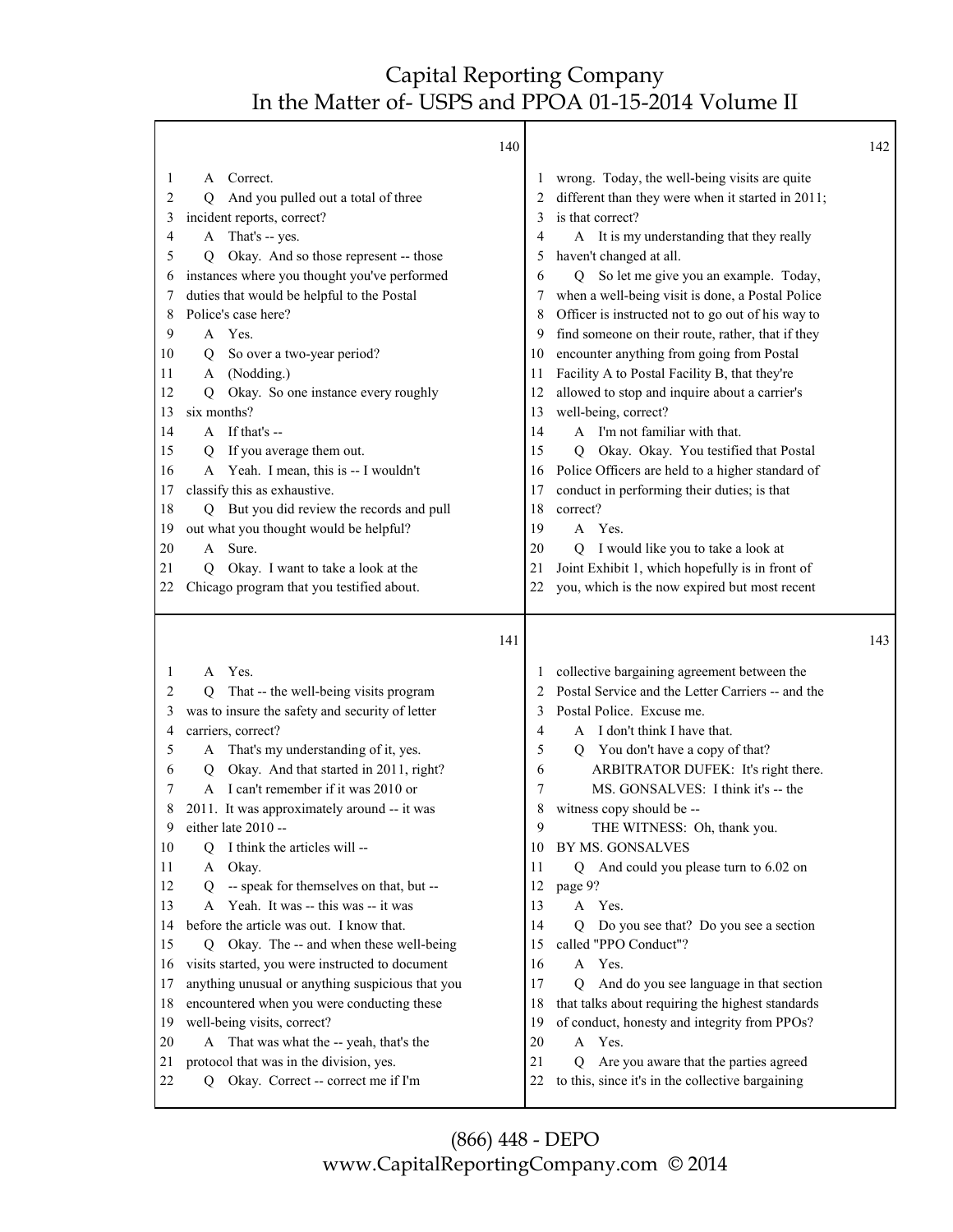|              | 144                                                             |          |                                                                                                      | 146 |
|--------------|-----------------------------------------------------------------|----------|------------------------------------------------------------------------------------------------------|-----|
| 1            | agreement?                                                      | 1        | $on -$                                                                                               |     |
| 2            | A Yes.                                                          | 2        | I don't think I have that page.<br>A                                                                 |     |
| 3            | Are you aware that since 1972, when<br>Q                        | 3        | ARBITRATOR OLDHAM: We have 665. We                                                                   |     |
| 4            | language first appeared in the collective                       | 4        | have page 676 and 675.                                                                               |     |
| 5            | bargaining agreement, the Postal Police have                    | 5        | THE WITNESS: Right.                                                                                  |     |
| 6            | never made a demand during bargaining to remove                 | 6        | BY MS. GONSALVES                                                                                     |     |
| 7            | this provision from the contract?                               | 7        | Yeah. Page 677 --<br>Q                                                                               |     |
| 8            | A I wasn't aware previously of that, no.                        | 8        | Okay.<br>A                                                                                           |     |
| 9            | Okay. I would like to just turn to<br>O                         | 9        | $\overline{O}$<br>-- Section 665.16. Are you familiar                                                |     |
| 10           | postal employees generally. They're also held to                | 10       | with the Employee and Labor Relations Manual of                                                      |     |
| 11           | a very high standard of conduct, aren't they?                   | 11       | the Postal Service?                                                                                  |     |
| 12           | A I wouldn't classify it as high as ours,                       | 12       | A Just -- not -- not especially.                                                                     |     |
| 13           | no.                                                             | 13       | Yeah, I guess my general question here<br>Q                                                          |     |
| 14           | Okay. Well, let's take a look at what<br>$\overline{Q}$         | 14       | is -- is -- I asked you earlier, aren't all                                                          |     |
| 15           | the standard of conduct is. And I'm sorry.                      | 15       | postal employees held to a higher standard, and                                                      |     |
| 16           | Since we don't have binders put together of cross               | 16       | I'm now directing your attention to Section                                                          |     |
| 17           | exhibits, since I'm not sure what cross exhibits                | 17       | 665.16, which talks about behavior and personal                                                      |     |
| 18           | we're going to use -- do you have one? Okay. We                 | 18       | habits.                                                                                              |     |
| 19           | do not have --                                                  | 19       | And doesn't that provision also require                                                              |     |
| 20           | MS. GONSALVES: Just let me -- can you                           | 20       | that Postal Service's -- Postal Service employees                                                    |     |
| 21           | distribute these? Basically, Tab C in our                       | 21       | be honest, reliable, trustworthy, courteous and                                                      |     |
| 22           | binders are going to be our cross exhibits.                     | 22       | of good character and reputation?                                                                    |     |
|              |                                                                 |          |                                                                                                      |     |
|              |                                                                 |          |                                                                                                      |     |
|              | 145                                                             |          |                                                                                                      | 147 |
|              | We'll start with Exhibit No. 1. We don't have a                 | 1        | Yes.<br>A                                                                                            |     |
| 2            | Tab 1, because, apparently, we've run out of                    | 2        | Okay. And doesn't it go further to say<br>Q                                                          |     |
| 3            | ones. So this document behind Tab C will be                     | 3        | that -- that the federal standards of ethical                                                        |     |
| 4            | document one. If you could give one to the                      | 4        | conduct govern off-duty behavior?                                                                    |     |
| 5            | witness, Mark, that would be helpful.                           | 5        | A Yes.                                                                                               |     |
| 6            | THE WITNESS: Thank you.                                         | 6        | Okay. And that employees can't engage<br>$\overline{O}$                                              |     |
|              | MS. GONSALVES: I'd like you to turn to                          | 7        | in criminal dishonest, notoriously disgraceful,                                                      |     |
|              | the second page. I guess it's the --                            | 8        | immoral or other conduct prejudicial to the                                                          |     |
| 9            | MR. ALEXANDROVICH: We've got no -- no                           | 9        | Postal Service, correct?                                                                             |     |
| 10           | copies.                                                         | 10       | It does say that.<br>A                                                                               |     |
| 11           | MS. GONSALVES: You've got no exhibits?                          | 11       | Q<br>Okay.                                                                                           |     |
| 12           | MR. ALEXANDROVICH: They've got the --                           | 12       | ARBITRATOR OLDHAM: Teresa, you                                                                       |     |
| 13           | MS. GONSALVES: No, they only get                                | 13       | probably said this, but just once more for my                                                        |     |
| 14           | one copy, right. Oh, nobody has the exhibits?                   | 14       | benefit, what is this page an extract from?                                                          |     |
| 15           | Sorry.                                                          | 15       | MS. GONSALVES: This is an extract of                                                                 |     |
| 16           | BY MS. GONSALVES                                                | 16       | what we call the ELM, the E-L-M. That's the                                                          |     |
| 17           | You've got the second page, right?<br>Q                         | 17       | initials. But it's the Employment and Labor                                                          |     |
| 18           | I have one page. It's double-sided.<br>A                        | 18       | Relations Manual.                                                                                    |     |
| 19           | Yeah, double-sided. So if you could<br>O                        | 19       | ARBITRATOR OLDHAM: Thank you.                                                                        |     |
| 20           | flip it over --                                                 | 20       | MS. GONSALVES: And this is the most                                                                  |     |
| 21<br>$22\,$ | 676 or 677?<br>A<br>675.16. And you'll see there a section<br>Q | 21<br>22 | recent version of the ELM, but this language has<br>been in the ELM for quite a while. It also -- it |     |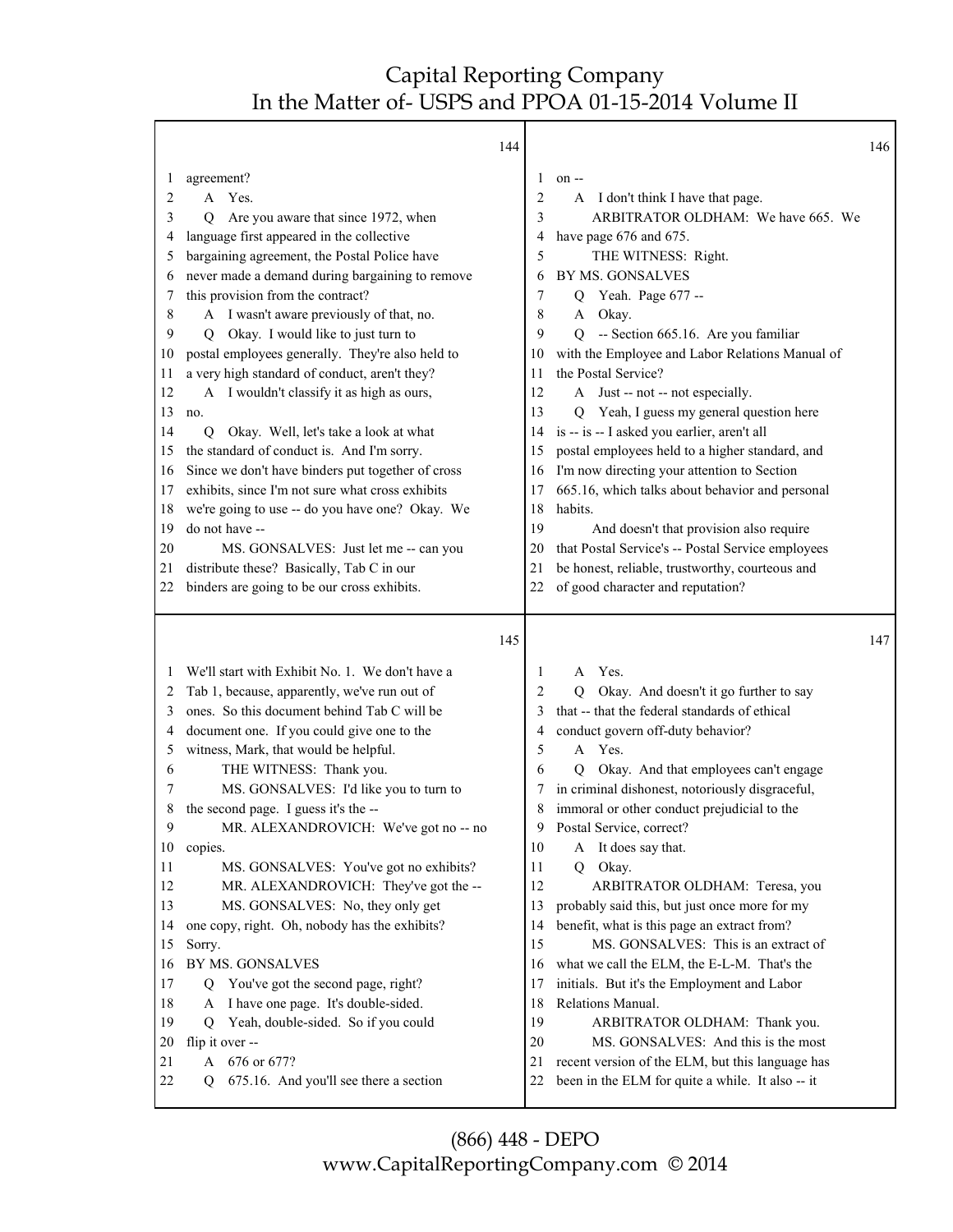|                                                                                                                                                                                                                                                                                                                                                                                                                                                                                                                                                                                                                                                                                                                                                                                                                                                                                                                                                                               | 148 |                                                                                                                                                                                                                                                                                                                                                                                                                                                                                                                                                                                                                                                                                                                                                                                                                                                                                                                        | 150 |
|-------------------------------------------------------------------------------------------------------------------------------------------------------------------------------------------------------------------------------------------------------------------------------------------------------------------------------------------------------------------------------------------------------------------------------------------------------------------------------------------------------------------------------------------------------------------------------------------------------------------------------------------------------------------------------------------------------------------------------------------------------------------------------------------------------------------------------------------------------------------------------------------------------------------------------------------------------------------------------|-----|------------------------------------------------------------------------------------------------------------------------------------------------------------------------------------------------------------------------------------------------------------------------------------------------------------------------------------------------------------------------------------------------------------------------------------------------------------------------------------------------------------------------------------------------------------------------------------------------------------------------------------------------------------------------------------------------------------------------------------------------------------------------------------------------------------------------------------------------------------------------------------------------------------------------|-----|
| covers all postal employees.<br>1<br>BY MS. GONSALVES<br>2<br>Q Okay. I'd like to turn to Cynthia D.,<br>3<br>Union Exhibit 9. Ms. Cynthia D. came on at the<br>4<br>Postal Service approximately ten years before you<br>5<br>did, right?<br>6<br>7<br>A That is -- yeah, about ten years.<br>So -- so you weren't actually present<br>8<br>O.<br>and you didn't know her at the time that most of<br>9<br>these personnel actions took place?<br>10<br>A That's correct.<br>11<br>Okay. Are you familiar with something<br>12<br>O<br>called the repromotion rule?<br>13<br>A I'm not familiar with that.<br>14<br>Okay. I'd like you to just take a look<br>15<br>O<br>at the bottom of the final page -- oh, it's not<br>16<br>quite the final page. It's the last Form 50 in<br>17<br>the exhibit.<br>18<br>19<br>A Okay.<br>And if you look under the notes -- it's<br>20<br>Q.<br>one page. You'll see a note there. Do you see<br>21<br>that, the last Form 50?<br>22 |     | this particular PPO lost her position -- you are<br>1<br>aware she lost her position?<br>2<br>3<br>A Yes.<br>4<br>Because she was working at a mail<br>О<br>facility and it was eliminated.<br>5<br>So when she lost her position, she was<br>6<br>reslotted, and the reslotting rules dictate the<br>7<br>pay rate at which she's slotted in?<br>8<br>9<br>A Okay.<br>Q Okay. So -- and then, the re- --<br>10<br>MR. STEPHENS: Objection. Are you<br>11<br>asking him -- are you testifying, or is he<br>12<br>testifying? He said he doesn't know anything<br>13<br>about the rule, so maybe we can reserve this<br>14<br>for -- for your case and we can have someone to<br>15<br>explain the rule.<br>16<br>17<br>MS. GONSALVES: Okay. We can do that<br>18<br>as well.<br>MR. STEPHENS: I'd rather the witness<br>19<br>testify. I don't want to cross-examine you on<br>20<br>this.<br>21<br>22                 |     |
|                                                                                                                                                                                                                                                                                                                                                                                                                                                                                                                                                                                                                                                                                                                                                                                                                                                                                                                                                                               | 149 |                                                                                                                                                                                                                                                                                                                                                                                                                                                                                                                                                                                                                                                                                                                                                                                                                                                                                                                        | 151 |
| A Is this --<br>1<br>ARBITRATOR OLDHAM: This is the one<br>2<br>3<br>dated March 31st --<br>THE WITNESS: -- 3/31?<br>4<br>ARBITRATOR OLDHAM: -- 2007?<br>5<br>THE WITNESS: Yeah.<br>6<br>BY MS. GONSALVES<br>7<br>8<br>Correct.<br>Q<br>9<br>A Yeah.<br>Okay. And do you see the note at the<br>10<br>Q<br>bottom which says, in all caps, repromotion rules<br>11<br>apply, reassigned from finance number<br>12<br>blanketly-blank?<br>13<br>A Yes.<br>14<br>You do see that?<br>15<br>О<br>Yeah.<br>16<br>A<br>Okay. Now, are you aware that when an<br>17<br>Q<br>employee is assigned to a lower level position<br>18<br>that that employee must be slotted in pursuant to<br>19<br>the slotting rules?<br>20<br>I'm not aware of that, no.<br>21<br>A<br>Okay. So you're not aware that when<br>22<br>Q                                                                                                                                                                 |     | BY MS. GONSALVES<br>1<br>Q Okay. I would like to just take a<br>2<br>quick look at what's now -- we've handed out<br>3<br>as -- behind Tab C-2, which is another extract<br>4<br>from the same manual that we discussed that<br>5<br>applies to all postal employees, and it is in --<br>6<br>although you can't tell from this sheet, it's<br>7<br>Section 422.123.A --<br>8<br>9<br>A Okay.<br>10<br>Q -- and then four under repromotion.<br>And you do see that there is a specific provision<br>11<br>there on --<br>12<br>13<br>MR. STEPHENS: Objection.<br>14<br>BY MS. GONSALVES<br>15<br>$Q -$ repromotion?<br>16<br>MR. STEPHENS: This is -- objection.<br>This is --<br>17<br>18<br>MS. GONSALVES: Do you have a problem<br>with this exhibit coming in, Mr. Stephens?<br>19<br>MR. STEPHENS: I don't know what it is.<br>20<br>It's a one page from something. I don't know<br>21<br>what it's from.<br>22 |     |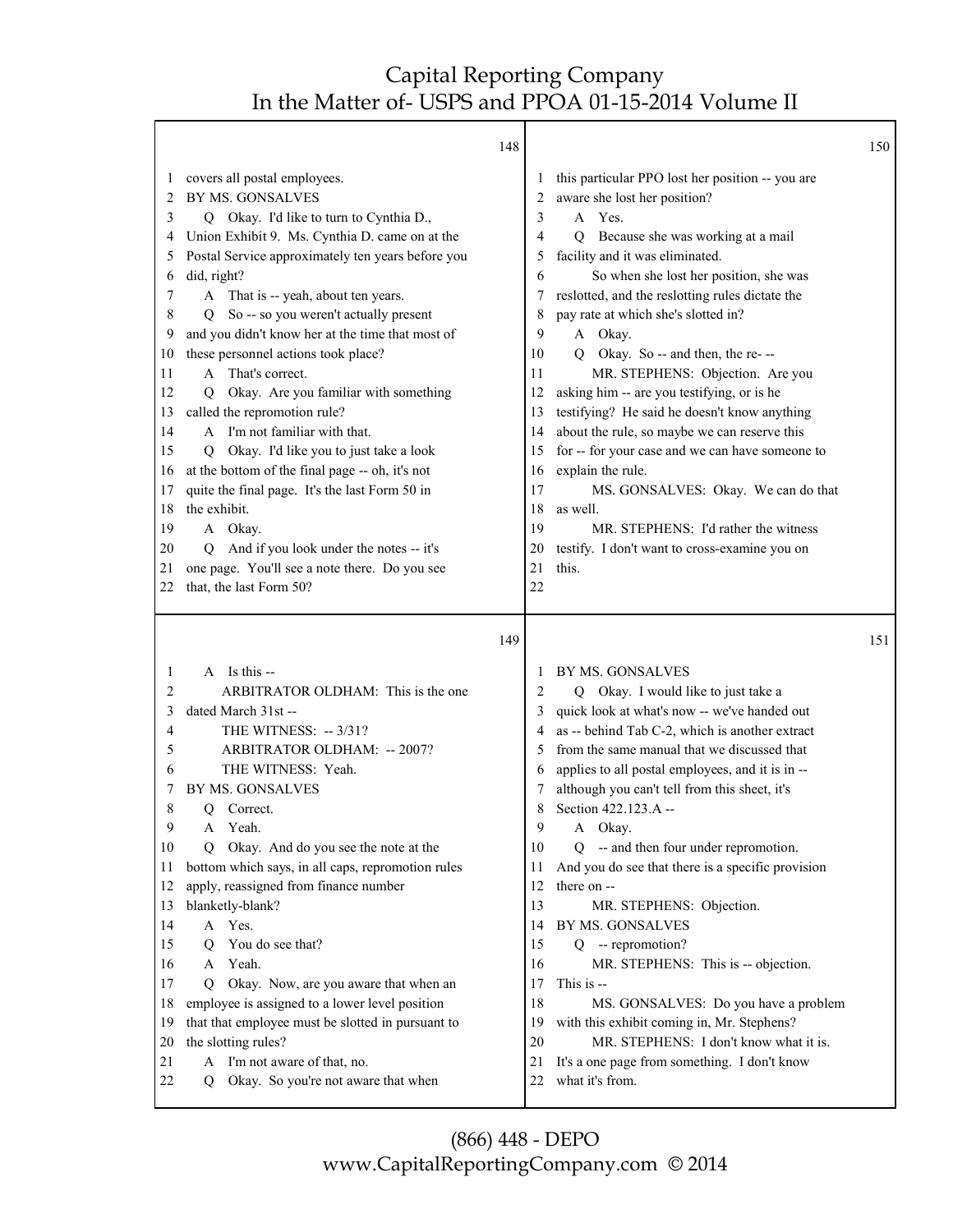|          | 152                                                                                       |          |                                                           | 154 |
|----------|-------------------------------------------------------------------------------------------|----------|-----------------------------------------------------------|-----|
| 1        | ARBITRATOR OLDHAM: She just said it's                                                     | $\bf{l}$ | at least two incidences involving letter                  |     |
| 2        | from the --                                                                               | 2        | carriers.                                                 |     |
| 3        | MS. GONSALVES: The ELM 36 --                                                              | 3        | Correct.<br>A                                             |     |
| 4        | ARBITRATOR OLDHAM: -- ELM.                                                                | 4        | Do -- letter carriers aren't armed, are<br>Q              |     |
| 5        | MS. GONSALVES: -- if you look at the                                                      | 5        | they?                                                     |     |
| 6        | bottom, which is the most recent version of the                                           | 6        | A Well, I wouldn't -- they carry dog                      |     |
| 7        | ELM.                                                                                      | 7        | spray, but I wouldn't classify them as armed.             |     |
| 8        | MR. STEPHENS: I object to it. I                                                           | 8        | Q Okay. But they're not armed with                        |     |
| 9        | object to it on the basis that there's no                                                 | 9        | weapons like --                                           |     |
| 10       | surrounding documents.                                                                    | 10       | No.<br>A                                                  |     |
| 11       | MS. GONSALVES: Well, this is available                                                    | 11       | -- PPOs are? And letter carriers have<br>0                |     |
| 12       | publicly. You can do a search for the ELM.                                                | 12       | to go into these dangerous neighborhoods every            |     |
| 13       | It'll pop up. It's -- it's something that                                                 | 13       | day, correct?                                             |     |
| 14       | governs all postal employees, including                                                   | 14       | A Yes.                                                    |     |
| 15       | everybody --                                                                              | 15       | Okay. And letter carriers aren't in<br>O                  |     |
| 16       | MR. STEPHENS: I've --                                                                     | 16       | their vehicles all the time -- well, most letter          |     |
| 17       | MS. GONSALVES: -- pretty much                                                             | 17       | carriers, especially in city areas, aren't in             |     |
| 18       | everybody in this room.                                                                   | 18       | their vehicles when they deliver mail, correct?           |     |
| 19       | MR. STEPHENS: I've noted my objection.                                                    | 19       | A That's correct.                                         |     |
| 20       | I object to -- you've introduced a single piece                                           | 20       | And letter carriers don't have<br>O.                      |     |
| 21       | of paper to a witness who says he doesn't know                                            | 21       | partners, do they?                                        |     |
| 22       | anything about it.                                                                        | 22       | A In my experience, on occasion, they do.                 |     |
|          |                                                                                           |          |                                                           |     |
|          | 153                                                                                       |          |                                                           | 155 |
| 1        |                                                                                           | 1        | Q                                                         |     |
| 2        | ARBITRATOR OLDHAM: Well, we have -- we<br>have already become acquainted with this larger | 2        | Okay. But for the most part --<br>Traditionally, no.<br>A |     |
| 3        | document by Exhibit C-1, which is another single                                          | 3        | -- in your experience, they don't have<br>Q               |     |
| 4        | page from it, and --                                                                      | 4        | partners?                                                 |     |
| 5        | MR. STEPHENS: Very true.                                                                  | 5        | And for the most part, you do have a                      |     |
| 6        | ARBITRATOR OLDHAM: -- I think we're                                                       | 6        | partner when you patrol, correct?                         |     |
| 7        | going to accept it.                                                                       | 7        | A No, that's not correct. I would say,                    |     |
| 8        | BY MS. GONSALVES                                                                          |          | the vast majority of the time, I'm by myself.             |     |
|          | Q Okay. Now, you testified that -- that                                                   |          | Q Okay. So when these incidence reports                   |     |
| 10       | being a -- a PPO is a dangerous job, correct?                                             | 10       | talk about reporting officer and assisting                |     |
| 11       | A<br>Yes.                                                                                 | 11       | officer-                                                  |     |
| 12       | Okay. And you testified that PPOs<br>$\overline{Q}$                                       | 12       | A Right.                                                  |     |
| 13       | drive around in clearly designated vehicles --                                            | 13       | -- is that a partner?<br>Q                                |     |
| 14       | Yes.<br>A                                                                                 | 14       | A Yeah. But it's not in the traditional                   |     |
| 15       | $Q - correct?$                                                                            | 15       | sense, where you're partners for the whole time,          |     |
| 16       | And that PPOs wear uniforms --                                                            | 16       | you know. You're a partner for -- during that             |     |
| 17       | A Yes.                                                                                    | 17       | incident. You know, you may not be together, you          |     |
| 18       | -- that -- that show that they're PPOs?<br>Q                                              | 18       | know, but you meet together to get to the                 |     |
| 19       | Uh-huh.<br>A                                                                              | 19       | incident.                                                 |     |
| 20       | And they carry weapons, correct?<br>Q                                                     | 20       | Q I didn't understand what you're saying.                 |     |
| 21<br>22 | Uh-huh.<br>A<br>Okay. And you've also testified about<br>O                                | 21<br>22 | Are you --<br>A Okay.                                     |     |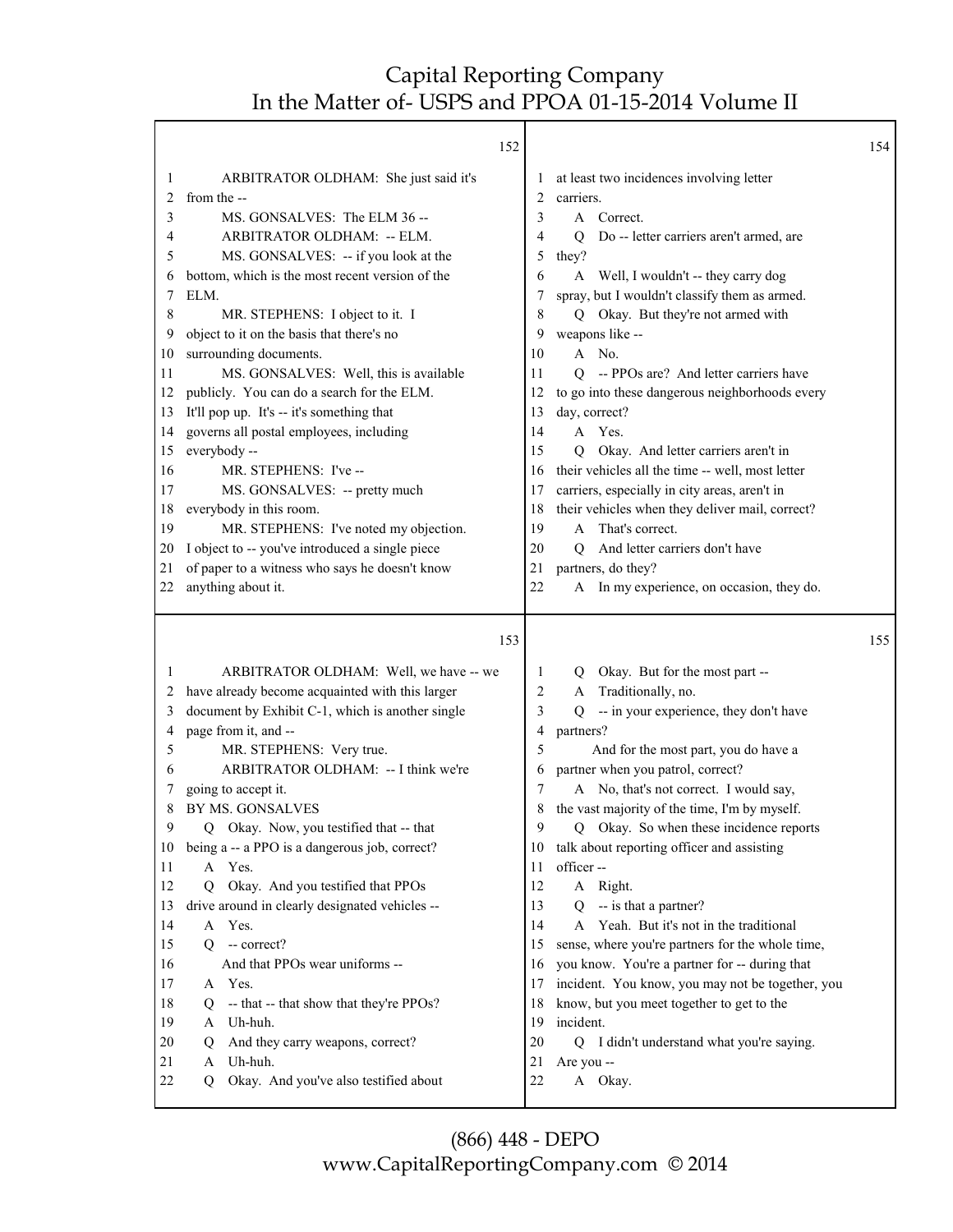Г

|          | 156                                                                    |         |                                                         | 158 |
|----------|------------------------------------------------------------------------|---------|---------------------------------------------------------|-----|
| 1        | -- saying that when you're -- when<br>Q                                | $\perp$ | incident reports involving assaults besides the         |     |
| 2        | you -- when you get into your vehicle, you're                          | 2       | ones we've talked about today?                          |     |
| 3        | saying that you don't have a partner with you?                         | 3       | A Yes.                                                  |     |
| 4        | A That's right.                                                        | 4       | Okay. Have you written other incident<br>Q              |     |
| 5        | Sometimes you do; sometimes you don't?<br>Q                            | 5       | reports about serious matters besides the ones          |     |
| 6        | Sometimes I do, but most of the time, I<br>A                           | 6       | we've talked about today?                               |     |
| 7        | don't.                                                                 | 7       | A Yes.                                                  |     |
| 8        | Okay. All right. Thank you very much.<br>Q                             | 8       | MR. STEPHENS: No further questions.                     |     |
| 9        | I appreciate it.                                                       | 9       | ARBITRATOR OLDHAM: Thank you very                       |     |
| 10       | A Certainly. You're welcome.                                           | 10      | much.                                                   |     |
| 11       | ARBITRATOR OLDHAM: That's the end of                                   | 11      | MR. STEPHENS: Thank you.                                |     |
| 12       | cross?                                                                 | 12      | THE WITNESS: You're welcome.                            |     |
| 13       | MS. GONSALVES: Yes. Sorry.                                             | 13      | (Witness excused.)                                      |     |
| 14       | ARBITRATOR OLDHAM: Any redirect?                                       | 14      | MR. STEPHENS: I'd like to call our                      |     |
| 15       | MR. STEPHENS: Yes, sir. Just a couple                                  | 15      | next witness. It will be Officer Humphrey               |     |
| 16       | questions.                                                             | 16      | Rutherford.                                             |     |
| 17       | REDIRECT EXAMINATION BY COUNSEL FOR                                    | 17      | ARBITRATOR OLDHAM: Mr. Rutherford, if                   |     |
|          | <b>THE</b>                                                             | 18      | you would stand and be sworn in.                        |     |
| 18       | <b>UNION</b>                                                           | 19      | WHEREUPON,                                              |     |
| 19       | BY MR. STEPHENS                                                        | 20      | HUMPHREY RUTHERFORD                                     |     |
| 20       | Q Officer Fletcher, let me ask you                                     |         | 21 called as a witness, and having been first duly      |     |
| 21       | a question regarding letter carriers.                                  |         | 22 sworn, was examined and testified as follows:        |     |
| 22       | A Yes.                                                                 |         |                                                         |     |
|          |                                                                        |         |                                                         |     |
|          | 157                                                                    |         |                                                         | 159 |
| 1        | If there was an active shooter in the<br>O                             | 1       |                                                         |     |
| 2        |                                                                        | 2       | THE WITNESS: I do.<br>DIRECT EXAMINATION BY COUNSEL FOR |     |
| 3        | general mail facility in Chicago, how many letter                      |         | THE                                                     |     |
| 4        | carriers would be advancing on the -- on the<br>shooter?               | 3       | <b>UNION</b>                                            |     |
| 5        |                                                                        | 4       | BY MR. STEPHENS                                         |     |
| 6        | A I would say zero.<br>And how many other postal employees<br>Q        | 5       | Can you please state your name for the<br>Q             |     |
| 7        | besides the Postal Police Officers would be                            | 6       | record, please?                                         |     |
| 8        |                                                                        | 7       | A My name is Humphrey Rutherford.                       |     |
| 9        | advancing on the shooter with an object of<br>eliminating the shooter? | 8       | Q And by what agency are you currently                  |     |
| 10       |                                                                        | 9       | employed?                                               |     |
| 11       | A I would say zero.<br>Q                                               | 10      | A With the USPS Postal Inspection                       |     |
| 12       | Would there be any lawyers from the                                    | 11      | Service.                                                |     |
| 13       | post office advancing on the shooter?<br>A Not likely.                 | 12      | Q Amd what position are you -- what is                  |     |
| 14       |                                                                        | 13      | your position?                                          |     |
| 15       | ARBITRATOR OLDHAM: Some would say<br>unfortunately.                    | 14      | A I'm a Postal Police Officer.                          |     |
| 16       | BY MR. STEPHENS                                                        | 15      | And, Officer Rutherford, what city --<br>O.             |     |
| 17       | Q                                                                      | 16      | what city are you employed?                             |     |
| 18       | I want to ask you a question about                                     | 17      | A I'm in Washington, D.C.                               |     |
| 19       | these incident reports.                                                | 18      | And when were you hired as a Postal<br>Ő                |     |
| 20       | Are these the only incident reports                                    | 19      | Police Officer?                                         |     |
|          | you've written in your time as an officer?                             | 20      | A April 1996.                                           |     |
| 21<br>22 | A No.<br>Are there -- have you written other<br>O                      | 21      | And prior to becoming a Postal Police<br>Q              |     |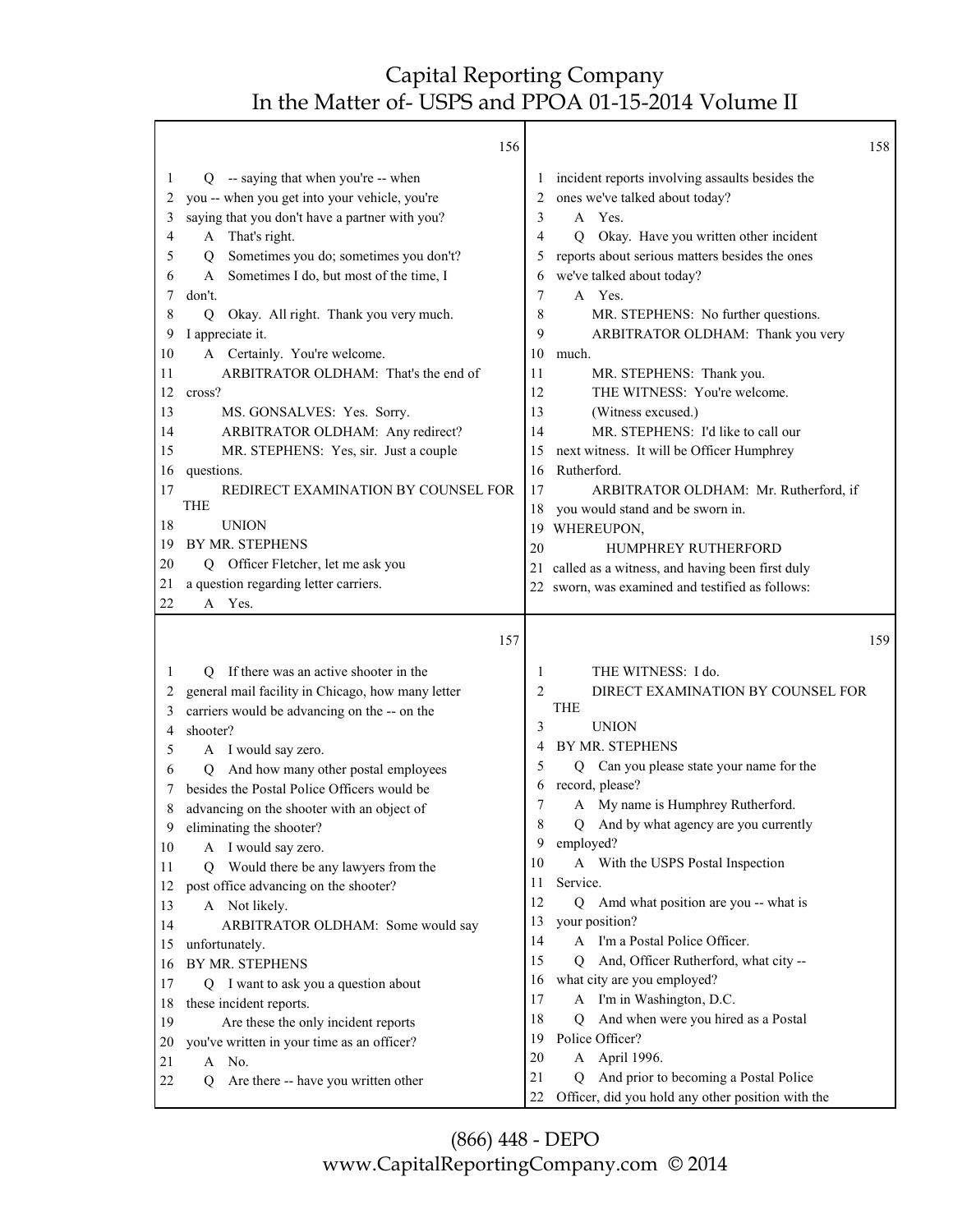|          | 160                                                                                |          |                                                                 | 162 |
|----------|------------------------------------------------------------------------------------|----------|-----------------------------------------------------------------|-----|
| 1        | post office?                                                                       | 1        | Yes, I am.<br>A                                                 |     |
| 2        | A Yes, I did.                                                                      | 2        | And for what years were you teaching<br>Q                       |     |
| 3        | And what was that position?<br>Q                                                   | 3        | those?                                                          |     |
| 4        | A I started out as a letter carrier and                                            | 4        | A From 1998 till about 2010.                                    |     |
| 5        | became an supervisor, and then I transitioned                                      | 5        | Okay. And whom did you instruct on<br>$\overline{Q}$            |     |
| 6        | over to the Postal Police.                                                         | 6        | those topics?                                                   |     |
| 7        | Q After you graduated from the police                                              | 7        | A Postal Police Officers and Postal                             |     |
| 8        | academy, which I'll ask you about in a second,                                     | 8        | Inspectors.                                                     |     |
| 9        | did you receive a raise at that time?                                              | 9        | Q Okay. So the Postal Inspectors would                          |     |
| 10       | A Yes, I did.                                                                      | 10       | take their training from you on those topics?                   |     |
| 11       | And approximately how much was your<br>Q                                           | 11       | A Yes, they would.                                              |     |
| 12       | raise?                                                                             | 12       | And how did you come to be a -- for<br>O                        |     |
| 13       | A About that time, I can recall it being                                           | 13       | example, a firearms instructor?                                 |     |
| 14       | around 4,500.                                                                      | 14       | A I was approached by another instructor                        |     |
| 15       | Q Okay. Was that per year?                                                         | 15       | who was recruiting for anybody who was interested               |     |
| 16       | A No, just that time when I transitioned                                           | 16       | in becoming a firearms instructor. So I didn't                  |     |
| 17       | from the carrier side or the postal side to the                                    | 17       | see anything wrong with it.                                     |     |
| 18       | Inspection Service side.                                                           | 18       | Q And had you exhibited any proficiency                         |     |
| 19       | I'm sorry. I asked you a bad question.<br>О                                        | 19       | in firearms?                                                    |     |
| 20       | It was a \$4,500 per year raise.                                                   | 20       | Yes.<br>A                                                       |     |
| 21       | A Oh, yes. I'm sorry.                                                              | 21       | And are you -- are you required to<br>0                         |     |
| 22       | I'm sorry. And where did you do your<br>Ő                                          | 22       | maintain a qualification on firearms?                           |     |
|          |                                                                                    |          |                                                                 |     |
|          | 161                                                                                |          |                                                                 | 163 |
| 1        | police academy training?                                                           | 1        | Yes, we are.<br>A                                               |     |
| 2        | A I did it down in Glynco, Georgia, at                                             | 2        | Are inspectors required to maintain a<br>Q                      |     |
| 3        | the Federal Law Enforcement Training Center.                                       | 3        | qualification on firearms?                                      |     |
| 4        | Is that sometimes referred to as FLETC?<br>Q                                       | 4        | A Yes, they are.                                                |     |
| 5        | A Yes, it is.                                                                      | 5        | And what happens if an Inspection<br>O                          |     |
| 6        | ARBITRATOR OLDHAM: Sorry. I beg your                                               | 6        | Service employee who is required to maintain that               |     |
| 7        | pardon?                                                                            | 7        | qualification fails to maintain it?                             |     |
| 8        | MR. STEPHENS: FLETC.                                                               | 8        | We take that weapon away from the<br>A                          |     |
| 9        | ARBITRATOR OLDHAM: Is that an acronym?                                             | 9        | individual that day.                                            |     |
| 10       | MR. STEPHENS: Yes. F-L-E-T-C.                                                      | 10       | And do you hold any office in the<br>Q                          |     |
| 11       | ARBITRATOR OLDHAM: Thank you.                                                      | 11       | Union?                                                          |     |
| 12       | BY MR. STEPHENS                                                                    | 12       | A Yes, I do.                                                    |     |
| 13       | Q Officer Fletcher -- Officer Fletcher --                                          | 13       | And what office is that?<br>O                                   |     |
| 14       | sorry. Officer Rutherford, in addition to work                                     | 14       | A I am sergeant of arms.                                        |     |
| 15       | as a police officer, have you also served as a                                     | 15       | COURT REPORTER: I'm going to need to                            |     |
| 16       | training instructor for the Inspection Service?                                    | 16       | ask you to speak -- keep your voice up.                         |     |
| 17       | A Yes, I did.                                                                      | 17       | THE WITNESS: I'm sorry. I'm sergeant                            |     |
| 18       | And what subjects were you an<br>О                                                 | 18       | of arms.                                                        |     |
| 19       | instructor for?                                                                    | 19       | BY MR. STEPHENS                                                 |     |
| 20       | Firearms and defensive tactics.<br>A                                               | 20       | And, Officer Rutherford, do you carry a<br>Q                    |     |
| 21<br>22 | Okay. And for what -- were you<br>Q<br>certified as an instructor on those topics? | 21<br>22 | badge, an identifying law enforcement badge?<br>Yes, I do.<br>A |     |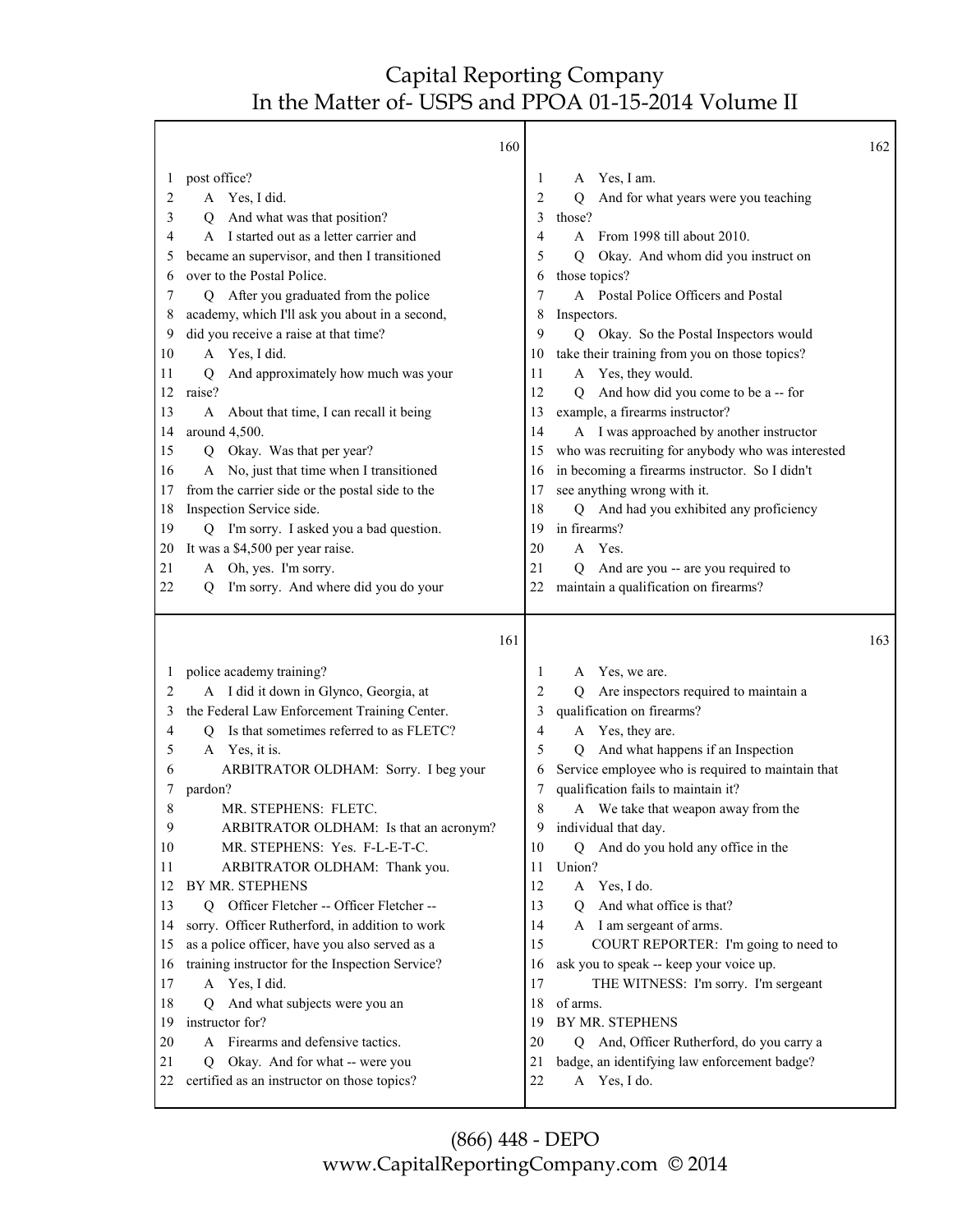|    |                                                        | 164      |                                                                                                     | 166 |
|----|--------------------------------------------------------|----------|-----------------------------------------------------------------------------------------------------|-----|
| 1  | Can we see the badge?<br>Q                             | 1        | MS. GONSALVES: Mr. Stephens, before                                                                 |     |
| 2  | Yes.<br>A                                              | 2        | you go there, I don't think we had testimony as                                                     |     |
| 3  | And how often are you required to carry<br>O           |          | to what year Mr. Walker left the FBI -- I mean,<br>3                                                |     |
| 4  | that badge?                                            | 4        | left the Postal Police.                                                                             |     |
| 5  | A Every time I leave the house.                        | 5        | MR. STEPHENS: Great question.                                                                       |     |
| 6  | Okay. When you -- you said you<br>O                    | 6        | BY MR. STEPHENS                                                                                     |     |
| 7  | received your training as FLETC.                       |          | Q What year did Officer Walker leave; do<br>7                                                       |     |
| 8  | What other federal police officers were                | 8        | you remember?                                                                                       |     |
| 9  | training during your time at FLETC?                    | 9        | A In our last conversation, seven years                                                             |     |
| 10 | A We had all kind of uniformed divisions,              | 10       | ago.                                                                                                |     |
| 11 | starting with Border Patrol, Secret Service,           | 11       | MR. STEPHENS: Okay. Now, if everyone                                                                |     |
| 12 | Capitol Police, Park Police, FBI Police. There         | 12       | will indulge the slightest amount of hearsay,                                                       |     |
| 13 | were countless other agencies that were there          | 13       | since Officer Walker is unable to testify, we                                                       |     |
| 14 | with us at the same time.                              | 14       | will have testimony on the documents in Union 10                                                    |     |
| 15 | And how many Postal Police Officers<br>Q               | 15       | --                                                                                                  |     |
| 16 | were in your class at FLETC?                           | 16       | MS. GONSALVES: Mr. Stephens, the only                                                               |     |
| 17 | A There was about 30 of us in my class.                | 17       | objection and the primary objection that -- that                                                    |     |
| 18 | Okay. And to your knowledge, how many<br>Q             | 18       | I have to these hearsay documents is that, as you                                                   |     |
| 19 | of them have left to go to other law enforcement       | 19       | can see from the previous witness, it's very                                                        |     |
| 20 | agencies?                                              | 20       | difficult to do an effective cross-examination                                                      |     |
| 21 | A A great number has left to go to other               | 21       | without having a witness who's familiar with, for                                                   |     |
| 22 | agencies.                                              | 22       | example, the FBI here to testify about it. So                                                       |     |
|    |                                                        |          |                                                                                                     |     |
|    |                                                        | 165      |                                                                                                     | 167 |
| 1  | $\circ$                                                | 1        | it's difficult.                                                                                     |     |
| 2  | And to the extent you know, why --                     |          | 2                                                                                                   |     |
| 3  | why -- why have people left the post office?<br>A      |          | I need to get in documents. If you're<br>3                                                          |     |
| 4  | Salary increases, better training, more<br>respect.    |          | going to object every time I try to get in a<br>document, that's going to cause problems. So<br>4   |     |
| 5  | Was one of those Postal Police Officers<br>О           | 5        |                                                                                                     |     |
| 6  | named Jeffrey Walker?                                  |          | that's the extent of the problem here. I'm okay<br>with this coming in, but with that comes an<br>6 |     |
| 7  | That's correct.<br>A                                   |          | obligation for you to let me get documents in,                                                      |     |
| 8  | And was -- where was Officer Walker<br>Ő               | 8        | too, that would --                                                                                  |     |
| 9  | employed as a Postal Police Officer?                   |          | 9<br>MR. STEPHENS: I have no objection                                                              |     |
| 10 | A We worked side by side. He was on my                 | 10       | $\tau$ to $-$                                                                                       |     |
| 11 | tour and he was in our division.                       | 11       | MS. GONSALVES: -- perhaps respond to                                                                |     |
| 12 | Q Okay. And what agency did he go to?                  | 12       | this.                                                                                               |     |
| 13 | A He went to the FBI.                                  | 13       | MR. STEPHENS: -- documents coming in                                                                |     |
| 14 | And what position is he working for at<br>Q            | 14       | the record. I'm all about --                                                                        |     |
| 15 | the FBI?                                               | 15       | MS. GONSALVES: Okay.                                                                                |     |
| 16 | He is an officer with the FBI.<br>A                    | 16       | MR. STEPHENS: My objections were not                                                                |     |
| 17 | Is he a uniformed officer?<br>Q                        | 17       | to the documents. They were to the questions.                                                       |     |
| 18 | Yes, he is.<br>A                                       | 18       | MS. GONSALVES: Okay. I think we have                                                                |     |
| 19 | Uniformed police officer?<br>Q                         | 19       | an understanding.                                                                                   |     |
| 20 | Yes, he is.<br>A                                       | 20       | ARBITRATOR OLDHAM: Proceed.                                                                         |     |
| 21 | Direct your attention to Union Exhibit<br>Q<br>No. 10. | 21<br>22 | BY MR. STEPHENS<br>Q Officer Rutherford, the -- I see.                                              |     |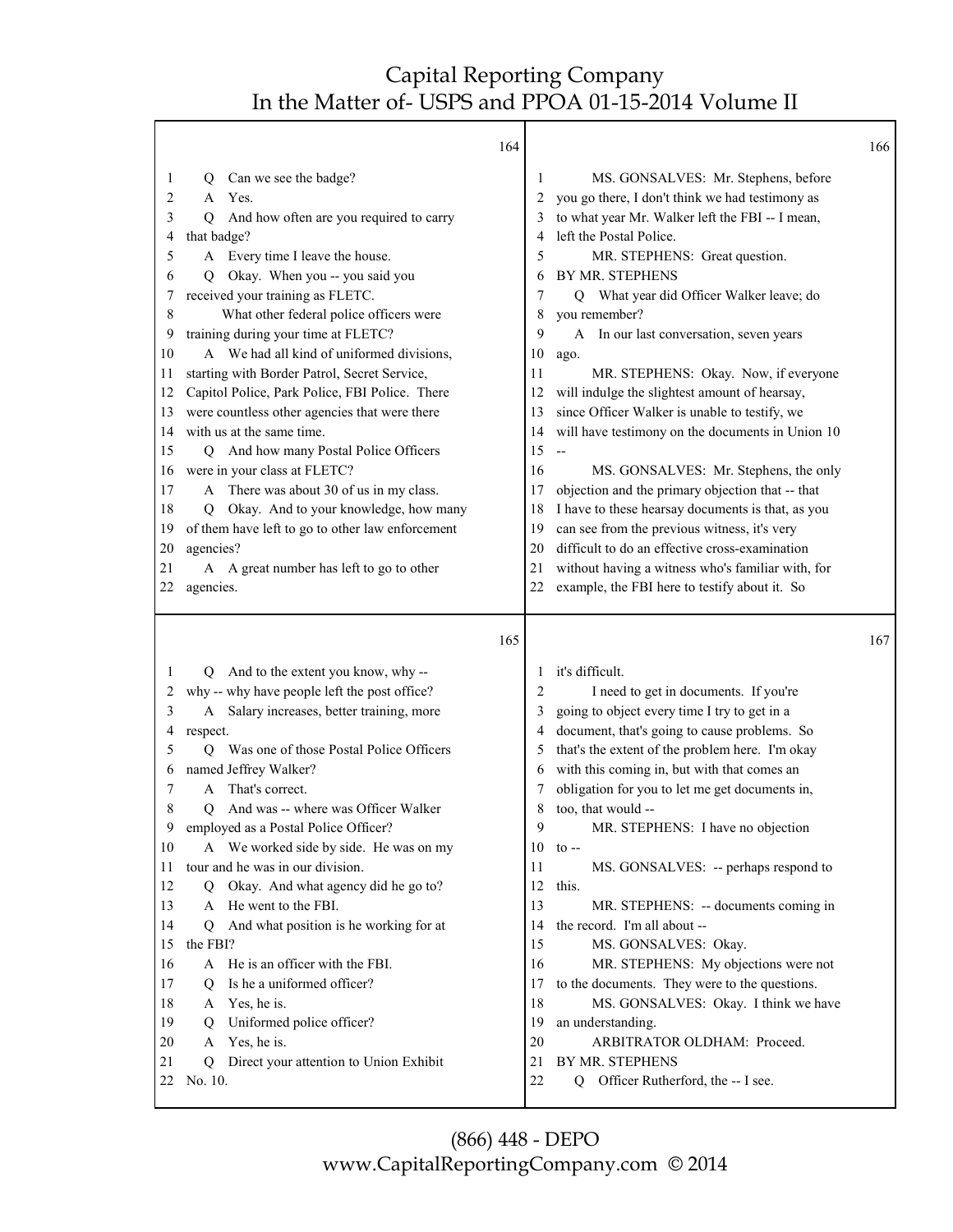|                                                                                                                         | 168                                                                                                                                                                                                                                                                                                                                                                                                                                                                                                                                                                                                                                                                                                                                                                                                                                     |                                                                                                                         |                                                                                                                                                                                                                                                                                                                                                                                                                                                                                                                                                                                                                                                                                                                                                                                                                                            | 170 |
|-------------------------------------------------------------------------------------------------------------------------|-----------------------------------------------------------------------------------------------------------------------------------------------------------------------------------------------------------------------------------------------------------------------------------------------------------------------------------------------------------------------------------------------------------------------------------------------------------------------------------------------------------------------------------------------------------------------------------------------------------------------------------------------------------------------------------------------------------------------------------------------------------------------------------------------------------------------------------------|-------------------------------------------------------------------------------------------------------------------------|--------------------------------------------------------------------------------------------------------------------------------------------------------------------------------------------------------------------------------------------------------------------------------------------------------------------------------------------------------------------------------------------------------------------------------------------------------------------------------------------------------------------------------------------------------------------------------------------------------------------------------------------------------------------------------------------------------------------------------------------------------------------------------------------------------------------------------------------|-----|
| 1<br>2<br>3<br>4<br>5<br>6<br>7<br>8<br>9<br>10<br>11<br>12<br>13<br>14<br>15<br>16<br>17<br>18<br>19<br>20<br>21<br>22 | Did Officer Walker provide to you the<br>document that's Union Exhibit No. 10?<br>A Hold on a second. He didn't actually<br>provide it to me. Him and I talked on the<br>telephone, and he walked me through to get it off<br>the Internet.<br>Q Okay.<br>A We went to the Justice Department<br>website.<br>Q Okay. And what is the -- the --<br>Officer Walker's current grade and step?<br>A When him and I talked, he was Grade 8,<br>Step 10.<br>Q Okay. And is he a supervisor?<br>A No, he's not.<br>Q Okay.<br>MS. GONSALVES: Mr. Stephens --<br>MR. STEPHENS: Yes.<br>MS. GONSALVES: -- could you please at<br>least put in the record at what time this<br>conversation took place?<br>MR. STEPHENS: Of course.                                                                                                               | 1<br>2<br>3<br>4<br>5<br>6<br>7<br>8<br>9<br>10<br>11<br>12<br>13<br>14<br>15<br>16<br>17<br>18<br>19<br>20<br>21<br>22 | A She is also a former PPO who I used to<br>work beside and also trained --<br>Q Okay.<br>A -- side by side.<br>And did Officer Jones also leave the<br>O.<br>post office to go to another uniformed police<br>division?<br>Yes, she did, too.<br>A<br>And what agency did Officer Jones go?<br>Q<br>She is with the Mint Police Department,<br>A<br>which I believe is the Treasury.<br>MS. GONSALVES: And what year was that,<br>Mr. Stephens? Could you establish what year that<br>was?<br>BY MR. STEPHENS<br>Q Why don't you give us some more<br>background as far as what year Officer Jones left<br>the post office to go to the Mint Police?<br>A It was about the spring 2010.<br>Spring 2010. Now, can you tell us what<br>O.<br>is Union Exhibit No. 11?<br>This is a job description for them as<br>A                         |     |
|                                                                                                                         | 169                                                                                                                                                                                                                                                                                                                                                                                                                                                                                                                                                                                                                                                                                                                                                                                                                                     |                                                                                                                         |                                                                                                                                                                                                                                                                                                                                                                                                                                                                                                                                                                                                                                                                                                                                                                                                                                            | 171 |
| 1<br>2<br>3<br>4<br>5<br>6<br>7<br>8<br>9<br>10<br>11<br>12<br>13<br>14<br>15<br>16<br>17<br>18<br>19<br>20<br>21<br>22 | BY MR. STEPHENS<br>Q Why don't you give us some more<br>background on the --<br>This took place about two weeks ago<br>A<br>now.<br>Okay.<br>Q<br>A We've been trying -- I had been trying<br>to get ahold of him for quite some time, and he<br>finally returned a phone call back on a Sunday<br>night, as a matter of fact. And then, when I<br>explained to him what was going on, he wasn't<br>able to get to where we would talk in person, so<br>we did everything by phone.<br>And so we talked over the phone on how<br>to get to the Justice Department to get the job<br>description, and then we also talked about how to<br>go to the Office of Personnel Management website<br>to get this pay scale.<br>Q Okay. Let me ask you about another<br>officer named Sharlene Jones.<br>Yes.<br>A<br>And who is Ms. Jones?<br>Q | 2<br>3<br>4<br>5<br>6<br>7<br>8<br>9<br>10<br>11<br>12<br>13<br>14<br>15<br>16<br>17<br>18<br>19<br>20<br>21<br>22      | far as their -- what their day-to-day operations<br>are as their police officers.<br>Q And how did you come to have knowledge<br>of Union Exhibit No. 11?<br>A Officer Jones provided me with this<br>information.<br>Q And can you tell us what is Union<br>Exhibit No. 12?<br>That is the pay scale that she provided<br>me with as well.<br>Q Okay. Now, for Officer Walker and<br>Officer Jones, did they -- were they lateral<br>hires, to your knowledge, to these agencies?<br>A No.<br>Okay. What -- can you explain that?<br>$\overline{Q}$<br>Each one that I spoke to at that time<br>A<br>said that they left because of the fact that they<br>were getting more money when they went to the<br>other agencies.<br>Q Okay. Did they have to go through a<br>separate round of police training to go over to<br>those agencies? |     |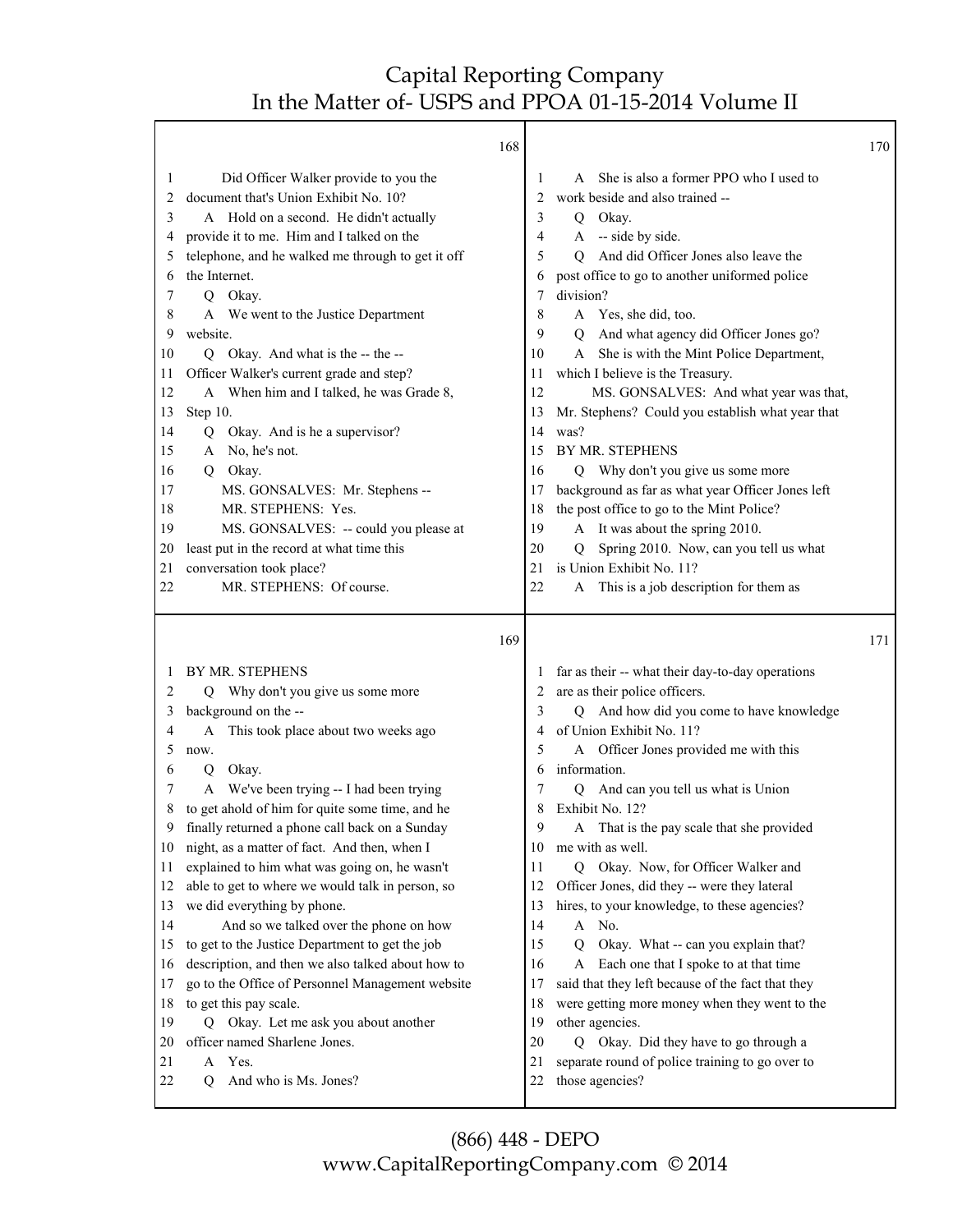Г

|          | 172                                                        |              |                                                                    | 174 |
|----------|------------------------------------------------------------|--------------|--------------------------------------------------------------------|-----|
| 1        | A No. They lateralled over because of                      | 1            | Okay.<br>A                                                         |     |
| 2        | their certifications from -- from FLETC.                   | 2            | Does this document provide a fair<br>O                             |     |
| 3        | Q And I'm sorry. I didn't ask you about                    | 3            | description of what your duties were as a Postal                   |     |
| 4        | Union Exhibit 12.                                          | 4            | Police Officer when you were hired in 1996?                        |     |
| 5        | Did you receive this from Ms. Jones?                       | 5            | A Yes, it does.                                                    |     |
| 6        | A Yes, I did.                                              | 6            | Okay. And when you first became a<br>$\overline{Q}$                |     |
| 7        | And what is this?<br>O                                     | 7            | Postal Police Officer in 1996, how many fixed                      |     |
| 8        | That is the pay scale for the Mint<br>A                    | 8            | posts were there to which PPOs were assigned in                    |     |
| 9        | Police Department.                                         | 9            | the Washington Division?                                           |     |
| 10       | Okay. And did Officer Jones confirm<br>O.                  | 10           | A In the Washington Division, we had                               |     |
| 11       | what her grade and step is?                                | 11           | about 15 to 17 posts.                                              |     |
| 12       | A She did, and as I recall, I think it                     | 12           | Okay. Now, today, how many PPO tours<br>Q                          |     |
| 13       | was like $8 - 8$ , Step 7 or something to that             | 13           | in the Washington Division are spent guarding a                    |     |
| 14       | effect. I can't recall --                                  | 14           | fixed post?                                                        |     |
| 15       | Q Okay.                                                    | 15           | A Oh, there's zero.                                                |     |
| 16       | A -- right off the bat.                                    | 16           | Now, again, going back to 1996, what<br>Q                          |     |
| 17       | And just so I am clear, the second page<br>Q               | 17           | percentage of Postal Police Officer duties                         |     |
| 18       | of this document, is that -- do you recognize              | 18           | involve duties in the facility, including                          |     |
| 19       | what this document is at the top?                          | 19           | guarding fixed posts?                                              |     |
| 20       | A The TR pay scale?                                        | 20           | A I would say 95 to 97 percent.                                    |     |
| 21       | But there's a heading at the top of<br>O                   | 21           | Q Okay. And in 1996, again, what                                   |     |
| 22       | that document.                                             | 22           | percentage of Postal Police Officer duties                         |     |
|          |                                                            |              |                                                                    |     |
|          |                                                            |              |                                                                    |     |
|          | 173                                                        |              |                                                                    | 175 |
| 1        | Which one did you say?<br>A                                | $\mathbf{I}$ | involve mobile vehicular patrols?                                  |     |
| 2        | It's the second page of Union Exhibit<br>Q                 | 2            | There's about three to seven percent.<br>A                         |     |
| 3        | No. 12.                                                    | 3            | Okay. Direct your attention now to the<br>Q                        |     |
| 4        | A Okay. Yes. It is a Washington,                           | 4            | next document, which is Union Exhibit No. 14. If                   |     |
| 5        | Baltimore, Northern Virginia pay scale for the             | 5            | you can take a moment to review this, and I'll                     |     |
| 6        | Mint.                                                      | 6            | have a question for you about the second page of                   |     |
| 7        | Okay. Thank you. Officer Rutherford,<br>Q                  | 7            | the document, the last paragraph.                                  |     |
|          | I'd like to move you now to Union Exhibit No. 13.          | 8            | Do you recognize this document?                                    |     |
| 9        | A Yes.                                                     | 9            | A Yes, I do.                                                       |     |
| 10       | Have you seen this document before?<br>О                   | 10           | Now, there's a -- the last sentence --<br>O                        |     |
| 11       | Yes, I have.<br>A                                          | 11           | can I just direct your attention to the last                       |     |
| 12       | What is this document?<br>О                                | 12           | sentence of the document on page 2, beginning                      |     |
| 13       | This is the job description that I<br>A                    | 13           | with assigning officers? Do you see that?                          |     |
| 14       | first got when I became a Postal Police Officer.           | 14           | A Yes, I do.                                                       |     |
| 15       | Okay. At the bottom left, do you see a<br>Ő                | 15           | Does that -- to your knowledge, did<br>O                           |     |
| 16       | document date?                                             | 16           | that accurately reflect -- reflect your                            |     |
| 17       | Yes, I do.<br>A                                            | 17           | understanding of the expectations of Postal                        |     |
| 18       | And what date is that?<br>$\circ$                          | 18           | Police Officers as of 1997?                                        |     |
| 19       | A February 8, 1990.                                        | 19           | A Yes, it does.                                                    |     |
| 20       | Okay. And take a second to review this<br>O                | 20           | Okay. Now, are your office -- duties<br>O                          |     |
| 21<br>22 | document, and I'm going to ask you a question<br>about it. | 21<br>22     | as an officer today the same as they were back in<br>1996 or 1997? |     |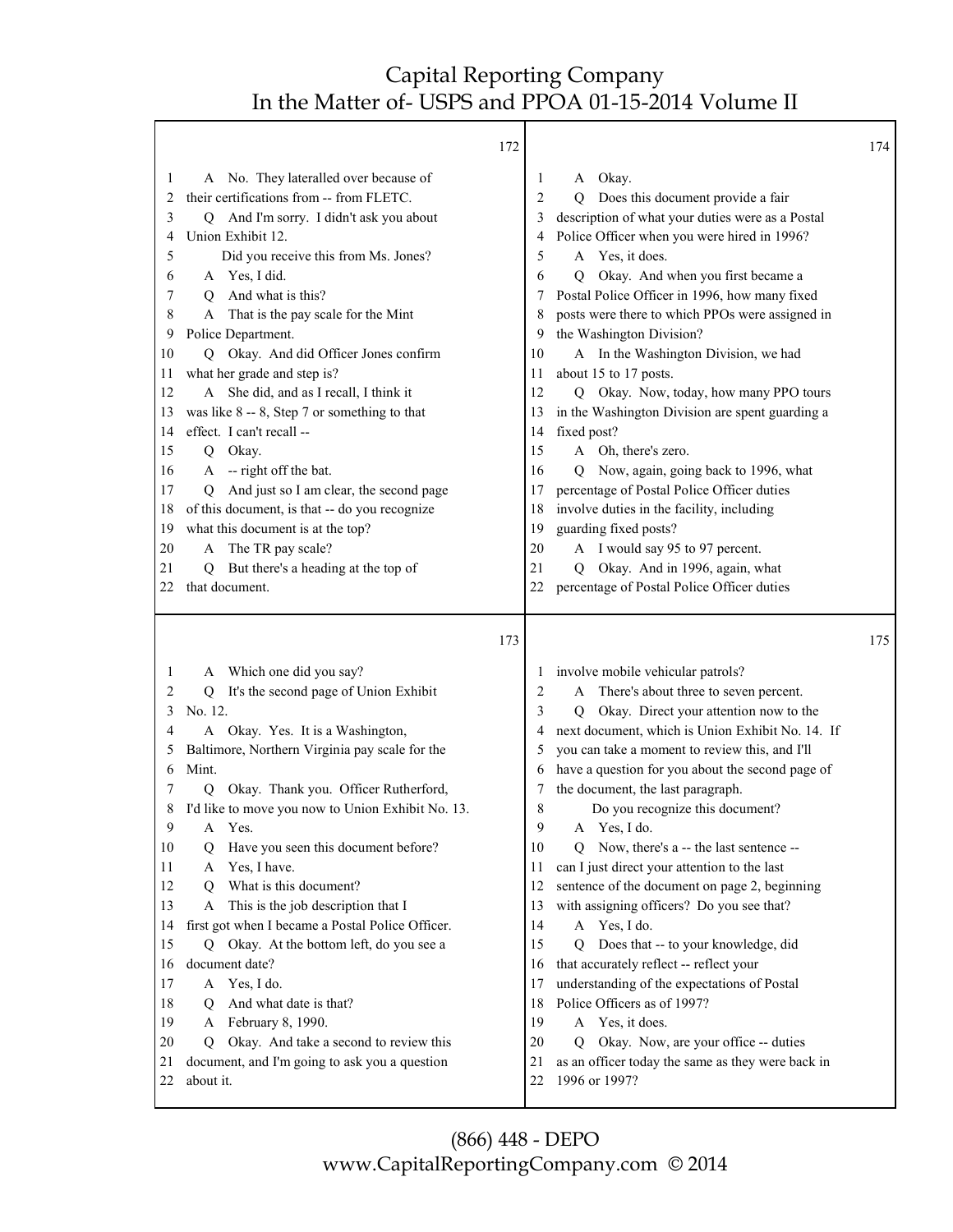|              |                                                                                                        | 176 |    |                                                         | 178 |
|--------------|--------------------------------------------------------------------------------------------------------|-----|----|---------------------------------------------------------|-----|
| 1            | A I'm sorry. I couldn't hear your                                                                      |     | 1  | MR. STEPHENS: Of course. Of course.                     |     |
| 2            | question. I'm sorry.                                                                                   |     | 2  | MS. GONSALVES: Okay.                                    |     |
| 3            | Q Let me ask it again. Are your duties                                                                 |     | 3  | MR. STEPHENS: Absolutely.                               |     |
| 4            | today as a police officer the same as they were                                                        |     | 4  | MS. GONSALVES: Okay.                                    |     |
| 5            | in 1996?                                                                                               |     | 5  | ARBITRATOR OLDHAM: Could you attach a                   |     |
| 6            | A No.                                                                                                  |     | 6  | date to the anthrax incident?                           |     |
| 7            | Okay. And when did they start to<br>Q                                                                  |     | 7  | THE WITNESS: That was -- that was also                  |     |
| 8            | change?                                                                                                |     | 8  | in September 2001.                                      |     |
| 9            | A They started to change about 2001                                                                    |     | 9  | BY MR. STEPHENS                                         |     |
| 10           | through 2004.                                                                                          |     | 10 | Q And can you explain what is community                 |     |
| 11           | Q What generally speaking is your                                                                      |     | 11 | policing in connection with the post office?            |     |
| 12           | understanding of what were the events that caused                                                      |     | 12 | A When we finish roll call, we are given                |     |
| 13           | those duties to change?                                                                                |     | 13 | instructions on what stations to visit to make          |     |
| 14           | A The first event was 9/11, and then,                                                                  |     | 14 | sure that we have a visible -- for the employees        |     |
| 15           | soon after, we had an anthrax scare at the                                                             |     | 15 | that gather there and to make sure that they            |     |
| 16           | Curseen Morris location where I worked.                                                                |     | 16 | understand that we're aware of them and we're           |     |
| 17           | Q Okay. At some point, did the --                                                                      |     | 17 | going to be there for them in case they need any        |     |
| 18           | were -- let me ask you a question -- what did                                                          |     | 18 | kind of protection or any -- any show of law            |     |
| 19           | the -- what did -- what was the Inspection                                                             |     | 19 | enforcement.                                            |     |
| 20           | Service's -- let me start over.                                                                        |     | 20 | Q And what -- let me ask you -- before we               |     |
| 21           | Following those incidents, what -- what                                                                |     | 21 | do that, let me ask you this: Those -- the fixed        |     |
| 22           | were -- what -- following those incidents, what                                                        |     | 22 | posts that we made reference to, are -- did             |     |
|              |                                                                                                        |     |    |                                                         |     |
|              |                                                                                                        |     |    |                                                         |     |
|              |                                                                                                        | 177 |    |                                                         | 179 |
| $\mathbf{I}$ |                                                                                                        |     | 1  |                                                         |     |
| 2            | changed for the Postal Police Officers in terms<br>of their duties?                                    |     | 2  | the -- did the post office in Washington hire           |     |
| 3            |                                                                                                        |     | 3  | contract security guards?<br>A                          |     |
| 4            | A In the -- 9/11, it became, obviously,<br>that we needed to be visible. However, when the             |     | 4  | Yes, they did.<br>Q                                     |     |
| 5            | anthrax came through, we had to make sure that we                                                      |     | 5  | And roughly speaking, when were they<br>hired?          |     |
| 6            |                                                                                                        |     | 6  | A                                                       |     |
| 7            | stayed there to guard the facility so that no one<br>could walk in on it and become a liability to the |     | 7  | Soon after we opened back up from the<br>anthrax scare. |     |
| 8            | post office. However, soon after it was opened,                                                        |     | 8  | Okay. And to your knowledge, what is<br>O.              |     |
| 9            | we got new cars, and we became the community                                                           |     | 9  | it that the contract security guards do? What is        |     |
| 10           | police.                                                                                                |     | 10 | their function for the post office?                     |     |
| 11           | Okay. Can you explain --<br>Q                                                                          |     | 11 | A They now sit the posts that we used to                |     |
| 12           | MS. GONSALVES: Mr. Stephens --                                                                         |     | 12 | sit, and that's pretty much it.                         |     |
| 13           | MR. STEPHENS: Yes.                                                                                     |     | 13 | Q Okay. Let me ask you about Union                      |     |
| 14           | MS. GONSALVES: -- I just want to make                                                                  |     | 14 | Exhibit No. 15.                                         |     |
| 15           | sure that the -- the record's clear on what                                                            |     | 15 | A Yes.                                                  |     |
| 16           | we're -- what the witness is testifying about.                                                         |     | 16 | Do you recognize this document?<br>Q                    |     |
| 17           | He's testifying about -- he's not testifying                                                           |     | 17 | Yes, I do.<br>A                                         |     |
| 18           | about everything, right? He's just testifying                                                          |     | 18 | And can you identify this document?<br>0                |     |
| 19           | about what he knew about --                                                                            |     | 19 | This is a document verifying the<br>A                   |     |
| 20           | MR. STEPHENS: Of course, yeah.                                                                         |     | 20 | transition from sitting posts to be a roving            |     |
| 21           | MS. GONSALVES: -- or his opinion about                                                                 |     | 21 | patrol and foot patrol and mobile patrol.               |     |
| 22           | what he knew about --                                                                                  |     | 22 | Okay. And what is the date on this<br>Q                 |     |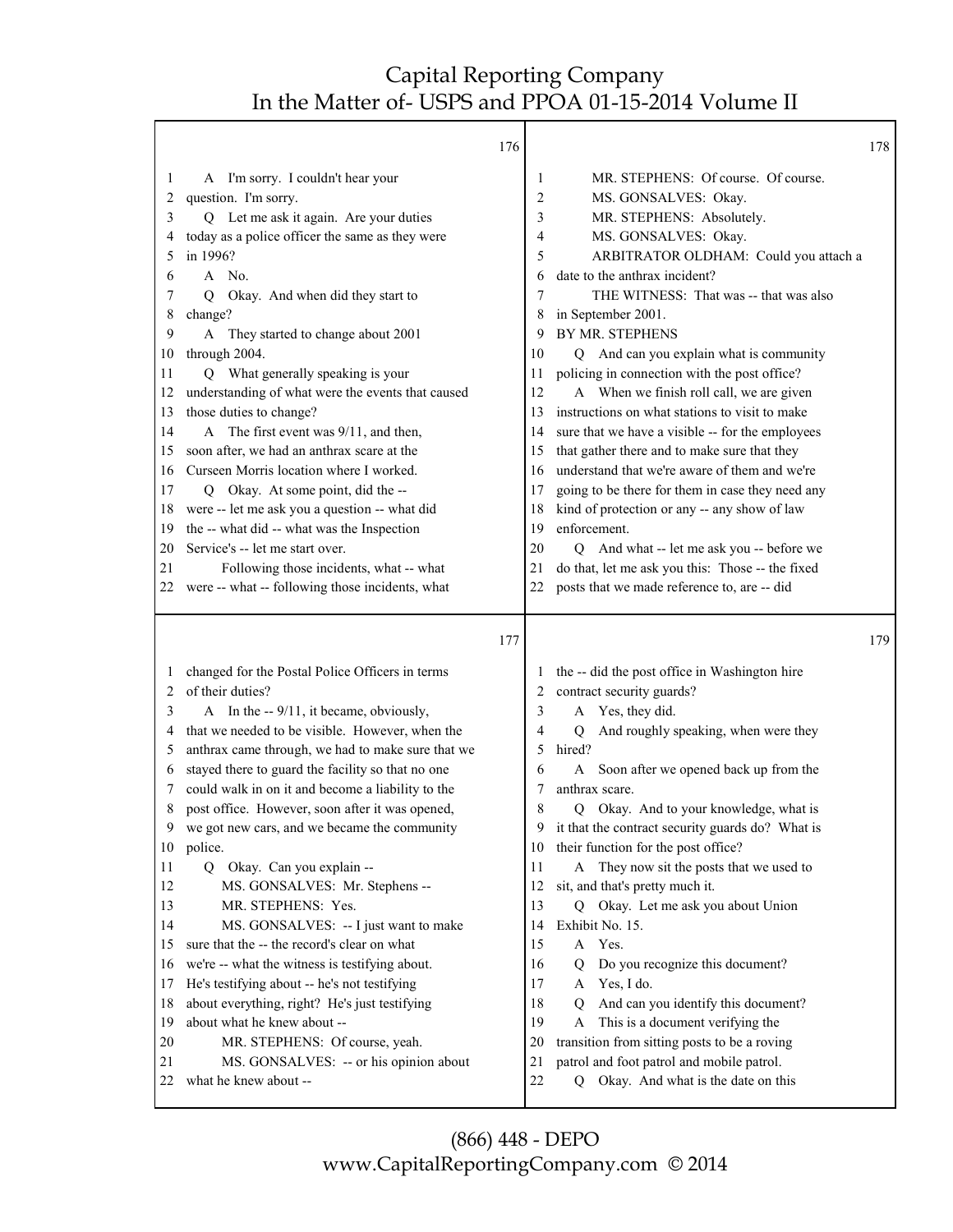Т

Γ

|    | 180                                                     |    |                                                   | 182 |
|----|---------------------------------------------------------|----|---------------------------------------------------|-----|
| 1  | document?                                               | 1  | record.                                           |     |
| 2  | A It is March 18th, 2004.                               | 2  | Regarding Union Exhibit 16, do you                |     |
| 3  | And did the Union receive a copy of<br>Q                | 3  | remember whether a letter similar to this one was |     |
| 4  | this document?                                          | 4  | circulated in the Washington Division?            |     |
| 5  | A Yes, we did.                                          | 5  | A Yes.                                            |     |
| 6  | Now, if I could direct your attention<br>Q              | 6  | Okay. Officer Rutherford, do you<br>Q             |     |
| 7  | to the second page of the document.                     | 7  | currently perform mobile patrols?                 |     |
| 8  | A Okay.                                                 | 8  | A Yes, we do.                                     |     |
| 9  | I'd like you to read into the record<br>O               | 9  | Okay. And when did that start?<br>0               |     |
| 10 | the -- the second paragraph.                            | 10 | That started soon after we came back<br>A         |     |
| 11 | A The second paragraph states, To provide               | 11 | from the anthrax scare and we got the new         |     |
| 12 | the most effective security coverages for the           | 12 | vehicles, which was also marked so we could be    |     |
| 13 | Postal Service, we are in the process of                | 13 | seen and noticed whenever we were out doing       |     |
| 14 | conducting a nation -- nationwide assessment of         | 14 | patrols.                                          |     |
| 15 | the security force sites. We have utilized this         | 15 | Q Now, today, in the Washington Division,         |     |
| 16 | information to establish security force                 | 16 | how much time is -- do Postal Police Officer      |     |
| 17 | transformation strategies aimed at an effective         | 17 | spend doing mobile patrols?                       |     |
| 18 | redeployment of armed security forces resources         | 18 | A Now -- about 95 to 97 percent now.              |     |
| 19 | and to refocus the role of the PPOs. The                | 19 | MS. GONSALVES: Objection. I just want             |     |
| 20 | ultimate objective of this strategy is to insure        | 20 | to -- if we could find out the extent to his      |     |
| 21 | we have armed security coverage at facilities           | 21 | knowledge. I mean, does he supervise? How does    |     |
| 22 | where there is a clear and definable need and           | 22 | he have knowledge of this percentage?             |     |
|    |                                                         |    |                                                   |     |
|    | 181                                                     |    |                                                   | 183 |
| 1  | utilize contract securities where feasible in           | 1  | MR. STEPHENS: Sure.                               |     |
| 2  | order to facilitate a more effective and                | 2  | BY MR. STEPHENS                                   |     |
| 3  | efficient use of security force resources. Our          | 3  | Q How would you -- how would you come             |     |
| 4  | four-year strategy is to reduce the number of           | 4  | about your -- the percentages you're -- you're    |     |
| 5  | authorized armed security forces positions to           | 5  | coming to?                                        |     |
| 6  | 850.                                                    | 6  | A A lot of the times, I do them, and              |     |
| 7  | Okay. And the security force, is that<br>$\overline{Q}$ | 7  | other times, I'm acting supervisor, making sure   |     |
| 8  | a -- can you explain what security force means to       | 8  | that it gets done.                                |     |
| 9  | you? Does security force have a -- have a post          | 9  | Q So are you aware of what other officers         |     |
| 10 | office meaning, to your knowledge?                      | 10 | in the division are doing, to some extent?        |     |
| 11 | A Not to me, no.                                        | 11 | A Yes, we are.                                    |     |
| 12 | Okay. All right. Okay. I'd also like<br>О               | 12 | Okay. Officer Rutherford, I'd turn<br>О           |     |
| 13 | to enter -- ask you about the next document,            | 13 | your exhibit -- attention to the next document,   |     |
| 14 | which is Union Exhibit 16.                              | 14 | which is Union Exhibit 17.                        |     |
| 15 | A Yes.                                                  | 15 | A Okay.                                           |     |
| 16 | Do you recognize this document?<br>Q                    | 16 | Do you recognize this document?<br>Q              |     |
| 17 | A Yes, I do.                                            | 17 | Yes I do.<br>A                                    |     |
| 18 | And did the Union receive a copy of<br>Q                | 18 | And what are these photographs of?<br>Q           |     |
| 19 | this document?                                          | 19 | These are photographs of the car that<br>A        |     |
| 20 | A Yes, sir.                                             | 20 | we use to do mobile patrols.                      |     |
| 21 | Q Okay. I'd also like to move this --                   | 21 | Q Is this a car that you have taken on            |     |
| 22 | well, we're just getting this in -- in the              | 22 | mobile patrols?                                   |     |
|    |                                                         |    |                                                   |     |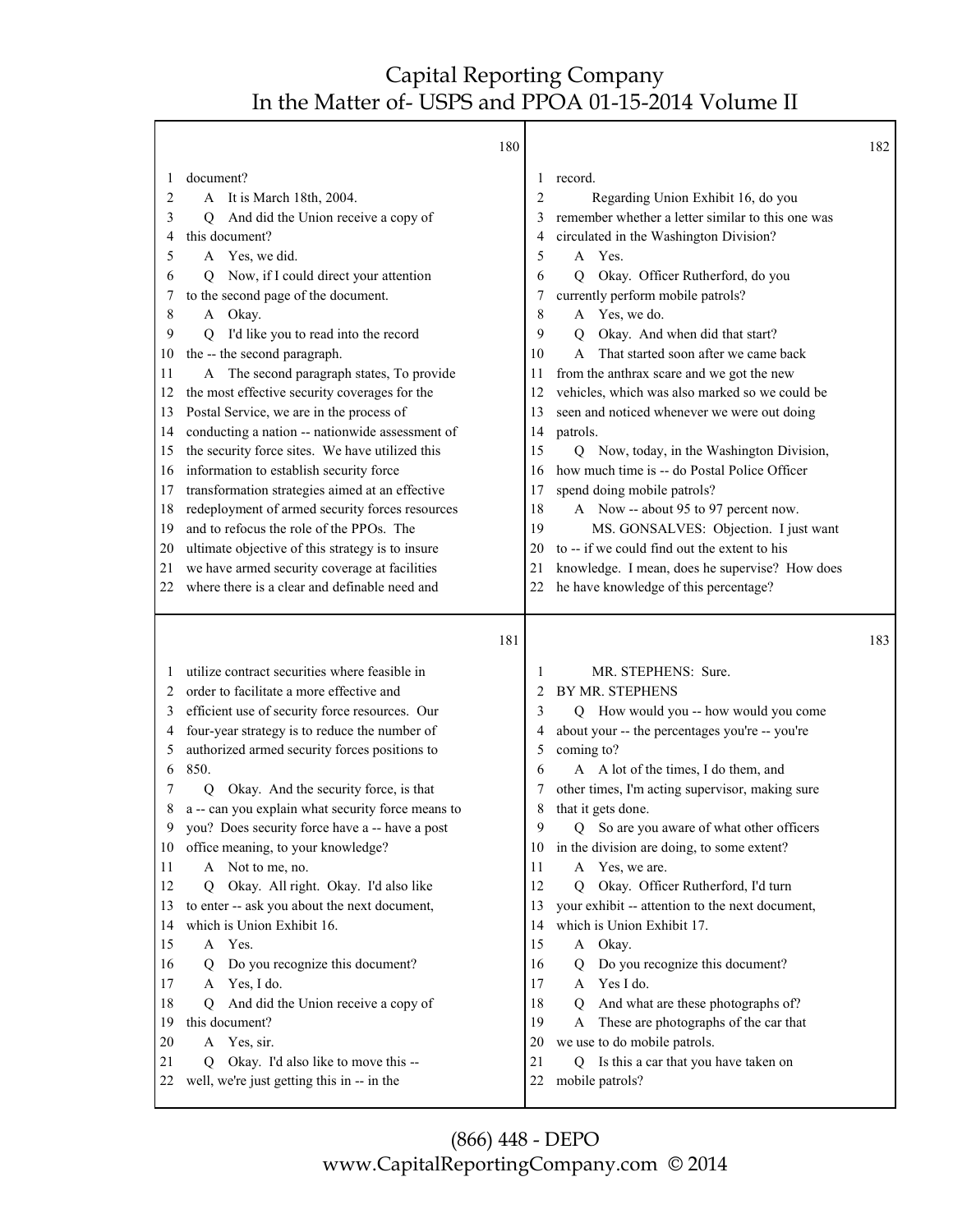|          | 184                                                                  |          |                                                                                                   | 186 |
|----------|----------------------------------------------------------------------|----------|---------------------------------------------------------------------------------------------------|-----|
| 1        | A Yes, it is. And when I say these are                               | 1        | responsibilities in a felony vehicle stop?                                                        |     |
| 2        | the cars that we use, I actually mean that we --                     | 2        | A It is to make sure that we stop that                                                            |     |
| 3        | in the Washington Division, this is the car where                    | 3        | individual from committing any more crimes and                                                    |     |
| 4        | I am now.                                                            | 4        | try and make sure to arrest or detain them so                                                     |     |
| 5        | Q Okay. And while you're on your                                     | 5        | that the local authorities can also give a hand,                                                  |     |
| 6        | patrols, your mobile patrols, have you been                          | 6        | too.                                                                                              |     |
| 7        | identified by the general public as a police                         | 7        | While -- while you're on your patrols,<br>$\overline{Q}$                                          |     |
| 8        | officer?                                                             | 8        | are you called on to respond to alarms?                                                           |     |
| 9        | A Yes, I have.                                                       | 9        | A Yes, we are.                                                                                    |     |
| 10       | And have you been hailed by the general<br>O                         | 10       | And what are you asked to do when<br>O                                                            |     |
| 11       | public as -- as a police officer?                                    | 11       | you -- when you reach the scene of a -- of a --                                                   |     |
| 12       | Yes I have.<br>A                                                     | 12       | of a -- say, a burglary alarm?                                                                    |     |
| 13       | As a -- as a consequence on the mobile<br>Q                          | 13       | A When we get those alarms, we go there                                                           |     |
| 14       | patrols, do you have interactions with other law                     | 14       | with the full intent of making sure that it is                                                    |     |
| 15       | enforcement agencies in -- in the D.C. area?                         | 15       | something that is real or is false. When we get                                                   |     |
| 16       | A Yes.                                                               | 16       | there, we always make an observation of what we                                                   |     |
| 17       | Do you have interactions with the<br>Q                               | 17       | see before we even approach the building.                                                         |     |
| 18       | Metropolitan Police Department?                                      | 18       | If we see the building is secure, we                                                              |     |
| 19       | A Yes, we do.                                                        | 19       | approach it cautiously, but if we see the                                                         |     |
| 20       | Do you have interactions with the<br>O                               | 20       | building seems like it has been broken into, we                                                   |     |
| 21       | county police departments in the surrounding                         | 21       | also will call backup, and then we would also try                                                 |     |
| 22       | Maryland and Virginia counties?                                      | 22       | to go in and clear the building, meaning that we                                                  |     |
|          |                                                                      |          |                                                                                                   |     |
|          | 185                                                                  |          |                                                                                                   | 187 |
| 1        |                                                                      |          |                                                                                                   |     |
| 2        | A Yes, we do.<br>O                                                   | 2        | would search every part of that building to make                                                  |     |
| 3        | And can you tell us what is a felony<br>vehicle stop?                | 3        | sure that the person who caused that damage is<br>not there or still there.                       |     |
| 4        | A A felony vehicle stop is information                               | 4        | Q And have you received training on how                                                           |     |
| 5        | that we have gotten pertaining to an individual                      | 5        | to clear a building?                                                                              |     |
| 6        | or a car that has done something, and we are                         | 6        | Yes we have.<br>A                                                                                 |     |
| 7        | tailing it. At that point, we don't tackle that                      | 7        | And where is that training provided?<br>Q                                                         |     |
| 8        | situation by ourselves. We also tackle that with                     | 8        | A I got that training from when I came on                                                         |     |
| 9        | help and backup.                                                     | 9        | to the post office after I finished at FLETC.                                                     |     |
| 10       | Q And how do you know -- how you are able                            | 10       | Q And is there also in-service training                                                           |     |
| 11       | to identify whether a vehicle is -- has a felony                     | 11       | on how to clear a building?                                                                       |     |
| 12       | in the vehicle?                                                      | 12       | Yes, there is.<br>A                                                                               |     |
| 13       | That information provided to us through<br>A                         | 13       | Sometimes, when you respond to a<br>Q                                                             |     |
| 14       | radio communications.                                                | 14       | burglary alarm, for example, is it a false alarm?                                                 |     |
| 15       | Okay. And where are those -- where --<br>Q                           | 15       | Yes, it is.<br>A                                                                                  |     |
| 16       | for Postal Police Officers, where -- where do                        | 16       | Is that relatively frequently?<br>Q                                                               |     |
| 17       | their radio communications come from?                                | 17       | Yes, it is.<br>A                                                                                  |     |
| 18       | They come from the National Law<br>A                                 | 18       | Is it sometimes not a false alarm?<br>Q                                                           |     |
| 19       | Enforcement Communication Center. We have two in                     | 19       | Oh, definitely.<br>A                                                                              |     |
| 20       | the country, one in -- out in Dulles, Virginia,                      | 20       | Okay. And since your -- you've been<br>Q                                                          |     |
| 21<br>22 | and the second one is in Dallas, Texas.<br>Q Okay. And what are your | 21<br>22 | working as a police officer in the Washington<br>area, do you hazard to guess as to the number of |     |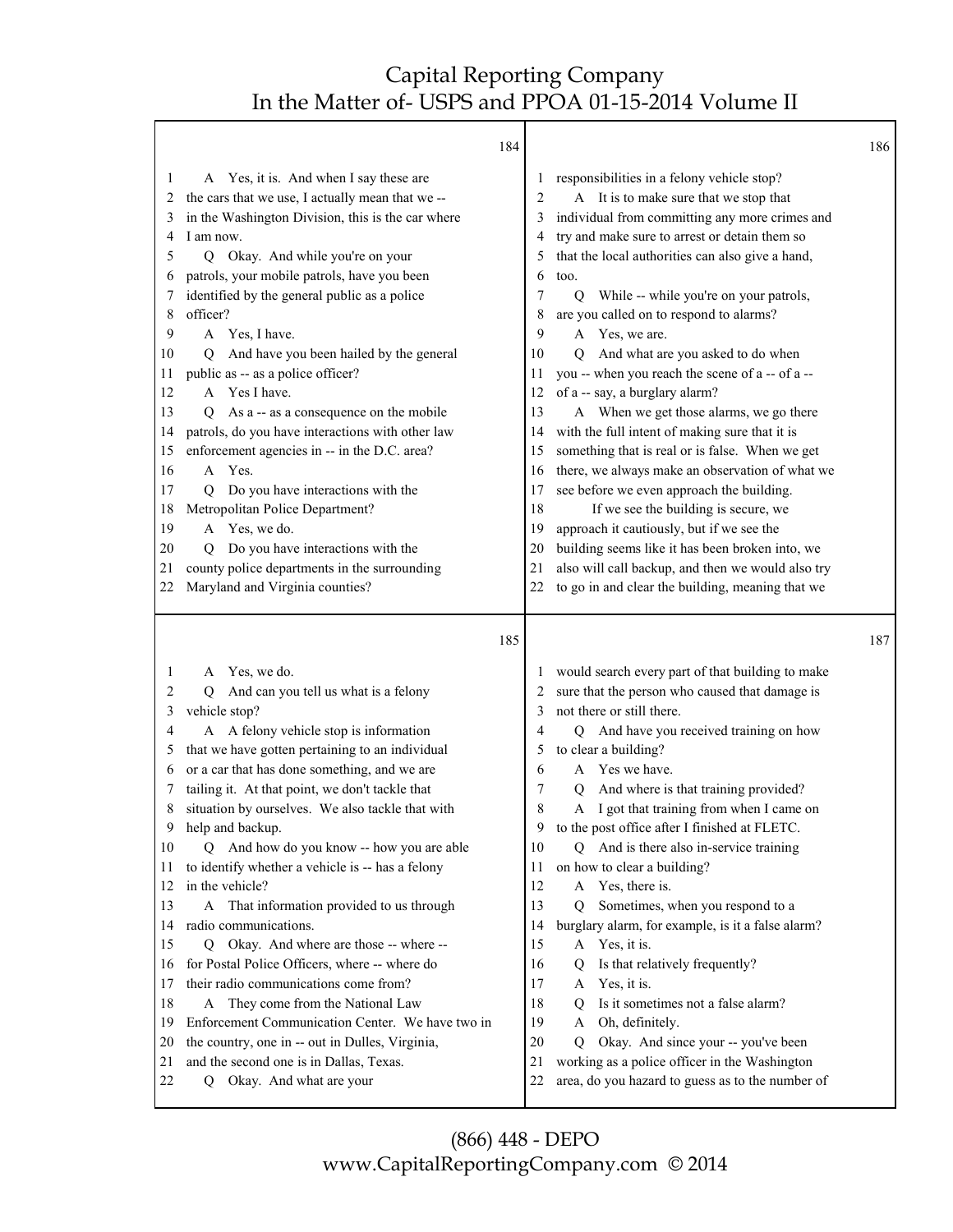|                                                                                                                                                                                                                                                                                                                                                                                                                                                                                                                                                                                                                                                                                                                                                                                                                                                                                                                                                                                        | 188                                                                        |                                                                                                                                                                                                                                                                                                                                                                                                                                                                                                                                                                                                                                                                                                                                                                                                                                                                                                                                                                                                                                | 190 |
|----------------------------------------------------------------------------------------------------------------------------------------------------------------------------------------------------------------------------------------------------------------------------------------------------------------------------------------------------------------------------------------------------------------------------------------------------------------------------------------------------------------------------------------------------------------------------------------------------------------------------------------------------------------------------------------------------------------------------------------------------------------------------------------------------------------------------------------------------------------------------------------------------------------------------------------------------------------------------------------|----------------------------------------------------------------------------|--------------------------------------------------------------------------------------------------------------------------------------------------------------------------------------------------------------------------------------------------------------------------------------------------------------------------------------------------------------------------------------------------------------------------------------------------------------------------------------------------------------------------------------------------------------------------------------------------------------------------------------------------------------------------------------------------------------------------------------------------------------------------------------------------------------------------------------------------------------------------------------------------------------------------------------------------------------------------------------------------------------------------------|-----|
| alarm responses you've been called to respond to?<br>1<br>A Hundreds.<br>2<br>3<br>Okay.<br>Q<br>Hundreds.<br>4<br>A<br>And when you respond to the -- to the<br>5<br>$\mathbf Q$<br>scene of these alarms -- let's assume there's an<br>6<br>example where the building is not secure.<br>7<br>There's -- you find an open door.<br>8<br>Do you prepare a report based on what<br>9<br>you found at the scene?<br>10<br>A Yes, we do.<br>11<br>Okay. And are you trained on how to<br>12<br>О<br>perform -- how to create that report?<br>13<br>A Yes, we are.<br>14<br>Okay. Are Postal Police Officers<br>15<br>Ő<br>called on to investigate robberies --<br>16<br>A Yes.<br>17<br>-- in the Washington Division?<br>18<br>Q<br>Yes, we are.<br>19<br>A<br>Okay. And what do you do when you<br>20<br>О<br>reach the scene of a -- of a -- of a robbery?<br>21<br>Once we got that call and we reach the<br>22<br>A                                                                | 10<br>11<br>12<br>13<br>14<br>15<br>16<br>17<br>18<br>19<br>20<br>21<br>22 | No, it's not.<br>1<br>A<br>2<br>-- robbery incident you've responded<br>О<br>3<br>to?<br>No, it's not.<br>4<br>A<br>5<br>Okay. Were you -- what were you called<br>O<br>on -- for example, in this document, what were<br>6<br>you called on to perform? What duties did you<br>7<br>perform?<br>8<br>Well, a truck driver that makes their<br>9<br>A<br>rounds in the evening had just stopped at the<br>Riverdale main post office. We got the call that<br>the robber had -- I mean, that the robbery had<br>taken place, so we were dispatched there. And me<br>being the lead officer, I cleared the way so that<br>the other officers can follow behind me.<br>And when we got there, it was the same<br>as the previous robberies. The driver comes out<br>with the bag in his hand. The person walk up on<br>the driver and just says, give me the bag. They<br>display a gun or any other kind of weapon to make<br>that robbery -- to make that truck driver give it<br>up. So when we get there, that's the kind of |     |
|                                                                                                                                                                                                                                                                                                                                                                                                                                                                                                                                                                                                                                                                                                                                                                                                                                                                                                                                                                                        | 189                                                                        |                                                                                                                                                                                                                                                                                                                                                                                                                                                                                                                                                                                                                                                                                                                                                                                                                                                                                                                                                                                                                                | 191 |
| scene, the first thing we do is we cordon it off<br>1<br>or we tape it off to make sure that that<br>2<br>particular area doesn't get contaminated by<br>3<br>anybody else that might wander into the scene.<br>4<br>Then we make sure that the individuals that are<br>5<br>involved are separated, and we get different<br>6<br>reports from each one. And then we stay there<br>7<br>and we make sure that everything is okay until<br>8<br>the Postal Inspectors get there.<br>9<br>Okay. So you take statements from the<br>10<br>Q<br>individuals who are separated?<br>11<br>A Yes, we do.<br>12<br>Okay. And we have an exhibit here.<br>13<br>Q<br>It's Union Exhibit 18. Can you take a look at<br>14<br>this document, please?<br>15<br>A Yes.<br>16<br>Do you recognize this document?<br>17<br>Q<br>Yes, I do.<br>18<br>A<br>Does this concern a robbery of a postal<br>19<br>0<br>20<br>employee?<br>Yes, it does.<br>21<br>A<br>Is this the only incident --<br>22<br>Q | 10<br>11<br>12<br>13<br>14<br>15<br>16<br>17<br>18<br>19<br>20<br>21<br>22 | information that we get from them.<br>1<br>And then, this particular situation,<br>2<br>that robber jumped over the fence, so we also saw<br>3<br>where there were just certain type of disruptions<br>4<br>that took place that we probably could use as<br>5<br>evidence, basically by taking photos or making<br>6<br>notations on what we did see.<br>7<br>8<br>And did you, in fact, take photos?<br>Q<br>9<br>A Yes, we did.<br>And did you take statements from the<br>Q<br>witnesses?<br>A Yes, we did.<br>And at some point, did you turn those<br>0<br>documents over to a Postal Inspector?<br>A Yes, we sure did.<br>And is this a representative example of<br>O.<br>the types of robberies you've had to investigate?<br>A Yes, it is.<br>PPOs -- let me ask you this: Talking<br>O.<br>about active shooters, there was a recent event<br>here in Washington at the Navy Yard where there<br>was an active shooter, correct?                                                                                    |     |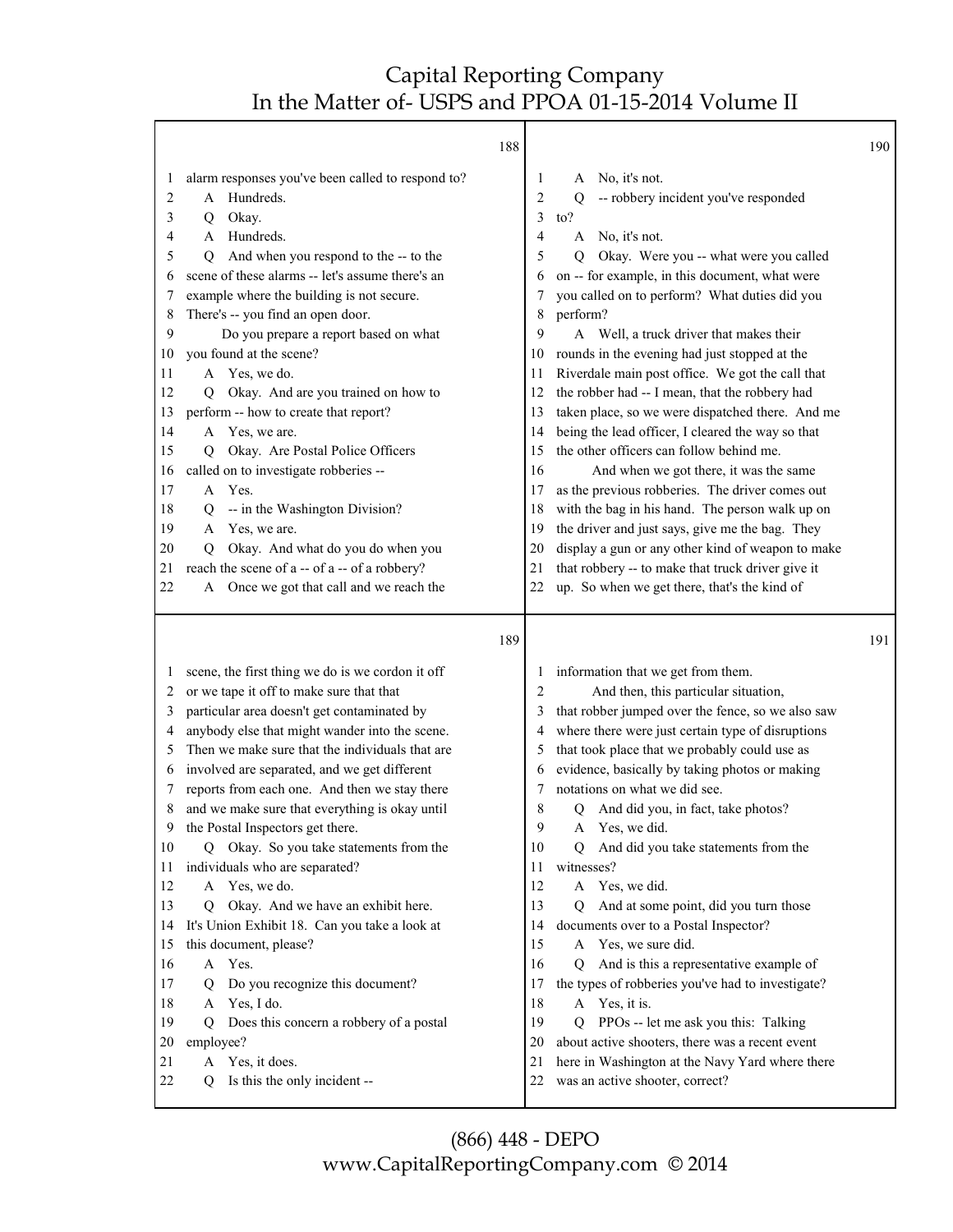|                                                                                                                                                                                                                                                                                                                                                                                                                                                                                                                                                                                                                                                                                                                                                                                                                                                                                                                                                                                                                                                                                                                                                                                                              | 192                                                                  |                                                                                                                                                                                                                                                                                                                                                                                                                                                                                                                                                                                                                                                                                                                                                                                                                                                                                                                                                       | 194 |
|--------------------------------------------------------------------------------------------------------------------------------------------------------------------------------------------------------------------------------------------------------------------------------------------------------------------------------------------------------------------------------------------------------------------------------------------------------------------------------------------------------------------------------------------------------------------------------------------------------------------------------------------------------------------------------------------------------------------------------------------------------------------------------------------------------------------------------------------------------------------------------------------------------------------------------------------------------------------------------------------------------------------------------------------------------------------------------------------------------------------------------------------------------------------------------------------------------------|----------------------------------------------------------------------|-------------------------------------------------------------------------------------------------------------------------------------------------------------------------------------------------------------------------------------------------------------------------------------------------------------------------------------------------------------------------------------------------------------------------------------------------------------------------------------------------------------------------------------------------------------------------------------------------------------------------------------------------------------------------------------------------------------------------------------------------------------------------------------------------------------------------------------------------------------------------------------------------------------------------------------------------------|-----|
| Yes.<br>1<br>A<br>Were Postal Police Officers asked to do<br>2<br>O<br>anything with respect to the Navy Yard shooting?<br>3<br>A Yes, we were. There is a post office<br>4<br>that is in the same location where that shooting<br>5<br>took place, and to make sure that the employees<br>6<br>at that particular post office felt safe, we were<br>7<br>dispatched there. And since it happened in the<br>8<br>early hours or, like, noon hours, which is before<br>9<br>my tour, they had already dispatched an officer<br>10<br>to that location.<br>11<br>12<br>Soon after we came on tour, then they<br>dispatched two officers from my tour, me being<br>13<br>one of them and another officer to that same<br>14<br>location, so those employees will still feel safe<br>15<br>with our presence there.<br>16<br>Q At the time when the officers -- the<br>17<br>initial officers were deployed, had the Navy Yard<br>18<br>shooter been detained, to your knowledge?<br>19<br>A No. And, in fact, they thought it was<br>20<br>more than one, because we still hadn't gotten all<br>21<br>the information at that time as well.<br>22                                                               | 11<br>12<br>13<br>15<br>16<br>17<br>18<br>19<br>20<br>21<br>22       | D.C., Postal Police or the Metropolitan Police?<br>$\perp$<br>A Metropolitan Police.<br>2<br>And is that true today?<br>3<br>Q<br>No.<br>4<br>A<br>5<br>Direct your attention to the next<br>$\overline{Q}$<br>document here, Union Exhibit 19.<br>6<br>Do you recognize this document?<br>7<br>Yes, I do.<br>8<br>A<br>What is this document?<br>9<br>0<br>This is a document of the -- I mean --<br>10<br>A<br>yeah, well, the uniformed division honor guards,<br>and on that particular day, Postmaster General<br>Patrick Donahoe was being sworn in. So when we<br>arrived there to get ready, he came in to thank<br>14<br>us for coming. And he also requested we took a<br>photo with them, so we stepped out into the<br>hallway, and we surrounded him and took that<br>photo.<br>And how long have you been a member of<br>Q<br>the Postal Police Officer honor guard?<br>Three years.<br>A<br>Now, I want to turn your attention to<br>Q |     |
|                                                                                                                                                                                                                                                                                                                                                                                                                                                                                                                                                                                                                                                                                                                                                                                                                                                                                                                                                                                                                                                                                                                                                                                                              | 193                                                                  |                                                                                                                                                                                                                                                                                                                                                                                                                                                                                                                                                                                                                                                                                                                                                                                                                                                                                                                                                       | 195 |
| In the event of an active shooter, what<br>1<br>$\circ$<br>are -- how are you trained as a police officer to<br>2<br>respond? What is the -- what is the law<br>3<br>enforcement method that's -- you're taught in how<br>4<br>to respond to an active shooter in the building?<br>5<br>A We're trained, if there's an active<br>6<br>shooter, that when you get to scene and you've<br>7<br>got those people that are with you, to -- to go<br>8<br>9<br>and approach that individual that's doing the<br>shooting, we are to focus on the sound we are<br>10<br>hearing, where the weapon is being fired from.<br>11<br>12<br>And even though there are people<br>running in toward us and there may be injured<br>13<br>folks laying on the ground, we are focused to<br>14<br>keep going to where the sound is, ignore<br>15<br>everything else, and when we finally locate that<br>16<br>individual that is still shooting, who is still<br>17<br>actively shooting, then it is our job to take<br>18<br>that individual out.<br>19<br>Okay. Now, before 9/11, were -- did --<br>20<br>Q<br>in the Washington Division, who handled most<br>21<br>police tasks at and around postal facilities in<br>22 | 11<br>12<br>13<br>14<br>15<br>16<br>17<br>18<br>19<br>20<br>21<br>22 | Union Exhibit No. 20 and in particular to the --<br>$\perp$<br>excuse me -- the second page of the document,<br>2<br>specifically the -- the duties and<br>3<br>responsibilities. Do you see that?<br>4<br>A Yes, I do.<br>5<br>Is it your understanding this is the<br>6<br>Q<br>current job description for a Postal Police<br>7<br>Officer?<br>8<br>9<br>A Yes, it is<br>10<br>Q And to your knowledge, is this<br>different in any respect from the 1990 job<br>description that we discussed earlier?<br>There's many differences.<br>A<br>Well, let me ask you this: Is this<br>Q<br>document the same as the previous document?<br>A Oh, this is the same as the previous<br>document.<br>And does this document accurately<br>$\overline{Q}$<br>represent the duties performed by Postal Police<br>Officers today?<br>A No, it does not.<br>MR. STEPHENS: I have no further                                                                   |     |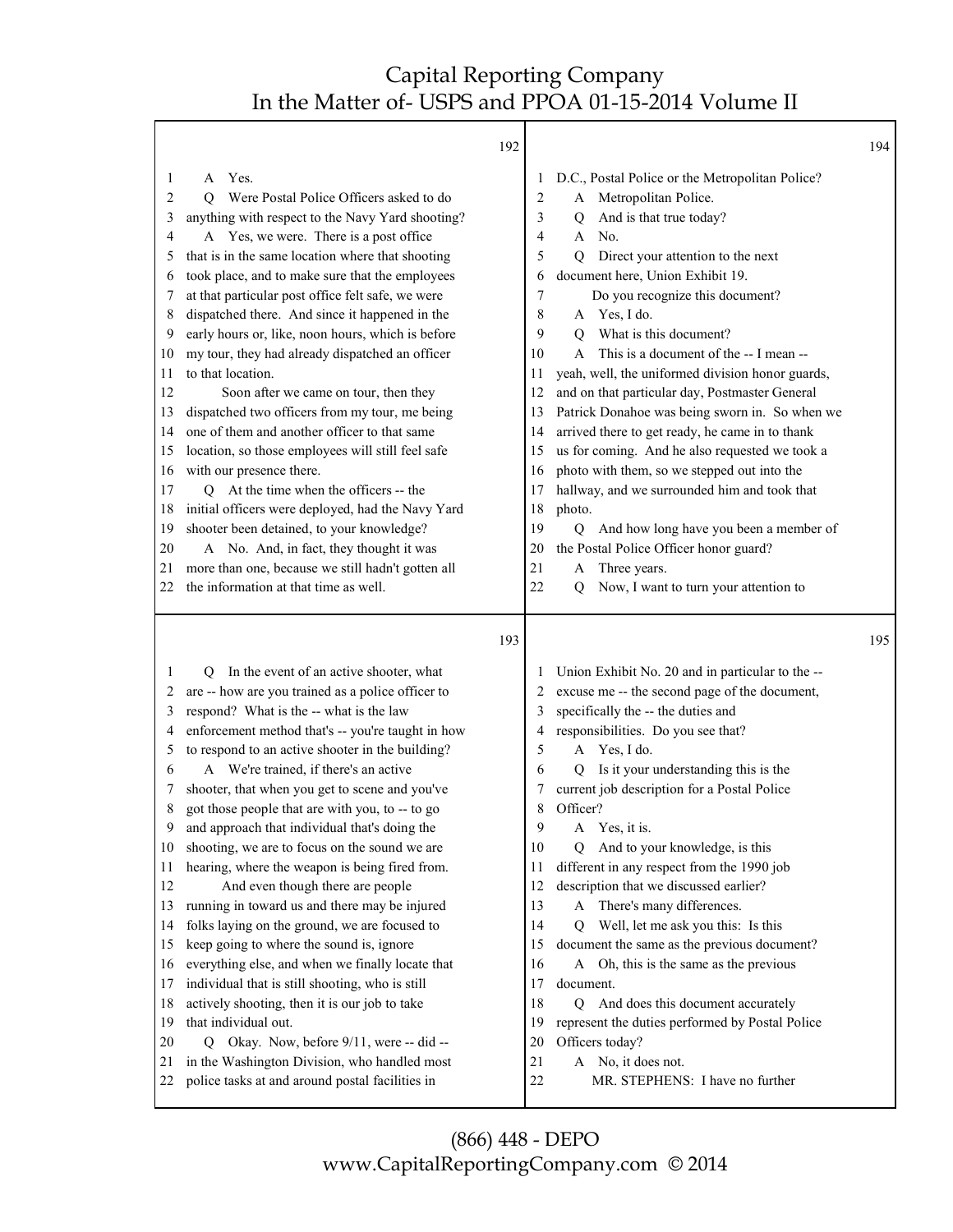Т

|         | 196                                               |              |                                                   | 198 |
|---------|---------------------------------------------------|--------------|---------------------------------------------------|-----|
| 1       | questions. Thank you.                             | $\mathbf{I}$ | second page of this document was what we found.   |     |
| 2       | ARBITRATOR OLDHAM: I'm sorry. I just              |              | If there's -- if there's an updated version --    |     |
| 3       | want to be sure that the conclusion, the last two | 3            | MS. GONSALVES: Okay.                              |     |
| 4       | questions you asked, does this document           | 4            | ARBITRATOR OLDHAM: So to make sure I              |     |
| 5       | accurately describe the duties of the police      | 5            | understand, this is the most recent description   |     |
| 6       | officer today --                                  | 6            | that you --                                       |     |
| 7       | MR. STEPHENS: Correct.                            | 7            | MR. STEPHENS: That is our                         |     |
| 8       | ARBITRATOR OLDHAM: -- is that correct?            | 8            | understanding.                                    |     |
| 9       | And the answer was no, it does not?               | 9            | ARBITRATOR OLDHAM: Even though the                |     |
| 10      | MR. STEPHENS: Correct. I guess I                  | 10           | witness is testifying that it's outdated?         |     |
| 11      | should ask him if that's correct.                 | 11           | MR. STEPHENS: That's correct.                     |     |
| 12      | THE WITNESS: It is.                               | 12           | ARBITRATOR OLDHAM: Thank you.                     |     |
| 13      | CROSS-EXAMINATION BY COUNSEL FOR                  | 13           | BY MS. GONSALVES                                  |     |
|         | <b>THE</b>                                        | 14           | Q Are you aware that a second page has            |     |
| 14      | POSTAL SERVICE                                    | 15           | been added to the position description for the    |     |
| 15      | BY MS. GONSALVES                                  | 16           | Postal Police Officer job that lists key          |     |
| 16      | Q Is it Mr. -- Officer Rutherford or              | 17           | qualifications?                                   |     |
| 17      | Officer Weatherford?                              | 18           | A I am aware, but I'm not aware of the            |     |
| 18      | A Rutherford.                                     | 19           | details of that particular page.                  |     |
| 19      | Rutherford?<br>Q                                  | 20           | Q Okay. And that it was added in 2010?            |     |
| 20      | Yes.<br>A                                         | 21           | A I wasn't aware at the time that it was          |     |
| 21      | Okay. Officer Rutherford, that<br>O               | 22           | added, no.                                        |     |
| 22      | document you were just testifying about that,     |              |                                                   |     |
|         | 197                                               |              |                                                   | 199 |
| $\perp$ | what is this document?                            | 1            | Q I'm a little bit confused about -- are          |     |
| 2       | A Which one?                                      | 2            | you presently a PPO supervisor?                   |     |
| 3       | The one $-$ U-20.<br>Q                            | 3            | A No, I'm not. I'm an officer, but at             |     |
| 4       | A It is a copy of what was the job                | 4            | times -- there are occasions that I do act.       |     |
| 5       | description I got when I came on the police       | 5            | In an acting capacity. Okay.<br>Q                 |     |
| 6       | force.                                            | 6            | That's correct.<br>$\mathsf{A}$                   |     |
| 7       | But at the top of that job description,<br>Q      | 7            | Now, the Postal Service has been -- it<br>Q       |     |
| 8       | doesn't it say, highlighted items, identify the   | 8            | seems fortunate -- to be able to retain you now   |     |
| 9       | requirements of the position, disregard the items | 9            | for 18 years. That's correct, right?              |     |
| 10      | not highlighted?                                  | 10           | A For the Postal Inspection Service, yes.         |     |
| 11      | Was this form highlighted?                        | 11           | The Postal Inspection Service is part<br>Q        |     |
| 12      | I didn't get this form.<br>A                      | 12           | of the Postal Service, right?                     |     |
| 13      | So this is-- oh, which form -- which<br>O         | 13           | That's true.<br>A                                 |     |
| 14      | form are you looking at? Oh, first page.          | 14           | Okay. And you haven't left for another<br>О       |     |
| 15      | What was highlighted, or are you just             | 15           | position, have you?                               |     |
| 16      | talking about the second page?                    | 16           | A No, I have not.                                 |     |
|         | A I'm just talking about the second page.         | 17           | Even though the FBI, you testified, may<br>Q      |     |
| 17      |                                                   |              |                                                   |     |
| 18      | Okay.<br>Q                                        | 18           | pay more?                                         |     |
| 19      | MR. STEPHENS: Yeah. I'll confess, we              | 19           | That's correct.<br>A                              |     |
| 20      | were trying to find the most current iteration we | 20           | Okay. Just -- just to clarify one<br>0            |     |
| 21      | could find in the position description by the --  | 21           | aspect of your testimony, you were talking about, |     |
| 22      | from the post office, and this was the -- the     | 22           | like, alarms and burglaries. Those would be       |     |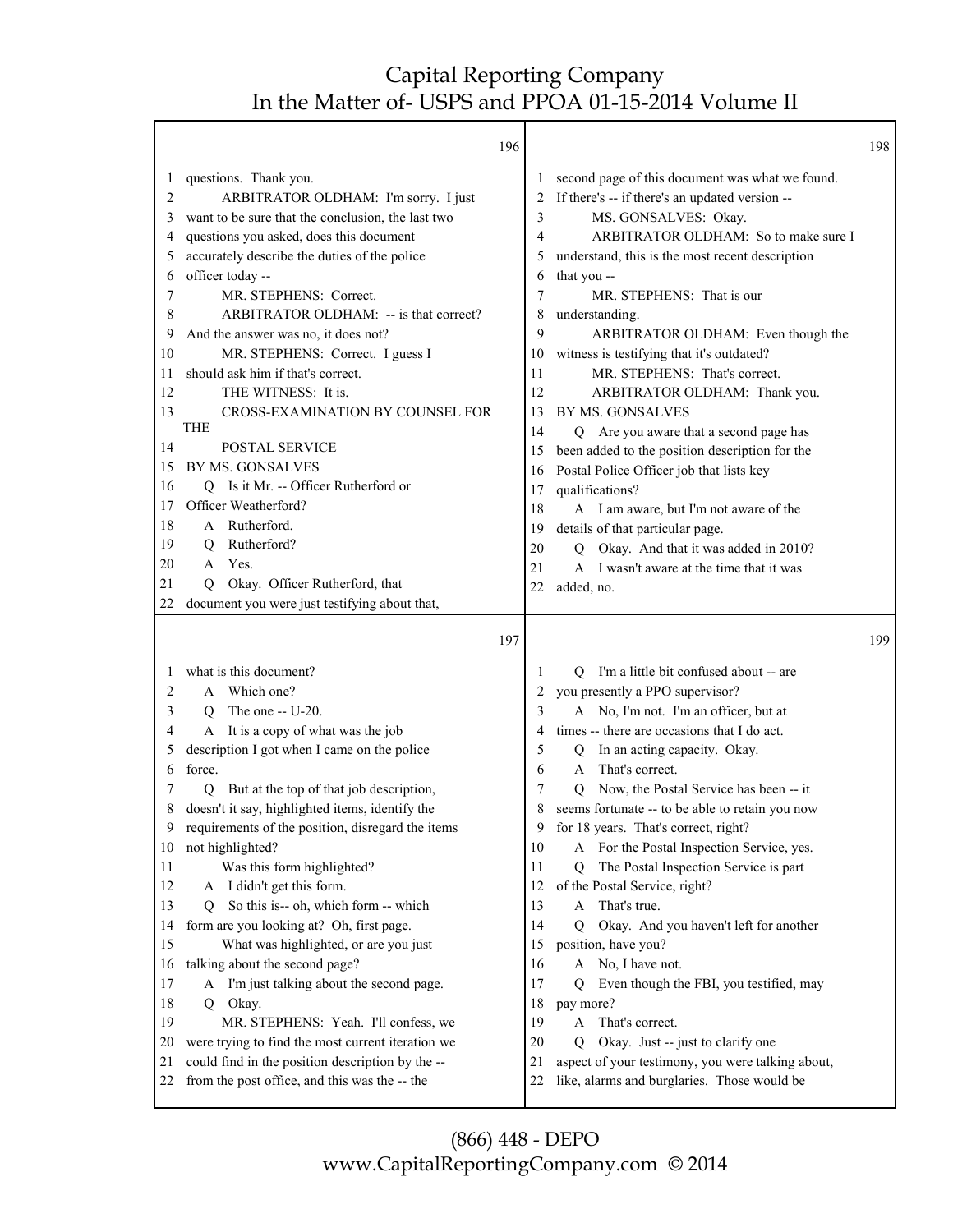| 200                                                                                                                                                                                                                                                                                                                                                                                                                                                                                                                                                                                                                                                                                                                                                                  |                                                                                                                   |                                                                                                                                                                                                                                                                                                                                                                                                                                                                                                                                                                                                                                                                                                                                                                                                                                                          | 202                                                                               |
|----------------------------------------------------------------------------------------------------------------------------------------------------------------------------------------------------------------------------------------------------------------------------------------------------------------------------------------------------------------------------------------------------------------------------------------------------------------------------------------------------------------------------------------------------------------------------------------------------------------------------------------------------------------------------------------------------------------------------------------------------------------------|-------------------------------------------------------------------------------------------------------------------|----------------------------------------------------------------------------------------------------------------------------------------------------------------------------------------------------------------------------------------------------------------------------------------------------------------------------------------------------------------------------------------------------------------------------------------------------------------------------------------------------------------------------------------------------------------------------------------------------------------------------------------------------------------------------------------------------------------------------------------------------------------------------------------------------------------------------------------------------------|-----------------------------------------------------------------------------------|
| alarms at postal facilities, correct?<br>That's correct.<br>A<br>And burglaries at postal facilities?<br>Q<br>That's correct.<br>A<br>And when you said that you're hailed by<br>Q<br>the general public in the street, you don't<br>actually go out and crime fight in the streets,<br>right? They're --<br>A You mean if I'm hailed by someone else<br>other than a postal employee?<br>Yes.<br>Q<br>A Well, no. When they -- when they raise<br>their hand at me when I'm on a patrol, I<br>acknowledge them, and I stop to find out what's<br>going on.<br>Okay. Are you instructed not to assist<br>$\overline{Q}$<br>on anything other than incidents relating to<br>postal property, postal employees? Postal<br>assets, I guess, is what they're technically | 1<br>2<br>3<br>4<br>5<br>6<br>7<br>8<br>9<br>10<br>11<br>12<br>13<br>14<br>15<br>16<br>17<br>18<br>19             | MS. GONSALVES: Oh, I'm glad you don't<br>know. It's when we were having that bout of<br>shootings at various places. Luckily, it hasn't<br>happened in a while.<br>BY MS. GONSALVES<br>Q All right. So I assume you're familiar<br>with the documents you've been called to present<br>today?<br>Yes.<br>A<br>Okay. You've reviewed them? You've<br>O<br>read them?<br>$Yes.$ I've $-$<br>A<br>Okay.<br>Q<br>-- seen them.<br>A<br>So let's turn to Union Exhibit No. 10.<br>$\overline{O}$<br>According to this document, the primary<br>mission of the FBI is to prevent terrorist<br>attacks, correct?<br>A According to the document.                                                                                                                                                                                                                |                                                                                   |
| called.                                                                                                                                                                                                                                                                                                                                                                                                                                                                                                                                                                                                                                                                                                                                                              | 20                                                                                                                | Okay. And according to this document,<br>Q                                                                                                                                                                                                                                                                                                                                                                                                                                                                                                                                                                                                                                                                                                                                                                                                               |                                                                                   |
| I've not been instructed not to.<br>A                                                                                                                                                                                                                                                                                                                                                                                                                                                                                                                                                                                                                                                                                                                                | 21                                                                                                                | there are significant training requirements to                                                                                                                                                                                                                                                                                                                                                                                                                                                                                                                                                                                                                                                                                                                                                                                                           |                                                                                   |
|                                                                                                                                                                                                                                                                                                                                                                                                                                                                                                                                                                                                                                                                                                                                                                      |                                                                                                                   |                                                                                                                                                                                                                                                                                                                                                                                                                                                                                                                                                                                                                                                                                                                                                                                                                                                          |                                                                                   |
| 201                                                                                                                                                                                                                                                                                                                                                                                                                                                                                                                                                                                                                                                                                                                                                                  |                                                                                                                   |                                                                                                                                                                                                                                                                                                                                                                                                                                                                                                                                                                                                                                                                                                                                                                                                                                                          | 203                                                                               |
| postal"?<br>A Yes.<br>I don't like that phrase very much, but<br>Q<br>if -- since you've been here for 16 years, if --<br>if -- if there had been an active shooter in a<br>postal facility and you were called to assist<br>back in the year 2000, for example, you would<br>have assisted, correct?<br>No.<br>A<br>You're saying that if there had been a<br>Ő<br>shooter at a postal facility where you were<br>located and you were -- you knew about it, you<br>would not have assisted in responding to that<br>shooter?<br>In 2000?<br>A<br>Correct.<br>Q<br>No.<br>A<br>ARBITRATOR OLDHAM: Wait. You are<br>saying that you would not have responded?<br>THE WITNESS: That's correct.<br>ARBITRATOR OLDHAM: Thank you. And are                               | 1<br>2<br>3<br>4<br>5<br>6<br>7<br>8<br>9<br>10<br>11<br>12<br>13<br>14<br>15<br>16<br>17<br>18<br>19<br>20<br>21 | A I would imagine. I'm not -- I mean, I<br>don't -- I don't know.<br>Okay. If you could turn to the second<br>Q<br>page of this document, at the very last<br>paragraph, there's a paragraph there on training<br>requirements, correct?<br>Yes, it is.<br>A<br>Q<br>And you see there that the police<br>officers for the FBI have to complete a 12-week<br>comprehensive training at FLETC, correct?<br>A According to this document, yes.<br>Okay. And that they also have to<br>О<br>attend and complete the FBI Police Advanced<br>Training Program at the FBI Training Academy in<br>Quantico, correct?<br>A That's what I see, yes.<br>MS. GONSALVES: The font on this<br>document came out microscopic, and I couldn't<br>figure out a way to increase it. So I don't<br>think I'm going to use that one, but I will use<br>this one here. Okay. |                                                                                   |
|                                                                                                                                                                                                                                                                                                                                                                                                                                                                                                                                                                                                                                                                                                                                                                      | Are you familiar with the phrase "going<br>Q<br>we supposed to intuit what "going postal" means?                  | 22<br>22                                                                                                                                                                                                                                                                                                                                                                                                                                                                                                                                                                                                                                                                                                                                                                                                                                                 | become an FBI Police Officer, correct?<br>I'll just represent for the record that |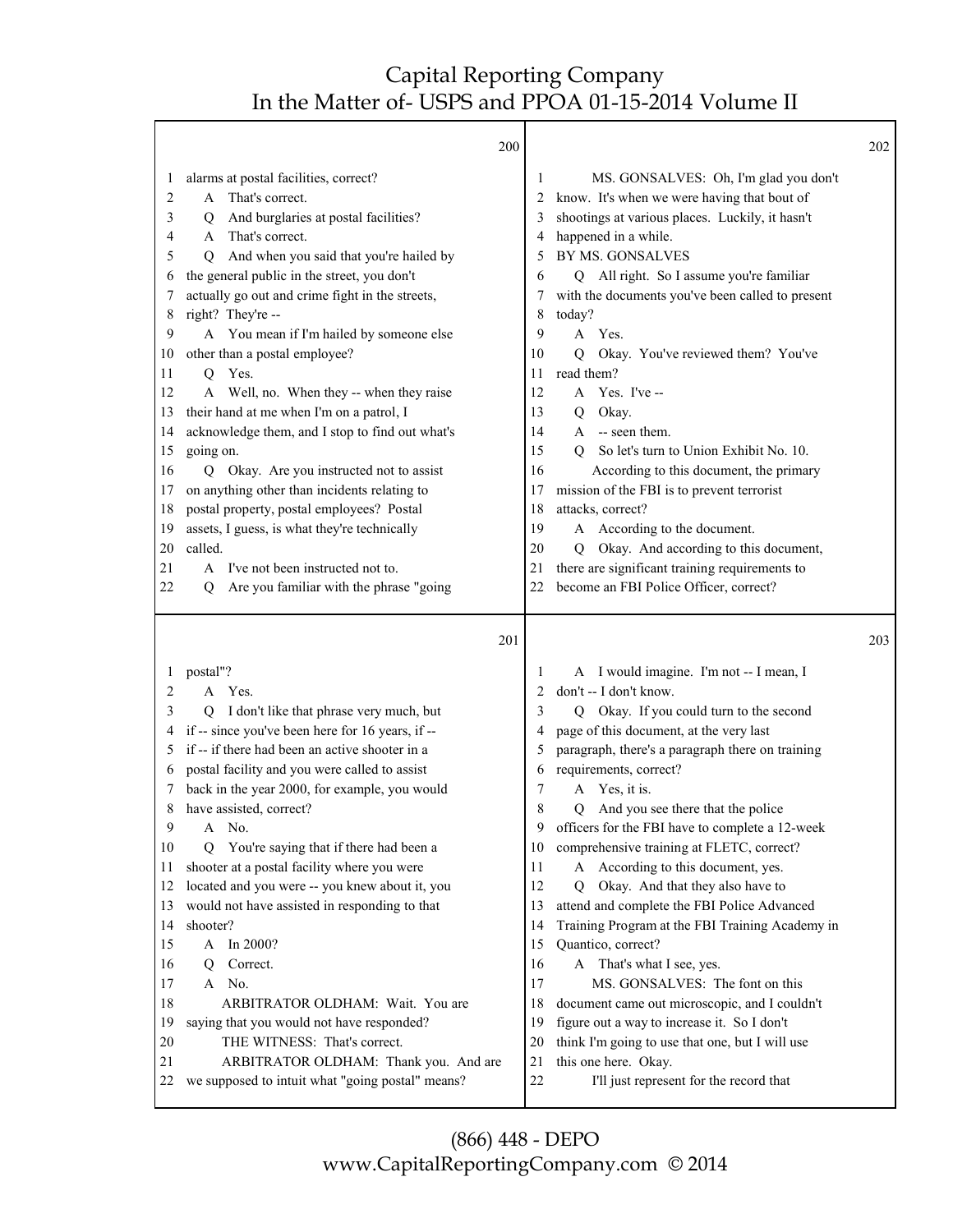|          | 204                                                                                      |          |                                                                                 | 206 |
|----------|------------------------------------------------------------------------------------------|----------|---------------------------------------------------------------------------------|-----|
| 1        | Postal Service Exhibit C-3 is just taken directly                                        | 1        | MS. GONSALVES: Okay. I'll just go                                               |     |
| 2        | from the FBI's website, and this is the page that                                        | 2        | ahead and put this in the record. It's just                                     |     |
| 3        | specifically discusses the FBI Police.                                                   | 3        | another page on the physical requirements of the                                |     |
| 4        | BY MS. GONSALVES                                                                         | 4        | FBI Police. So this will be Postal Service                                      |     |
| 5        | Q And you'll see, halfway down the first                                                 | 5        | Exhibit C-4.                                                                    |     |
| 6        | paragraph, Officer Rutherford, that, again, the                                          | 6        | And if you could give it to the witness                                         |     |
| 7        | primary mission language is repeated.                                                    | 7        | first, Mark, that would be good, so he can start                                |     |
| 8        | "The primary mission of the FBI is to                                                    | 8        | looking at it.                                                                  |     |
| 9        | deter terrorist attacks with a visible presence                                          | 9        | THE WITNESS: Thank you.                                                         |     |
| 10       | of a well-trained, well-equipped professional                                            | 10       | BY MS. GONSALVES                                                                |     |
| 11       | police force."                                                                           | 11       | Q So, basically, here what you see is                                           |     |
| 12       | And then you'll see at the bottom of                                                     | 12       | that police officer candidates for the FBI have                                 |     |
| 13       | that paragraph that there's a retention agreement                                        | 13       | to pass several different physical requirements,                                |     |
| 14       | when you join the FBI that you must stay for a<br>minimum of two years. Do you see that? | 14<br>15 | correct? That's in the first paragraph, last<br>sentence, before the bullets.   |     |
| 15<br>16 | This paragraph?<br>A                                                                     | 16       | A Yes.                                                                          |     |
| 17       | No. I'm sorry. The first paragraph.<br>Q                                                 | 17       | Okay. You testified about a -- a<br>0                                           |     |
| 18       | Okay. Yes. Yes, I see it.<br>A                                                           | 18       | former Postal Police Officer who left the Postal                                |     |
| 19       | Okay. And then, under qualification<br>Q                                                 | 19       | Service and went to the FBI seven years ago,                                    |     |
| 20       | requirements, do you see that FBI Police Officers                                        | 20       | correct?                                                                        |     |
| 21       | have to have a top secret security clearance?                                            | 21       | That's correct.<br>A                                                            |     |
| 22       | A Yes, I see that.                                                                       | 22       | And your exhibit, the last -- the<br>O                                          |     |
|          |                                                                                          |          |                                                                                 |     |
|          |                                                                                          |          |                                                                                 |     |
|          | 205                                                                                      |          |                                                                                 | 207 |
| 1        | And Postal Police Officers have what's<br>О                                              |          | latter part of Exhibit U-10, I guess the third                                  |     |
| 2        | called a sensitive security clearance, correct?                                          | 2        | page, that reflects the current pay schedules                                   |     |
| 3        | A Actually, I thought it was secret.                                                     | 3        | purportedly, right, of the FBI Police Officers,                                 |     |
| 4        | Okay. We can clear that up later.<br>$\circ$                                             | 4        | not -- not their -- not the pay schedules that                                  |     |
| 5        | And then I -- also, in that same                                                         | 5        | were applicable seven years ago; is that correct?                               |     |
| 6        | paragraph that mentions the top secret security                                          | 6        | That's correct.<br>A                                                            |     |
| 7        | clearance, it basically says that if you're an                                           | 7        | Okay. And you also testified about a<br>O                                       |     |
| 8        | FBI Police Officer without specialized work                                              | 8        | postal -- you also testified about a postal                                     |     |
| 9        | experience that you have to have a bachelor's                                            | 9        | police officer, former one, who -- Sharlene                                     |     |
| 10       | degree in political science or a comparable                                              | 10       | Jones, who went to the Mint, correct?                                           |     |
| 11       | degree program, correct?                                                                 | 11       | A Yes.                                                                          |     |
| 12       | A Yes, I see that.                                                                       | 12       | Q Okay. And are you aware -- turning to                                         |     |
| 13       | And you see that those incoming<br>O.                                                    | 13       | Union Exhibit 12, if you look at the -- are                                     |     |
| 14       | officers come in at a GS Grade 5?                                                        | 14       | you -- I'm sorry. Union Exhibit 11. Excuse me.                                  |     |
| 15       | A Yes, I see that.                                                                       | 15       | Are you aware that the Mint police                                              |     |
| 16       | Okay. Okay. And then I'll just<br>Q                                                      | 16       | officers are also required to have a lot of                                     |     |
| 17       | represent for the record that the same training                                          | 17       | training?                                                                       |     |
| 18<br>19 | requirements we looked up earlier are also                                               | 18<br>19 | A I would imagine, but I'm not aware.<br>Q                                      |     |
| 20       | repeated on this -- on this page.                                                        | 20       | So if you -- if you -- let's see here.                                          |     |
| 21       | Are you aware of the physical<br>requirements of possessing an FBI Police job?           | 21       | Are you aware that they have to have<br>previous experience in law enforcement? |     |
| 22       | A No.                                                                                    | 22       | A No.                                                                           |     |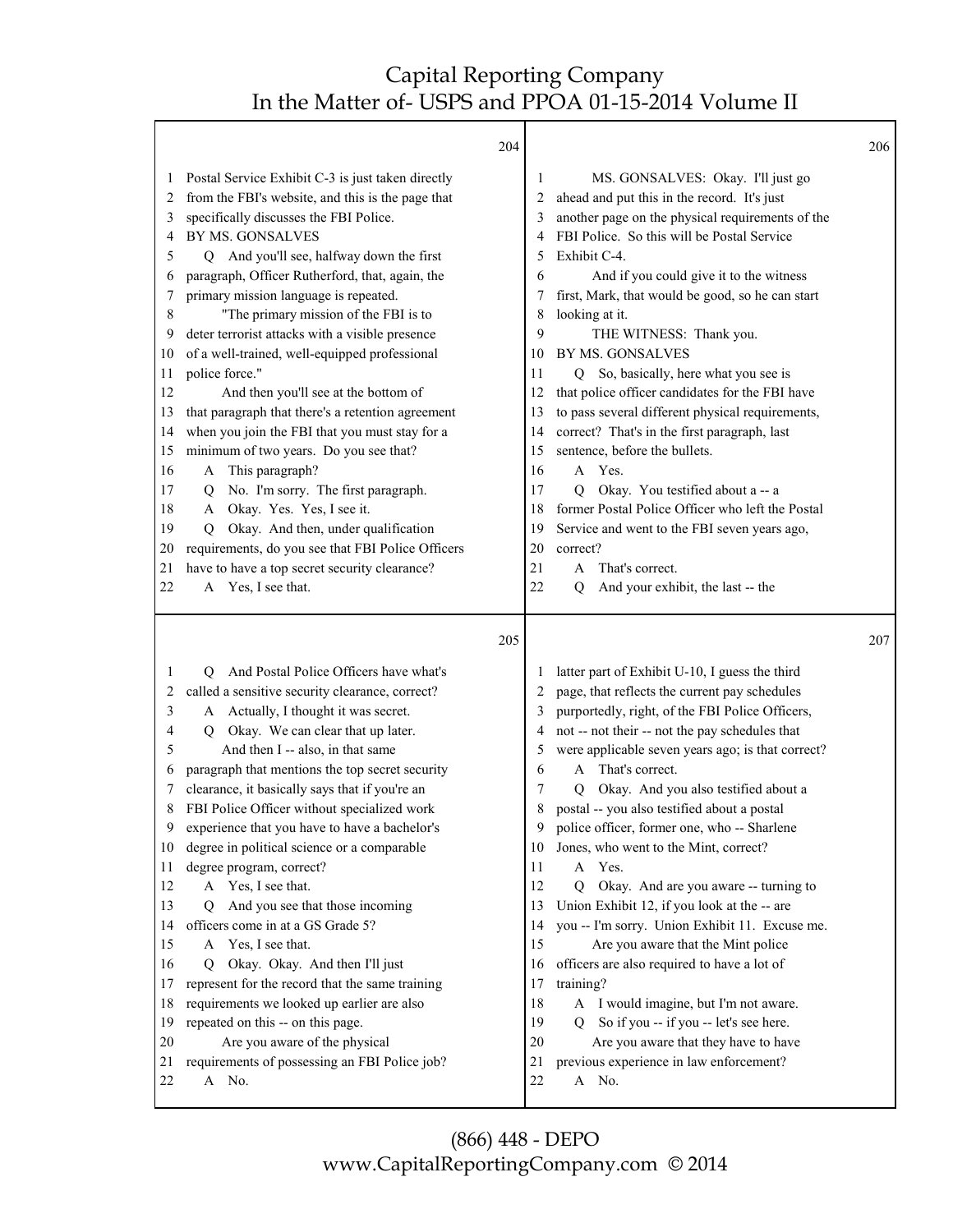|                            |                                                                                                                                                                                                             | 208 |                                                                                                                                                                                                                                                                                    | 210 |
|----------------------------|-------------------------------------------------------------------------------------------------------------------------------------------------------------------------------------------------------------|-----|------------------------------------------------------------------------------------------------------------------------------------------------------------------------------------------------------------------------------------------------------------------------------------|-----|
| 1<br>2<br>3<br>4<br>5<br>6 | Okay. Okay. If you turn to the last<br>Q<br>page of Union Exhibit 11, you see that they have<br>to complete the FLETC training in Georgia,<br>correct?<br>A Yes.<br>And then you see that they have to<br>О |     | than Fort Knox" comes from the Mint Police?<br>1<br>A No, I didn't know that.<br>2<br>To your knowledge, does the Inspection<br>3<br>Q<br>Service or the Postal Police have a cooperative<br>4<br>agreement with the D.C. Metropolitan Police?<br>5<br>A You mean in writing?<br>6 |     |
| 7                          | complete a five-week approved field training, and                                                                                                                                                           |     | Yes.<br>7<br>Q                                                                                                                                                                                                                                                                     |     |
| 8                          | then you see that they have an annual refresher                                                                                                                                                             |     | 8<br>A<br>I'm not aware of that, but I'm sure                                                                                                                                                                                                                                      |     |
| 9<br>10                    | training that's conducted at the field facility?<br>A Yes.                                                                                                                                                  |     | there's an understanding. Well, I take that<br>9<br>back. I know there was a law that was passed, so<br>10                                                                                                                                                                         |     |
| 11                         | And then it says, during each fourth<br>О                                                                                                                                                                   |     | I would say yes.<br>11                                                                                                                                                                                                                                                             |     |
| 12                         | year of service, each officer rotates through --                                                                                                                                                            |     | Q You think there's -- you knew that<br>12                                                                                                                                                                                                                                         |     |
| 13                         | again through the training program, correct?                                                                                                                                                                |     | 13<br>there was not an agreement.                                                                                                                                                                                                                                                  |     |
| 14                         | A Down at FLETC or just in house?                                                                                                                                                                           |     | Did you know that the Mint Police had<br>14                                                                                                                                                                                                                                        |     |
| 15                         | It doesn't specify where -- oh, it does<br>O                                                                                                                                                                |     | an agreement with the Metropolitan Police<br>15                                                                                                                                                                                                                                    |     |
| 16                         | say conducted at FLETC, yes.                                                                                                                                                                                |     | Department as to jurisdiction and carrying out<br>16                                                                                                                                                                                                                               |     |
| 17                         | A I am aware of that, yes.                                                                                                                                                                                  |     | 17<br>certain duties --                                                                                                                                                                                                                                                            |     |
| 18                         | Okay. Are you familiar with a magazine<br>Q.                                                                                                                                                                |     | 18<br>A No, I didn't.                                                                                                                                                                                                                                                              |     |
| 19<br>20                   | called Police: The Law Enforcement Magazine?<br>I may have. I -- not right offhand,                                                                                                                         |     | -- relating to certain territories?<br>19<br>Q<br>20<br>A No.                                                                                                                                                                                                                      |     |
| 21                         | A<br>no.                                                                                                                                                                                                    |     | 21<br>MS. GONSALVES: This is also just -- I                                                                                                                                                                                                                                        |     |
| 22                         | Okay. Are you aware that the Mint<br>Q                                                                                                                                                                      |     | 22<br>didn't bring copies of this, but it's available                                                                                                                                                                                                                              |     |
|                            |                                                                                                                                                                                                             |     |                                                                                                                                                                                                                                                                                    |     |
|                            |                                                                                                                                                                                                             |     |                                                                                                                                                                                                                                                                                    |     |
|                            |                                                                                                                                                                                                             | 209 |                                                                                                                                                                                                                                                                                    | 211 |
| $\perp$                    | Police guard \$100 billion in gold, silver and                                                                                                                                                              |     | on the Metropolitan Police Department webpage.<br>1                                                                                                                                                                                                                                |     |
| 2                          | platinum bouillon?                                                                                                                                                                                          |     | It's a cooperative agreement between the Mint<br>2                                                                                                                                                                                                                                 |     |
| 3                          | A I was aware they did, but not the                                                                                                                                                                         |     | Police and the Metropolitan Police.<br>3                                                                                                                                                                                                                                           |     |
| 4                          | amount.                                                                                                                                                                                                     |     | Okay. The final document that I'll<br>4                                                                                                                                                                                                                                            |     |
| 5                          | How about holdings like -- did you know<br>Q                                                                                                                                                                |     | send out will be C-6. It's another document from<br>5                                                                                                                                                                                                                              |     |
| 6                          | that they protected the U.S. Constitution,                                                                                                                                                                  |     | the U.S. Mint specifically about the U.S. Mint<br>6                                                                                                                                                                                                                                |     |
| 7                          | Lincoln's Gettysburg Address and, until 1978, the                                                                                                                                                           |     | Police. I think I just gave you my copy.<br>7                                                                                                                                                                                                                                      |     |
| 8<br>9                     | crown jewels of King Stephen the Great of                                                                                                                                                                   |     | 8<br>BY MS. GONSALVES<br>9                                                                                                                                                                                                                                                         |     |
| 10                         | Hungary?<br>No.<br>A                                                                                                                                                                                        |     | And do you see -- wait until Arbitrator<br>Q<br>Bjork has his copy and Mr. Stephens.<br>10                                                                                                                                                                                         |     |
| 11                         | All right. Well, let's go ahead and<br>О                                                                                                                                                                    |     | Do you see in the second paragraph<br>11                                                                                                                                                                                                                                           |     |
| 12                         | pass this out. Now you will know. All right.                                                                                                                                                                |     | 12<br>where it says that the Mint police officers have                                                                                                                                                                                                                             |     |
| 13                         | All right. This is Postal Service Exhibit C-5.                                                                                                                                                              |     | the primary responsibility for protecting life<br>13                                                                                                                                                                                                                               |     |
| 14                         | And just before we go too much further,                                                                                                                                                                     |     | and property, preventing, detecting and<br>14                                                                                                                                                                                                                                      |     |
| 15                         | both the FBI and the Mint are headquartered here                                                                                                                                                            |     | investigating criminal acts and collecting and<br>15                                                                                                                                                                                                                               |     |
| 16                         | in D.C., correct?                                                                                                                                                                                           |     | preserving evidence, making arrests and enforcing<br>16                                                                                                                                                                                                                            |     |
| 17                         | A That's correct.                                                                                                                                                                                           |     | federal and local laws?<br>17                                                                                                                                                                                                                                                      |     |
| 18                         | Okay. So -- and the police<br>О                                                                                                                                                                             |     | 18<br>A Yes, I see that.                                                                                                                                                                                                                                                           |     |
| 19                         | headquarters are also here in D.C., correct?                                                                                                                                                                |     | 19<br>Okay. Great. All right. I want to<br>Q                                                                                                                                                                                                                                       |     |
| 20                         | I think -- yes, I think so.<br>A                                                                                                                                                                            |     | talk about the transformation that you talked<br>20                                                                                                                                                                                                                                |     |
| 21<br>22                   | Okay. So the last comment I'll ask you<br>Q<br>is that -- did you know that "locked up tighter                                                                                                              |     | about in a series of documents and<br>21<br>22<br>correspondences dating back I believe to 1997 and                                                                                                                                                                                |     |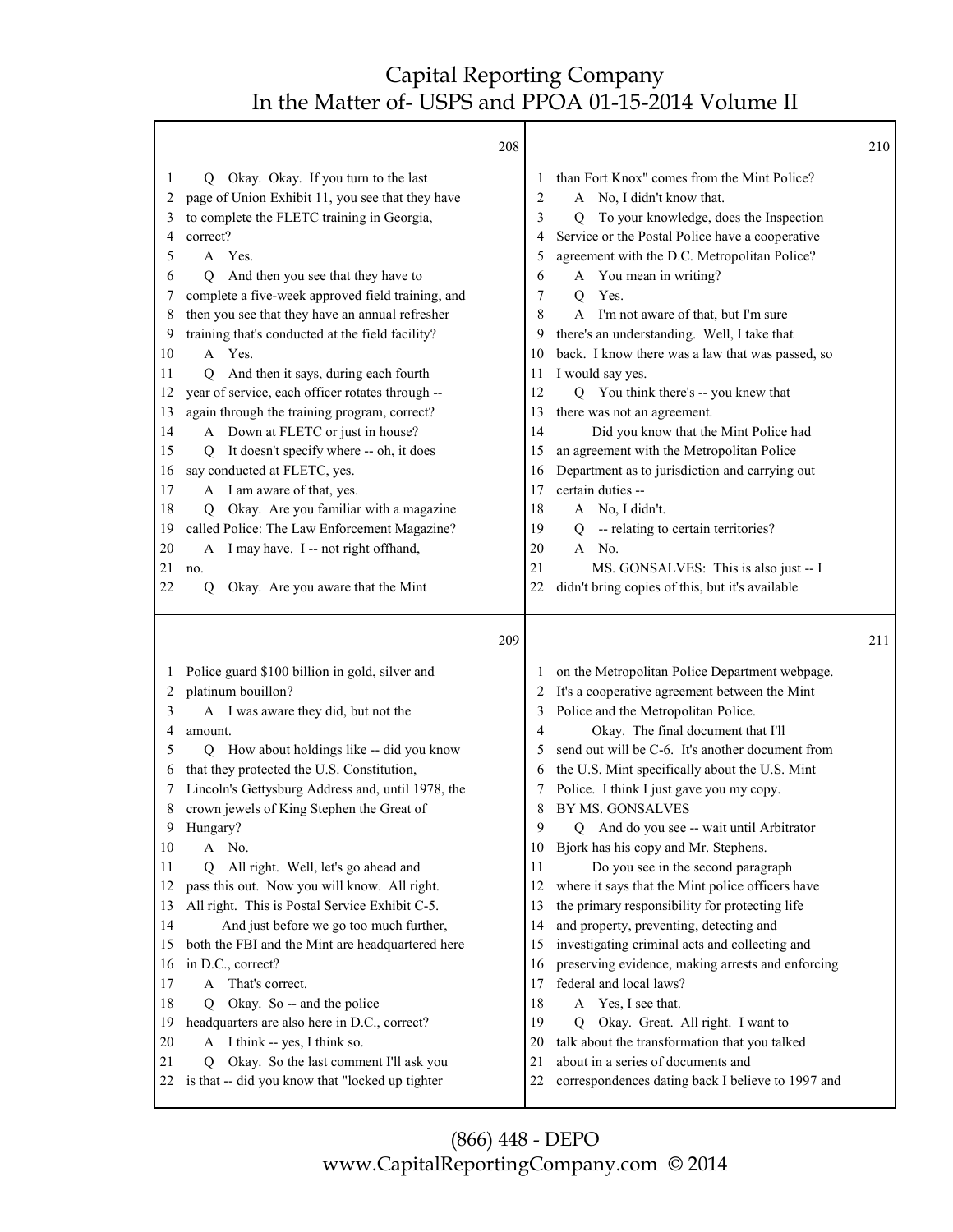|                                                                                                                         | 212                                                                                                                                                                                                                                                                                                                                                                                                                                                                                                                                                                                                                                                                                                                                                                                                                                                                         |                                                                                                                         |                                                                                                                                                                                                                                                                                                                                                                                                                                                                                                                                                                                                                                                                                                                                                                                                                                                                                                                      | 214 |
|-------------------------------------------------------------------------------------------------------------------------|-----------------------------------------------------------------------------------------------------------------------------------------------------------------------------------------------------------------------------------------------------------------------------------------------------------------------------------------------------------------------------------------------------------------------------------------------------------------------------------------------------------------------------------------------------------------------------------------------------------------------------------------------------------------------------------------------------------------------------------------------------------------------------------------------------------------------------------------------------------------------------|-------------------------------------------------------------------------------------------------------------------------|----------------------------------------------------------------------------------------------------------------------------------------------------------------------------------------------------------------------------------------------------------------------------------------------------------------------------------------------------------------------------------------------------------------------------------------------------------------------------------------------------------------------------------------------------------------------------------------------------------------------------------------------------------------------------------------------------------------------------------------------------------------------------------------------------------------------------------------------------------------------------------------------------------------------|-----|
| 1<br>2<br>3<br>4<br>5<br>6<br>7<br>8<br>9<br>10<br>11<br>12<br>13<br>14<br>15<br>16<br>17<br>18<br>19<br>20<br>21<br>22 | extending to 2004. It begins at Union Exhibit<br>No. 14 through Union Exhibit 16.<br>And you already testified that you're<br>familiar with this documents, correct?<br>A Yes.<br>Now, you testified that there was a<br>Q<br>change in the Postal Service in the wake of<br>9/11 and the anthrax attack, correct?<br>A Yes.<br>Is it possible that there was another<br>Q<br>reason for the change that took place in the<br>duties of the Postal Police Officers?<br>A It's possible, but those were the main<br>ones that we can recall.<br>Q Well, if you turn to Union Exhibit 14,<br>second page, second paragraph, you'll see a<br>reference to something called the Hallcrest<br>Group. Are you familiar with the Hallcrest<br>report?<br>Only from this letter.<br>A<br>Okay. So you're not aware that the<br>Q.<br>Hallcrest report basically said that we hadn't | 1<br>2<br>3<br>4<br>5<br>6<br>7<br>8<br>9<br>10<br>11<br>12<br>13<br>14<br>15<br>16<br>17<br>18<br>19<br>20<br>21<br>22 | least describe it.<br>MS. GONSALVES: Okay. So let's go<br>ahead and call this Postal Service Exhibit 7. I<br>can make photocopies for everyone, or I can just<br>do the introduction, if you prefer.<br>It's the quote, unquote, Transformation<br>Plan, April 2002, of the Postal Service, and it<br>describes in excruciating the detail the kind of<br>transformation that needs to be -- that needs to<br>take place Postal Service-wide. I am going to<br>distribute this one, which is the Strategic<br>Transformation Plan, and it references the 2002<br>Transformation Plan. And it --<br>ARBITRATOR OLDHAM: That's fine. And<br>we don't need to have things that we don't need,<br>$SO -$<br>MS. GONSALVES: No. Maybe we just<br>don't use that one. Yeah. Okay. So let's call<br>the next exhibit the Strategic Transformation<br>Plan, 2006 to 2010. This document is actually<br>dated September 2005. |     |
|                                                                                                                         | 213                                                                                                                                                                                                                                                                                                                                                                                                                                                                                                                                                                                                                                                                                                                                                                                                                                                                         |                                                                                                                         |                                                                                                                                                                                                                                                                                                                                                                                                                                                                                                                                                                                                                                                                                                                                                                                                                                                                                                                      | 215 |
| 1<br>2<br>3<br>4<br>5<br>6<br>7<br>8<br>9<br>10<br>11<br>12<br>13<br>14<br>15<br>16<br>17<br>18<br>19<br>20<br>21<br>22 | properly deployed our forces and that we should<br>use a greater number of contract security guards?<br>A No.<br>But that was before 9/11, right?<br>Q<br>Yes.<br>$\mathsf{A}$<br>Okay. And are you familiar with the<br>O<br>Postal Service's financial condition and the<br>projections going forward beginning in the early<br>2000s?<br>No.<br>A<br>So you aren't -- I don't --<br>О<br>unfortunately, we don't have any more copies of<br>this, but this is the 2002 transformation plan of<br>the Postal Service. You've never seen this<br>document before?<br>A No.<br>Okay.<br>Q<br>ARBITRATOR OLDHAM: Well-<br>MS. GONSALVES: But what I'm getting at<br>$is -$<br>ARBITRATOR OLDHAM: For the record,<br>since we will not be having copies, let's at                                                                                                             | 1<br>2<br>3<br>4<br>5<br>6<br>7<br>8<br>9<br>10<br>11<br>12<br>13<br>14<br>15<br>16<br>17<br>18<br>19<br>20<br>21<br>22 | BY MS. GONSALVES<br>Q And my question is -- and it's not<br>really based on the document, so -- or Mr. Wilson<br>can distribute those as we talk.<br>The transformation plan didn't affect<br>Postal Police Officers -- Postal Police Officers<br>exclusively, did it?<br>A I'm not aware. I don't know.<br>Q So do you know if it affected just the<br><b>Inspection Service?</b><br>No.<br>A<br>Okay. So you also don't know that it<br>Q<br>affected the entire Postal Service and that every<br>department in the Postal Service was asked to --<br>MR. STEPHENS: Objection. He's<br>testified he doesn't know anything about it.<br>MS. GONSALVES: I know, but that's the<br>problem with having witnesses testifying to<br>things that they have no knowledge about. But<br>I'm trying to get the documents in.<br>So I can just make a proffer and<br>attorney presentation that this Transformation          |     |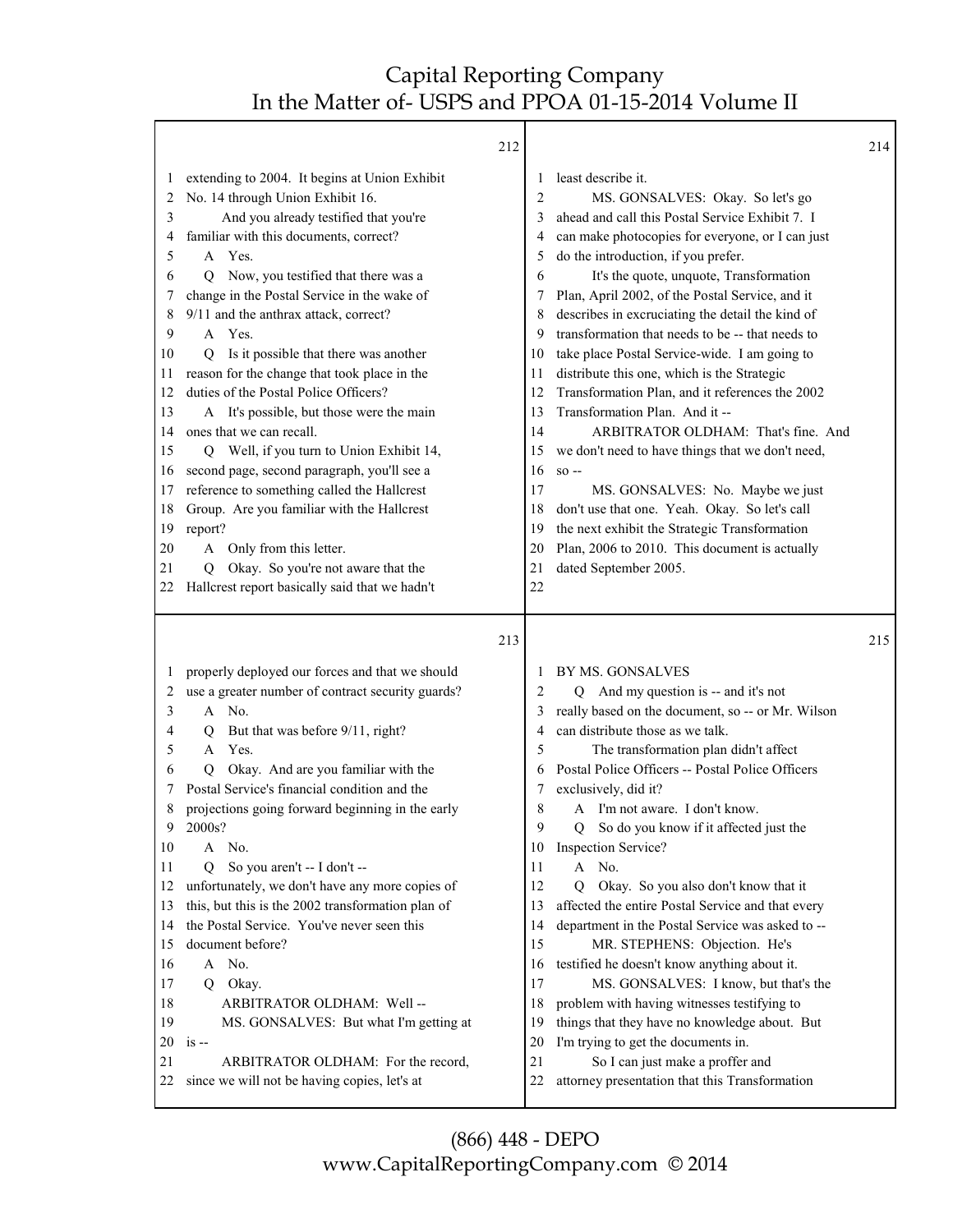|                                                                                                       |                                                                                                                                                                                                                                                                                                                                                                                                                                                                                                                                                                                                                                                                                                     | 216 |                                                                                                 |                                                                                                                                                                                                                                                                                                                                                                                                                                                                                                                                                                                         | 218 |
|-------------------------------------------------------------------------------------------------------|-----------------------------------------------------------------------------------------------------------------------------------------------------------------------------------------------------------------------------------------------------------------------------------------------------------------------------------------------------------------------------------------------------------------------------------------------------------------------------------------------------------------------------------------------------------------------------------------------------------------------------------------------------------------------------------------------------|-----|-------------------------------------------------------------------------------------------------|-----------------------------------------------------------------------------------------------------------------------------------------------------------------------------------------------------------------------------------------------------------------------------------------------------------------------------------------------------------------------------------------------------------------------------------------------------------------------------------------------------------------------------------------------------------------------------------------|-----|
| $\perp$<br>2<br>3<br>4<br>5<br>6<br>7<br>8<br>9<br>10<br>11<br>12<br>13<br>14<br>15<br>16<br>17<br>18 | Plan extended to all aspects of the Postal<br>Service. Every single department in the Postal<br>Service was asked to make significant cuts. One<br>way in which they --<br>MR. STEPHENS: Objection. Objection.<br>You're going to put on a witness about this,<br>right?<br>MS. GONSALVES: Well, I wasn't planning<br>on it. I thought I'd be able to use your witness<br>to get it in.<br>MR. STEPHENS: He says he doesn't know<br>about it.<br>MS. GONSALVES: Well, the document<br>speaks for itself, so I'm just giving a proffer<br>as to what it says.<br>ARBITRATOR OLDHAM: Well, I have no<br>objection to taking this into the record. It's<br>certainly an official document, and it's -- |     | 1<br>2<br>3<br>4<br>5<br>6<br>7<br>8<br>9<br>10<br>11<br>12<br>13<br>14<br>15<br>16<br>17<br>18 | MS. GONSALVES: Yeah. We changed --<br>MR. STEPHENS: Okay.<br>MS. GONSALVES: Not -- we're not going<br>to use the big book.<br>BY MS. GONSALVES<br>Q You testified that you've -- you've<br>given training in firearms, correct?<br>Yes.<br>A<br>You turn in your firearm at the end of<br>Q<br>each day, correct?<br>A Yes, I do.<br>MS. GONSALVES: Okay. I think that<br>is -- those are all the questions I have.<br>MR. STEPHENS: I have no redirect.<br>ARBITRATOR BJORK: I do have a<br>question.<br>Officer Rutherford, you stated you<br>spoke with Officers Jones and Walker -- |     |
| 19                                                                                                    | MS. GONSALVES: Okay.<br>ARBITRATOR OLDHAM: -- relevant, and it                                                                                                                                                                                                                                                                                                                                                                                                                                                                                                                                                                                                                                      |     | 19<br>20                                                                                        | THE WITNESS: Yes, I did.<br>ARBITRATOR BJORK: -- at some point?                                                                                                                                                                                                                                                                                                                                                                                                                                                                                                                         |     |
| 20<br>21                                                                                              | will speak for itself.                                                                                                                                                                                                                                                                                                                                                                                                                                                                                                                                                                                                                                                                              |     | 21                                                                                              | Did they ever explain to you how the                                                                                                                                                                                                                                                                                                                                                                                                                                                                                                                                                    |     |
| 22                                                                                                    | MS. GONSALVES: Okay.                                                                                                                                                                                                                                                                                                                                                                                                                                                                                                                                                                                                                                                                                |     | 22                                                                                              | jobs with Mint and FBI Police, respectively,                                                                                                                                                                                                                                                                                                                                                                                                                                                                                                                                            |     |
|                                                                                                       |                                                                                                                                                                                                                                                                                                                                                                                                                                                                                                                                                                                                                                                                                                     |     |                                                                                                 |                                                                                                                                                                                                                                                                                                                                                                                                                                                                                                                                                                                         |     |
|                                                                                                       |                                                                                                                                                                                                                                                                                                                                                                                                                                                                                                                                                                                                                                                                                                     | 217 |                                                                                                 |                                                                                                                                                                                                                                                                                                                                                                                                                                                                                                                                                                                         | 219 |
| 2<br>3<br>4<br>5<br>6<br>7<br>8                                                                       | BY MS. GONSALVES<br>So it is possible that the Strategic<br>Q<br>Transformation Plan of the Postal Service as a<br>whole also played a role in the change that you<br>have testified took place beginning in the early<br>2000s?<br>A I don't know that.<br>I'm asking if it's possible.<br>O                                                                                                                                                                                                                                                                                                                                                                                                       |     | $\perp$<br>2<br>3<br>4<br>5<br>6<br>7<br>8                                                      | compare to that of Postal Police regardless of<br>the training standards?<br>THE WITNESS: Generally speaking, they<br>just felt like they were more appreciated and<br>they were happy with the -- the increase that<br>they had retained over the time that they've been<br>there.<br>ARBITRATOR BJORK: And how did the                                                                                                                                                                                                                                                                |     |
| 9<br>10                                                                                               | MR. STEPHENS: Objection.                                                                                                                                                                                                                                                                                                                                                                                                                                                                                                                                                                                                                                                                            |     | 9.<br>10                                                                                        | duties compare?<br>THE WITNESS: Pretty much the same as                                                                                                                                                                                                                                                                                                                                                                                                                                                                                                                                 |     |
| 11<br>12<br>13<br>14                                                                                  | THE WITNESS: What's -- yes, it's<br>possible, but I don't know that.<br>ARBITRATOR OLDHAM: We understand it.<br>ARBITRATOR DUFEK: Yeah, we do.<br>MS. GONSALVES: Okay.                                                                                                                                                                                                                                                                                                                                                                                                                                                                                                                              |     | 11<br>12<br>13<br>14                                                                            | what we do here. They have their own location<br>like we have ours.<br>ARBITRATOR BJORK: One last question.<br>Do -- did either one of them ever                                                                                                                                                                                                                                                                                                                                                                                                                                        |     |
| 15                                                                                                    | ARBITRATOR DUFEK: Enough's enough.                                                                                                                                                                                                                                                                                                                                                                                                                                                                                                                                                                                                                                                                  |     | 15                                                                                              | express to you the amount of mobile duties they                                                                                                                                                                                                                                                                                                                                                                                                                                                                                                                                         |     |
| 16<br>17                                                                                              | MR. STEPHENS: Teresa, can I just ask a<br>question? This was marked as eight; is that                                                                                                                                                                                                                                                                                                                                                                                                                                                                                                                                                                                                               |     | 16<br>17                                                                                        | do as compared to the PPOs?                                                                                                                                                                                                                                                                                                                                                                                                                                                                                                                                                             |     |
| 18                                                                                                    | right?                                                                                                                                                                                                                                                                                                                                                                                                                                                                                                                                                                                                                                                                                              |     | 18                                                                                              | THE WITNESS: Yes. They are -- they<br>are mobile as well.                                                                                                                                                                                                                                                                                                                                                                                                                                                                                                                               |     |
| 19                                                                                                    | ARBITRATOR OLDHAM: Seven.                                                                                                                                                                                                                                                                                                                                                                                                                                                                                                                                                                                                                                                                           |     | 19                                                                                              | ARBITRATOR BJORK: Okay. That's all.                                                                                                                                                                                                                                                                                                                                                                                                                                                                                                                                                     |     |
| 20<br>21                                                                                              | ARBITRATOR DUFEK: Seven.<br>MR. STEPHENS: Oh, this is going to be                                                                                                                                                                                                                                                                                                                                                                                                                                                                                                                                                                                                                                   |     | 20<br>21                                                                                        | MS. GONSALVES: I do have just one<br>follow-up question.                                                                                                                                                                                                                                                                                                                                                                                                                                                                                                                                |     |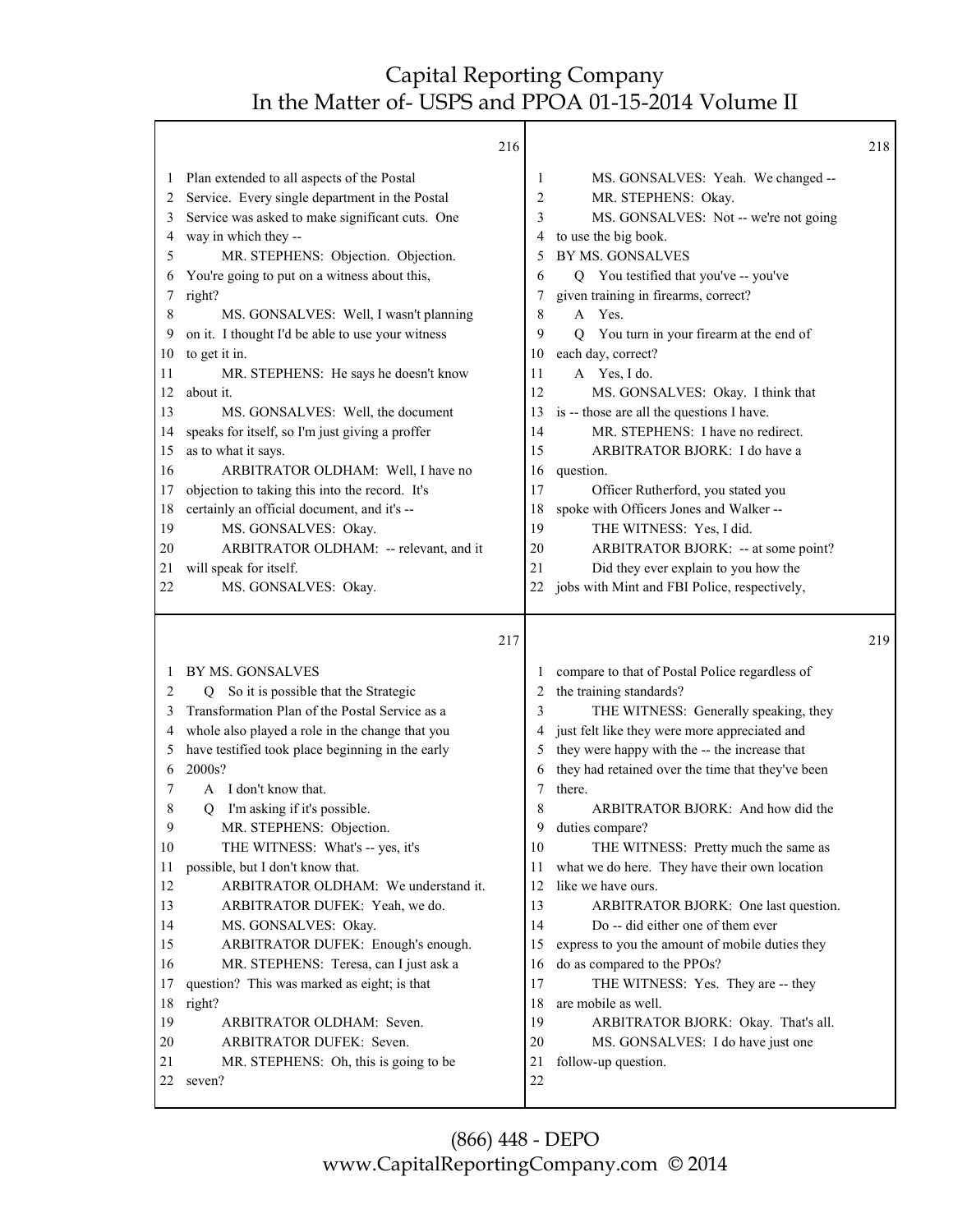Т

|              | 220                                               |                | 222                                                       |
|--------------|---------------------------------------------------|----------------|-----------------------------------------------------------|
| 1            | BY MS. GONSALVES                                  | 1              | WHEREUPON,                                                |
| 2            | Q Where are they currently deployed,              | $\overline{2}$ | MICHAEL PLAUGHER                                          |
| 3            | these officers?                                   | 3              | called as a witness, and having been first duly           |
| 4            | A Officer Walker is at Quantico. Jones            | 4              | sworn, was examined and testified as follows:             |
| 5            | is here in D.C. with the Mint.                    | 5              | THE WITNESS: I do.                                        |
| 6            | And they weren't able to come in and<br>Q         | 6              | DIRECT EXAMINATION BY COUNSEL FOR                         |
| 7            | testify?                                          |                | <b>THE</b>                                                |
| 8            | A I know Walker was not. Jones, I hadn't          | 7              | <b>UNION</b>                                              |
| 9            | got -- she didn't get back in time -- touch with  | 8              | BY MS. MCKINNON                                           |
| 10           | me in time for this.                              | 9              | Q Can you please state your name for the                  |
| 11           | MR. STEPHENS: We're going to have                 | 10             | record?                                                   |
| 12           | other officers from other agencies also testify.  | 11             | A Michael Plaugher.                                       |
| 13           | These two were unable to testify. The other       | 12             | ARBITRATOR OLDHAM: Spell the last                         |
| 14           | officers from other agencies will testify later   | 13             | name, please.                                             |
| 15           | in the proceeding.                                | 14             | THE WITNESS: P-L-A-U-G-H-E-R.                             |
| 16           | MS. GONSALVES: There's just this                  | 15             | BY MS. MCKINNON                                           |
| 17           | overriding concern that we -- here we are in the  | 16             | Q And where are you currently employed,                   |
| 18           | epicenter of federal agencies and federal police  | 17             | Officer Plaugher?                                         |
| 19           | forces and, you know, live testimony in person is | 18             | A Here at the headquarters building for                   |
| 20           | definitely -- it's disadvantageous if you can't   | 19             | the U.S. Postal Inspection Service.                       |
| 21           | cross-examine someone about --                    | 20             | And what position are you in?<br>Q                        |
| 22           | MR. STEPHENS: I understand.                       | 21             | Postal Police Officer.<br>A                               |
|              |                                                   | 22             | Do you have a college degree?<br>$\overline{Q}$           |
|              |                                                   |                |                                                           |
|              |                                                   |                |                                                           |
|              | 221                                               |                | 223                                                       |
|              |                                                   |                |                                                           |
| $\mathbf{I}$ | Unfortunately, it's difficult to get people to    | 1              | Yes, ma'am.<br>A                                          |
| 2            | take a day off from work to come in to be         | 2              | What is the degree in?<br>Q                               |
| 3            | cross-examined. So we were unable to get as many  | 3              | Criminology.<br>A                                         |
| 4            | officers to testify, but we will have live        | 4              | And from where did you receive your<br>Q                  |
| 5            | testimony from -- from the two officers from      | 5              | degree?                                                   |
| 6            | other -- three -- I'm sorry -- I take that        | 6              | George Mason University.<br>A                             |
| 7            | back -- three officers from other police          | 7              | When were you hired on as a PPO?<br>Q                     |
| 8            | agencies.                                         | 8              | I entered the academy June of 2010.<br>A                  |
| 9            | ARBITRATOR OLDHAM: Thank you.                     | 9              | And before you were hired in as a PPO,<br>Q               |
| 10           | THE WITNESS: Thank you.                           | 10             | did you hold a position with the Postal Service?          |
| 11           | (Witness excused.)                                | 11             | A I did.                                                  |
| 12           | ARBITRATOR OLDHAM: All right. Let's               | 12             | What was that position?<br>$\overline{Q}$                 |
| 13           | go off the record for a moment.                   | 13             | A I was a maintenance technician.                         |
| 14           | (Brief off-the-record discussion.)                | 14             | Did you receive a raise when you became<br>O              |
| 15           | ARBITRATOR OLDHAM: Back on the record.            | 15             | a Postal Police Officer in 2010?                          |
| 16           | Thank you.                                        | 16             | A No, ma'am.                                              |
| 17           | MS. MCKINNON: The Union calls as its              | 17             | Did you receive -- did you receive the<br>O               |
| 18           | next witness Officer Michael Plaugher.            | 18             | same salary?                                              |
| 19           | ARBITRATOR OLDHAM: Can you swear the              | 19             | A No, ma'am.                                              |
| 20           | witness in, please?                               | 20             | Did you receive a pay cut?<br>Q                           |
| 21           |                                                   | 21             | Yes, ma'am.<br>A                                          |
| 22           |                                                   | 22             | And can you please approximate that pay<br>$\overline{Q}$ |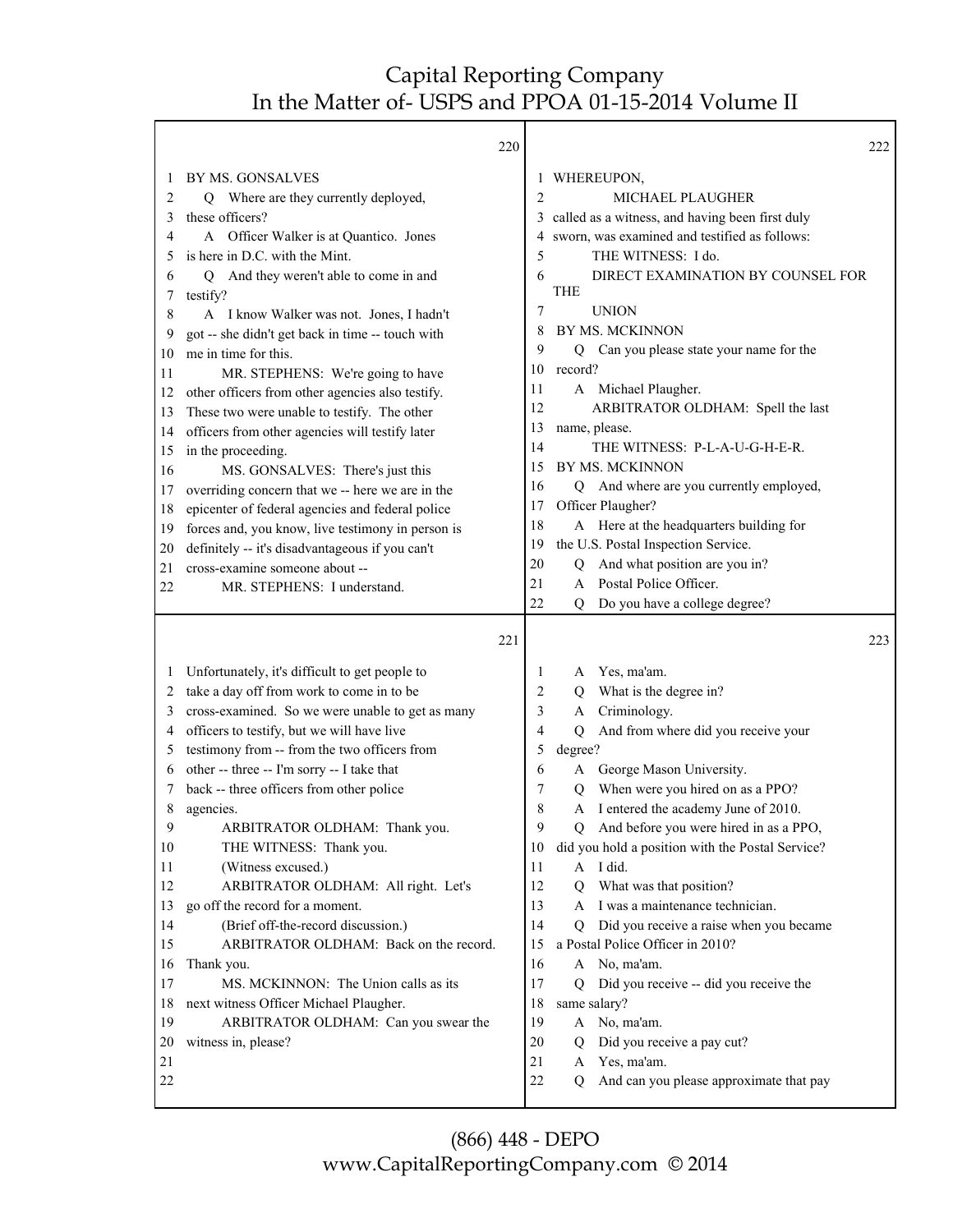|          |                                                                                    | 224    |                                                                                               | 226 |
|----------|------------------------------------------------------------------------------------|--------|-----------------------------------------------------------------------------------------------|-----|
| 1        | cut?                                                                               | 1      | BY MS. MCKINNON                                                                               |     |
| 2        | Approximately 3,000, give or take.<br>A                                            | 2      | Do you recognize this document?<br>Q                                                          |     |
| 3        | You received a pay cut to become a PPO.<br>Q                                       | 3      | Yes, ma'am.<br>A                                                                              |     |
| 4        | Why did you become a PPO, then?                                                    | 4      | Can you please identify it?<br>Q                                                              |     |
| 5        | A I've always -- I've always had an                                                | 5      | It's the Postal Police Officer basic<br>A                                                     |     |
| 6        | interest in law enforcement, and it was the area                                   | 6      | training.                                                                                     |     |
| 7        | I had my -- I obtained my degree in, and PPO                                       | 7      | Q And is this a true and accurate copy of                                                     |     |
| 8        | seemed like a logical transition.                                                  | 8      | the training manual that you received during your                                             |     |
| 9        | Do you hold any union office?<br>Q                                                 | 9      | training at the academy?                                                                      |     |
| 10       | Yes, ma'am.<br>A                                                                   | 10     | A Yes, ma'am.                                                                                 |     |
| 11       | And what -- what is your office?<br>O                                              | 11     | And were you expected to study from<br>O.                                                     |     |
| 12       | A I'm the eastern area rep for the Postal                                          | 12     | this manual?                                                                                  |     |
| 13       | Police Officer Association.                                                        | 13     | A Yes, ma'am?                                                                                 |     |
| 14       | And have you received any special<br>O                                             | 14     | And were you --<br>O                                                                          |     |
| 15       | recognition or accommodation from the Postal                                       | 15     | MS. GONSALVES: One moment. This copy                                                          |     |
| 16       | Inspection Service?                                                                | 16     | has handwriting all over it, and you asked if it                                              |     |
| 17       | A Yes, ma'am.                                                                      | 17     | was a true and accurate copy of what he's seen.                                               |     |
| 18       | When did you receive it?<br>Q                                                      | 18     | BY MS. MCKINNON                                                                               |     |
| 19       | 2012.<br>A                                                                         | 19     | Is this a true and accurate copy of the<br>Q                                                  |     |
| 20       | Do PPOs receive any training?<br>Q                                                 | 20     | training manual that you utilized during your --                                              |     |
| 21       | Yes, ma'am.<br>A                                                                   | 21     | A No, ma'am. No, ma'am. It is a used                                                          |     |
| 22       | Where do they receive this training?<br>Q                                          | 22     | version.                                                                                      |     |
|          |                                                                                    |        |                                                                                               |     |
|          |                                                                                    | 225    |                                                                                               | 227 |
| 1        |                                                                                    |        |                                                                                               |     |
|          |                                                                                    |        |                                                                                               |     |
|          | A Currently, we receive training at the                                            | 1      | All right. And then were you charged<br>Q                                                     |     |
| 2        | Career Development Division in Potomac, Maryland.                                  | 2<br>3 | with knowing the contents of this manual?<br>A                                                |     |
| 3<br>4   | And is that -- is the -- is that<br>Q                                              | 4      | Yes, ma'am.<br>O                                                                              |     |
|          | accredited?                                                                        |        | So let's just launch right into the                                                           |     |
| 5<br>6   | A Yes, ma'am. My understanding is it a                                             | 5<br>6 | nuts and bolts of your training.                                                              |     |
| 7        | FLETA accredited facility.<br>Q                                                    | 7      | Were you expected to -- do you receive                                                        |     |
| 8        | And you received this training in 2010?<br>A                                       | 8      | training in firearms?                                                                         |     |
| 9        | Yes, ma'am.                                                                        | 9      | A Yes, ma'am.                                                                                 |     |
|          | How long is Postal Police Officer<br>Q                                             | 10     | And were you required to demonstrate<br>Q                                                     |     |
| 10<br>11 | training?                                                                          | 11     | proficiency in the use of firearms?                                                           |     |
| 12       | A I attended eight weeks.<br>Ő                                                     | 12     | A Yes, ma'am.<br>О                                                                            |     |
|          | Do inspectors also get trained at                                                  | 13     | What firearms were you expected to                                                            |     |
| 13<br>14 | that -- at the academy?<br>A Yes, ma'am.                                           | 14     | demonstrate proficiency in?                                                                   |     |
| 15       | O                                                                                  | 15     | A We had to be proficient with                                                                |     |
| 16       | And how long is their training, to your                                            | 16     | the service weapon and also with the Remington                                                |     |
| 17       | knowledge?                                                                         | 17     | 870 shotgun, 12-gauge shotgun.                                                                |     |
|          | A My understanding is it's 12 weeks.<br>O                                          | 18     | Q Are you also trained in a weapon called                                                     |     |
| 18       | I'd like to direct your attention to                                               | 19     | the MP5?                                                                                      |     |
| 19<br>20 | Union Exhibit 21, which is a separate binder.<br>COURT REPORTER: I need to ask the | 20     | A Yes, ma'am. We had a day where we had                                                       |     |
| 21       |                                                                                    | 21     | an alternative weapons day, where we learned to                                               |     |
| 22       | witness to speak up. I'm sorry.                                                    | 22     | utilize other weapons in case we were called<br>upon. If a weapon was found in a mailbox, for |     |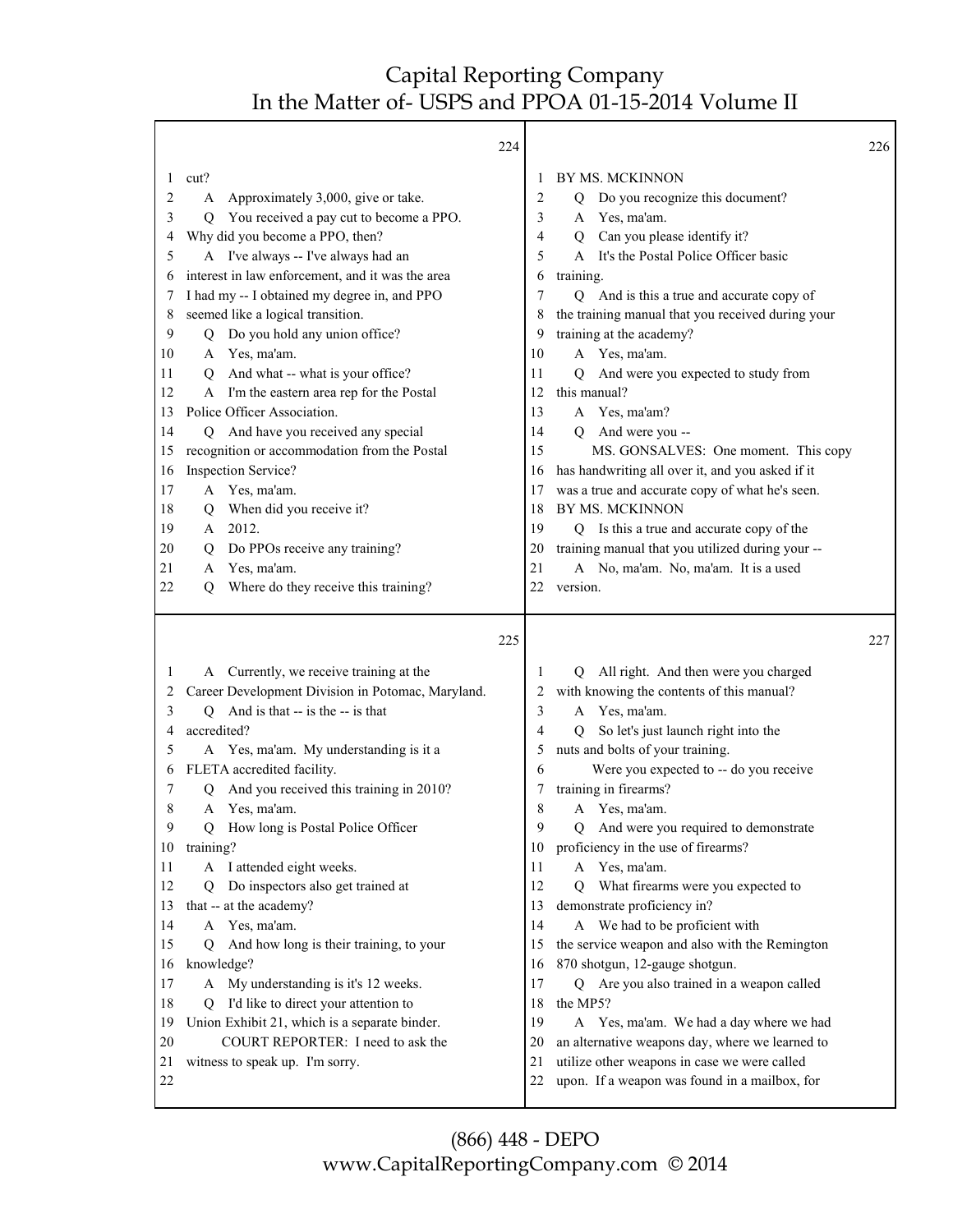|          | 228                                                         |          |                                                                | 230 |
|----------|-------------------------------------------------------------|----------|----------------------------------------------------------------|-----|
| $\perp$  | example, we'd have to make that weapon safe in              | 1        | up.                                                            |     |
| 2        | order to turn it in.                                        | 2        | THE WITNESS: Sorry. It's a -- it's                             |     |
| 3        | Also, the MP5 is the Inspection Service                     | 3        | module we go through to receive training to                    |     |
| 4        | semiautomatic submachine gun that they use. We              | 4        | defend ourselves against an attack if we have to               |     |
| 5        | were required to know how to operate the --                 | 5        | detain an individual. They may -- we learn                     |     |
| 6        | operate it enough to make the weapon safe in case           | 6        | strikes, kicks, blows, things like that.                       |     |
| 7        | an inspector was shot in the course of his duty.            | 7        | BY MS. MCKINNON                                                |     |
| 8        | Are PPOs trained in legal issues?<br>O                      | 8        | And is this also known in the manual as<br>O.                  |     |
| 9        | Yes, ma'am.<br>A                                            | 9        | threat management training?                                    |     |
| 10       | Does that entail Fourth Amendment<br>O                      | 10       | A Yes, ma'am.                                                  |     |
| 11       | issues?                                                     | 11       | Can you please briefly describe the<br>$\overline{O}$          |     |
| 12       | A Yes, ma'am.                                               | 12       | training that you received in use of force?                    |     |
| 13       | Does that entail Terry stops?<br>Q                          | 13       | A We can effect the least amount of force                      |     |
| 14       | Yes, ma'am.<br>A                                            | 14       | necessary to either detain the individual or                   |     |
| 15       | What is a Terry stop?<br>Q                                  | 15       | effect an arrest.                                              |     |
| 16       | A Terry stop is an investigative<br>A                       | 16       | And does this module include officer<br>О                      |     |
| 17       | detention. It's a stop we utilize to dispel any             | 17       | survival training?                                             |     |
| 18       | suspicion we may have that a crime may have been            | 18       | Yes, ma'am.<br>A                                               |     |
| 19       | committed or was about to be committed.                     | 19       | Does it include officer presence<br>Q                          |     |
| 20       | And you were trained in how to effect<br>Q                  | 20       | training?                                                      |     |
| 21       | the steps of a Terry stop?                                  | 21       | A Yes, ma'am.                                                  |     |
| 22       | A Yes, ma'am.                                               | 22       | Does it include handcuffing?<br>$\overline{Q}$                 |     |
|          |                                                             |          |                                                                |     |
|          | 229                                                         |          |                                                                | 231 |
|          |                                                             |          |                                                                |     |
| 1<br>2   | Were you also trained in how to make<br>Q<br>arrests?       | 1        | Yes, ma'am.<br>A                                               |     |
|          |                                                             | 2<br>3   | Does it include felony vehicle stops?<br>Q<br>A                |     |
| 3<br>4   | A Yes, ma'am.<br>Q                                          | 4        | Yes, ma'am.<br>Q                                               |     |
| 5        | Were you trained in Miranda warnings?<br>Yes, ma'am.<br>A   | 5        | Are you trained in how to clear                                |     |
| 6        | Were you trained in searches incident<br>Q                  | 6        | buildings?<br>Yes, ma'am.<br>A                                 |     |
| 7        | to arrest?                                                  | 7        | How are you trained to clear buildings?<br>Q                   |     |
| 8        | Yes, ma'am.<br>A                                            | 8        | A We are trained to clear a building                           |     |
| 9        | Q Were you trained in testifying in                         | Q        | and -- and teams to clear slowly, to search each               |     |
| 10       | court?                                                      | 10       | and every area of the building.                                |     |
| 11       | Yes, ma'am.<br>A                                            | 11       | Q Is it part of your training to assume                        |     |
| 12       | Were you trained in the relevant laws<br>O                  | 12       | that someone is in the building?                               |     |
| 13       | and regulations that you'd have to enforce as a             | 13       | A Absolutely. Absolutely.                                      |     |
| 14       | Postal Police Officer?                                      | 14       | What does the bloodborne pathogens<br>О                        |     |
| 15       | Yes, ma'am.<br>A                                            | 15       | module entail?                                                 |     |
| 16       | What does defensive tactics and the use<br>O                | 16       | That's a module where the dangers of<br>A                      |     |
| 17       | of force block entail? Well, let's back up.                 | 17       | the effects caused -- contained or contracted                  |     |
| 18       | What are defensive tactics?                                 | 18       | infectious diseases by people we may have to come              |     |
| 19       | A Defensive tactics, they're a phase of                     | 19       | in contact with.                                               |     |
| 20       | training we go through to defend ourself against            | 20       | Are Postal Police Officers offered<br>Q                        |     |
| 21<br>22 | a -- an attack or --<br>COURT REPORTER: You've got to speak | 21<br>22 | hepatitis vaccines by the Inspection Service?<br>A Yes, ma'am. |     |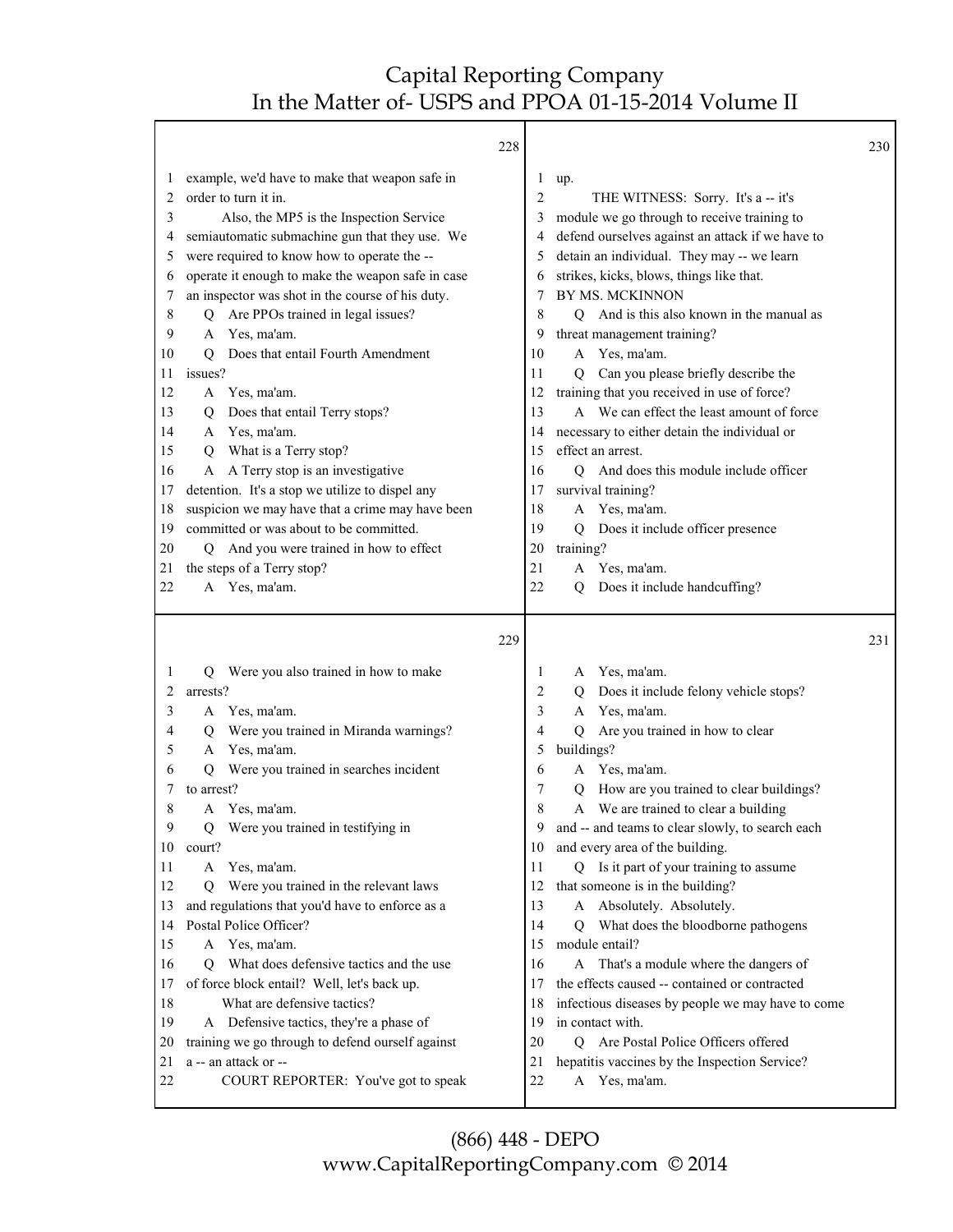Т

|                   | 232                                                                                    |    |                                                                      | 234 |
|-------------------|----------------------------------------------------------------------------------------|----|----------------------------------------------------------------------|-----|
| 1                 | And why is that?<br>Q                                                                  | 1  | usually marked clearly as a police vehicle.                          |     |
| 2                 | A Well, you want to be vaccinated against                                              | 2  | And are you trained in evidence<br>О                                 |     |
| 3                 | a potential disease.                                                                   | 3  | handling?                                                            |     |
| 4                 | And when would you encounter this<br>О                                                 | 4  | Yes, we were.<br>A                                                   |     |
| 5                 | infectious disease?                                                                    | 5  | And can you please briefly describe<br>Q                             |     |
| 6                 | A Well, if you had to stop an individual                                               | 6  | your training in evidence handling?                                  |     |
| 7                 | or detain an individual, and he may have that                                          | 7  | A We were given example of a -- I believe                            |     |
| 8                 | disease and if he has a (inaudible) or something                                       | 8  | Postal Form 715, and it's the evidence chain of                      |     |
| 9                 | on his -- on his person, risk of -- risk of                                            | 9  | custody, how you maintain the evidence, how you                      |     |
| 10                | contracting that.                                                                      | 10 | bag the evidence and different types of evidence                     |     |
| 11                | Q Are you trained in communication                                                     | 11 | that needed different handling when -- when                          |     |
| 12                | skills?                                                                                | 12 | evidence is put into a paper bag, per se.                            |     |
| 13                | A Yes.                                                                                 | 13 | Q And what's the significance of                                     |     |
| 14                | Are you trained in crime prevention and<br>O                                           | 14 | maintaining a chain of custody?                                      |     |
| 15                | community policing?                                                                    | 15 | A Well, so that the -- if evidence is                                |     |
| 16                | A Yes, we were.                                                                        | 16 | introduced into -- introduced, it can be                             |     |
| 17                | Can you please briefly describe what<br>O                                              | 17 | irrefutable, basically. We know from when it was                     |     |
| 18                | that entails?                                                                          | 18 | found to when it was introduced.                                     |     |
| 19                | A Crime prevention in and around our                                                   | 19 | Q Would you handle different types of                                |     |
| 20                | facilities. We look for potential security                                             | 20 | evidence in different ways?                                          |     |
| 21                | risks, and we try to take steps to -- to solve                                         | 21 | A Certainly.                                                         |     |
| 22                | that. Community policing is just -- we make                                            | 22 | For example, if you came across bodily<br>O.                         |     |
|                   |                                                                                        |    |                                                                      |     |
|                   | 233                                                                                    |    |                                                                      | 235 |
|                   |                                                                                        | 1  |                                                                      |     |
| $\mathbf{I}$<br>2 | contact with the employees and whatnot to let<br>them know that we're here for them.   | 2  | fluids, how would you handle that as opposed to a                    |     |
| 3                 |                                                                                        | 3  | piece of paper?                                                      |     |
| 4                 | Are you trained in report writing?<br>Q<br>A Yes.                                      | 4  | A A piece of paper, you can just place in                            |     |
| 5                 | Q                                                                                      | 5  | an envelope, but one that contained bodily                           |     |
| 6                 | Can you briefly describe what that<br>entails?                                         | 6  | fluids, it would need to be placed into a safe --                    |     |
| 7                 | A                                                                                      | 7  | into a bag where it then could air dry or samples<br>could be taken. |     |
| 8                 | The reports -- we have a standard<br>Inspection Service 5309 form that we write all of | 8  | Does a training module include training<br>О                         |     |
| 9                 | our incident reports on.                                                               | 9  | on protocol incidents?                                               |     |
| 10                | And then -- and do they train you in<br>Q                                              | 10 | A Yes.                                                               |     |
| 11                | how to write -- write a report?                                                        | 11 | Are PPOs trained in how to respond to<br>О                           |     |
| 12                | Yes.<br>A                                                                              | 12 | medical emergencies?                                                 |     |
| 13                | Are you trained in radio and electronic<br>0                                           | 13 | Yes.<br>$\mathbf{A}$                                                 |     |
| 14                | equipment?                                                                             | 14 | And what exactly are you trained in?<br>О                            |     |
| 15                | A Yes, ma'am.                                                                          | 15 | A We're trained to -- to respond to a                                |     |
| 16                | Are you trained in the use of a law<br>Ő                                               | 16 | medical emergency, and if the person is -- stop                      |     |
| 17                | enforcement vehicle?                                                                   | 17 | bleeding if they're bleeding, and if they're in                      |     |
| 18                | A Yes.                                                                                 | 18 | need of -- need of first aid or CPR, to apply                        |     |
| 19                | And how is a law enforcement vehicle<br>Q                                              | 19 | that.                                                                |     |
| 20                | different than a normal civilian vehicle?                                              | 20 | Are you also trained in hazardous<br>$\overline{Q}$                  |     |
| 21                | A A law enforcement vehicle typically                                                  | 21 | materials?                                                           |     |
| 22                | has -- they have lights and sirens, and it's                                           | 22 | A Yes.                                                               |     |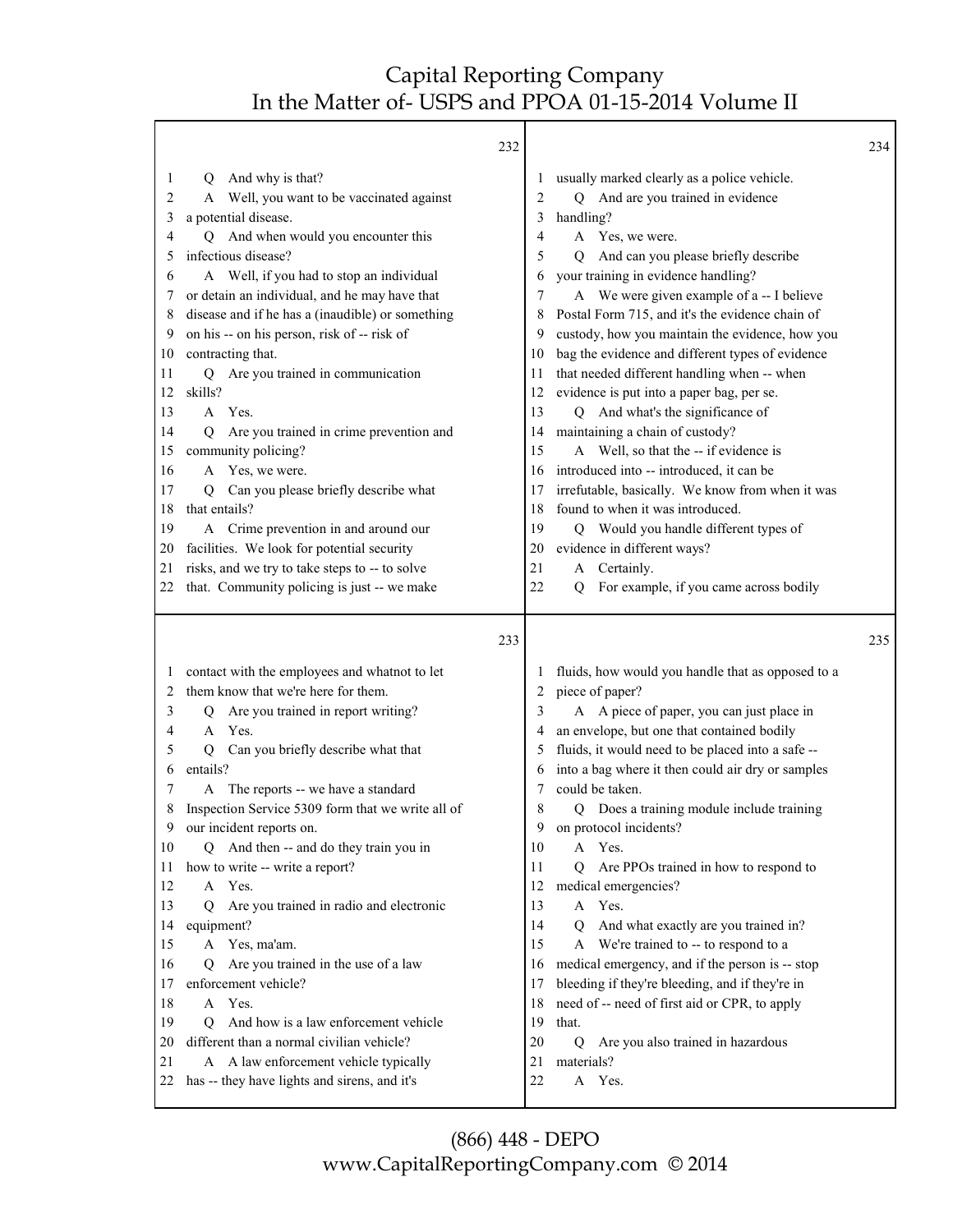|          | 236                                                                    |          |                                                                                          | 238 |
|----------|------------------------------------------------------------------------|----------|------------------------------------------------------------------------------------------|-----|
| 1        | Are you trained in how to respond to<br>Q.                             |          | there any other law enforcement officers present                                         |     |
| 2        | alarms?                                                                | 2        | besides Postal Police Officers?                                                          |     |
| 3        | A Yes.                                                                 | 3        | A Yes, ma'am. Usually, we-- in                                                           |     |
| 4        | Are you trained in traffic accidents?<br>Q                             | 4        | firearms, DT and OST training on site.                                                   |     |
| 5        | I believe so. I don't remember.<br>A                                   | 5        | Q Have you received any training related                                                 |     |
| 6        | Are you trained in crowd control?<br>Q                                 | 6        | to active shooter situations?                                                            |     |
| 7        | Yes.<br>A                                                              | 7        | A Yes, ma'am.                                                                            |     |
| 8        | And what does that training entail?<br>Q                               | 8        | And are PPOs expected to respond to<br>Q                                                 |     |
| 9        | A If you -- excuse me. Crowd control, if                               | 9        | active shooter situations?                                                               |     |
| 10       | you would have a rowdy group, how to establish a                       | 10       | A Yes, ma'am.                                                                            |     |
| 11       | line and how to move them in a different                               | 11       | All right. Well, I'm going to now move<br>O.                                             |     |
| 12       | direction to disperse them.                                            | 12       | on to your tasks and responsibilities.                                                   |     |
| 13       | What is CBRNE?<br>Q                                                    | 13       | Are Postal Police Officer duties at                                                      |     |
| 14       | A That's an acronym.                                                   | 14       | headquarters different than the other -- the                                             |     |
| 15       | And what does the acronym stand for?<br>Q                              | 15       | Postal Police Officers' duties at the other                                              |     |
| 16       | Chemical, biological, radiological and<br>A                            | 16       | postal facilities?                                                                       |     |
| 17       | explosive, I believe.                                                  | 17       | My understanding is they are, yes.<br>A                                                  |     |
| 18       | And -- and what is DMI?<br>Q                                           | 18       | And-<br>Q                                                                                |     |
| 19       | A Dangerous mail investigations.                                       | 19       | A We -- go ahead.<br>Please elaborate.                                                   |     |
| 20<br>21 | And -- and did you receive a course in<br>Q<br>this at the academy?    | 20<br>21 | $\mathbf Q$<br>They -- we are more based here at the<br>A                                |     |
| 22       | A We received a brief class on it.                                     | 22       | facility, and my understanding is that the other                                         |     |
|          |                                                                        |          |                                                                                          |     |
|          |                                                                        |          |                                                                                          |     |
|          | 237                                                                    |          |                                                                                          | 239 |
| 1        | O                                                                      |          |                                                                                          |     |
| 2        | Do PPOs receive any other additional                                   | 2        | divisions, they -- they have mobile patrols.<br>Q                                        |     |
| 3        | training at the academy that's not detailed in<br>the training manual? |          | And why would you be based here at the<br>facility as opposed to the -- the other Postal |     |
| 4        | A I'm not certain.                                                     | 4        | Police Officers?                                                                         |     |
| 5        | For example, do -- are scenarios or --<br>O.                           | 5        | A I -- my understanding is because of                                                    |     |
| 6        | or simulations involved --                                             | 6        | who's here and -- the postal executives are here,                                        |     |
| 7        | Oh, absolutely, yeah.<br>A                                             | 7        | postmaster general. Board of governors is here.                                          |     |
| 8        | Q -- as part of your training?                                         | 8        | Q And how many individuals come in and                                                   |     |
| 9        | A Yeah. Each module typically deals in                                 | 9        | out of headquarters every day?                                                           |     |
| 10       | scenarios where we've practiced what we've                             | 10       | A Employees and visitors, I would                                                        |     |
| 11       | learned and apply the decision-making skill to                         | 11       | conservatively estimate 1,000, 2,000 people.                                             |     |
| 12       | each scenario.                                                         | 12       | Q Do Postal Police Officer officers at                                                   |     |
| 13       | Q In addition to your training at the                                  | 13       | headquarters respond to and investigate medical                                          |     |
| 14       | academy, do Postal Police Officers receive any                         | 14       | emergencies?                                                                             |     |
| 15       | ongoing training?                                                      | 15       | A Yes, we respond.                                                                       |     |
| 16       | Yes, ma'am.<br>A                                                       | 16       | And you're trained in responding to<br>Q                                                 |     |
| 17       | And what does that entail?<br>O                                        | 17       | medical emergencies?                                                                     |     |
| 18       | A We receive firearms training twice a                                 | 18       | Yes, ma'am.<br>A                                                                         |     |
| 19       | year, officer survival, defensive tactics twice a                      | 19       | And if you -- if I can direct your<br>Q                                                  |     |
| 20       | year, first aid, CPR on a recurrent basis, and                         | 20       | attention to Union Exhibit No. 23, and that's in                                         |     |
| 21<br>22 | AED training.<br>And during this ongoing training, are<br>O            | 21<br>22 | the other binder.<br>Do you recognize this document?                                     |     |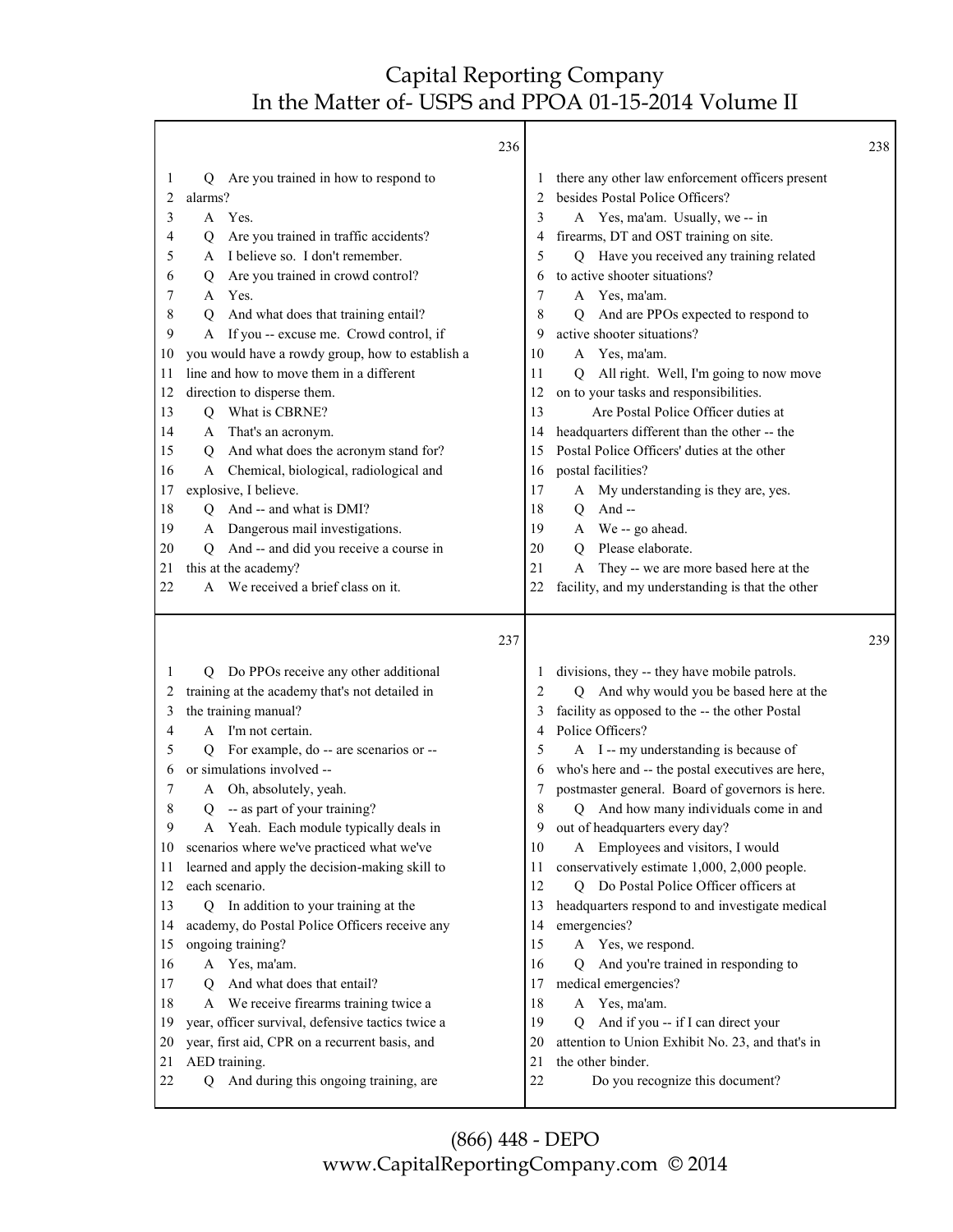|          |                                                                 | 240 |                                                                              | 242 |
|----------|-----------------------------------------------------------------|-----|------------------------------------------------------------------------------|-----|
| 1        | Yes, ma'am.<br>A                                                |     | A We received a call for a medical<br>1                                      |     |
| 2        | Can you please identify it?<br>Q                                |     | emergency, and Officer Crosby and myself and<br>2                            |     |
| 3        | A It's the Postal Inspection Service's                          |     | Officer Mitchell responded to -- to the scene,<br>3                          |     |
| 4        | automated defibrillation program protocol.                      |     | and we found a woman who had been -- she was<br>4                            |     |
| 5        | And have you been trained in accordance<br>$\circ$              |     | laying on the floor of her cubicle. She was<br>5                             |     |
| 6        | with this document?                                             |     | complaining of vertigo and lightheadedness, and<br>6                         |     |
| 7        | A I believe I have, yes.                                        |     | Officer Crosby received consent to give her<br>7                             |     |
| 8        | Can you please briefly describe your<br>Q                       |     | emergency oxygen. Officer Mitchell left to wait<br>8                         |     |
| 9        | AED training?                                                   |     | for -- wait for the fire and rescue. I relayed<br>9                          |     |
| 10       | A We -- we are trained in how to employ                         |     | information by her desk phone to the control<br>10                           |     |
| 11       | the AED and how to apply it to a victim and how                 |     | center.<br>11                                                                |     |
| 12       | to -- it will prompt you to apply CPR or give the               |     | 12<br>And is this type of incident typical of<br>$\overline{Q}$              |     |
| 13       | patient a shock if need be.                                     |     | the duties performed by police officers at<br>13                             |     |
| 14       | Q And according to your training, what                          |     | headquarters?<br>14                                                          |     |
| 15       | does a emergency medical -- a medical emergency                 |     | A I would say so, yes.<br>15                                                 |     |
| 16       | response entail?                                                |     | Do police officers at headquarters<br>16<br>O                                |     |
| 17       | A Postal Police will be -- receive a                            |     | provide police support for special events here at<br>17                      |     |
| 18       | notification that there's a medical emergency                   |     | headquarters?<br>18                                                          |     |
| 19       | inside a facility. We will respond, respond and                 |     | Yes, we have.<br>19<br>A                                                     |     |
| 20       | care for the -- the person until the D.C. Fire                  |     | And can you please describe what that<br>20<br>Q                             |     |
| 21       | and Rescue arrives.                                             |     | 21<br>entails?                                                               |     |
| 22       | And do you bring any medical supplies<br>Q                      |     | 22<br>A I mentioned the board of governors                                   |     |
|          |                                                                 |     |                                                                              |     |
|          |                                                                 |     |                                                                              |     |
|          |                                                                 | 241 |                                                                              | 243 |
| 1        |                                                                 |     | meets here. We've been -- we've been stationed<br>1                          |     |
| 2        | with you?                                                       |     | 2                                                                            |     |
| 3        | A Yes. We have a medical bag we bring                           |     | outside of the board of governors meeting room to<br>3                       |     |
| 4        | that has bandages and whatnot in it, and, also,                 |     | respond if something were to happen inside.<br>4                             |     |
| 5        | it has emergency oxygen for us to respond with<br>the AED.      |     | When the postmaster general gives a<br>5                                     |     |
| 6        | О                                                               |     | speech or so in the Hall of Flags, we'll -- we'll<br>6                       |     |
| 7        | And were you trained in how to                                  |     | be -- we'll be there as well.<br>7                                           |     |
| 8        | administer oxygen to a person in need?<br>Yes, ma'am.<br>A      |     | Are inspectors present as well?<br>8<br>Yes, ma'am.<br>A                     |     |
| 9        | Q                                                               |     | 9<br>Q                                                                       |     |
| 10       | May I please direct your attention to                           |     | Do Postal Police Officers provide<br>10                                      |     |
| 11       | Union Exhibit No. 22? Do you recognize this                     |     | police support for protests that may occur at<br>11                          |     |
| 12       | document?<br>A                                                  |     | headquarters?<br>12                                                          |     |
| 13       | Yes, ma'am.<br>Q                                                |     | A Yes, we are.<br>13<br>O                                                    |     |
| 14       | Can you please identify it?<br>A                                |     | Can you please describe an example?<br>14                                    |     |
|          | It's an incident report, 5309.                                  |     | A In 2012, during the Occupy Washington<br>15                                |     |
| 15       | And was this an incident to which you<br>Q                      |     | events, there was a small protest out front, and                             |     |
| 16       | responded?                                                      |     | the Postal Police handled that protest.<br>16                                |     |
| 17       | A Yes, ma'am.                                                   |     | And did any Postal Police officers<br>17<br>Q                                |     |
| 18       | Is this only incident that you ever<br>O                        |     | interact with any of the protesters?<br>18                                   |     |
| 19       | responded to in your time at the Postal Service?                |     | 19<br>A Yes. My understanding, an individual                                 |     |
| 20       | No, ma'am.<br>A                                                 |     | attempted to breach the line, and he was detained<br>20                      |     |
| 21<br>22 | Can you please describe what happened<br>Q<br>in this incident? |     | by two Postal Police Officers.<br>21<br>22<br>And was he also arrested?<br>Q |     |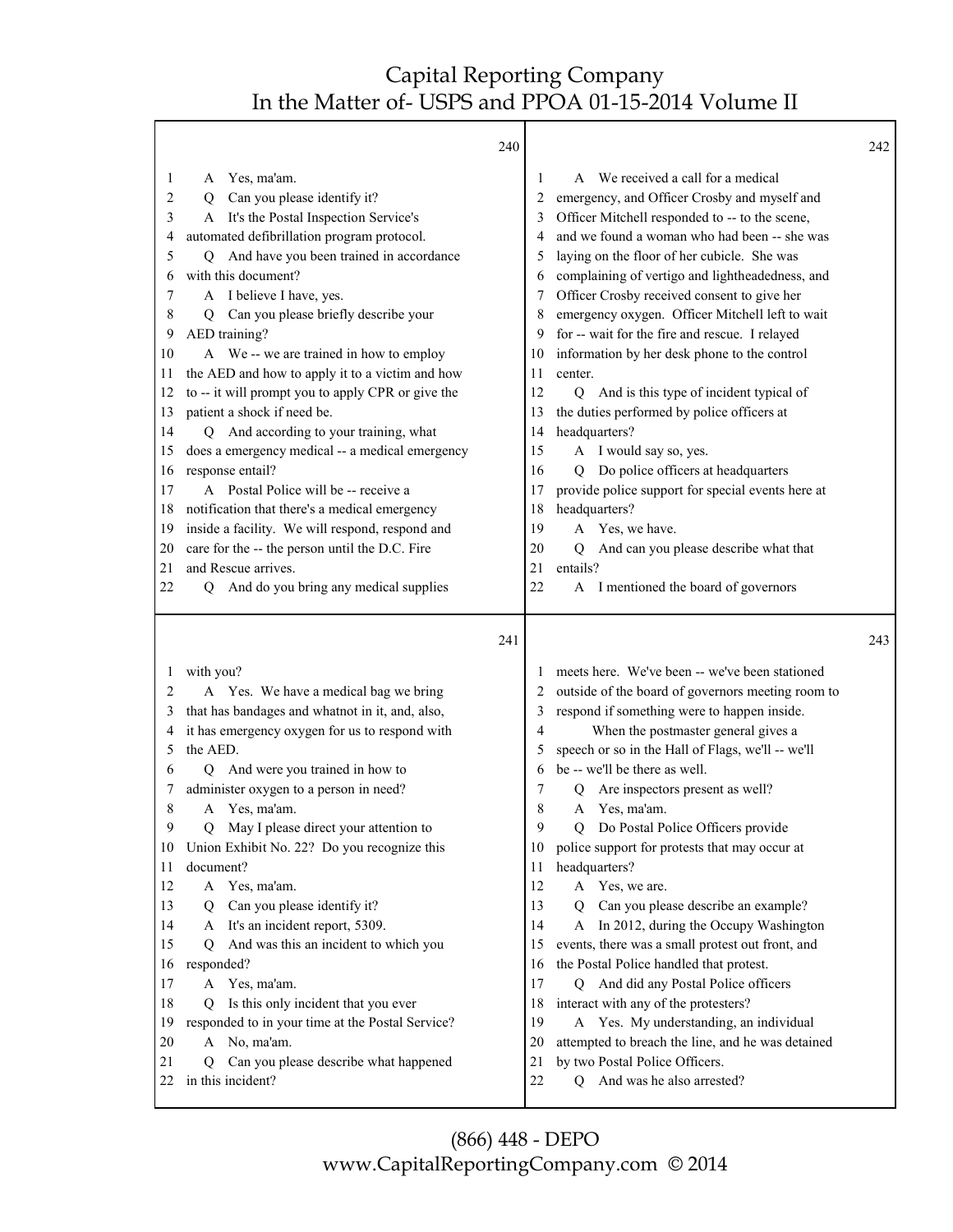|          | 244                                                     |    |                                                       | 246 |
|----------|---------------------------------------------------------|----|-------------------------------------------------------|-----|
| 1        | That I don't know.<br>A                                 | 1  | understanding was that the last offer on the          |     |
| 2        | All right. Do PPOs at headquarters<br>Q                 | 2  | table was a 5 percent pay cut.                        |     |
| 3        | investigate reports of suspicious persons?              | 3  | In the wage documents that you have --<br>O.          |     |
| 4        | A We have.                                              | 4  | I mean -- sorry. The training documents that you      |     |
| 5        | Do PPOs investigate alarms at<br>Q                      | 5  | have presented --                                     |     |
| 6        | headquarters?                                           | 6  | A Yes, ma'am.                                         |     |
| 7        | A We do.                                                | 7  | -- they're dated 2010, right?<br>Q                    |     |
| 8        | And do PPOs investigate reported thefts<br>О            | 8  | A Yes, ma'am.                                         |     |
| 9        | at headquarters?                                        | 9  | Are you aware that a new training book<br>O           |     |
| 10       | A We have.                                              | 10 | was put out in 2011?                                  |     |
| 11       | As a union official, did you attend<br>O.               | 11 | A No, ma'am.                                          |     |
| 12       | bargaining sessions between the Union and the           | 12 | And when you testified that Postal<br>O               |     |
| 13       | Postal Service?                                         | 13 | Inspectors also have training at Bolger, you're       |     |
| 14       | $A$ I did.                                              | 14 | not -- it is not your testimony that they're          |     |
| 15       | And what was the Postal Service's wage<br>$\mathcal{O}$ | 15 | actually in the same classrooms with the Postal       |     |
| 16       | proposal?                                               | 16 | Police Officers during training?                      |     |
| 17       | A My understanding, their last proposal                 | 17 | A Not as students, no, ma'am.                         |     |
| 18       | was for us to take a 5 percent pay cut.                 | 18 | ARBITRATOR OLDHAM: We've used that                    |     |
| 19       | Q And what did this 5 percent --                        | 19 | word twice. Bolger?                                   |     |
| 20       | 5 percent pay cut mean to you?                          | 20 | MS. GONSALVES: Bolger.                                |     |
| 21       | A It was a tremendous blow to morale.                   | 21 | ARBITRATOR OLDHAM: Bolger.                            |     |
| 22       | I -- when I graduated, I took an oath to protect        | 22 | MS. GONSALVES: Yes. B-O-L---                          |     |
|          |                                                         |    |                                                       |     |
|          |                                                         |    |                                                       |     |
|          | 245                                                     |    |                                                       | 247 |
|          | 1 the agency, to protect its -- its -- its              | 1  | ARBITRATOR OLDHAM: As in the guy --                   |     |
| 2        | infrastructure, its product, its customers, its         | 2  | MS. GONSALVES: -- G-E-R.                              |     |
| 3        | employees, all of you, and to hear that my --           | 3  | ARBITRATOR OLDHAM: -- from Boston?                    |     |
| 4        | that that oath was worth less, it didn't sit            | 4  | ARBITRATOR DUFEK: B-O-L. No, that's                   |     |
| 5        | well.                                                   | 5  | spelled differently. That's B-U-L. This is            |     |
| 6        | MR. STEPHENS: Thank you for your time,                  | 6  | $B-O-L-G-E-R$ .                                       |     |
| 7        | Officer Plaugher.                                       | 7  | ARBITRATOR OLDHAM: Thank you.                         |     |
| 8        | THE WITNESS: Sure.                                      | 8  | BY MS. GONSALVES                                      |     |
| 9        | CROSS-EXAMINATION BY COUNSEL FOR                        | 9  | And just as an example of the different<br>Q          |     |
|          | <b>THE</b>                                              | 10 | kind of curriculum that applies to Postal             |     |
| 10       | POSTAL SERVICE                                          | 11 | Inspectors versus Postal Police Officers, are --      |     |
| 11       | BY MS. GONSALVES                                        | 12 | how many -- are you aware of how many hours of        |     |
| 12       | Just to put that wage proposal into<br>О                | 13 | training Postal Police Officers have in evidence?     |     |
| 13       | context, are you aware that that same wage              | 14 | A It's in here, but I don't know it by                |     |
| 14       | proposal was made to all bargaining -- all unions       | 15 | heart.                                                |     |
| 15       | representing bargaining unit employees in this          | 16 | $\overline{Q}$<br>You don't know. Does one hour sound |     |
| 16       | round of collective bargaining?                         | 17 | about right?                                          |     |
| 17       | A I was not, ma'am.                                     | 18 | A It's possible. I--                                  |     |
| 18       | Okay. And are you aware that the<br>Q                   | 19 | Okay.<br>Q                                            |     |
| 19       | Postal Service modified that proposal after             | 20 | -- don't know.<br>A                                   |     |
| 20       | impasse had been declared; we offered something         | 21 | Postal Inspectors receive eight hours<br>О            |     |
| 21<br>22 | different?<br>That's not my understanding. My<br>A      | 22 | of training in evidence, don't they?                  |     |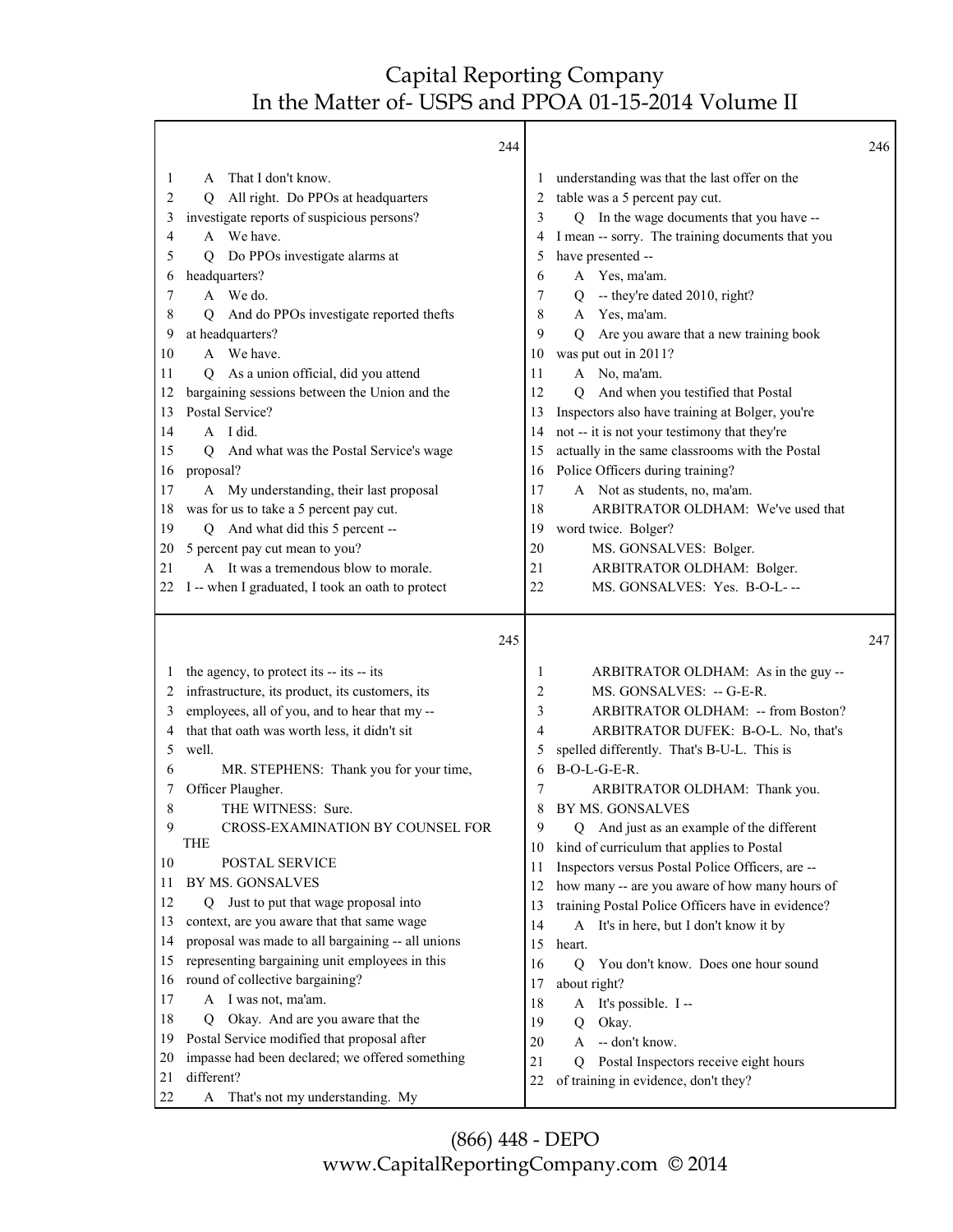Τ

Г

|                                                                                                       |                                                                                                                                                                                                                                                                                                                                                                                                                                                                                                                                                                                                                                                                                                                                                                                                      | 248                                                      |                                                                                                                                                                                                                                                                                                                                                                                                                                                                                                                                                                                                                                                                                                                                                                                  | 250 |
|-------------------------------------------------------------------------------------------------------|------------------------------------------------------------------------------------------------------------------------------------------------------------------------------------------------------------------------------------------------------------------------------------------------------------------------------------------------------------------------------------------------------------------------------------------------------------------------------------------------------------------------------------------------------------------------------------------------------------------------------------------------------------------------------------------------------------------------------------------------------------------------------------------------------|----------------------------------------------------------|----------------------------------------------------------------------------------------------------------------------------------------------------------------------------------------------------------------------------------------------------------------------------------------------------------------------------------------------------------------------------------------------------------------------------------------------------------------------------------------------------------------------------------------------------------------------------------------------------------------------------------------------------------------------------------------------------------------------------------------------------------------------------------|-----|
| 1<br>2<br>3<br>4<br>5<br>6<br>7<br>8<br>9<br>10<br>11<br>12<br>13<br>14<br>15<br>16<br>17<br>18<br>19 | A I don't know.<br>And this training, as a whole, you<br>Q<br>talked about you -- you have a law -- legal<br>aspect to it that -- you talked about generally<br>the -- the breadth of the training, but when you<br>talk about the training specifically applied<br>Postal Police Officers, the training focuses on<br>laws and regulations that are specific to postal<br>property and postal employees, correct?<br>A Yes. It's possible. I don't know --<br>Is it possible?<br>Q<br>-- much about it.<br>A<br>Okay. Well, let's take a look, then.<br>O<br>I'll just refresh your recollection about it. If<br>you turn to -- it's the first module in the<br>separate book, and it's just -- this is just kind<br>of an overview, I think --<br>A Yes.<br>Q -- of what the training's about. And | 10<br>11<br>12<br>13<br>14<br>15<br>16<br>17<br>18<br>19 | objectives.<br>1<br>$\overline{2}$<br>ARBITRATOR OLDHAM: Yes. It's the<br>3<br>third page 1.<br>MS. GONSALVES: Okay. The third page 1<br>4<br>and just the first paragraph.<br>5<br>MR. STEPHENS: Just so I know, Teresa,<br>6<br>what's the top of the page you're looking at?<br>7<br>MS. GONSALVES: Actually, I'm not sure<br>8<br>if this is the right page. All right. Let's<br>9<br>just -- let's just leave it. We can go into that<br>later on with another witness.<br>BY MS. GONSALVES<br>Q You testified that you respond to<br>medical emergencies from time to time, correct?<br>Yes, ma'am.<br>A<br>Okay. And you used Union Exhibit 23,<br>O<br>which talks about automated external<br>defibrillation -- defibrillation?<br>ARBITRATOR OLDHAM: That's misspelled |     |
| 20                                                                                                    | if you look at page 1 --                                                                                                                                                                                                                                                                                                                                                                                                                                                                                                                                                                                                                                                                                                                                                                             | 20                                                       | either way.                                                                                                                                                                                                                                                                                                                                                                                                                                                                                                                                                                                                                                                                                                                                                                      |     |
| 21                                                                                                    | ARBITRATOR OLDHAM: This is page 1 of                                                                                                                                                                                                                                                                                                                                                                                                                                                                                                                                                                                                                                                                                                                                                                 | 21                                                       | MS. GONSALVES: Well, that's lovely.                                                                                                                                                                                                                                                                                                                                                                                                                                                                                                                                                                                                                                                                                                                                              |     |
| 22                                                                                                    | tab what?                                                                                                                                                                                                                                                                                                                                                                                                                                                                                                                                                                                                                                                                                                                                                                                            | 22                                                       |                                                                                                                                                                                                                                                                                                                                                                                                                                                                                                                                                                                                                                                                                                                                                                                  |     |
|                                                                                                       |                                                                                                                                                                                                                                                                                                                                                                                                                                                                                                                                                                                                                                                                                                                                                                                                      |                                                          |                                                                                                                                                                                                                                                                                                                                                                                                                                                                                                                                                                                                                                                                                                                                                                                  |     |
|                                                                                                       |                                                                                                                                                                                                                                                                                                                                                                                                                                                                                                                                                                                                                                                                                                                                                                                                      | 249                                                      |                                                                                                                                                                                                                                                                                                                                                                                                                                                                                                                                                                                                                                                                                                                                                                                  | 251 |
| 1                                                                                                     | MS. GONSALVES: Tab 1. Page 1, Tab 1.                                                                                                                                                                                                                                                                                                                                                                                                                                                                                                                                                                                                                                                                                                                                                                 |                                                          | BY MS. GONSALVES<br>1                                                                                                                                                                                                                                                                                                                                                                                                                                                                                                                                                                                                                                                                                                                                                            |     |
| 2                                                                                                     | MS. BRAMESCO: Book 2.                                                                                                                                                                                                                                                                                                                                                                                                                                                                                                                                                                                                                                                                                                                                                                                |                                                          | Q My question is this: Are you required<br>$\overline{2}$                                                                                                                                                                                                                                                                                                                                                                                                                                                                                                                                                                                                                                                                                                                        |     |
| 3                                                                                                     | MS. GONSALVES: I've got two different                                                                                                                                                                                                                                                                                                                                                                                                                                                                                                                                                                                                                                                                                                                                                                |                                                          | to maintain any sort of certification relating<br>3                                                                                                                                                                                                                                                                                                                                                                                                                                                                                                                                                                                                                                                                                                                              |     |
| 4                                                                                                     | versions working here. I didn't want to print                                                                                                                                                                                                                                                                                                                                                                                                                                                                                                                                                                                                                                                                                                                                                        |                                                          | to, for example, CPR?<br>4                                                                                                                                                                                                                                                                                                                                                                                                                                                                                                                                                                                                                                                                                                                                                       |     |
| 5                                                                                                     | off the whole thing, didn't want to kill a tree,                                                                                                                                                                                                                                                                                                                                                                                                                                                                                                                                                                                                                                                                                                                                                     |                                                          | A Yes, ma'am.<br>5                                                                                                                                                                                                                                                                                                                                                                                                                                                                                                                                                                                                                                                                                                                                                               |     |
| 6                                                                                                     | SO                                                                                                                                                                                                                                                                                                                                                                                                                                                                                                                                                                                                                                                                                                                                                                                                   |                                                          | As a -- you're saying that you're<br>6<br>$\overline{Q}$                                                                                                                                                                                                                                                                                                                                                                                                                                                                                                                                                                                                                                                                                                                         |     |
| 7                                                                                                     | BY MS. GONSALVES                                                                                                                                                                                                                                                                                                                                                                                                                                                                                                                                                                                                                                                                                                                                                                                     |                                                          | required to maintain a certification relating to<br>7                                                                                                                                                                                                                                                                                                                                                                                                                                                                                                                                                                                                                                                                                                                            |     |
| 8<br>9                                                                                                | Okay. If you just look at the very<br>O<br>first paragraph --                                                                                                                                                                                                                                                                                                                                                                                                                                                                                                                                                                                                                                                                                                                                        |                                                          | CPR?<br>8<br>9<br>My understanding -- we receive that<br>A                                                                                                                                                                                                                                                                                                                                                                                                                                                                                                                                                                                                                                                                                                                       |     |
| 10                                                                                                    | ARBITRATOR OLDHAM: Let's make sure                                                                                                                                                                                                                                                                                                                                                                                                                                                                                                                                                                                                                                                                                                                                                                   | 10                                                       | training every year is my understanding, that I'm                                                                                                                                                                                                                                                                                                                                                                                                                                                                                                                                                                                                                                                                                                                                |     |
| 11                                                                                                    | we're on the same --                                                                                                                                                                                                                                                                                                                                                                                                                                                                                                                                                                                                                                                                                                                                                                                 | 11                                                       | required to take that training. It comes with a                                                                                                                                                                                                                                                                                                                                                                                                                                                                                                                                                                                                                                                                                                                                  |     |
| 12                                                                                                    | MS. GONSALVES: Sorry. Let's make sure                                                                                                                                                                                                                                                                                                                                                                                                                                                                                                                                                                                                                                                                                                                                                                | 12                                                       | certification, so if I'm required to take it, my                                                                                                                                                                                                                                                                                                                                                                                                                                                                                                                                                                                                                                                                                                                                 |     |
| 13                                                                                                    | we're on the page 1. I think there's two page                                                                                                                                                                                                                                                                                                                                                                                                                                                                                                                                                                                                                                                                                                                                                        | 13                                                       | understanding is I'm required.                                                                                                                                                                                                                                                                                                                                                                                                                                                                                                                                                                                                                                                                                                                                                   |     |
| 14                                                                                                    | $1s$ , so $-$                                                                                                                                                                                                                                                                                                                                                                                                                                                                                                                                                                                                                                                                                                                                                                                        | 14                                                       | Q What about AED?                                                                                                                                                                                                                                                                                                                                                                                                                                                                                                                                                                                                                                                                                                                                                                |     |
| 15                                                                                                    | ARBITRATOR OLDHAM: I see --                                                                                                                                                                                                                                                                                                                                                                                                                                                                                                                                                                                                                                                                                                                                                                          | 15                                                       | Am I required? I receive that training<br>A                                                                                                                                                                                                                                                                                                                                                                                                                                                                                                                                                                                                                                                                                                                                      |     |
| 16                                                                                                    | MS. GONSALVES: There's an -- what is                                                                                                                                                                                                                                                                                                                                                                                                                                                                                                                                                                                                                                                                                                                                                                 | 16                                                       | every year.                                                                                                                                                                                                                                                                                                                                                                                                                                                                                                                                                                                                                                                                                                                                                                      |     |
| 17                                                                                                    | this even called? It's the second page 1.                                                                                                                                                                                                                                                                                                                                                                                                                                                                                                                                                                                                                                                                                                                                                            | 17                                                       | Q Okay. So you have a certification in                                                                                                                                                                                                                                                                                                                                                                                                                                                                                                                                                                                                                                                                                                                                           |     |
| 18                                                                                                    | Maybe -- maybe there are three page 1s. That's                                                                                                                                                                                                                                                                                                                                                                                                                                                                                                                                                                                                                                                                                                                                                       | 18                                                       | all three, of CPR, AED and first aid?                                                                                                                                                                                                                                                                                                                                                                                                                                                                                                                                                                                                                                                                                                                                            |     |
| 19                                                                                                    | what Joe's telling me here. And there's a                                                                                                                                                                                                                                                                                                                                                                                                                                                                                                                                                                                                                                                                                                                                                            | 19                                                       | A I-I believe I have them with me, if                                                                                                                                                                                                                                                                                                                                                                                                                                                                                                                                                                                                                                                                                                                                            |     |
| 20                                                                                                    | commitment to diversity. There's a page 1 --                                                                                                                                                                                                                                                                                                                                                                                                                                                                                                                                                                                                                                                                                                                                                         | 20                                                       | you want me to see. I don't know.                                                                                                                                                                                                                                                                                                                                                                                                                                                                                                                                                                                                                                                                                                                                                |     |
| 21<br>22                                                                                              | ARBITRATOR OLDHAM: Oh, there it is.<br>MS. GONSALVES: -- that says                                                                                                                                                                                                                                                                                                                                                                                                                                                                                                                                                                                                                                                                                                                                   | 21<br>22                                                 | MS. GONSALVES: All right. Okay. I<br>think that's all of my questions. Thank you,                                                                                                                                                                                                                                                                                                                                                                                                                                                                                                                                                                                                                                                                                                |     |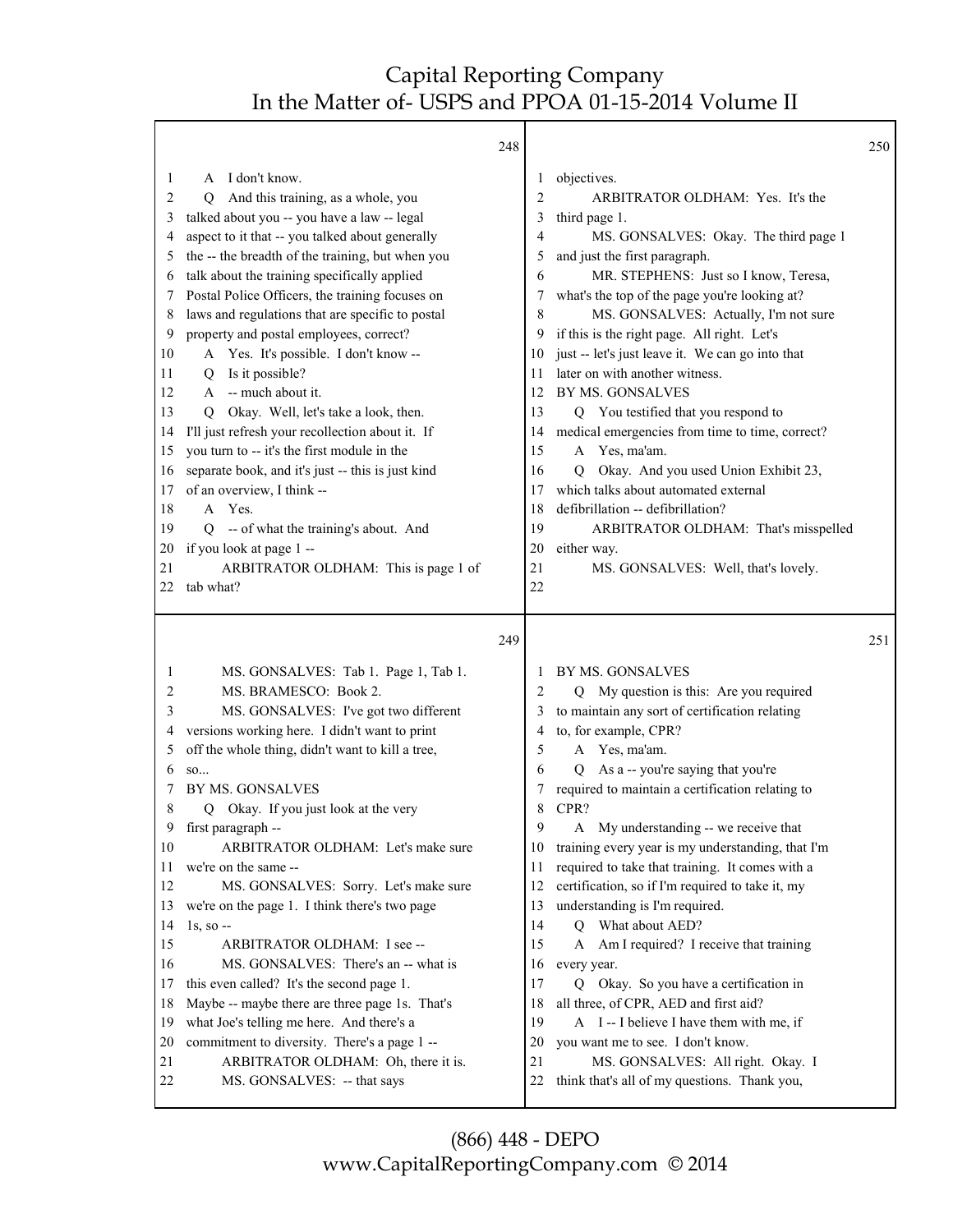|                                                                         | 252                                                                                                                                                                                                                                                                                                                                                                                                                           |                                                                         |                                                                                                                                                                                                                                                                                                                                                                                                                                                                                                                                                   | 254 |
|-------------------------------------------------------------------------|-------------------------------------------------------------------------------------------------------------------------------------------------------------------------------------------------------------------------------------------------------------------------------------------------------------------------------------------------------------------------------------------------------------------------------|-------------------------------------------------------------------------|---------------------------------------------------------------------------------------------------------------------------------------------------------------------------------------------------------------------------------------------------------------------------------------------------------------------------------------------------------------------------------------------------------------------------------------------------------------------------------------------------------------------------------------------------|-----|
| 1<br>2<br>3<br>4<br>5<br>6<br>7<br>8<br>9<br>10<br>11<br>12<br>13<br>14 | Officer Walker.<br>THE WITNESS: Yes, ma'am. Thank you.<br>MS. MCKINNON: No redirect.<br>ARBITRATOR OLDHAM: Thank you, sir.<br>THE WITNESS: Yes, sir.<br>(Witness excused.)<br>MR. STEPHENS: What's your pleasure?<br>ARBITRATOR OLDHAM: We'll go off the<br>record now.<br>(Brief off-the-record discussion.)<br>ARBITRATOR OLDHAM: All right.<br>One o'clock.<br>(Whereupon, at 12:10 p.m., a<br>luncheon recess was taken.) | 1<br>2<br>3<br>4<br>5<br>6<br>7<br>8<br>9<br>10<br>11<br>12<br>13<br>14 | And in what city were you serving as<br>Q<br>police captain?<br>A I was a manager of the Postal Police<br>Division in Washington.<br>Q And what year did you retire?<br>A I retired June 1st of 2013.<br>In what -- what year did you become a<br>O.<br>Postal Police Officer?<br>A I was hired by the Postal Inspection<br>Service in April of 1998.<br>Q And where did you do your police<br>academy training?<br>A The Federal Law Enforcement Training<br>Center in Glynco, Georgia, commonly known as                                        |     |
| 15<br>16<br>17<br>18<br>19<br>20<br>21<br>22                            | 253                                                                                                                                                                                                                                                                                                                                                                                                                           | 15<br>16<br>17<br>18<br>19<br>20<br>21<br>22                            | FLETC.<br>And in what year did you become a<br>O<br>sergeant?<br>A Approximately 2005 to the best of my<br>recollection.<br>And in what year did you become a<br>Q<br>captain?<br>A 2011.                                                                                                                                                                                                                                                                                                                                                         | 255 |
| 1<br>2<br>3<br>4<br>5<br>6<br>7<br>8<br>9<br>10<br>11<br>12             | AFTERNOON SESSION<br>(1:04 p.m.)<br>ARBITRATOR OLDHAM: Let's call our next<br>witness.<br>MR. STEPHENS: Okay. Please stand and<br>have the reporter swear you in.<br>WHEREUPON,<br>PETER FORD<br>called as a witness, and having been first duly<br>sworn, was examined and testified as follows:<br>THE WITNESS: I do.<br>DIRECT EXAMINATION BY COUNSEL FOR<br><b>THE</b>                                                    | 1<br>2<br>3<br>4<br>5<br>6<br>7<br>8<br>9<br>10<br>11<br>12<br>13       | And in addition to your duties as a<br>Q<br>police officer, sergeant and captain, did you<br>also serve as a training instructor?<br>A I was a training instructor for the<br>division for Office of Safety and Survival, and I<br>was also one of the training instructors for CPR,<br>first aid and AED.<br>And who did you train?<br>О<br>Postal Police and Postal Inspectors.<br>Captain Ford, when you were first<br>Q<br>starting to work in -- in Boston, were there<br>fixed posts that Postal Police Officers were<br>responsible for -- |     |
| 13<br>14<br>15<br>16<br>17<br>18<br>19<br>20<br>21<br>22                | <b>UNION</b><br>BY MR. STEPHENS<br>Could you please state your name for<br>Q.<br>the record?<br>A Peter Ford, F-O-R-D.<br>And are you currently employed?<br>Q<br>I am not. I'm retired.<br>A<br>And from what agency are you retired?<br>Q<br>I'm a retired captain from the U.S.<br>A<br>Postal Police Division, Inspection Service.                                                                                        | 14<br>15<br>16<br>17<br>18<br>19<br>20<br>21<br>22                      | A Yes. Our --<br>-- guarding?<br>Q<br>When I started in 1998, our primary<br>A<br>function was -- was utilizing -- was guarding<br>fixed posts, the entries and so forth to the<br>Postal Service.<br>At the time you retired, how many<br>Q<br>Postal Police Officers -- Postal Police Officers<br>were assigned to guard fixed posts in Washington?                                                                                                                                                                                             |     |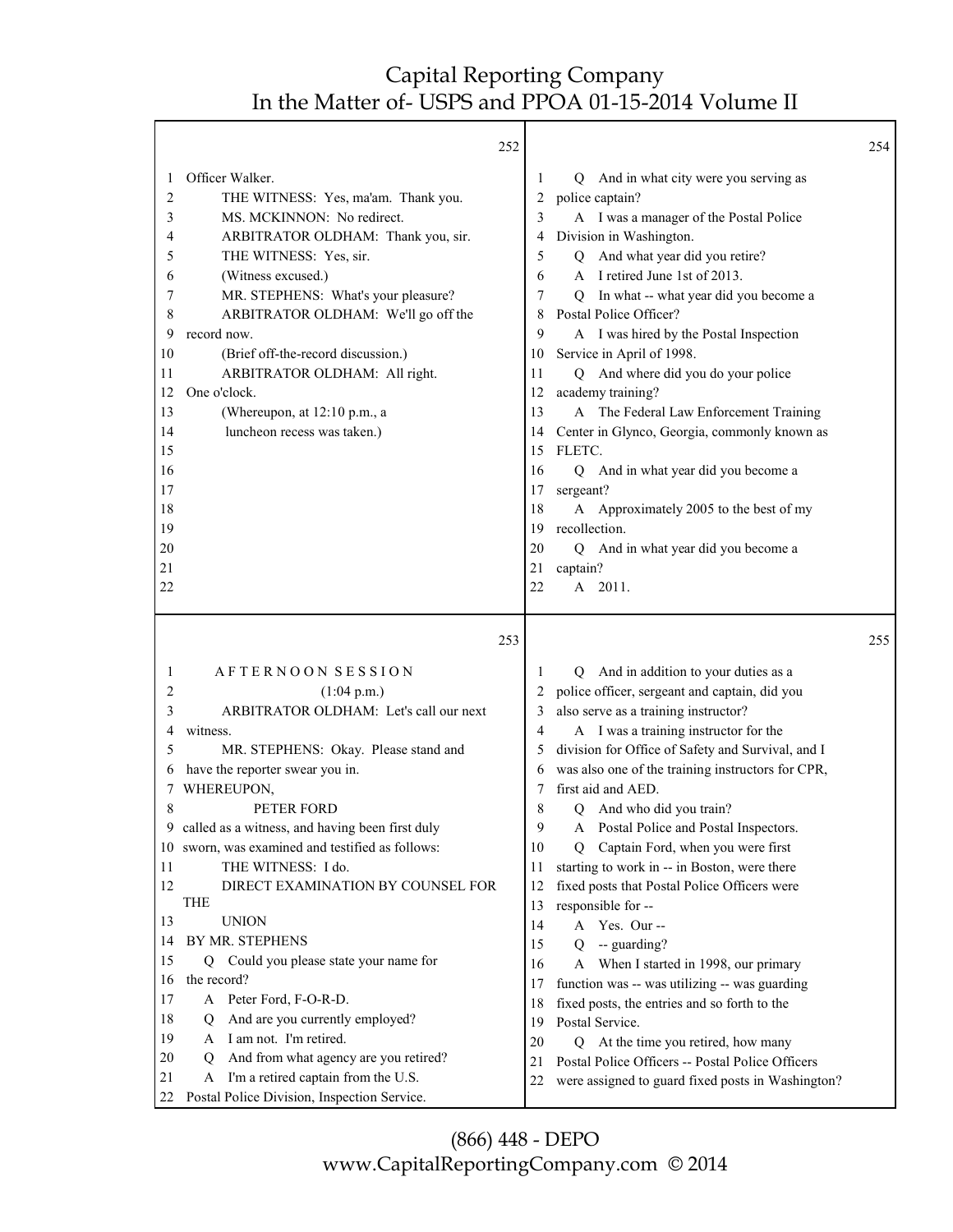Τ

|              | 256                                                                                                |          |                                                                         | 258 |
|--------------|----------------------------------------------------------------------------------------------------|----------|-------------------------------------------------------------------------|-----|
| 1            | Zero.<br>A                                                                                         | 1        | there and so forth.                                                     |     |
| 2            | And what percentage of Postal Police<br>О                                                          | 2        | And what is the range of crime to which<br>Q                            |     |
| 3            | Officer duties were on mobile patrols?                                                             | 3        | Postal Police Officers can be called on to be                           |     |
| 4            | A At what -- at what point? When I                                                                 | 4        | first responders?                                                       |     |
| 5            | retired?                                                                                           | 5        | A Any type of criminal activity that --                                 |     |
| 6            | At the time you retired.<br>Q                                                                      | 6        | that can be imagined, as any police department                          |     |
| 7            | Approximately 90, 95 percent.                                                                      | 7        | would. We respond to burglaries. We respond to                          |     |
| 8            | 95 percent, I would say.                                                                           | 8        | -- in response to incidents of assault. We                              |     |
| 9            | And how far outside of the city of<br>О                                                            | 9        | respond to incidents of threats, petty larceny,                         |     |
| 10           | Boston did mobile patrols go? Did you have --                                                      | 10       | petty -- petty or otherwise.                                            |     |
| 11           | A We covered a geographical area of                                                                | 11       | Q Now, can a Postal Police Officer in                                   |     |
| 12           | approximately 30 to 35 miles for our basic                                                         | 12       | Boston get called on to be first responders to                          |     |
| 13           | patrolling. What our basic patrolling entailed                                                     | 13       | homicides?                                                              |     |
| 14           | was, we were responsible as first responders to                                                    | 14       | A Yes, they can be.                                                     |     |
| 15           | approximately 120 stations, 130 stations within a                                                  | 15       | And did -- was there a homicide<br>O                                    |     |
| 16           | 30-minute response time of our base in Boston for                                                  | 16       | recently in the Boston Division to which --                             |     |
| 17           | burglary response and so forth, and that -- that                                                   | 17       | There --<br>A                                                           |     |
| 18           | entailed about 35 -- a 35-mile radius of Boston.                                                   | 18       | -- Postal Police Officers --<br>$\overline{O}$                          |     |
| 19           | Q Were you sometimes called to go beyond                                                           | 19       | There was. And to my knowledge, in the<br>A                             |     |
| 20           | the 35-mile radius?                                                                                | 20       | Dorchester section of Boston, which is of the                           |     |
| 21           | A Yes. If we had -- if there were                                                                  | 21       | more high crime areas of Boston, a letter carrier                       |     |
| 22           | functions going on in certain areas that were                                                      | 22       | was recently -- there was an attempted robbery                          |     |
|              |                                                                                                    |          |                                                                         |     |
|              |                                                                                                    |          |                                                                         |     |
|              | 257                                                                                                |          |                                                                         | 259 |
|              |                                                                                                    |          |                                                                         |     |
| $\mathbf{I}$ | requested by postal management to have uniformed                                                   | 1        | and a shooting of a letter carrier. And a Postal                        |     |
| 2            | police officers there, we would go to Worcester.                                                   | 2        | Police Officer -- the Postal Police Officer was                         |     |
| 3            | We would go as far as Portland, Maine. We did                                                      | 3        | the first person on the scene after the local                           |     |
| 4            | functions up in Portland, Maine for biohazard                                                      | 4        | police department.                                                      |     |
| 5            | detection system drills and so forth. So we                                                        | 5        | Q Are -- are Postal Police Officers                                     |     |
| 6            | would go as far as New Hampshire, Maine and                                                        | 6        | trained to perform criminal background checks as                        |     |
| 7            | Central Massachusetts.                                                                             | 7        | part of an investigation?                                               |     |
| 8            | Are Postal Police Officers -- are they<br>0                                                        | 8        | Yes. All of our offices in Boston were<br>A                             |     |
| 9            | called on to be first responders to crime scenes?                                                  | 9        | certified for NCIC to do background checks,                             |     |
| 10           | A Yes, they are.                                                                                   | 10       | to gather any information from the Boston                               |     |
| 11           | And what are their duties on arriving<br>О                                                         | 11       | criminal justice system. They're all certified                          |     |
| 12           | at a crime scene?                                                                                  | 12       | for that and maintain that certification on a                           |     |
| 13           | A Their initial responsibility on                                                                  | 13       | annual basis.                                                           |     |
| 14           | arriving at a crime scene is to contain the                                                        | 14       | And what is NCIC?<br>Q                                                  |     |
| 15           | situation that's -- that's happening, if it's                                                      | 15       | National Crime Information Center.<br>A                                 |     |
| 16           | continuing -- continuing to happen. If there are                                                   | 16       | Okay. Do Postal Police Officer write<br>O.                              |     |
| 17           | victims, we are identifying victims. If there                                                      | 17       | citations in Boston?                                                    |     |
| 18           | are witnesses, we're identifying any witnesses.                                                    | 18       | A Yes, they do. They're part of the                                     |     |
| 19           | They're to secure the area to make sure it                                                         | 19       | federal magistrate program, Central Violations                          |     |
| 20           | doesn't -- no further contamination of the area,                                                   | 20       | Bureau, to issue citations.                                             |     |
| 21<br>22     | to identify any witnesses and any victims, to<br>take statements and to interview people that were | 21<br>22 | And can you briefly explain the<br>О<br>magistrate's program in Boston? |     |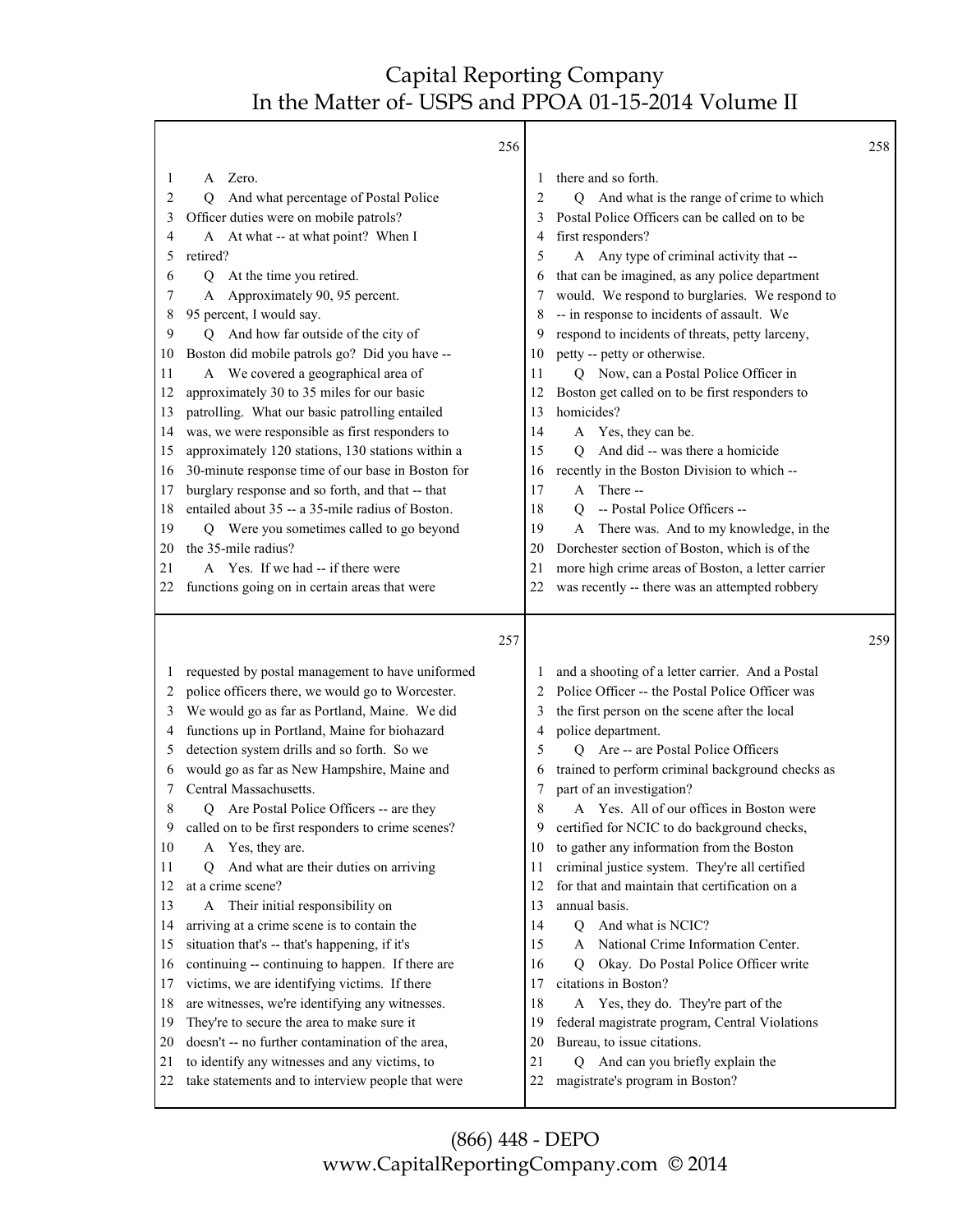|    |                                                   | 260 |    |                                                   | 262 |
|----|---------------------------------------------------|-----|----|---------------------------------------------------|-----|
| 1  | A Central Violations Bureau, not all              |     | 1  | judge preside over these cases?                   |     |
| 2  | divisions have it. It's a division policy         |     | 2  | Yes.<br>A                                         |     |
| 3  | whether they have it or not. We issue motor       |     | 3  | Would you describe the job of a Postal<br>О       |     |
| 4  | vehicle violations. We issue criminal citations,  |     | 4  | Police Officer as a dangerous job?                |     |
| 5  | petty thefts and so forth, violations of postal   |     | 5  | A It's a very dangerous job.                      |     |
| 6  | policies or rules and regulations on -- on        |     | 6  | Do you believe it's more dangerous than<br>O.     |     |
| 7  | conduct.                                          |     | 7  | being a letter carrier?                           |     |
| 8  | We can -- we can mandate that people              |     | 8  | A Oh, extremely more dangerous than being         |     |
| 9  | either appear or court, or we can issue a         |     | 9  | a letter carrier, what we -- what we encounter    |     |
| 10 | citation violation, which will have a fine        |     | 10 | there out on the street and so forth. One of the  |     |
| 11 | attached to it. And the individuals that we       |     | 11 | things you have to understand, when you put that  |     |
| 12 | issue the citations to have the option -- just    |     | 12 | uniform on and you put that badge on and that --  |     |
| 13 | like any other individual would if you were given |     | 13 | that gun, people aren't looking that it says      |     |
| 14 | a ticket, you can fight it in court or you can    |     | 14 | Postal Police. They aren't looking that it says   |     |
| 15 | pay the -- pay the collateral -- what we call the |     | 15 | post office. All the people that are out          |     |
| 16 | collateral, which is not admitting guilt, but you |     | 16 | there -- the bad guys are looking at it, seeing,  |     |
| 17 | pay the fine.                                     |     | 17 | there's a cop, and he's my enemy.                 |     |
| 18 | In Boston, did those occur in U.S.<br>О           |     | 18 | So you're -- you're -- you're                     |     |
| 19 | District Court or in state court?                 |     | 19 | presenting yourself out there as somebody who is  |     |
| 20 | This was in U.S. District Court,<br>A             |     | 20 | going to stop me, say, the bad guy, from doing    |     |
| 21 | federal magistrate.                               |     | 21 | something, and I don't want that to happen. So    |     |
| 22 | Would PPOs be asked to testify in<br>О            |     | 22 | you're -- you're presenting yourself -- to me --  |     |
|    |                                                   |     |    |                                                   |     |
|    |                                                   | 261 |    |                                                   | 263 |
| 1  | court?                                            |     | 1  | to me, you're presenting yourself as a target on  |     |
| 2  | Yes, they would. If a PPO issued a<br>A           |     | 2  | a daily basis.                                    |     |
| 3  | citation and the citation -- the person who the   |     | 3  | And does the post office hold Postal<br>0         |     |
| 4  | citation was issued to requested a hearing with   |     | 4  | Police Officers to a higher standard of conduct   |     |
| 5  | the federal magistrate, the PPO was required to   |     | 5  | than other postal employees?                      |     |
| 6  | go to court and give testimony.                   |     | 6  | Absolutely. My interview, prehiring<br>A          |     |
| 7  | And you had to testify?<br>O.                     |     |    |                                                   |     |
| 8  |                                                   |     | 7  | interview in 1996, I want to say, because I       |     |
| 9  | I've had to testify on a number of<br>A           |     | 8  | was -- I was hired in the process back then, one  |     |
| 10 | occasions, yes. I was also the prosecutor.        |     | 9  | of the first things that Captain Cosgo (phonetic) |     |
|    | And can you explain that?<br>Ő                    |     | 10 | at the time -- as he explained to me what the     |     |
| 11 | A I was the -- we had trained prosecutors         |     | 11 | functions of the Postal Police were, one of the   |     |
| 12 | for Central Violations that we would -- we would  |     | 12 | things he -- and he quoted it verbatim, and I'm   |     |
| 13 | present the case for the Postal Service, and we   |     | 13 | going to paraphrase it the best I know it -- that |     |
| 14 | were authorized to present petty offense cases    |     | 14 | you're now -- if you are hired, you're going to   |     |
| 15 | in -- in the court, in the criminal court.        |     | 15 | become a police officer. You're going to be       |     |
| 16 | We had all the sergeants, myself, a               |     | 16 | working for the Postal Inspection Service that is |     |
| 17 | captain. My three sergeants were authorized.      |     | 17 | no longer the same as the post office. You will   |     |
| 18 | And we also had three other individual PPO        |     | 18 | be held to a higher stander of conduct than you   |     |
| 19 | officers who went through the -- went through the |     | 19 | were in your prior job, and you'll have to        |     |
| 20 | training and were authorized to present the case  |     | 20 | maintain that for your entire career.             |     |
| 21 | in court.                                         |     | 21 | Now, are -- are Postal Police Officers<br>Q       |     |
| 22 | And would a -- would a U.S. magistrate<br>Q       |     | 22 | required to obtain security clearances?           |     |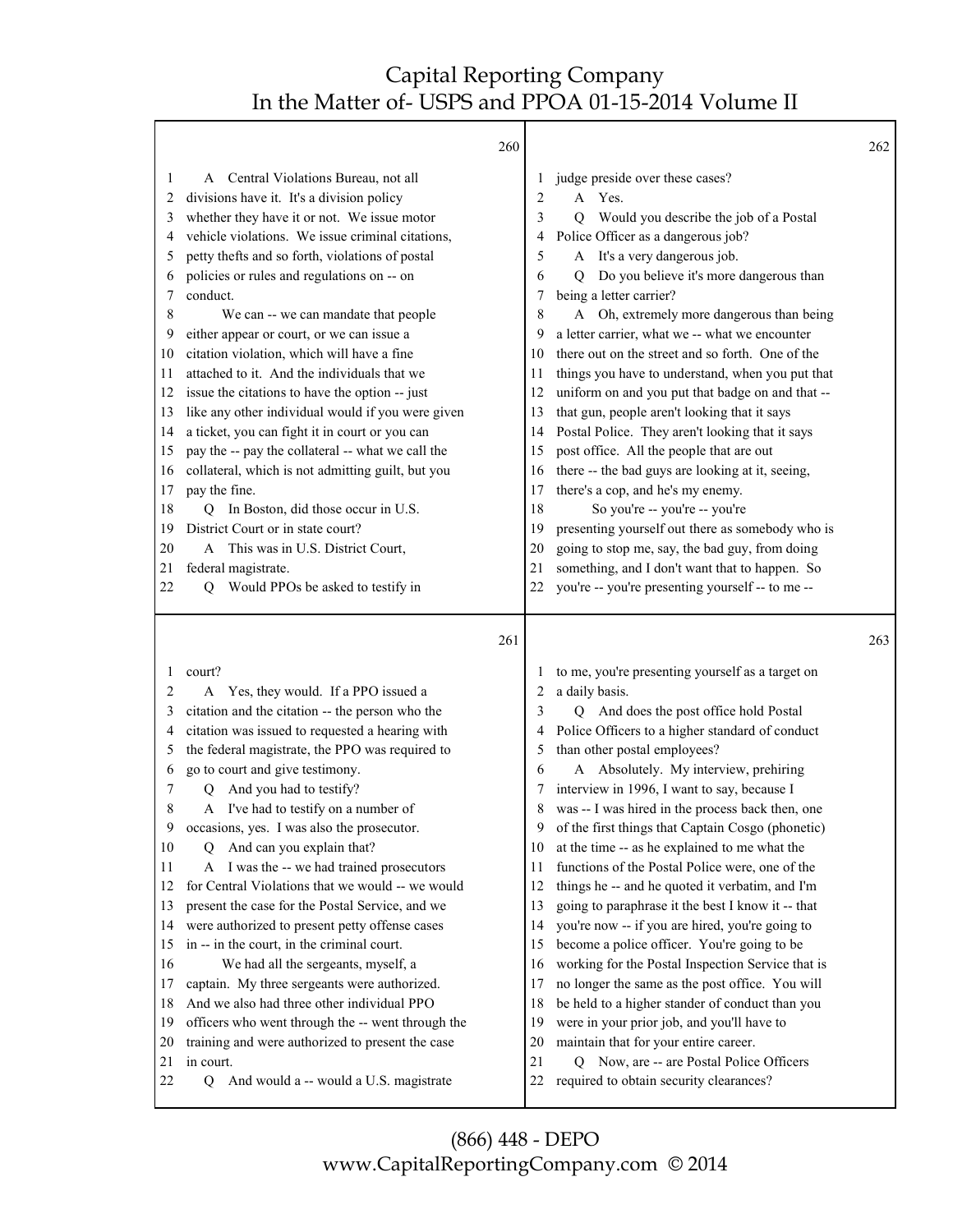| 264                                                                                                                                                                                                                                                                                                                                                                                                                                                                                                                                                                                                                                                                                                                                                                                                                                                                                                                                                                                                                                                                                                                                                                         | 266                                                                                                                                                                                                                                                                                                                                                                                                                                                                                                                                                                                                                                                                                                                                                                                                                                                                                                                                                                                                                                                                                                                              |
|-----------------------------------------------------------------------------------------------------------------------------------------------------------------------------------------------------------------------------------------------------------------------------------------------------------------------------------------------------------------------------------------------------------------------------------------------------------------------------------------------------------------------------------------------------------------------------------------------------------------------------------------------------------------------------------------------------------------------------------------------------------------------------------------------------------------------------------------------------------------------------------------------------------------------------------------------------------------------------------------------------------------------------------------------------------------------------------------------------------------------------------------------------------------------------|----------------------------------------------------------------------------------------------------------------------------------------------------------------------------------------------------------------------------------------------------------------------------------------------------------------------------------------------------------------------------------------------------------------------------------------------------------------------------------------------------------------------------------------------------------------------------------------------------------------------------------------------------------------------------------------------------------------------------------------------------------------------------------------------------------------------------------------------------------------------------------------------------------------------------------------------------------------------------------------------------------------------------------------------------------------------------------------------------------------------------------|
| Yes, they are.<br>1<br>A<br>Do you know if mail clerks are required<br>2<br>O<br>to obtain those?<br>3<br>A I -- when I was hired as a mail clerk,<br>4<br>I don't believe that I was.<br>5<br>Q And do Postal Police Officers undergo<br>6<br>background investigations upon their hire?<br>7<br>A Yes, they do.<br>8<br>Do Postal Police Officer have to clear<br>9<br>О<br>a credit history check?<br>10<br>A Yes, they do, and I believe that's part<br>11<br>of the security clearance.<br>12<br>Q And are Postal Police Officers subject<br>13<br>to random drug testing?<br>14<br>A Yes, they are.<br>15<br>And are -- are Postal Police Officers<br>16<br>0<br>considered emergency employees?<br>17<br>A Yes, they are.<br>18<br>What's your understanding of what is an<br>19<br>$\circ$<br>emergency employee?<br>20<br>A An emergency employee is a person who<br>21<br>is expected to and required to respond to any<br>22                                                                                                                                                                                                                                     | Or let me ask a different way.<br>$\overline{2}$<br>Were you required to maintain your<br>badge at all times?<br>3<br>A Yes.<br>4<br>5<br>Okay. Were there any other employees<br>О<br>of the post office that your aware of who were<br>6<br>considered emergency employees?<br>7<br>A No. Inspectors, of course.<br>8<br>Everybody -- everybody within the Inspection<br>9<br>Service, the law enforcement end of it, not the<br>10<br>support staff, but the actual law enforcement<br>11<br>officers, the uniformed Postal Police Officers<br>12<br>13<br>and Postal Inspectors.<br>Q What is the relationship -- would you<br>14<br>describe the relationship between the Postal<br>15<br>Inspectors and the Postal Police Officers?<br>16<br>The best way -- the easiest way for me<br>17<br>A<br>to describe is it's the -- the same as any local<br>18<br>police department. You have your detective<br>19<br>branch, which are your inspectors, and you have<br>20<br>your uniformed branch, which are you immediate<br>21<br>first responders, which would be uniforms. Your<br>22                                     |
| 265<br>circumstance where a normal person, normal<br>1<br>individual would not be. Weather conditions,<br>2<br>Hurricane Sandy, Katrina, things like that where<br>3<br>other people couldn't get to work and so forth,<br>4<br>it was incumbent upon us because of the nature of<br>5<br>our job that we were to be able to respond.<br>6<br>In the Northeast, we have occasions to<br>7<br>have what they call Northeast snowstorms, which<br>8<br>9<br>totally lock everything up. We're still expected<br>to get in to get to work to protect the Postal<br>10<br>Service and whatever employees are in there. So<br>11<br>we're expected as emergency responders to get<br>12<br>in -- to be able to get in and get to work and to<br>13<br>14<br>do our job.<br>Q And how would you identify yourself to<br>15<br>a Massachusetts State Police officer as someone's<br>16<br>who's authorized to be on the roads, despite the<br>17<br>roads being closed in Massachusetts?<br>18<br>A By the presentation of my police badge<br>19<br>and credentials.<br>20<br>And when are you -- when were you<br>21<br>Q<br>required to maintain possession of your badge?<br>22 | 267<br>uniforms are out there on the street on a<br>1<br>day-to-day basis, patrolling and so forth.<br>2<br>They're available immediately to respond if<br>3<br>something -- if something comes down. They do<br>4<br>the initial containment of an area or a crime<br>5<br>scene or so forth and respond. They do the<br>6<br>initial investigation that begins at that moment,<br>7<br>identifying witnesses, interviewing witnesses and<br>8<br>9<br>so forth.<br>10<br>And the inspectors are brought in<br>immediately -- in most cases, immediately or<br>11<br>shortly -- shortly thereafter, and they're the<br>12<br>detectives, and all the information is<br>13<br>transferred over to the inspectors and to the<br>14<br>15<br>detectives, and they take it from there.<br>Q And, Captain Ford, there's a -- the --<br>16<br>that document, yes, sir. If I can direct your<br>17<br>attention to Union Exhibit No. 61, and if I can<br>18<br>ask you to read this document.<br>19<br>Would you like me to read it out loud?<br>20<br>A<br>21<br>No, not necessary. Have you seen this<br>Q<br>document before?<br>22 |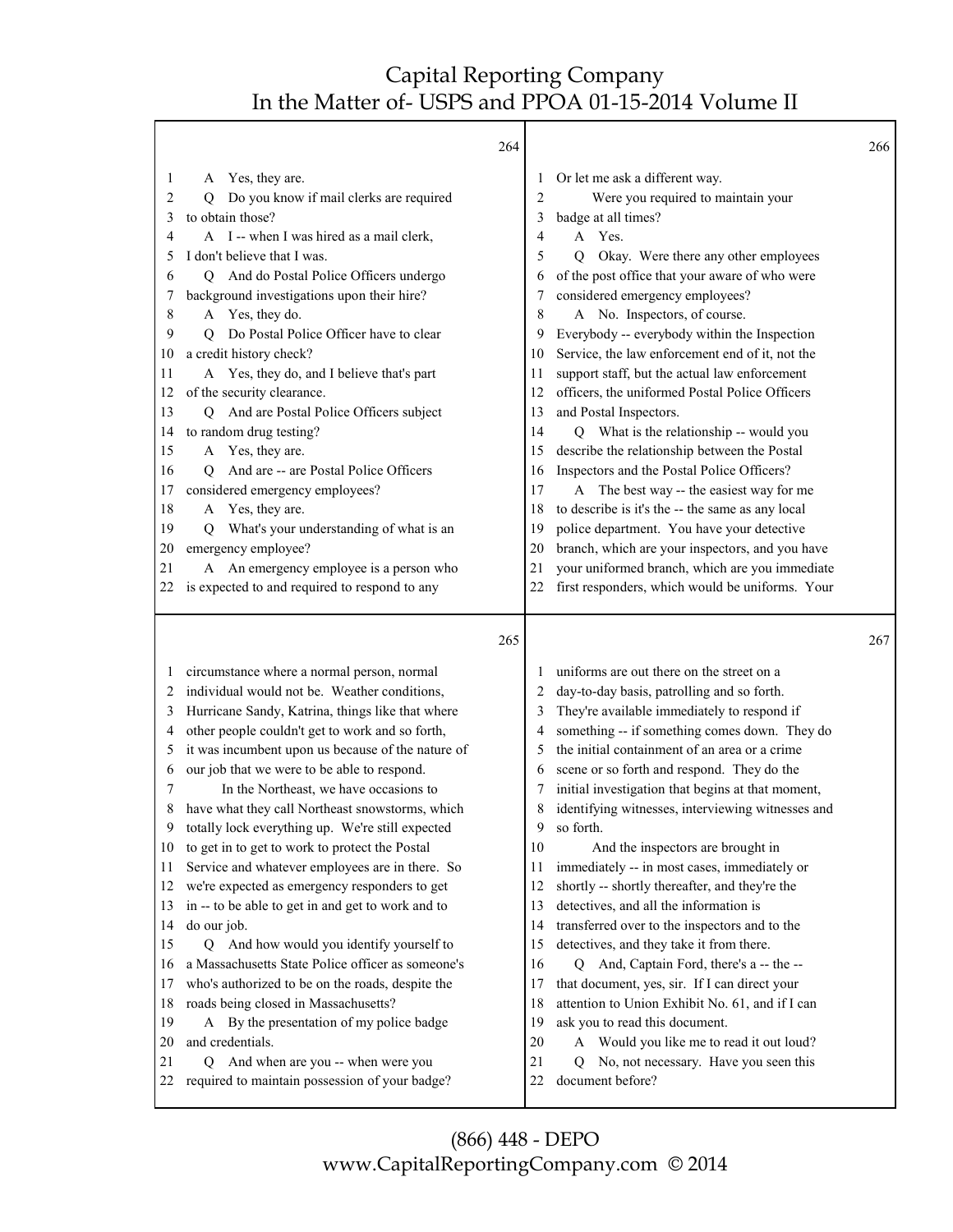|    |                                                   | 268 |          |                                                                      | 270 |
|----|---------------------------------------------------|-----|----------|----------------------------------------------------------------------|-----|
| 1  | I have.<br>А                                      |     | 1        | And the managers and the postal                                      |     |
| 2  | Okay.<br>Q                                        |     | 2        | managers in the postal facilities that we                            |     |
| 3  | I've reviewed this before.<br>A                   |     | 3        | protected and that we responded to and so forth                      |     |
| 4  | Okay. And does this look to you to be<br>Q        |     | 4        | were very great with us. They really enjoyed us.                     |     |
| 5  | a -- is this -- are -- the duties that Postal     |     | 5        | They really loved having us there. They really                       |     |
| 6  | Police Officers are called on to perform, are all |     | 6        | felt safe when we're around. When we weren't                         |     |
| 7  | those -- are -- let me ask -- let me ask a        |     | 7        | around for them, they questioned why we weren't                      |     |
| 8  | different way.                                    |     | 8        | around, why we weren't there and so forth.                           |     |
| 9  | Does this identify any -- any duties              |     | 9        | When they needed us -- when the agency                               |     |
| 10 | that -- beyond those that Postal Police Officers  |     | 10       | and the -- the corporation needed us to be police                    |     |
| 11 | perform?                                          |     | 11       | officers, we were considered police officers.                        |     |
| 12 | ARBITRATOR OLDHAM: Why don't we                   |     | 12       | When it came time for recognition, as far as                         |     |
| 13 | identify the document, please?                    |     | 13       | remuneration for pay purposes and so forth, we                       |     |
| 14 | MR. STEPHENS: I'm sorry.                          |     | 14       | were glorified security guards, plain and simple.                    |     |
| 15 | BY MR. STEPHENS                                   |     | 15       | MR. STEPHENS: And one second. Captain                                |     |
| 16 | What is this document?<br>Q                       |     | 16       | Ford, I have no further questions. Thank you.                        |     |
| 17 | The document I'm looking at is an<br>A            |     | 17       | MS. GONSALVES: Mr. Stephens, is this                                 |     |
| 18 | Amtrak document for the posting of a police       |     | 18       | the only witness who's going to testify as to                        |     |
| 19 | officer job for the Amtrak Corporation, private   |     | 19       | Amtrak?                                                              |     |
| 20 | railroad corporation police department. In my     |     | 20       | MR. STEPHENS: No. We'll -- we'll have                                |     |
| 21 | cursory review of the whole document and my prior |     | 21       | a retired Amtrak sergeant testify.                                   |     |
| 22 | knowledge of this document, to me, it is very,    |     | 22       | MS. GONSALVES: Okay. So I'll save my                                 |     |
|    |                                                   |     |          |                                                                      |     |
|    |                                                   | 269 |          |                                                                      | 271 |
| 1  | very -- almost identical to the responsibilities  |     | 1        | objection --                                                         |     |
| 2  | with the exception of -- their agency's slightly  |     | 2        | MR. STEPHENS: Yeah.                                                  |     |
| 3  | different in that they're railroad and we're      |     | 3        | MS. GONSALVES: -- and my Amtrak                                      |     |
| 4  | postal -- as to what a Postal Police Officer      |     | 4        | exhibit -- Amtrak exhibits until then.                               |     |
| 5  | does.                                             |     | 5        | CROSS-EXAMINATION BY COUNSEL FOR                                     |     |
| 6  | Okay. And, Captain Ford, I -- in your<br>Q        |     |          | <b>THE</b>                                                           |     |
|    | experience as a Postal Police Officer captain, do |     | 6        | POSTAL SERVICE                                                       |     |
| 8  | you believe that the police officers working for  |     | 7        | BY MS. GONSALVES                                                     |     |
| 9  | the Inspection Service have received adequate     |     | 8        | But I would like to -- Captain Ford, I<br>Q.                         |     |
| 10 | recognition for the duties that they've           |     | 9        | would like to just take a look at the exhibit                        |     |
| 11 | performed?                                        |     | 10       | that you just testified about, Union Exhibit 61.                     |     |
| 12 | A Let me speak to my district personally          |     | 11       | A Uh-huh.                                                            |     |
| 13 | in Boston, because I worked in a unique           |     | 12       | Just under education at the bottom, it<br>0                          |     |
| 14 | situation, a unique -- unique situation and       |     | 13       | says must have a high school diploma or general                      |     |
| 15 | unique area in Boston. I worked with very         |     | 14       | educational development certificate.                                 |     |
| 16 | progressive inspectors in charge and so forth who |     | 15       | Postal Police Officers aren't required                               |     |
| 17 | were in Boston. And from -- from the day I        |     | 16       | to have a high school diploma, are they?                             |     |
| 18 | started until the day I retired, yes, we worked   |     | 17       | A Without looking at the document, I --                              |     |
| 19 | hand in hand with the -- with the inspectors and  |     | 18       | I -- I would probably say that you're correct, my                    |     |
| 20 | so forth. And we were treated as police           |     | 19       | recollection of the documents of the police                          |     |
| 21 | officers, and we were treated with dignity and    |     | 20       | description -- of the job description. I've been                     |     |
| 22 | respect.                                          |     | 21<br>22 | away for -- for a while.<br>Q Okay. I'd like to have you turn to the |     |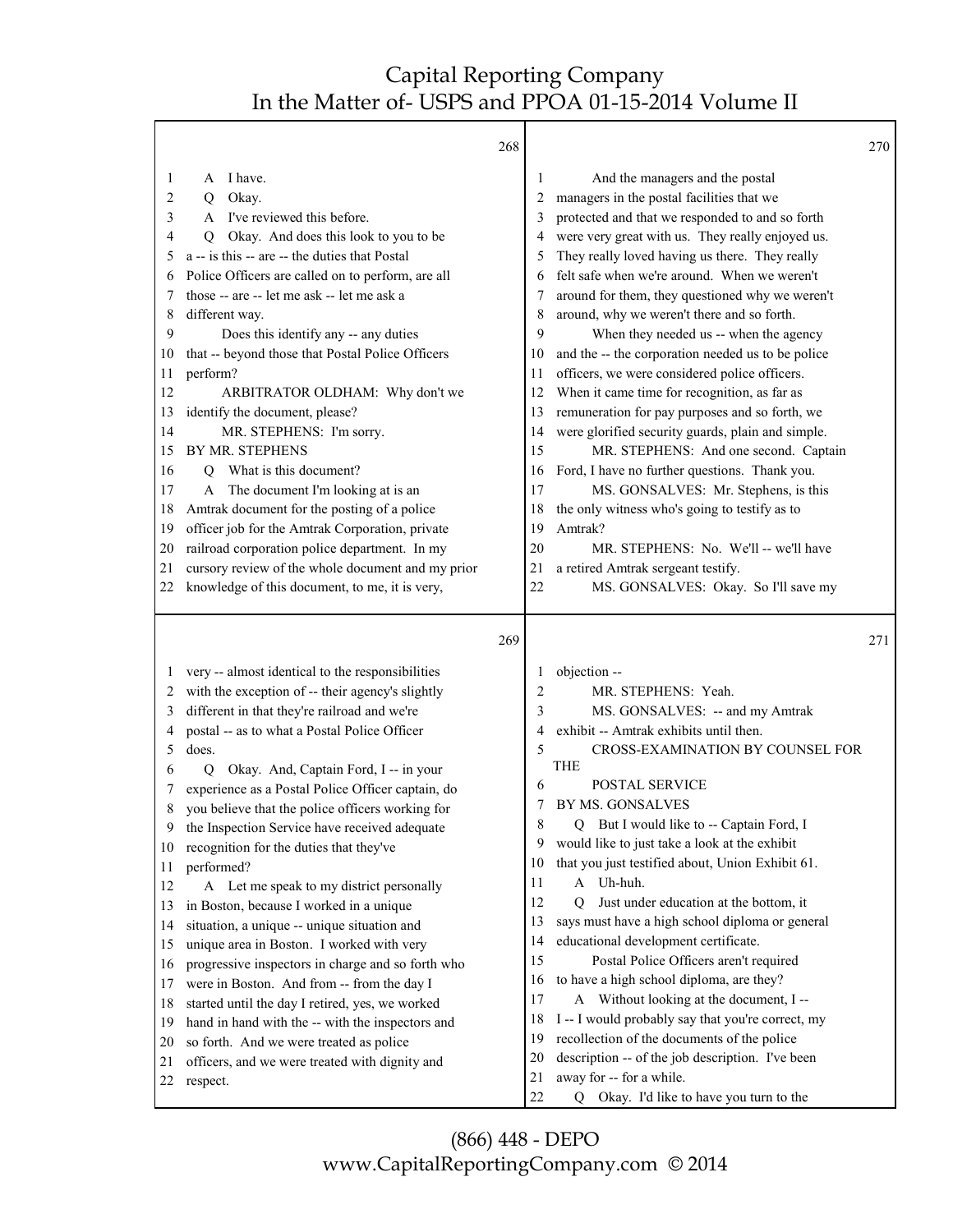|                | 272                                                                                                                                                                                                                                                                                                                                                    |                                      |                                                                                                                                                                                                                                                                                                                                           | 274 |
|----------------|--------------------------------------------------------------------------------------------------------------------------------------------------------------------------------------------------------------------------------------------------------------------------------------------------------------------------------------------------------|--------------------------------------|-------------------------------------------------------------------------------------------------------------------------------------------------------------------------------------------------------------------------------------------------------------------------------------------------------------------------------------------|-----|
|                | next page and look at the final three bullets<br>$\perp$<br>2<br>there.<br>3<br>A certificate of successful completion<br>A<br>of a basic -- is that the one you --<br>4<br>5<br>Yes.<br>Q<br>A -- you're talking about? A certificate<br>6<br>of successful completion of a basic police<br>7<br>training program at a state authorized training<br>8 | 1<br>2<br>3<br>4<br>5<br>6<br>7<br>8 | when they're hired, either, correct?<br>A To the best of my knowledge, no.<br>And the third bullet there says an<br>O<br>associate degree or 60 credit hours from an<br>accredited college or university. And, of<br>course, they're not required have that, correct?<br>$\mathbf{A}$<br>No.<br>I just wanted to ask some clarifying<br>О |     |
|                | academy. Are you saying -- are you asking me --<br>9                                                                                                                                                                                                                                                                                                   | 9                                    | questions because it wasn't made clear in your                                                                                                                                                                                                                                                                                            |     |
|                | Q And that's not required of Postal<br>10                                                                                                                                                                                                                                                                                                              | 10                                   | direct. You talked for a little while about                                                                                                                                                                                                                                                                                               |     |
| 11<br>13<br>14 | Police, correct?<br>A Well, it's required that the Postal<br>12<br>Police pass their FLETA approved -- their FLETA<br>approved -- approved police academy at CDU. They                                                                                                                                                                                 | 11<br>12<br>13<br>14                 | being a prosecutor, and I -- I wanted to know --<br>when you -- when you testified about that, you<br>said we were authorized. You might be saying<br>that because you're now retired, but what was the                                                                                                                                   |     |
| 15             | can't become a police officer if they don't                                                                                                                                                                                                                                                                                                            | 15                                   | time period over which that was true?                                                                                                                                                                                                                                                                                                     |     |
|                | pass -- if they don't pass the academy.<br>16                                                                                                                                                                                                                                                                                                          | 16                                   | A That I was -- that I was a                                                                                                                                                                                                                                                                                                              |     |
| 17             | Q If I can just -- you're talking about                                                                                                                                                                                                                                                                                                                | 17                                   | prosecutor --                                                                                                                                                                                                                                                                                                                             |     |
| 18             | the training at Bolger, correct?                                                                                                                                                                                                                                                                                                                       | 18                                   | Q Right.                                                                                                                                                                                                                                                                                                                                  |     |
| 19<br>20       | The training at -- the training at the<br>A<br>Career Development Unit, yes --                                                                                                                                                                                                                                                                         | 19<br>20                             | A -- for the Postal Police? From -- I<br>became -- probably, when I first became a                                                                                                                                                                                                                                                        |     |
| 21             | Right.<br>$\overline{Q}$                                                                                                                                                                                                                                                                                                                               | 21                                   | sergeant, 2005, I was certified as -- as one of                                                                                                                                                                                                                                                                                           |     |
| 22             | -- the police -- the police academy<br>A                                                                                                                                                                                                                                                                                                               | 22                                   | our local prosecutors --                                                                                                                                                                                                                                                                                                                  |     |
|                | 273                                                                                                                                                                                                                                                                                                                                                    |                                      |                                                                                                                                                                                                                                                                                                                                           | 275 |
|                | down there, yes.<br>$\perp$<br>If you take a look at the previous<br>2<br>0                                                                                                                                                                                                                                                                            | 1<br>2                               | Okay.<br>Q<br>-- and from 2005 on.<br>A                                                                                                                                                                                                                                                                                                   |     |
|                | page -- I'm sorry to make you flip back again.<br>3                                                                                                                                                                                                                                                                                                    | 3                                    | To your knowledge, were people doing --<br>О                                                                                                                                                                                                                                                                                              |     |
|                | That's okay.<br>4<br>A                                                                                                                                                                                                                                                                                                                                 | 4                                    | performing that duty before 2005 as well?                                                                                                                                                                                                                                                                                                 |     |
|                | This says work experience. So this is<br>5<br>Q                                                                                                                                                                                                                                                                                                        | 5                                    | Prosecuting in court?<br>A                                                                                                                                                                                                                                                                                                                |     |
|                | actually part of the work experience that's<br>6                                                                                                                                                                                                                                                                                                       | 6                                    | Correct.<br>Q                                                                                                                                                                                                                                                                                                                             |     |
|                | required for the position, isn't it?<br>7<br>A Okay. Yes.                                                                                                                                                                                                                                                                                              | 7<br>8                               | Yes. Yes, we were.<br>A                                                                                                                                                                                                                                                                                                                   |     |
|                | 8<br>9<br>And are PPOs required to have that<br>Q                                                                                                                                                                                                                                                                                                      | 9                                    | О<br>Do you know how far back that went?<br>I don't.<br>A                                                                                                                                                                                                                                                                                 |     |
| 10             | experience prior to becoming Postal Police                                                                                                                                                                                                                                                                                                             | 10                                   | Would you say five years? Two years?<br>Q                                                                                                                                                                                                                                                                                                 |     |
| 11             | Officers?                                                                                                                                                                                                                                                                                                                                              | 11                                   | Could you not quantify at all?                                                                                                                                                                                                                                                                                                            |     |
| 12             | Prior to -- to have police experience?<br>A                                                                                                                                                                                                                                                                                                            | 12                                   | A I couldn't quantify.                                                                                                                                                                                                                                                                                                                    |     |
|                | Right.<br>Q                                                                                                                                                                                                                                                                                                                                            |                                      |                                                                                                                                                                                                                                                                                                                                           |     |
| 13             |                                                                                                                                                                                                                                                                                                                                                        | 13                                   | Okay. You also testified that the<br>О                                                                                                                                                                                                                                                                                                    |     |
| 14             | No.<br>A                                                                                                                                                                                                                                                                                                                                               | 14                                   | Postal Police job is dangerous.                                                                                                                                                                                                                                                                                                           |     |
| 15             | All right.<br>Q                                                                                                                                                                                                                                                                                                                                        | 15                                   | Yes.<br>A                                                                                                                                                                                                                                                                                                                                 |     |
|                | To the best --<br>16<br>A                                                                                                                                                                                                                                                                                                                              | 16                                   | Would you say that that was the case<br>O                                                                                                                                                                                                                                                                                                 |     |
| 17             | And the next --<br>Q                                                                                                                                                                                                                                                                                                                                   | 17                                   | when you first became a Postal Police Officer in                                                                                                                                                                                                                                                                                          |     |
| 18             | -- of my knowledge, no.<br>A                                                                                                                                                                                                                                                                                                                           | 18                                   | 1996?                                                                                                                                                                                                                                                                                                                                     |     |
| 19<br>20       | -- bullet says -- it's related -- it<br>Q                                                                                                                                                                                                                                                                                                              | 19<br>20                             | A I think when I first -- it was 1998,                                                                                                                                                                                                                                                                                                    |     |
| 21             | says current related experience of police<br>officers, similar law enforcement experience.                                                                                                                                                                                                                                                             | 21                                   | actually --<br>1998. Excuse me.<br>Q                                                                                                                                                                                                                                                                                                      |     |
| 22             | And PPOs aren't required to have that                                                                                                                                                                                                                                                                                                                  | 22                                   | -- that I became a police officer.<br>A                                                                                                                                                                                                                                                                                                   |     |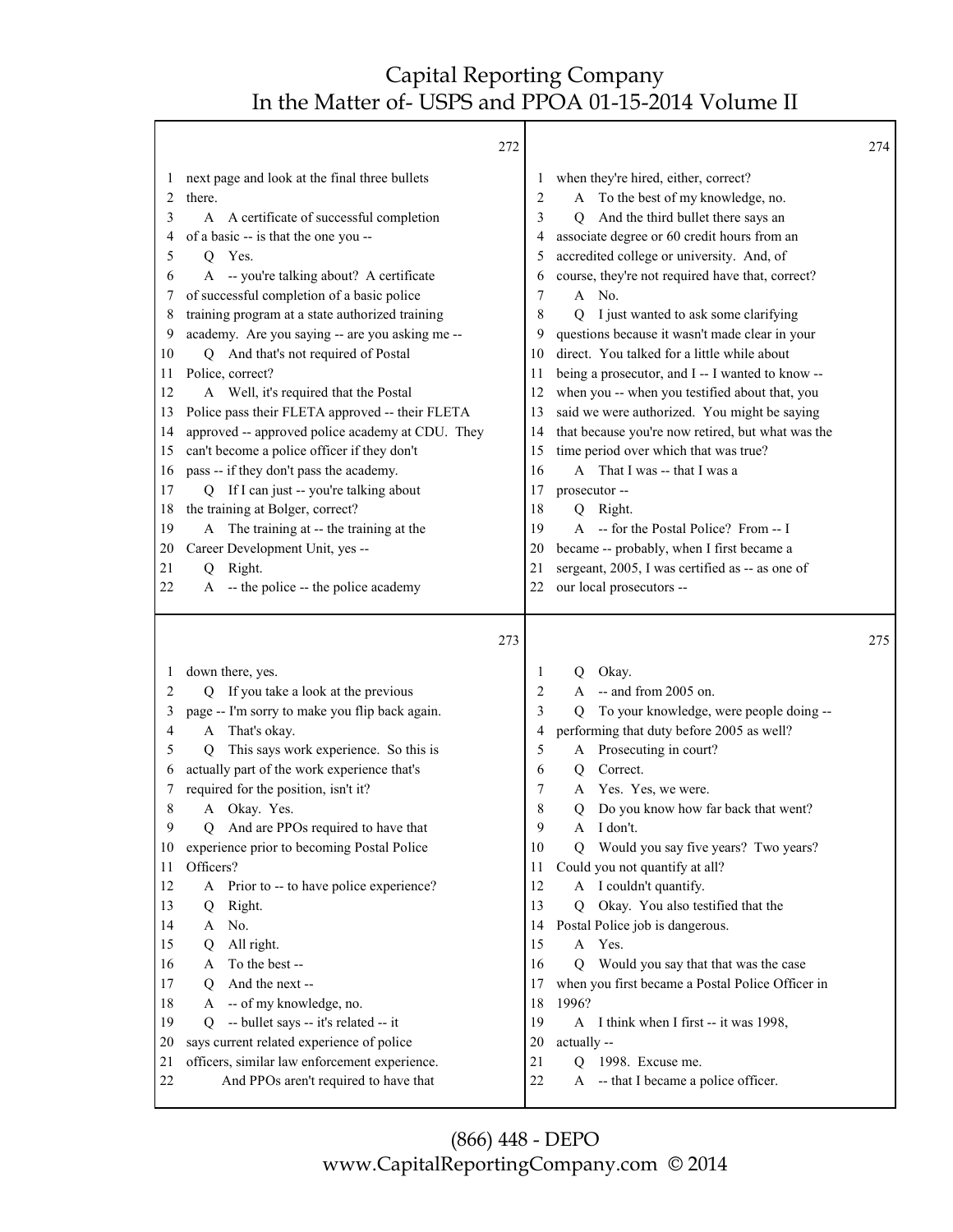#### $276$

|                                                                                                                                                                                                                                                                                                                                                                                                                                                                                                                                                                                                                                                                                                                                                                                                                                                                                                                                                                                                                                                                                                      | 276 |                                                                                                                                                                                                                                                                                                                                                                                                                                                                                                                                                                                                                                                                                                                                                                                                                                                                                                                                                                                                                              | 278 |
|------------------------------------------------------------------------------------------------------------------------------------------------------------------------------------------------------------------------------------------------------------------------------------------------------------------------------------------------------------------------------------------------------------------------------------------------------------------------------------------------------------------------------------------------------------------------------------------------------------------------------------------------------------------------------------------------------------------------------------------------------------------------------------------------------------------------------------------------------------------------------------------------------------------------------------------------------------------------------------------------------------------------------------------------------------------------------------------------------|-----|------------------------------------------------------------------------------------------------------------------------------------------------------------------------------------------------------------------------------------------------------------------------------------------------------------------------------------------------------------------------------------------------------------------------------------------------------------------------------------------------------------------------------------------------------------------------------------------------------------------------------------------------------------------------------------------------------------------------------------------------------------------------------------------------------------------------------------------------------------------------------------------------------------------------------------------------------------------------------------------------------------------------------|-----|
| Yes, it was dangerous back then, but it became<br>1<br>inherently more dangerous as time went on, as<br>2<br>we've seen through advent of 9/11 and Columbine<br>3<br>and different -- different things like that, and<br>4<br>especially just prior to my retirement, the<br>5<br>marathon explosions in Boston.<br>6<br>Q It was very unfortunate.<br>7<br>For any -- any man or woman who wears<br>8<br>that uniform out on the street, it has become<br>9<br>much more dangerous.<br>10<br>Q I lived out in that area for a while<br>11<br>myself, so -- what I'm really trying to get at<br>12<br>is, you testified about bad guys see a cop and<br>13<br>they treat them as the enemy.<br>14<br>That was the case also going back in<br>15<br>time, correct?<br>16<br>A That's -- historically, yes.<br>17<br>Okay. And then you -- you testified<br>18<br>Q<br>about the higher standard of conduct, and I'm not<br>19<br>going to go into the same questions I went into<br>20<br>before that it's in the collective bargaining<br>21<br>agreement and things like that, but -- but you<br>22 |     | Okay.<br>1<br>Q<br>-- always meant.<br>2<br>A<br>3<br>You are aware, aren't you, that it was<br>Q<br>in -- it's been in the contract, in fact, for a<br>4<br>lot longer than that, right?<br>5<br>A It's been in the Postal Police<br>6<br>contract. I'm not sure --<br>7<br>8<br>Yes.<br>Q<br>-- when it went into the Postal Police<br>9<br>$\mathsf{A}$<br>contract. I'm not aware that it's in any other<br>10<br>contract.<br>11<br>12<br>Q Okay. And you are aware that the<br>Postal Police have never proposed eliminating<br>13<br>that language from the contract?<br>14<br>A I don't -- I am aware of that because<br>15<br>of my background with the Union years ago and so<br>16<br>forth, and I wouldn't see any reason why they<br>17<br>would want to eliminate it.<br>18<br>Same sort of question. You testified<br>19<br>$\overline{Q}$<br>about Postal Police officers being emergency<br>20<br>employees. Do you know -- has that been true<br>21<br>since you started as a Postal Police Officer,<br>22 |     |
| talked about your 1996 hiring interview, so -- I<br>1<br>mean, 1980 -- '98. Excuse me.<br>2<br>A Well, I was hired in '98. I --<br>3<br>Q Right.<br>4<br>A I believe my interviews began in '96.<br>5<br>Well, there you go.<br>6<br>Q.<br>So probably two years --<br>7<br>A<br>8<br>Okay.<br>Q<br>9<br>-- prior to that.<br>A<br>10<br>So you -- you believe it is the case<br>Q<br>that Postal Police Officers have been held to a<br>11<br>higher standard of conduct for a while?<br>12<br>A That's been part of -- part of the<br>13<br>interview process when I started, and it's<br>14<br>been -- it's been there historically since there.<br>15<br>It was in the contract, I believe, back then. It<br>16<br>was in the contract in '98 when I got hired.<br>17<br>18<br>Right. And --<br>Q<br>19<br>But they were held to a higher standard<br>A<br>than the standard of postal employees. That's<br>20<br>what that -- to me, that's what that has always<br>21                                                                                                                          | 277 | that they were --<br>$\perp$<br>A As emergency responders?<br>2<br>(Nodding.)<br>3<br>Q<br>Oh, yes.<br>4<br>A<br>5<br>Okay.<br>$\mathbf Q$<br>But it's been enhanced since I started<br>A<br>6<br>as -- as -- as a police officer, because when I<br>initially started, during severe weather<br>8<br>conditions and so forth, they weren't initially<br>9<br>required to respond, as were no -- if postal<br>10<br>employees -- if the postal -- if the Postal<br>11<br>Service declared an emergency in a certain area<br>12<br>or a state was in emergency and facilities were<br>13<br>closed because of weather, postal employees<br>14<br>and -- and support staff were not required to --<br>15<br>I believe initially, when I started, it was -- it<br>16<br>was the same for Postal Police.<br>17<br>18<br>Now, it changed shortly thereafter,<br>19<br>because they were designated as emergency<br>responders, and it was incumbent upon us to get<br>20<br>there to protect to do -- to do our job.<br>21        | 279 |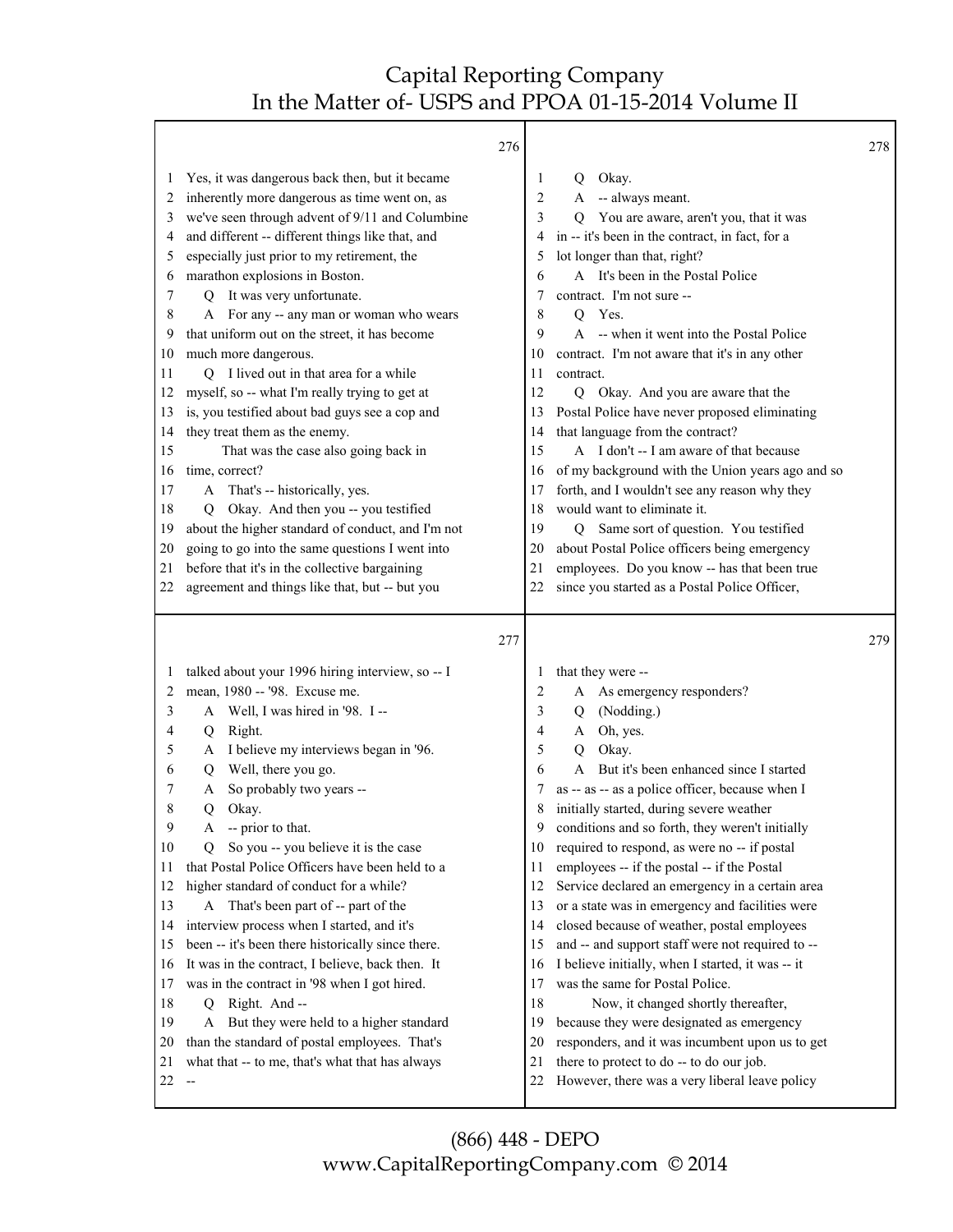|    |                                                   | 280 |          |                                                    | 282 |
|----|---------------------------------------------------|-----|----------|----------------------------------------------------|-----|
| 1  | instituted at the time nationwide for that.       |     |          | other question. You became a PPO in '98?           |     |
| 2  | Q And approximately what year would that          |     | 2        | THE WITNESS: 1998, yes.                            |     |
| 3  | have been?                                        |     | 3        | ARBITRATOR BJORK: What was your                    |     |
| 4  | A Early 2000s, '1, '2, '3, '4, somewhere          |     | 4        | previous craft?                                    |     |
| 5  | around there.                                     |     | 5        | THE WITNESS: I was a distribution --               |     |
| 6  | Q And you testified that there are no             |     | 6        | combination window distribution clerk in the       |     |
| 7  | longer fixed post duty assignments in -- in       |     |          | Clinton post office, but at the time I became a    |     |
| 8  | Boston, correct?                                  |     | 8        | Postal Police Officer, I believe I was on -- on    |     |
| 9  | A No, there were -- well, let me -- let           |     | 9        | an assignment as a supervisor, acting supervisor.  |     |
| 10 | me correct that. The only fixed duty assignment   |     | 10       | ARBITRATOR BJORK: And did you -- did               |     |
| 11 | posts we have in Boston are staffed by ABM        |     | 11       | receive a raise in '98 when you became --          |     |
| 12 | security guards, not staffed by police officers.  |     | 12       | THE WITNESS: I received a substantial              |     |
| 13 | The only time a police officer will staff any of  |     | 13       | raise in '98, to the best of my recollection.      |     |
| 14 | those posts is to give a comfort break to the --  |     | 14       | ARBITRATOR BJORK: Did you believe that             |     |
| 15 | to the security guard or a lunch break. We say    |     | 15       | that substantial raise was warranted based on the  |     |
| 16 | required because the Postal Service deems that    |     | 16       | fact that you were held to those higher standards  |     |
| 17 | they save money by us doing that.                 |     | 17       | and considered an emergency responder?             |     |
| 18 | What year would you say that took<br>Q            |     | 18       | THE WITNESS: I -- exactly is what I --             |     |
| 19 | place, when the fixed posts ended?                |     | 19       | what I believe that to be, because of the nature   |     |
| 20 | A During the transformation, I'd say              |     | 20       | of the job I was going into compared to the job    |     |
| 21 | somewhere between 2003, 2005, somewhere around    |     | 21       | that I was leaving.                                |     |
| 22 | there. It started the whole -- the whole period   |     | 22       | ARBITRATOR BJORK: All right. Thank                 |     |
|    |                                                   | 281 |          |                                                    | 283 |
| 1  | back then. I'm not really sure.                   |     | 1        | you.                                               |     |
| 2  | You testified about a recent letter<br>О          |     | 2        | THE WITNESS: Anything else?                        |     |
| 3  | carrier and attempted robbery that turned into    |     | 3        | (Witness excused.)                                 |     |
| 4  | a -- I guess a shooting; is that correct?         |     | 4        | MR. STEPHENS: Yeah. Can we take a                  |     |
| 5  | A Yeah. My -- from my knowledge of it,            |     | 5        | short -- like a two or five-minute break?          |     |
| 6  | this happened just recently, I want to say within |     | 6        | ARBITRATOR OLDHAM: Sure. Five                      |     |
| 7  | the last six to eight weeks in the Dorchester     |     | 7        | minutes.                                           |     |
| 8  | section of Boston.                                |     | 8        | (Brief recess.)                                    |     |
| 9  | O Okay. So you didn't --                          |     | 9        | WHEREUPON,                                         |     |
| 10 |                                                   |     |          |                                                    |     |
| 11 | A A carrier was shot.                             |     | 10       | OCTAVIA JOHNSON                                    |     |
|    | I think you answered my question. But<br>$\circ$  |     |          | 11 called as a witness, and having been first duly |     |
| 12 | you don't have any personal knowledge of that,    |     | 12       | sworn, was examined and testified as follows:      |     |
| 13 | then?                                             |     | 13       | THE WITNESS: Yes, I do.                            |     |
| 14 | A Other than what the responding officer          |     | 14       | DIRECT EXAMINATION BY COUNSEL FOR                  |     |
| 15 | told me, no.                                      |     |          | <b>THE</b>                                         |     |
| 16 | MS. GONSALVES: Okay. That's it.                   |     | 15       | <b>UNION</b>                                       |     |
| 17 | Thank you very much.                              |     | 16       | BY MR. STEPHENS                                    |     |
| 18 | MR. STEPHENS: Just one question.                  |     | 17       | Q Can you please state your name for the           |     |
| 19 | Captain Ford -- you know what? I'll let it go.    |     | 18       | record?                                            |     |
| 20 | Never mind. No further questions.                 |     | 19       | A Octavia Johnson.                                 |     |
| 21 | THE WITNESS: Thank you.                           |     | 20       | And by what agency are you currently<br>O          |     |
| 22 | ARBITRATOR BJORK: I have -- I have one            |     | 21<br>22 | employed?<br>A The United States Postal Inspection |     |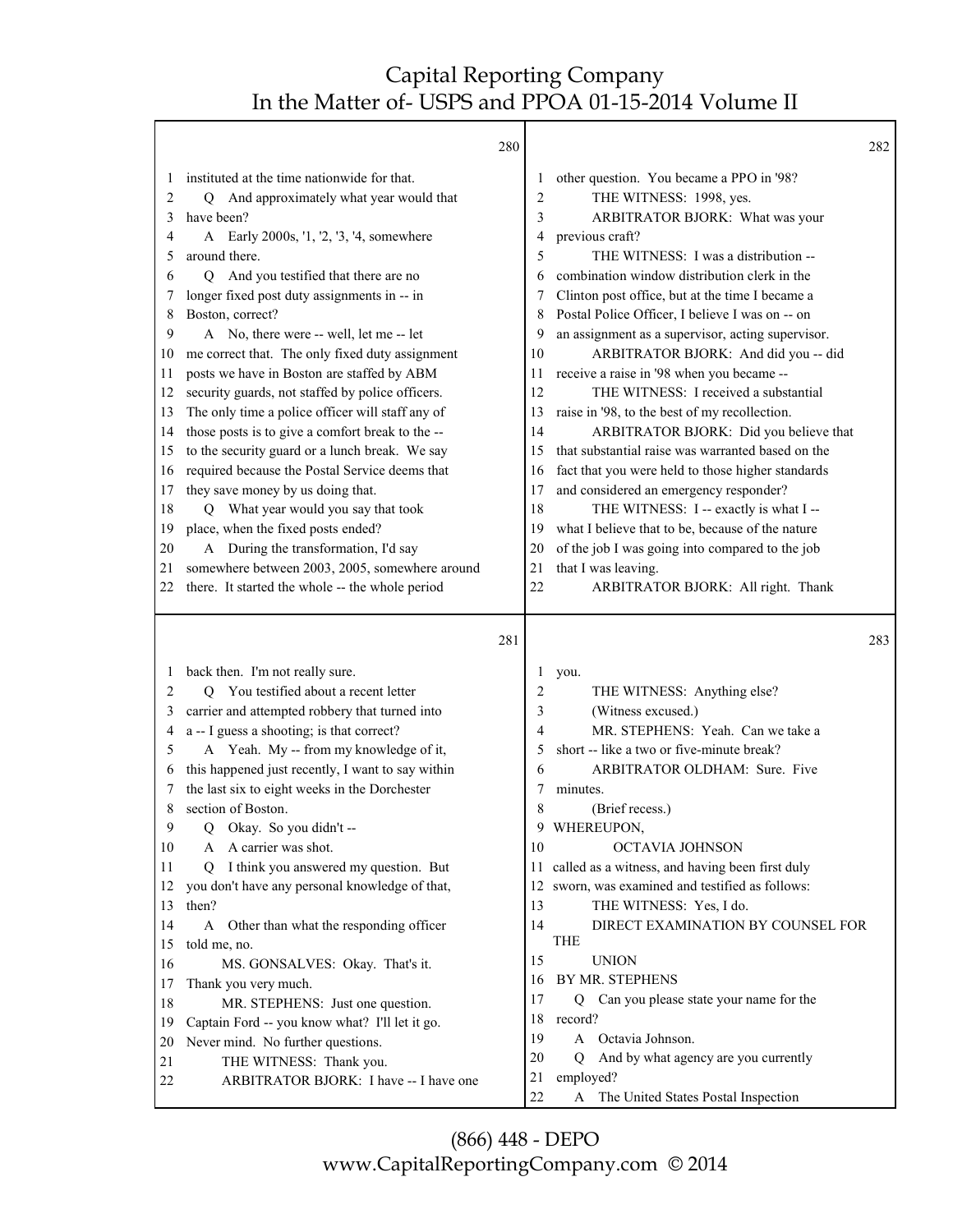|                                                                                                                         | 284                                                                                                                                                                                                                                                                                                                                                                                                                                                                                                                                                                                                                                                                                                                                                                                                                                                                                                              |                                                                                                                    |                                                                                                                                                                                                                                                                                                                                                                                                                                                                                                                                                                                                                                                                                                                                                                                                                                                                                             | 286 |
|-------------------------------------------------------------------------------------------------------------------------|------------------------------------------------------------------------------------------------------------------------------------------------------------------------------------------------------------------------------------------------------------------------------------------------------------------------------------------------------------------------------------------------------------------------------------------------------------------------------------------------------------------------------------------------------------------------------------------------------------------------------------------------------------------------------------------------------------------------------------------------------------------------------------------------------------------------------------------------------------------------------------------------------------------|--------------------------------------------------------------------------------------------------------------------|---------------------------------------------------------------------------------------------------------------------------------------------------------------------------------------------------------------------------------------------------------------------------------------------------------------------------------------------------------------------------------------------------------------------------------------------------------------------------------------------------------------------------------------------------------------------------------------------------------------------------------------------------------------------------------------------------------------------------------------------------------------------------------------------------------------------------------------------------------------------------------------------|-----|
| 1<br>2<br>3<br>4<br>5<br>6<br>7<br>8<br>9<br>10<br>11<br>12<br>13<br>14<br>15<br>16<br>17<br>18<br>19<br>20<br>21       | Service.<br>And in what position are you employed?<br>Q<br>A Postal Police Officer.<br>And when were you hired as a Postal<br>Q<br>Police Officer?<br>A March of 2010.<br>And where did you do your police<br>$\circ$<br>academy training?<br>A At the Bolger Center -- Center in<br>Maryland.<br>Q And, Officer Johnson, do you have a<br>military background?<br>A Yes, I do.<br>And what is your military service?<br>$\overline{O}$<br>A I served eight years in the United<br>States Army Reserve, as well as a 14-month tour<br>in Iraq.<br>And what was your rank when you left<br>Q<br>the Reserves?<br>A Sergeant.<br>Officer Johnson, are you a high school<br>Q                                                                                                                                                                                                                                       | 2<br>3<br>4<br>5<br>6<br>8<br>9<br>10<br>11<br>12<br>13<br>14<br>15<br>16<br>17<br>18<br>19<br>20<br>21            | Police Officers in Miami guard any fixed posts?<br>No.<br>A<br>Have you ever guarded a fixed post as a<br>Q<br>Postal Police Officer?<br>A No.<br>Where do you spend most of your<br>Q<br>workday?<br>A I work tour two, which is 6:30 to<br>three o'clock, roughly, and my entire workday is<br>spent on mobile patrol.<br>Q And I don't know if I asked this, but<br>in what city are you in?<br>A Miami Division.<br>Okay. And how broad is the<br>O<br>geographic -- how broad are your -- how --<br>geographically, how far outside of Miami do you<br>go in terms of doing patrols?<br>A Currently, we basically cover the<br>entire Miami-Dade County as well as parts of<br>Broward. However, there have been such times<br>when we've been asked to respond to maybe Key                                                                                                           |     |
| 22                                                                                                                      | graduate?                                                                                                                                                                                                                                                                                                                                                                                                                                                                                                                                                                                                                                                                                                                                                                                                                                                                                                        | 22                                                                                                                 | West or something a little bit further.                                                                                                                                                                                                                                                                                                                                                                                                                                                                                                                                                                                                                                                                                                                                                                                                                                                     |     |
|                                                                                                                         | 285                                                                                                                                                                                                                                                                                                                                                                                                                                                                                                                                                                                                                                                                                                                                                                                                                                                                                                              |                                                                                                                    |                                                                                                                                                                                                                                                                                                                                                                                                                                                                                                                                                                                                                                                                                                                                                                                                                                                                                             | 287 |
| 1<br>2<br>3<br>4<br>5<br>6<br>7<br>8<br>9<br>10<br>11<br>12<br>13<br>14<br>15<br>16<br>17<br>18<br>19<br>20<br>21<br>22 | Yes, I am.<br>A<br>Are you currently pursuing any higher<br>Q<br>degree?<br>A Yes. I will be completing my<br>bachelor's this semester in criminal justice.<br>Following that, I will be pursuing my master's in<br>public administration.<br>Now, Officer Johnson, are you aware of<br>O<br>any police officers in the post -- working for<br>the Inspection Service who do not have a high<br>school degree or general equivalency?<br>A No, I don't. Actually, one of the<br>requirements for being a Postal Police Officer<br>during the time that I was hired was that you had<br>to be a postal employee for a year, and when I<br>was hired as a postal employee, one of the<br>requirements was that you had a high school<br>diploma.<br>So a high school diploma, to my<br>$\overline{Q}$<br>knowledge, is required of all postal employees.<br>Yes.<br>A<br>Officer Johnson, do you -- do Postal<br>Q | 1<br>2<br>3<br>4<br>5<br>6<br>8<br>9<br>10<br>11<br>12<br>13<br>14<br>15<br>16<br>17<br>18<br>19<br>20<br>21<br>22 | Okay. Can you explain what is a --<br>O.<br>what is a community patrol?<br>A Community patrol is -- basically, we're<br>out in the community providing a police presence<br>in an effort to basically deter crime. We<br>have -- we develop relationships with the<br>customers and the mail carriers, as well as other<br>law enforcement agencies.<br>Are postal employees subject to being<br>Q<br>victims of crime in -- in the Miami-Dade area, to<br>your knowledge?<br>A Yes.<br>Are letter carriers sometimes subject<br>О<br>to being robbed?<br>A Yes.<br>And what is typically stolen from<br>Q<br>letter carriers when they're robbed?<br>A Typically, in the Miami area, we've<br>been having -- the major -- one of the major<br>issues have been the robbery of letter carriers<br>for their arrow key. The arrow key, basically,<br>is a universal key that would allow the |     |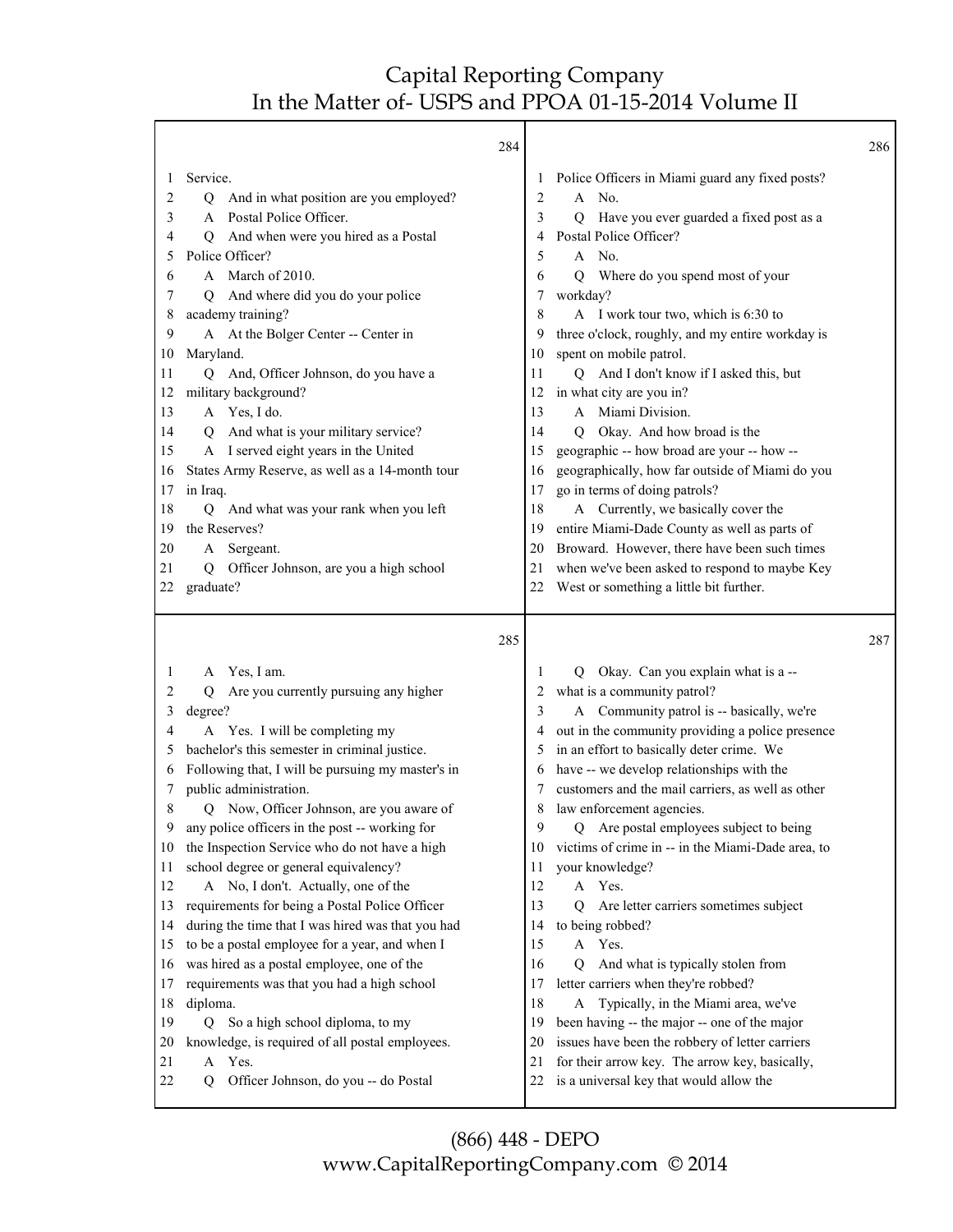|              | 288                                                                                             |          |                                                          | 290 |
|--------------|-------------------------------------------------------------------------------------------------|----------|----------------------------------------------------------|-----|
| 1            | perpetrator access into cluster boxes. And if                                                   | 1        | <b>ARBITRATOR DUFEK: Townhouse</b>                       |     |
| 2            | they gain access to the cluster boxes, they are                                                 | 2        | developments.                                            |     |
| 3            | able to go ahead and commit identity theft, steal                                               | 3        | THE WITNESS: Correct.                                    |     |
| 4            | checks, things of that sort.                                                                    | 4        | BY MR. STEPHENS                                          |     |
| 5            | Can you explain what is a cluster box?<br>Q                                                     | 5        | Q Officer Johnson, can I direct your                     |     |
| 6            | A A cluster box, it's basically a set of                                                        | 6        | attention to the exhibit book that's in front of         |     |
| 7            | boxes that utilizes one key. It may -- you                                                      | 7        | you to Exhibit 45?                                       |     |
| 8            | typically find them at apartments or maybe even                                                 | 8        | Are Postal Police Officer called on to                   |     |
| 9            | businesses that doesn't have door-to-door                                                       | 9        | be first responders to letter carriers?                  |     |
| 10           | delivery.                                                                                       | 10       | A Yes, we are.                                           |     |
| 11           | And when you're on these patrols, what<br>0                                                     | 11       | $\overline{O}$<br>Can you identify what Union Exhibit 45 |     |
| 12           | all -- what all do you do to aid the letter                                                     | 12       | is?                                                      |     |
| 13           | carriers?                                                                                       | 13       | This is an incident report that<br>A                     |     |
| 14           | A Basically, while we're on patrol, we'll                                                       | 14       | occurred September of 2010. I was one of the             |     |
| 15           | stop by different stations at the request of                                                    | 15       | responding officers.                                     |     |
| 16           | management, postal management. They may be                                                      | 16       | And can you tell us what was the<br>Q                    |     |
| 17           | having an irate customer or dealing with an issue                                               | 17       | background of this report?                               |     |
| 18           | with the employee. We -- when we're in the area,                                                | 18       | This was a robbery of a letter carrier<br>A              |     |
| 19           | our main concern is the carriers. The Miami-Dade                                                | 19       | in the Fort Lauderdale area. It's outside of             |     |
| 20           | area has had an increase in robberies since                                                     | 20       | Miami-Dade.                                              |     |
| 21           | around 2010. During that time, we did have a                                                    | 21       | Q And what were you -- what were you                     |     |
| 22           | mail carrier, one that I worked with personally                                                 | 22       | called on to personally perform in -- in this            |     |
|              |                                                                                                 |          |                                                          |     |
|              | 289                                                                                             |          |                                                          | 291 |
| $\mathbf{I}$ |                                                                                                 | 1        | incident?                                                |     |
| 2            | and was a personal friend of mine, he was killed.                                               | 2        | Well, basically, we received radio<br>A                  |     |
| 3            | And we responded to that as well, which was, in<br>turn one, of the reasons why we increased or | 3        | transmission that a robbery occurred in that             |     |
| 4            | picked up more mobile patrols in that area.                                                     | 4        | area. Myself, along with a few other officers            |     |
| 5            | ARBITRATOR OLDHAM: Let me just go back                                                          | 5        | who responded, we met Postal Inspectors. We              |     |
| 6            | to cluster boxes for one -- one question.                                                       | 6        | basically made sure that the scene was secure,           |     |
| 7            | I take it that there's one key that the                                                         | 7        | that there weren't any injured victims. We spoke         |     |
| 8            | carrier would have that would open all of the                                                   |          | with the letter carrier. We provided perimeter           |     |
| 9            | cluster boxes --                                                                                | 9        | security as well. We looked for witnesses, and           |     |
| 10           | THE WITNESS: Correct.                                                                           | 10       | we spoke with the carriers, as well as any               |     |
| 11           | ARBITRATOR OLDHAM: -- that he would                                                             | 11       | witnesses, and we looked for a surveillance video        |     |
| 12           | encounter, not a key per cluster box?                                                           | 12       | that would maybe provide some type of evidence to        |     |
| 13           | THE WITNESS: No. It opens the                                                                   | 13       | the crime.                                               |     |
| 14           | entire --                                                                                       | 14       | Q And is this a -- is this representative                |     |
| 15           | BY MR. STEPHENS                                                                                 | 15       | of the type of carrier robberies you have to             |     |
| 16           | And those are found, for example -- in<br>Q                                                     | 16       | respond to?                                              |     |
| 17           | what kind of buildings would we find cluster                                                    | 17       | A Yes, it is.                                            |     |
| 18           | boxes?                                                                                          | 18       | Letter carriers, in addition to being<br>Q               |     |
| 19           | A Apartment buildings. Some businesses                                                          | 19       | robbed with a gun, are -- is -- are items                |     |
| 20           | may have them. Even newer residential areas,                                                    | 20       | sometimes stolen from them or from their                 |     |
| 21<br>22     | instead of having mailboxes at each home, they'll<br>set up cluster boxes.                      | 21<br>22 | vehicles?<br>A Yes.                                      |     |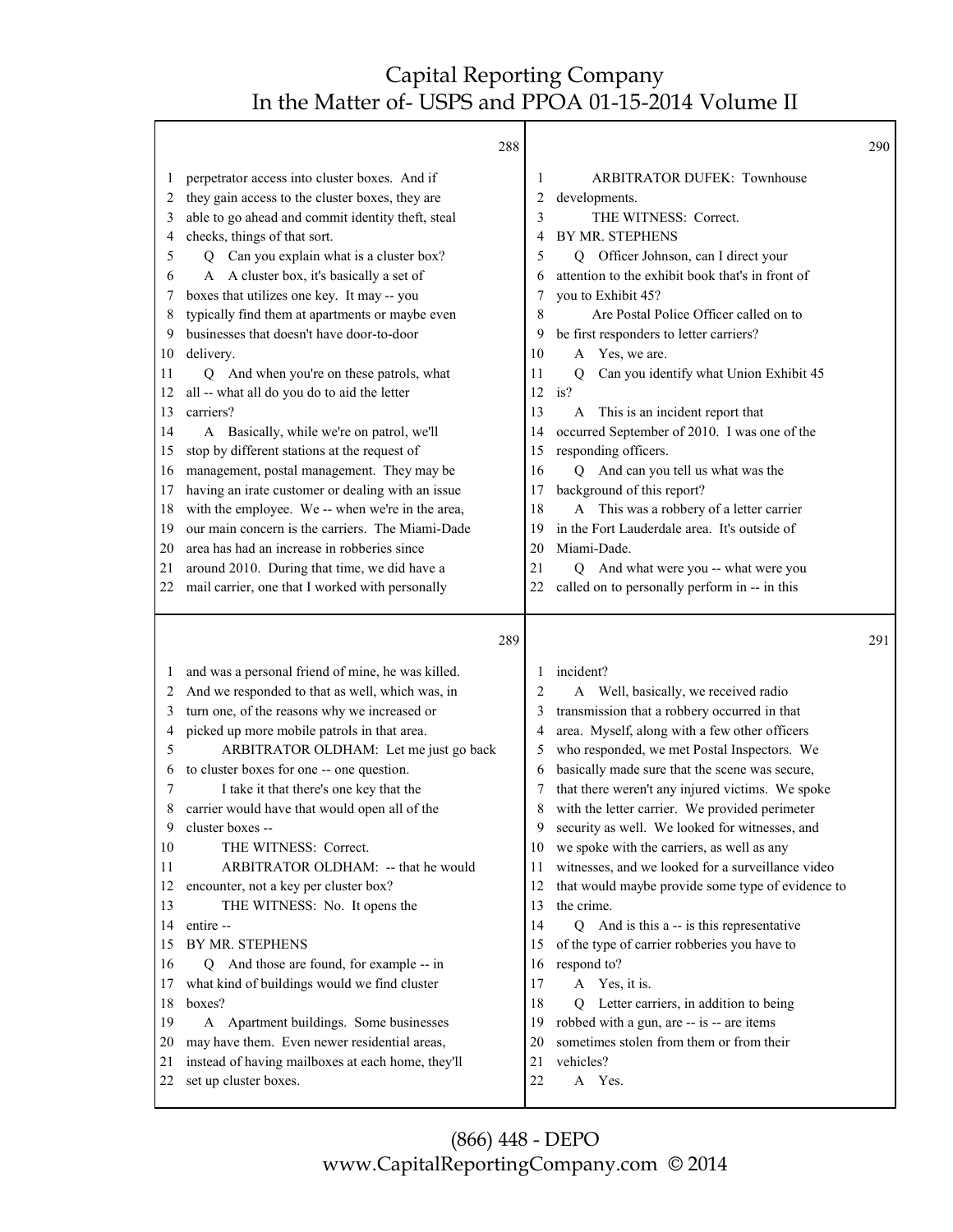|          | 292                                                                                        |          |                                                                                                   | 294 |
|----------|--------------------------------------------------------------------------------------------|----------|---------------------------------------------------------------------------------------------------|-----|
| 1        | I'd direct your attention to union<br>Q                                                    | 1        | that time. There was someone installing                                                           |     |
| 2        | exhibit number -- sorry. Hold on one second,                                               | 2        | surveillance at her home. He was able to contact                                                  |     |
| 3        | please -- Union Exhibit 51. I'm sorry. You can                                             | 3        | her and get ahold -- and in turn, we were able to                                                 |     |
| 4        | take a few moments to look at this.                                                        | 4        | speak with her and we were able to clear the                                                      |     |
| 5        | Do you recognize this document?                                                            | 5        | situation.                                                                                        |     |
| 6        | A Yes, I do.                                                                               | 6        | Q And let me also direct your attention                                                           |     |
| 7        | What is this document?<br>O                                                                | 7        | to Union Exhibit No. 48.                                                                          |     |
| 8        | A This is an incident report for mail                                                      | 8        | Do you recognize this document?                                                                   |     |
| 9        | theft or more so the burglary that occurred in                                             | 9        | A Yes, I do.                                                                                      |     |
| 10       | the Liberty City area, which is one of our more                                            | 10       | And what is this document?<br>O                                                                   |     |
| 11       | impoverished areas that has a lot of crime.                                                | 11       | This is an incident report of a<br>A                                                              |     |
| 12       | And were you the first responding --<br>O                                                  | 12       | lascivious act that occurred in the Liberty City                                                  |     |
| 13       | first responder to this?                                                                   | 13       | area. I was the reporting -- reporting as well                                                    |     |
| 14       | A Yes, I was. I was the first on scene.                                                    | 14       | as the responding officer. We received a phone                                                    |     |
| 15       | I met there with postal management. Postal                                                 | 15       | call about a suspicious vehicle following a mail                                                  |     |
| 16       | Inspectors arrived later. We interviewed the                                               | 16       | carrier. When I arrived on scene, I spoke with                                                    |     |
| 17       | carrier. While the inspectors were interviewing                                            | 17       | the carrier, and she gave me a statement. She                                                     |     |
| 18       | the carrier, I searched for witnesses, as well as                                          | 18       | basically stated that she was being followed, and                                                 |     |
| 19       | surveillance video. I spoke with businesses in                                             | 19       | the person at that time exited the vehicle and<br>exposed himself to her. I was able to obtain a  |     |
| 20<br>21 | the area to see maybe if they were a witness to<br>the crime.                              | 20<br>21 | brief description of the suspect. She did not                                                     |     |
| 22       | And is this a representative example of                                                    | 22       | get a tag number, which, traditionally, you know,                                                 |     |
|          | Q                                                                                          |          |                                                                                                   |     |
|          |                                                                                            |          |                                                                                                   |     |
|          | 293                                                                                        |          |                                                                                                   | 295 |
| 1        |                                                                                            | 1        |                                                                                                   |     |
| 2        | the types of thefts that you have to investigate?<br>A Yes.                                | 2        | we ask them to at least get a tag number so that<br>we can at least try to identify the person.   |     |
| 3        | Are you called on as a Postal Police<br>Q                                                  | 3        | We surveyed the area in search of the                                                             |     |
| 4        | Officer to respond to threats and assaults?                                                | 4        | suspect, but we were not unsuccessful. We stayed                                                  |     |
| 5        | Yes.<br>A                                                                                  | 5        | -- we remained in the area until the carrier                                                      |     |
| 6        | I'd direct your attention to Union                                                         | 6        | basically finished the delivery, to provide her                                                   |     |
| 7        | Exhibit No. 47. Do you recognize this document?                                            | 7        | some type of security.                                                                            |     |
| 8        | A Yes, I do.                                                                               | 8        | Q And if she had been able to provide a                                                           |     |
| 9        | And what is this document?<br>Q.                                                           | 9        | full tag number, would you have been able to                                                      |     |
| 10       | A This is an incident report for a                                                         | 10       | investigate the vehicle?                                                                          |     |
| 11       | credible threat that one of our inspectors                                                 | 11       | A Yes. We would have called and we would                                                          |     |
| 12       | received. He requested the assistance of Postal                                            | 12       | have proceeded with a 1028, basically providing                                                   |     |
| 13       | Police. We went out to the post office to meet                                             | 13       | us information about the owner of the vehicle,                                                    |     |
| 14       | with the letter carrier. We obtained her                                                   | 14       | provided that the tag is correct.                                                                 |     |
| 15       | statement. We briefed over our actions, what --                                            | 15       | Q And on both of these last two                                                                   |     |
| 16       | what we were going to do and proceeded to the                                              | 16       | incidents -- and I should have asked you                                                          |     |
| 17       | residence of the perpetrator, which was one of                                             | 17       | before -- when -- at some point -- what's your                                                    |     |
| 18       | the customers.                                                                             | 18       | relationship with the inspector? At what point                                                    |     |
| 19       | And what did you do upon arriving at<br>Q                                                  | 19       | does the inspector take over the case?                                                            |     |
| 20       | the residence?                                                                             | 20       | Our relationship with the inspectors,<br>A                                                        |     |
| 21<br>22 | Upon arriving, we attempted to make<br>A<br>contact with the resident. She wasn't there at | 21<br>22 | they're -- they're the investigative side of it.<br>As one of the witnesses mentioned earlier, we |     |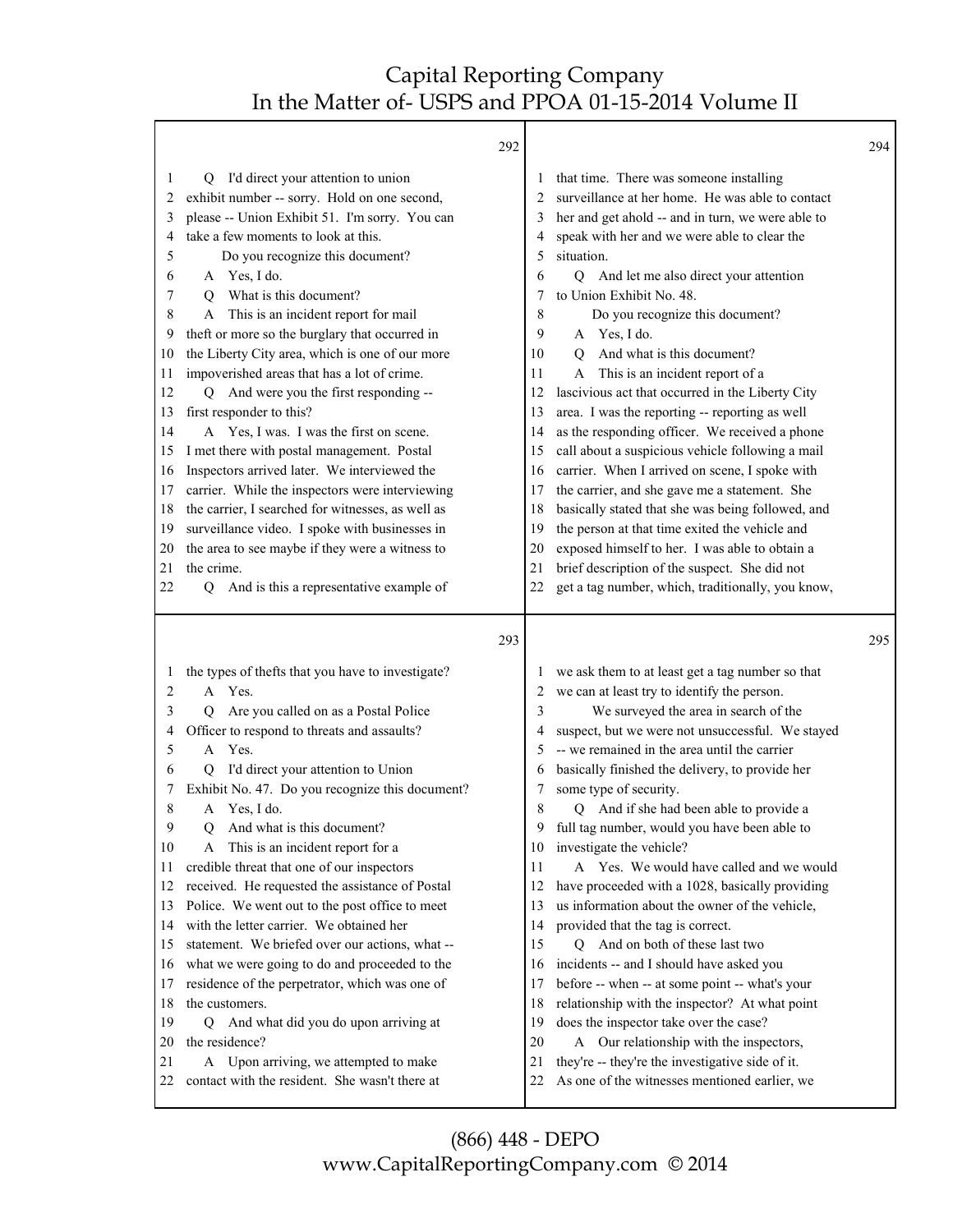Т

|                                                                                                                                                                                                                                                                                                                                                                                                                                                                                                                                                                                                                                                                                                                                                                                                                                                                                                                                                                                                                                                                                                           | 296 |                                                                                                                    |                                                                                                                                                                                                                                                                                                                                                                                                                                                                                                                                                                                                                                                                                                                                                                                                                                                                                                                                                                                                        | 298 |
|-----------------------------------------------------------------------------------------------------------------------------------------------------------------------------------------------------------------------------------------------------------------------------------------------------------------------------------------------------------------------------------------------------------------------------------------------------------------------------------------------------------------------------------------------------------------------------------------------------------------------------------------------------------------------------------------------------------------------------------------------------------------------------------------------------------------------------------------------------------------------------------------------------------------------------------------------------------------------------------------------------------------------------------------------------------------------------------------------------------|-----|--------------------------------------------------------------------------------------------------------------------|--------------------------------------------------------------------------------------------------------------------------------------------------------------------------------------------------------------------------------------------------------------------------------------------------------------------------------------------------------------------------------------------------------------------------------------------------------------------------------------------------------------------------------------------------------------------------------------------------------------------------------------------------------------------------------------------------------------------------------------------------------------------------------------------------------------------------------------------------------------------------------------------------------------------------------------------------------------------------------------------------------|-----|
| operate just as a normal municipality will<br>1<br>operate. We're the responding officers. We<br>2<br>respond to what's going on right then and right<br>3<br>now. If something requires investigation, the<br>4<br>inspectors step in and they go ahead and take it<br>5<br>from there. Of course, at any given point during<br>6<br>anything we do, the inspectors are notified.<br>7<br>They are kept abreast of what's going on.<br>8<br>And this letter, a -- a suspicious<br>9<br>О<br>person type report, is that somewhat typical of<br>10<br>the type of things you're required to respond to?<br>11<br>A Yes.<br>12<br>Have you ever had to perform any<br>13<br>$\overline{Q}$<br>surveillance as a Postal Police Officer?<br>14<br>A Yes, I have.<br>15<br>And can you tell us about the type of<br>16<br>$\circ$<br>surveillance you've had to perform?<br>17<br>A We've performed -- one example would be<br>18<br>surveillance of blue collection boxes for fishing<br>19<br>devices. We had an issue at a few of the post<br>20<br>offices where the mail clerks, they would go out<br>21 |     | 1<br>2<br>3<br>4<br>5<br>6<br>7<br>8<br>9<br>10<br>11<br>12<br>13<br>14<br>15<br>16<br>17<br>18<br>19<br>20<br>21  | gain access on the runway where the planes are<br>usually. We have law enforcement status there.<br>Basically, we're required to provide any type of<br>law enforcement -- we're provided to be law<br>enforcement officers as well, you know. The<br>main -- the Miami-Dade police Department, they're<br>in charge of it, but they have called us --<br>called on us to assist them in multiple raids on<br>the airport, as well as during times where the<br>President comes in. They requested our<br>assistance in providing perimeter security during<br>that time.<br>Q Now, on the -- it doesn't show up great<br>on this -- this photocopy, but do you see the<br>initials L-E-O?<br>A Yes.<br>What does -- what does LEO stand for?<br>O<br>LEO stands for law enforcement officer.<br>$\mathsf{A}$<br>And what are your police powers at the<br>$\mathbf Q$<br>airport?<br>Our police powers at the airport are<br>A                                                                        |     |
| and they pull the mail from the mailbox, and they<br>22                                                                                                                                                                                                                                                                                                                                                                                                                                                                                                                                                                                                                                                                                                                                                                                                                                                                                                                                                                                                                                                   |     | 22                                                                                                                 | the same as any police officer. Our main                                                                                                                                                                                                                                                                                                                                                                                                                                                                                                                                                                                                                                                                                                                                                                                                                                                                                                                                                               |     |
|                                                                                                                                                                                                                                                                                                                                                                                                                                                                                                                                                                                                                                                                                                                                                                                                                                                                                                                                                                                                                                                                                                           | 297 |                                                                                                                    |                                                                                                                                                                                                                                                                                                                                                                                                                                                                                                                                                                                                                                                                                                                                                                                                                                                                                                                                                                                                        | 299 |
| would see what we identify -- what we call a<br>1<br>fishing device. Basically, it's the same way as<br>2<br>fishing. You throw something in, and you're<br>3<br>waiting on a bite. Well, in our terminology,<br>4<br>that means that something is placed inside the<br>5<br>mailbox through the chute, and the whole point of<br>6<br>that is to stop the mail from going all the way<br>7<br>down. And the perpetrator will come along and<br>8<br>collect that mail, and they will use it in<br>9<br>whatever form or fashion they see fit.<br>10<br>The example you gave, was that a blue<br>11<br>Q.<br>collection box that was actually right outside of<br>12<br>a post office building?<br>13<br>A Yes, it was.<br>14<br>Do Postal Police Officers do any<br>15<br>О<br>patrols at Miami International Airport?<br>16<br>A Yes, we do.<br>17<br>Direct your attention to Union Exhibit<br>18<br>Q<br>55. Can you tell us what's identified in this<br>19<br>document?<br>20<br>A In this document, you have photocopies<br>21<br>of our airport ID badges, which is required to<br>22             |     | 2<br>3<br>4<br>5<br>6<br>7<br>8<br>9<br>10<br>11<br>12<br>13<br>14<br>15<br>16<br>17<br>18<br>19<br>20<br>21<br>22 | objective there mainly is the mail. We have a<br>lot of mail theft occurring from the airline<br>employees. We've been doing a lot of<br>surveillance out there. Unfortunately, you know,<br>we've been successful in some areas, but it<br>doesn't just stop there. Being -- you know, by<br>us being there, we're required to respond to any<br>emergency type of situation, where they're in<br>breach of security, where they're in the<br>perimeter. We're -- we're expected to respond as<br>well.<br>Q<br>Let me direct your attention to --<br>well, let me back up for a second.<br>When you're on the tarmac at Miami<br>International Airport, what are you -- what are<br>you looking for?<br>A Again, our main objective at the<br>airport is mail. We look for -- we've had<br>several incidents of stolen mail, rifled mail.<br>And just the way the airline employees handle our<br>mail, we've had incidents where they leave the<br>mail in the rain or just a number of situations. |     |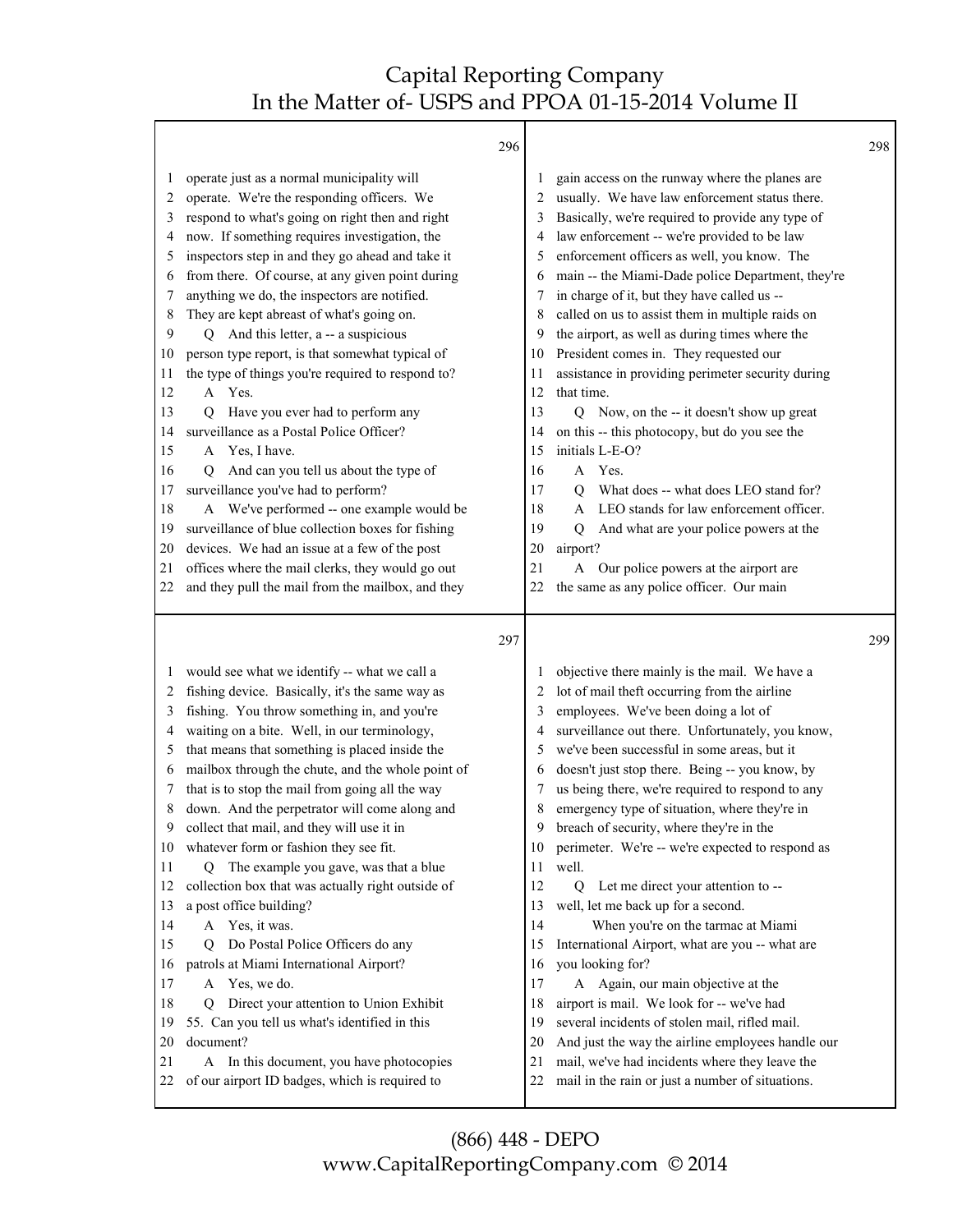|          |                                                                                          | 300 |                                                                                 | 302 |
|----------|------------------------------------------------------------------------------------------|-----|---------------------------------------------------------------------------------|-----|
| 1        | So you aren't just responding to calls;<br>Q                                             |     | don't know the tarmacs?<br>1                                                    |     |
| 2        | you're actually doing -- checking visually what's                                        |     | A Just the road -- usually, in the area<br>2                                    |     |
| 3        | happening?                                                                               |     | where planes -- the taxiway, we'll find it there,<br>3                          |     |
| 4        | A Exactly.                                                                               |     | and, of course, that poses a danger for the<br>4                                |     |
| 5        | Can I direct your attention to Union<br>Q                                                |     | planes because we don't want that to get sucked<br>5                            |     |
| 6        | Exhibit No. 49? Do you recognize this document?                                          |     | up into the engine or anything. But, basically,<br>6                            |     |
| 7        | A Yes, I do.                                                                             |     | again, recovered mail is any mail we find that's<br>7                           |     |
| 8        | What is this document?<br>О                                                              |     | in a location that it shouldn't be in. Mail in<br>8                             |     |
| 9        | This is an incident report for rifled<br>А                                               |     | the airport is only allowed to be in certain<br>9                               |     |
| 10       | mail.                                                                                    |     | areas, and oftentimes, we have found it in areas<br>10                          |     |
| 11       | And what is rifled mail?<br>O                                                            |     | that it shouldn't be in.<br>11                                                  |     |
| 12       | A Rifled mail is basically mail that has                                                 |     | 12<br>And the photographs that are attached<br>Q                                |     |
| 13       | been tampered with, possibly stolen. We received                                         |     | are the photographs that you took?<br>13                                        |     |
| 14       | a phone call from Swissport, which is the agency                                         |     | A Yes.<br>14                                                                    |     |
| 15       | that handles the majority of our mail. Upon                                              |     | 15<br>$\overline{O}$<br>And is this a common thing that you run                 |     |
| 16       | their sorting, they came upon a sack, and they                                           |     | into in your job?<br>16                                                         |     |
| 17       | notified us and took pictures. Typically, when                                           |     | 17<br>A Yes, it is.                                                             |     |
| 18       | we find rifled mail, we'll find parcels that have                                        |     | 18<br>When you're at the airport -- let me<br>Q                                 |     |
| 19       | been sliced open, possibly with a razor blade or                                         |     | ask you this: What is MTE? What do those<br>19                                  |     |
| 20       | anything, and we'll find a lot of items missing.                                         |     | initials mean to you?<br>20                                                     |     |
| 21       | And when you arrive at a scene like<br>О                                                 |     | 21<br>A MTE stands for -- correct me if I'm                                     |     |
| 22       | this, how do you document the scene?                                                     |     | 22<br>wrong -- mail transporting equipment.                                     |     |
|          |                                                                                          |     |                                                                                 |     |
|          |                                                                                          |     |                                                                                 |     |
|          |                                                                                          | 301 |                                                                                 | 303 |
| 1        | A We take photos. We notify the                                                          |     | Okay. And do people sometimes steal<br>1<br>O.                                  |     |
| 2        | inspectors, and we remove the evidence and                                               |     | the post office's own transportation equipment?<br>2                            |     |
| 3        |                                                                                          |     | 3<br>A                                                                          |     |
| 4        | forward it to the inspectors.<br>And the photographs that are attached,<br>О             |     | Yes, they do.<br>4<br>O                                                         |     |
| 5        | are those photographs that you took?                                                     |     | And do you run into or do you<br>investigate thefts of MTE at the airport?<br>5 |     |
| 6        | A Yes, it is.                                                                            |     | Yes.<br>6<br>A                                                                  |     |
| 7        | And is rifled mail a common thing that<br>О                                              |     | And who typically steals MTE?<br>7<br>O                                         |     |
|          | you're called on to respond to?                                                          |     | 8<br>A<br>Usually, you'll have a lot of                                         |     |
| 9        | Yes.<br>A                                                                                |     | businesses. We've had issues -- we had one cases<br>9                           |     |
| 10       | Q                                                                                        |     | 10                                                                              |     |
| 11       | Can I direct your attention to Union                                                     |     | where we had a cart -- pallet company actually<br>11                            |     |
| 12       | Exhibit No. 53? Do you recognize this document?<br>Yes, I do.<br>A                       |     | selling our pallets. We had situation where we<br>12                            |     |
| 13       | What is this document?<br>О                                                              |     | had a scrap metal company take some of our larger<br>13                         |     |
| 14       | A                                                                                        |     | mail processing equipment and actually chop it up<br>14                         |     |
|          | It's an incident report for recovered                                                    |     | and use it for scrap metal. We have other<br>15                                 |     |
| 15<br>16 | mail.<br>$\overline{Q}$                                                                  |     | businesses -- we've oftentimes had to go to<br>16                               |     |
|          | And what is recovered mail?<br>A                                                         |     | places like UPS, where they're misusing the<br>17                               |     |
| 17<br>18 | Recovered mail is basically any mail<br>that we find in an area that it shouldn't be in. |     | postal equipment for their business purposes, as<br>18                          |     |
|          |                                                                                          |     | well as other businesses that have done the same                                |     |
| 19       | And at this time, sometimes we find it in a                                              |     | 19<br>thing.                                                                    |     |
| 20       | roadway, which poses, you know, a threat to the                                          |     | 20<br>And do Postal Inspectors also look for<br>Q<br>21                         |     |
| 21<br>22 | airplane.<br>What is a roadway, for those of us who<br>Q                                 |     | stolen MTE?<br>22<br>They do, or they'll ask if we can --<br>A                  |     |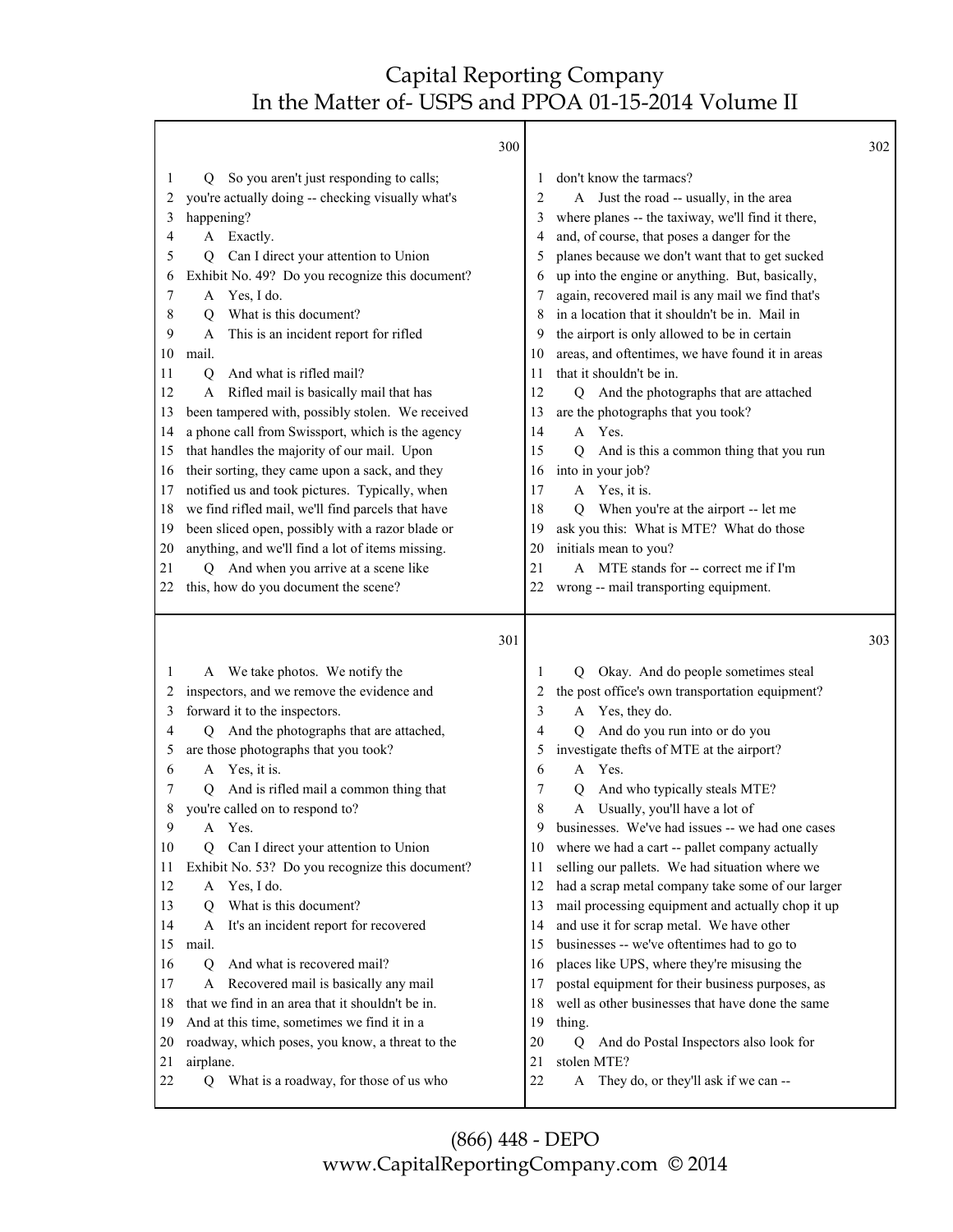|          |                                                                                            | 304 |          |                                                        | 306 |
|----------|--------------------------------------------------------------------------------------------|-----|----------|--------------------------------------------------------|-----|
| 1        | they'll refer something to us.                                                             |     | 1        | a prisoner transport. Did you conduct that             |     |
| 2        | Do you know what the dollar amount of<br>О                                                 |     | 2        | prisoner transport?                                    |     |
| 3        | MTEs that the Postal Police Officers in Miami                                              |     | 3        | A Yes, I did.                                          |     |
| 4        | recovered last year?                                                                       |     | 4        | Are Postal Police Officers ever called<br>0            |     |
| 5        | A I believe it was roughly 400,000.                                                        |     | 5        | on to assist in serving warrants?                      |     |
| 6        | And you mentioned your -- the<br>О                                                         |     | 6        | Yes, we are.<br>A                                      |     |
| 7        | Miami-Dade Police. How -- how has that                                                     |     | 7        | What types of warrants?<br>O                           |     |
| 8        | relationship with the Miami-Dade Police been                                               |     | 8        | We usually do search warrants with the<br>A            |     |
| 9        | created and maintained, to your knowledge?                                                 |     | 9        | inspectors.                                            |     |
| 10       | A We have an excellent relationship with                                                   |     | 10       | Q Is that something that you are --                    |     |
| 11       | the Miami-Dade Police Department, as well as with                                          |     | 11       | something you're regularly called on to do?            |     |
| 12       | most -- well, as well as with all the police                                               |     | 12       | A Not too regular, but we have been                    |     |
| 13       | departments that we have come into contact with.                                           |     | 13       | called on, especially more recently. The               |     |
| 14       | It's very important and very critical that we                                              |     | 14       | inspectors, whenever possible, they try to             |     |
| 15       | maintain those relationships, because -- because                                           |     | 15       | implement us, because they realize how valuable        |     |
| 16       | we're so few in numbers, we have often had to                                              |     | 16       | we -- we can be and what critical role we play as      |     |
| 17       | call upon them for their assistance, as well as                                            |     | 17       | far as the -- the search warrant.                      |     |
| 18       | vice versa.                                                                                |     | 18       | And the more recent one, which was this                |     |
| 19       | And, again, just being in a uniform                                                        |     | 19       | past Friday, we were involved in, we were --           |     |
| 20       | itself, it's a huge risk and a huge danger,                                                |     | 20       | basically, we met up. We were briefed on the           |     |
| 21       | because people aren't looking at what agency you                                           |     | 21       | incident, what was going to happen, and we took        |     |
| 22       | work for. They're just looking at the uniform.                                             |     | 22       | our position providing perimeter security, and         |     |
|          |                                                                                            |     |          |                                                        |     |
|          |                                                                                            |     |          |                                                        |     |
|          |                                                                                            | 305 |          |                                                        | 307 |
| 1        |                                                                                            |     | 1        |                                                        |     |
| 2        | So by us having that relationship with these                                               |     | 2        | we -- basically anything else that the inspectors      |     |
| 3        | other agencies while we're out there, we get                                               |     | 3        | call upon us for, we're there to do.                   |     |
| 4        | called upon, therefore, for their assistance or                                            |     | 4        | Q Are you called on to respond to calls                |     |
| 5        | even, you know, for their advice, you know,                                                |     | 5        | of suspicious packages?<br>A                           |     |
| 6        | because sometimes we can't handle things in a                                              |     | 6        | Yes, we are.<br>$\overline{Q}$                         |     |
| 7        | federal manner, and we're able to call upon them                                           |     | 7        | And what do you do when you receive<br>that call?      |     |
| 8        | so that they can prosecute on the state side,                                              |     |          | A                                                      |     |
|          | which they've been very helpful with that.                                                 |     | 8<br>9   | Usually, when we receive a phone call,                 |     |
| 9<br>10  | Can I direct your attention to Union<br>Q                                                  |     | 10       | we advise the person to isolate the package or to      |     |
| 11       | Exhibit No. 46? Do you recognize this document?<br>A                                       |     | 11       | clear the area of any personnel. Depending on          |     |
| 12       | Yes, I do.<br>О                                                                            |     | 12       | the situation, if it's a marijuana package or a        |     |
| 13       | And what is this document?<br>A                                                            |     | 13       | drug package, we'll go ahead and respond and           |     |
| 14       | This is an incident report for a drug                                                      |     | 14       | retrieve the package -- package. If it's               |     |
| 15       | interdiction that -- it was a multiagency task                                             |     | 15       | something more hazmat in nature, we'll make sure       |     |
| 16       | force drug interdiction that we were involved                                              |     | 16       | we call the appropriate personnel to deal with         |     |
|          | with.                                                                                      |     |          | that.                                                  |     |
| 17       | $\overline{Q}$<br>What were the other agencies that were                                   |     | 17       | Can I direct your attention to Union<br>$\overline{Q}$ |     |
| 18       | involved?                                                                                  |     | 18       | Exhibit No. 50? Do you recognize this document?        |     |
| 19       | You had the DEA, the Broward Sheriff's<br>A                                                |     | 19       | Yes, I do.<br>A                                        |     |
| 20<br>21 | Office and the Fort Lauderdale Police Department,                                          |     | 20       | What is this document?<br>0<br>A                       |     |
| 22       | as well as Biscayne Park Police Department.<br>There's a reference here -- in here to<br>Q |     | 21<br>22 | This is an incident report for a<br>suspicious parcel. |     |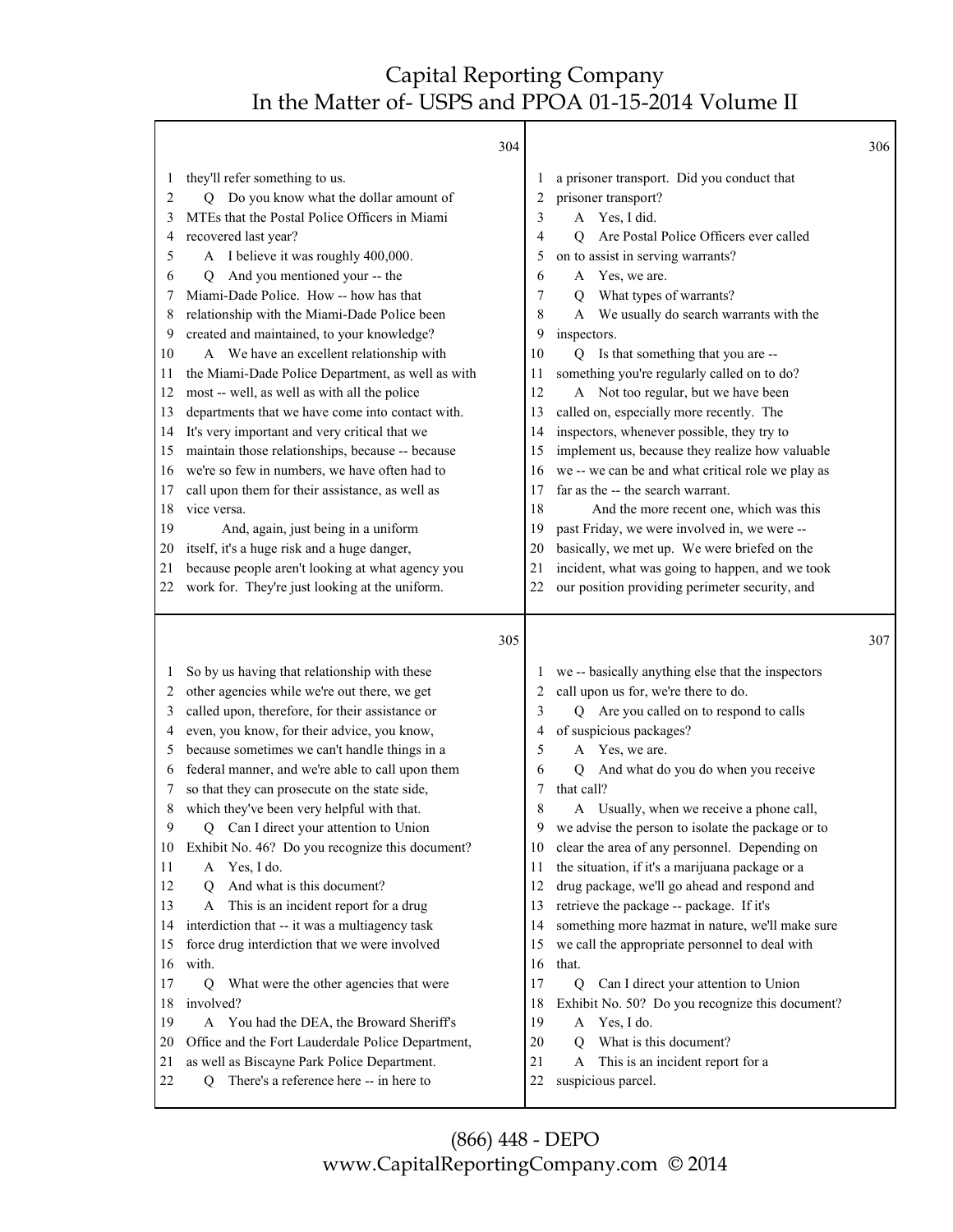|              | 308                                                          |          |                                                       | 310 |
|--------------|--------------------------------------------------------------|----------|-------------------------------------------------------|-----|
| 1            | And did you respond to this?<br>Q                            |          | them up, I see one, two, three, four, five, six,      |     |
| 2            | Yes, I did.<br>A                                             | 2        | seven, eight, nine -- around ten incident reports     |     |
| 3            | And the photograph on the second page,<br>О                  | 3        | that you testified about?                             |     |
| 4            | is that a photograph you took?                               | 4        | A Uh-huh.                                             |     |
| 5            | A Yes, it is.                                                | 5        | Are you the one who retrieved those<br>$\overline{Q}$ |     |
| 6            | And is this a somewhat representative<br>O                   | 6        | reports?                                              |     |
| 7            | example of the suspicious packages you have to               | 7        | A No, I'm not.                                        |     |
| 8            | respond to?                                                  | 8        | Okay. So how did you get those<br>O                   |     |
| 9            | A Yes.                                                       | 9        | reports?                                              |     |
| 10           | I'll direct your attention to Union<br>O                     | 10       | A I'm -- I didn't take part as far as                 |     |
| 11           | Exhibit No. 52. Do you recognize this document?              | 11       | what reports were put in here. I'm -- these were      |     |
| 12           | A Yes, I do.                                                 | 12       | the reports that were presented towards me, for       |     |
| 13           | Is this an incident -- well, what is<br>Q                    | 13       | me, and these are the ones that I can testify to.     |     |
| 14           | this document?                                               | 14       | Q Okay. So you didn't play any role in                |     |
| 15           | A This is an incident report for two                         | 15       | putting together these incident reports?              |     |
| 16           | suspicious parcels out of one of our post                    | 16       | A No, I did not.                                      |     |
| 17           | offices. We received the phone call from the                 | 17       | Okay. You testified that there are no<br>Q            |     |
| 18           | supervisor, and when we responded and we reviewed            | 18       | fixed posts right now in Miami?                       |     |
| 19           | the packages, they were addressed to Secretary of            | 19       | A Correct.                                            |     |
| 20           | State John Kerry, as well as Winnie Mandela,                 | 20       | Do Postal Police Officers relieve<br>O.               |     |
| 21           | which is Nelson Mandela's wife, and it had                   | 21       | contract security?                                    |     |
| 22           | threatening language on both sides of the                    | 22       | A We don't have contract security.                    |     |
|              |                                                              |          |                                                       |     |
|              | 309                                                          |          |                                                       | 311 |
| $\mathbf{I}$ | packages.                                                    | 1        | There aren't any -- so it's pure PPO<br>Q             |     |
| 2            | And what did you do with the packages?                       | 2        | force there?                                          |     |
| 3            | A We removed the packages. We notified                       | 3        | Yes.<br>A                                             |     |
| 4            | the inspectors. We removed the packages, and we              | 4        | Okay. And when you talked about the<br>Q              |     |
| 5            | forwarded it to the inspectors for further                   | 5        | mobile patrols, Miami-Dade, Broward, from time to     |     |
| 6            | investigation.                                               | 6        | time, Key West, that is -- generally, when you're     |     |
| 7            | Q Did you take the photographs on the                        | 7        | talking about mobile patrols, you're talking          |     |
| 8            | second page?                                                 |          | about moving from one postal facility to another      |     |
| 9            | A Yes, I did.                                                | 9        | postal facility, correct?                             |     |
| 10           | MR. STEPHENS: Officer Johnson, thank                         | 10       | A Incorrect. Our main purpose is to                   |     |
| 11           | you very much. I don't have any further                      | 11       | observe the carriers, which is mainly why mobile      |     |
| 12           | questions.                                                   | 12       | patrols occur on my tour, because those are the       |     |
| 13           | CROSS-EXAMINATION BY COUNSEL FOR                             | 13       | hours that the carriers are actually delivering       |     |
|              | THE                                                          | 14       | mail. Our concern is the carriers, because we         |     |
| 14           | POSTAL SERVICE                                               | 15       | have increase in robberies, and by us being           |     |
| 15           | BY MS. GONSALVES                                             | 16       | there, we have been able to actually deter some       |     |
| 16           | Hi, Officer Johnson.<br>Q                                    | 17       | of the robberies.                                     |     |
| 17           | Hi.<br>A                                                     | 18       | So let's talk about that. I understand<br>Q           |     |
| 18           | So you've been with the -- you've been<br>Q                  | 19       | that Miami does participate in the wellness           |     |
| 19           | a PPO since 2010, correct?                                   | 20       | visits to carriers, correct?                          |     |
| 20<br>21     | Correct.<br>A<br>I just want to talk a little bit about<br>Q | 21<br>22 | A I'm not sure. This is my first hearing<br>of that.  |     |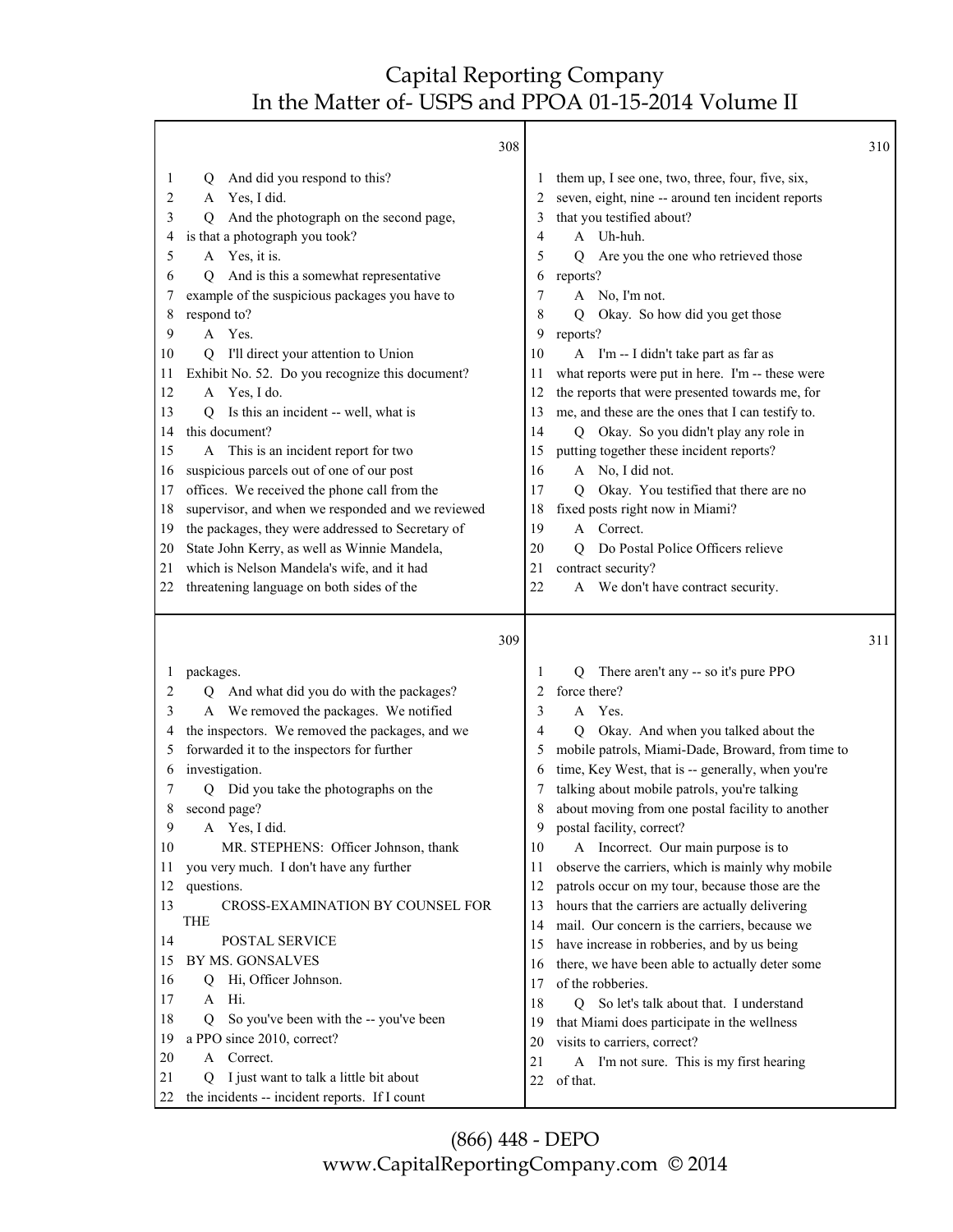Г

|              | 312                                                                                         |              |                                                                                      | 314 |
|--------------|---------------------------------------------------------------------------------------------|--------------|--------------------------------------------------------------------------------------|-----|
| 1            | Q You've never heard of the program about                                                   | 1            | inspector was involved or the issue was -- was                                       |     |
| 2            | carrier wellness?                                                                           | 2            | transferred to an inspector, correct?                                                |     |
| 3            | A No.                                                                                       | 3            | A Correct.                                                                           |     |
| 4            | Okay. So you're not aware -- so you're<br>O.                                                | 4            | And you also noted that if it needs<br>Q                                             |     |
| 5            | not a supervisor, right?                                                                    | 5            | further -- if it needs investigation, that is the                                    |     |
| 6            | A No, I'm not.                                                                              | 6            | time at which the Inspection Service inspector                                       |     |
| 7            | And you don't write postal policy for<br>O                                                  | 7            | takes over, correct?                                                                 |     |
| 8            | Miami, do you?                                                                              | 8            | A Correct.                                                                           |     |
| 9            | A No, I do not.                                                                             | 9            | Okay. I've also noticed that in most<br>O                                            |     |
| 10           | Okay. So are you aware that there's a<br>Q.                                                 | 10           | of the incident reports you testified about,                                         |     |
| 11           | restriction that when you're doing these carrier                                            | 11           | there were at least two PPOs at the scene,                                           |     |
| 12           | visits that you may only do them in between two                                             | 12           | correct? I know there was one where you were the                                     |     |
| 13           | postal facilities?                                                                          | 13           | only one, but in most of them, there were at                                         |     |
| 14           | A No, I'm not.                                                                              | 14           | least two, correct?                                                                  |     |
| 15           | Okay. I just wanted to clear up the<br>Q.                                                   | 15           | A It depends on the situation. If                                                    |     |
| 16           | CBU, the cluster box units.                                                                 | 16           | there's a robbery, of course, you will find more                                     |     |
| 17           | Is there one key, one universal key                                                         | 17           | than one PPO, but if it's just a routine mail                                        |     |
| 18           | that opens all cluster box units, or is there a                                             | 18           | recovery at the airport or a suspicious parcel,                                      |     |
| 19           | separate key for each unit of cluster boxes?                                                | 19           | no, it's typically one.                                                              |     |
| 20           | A No. There's one key. It's called an                                                       | 20           | Q Okay. I don't want to walk through the                                             |     |
| 21           | arrow key, and if they have that arrow key                                                  | 21           | incident reports with you, but most of the ones                                      |     |
| 22           | installed on that collection box, it will open                                              | 22           | you testified about, that's what I'm trying to                                       |     |
|              |                                                                                             |              |                                                                                      |     |
|              | 313                                                                                         |              |                                                                                      | 315 |
|              |                                                                                             | $\mathbf{I}$ | talk about.                                                                          |     |
| $\mathbf{I}$ | the -- the whole unit itself, not each individual                                           | 2            | A                                                                                    |     |
| 2<br>3       | apartment, but you have access, obviously, to                                               | 3            | Okay.<br>Q                                                                           |     |
| 4            | each apartment because that --<br>Q But what I'm trying to get at -- what                   | 4            | The ones you testified about, there<br>were at least two PPOs at the scene, correct? |     |
| 5            | I'm trying to clarify is that arrow key is just                                             | 5            | A If that's what's on the document -- if                                             |     |
| 6            | for that one cluster box unit --                                                            | 6            | their name is there, then yes.                                                       |     |
| 7            | A No.                                                                                       | 7            | When you conduct what you call<br>Q                                                  |     |
| 8            | -- that opens all the cluster boxes<br>Q                                                    | 8            | surveillance -- we may have different definitions                                    |     |
| 9            | within that unit?                                                                           |              | of surveillance, but when -- in your -- under                                        |     |
| 10           | A No, it's not.                                                                             | 10           | your definition of surveillance, when you're                                         |     |
| 11           | So you're saying that if there's a unit<br>Q                                                | 11           | conducting surveillance, are you in uniform?                                         |     |
| 12           | in one community, that same key will be used to                                             | 12           | Yes, we are.<br>A                                                                    |     |
| 13           | open up a cluster box unit in a different                                                   | 13           | Okay.<br>Q                                                                           |     |
| 14           | community?                                                                                  | 14           | In unmarked units.<br>A                                                              |     |
| 15           | A Exactly. That's what I'm saying.                                                          | 15           | And you are in marked units?<br>Q                                                    |     |
| 16           | Okay. So a universal key is truly<br>Q                                                      | 16           | Unmarked.<br>A                                                                       |     |
| 17           | universal?                                                                                  | 17           | In unmarked units?<br>Q                                                              |     |
| 18           | A Yes.                                                                                      | 18           | Correct.<br>A                                                                        |     |
| 19           | I just wanted to make sure that was<br>Q                                                    | 19           | So you're in full uniform in an<br>Q                                                 |     |
| 20           | clear, because -- I don't want to go through each                                           | 20           | unmarked unit?                                                                       |     |
| 21<br>22     | incident report, but I notice and you probably<br>did, too, that in most of these cases, an | 21<br>$22\,$ | A Correct.<br>So what kind of car would that be?<br>0                                |     |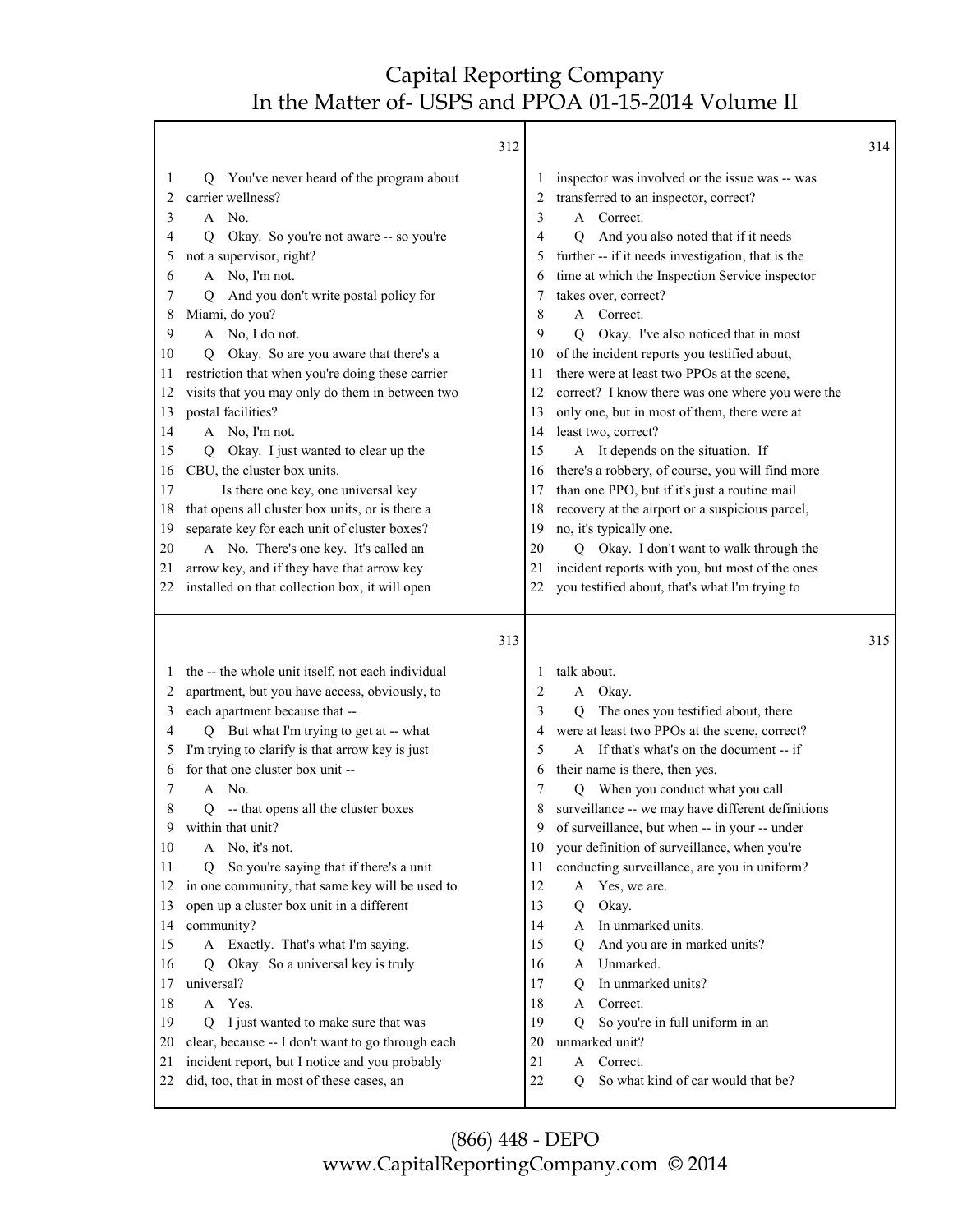٦

|                                                                                                                         | 316                                                                                                                                                                                                                                                                                                                                                                                                                                                                                                                                                                                                                                                        |                                                                                                                         |                                                                                                                                                                                                                                                                                                                                                                                                                                                                                                                                                                                                                                                                                                                                                                                                                                                                      | 318 |
|-------------------------------------------------------------------------------------------------------------------------|------------------------------------------------------------------------------------------------------------------------------------------------------------------------------------------------------------------------------------------------------------------------------------------------------------------------------------------------------------------------------------------------------------------------------------------------------------------------------------------------------------------------------------------------------------------------------------------------------------------------------------------------------------|-------------------------------------------------------------------------------------------------------------------------|----------------------------------------------------------------------------------------------------------------------------------------------------------------------------------------------------------------------------------------------------------------------------------------------------------------------------------------------------------------------------------------------------------------------------------------------------------------------------------------------------------------------------------------------------------------------------------------------------------------------------------------------------------------------------------------------------------------------------------------------------------------------------------------------------------------------------------------------------------------------|-----|
| 1<br>2<br>3<br>4<br>5<br>6<br>7<br>8<br>9<br>10<br>11<br>12<br>13<br>14<br>15<br>16<br>17<br>18<br>19<br>20<br>21<br>22 | Whatever car we have available at that<br>A<br>moment.<br>Okay. Do you get that car from the<br>Q<br>inspectors, or do you --<br>A Yes.<br>MS. GONSALVES: Okay. That's all the<br>questions I have for you, Ms. Johnson --<br>sergeant -- sorry -- Officer Johnson.<br>MR. STEPHENS: No questions.<br>THE WITNESS: Thank you.<br>ARBITRATOR DUFEK: I just want to thank<br>you for your service as well.<br>(Witness excused.).<br>MS. MCKINNON: The Union calls Officer<br>Joshua Pierce.<br>WHEREUPON,<br><b>JOSHUA PIERCE</b><br>called as a witness, and having been first duly<br>sworn, was examined and testified as follows:<br>THE WITNESS: I do. | 1<br>2<br>3<br>4<br>5<br>6<br>7<br>8<br>9<br>10<br>11<br>12<br>13<br>14<br>15<br>16<br>17<br>18<br>19<br>20<br>21<br>22 | And have you received any honors or<br>Q<br>commendations during your time as a Postal Police<br>Officer?<br>A Yes.<br>And what were they?<br>Q<br>I received a certificate from the Chief<br>$\mathsf{A}$<br>Postal Inspector for my contributions to the<br>homicide task force. I received a letter from<br>the postmaster general also for the homicide task<br>force, and I received a -- an award for enforcing<br>the law on postal property.<br>And do you hold any union office?<br>$\overline{Q}$<br>Yes.<br>$\mathsf{A}$<br>In what -- what position?<br>$\mathbf Q$<br>Southern area national rep.<br>A<br>And prior to becoming a Postal Police<br>O<br>officer, did you have any law enforcement<br>experience?<br>A I graduated the United States Army<br>Military Police School, and I was a military<br>police in the Army National Guard for three |     |
|                                                                                                                         |                                                                                                                                                                                                                                                                                                                                                                                                                                                                                                                                                                                                                                                            |                                                                                                                         | years.                                                                                                                                                                                                                                                                                                                                                                                                                                                                                                                                                                                                                                                                                                                                                                                                                                                               |     |
|                                                                                                                         |                                                                                                                                                                                                                                                                                                                                                                                                                                                                                                                                                                                                                                                            |                                                                                                                         |                                                                                                                                                                                                                                                                                                                                                                                                                                                                                                                                                                                                                                                                                                                                                                                                                                                                      |     |
|                                                                                                                         | 317                                                                                                                                                                                                                                                                                                                                                                                                                                                                                                                                                                                                                                                        |                                                                                                                         |                                                                                                                                                                                                                                                                                                                                                                                                                                                                                                                                                                                                                                                                                                                                                                                                                                                                      | 319 |
| 1                                                                                                                       | DIRECT EXAMINATION BY COUNSEL FOR<br><b>THE</b>                                                                                                                                                                                                                                                                                                                                                                                                                                                                                                                                                                                                            | 1<br>2                                                                                                                  | Do PPOs work fixed posts in Memphis?<br>Q<br>No.<br>$\mathsf{A}$                                                                                                                                                                                                                                                                                                                                                                                                                                                                                                                                                                                                                                                                                                                                                                                                     |     |
| 2                                                                                                                       | <b>UNION</b>                                                                                                                                                                                                                                                                                                                                                                                                                                                                                                                                                                                                                                               | 3                                                                                                                       | What were your duties regarding the<br>O                                                                                                                                                                                                                                                                                                                                                                                                                                                                                                                                                                                                                                                                                                                                                                                                                             |     |
| 3                                                                                                                       | BY MS. MCKINNON.                                                                                                                                                                                                                                                                                                                                                                                                                                                                                                                                                                                                                                           | 4                                                                                                                       | double homicide that you just recently                                                                                                                                                                                                                                                                                                                                                                                                                                                                                                                                                                                                                                                                                                                                                                                                                               |     |
| 4                                                                                                                       | Can you please state your name for the<br>Q                                                                                                                                                                                                                                                                                                                                                                                                                                                                                                                                                                                                                | 5                                                                                                                       | referenced?                                                                                                                                                                                                                                                                                                                                                                                                                                                                                                                                                                                                                                                                                                                                                                                                                                                          |     |
| 5<br>6                                                                                                                  | record?<br>Joshua Pierce.<br>A                                                                                                                                                                                                                                                                                                                                                                                                                                                                                                                                                                                                                             | 6                                                                                                                       | A We were -- I believe the homicide                                                                                                                                                                                                                                                                                                                                                                                                                                                                                                                                                                                                                                                                                                                                                                                                                                  |     |
| 7                                                                                                                       | And where are you currently employed?<br>Q                                                                                                                                                                                                                                                                                                                                                                                                                                                                                                                                                                                                                 | 7                                                                                                                       | actually occurred on the 18th of September, if                                                                                                                                                                                                                                                                                                                                                                                                                                                                                                                                                                                                                                                                                                                                                                                                                       |     |
| 8                                                                                                                       | Memphis, with the Charlotte Inspection<br>A                                                                                                                                                                                                                                                                                                                                                                                                                                                                                                                                                                                                                | 8<br>9                                                                                                                  | I'm not mistaken. It was a couple of days later.<br>We were told to respond to Henning and -- and                                                                                                                                                                                                                                                                                                                                                                                                                                                                                                                                                                                                                                                                                                                                                                    |     |
| 9                                                                                                                       | Service Division.                                                                                                                                                                                                                                                                                                                                                                                                                                                                                                                                                                                                                                          | 10                                                                                                                      | basically insure that no one that wasn't law                                                                                                                                                                                                                                                                                                                                                                                                                                                                                                                                                                                                                                                                                                                                                                                                                         |     |
| 10                                                                                                                      | And what position are you?<br>Q                                                                                                                                                                                                                                                                                                                                                                                                                                                                                                                                                                                                                            | 11                                                                                                                      | enforcement crossed the tape that was set up on                                                                                                                                                                                                                                                                                                                                                                                                                                                                                                                                                                                                                                                                                                                                                                                                                      |     |
| 11                                                                                                                      | U.S. Postal Police Officer.<br>A                                                                                                                                                                                                                                                                                                                                                                                                                                                                                                                                                                                                                           | 12                                                                                                                      | the property, the -- you know, the law                                                                                                                                                                                                                                                                                                                                                                                                                                                                                                                                                                                                                                                                                                                                                                                                                               |     |
| 12                                                                                                                      | And when were you hired in as a PPO?<br>Q                                                                                                                                                                                                                                                                                                                                                                                                                                                                                                                                                                                                                  | 13                                                                                                                      | enforcement tape where nobody can -- no one was                                                                                                                                                                                                                                                                                                                                                                                                                                                                                                                                                                                                                                                                                                                                                                                                                      |     |
| 13                                                                                                                      | A I was hired in March of 2010. I                                                                                                                                                                                                                                                                                                                                                                                                                                                                                                                                                                                                                          | 14                                                                                                                      | supposed to cross, and to insure that anything                                                                                                                                                                                                                                                                                                                                                                                                                                                                                                                                                                                                                                                                                                                                                                                                                       |     |
| 14                                                                                                                      | graduated the academy in May of 2010.                                                                                                                                                                                                                                                                                                                                                                                                                                                                                                                                                                                                                      | 15                                                                                                                      | that was located inside the building remained                                                                                                                                                                                                                                                                                                                                                                                                                                                                                                                                                                                                                                                                                                                                                                                                                        |     |
| 15                                                                                                                      | Q And did you hold a position with the                                                                                                                                                                                                                                                                                                                                                                                                                                                                                                                                                                                                                     | 16                                                                                                                      | inside the building in its proper place unless                                                                                                                                                                                                                                                                                                                                                                                                                                                                                                                                                                                                                                                                                                                                                                                                                       |     |
| 16<br>17                                                                                                                | Postal Service before you became a Postal Police<br>Officer?                                                                                                                                                                                                                                                                                                                                                                                                                                                                                                                                                                                               | 17                                                                                                                      | the inspector in charge of the investigation                                                                                                                                                                                                                                                                                                                                                                                                                                                                                                                                                                                                                                                                                                                                                                                                                         |     |
| 18                                                                                                                      | Yes, I did.<br>A                                                                                                                                                                                                                                                                                                                                                                                                                                                                                                                                                                                                                                           | 18                                                                                                                      | approved otherwise.                                                                                                                                                                                                                                                                                                                                                                                                                                                                                                                                                                                                                                                                                                                                                                                                                                                  |     |
| 19                                                                                                                      | What position was that?<br>Q                                                                                                                                                                                                                                                                                                                                                                                                                                                                                                                                                                                                                               | 19                                                                                                                      | So you maintained the crime scene?<br>$\overline{Q}$<br>$\mathbf{A}$                                                                                                                                                                                                                                                                                                                                                                                                                                                                                                                                                                                                                                                                                                                                                                                                 |     |
| 20                                                                                                                      | I was a letter carrier.<br>A                                                                                                                                                                                                                                                                                                                                                                                                                                                                                                                                                                                                                               | 20<br>21                                                                                                                | Right.<br>$\mathbf Q$                                                                                                                                                                                                                                                                                                                                                                                                                                                                                                                                                                                                                                                                                                                                                                                                                                                |     |
| 21<br>$22\,$                                                                                                            | And was this also in Memphis?<br>$\mathbf Q$                                                                                                                                                                                                                                                                                                                                                                                                                                                                                                                                                                                                               | 22                                                                                                                      | And in what year did this double<br>homicide occur?                                                                                                                                                                                                                                                                                                                                                                                                                                                                                                                                                                                                                                                                                                                                                                                                                  |     |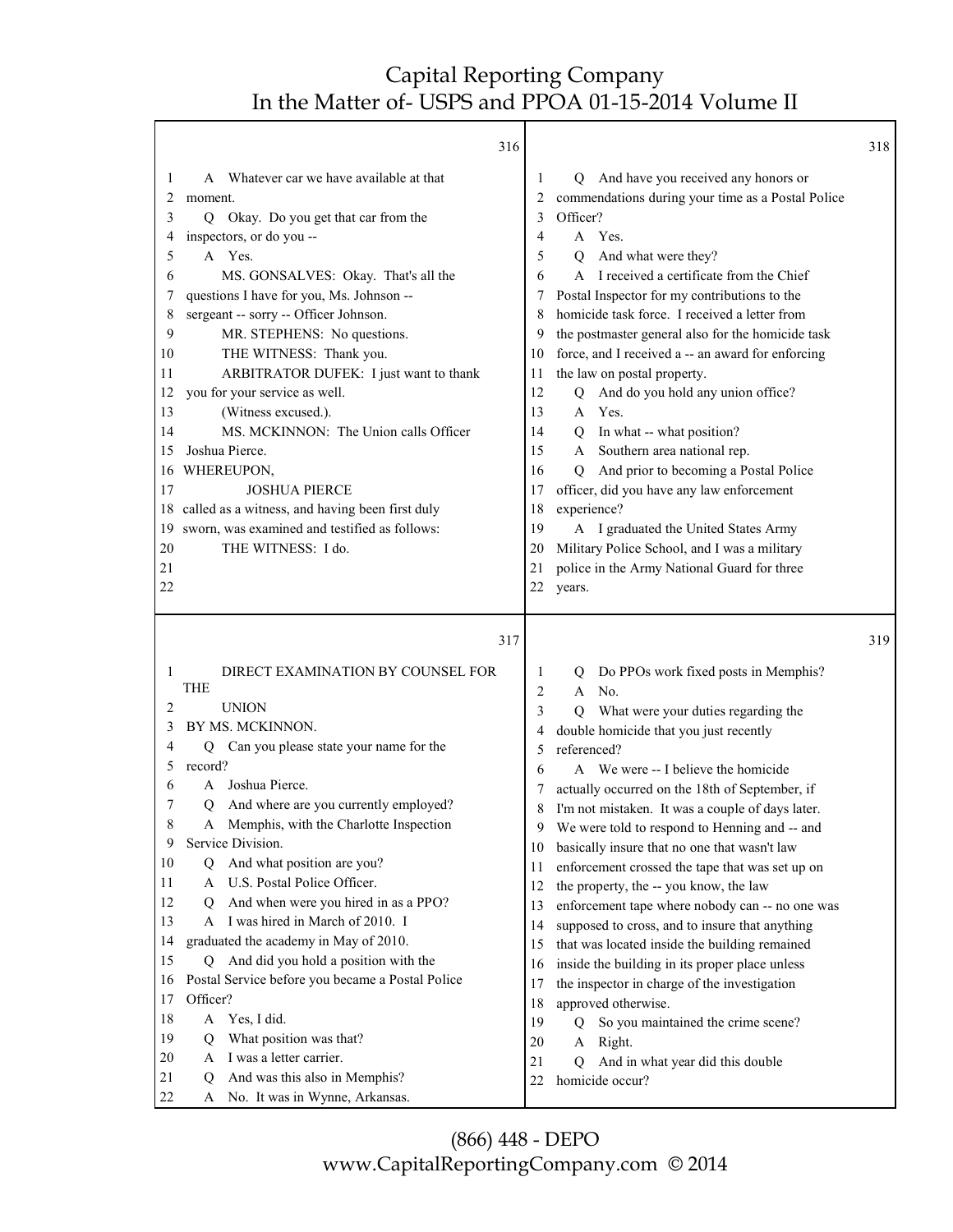Τ

Γ

|                                                                                                       | 320                                                                                                                                                                                                                                                                                                                                                                                                                                                                                                                                                                                                                                                                                                                                                           |                                                                                                       |                                                                                                                                                                                                                                                                                                                                                                                                                                                                                                                                                                                                                                                                                                                                                                                                                   | 322 |
|-------------------------------------------------------------------------------------------------------|---------------------------------------------------------------------------------------------------------------------------------------------------------------------------------------------------------------------------------------------------------------------------------------------------------------------------------------------------------------------------------------------------------------------------------------------------------------------------------------------------------------------------------------------------------------------------------------------------------------------------------------------------------------------------------------------------------------------------------------------------------------|-------------------------------------------------------------------------------------------------------|-------------------------------------------------------------------------------------------------------------------------------------------------------------------------------------------------------------------------------------------------------------------------------------------------------------------------------------------------------------------------------------------------------------------------------------------------------------------------------------------------------------------------------------------------------------------------------------------------------------------------------------------------------------------------------------------------------------------------------------------------------------------------------------------------------------------|-----|
| 1<br>2<br>3<br>4<br>5<br>6<br>7<br>8<br>9<br>10<br>11<br>12<br>13<br>14<br>15<br>16<br>17<br>18<br>19 | This was 2010.<br>A<br>In Memphis, have Postal Police Officers<br>Q<br>worked with inspectors when investigating crimes?<br>A Yes.<br>May I please direct your attention to<br>Q<br>Union Exhibit No. 24? Do you recognize this<br>document?<br>A Yes.<br>And can you please identify it?<br>Q<br>This is an incident report which I -- I<br>wrote about a carrier robbery.<br>Q And can you please describe the<br>circumstances that led to this incident report?<br>A Okay. This -- a call come in to the<br>sergeant from a supervisor at one station. She<br>reported that her carrier was attempting to<br>deliver an Express Mail package. While on the<br>porch and waiting for the occupants of the house<br>to come to the door, an unknown subject | 1<br>2<br>3<br>4<br>5<br>6<br>7<br>8<br>9<br>10<br>11<br>12<br>13<br>14<br>15<br>16<br>17<br>18<br>19 | And why didn't the MPD officer have<br>O<br>authorization?<br>A It was federal jurisdiction. The<br>jurisdiction lied with the Inspection Service.<br>And why did you bag and tag the letter?<br>Q<br>I bagged and tagged the -- I bagged the<br>A<br>letter to insure that any fingerprints or any --<br>anything that was on the letter remained on the<br>letter for, you know, proper evidence.<br>Q And did you perform any duties with any<br>inspectors?<br>A Yes. While -- while we were out there,<br>we went up and down the block, the street, and we<br>interviewed the -- the neighbors to see if they<br>witnessed anything, the crime, the person, if<br>they knew the person, anything like that.<br>And when you say "we," you mean<br>O.<br>yourself and --<br>A Myself and the inspector, yes. |     |
| 20                                                                                                    | approached the carrier and grabbed the package                                                                                                                                                                                                                                                                                                                                                                                                                                                                                                                                                                                                                                                                                                                | 20                                                                                                    | Q Was there an incident involving a                                                                                                                                                                                                                                                                                                                                                                                                                                                                                                                                                                                                                                                                                                                                                                               |     |
| 21                                                                                                    | and ran to his vehicle. He got in his vehicle                                                                                                                                                                                                                                                                                                                                                                                                                                                                                                                                                                                                                                                                                                                 | 21                                                                                                    | customer assaulting a postal employee?                                                                                                                                                                                                                                                                                                                                                                                                                                                                                                                                                                                                                                                                                                                                                                            |     |
| 22                                                                                                    | and left the scene.                                                                                                                                                                                                                                                                                                                                                                                                                                                                                                                                                                                                                                                                                                                                           | 22                                                                                                    | Yes.<br>A                                                                                                                                                                                                                                                                                                                                                                                                                                                                                                                                                                                                                                                                                                                                                                                                         |     |
|                                                                                                       |                                                                                                                                                                                                                                                                                                                                                                                                                                                                                                                                                                                                                                                                                                                                                               |                                                                                                       |                                                                                                                                                                                                                                                                                                                                                                                                                                                                                                                                                                                                                                                                                                                                                                                                                   |     |
|                                                                                                       | 321                                                                                                                                                                                                                                                                                                                                                                                                                                                                                                                                                                                                                                                                                                                                                           |                                                                                                       |                                                                                                                                                                                                                                                                                                                                                                                                                                                                                                                                                                                                                                                                                                                                                                                                                   | 323 |
| 1                                                                                                     | At that point, the package was still                                                                                                                                                                                                                                                                                                                                                                                                                                                                                                                                                                                                                                                                                                                          | 1                                                                                                     | Could you please briefly describe what<br>Q                                                                                                                                                                                                                                                                                                                                                                                                                                                                                                                                                                                                                                                                                                                                                                       |     |
| 2                                                                                                     | considered mail because it hadn't been signed                                                                                                                                                                                                                                                                                                                                                                                                                                                                                                                                                                                                                                                                                                                 | 2                                                                                                     | happened?                                                                                                                                                                                                                                                                                                                                                                                                                                                                                                                                                                                                                                                                                                                                                                                                         |     |
| 3                                                                                                     | for. Express Mail's required to be signed for.                                                                                                                                                                                                                                                                                                                                                                                                                                                                                                                                                                                                                                                                                                                | 3                                                                                                     | A There was an issue at one of the                                                                                                                                                                                                                                                                                                                                                                                                                                                                                                                                                                                                                                                                                                                                                                                |     |
| 4                                                                                                     | Sergeant Peters and myself responded to the scene                                                                                                                                                                                                                                                                                                                                                                                                                                                                                                                                                                                                                                                                                                             | 4                                                                                                     | stations. A customer was unhappy with the                                                                                                                                                                                                                                                                                                                                                                                                                                                                                                                                                                                                                                                                                                                                                                         |     |
| 5                                                                                                     | and took statements, met with the Memphis police                                                                                                                                                                                                                                                                                                                                                                                                                                                                                                                                                                                                                                                                                                              | 5                                                                                                     | service that he was being provided. The clerk                                                                                                                                                                                                                                                                                                                                                                                                                                                                                                                                                                                                                                                                                                                                                                     |     |
| 6<br>7                                                                                                | officer that was on the scene. Memphis Police                                                                                                                                                                                                                                                                                                                                                                                                                                                                                                                                                                                                                                                                                                                 | 6<br>7                                                                                                | called the supervisor to the front to -- to talk                                                                                                                                                                                                                                                                                                                                                                                                                                                                                                                                                                                                                                                                                                                                                                  |     |
| 8                                                                                                     | actually attempted to take a letter that the<br>assailant had given to the carrier before                                                                                                                                                                                                                                                                                                                                                                                                                                                                                                                                                                                                                                                                     | 8                                                                                                     | to the -- to the customer. They have -- in the<br>post offices, they have what's called a Dutch                                                                                                                                                                                                                                                                                                                                                                                                                                                                                                                                                                                                                                                                                                                   |     |
| 9                                                                                                     | actually taking the package. He met him on his                                                                                                                                                                                                                                                                                                                                                                                                                                                                                                                                                                                                                                                                                                                | 9                                                                                                     | door. Basically, it's -- the door is cut in half                                                                                                                                                                                                                                                                                                                                                                                                                                                                                                                                                                                                                                                                                                                                                                  |     |
| 10                                                                                                    | route before then. The Memphis police officer                                                                                                                                                                                                                                                                                                                                                                                                                                                                                                                                                                                                                                                                                                                 | 10                                                                                                    | in two parts. They swing -- they open -- the                                                                                                                                                                                                                                                                                                                                                                                                                                                                                                                                                                                                                                                                                                                                                                      |     |
| 11                                                                                                    | had possession of that letter. They were going                                                                                                                                                                                                                                                                                                                                                                                                                                                                                                                                                                                                                                                                                                                | 11                                                                                                    | whole door doesn't have to open by itself. So                                                                                                                                                                                                                                                                                                                                                                                                                                                                                                                                                                                                                                                                                                                                                                     |     |
| 12                                                                                                    | to take it and I guess do forensics on it to                                                                                                                                                                                                                                                                                                                                                                                                                                                                                                                                                                                                                                                                                                                  | 12                                                                                                    | the supervisor went to the Dutch door and                                                                                                                                                                                                                                                                                                                                                                                                                                                                                                                                                                                                                                                                                                                                                                         |     |
| 13                                                                                                    | determine if they could obtain any information on                                                                                                                                                                                                                                                                                                                                                                                                                                                                                                                                                                                                                                                                                                             | 13                                                                                                    | attempted to, I guess, satisfy the customer.                                                                                                                                                                                                                                                                                                                                                                                                                                                                                                                                                                                                                                                                                                                                                                      |     |
| 14                                                                                                    | the person that, you know, committed the crime.                                                                                                                                                                                                                                                                                                                                                                                                                                                                                                                                                                                                                                                                                                               | 14                                                                                                    | Once the supervisor determined that he                                                                                                                                                                                                                                                                                                                                                                                                                                                                                                                                                                                                                                                                                                                                                                            |     |
| 15                                                                                                    | Once I arrived on scene, I -- and I                                                                                                                                                                                                                                                                                                                                                                                                                                                                                                                                                                                                                                                                                                                           | 15                                                                                                    | was going to be unable to satisfy the customer,                                                                                                                                                                                                                                                                                                                                                                                                                                                                                                                                                                                                                                                                                                                                                                   |     |
| 16                                                                                                    | told the MPD officer that the letter was                                                                                                                                                                                                                                                                                                                                                                                                                                                                                                                                                                                                                                                                                                                      | 16                                                                                                    | he attempted to close the door. The customer                                                                                                                                                                                                                                                                                                                                                                                                                                                                                                                                                                                                                                                                                                                                                                      |     |
| 17                                                                                                    | considered mail and that he did not have                                                                                                                                                                                                                                                                                                                                                                                                                                                                                                                                                                                                                                                                                                                      | 17                                                                                                    | pushed the door into the supervisor's face, and                                                                                                                                                                                                                                                                                                                                                                                                                                                                                                                                                                                                                                                                                                                                                                   |     |
| 18                                                                                                    | authorization to take the letter, I took the                                                                                                                                                                                                                                                                                                                                                                                                                                                                                                                                                                                                                                                                                                                  | 18                                                                                                    | it cut his nose and bent his glasses. He then                                                                                                                                                                                                                                                                                                                                                                                                                                                                                                                                                                                                                                                                                                                                                                     |     |
| 19<br>20                                                                                              | letter, and I bagged the letter and I tagged it,                                                                                                                                                                                                                                                                                                                                                                                                                                                                                                                                                                                                                                                                                                              | 19<br>20                                                                                              | called -- you know, he got the door shut and                                                                                                                                                                                                                                                                                                                                                                                                                                                                                                                                                                                                                                                                                                                                                                      |     |
| 21                                                                                                    | what we call bag and tag. We just put a tag on<br>there stating that I -- I obtained the letter                                                                                                                                                                                                                                                                                                                                                                                                                                                                                                                                                                                                                                                               | 21                                                                                                    | called Postal Police. We responded. We took --<br>we documented -- took photos of the supervisor's                                                                                                                                                                                                                                                                                                                                                                                                                                                                                                                                                                                                                                                                                                                |     |
| 22                                                                                                    | from the MPD officer.                                                                                                                                                                                                                                                                                                                                                                                                                                                                                                                                                                                                                                                                                                                                         | 22                                                                                                    | face and the damage that had been done, the                                                                                                                                                                                                                                                                                                                                                                                                                                                                                                                                                                                                                                                                                                                                                                       |     |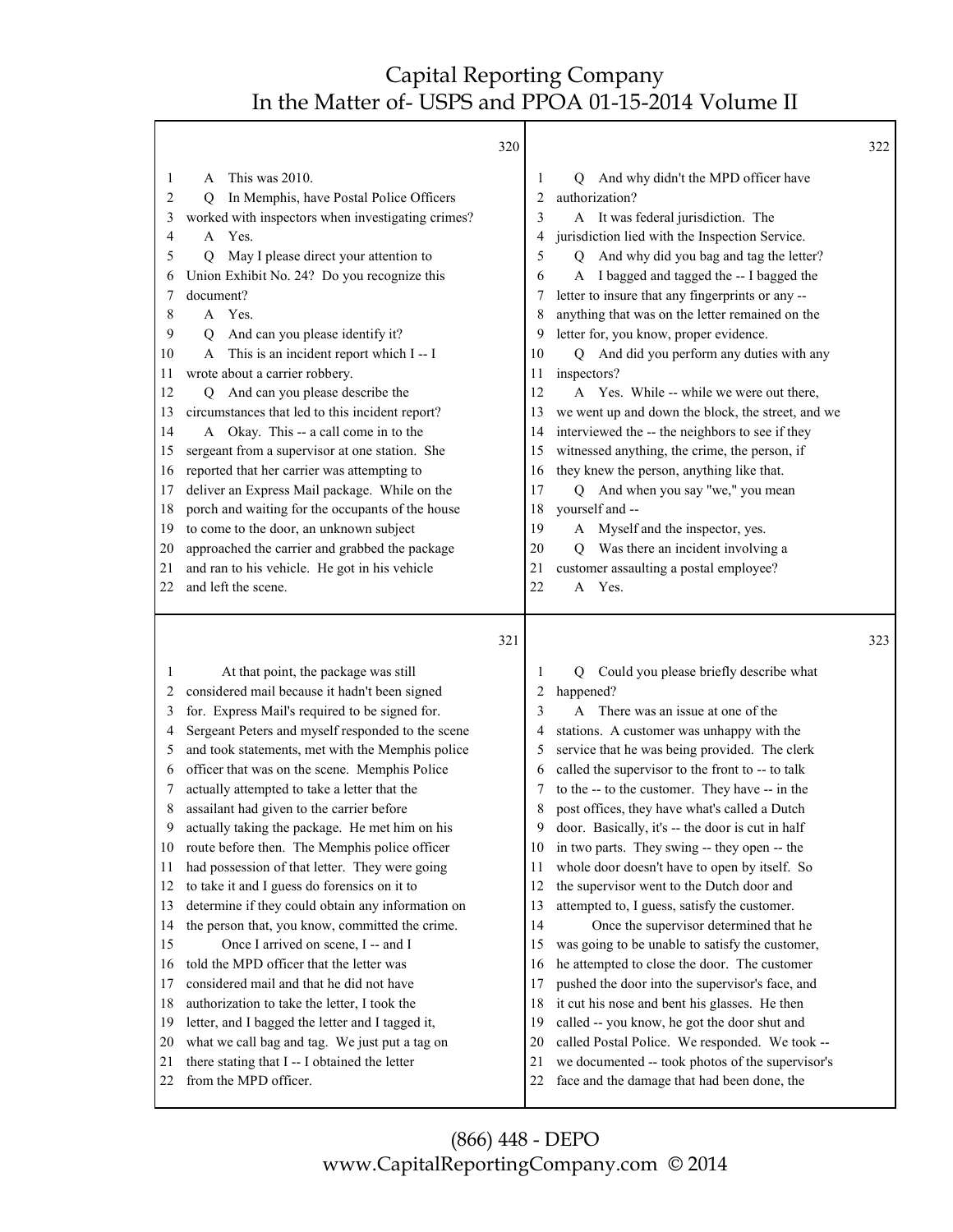|                                                                                                                   |                                                                                                                                                                                                                                                                                                                                                                                                                                                                                                                                                                                                                                                                                                                                                                                                        | 324                                                                                                     |                                                                                                                                                                                                                                                                                                                                                                                                                                                                                                                                                                                                                                                                                                                                                                                                                                                                                                                                                                                                                                         | 326 |
|-------------------------------------------------------------------------------------------------------------------|--------------------------------------------------------------------------------------------------------------------------------------------------------------------------------------------------------------------------------------------------------------------------------------------------------------------------------------------------------------------------------------------------------------------------------------------------------------------------------------------------------------------------------------------------------------------------------------------------------------------------------------------------------------------------------------------------------------------------------------------------------------------------------------------------------|---------------------------------------------------------------------------------------------------------|-----------------------------------------------------------------------------------------------------------------------------------------------------------------------------------------------------------------------------------------------------------------------------------------------------------------------------------------------------------------------------------------------------------------------------------------------------------------------------------------------------------------------------------------------------------------------------------------------------------------------------------------------------------------------------------------------------------------------------------------------------------------------------------------------------------------------------------------------------------------------------------------------------------------------------------------------------------------------------------------------------------------------------------------|-----|
| 1<br>2<br>3<br>4<br>5<br>6<br>7<br>8<br>9<br>10<br>11<br>12<br>13<br>14<br>15<br>16<br>17<br>18<br>19<br>20<br>21 | injury that had been caused, and we --<br>Q Did you -- oh, go ahead.<br>A We -- we -- when -- when the inspector<br>arrived, we -- the inspector and -- me and the<br>inspector went out to the -- to the address<br>that -- where the customer was supposed to be at,<br>was supposed to live at, and we was unable to<br>locate the person. They weren't home.<br>And why did you and the inspector go to<br>O.<br>the person's --<br>A We was -- went there with the intent to<br>make an arrest.<br>Do Postal Police Officers investigate<br>O.<br>assaults?<br>Yes.<br>$\mathsf{A}$<br>Can I please direct your attention to<br>0<br>Union Exhibit No. 25? And do you recognize this<br>document?<br>A Yes.<br>And can you please identify it?<br>Q<br>This is an incident report to which I<br>A | 1<br>2<br>3<br>5<br>6<br>8<br>9<br>10<br>11<br>12<br>13<br>14<br>15<br>16<br>17<br>18<br>19<br>20<br>21 | Yes, I did. I talked to the -- to the<br>A<br>inspector. We were discussing whether or not to<br>actually make an arrest on the employee. I--I<br>made a recommendation that an arrest not be made<br>because there was -- I didn't see any physical --<br>physical injury to the complainant. I actually<br>took photos of -- of where she said she was<br>assaulted, and the inspector took my advice and<br>recommended that the postal management give any<br>discipline that's due and that they would send an<br>inspector over later on in the day to do a<br>detailed investigation.<br>Q Do you access any criminal information<br>databases in the course of your duties?<br>A Yes. I have -- I have access to what's<br>called PS Portal. It's NCIC records. You can<br>and access driver's license, vehicle tags, guns,<br>any -- any issues with guns. And I also have<br>access to the local warrant system, which is<br>called Shelby County WAW (phonetic), and I don't<br>know what WAW stands for, but it's -- that's |     |
| 22                                                                                                                | wrote. It involved a -- an employee on employee                                                                                                                                                                                                                                                                                                                                                                                                                                                                                                                                                                                                                                                                                                                                                        | 22                                                                                                      | where all the warrants are at for Shelby County.                                                                                                                                                                                                                                                                                                                                                                                                                                                                                                                                                                                                                                                                                                                                                                                                                                                                                                                                                                                        |     |
|                                                                                                                   |                                                                                                                                                                                                                                                                                                                                                                                                                                                                                                                                                                                                                                                                                                                                                                                                        |                                                                                                         |                                                                                                                                                                                                                                                                                                                                                                                                                                                                                                                                                                                                                                                                                                                                                                                                                                                                                                                                                                                                                                         |     |
|                                                                                                                   |                                                                                                                                                                                                                                                                                                                                                                                                                                                                                                                                                                                                                                                                                                                                                                                                        | 325                                                                                                     |                                                                                                                                                                                                                                                                                                                                                                                                                                                                                                                                                                                                                                                                                                                                                                                                                                                                                                                                                                                                                                         | 327 |
| 1                                                                                                                 | assault at the Memphis plant.                                                                                                                                                                                                                                                                                                                                                                                                                                                                                                                                                                                                                                                                                                                                                                          | 1                                                                                                       | And what's would situation would<br>O                                                                                                                                                                                                                                                                                                                                                                                                                                                                                                                                                                                                                                                                                                                                                                                                                                                                                                                                                                                                   |     |
| 2                                                                                                                 | And how did you investigate this<br>О                                                                                                                                                                                                                                                                                                                                                                                                                                                                                                                                                                                                                                                                                                                                                                  | 2                                                                                                       | require you to access these kinds of databases?                                                                                                                                                                                                                                                                                                                                                                                                                                                                                                                                                                                                                                                                                                                                                                                                                                                                                                                                                                                         |     |
| 3                                                                                                                 | incident?                                                                                                                                                                                                                                                                                                                                                                                                                                                                                                                                                                                                                                                                                                                                                                                              | 3                                                                                                       | A Any situation which I have to meet                                                                                                                                                                                                                                                                                                                                                                                                                                                                                                                                                                                                                                                                                                                                                                                                                                                                                                                                                                                                    |     |
| 4<br>5                                                                                                            | A My partner and I arrived. This is --                                                                                                                                                                                                                                                                                                                                                                                                                                                                                                                                                                                                                                                                                                                                                                 | 5                                                                                                       | with -- well, I would say interview someone,                                                                                                                                                                                                                                                                                                                                                                                                                                                                                                                                                                                                                                                                                                                                                                                                                                                                                                                                                                                            |     |
| 6                                                                                                                 | happened right after we got on duty. We arrived<br>over to the -- to the plant. We -- we took                                                                                                                                                                                                                                                                                                                                                                                                                                                                                                                                                                                                                                                                                                          | 6                                                                                                       | or if I make a traffic stop, anybody in which I<br>make contact with, want to verify who they are                                                                                                                                                                                                                                                                                                                                                                                                                                                                                                                                                                                                                                                                                                                                                                                                                                                                                                                                       |     |
| 7                                                                                                                 | statements from the person who made the complaint                                                                                                                                                                                                                                                                                                                                                                                                                                                                                                                                                                                                                                                                                                                                                      |                                                                                                         | and verify that they don't have any weapons.                                                                                                                                                                                                                                                                                                                                                                                                                                                                                                                                                                                                                                                                                                                                                                                                                                                                                                                                                                                            |     |
| 8                                                                                                                 | and the person who the complaint was made                                                                                                                                                                                                                                                                                                                                                                                                                                                                                                                                                                                                                                                                                                                                                              | 8                                                                                                       | And in the event of a vehicle stop that<br>Q                                                                                                                                                                                                                                                                                                                                                                                                                                                                                                                                                                                                                                                                                                                                                                                                                                                                                                                                                                                            |     |
| 9                                                                                                                 | against. While I'm talking with the -- the                                                                                                                                                                                                                                                                                                                                                                                                                                                                                                                                                                                                                                                                                                                                                             | 9                                                                                                       | turns up a warrant, what would be your response?                                                                                                                                                                                                                                                                                                                                                                                                                                                                                                                                                                                                                                                                                                                                                                                                                                                                                                                                                                                        |     |
| 10                                                                                                                | clerk, who is actually the person who made the                                                                                                                                                                                                                                                                                                                                                                                                                                                                                                                                                                                                                                                                                                                                                         | 10                                                                                                      | A The person would be placed under arrest                                                                                                                                                                                                                                                                                                                                                                                                                                                                                                                                                                                                                                                                                                                                                                                                                                                                                                                                                                                               |     |
| 11                                                                                                                | complaint, we discovered that there was a witness                                                                                                                                                                                                                                                                                                                                                                                                                                                                                                                                                                                                                                                                                                                                                      | 11                                                                                                      | after verifying that the warrant was there.                                                                                                                                                                                                                                                                                                                                                                                                                                                                                                                                                                                                                                                                                                                                                                                                                                                                                                                                                                                             |     |
| 12                                                                                                                | that was present.                                                                                                                                                                                                                                                                                                                                                                                                                                                                                                                                                                                                                                                                                                                                                                                      | 12                                                                                                      | So Postal Police Officers handle<br>Q                                                                                                                                                                                                                                                                                                                                                                                                                                                                                                                                                                                                                                                                                                                                                                                                                                                                                                                                                                                                   |     |
| 13                                                                                                                | While -- while we were there, we went                                                                                                                                                                                                                                                                                                                                                                                                                                                                                                                                                                                                                                                                                                                                                                  | 13                                                                                                      | warrants?                                                                                                                                                                                                                                                                                                                                                                                                                                                                                                                                                                                                                                                                                                                                                                                                                                                                                                                                                                                                                               |     |
| 14                                                                                                                | ahead and located the witness and got a written                                                                                                                                                                                                                                                                                                                                                                                                                                                                                                                                                                                                                                                                                                                                                        | 14                                                                                                      | A Yes.                                                                                                                                                                                                                                                                                                                                                                                                                                                                                                                                                                                                                                                                                                                                                                                                                                                                                                                                                                                                                                  |     |
| 15<br>16                                                                                                          | statement from him as well. Supposedly, the<br>clerk stated that, you know, the MVS truck driver                                                                                                                                                                                                                                                                                                                                                                                                                                                                                                                                                                                                                                                                                                       | 15<br>16                                                                                                | And can you please give an example?<br>Q<br>Well, there was a -- a case where the<br>A                                                                                                                                                                                                                                                                                                                                                                                                                                                                                                                                                                                                                                                                                                                                                                                                                                                                                                                                                  |     |
| 17                                                                                                                | assaulted her by hitting her with his elbow.                                                                                                                                                                                                                                                                                                                                                                                                                                                                                                                                                                                                                                                                                                                                                           | 17                                                                                                      | Office of the Inspector General special agent                                                                                                                                                                                                                                                                                                                                                                                                                                                                                                                                                                                                                                                                                                                                                                                                                                                                                                                                                                                           |     |
| 18                                                                                                                | What is an MVS truck driver?<br>Q                                                                                                                                                                                                                                                                                                                                                                                                                                                                                                                                                                                                                                                                                                                                                                      | 18                                                                                                      | called upon the Memphis Postal Police to assist                                                                                                                                                                                                                                                                                                                                                                                                                                                                                                                                                                                                                                                                                                                                                                                                                                                                                                                                                                                         |     |
| 19                                                                                                                | A It's a motor vehicle services driver.                                                                                                                                                                                                                                                                                                                                                                                                                                                                                                                                                                                                                                                                                                                                                                | 19                                                                                                      | in serving a warrant on an employee that was                                                                                                                                                                                                                                                                                                                                                                                                                                                                                                                                                                                                                                                                                                                                                                                                                                                                                                                                                                                            |     |
| 20                                                                                                                | They drive the mail around and transport it.                                                                                                                                                                                                                                                                                                                                                                                                                                                                                                                                                                                                                                                                                                                                                           | 20                                                                                                      | unrelated to a -- to a postal -- it's a                                                                                                                                                                                                                                                                                                                                                                                                                                                                                                                                                                                                                                                                                                                                                                                                                                                                                                                                                                                                 |     |
| 21<br>22                                                                                                          | And did you have any conversations with<br>Q<br>any inspectors resulting from this?                                                                                                                                                                                                                                                                                                                                                                                                                                                                                                                                                                                                                                                                                                                    | 21<br>22                                                                                                | \$5,000 bond amount. The manager of the plant<br>made contact with the person who had the warrant                                                                                                                                                                                                                                                                                                                                                                                                                                                                                                                                                                                                                                                                                                                                                                                                                                                                                                                                       |     |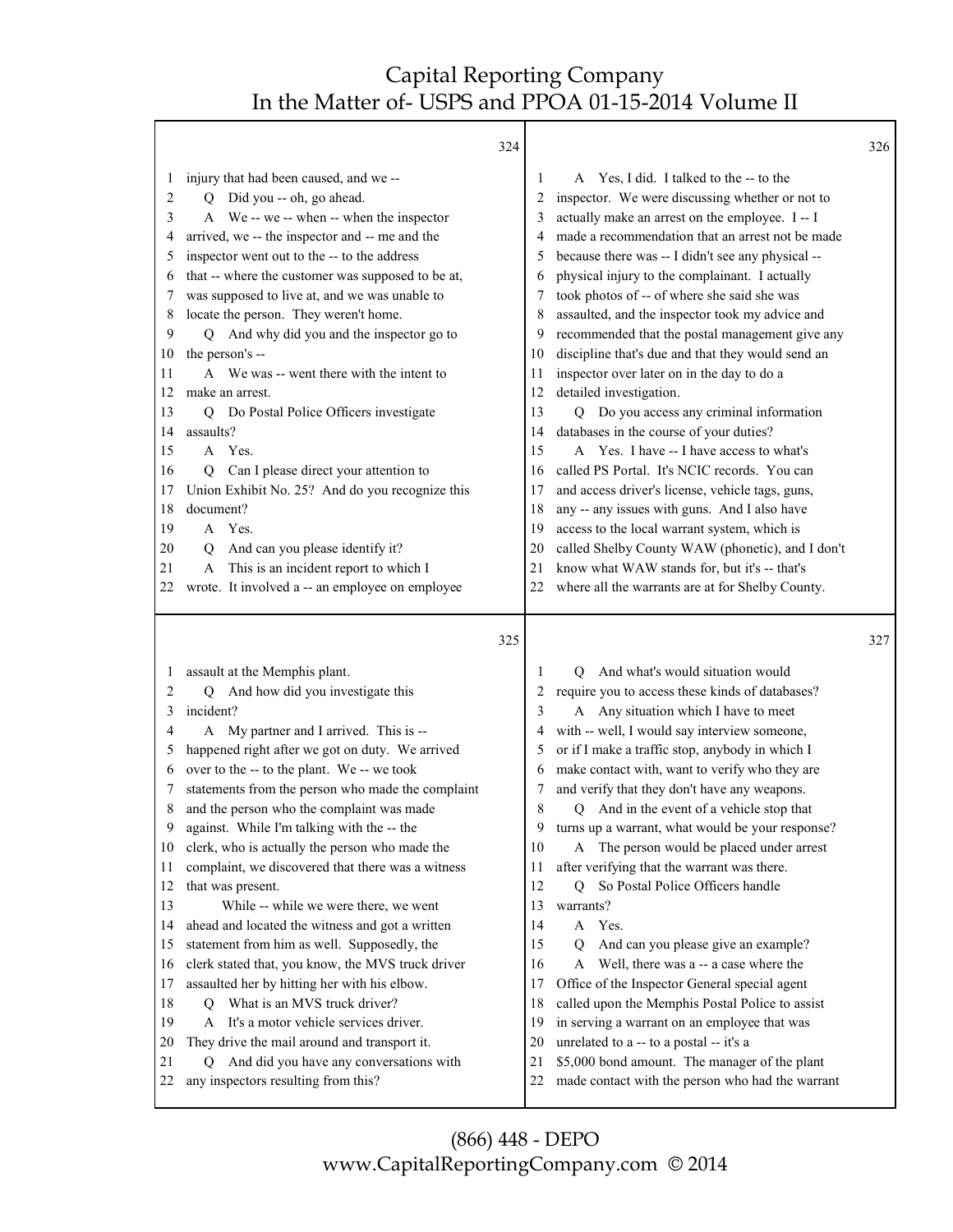Т

|                                                                                                       | 328                                                                                                                                                                                                                                                                                                                                                                                                                                                                                                                                                                                                                                                                                                                                                                                                                                                        |                                                                                                  |                                                                                                                                                                                                                                                                                                                                                                                                                                                                                                                                                                                                                                                                                                                                                                                                                                                                                                         | 330 |
|-------------------------------------------------------------------------------------------------------|------------------------------------------------------------------------------------------------------------------------------------------------------------------------------------------------------------------------------------------------------------------------------------------------------------------------------------------------------------------------------------------------------------------------------------------------------------------------------------------------------------------------------------------------------------------------------------------------------------------------------------------------------------------------------------------------------------------------------------------------------------------------------------------------------------------------------------------------------------|--------------------------------------------------------------------------------------------------|---------------------------------------------------------------------------------------------------------------------------------------------------------------------------------------------------------------------------------------------------------------------------------------------------------------------------------------------------------------------------------------------------------------------------------------------------------------------------------------------------------------------------------------------------------------------------------------------------------------------------------------------------------------------------------------------------------------------------------------------------------------------------------------------------------------------------------------------------------------------------------------------------------|-----|
| 1<br>2<br>3<br>4<br>5<br>6<br>7<br>8<br>9<br>10<br>11<br>12<br>13<br>14<br>15<br>16<br>17<br>18<br>19 | and brought her to -- we have an office in the<br>plant. We brought her to the Postal Police<br>office.<br>The Postal Police sergeant notified her<br>that she had a -- a \$5,000 warrant and that she<br>was going to have to go to jail. The officer who<br>was with the sergeant placed the cuffs on the<br>individual and searched incident to arrest and<br>escorted her out of the building to an awaiting<br>MPD officer, who transported her to jail.<br>And what is a Terry stop?<br>0<br>A A Terry stop is -- it's a stop on a<br>vehicle or person. If it's on a person, you're<br>stopping them -- you know, you're searching<br>them -- are you talking about a Terry search or a<br>Terry -- Terry stop or --<br>Either or both.<br>$\overline{O}$<br>A If you're searching a person, you're<br>looking for weapons, looking for anything in | 2<br>3<br>4<br>5<br>6<br>7<br>8<br>9<br>10<br>11<br>12<br>13<br>14<br>15<br>16<br>17<br>18<br>19 | immediately recognized them, because he had just<br>come over to the -- to the night shift. He<br>immediately recognized them as two individuals<br>that he ordered to stay off the premises in the<br>past.<br>So he -- once he got there, you know,<br>we asked him for identification. We called<br>NLECC, which is the National Law -- Law<br>Enforcement Control Center, run a 1029 check.<br>This is before we had access to -- run a 1029<br>check through NCIC, which is a warrant check. It<br>turned out that he had no warrants through NCIC.<br>The -- my partner released the -- the<br>male subject. He had -- he actually had his<br>information. The female subject did not. We<br>verified her identity through her social security<br>number. My partner notified me that, you know,<br>she was acting very suspicious and that, you<br>know -- and I noticed that she had very bulky |     |
| 20                                                                                                    | which a person would have on their person that                                                                                                                                                                                                                                                                                                                                                                                                                                                                                                                                                                                                                                                                                                                                                                                                             | 20                                                                                               | coat on, so I conducted a -- a -- a patdown,                                                                                                                                                                                                                                                                                                                                                                                                                                                                                                                                                                                                                                                                                                                                                                                                                                                            |     |
| 21                                                                                                    | would cause you harm. On a vehicle, if you stop                                                                                                                                                                                                                                                                                                                                                                                                                                                                                                                                                                                                                                                                                                                                                                                                            | 21                                                                                               | Terry -- Terry frisk of her.                                                                                                                                                                                                                                                                                                                                                                                                                                                                                                                                                                                                                                                                                                                                                                                                                                                                            |     |
| 22                                                                                                    | them, it's because you feel -- you have                                                                                                                                                                                                                                                                                                                                                                                                                                                                                                                                                                                                                                                                                                                                                                                                                    | 22                                                                                               | Before I conducted the patdown, I asked                                                                                                                                                                                                                                                                                                                                                                                                                                                                                                                                                                                                                                                                                                                                                                                                                                                                 |     |
|                                                                                                       |                                                                                                                                                                                                                                                                                                                                                                                                                                                                                                                                                                                                                                                                                                                                                                                                                                                            |                                                                                                  |                                                                                                                                                                                                                                                                                                                                                                                                                                                                                                                                                                                                                                                                                                                                                                                                                                                                                                         |     |
|                                                                                                       | 329                                                                                                                                                                                                                                                                                                                                                                                                                                                                                                                                                                                                                                                                                                                                                                                                                                                        |                                                                                                  |                                                                                                                                                                                                                                                                                                                                                                                                                                                                                                                                                                                                                                                                                                                                                                                                                                                                                                         | 331 |
| 1<br>2                                                                                                | reasonable suspicion to believe that they have<br>committed a crime or they will commit a crime.                                                                                                                                                                                                                                                                                                                                                                                                                                                                                                                                                                                                                                                                                                                                                           |                                                                                                  | her if she had anything on her person that would<br>harm me, if she had any weapons. She said, no,                                                                                                                                                                                                                                                                                                                                                                                                                                                                                                                                                                                                                                                                                                                                                                                                      |     |
| 3                                                                                                     | And do Postal Police Officers perform<br>Q                                                                                                                                                                                                                                                                                                                                                                                                                                                                                                                                                                                                                                                                                                                                                                                                                 | 3                                                                                                | she didn't have any weapons. As I was conducting                                                                                                                                                                                                                                                                                                                                                                                                                                                                                                                                                                                                                                                                                                                                                                                                                                                        |     |
| 4<br>5                                                                                                | Terry stops?<br>Yes.<br>A                                                                                                                                                                                                                                                                                                                                                                                                                                                                                                                                                                                                                                                                                                                                                                                                                                  | 4<br>5                                                                                           | the patdown, she did make mention that she had                                                                                                                                                                                                                                                                                                                                                                                                                                                                                                                                                                                                                                                                                                                                                                                                                                                          |     |
| 6                                                                                                     | Can I please direct your attention to<br>Q                                                                                                                                                                                                                                                                                                                                                                                                                                                                                                                                                                                                                                                                                                                                                                                                                 | 6                                                                                                | a -- what I would call a crack pipe, straight<br>shooter, which would be a pipe that she would use                                                                                                                                                                                                                                                                                                                                                                                                                                                                                                                                                                                                                                                                                                                                                                                                      |     |
|                                                                                                       | Union Exhibit 27? Do you recognize this                                                                                                                                                                                                                                                                                                                                                                                                                                                                                                                                                                                                                                                                                                                                                                                                                    | 7                                                                                                | to smoke crack cocaine out of.                                                                                                                                                                                                                                                                                                                                                                                                                                                                                                                                                                                                                                                                                                                                                                                                                                                                          |     |
| 8                                                                                                     | document?                                                                                                                                                                                                                                                                                                                                                                                                                                                                                                                                                                                                                                                                                                                                                                                                                                                  | 8                                                                                                | I continued to search. I located the                                                                                                                                                                                                                                                                                                                                                                                                                                                                                                                                                                                                                                                                                                                                                                                                                                                                    |     |
| 9                                                                                                     | Yes, I do.<br>A                                                                                                                                                                                                                                                                                                                                                                                                                                                                                                                                                                                                                                                                                                                                                                                                                                            | 9                                                                                                | pipe in her pocket. I -- I retrieved the pipe.                                                                                                                                                                                                                                                                                                                                                                                                                                                                                                                                                                                                                                                                                                                                                                                                                                                          |     |
| 10                                                                                                    | And can you please identify it?<br>Ő                                                                                                                                                                                                                                                                                                                                                                                                                                                                                                                                                                                                                                                                                                                                                                                                                       | 10                                                                                               | I backed away from the subject, notified the                                                                                                                                                                                                                                                                                                                                                                                                                                                                                                                                                                                                                                                                                                                                                                                                                                                            |     |
| 11                                                                                                    | It is an incident report that my<br>A                                                                                                                                                                                                                                                                                                                                                                                                                                                                                                                                                                                                                                                                                                                                                                                                                      | 11                                                                                               | supervisor. The supervisor contacted Memphis                                                                                                                                                                                                                                                                                                                                                                                                                                                                                                                                                                                                                                                                                                                                                                                                                                                            |     |
| 12                                                                                                    | partner wrote.                                                                                                                                                                                                                                                                                                                                                                                                                                                                                                                                                                                                                                                                                                                                                                                                                                             | 12                                                                                               | Police. My partner and I went ahead and made the                                                                                                                                                                                                                                                                                                                                                                                                                                                                                                                                                                                                                                                                                                                                                                                                                                                        |     |
| 13                                                                                                    | Q Was this an incident that you                                                                                                                                                                                                                                                                                                                                                                                                                                                                                                                                                                                                                                                                                                                                                                                                                            | 13                                                                                               | arrest and she was Mirandized, and when Memphis                                                                                                                                                                                                                                                                                                                                                                                                                                                                                                                                                                                                                                                                                                                                                                                                                                                         |     |
| 14                                                                                                    | investigated?                                                                                                                                                                                                                                                                                                                                                                                                                                                                                                                                                                                                                                                                                                                                                                                                                                              | 14                                                                                               | Police got there, they -- they took over. They                                                                                                                                                                                                                                                                                                                                                                                                                                                                                                                                                                                                                                                                                                                                                                                                                                                          |     |
| 15<br>16                                                                                              | A Yes.                                                                                                                                                                                                                                                                                                                                                                                                                                                                                                                                                                                                                                                                                                                                                                                                                                                     | 15<br>16                                                                                         | took her, and she was charged under -- under                                                                                                                                                                                                                                                                                                                                                                                                                                                                                                                                                                                                                                                                                                                                                                                                                                                            |     |
| 17                                                                                                    | And can you please describe the<br>Q                                                                                                                                                                                                                                                                                                                                                                                                                                                                                                                                                                                                                                                                                                                                                                                                                       | 17                                                                                               | Tennessee code.<br>Q                                                                                                                                                                                                                                                                                                                                                                                                                                                                                                                                                                                                                                                                                                                                                                                                                                                                                    |     |
| 18                                                                                                    | circumstances that led to this incident report?<br>A My partner and I were on a station                                                                                                                                                                                                                                                                                                                                                                                                                                                                                                                                                                                                                                                                                                                                                                    | 18                                                                                               | Who gave the Miranda warnings?<br>I did.<br>A                                                                                                                                                                                                                                                                                                                                                                                                                                                                                                                                                                                                                                                                                                                                                                                                                                                           |     |
| 19                                                                                                    | patrol. While at the station, we noticed an                                                                                                                                                                                                                                                                                                                                                                                                                                                                                                                                                                                                                                                                                                                                                                                                                | 19                                                                                               | $\overline{O}$<br>Do Postal Police Officers write                                                                                                                                                                                                                                                                                                                                                                                                                                                                                                                                                                                                                                                                                                                                                                                                                                                       |     |
| 20                                                                                                    | individual in the lobby of the station. There                                                                                                                                                                                                                                                                                                                                                                                                                                                                                                                                                                                                                                                                                                                                                                                                              | 20                                                                                               | citations?                                                                                                                                                                                                                                                                                                                                                                                                                                                                                                                                                                                                                                                                                                                                                                                                                                                                                              |     |
| 21                                                                                                    | was two individuals in the lobby. There was a                                                                                                                                                                                                                                                                                                                                                                                                                                                                                                                                                                                                                                                                                                                                                                                                              | 21                                                                                               | Yes. That's what I got an award for.<br>A<br>And do you have your own ticket book?                                                                                                                                                                                                                                                                                                                                                                                                                                                                                                                                                                                                                                                                                                                                                                                                                      |     |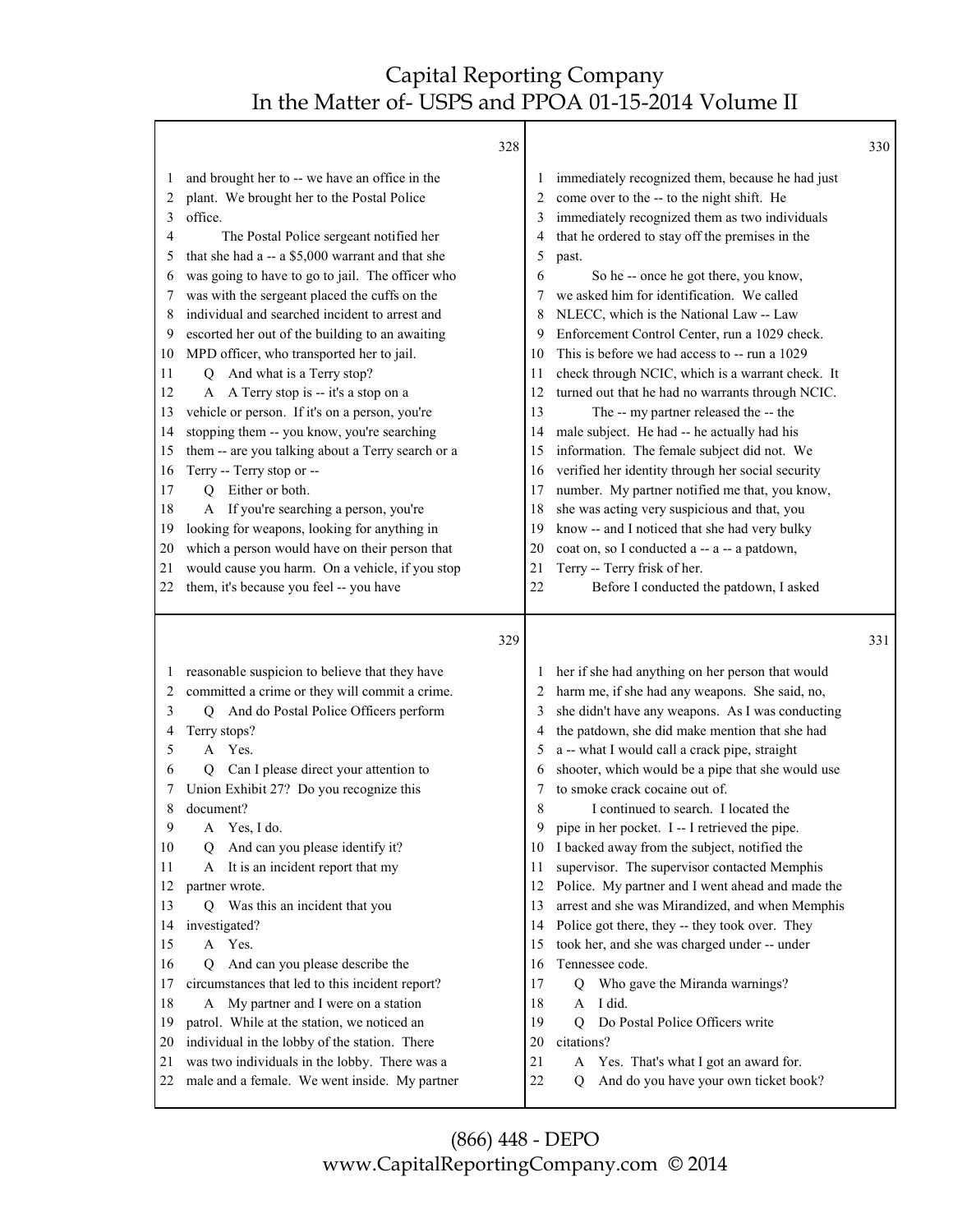Τ

| 1<br>2<br>3<br>4<br>5<br>6<br>7<br>8<br>9 | 332<br>Yes.<br>A<br>Are you aware of whether the Postal<br>О<br>Service believes that Postal Police Officers have<br>to testify as part of their duties?<br>Whether the Postal Service believes?<br>Postal Police Officers are --<br>Q<br>A Oh, yes. Yes, they are.<br>And how do you know this?<br>Q<br>There was some discipline that was<br>A | 1<br>2<br>3<br>4<br>5<br>6<br>7<br>8<br>9 | any -- anybody who witnessed it. That was<br>compromised because all the witnesses were<br>allowed to leave before Postal Police arrived.<br>Q And in the -- what do you do with<br>the -- the drugs once you secure the scene?<br>A I took -- I took the drugs -- my<br>partner and I took the drugs back to the Postal<br>Police office. We have what's known as a<br>CON-CON. Basically, it's a sealed container. | 334 |
|-------------------------------------------|--------------------------------------------------------------------------------------------------------------------------------------------------------------------------------------------------------------------------------------------------------------------------------------------------------------------------------------------------|-------------------------------------------|----------------------------------------------------------------------------------------------------------------------------------------------------------------------------------------------------------------------------------------------------------------------------------------------------------------------------------------------------------------------------------------------------------------------|-----|
| 10                                        | given to an officer recently. He was given a --                                                                                                                                                                                                                                                                                                  | 10                                        | It's a container that can be sealed for the                                                                                                                                                                                                                                                                                                                                                                          |     |
| 11<br>12                                  | a letter of removal, and one of the -- one of the<br>charges was that he was -- he had -- he showed a                                                                                                                                                                                                                                            | 11<br>12                                  | transport of high value mail shipments. We put<br>them in there and lock them up. We have a                                                                                                                                                                                                                                                                                                                          |     |
| 13                                        | lack of candor. Basically, management was saying                                                                                                                                                                                                                                                                                                 | 13                                        | CON-CON at our Postal Police office that we put                                                                                                                                                                                                                                                                                                                                                                      |     |
| 14                                        | that he was lying to the OIG agents.                                                                                                                                                                                                                                                                                                             | 14                                        | things such as drugs. You know, anything that's                                                                                                                                                                                                                                                                                                                                                                      |     |
| 15                                        | In -- in the letter of removal, the                                                                                                                                                                                                                                                                                                              | 15                                        | illegal that shouldn't be in the mail stream, we                                                                                                                                                                                                                                                                                                                                                                     |     |
| 16                                        | captain stated that -- something to the effect of                                                                                                                                                                                                                                                                                                | 16                                        | put it in there until the Postal Inspectors can                                                                                                                                                                                                                                                                                                                                                                      |     |
| 17                                        | it is a requirement of Postal Police Officers to                                                                                                                                                                                                                                                                                                 | 17                                        | arrive to pick it up.                                                                                                                                                                                                                                                                                                                                                                                                |     |
| 18                                        | testify in court and your lack of candor has                                                                                                                                                                                                                                                                                                     | 18                                        | This particular CON-CON was sealed.                                                                                                                                                                                                                                                                                                                                                                                  |     |
| 19                                        | compromised your integrity and you no longer have                                                                                                                                                                                                                                                                                                | 19                                        | There was a tag placed in the CON-CON with my                                                                                                                                                                                                                                                                                                                                                                        |     |
| 20                                        | integrity to testify in court.                                                                                                                                                                                                                                                                                                                   | 20                                        | name on it, that I was the person that picked it                                                                                                                                                                                                                                                                                                                                                                     |     |
| 21                                        | Q Do Postal Police Officers investigate                                                                                                                                                                                                                                                                                                          | 21                                        | up and from who I picked it up, and --                                                                                                                                                                                                                                                                                                                                                                               |     |
| 22                                        | reports of suspicious packages?                                                                                                                                                                                                                                                                                                                  | 22                                        | Is that for chain of custody purposes?<br>O.                                                                                                                                                                                                                                                                                                                                                                         |     |
|                                           | 333                                                                                                                                                                                                                                                                                                                                              |                                           |                                                                                                                                                                                                                                                                                                                                                                                                                      | 335 |
| 1                                         | Yes.<br>A                                                                                                                                                                                                                                                                                                                                        | 1                                         | A Yes. It was for chain of custody, yes.                                                                                                                                                                                                                                                                                                                                                                             |     |
| 2                                         | Can I please direct your attention to<br>О                                                                                                                                                                                                                                                                                                       | 2                                         | And so, you know, I notated the sealed number in                                                                                                                                                                                                                                                                                                                                                                     |     |
| 3                                         | Union No. 27?                                                                                                                                                                                                                                                                                                                                    | 3                                         | my report as well.                                                                                                                                                                                                                                                                                                                                                                                                   |     |
| 4                                         | Okay.<br>A                                                                                                                                                                                                                                                                                                                                       | 4                                         | And did you take the pictures that<br>$\overline{Q}$                                                                                                                                                                                                                                                                                                                                                                 |     |
| 5<br>6                                    | Do you recognize this document?<br>Q<br>Yes, I do.<br>A                                                                                                                                                                                                                                                                                          | 5<br>6                                    | are --<br>Yes, I took those pictures.<br>A                                                                                                                                                                                                                                                                                                                                                                           |     |
| 7                                         | And can you please identify it?<br>Q                                                                                                                                                                                                                                                                                                             | 7                                         | Do Postal Police Officers investigate<br>Q                                                                                                                                                                                                                                                                                                                                                                           |     |
| 8                                         | It's an incident report that I wrote<br>A                                                                                                                                                                                                                                                                                                        | 8                                         | thefts?                                                                                                                                                                                                                                                                                                                                                                                                              |     |
| 9                                         | about a suspicious -- possibly illegal substance                                                                                                                                                                                                                                                                                                 | 9                                         | A Yes.                                                                                                                                                                                                                                                                                                                                                                                                               |     |
| 10                                        | in the -- in the mail stream.                                                                                                                                                                                                                                                                                                                    | 10                                        | May I please direct your attention to<br>Q                                                                                                                                                                                                                                                                                                                                                                           |     |
| 11                                        | And how did you investigate this?<br>Q                                                                                                                                                                                                                                                                                                           | 11                                        | Union Exhibit No. 28?                                                                                                                                                                                                                                                                                                                                                                                                |     |
| 12                                        | Through a call to the Memphis bulk mail<br>A                                                                                                                                                                                                                                                                                                     | 12                                        | Uh-huh.<br>A                                                                                                                                                                                                                                                                                                                                                                                                         |     |
| 13                                        | center or network distribution center. The                                                                                                                                                                                                                                                                                                       | 13                                        | Do you recognize this document?<br>Q                                                                                                                                                                                                                                                                                                                                                                                 |     |
| 14                                        | supervisor on the tour prior to my tour at the --                                                                                                                                                                                                                                                                                                | 14                                        | Yes, I do.<br>A                                                                                                                                                                                                                                                                                                                                                                                                      |     |
| 15                                        | I'll call it the NDC -- reported to Postal Police                                                                                                                                                                                                                                                                                                | 15                                        | And can you please identify it?<br>Q                                                                                                                                                                                                                                                                                                                                                                                 |     |
| 16                                        | that there was a package that contained four bags                                                                                                                                                                                                                                                                                                | 16                                        | This is an incident report that I<br>A                                                                                                                                                                                                                                                                                                                                                                               |     |
| 17                                        | of marijuana. They stated it was 1-pound bags of                                                                                                                                                                                                                                                                                                 | 17                                        | wrote. It had to do with an attempted vehicle                                                                                                                                                                                                                                                                                                                                                                        |     |
| 18                                        | marijuana.                                                                                                                                                                                                                                                                                                                                       | 18                                        | break-in on a postal facility's customer parking                                                                                                                                                                                                                                                                                                                                                                     |     |
| 19                                        |                                                                                                                                                                                                                                                                                                                                                  |                                           |                                                                                                                                                                                                                                                                                                                                                                                                                      |     |
|                                           | The Postal Police was ordered to                                                                                                                                                                                                                                                                                                                 | 19                                        | lot.                                                                                                                                                                                                                                                                                                                                                                                                                 |     |
| 20                                        | respond to the NDC and take possession of -- of                                                                                                                                                                                                                                                                                                  | 20                                        | $\overline{Q}$<br>And what steps did you take to                                                                                                                                                                                                                                                                                                                                                                     |     |
| 21<br>22                                  | the substance and the package and interview<br>witnesses and get any statements from -- from                                                                                                                                                                                                                                                     | 21<br>22                                  | investigate this?<br>A We responded to the scene. We got the                                                                                                                                                                                                                                                                                                                                                         |     |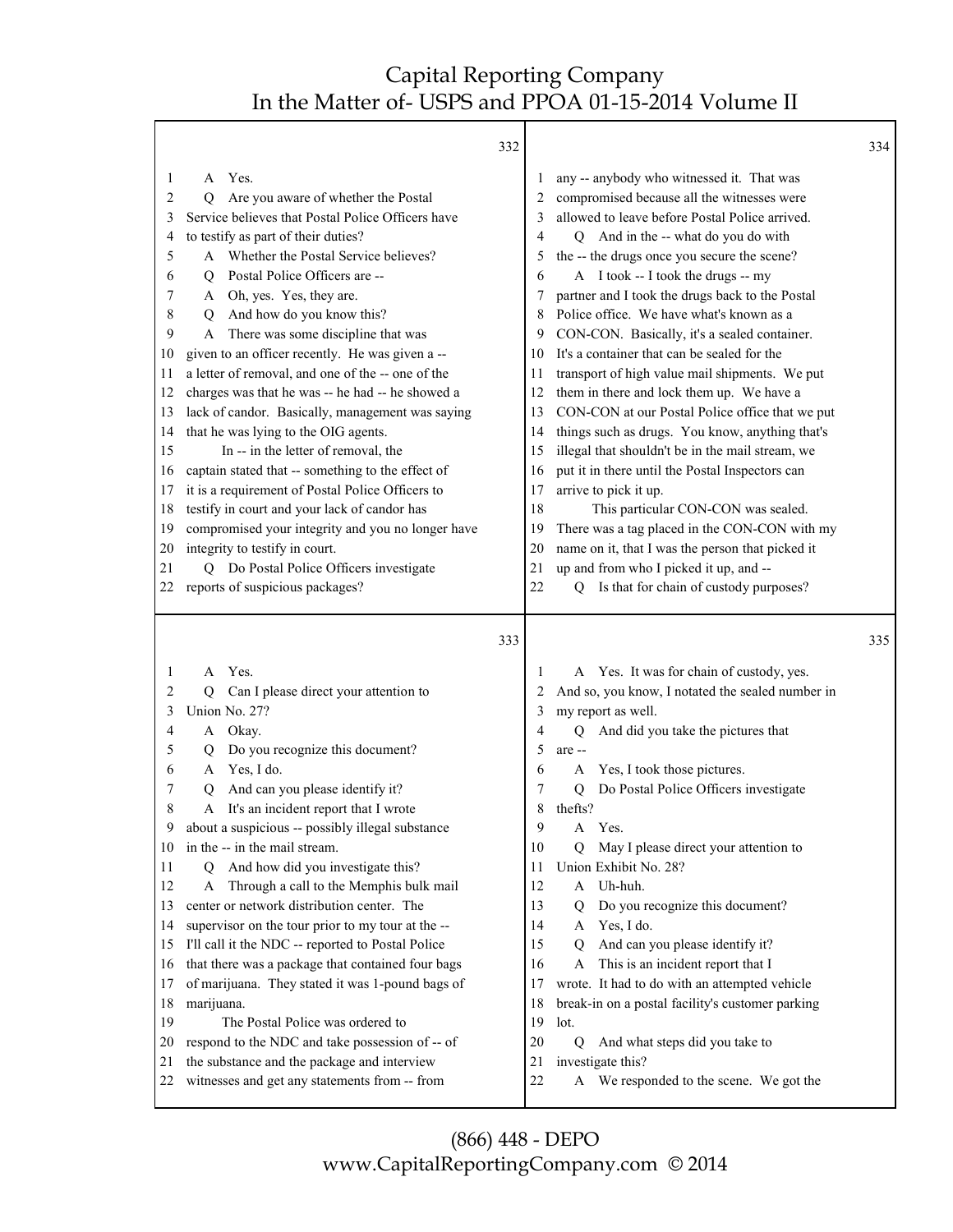|                                                                                                                                                                                                                                                                                                                                                                                                                                                                                                                                                                                                                                                                                                                                                                                                                                                                                                                                                                                                                                                                                                                                         | 336 | 338                                                                                                                                                                                                                                                                                                                                                                                                                                                                                                                                                                                                                                                                                                                                                                                                                                                                                                                                                                                                                                                                                                                                          |  |
|-----------------------------------------------------------------------------------------------------------------------------------------------------------------------------------------------------------------------------------------------------------------------------------------------------------------------------------------------------------------------------------------------------------------------------------------------------------------------------------------------------------------------------------------------------------------------------------------------------------------------------------------------------------------------------------------------------------------------------------------------------------------------------------------------------------------------------------------------------------------------------------------------------------------------------------------------------------------------------------------------------------------------------------------------------------------------------------------------------------------------------------------|-----|----------------------------------------------------------------------------------------------------------------------------------------------------------------------------------------------------------------------------------------------------------------------------------------------------------------------------------------------------------------------------------------------------------------------------------------------------------------------------------------------------------------------------------------------------------------------------------------------------------------------------------------------------------------------------------------------------------------------------------------------------------------------------------------------------------------------------------------------------------------------------------------------------------------------------------------------------------------------------------------------------------------------------------------------------------------------------------------------------------------------------------------------|--|
| names of the people -- Memphis Police, obviously,<br>$\mathbf{I}$<br>were closer. They -- this is one of the further<br>2<br>stations from the Postal Police office. Memphis<br>3<br>Police arrived on scene first. They had detained<br>4<br>the subjects.<br>5<br>Once we arrived, my partner went inside<br>6<br>to obtain witness statements from the witnesses<br>7<br>who saw the individuals attempting to get in the<br>8<br>vehicles. I stayed outside with the MPD officers<br>9<br>to get all of the information on the -- on the<br>10<br>suspects.<br>11<br>After it was determined that the<br>12<br>suspects would be charged with trespassing under<br>13<br>Tennessee code, they were transported to the<br>14<br>local precinct, Memphis precinct, by Memphis<br>15<br>Police. My partner and I followed, where I<br>16<br>issued both individuals United States District<br>17<br>Court violation notices, violating 39 CFR 232.1.<br>18<br>Q All right. And then may I also direct<br>19<br>your attention to Union Exhibit 29?<br>20<br>A Uh-huh.<br>21<br>And do you recognize this document?<br>22<br>О          |     | inspectors responded, and, basically, they--<br>1<br>they took over the investigation from there.<br>2<br>Q Do Postal Police Officers perform<br>3<br>surveillance in the course of their duties?<br>4<br>A Yes.<br>5<br>And can you please give an example?<br>6<br>$\overline{Q}$<br>There was an -- there was -- say a year<br>7<br>A<br>or so ago, maybe a little longer, we had several<br>8<br>break-ins at -- at our Jetco facility, vehicle<br>9<br>break-ins, employee vehicles. This had been an<br>10<br>ongoing problem ever since I've become a Postal<br>11<br>Police Officer. The unions for these employees<br>12<br>were pressing the Postal Police to do something<br>13<br>about the issue.<br>14<br>15<br>So myself and a sergeant went out to<br>the facility and, you know, conducted<br>16<br>surveillance on the facility. The way it was<br>17<br>done, my sergeant drove an unmarked vehicle, and<br>18<br>I drove a marked unit. My marked unit was hidden<br>19<br>while the sergeant was parked in the open so that<br>20<br>he could watch the vehicles.<br>21<br>Q And what was the purpose of having a<br>22 |  |
|                                                                                                                                                                                                                                                                                                                                                                                                                                                                                                                                                                                                                                                                                                                                                                                                                                                                                                                                                                                                                                                                                                                                         | 337 | 339                                                                                                                                                                                                                                                                                                                                                                                                                                                                                                                                                                                                                                                                                                                                                                                                                                                                                                                                                                                                                                                                                                                                          |  |
| Yes.<br>1<br>A<br>And can you please identify it?<br>2<br>Q<br>It's an incident report that I wrote on<br>3<br>A<br>an individual -- two individuals who took mail<br>4<br>specifically -- I think it was priority parcels<br>5<br>out of a mail carrier's vehicle with her on the<br>6<br>other side of the -- this particular vehicle was<br>7<br>a Dodge Caravan. It had sliding doors on both<br>8<br>sides.<br>9<br>10<br>And how did you investigate this scene?<br>Q<br>We arrived to the scene. We met with<br>11<br>A<br>the carrier and the supervisor. I obtained a<br>12<br>written witness statement from the carrier. The<br>13<br>supervisor contacted the -- the local -- or<br>14<br>the -- the main carrier that was on route, gave<br>15<br>him a description of the vehicle. The vehicle<br>16<br>was located up the -- up the street, because the<br>17<br>carrier knew where the vehicle was supposed to<br>18<br>be -- was supposed to be.<br>19<br>We transported the carrier up to where<br>20<br>the vehicle was at. She positively identified<br>21<br>that vehicle as being the get-away vehicle. The<br>22 |     | marked unit?<br>1<br>The purpose of the marked unit was --<br>2<br>A<br>in the event someone comes to actually vandalize<br>3<br>or break into a vehicle, the marked unit was<br>4<br>there to respond and, you know, pull the suspects<br>5<br>over, get their information, make an arrest, you<br>6<br>know, if -- if circumstances warranted.<br>7<br>8<br>Q And are the above incidents -- we<br>9<br>discussed only six incident reports. Have you<br>responded to more than six incidents --<br>10<br>Oh, man, yes.<br>11<br>A<br>12<br>-- in your time as a --<br>Q<br>13<br>Yes.<br>A<br>-- police officer?<br>14<br>Q<br>15<br>Memphis is a very high crime area.<br>A<br>Are you aware of any difficulties in<br>16<br>Q<br>Postal Police hiring in Memphis, Postal Police<br>17<br>Officer hiring in Memphis?<br>18<br>19<br>A You know, there's some issues with<br>the -- with the pay --<br>20<br>21<br>MS. GONSALVES: There might have been<br>an objection on this one. You've got to lay more<br>22                                                                                                                         |  |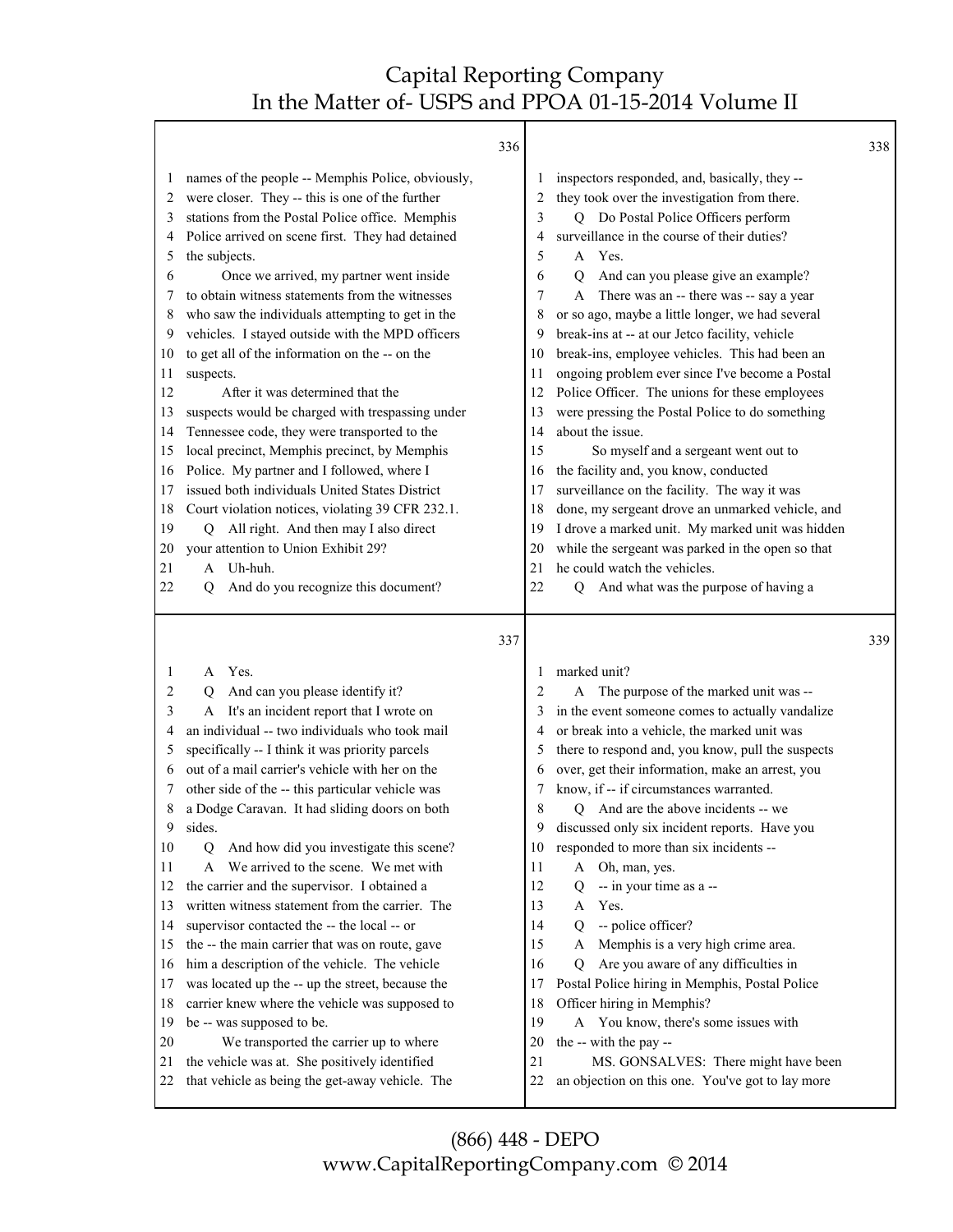٦

|    | 340                                                             |          |                                                                                                   | 342 |
|----|-----------------------------------------------------------------|----------|---------------------------------------------------------------------------------------------------|-----|
| 1  | of a foundation on that.                                        | 1        | THE WITNESS: Yes.                                                                                 |     |
| 2  | BY MS. MCKINNON                                                 | 2        | MS. GONSALVES: -- is what you're                                                                  |     |
| 3  | Q As a union representative, are you --                         | 3        | saying?                                                                                           |     |
| 4  | do you --                                                       | 4        | THE WITNESS: Uh-huh.                                                                              |     |
| 5  | A Yes. I make --                                                | 5        | MS. GONSALVES: So you're also provided                                                            |     |
| 6  | Are you --<br>O                                                 | 6        | with their contact information, even though                                                       |     |
| 7  | A I make contact -- as a union                                  | 7        | they're not employees?                                                                            |     |
| 8  | representative, I make contact with several                     | 8        | THE WITNESS: Yes.                                                                                 |     |
| 9  | people who are actually on the list to become                   | 9        | MS. GONSALVES: That's interesting.                                                                |     |
| 10 | hired as Postal Police. You know, several of the                | 10       | Okay.                                                                                             |     |
| 11 | people who did not want the position did not want               | 11       | MS. MCKINNON: All right. Well, thank                                                              |     |
| 12 | the position because they would have to take a                  | 12       | you for your time, Officer Pierce.                                                                |     |
| 13 | pay cut to -- to come over --                                   | 13       | ARBITRATOR OLDHAM: Hang on. I think                                                               |     |
| 14 | MS. GONSALVES: I'm going to object                              | 14       | we need a stretch break. Let's take ten minutes.                                                  |     |
| 15 | again. There's no foundation for personal                       | 15       | (Brief recess.)                                                                                   |     |
| 16 | knowledge here. How does he know?                               | 16       | ARBITRATOR OLDHAM: Let's get going                                                                |     |
| 17 | BY MS. MCKINNON                                                 | 17       | again, please.                                                                                    |     |
| 18 | Q Is this something that you perform                            | 18       | MS. GONSALVES: Do you want to do it                                                               |     |
| 19 | regularly in the course of your union duties,                   | 19       | now or after --                                                                                   |     |
| 20 | your union representative duties?                               | 20       | MR. STEPHENS: Sure. We can do it now.                                                             |     |
| 21 | A No, I don't -- I don't do it regularly.                       | 21       | So I guess an issue that Teresa and I would like                                                  |     |
| 22 | I do it -- you know, when I'm provided with a                   | 22       | to raise with the panel -- and I see it as kind                                                   |     |
|    |                                                                 |          |                                                                                                   |     |
|    |                                                                 |          |                                                                                                   |     |
|    | 341                                                             |          |                                                                                                   | 343 |
| 1  | list, I'll make contact with the people and ask                 |          | of two -- two different issues. But with respect                                                  |     |
| 2  | them, you know, what's your -- you know, are you                | 2        | to the incident reports, instead of having the                                                    |     |
| 3  | interested and are you still interested. They'll                | 3        | authentication of the various reports, my                                                         |     |
| 4  | say yes or no. If they're not, then I will                      | 4        | understanding is that the post office would --                                                    |     |
| 5  | inquire as to why they're not.                                  | 5        | you tell me, Teresa, what you --                                                                  |     |
| 6  | Q Do you do this every single time when                         | 6        | MS. GONSALVES: We're just trying to                                                               |     |
| 7  | you're provided with a list?                                    | 7        | save time by not going through all the reports.                                                   |     |
| 8  | A Usually.                                                      | 8        | So we'll stipulate as to the authenticity of                                                      |     |
| 9  | MS. GONSALVES: Provided with what                               | 9        | those reports.                                                                                    |     |
| 10 | list? I don't understand.                                       | 10       | MR. STEPHENS: Okay. And the other --                                                              |     |
| 11 | THE WITNESS: There's a roster in each                           | 11       | I mean, I guess the purpose of the reports was                                                    |     |
| 12 | city. Basically, Postal Police are offered a                    | 12       | simply as an -- to illustrate testimony. The                                                      |     |
| 13 | test. If they pass a test, they're placed on the                | 13       | reports actually aren't important in their own                                                    |     |
| 14 | roster, and, you know, we hire from that roster.                | 14       | right. It's really just as an aid to remind                                                       |     |
| 15 | MS. GONSALVES: And you're given a copy                          | 15       | people of things that they've done.                                                               |     |
| 16 | of the roster if you request it?                                | 16       | Obviously, everyone can simply testify                                                            |     |
| 17 | THE WITNESS: If I ask, yes.                                     | 17       | from memory and they really are testifying from                                                   |     |
| 18 | MS. GONSALVES: A union request for                              | 18       | memory, but we are -- on our side, we are very                                                    |     |
| 19 | information?                                                    | 19       | aware of Rule 403 and cumulative testimony, and                                                   |     |
| 20 | THE WITNESS: Right.                                             | 20       | it's certainly, on our side of the table and I'm                                                  |     |
| 21 | MS. GONSALVES: And then you contact<br>the actual applicants -- | 21<br>22 | sure on Teresa's side as well, not our intent at<br>all to bore the panel or to beat horses until |     |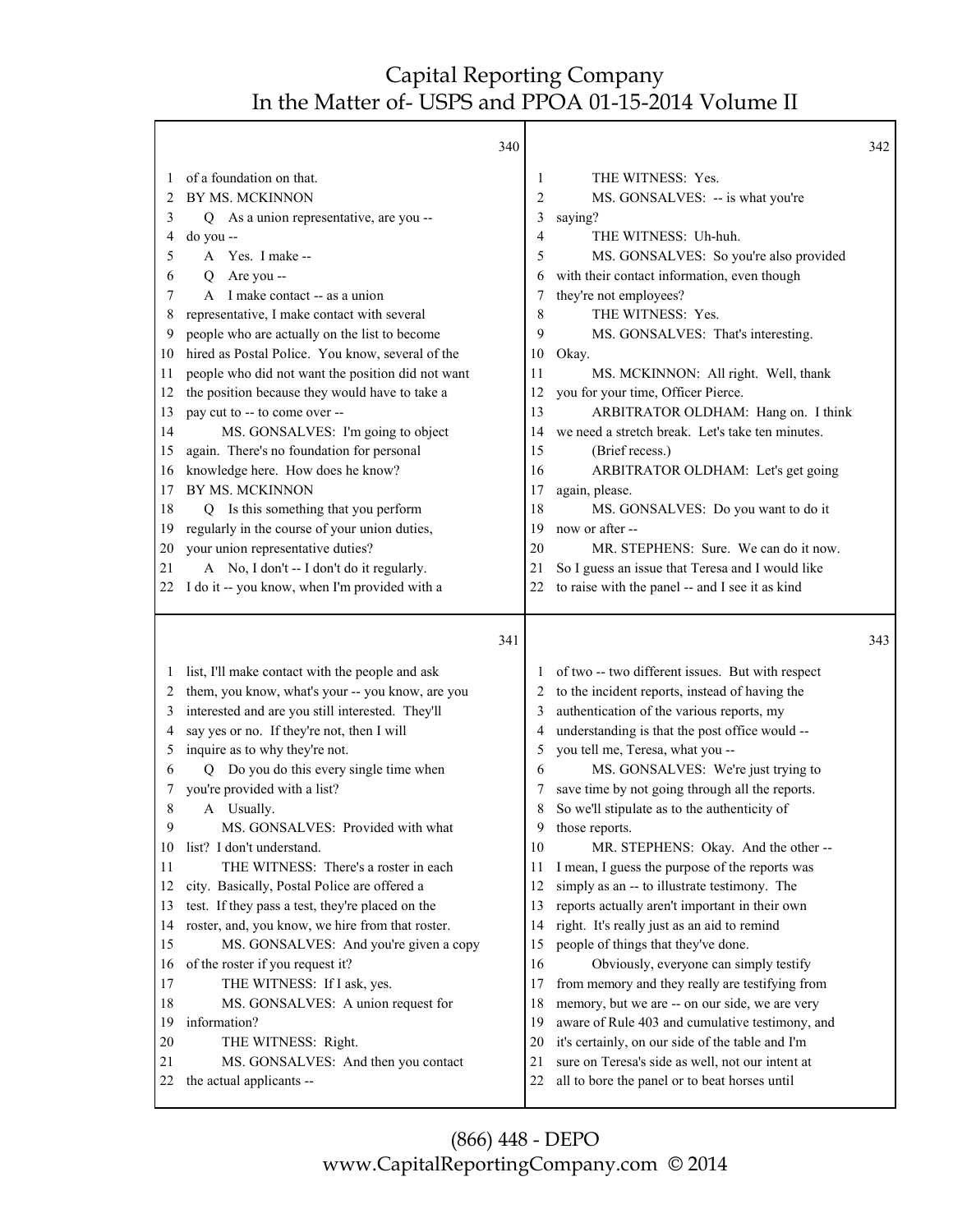|                      | 344                                               |          |                                                                                               | 346 |
|----------------------|---------------------------------------------------|----------|-----------------------------------------------------------------------------------------------|-----|
| 1                    | they're nice and -- nice and dead.                | 1        | witness, but we don't need to have a full trip                                                |     |
| 2                    | But on the other hand, we don't -- in             | 2        | through every incident --                                                                     |     |
| 3                    | order to respond to the argument, one of the      | 3        | MR. STEPHENS: Understood.                                                                     |     |
| 4                    | principal arguments made by the Postal Service is | 4        | ARBITRATOR OLDHAM: -- factually,                                                              |     |
| 5                    | a -- kind of a factual challenge to the duties    | 5        | because it's going to be there in the exhibit as                                              |     |
| 6                    | and responsibilities on a day-to-day basis when   | 6        | we move forward. Perhaps that's how we'll                                                     |     |
| 7                    | it comes to police officers. And we believe that  | 7        | proceed.                                                                                      |     |
| 8                    | the response to individual testimony by an        | 8        | MR. STEPHENS: But discussing the --                                                           |     |
| 9                    | individual incident by one officer in one         | 9        | taking a step back from all of the facts of the                                               |     |
| 10                   | location is going to be met by the argument that  | 10       | incident, it still might be useful to discuss the                                             |     |
| 11                   | it is not at all representative of what police    | 11       | particular duties and tasks that were performed                                               |     |
| 12                   | officers actually do for the Postal Service. We   | 12       | to illustrate, generally speaking, what an                                                    |     |
| 13                   | do not accept that argument, but we certainly     | 13       | incident -- what the officers are doing.                                                      |     |
| 14                   | acknowledge their right to make the argument.     | 14       | ARBITRATOR OLDHAM: Yes. And we                                                                |     |
| 15                   | So we are at -- we're at a bit of a               | 15       | have -- we pretty much have the list now, but you                                             |     |
| 16                   | dilemma. On the one hand, we have no interest in  | 16       | can, if you wish, point out things, if this is                                                |     |
| 17                   | boring anyone or of just going over -- many of    | 17       | common in other geographic areas with -- with                                                 |     |
| 18                   | the officers who are here today are testifying in | 18       | other witnesses that you've brought here, and we                                              |     |
| 19                   | response to the opening statement that the post   | 19       | don't need to elaborate.                                                                      |     |
| 20                   | office presented, which was the -- part of the    | 20       | MR. STEPHENS: Understood.                                                                     |     |
| 21                   | opening statement we thought they would make,     | 21       | ARBITRATOR OLDHAM: All right.                                                                 |     |
| 22                   | that we're security guards. So the officers here  | 22       | ARBITRATOR DUFEK: Perfect.                                                                    |     |
|                      | 345                                               |          |                                                                                               | 347 |
| 1                    | and more will testify to all the police functions | 1        | ARBITRATOR OLDHAM: Now,                                                                       |     |
| 2                    | that they do on a day-to-day basis.               | 2        | cross-examination?                                                                            |     |
| 3                    | So I guess, in some ways, I'm looking             | 3        | MS. GONSALVES: I think it will be                                                             |     |
| 4                    | for direction from the panel about what we ought  | 4        | fairly short.                                                                                 |     |
| 5                    | to do in response to that, whether we should      | 5        | <b>CROSS-EXAMINATION BY COUNSEL FOR</b>                                                       |     |
| 6                    | continue to put on all these witnesses to testify |          | <b>THE</b>                                                                                    |     |
| 7                    | to their daily police duties or if we should do   | 6        | <b>POSTAL SERVICE</b>                                                                         |     |
| 8                    | something else.                                   |          | BY MS. GONSALVES                                                                              |     |
| 9                    | ARBITRATOR OLDHAM: Well, we understand            | 8        | So, Officer Pierce, you've been with<br>Q                                                     |     |
| 10                   | entirely that you're wanting to give us what we   | 9        | the Postal Service -- well, you've been a Postal                                              |     |
| 11                   | view as a full exposure to the spectrum of        | 10       | Police Officer since March of 2010?                                                           |     |
| 12                   | activities that the PPO encounters and performs.  | 11       | A Yes.                                                                                        |     |
| 13                   | Fine. And that's what we understand has been      | 12       | And when you came on, you agreed to the<br>Q                                                  |     |
| 14                   | going on here, and I understand that there will   | 13       | terms and conditions of your position?                                                        |     |
| 15                   | be a different point of view about how            | 14       | A Yes.                                                                                        |     |
| 16                   | representative these matters are, and we'll have  | 15       | And you agreed to the salary that you<br>$\overline{Q}$                                       |     |
| 17                   | full cross-examination here of this witness.      | 16       | received at that time?                                                                        |     |
|                      |                                                   |          | Yes. I was -- do you mind if I<br>A                                                           |     |
|                      | Afterwards, if you could, I think,                | 17       |                                                                                               |     |
|                      | streamline the process by simply, if you wish,    | 18       | elaborate?                                                                                    |     |
|                      | identifying and noting the exhibits and the type  | 19       | I don't mind if you elaborate.<br>Q                                                           |     |
| 18<br>19<br>20<br>21 | of matter that it was and if it was one of just   | 20       | Okay. When I was hired on as a Postal<br>A                                                    |     |
| 22                   | not that one solo instance with the given         | 21<br>22 | Police Officer, my job as a letter carrier was<br>actually a part-time job. I was a part-time |     |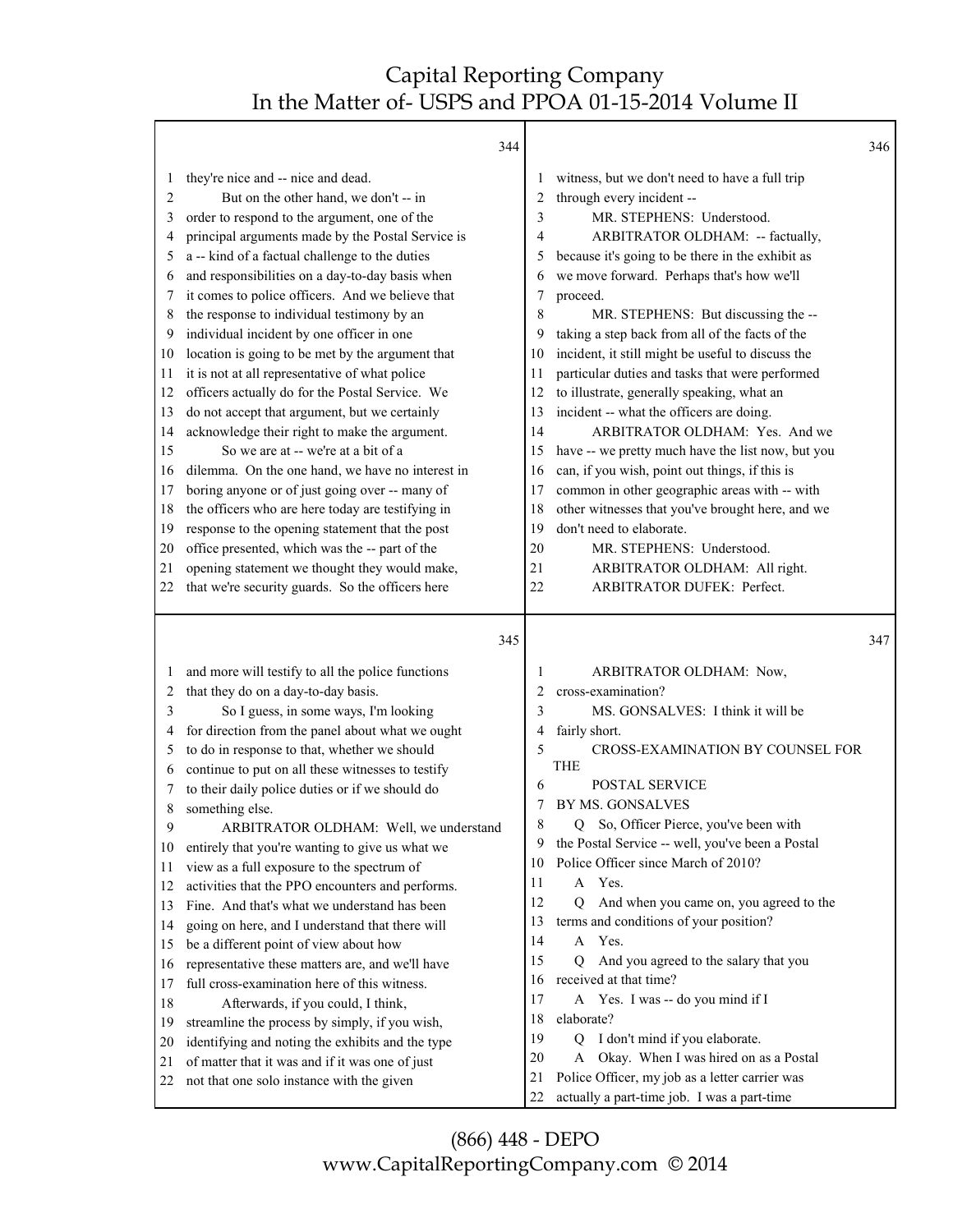Г

| flexible. When I hired on as a Postal Police<br>Q Okay. And let's see. When you talked<br>1<br>1<br>Officer, I come into a full-time status. So I<br>about investigating thefts, you talked about<br>2<br>2<br>witness statements that you took, correct?<br>actually was one of the few that received a raise<br>3<br>3<br>coming over to the Postal Police.<br>A Yes.<br>4<br>4<br>Q Got it. Thank you. And based upon<br>5<br>Would it be correct to call that<br>5<br>0<br>your testimony, it is not your position that your<br>preliminary fact-finding?<br>6<br>6<br>duties have changed markedly since you came in in<br>A I would say it was preliminary<br>7<br>7<br>investigation. That's what I would call it.<br>March of 2010, correct?<br>8<br>8<br>A No, not too much.<br>9<br>Q Okay. Are you familiar with the Postal<br>9<br>And you wouldn't have any personal<br>Service's term for that, the official term?<br>10<br>10<br>Q<br>knowledge of -- by personal knowledge, I mean you<br>A I don't know if I'm familiar with the<br>11<br>11<br>don't have any experience with what the duties<br>Postal Service's term. I know what the term<br>12<br>12<br>were prior to that time, correct?<br>"investigation" means.<br>13<br>13<br>A No personal experience, no.<br>Okay. But preliminary -- investigation<br>14<br>14<br>O.<br>And I can say with respect all our<br>can have many different meanings, as you know.<br>15<br>15<br>Q<br>incident reports, you had a partner with you,<br>But this is preliminary fact-finding. You're<br>16<br>16<br>gathering facts, correct?<br>didn't you?<br>17<br>17<br>A Yes. And that's a local SOP.<br>A I'm gathering facts.<br>18<br>18<br>Yeah.<br>A what?<br>19<br>Q<br>19<br>$\overline{Q}$<br>A Local SOP.<br>A That's right.<br>20<br>20<br>21<br>MS. GONSALVES: I think that is all.<br>21<br>Oh, standards -- standard operating --<br>O<br>Standard operating procedure.<br>22<br>22<br>Yeah. All right. That's all the questions I<br>A<br>349<br>351<br>Q -- procedure? Okay.<br>have for you. All right. Thank you.<br>1<br>1<br>And you testified about testimony, and<br>THE WITNESS: I can get up now, right?<br>2<br>2<br>you talked about discipline that was imposed on<br>ARBITRATOR OLDHAM: Wait, wait.<br>3<br>3<br>someone, some unidentified person?<br>MS. MCKINNON: No redirect.<br>4<br>4<br>5<br>A Right.<br>MS. BRAMESCO: Now you can get up.<br>5<br>It wasn't you, was it?<br>(Witness excused.)<br>6<br>6<br>Q<br>A No.<br>MR. STEPHENS: Our next witness is<br>7<br>7<br>8<br>Okay.<br>WHEREUPON,<br>8<br>Q<br>9<br>FRANK ALBERGO<br>9<br>No, it wasn't me.<br>A<br>10 called as a witness, and having been first duly<br>Q Okay. So you don't have personal<br>10<br>11 sworn, was examined and testified as follows:<br>knowledge of that?<br>11<br>A I do have personal knowledge because I<br>12<br>THE WITNESS: Yes, absolutely. My<br>12<br>represented that person from a union standpoint.<br>13<br>accent's a little different.<br>13<br>As a union representative?<br>14<br>DIRECT EXAMINATION BY COUNSEL FOR<br>14<br>Q<br>THE<br>As a union representative.<br>15<br>A<br>15<br><b>UNION</b><br>Union steward, your capacity --<br>16<br>Q<br>BY MR. STEPHENS<br>16<br>17<br>A Right. Yes.<br>Q Can you identify -- state your name for<br>17<br>18<br>-- as --<br>Q<br>the record, please?<br>18<br>Yes.<br>19<br>A<br>A Frank Albergo.<br>19<br>Do you have a copy of the notice for<br>20<br>$\circ$<br>And, Mr. Albergo, by what agency are<br>20<br>O<br>removal?<br>21<br>you employed?<br>21<br>22<br>A I can obtain a copy sometime today.<br>22 |  | 348 |                                         | 350 |
|----------------------------------------------------------------------------------------------------------------------------------------------------------------------------------------------------------------------------------------------------------------------------------------------------------------------------------------------------------------------------------------------------------------------------------------------------------------------------------------------------------------------------------------------------------------------------------------------------------------------------------------------------------------------------------------------------------------------------------------------------------------------------------------------------------------------------------------------------------------------------------------------------------------------------------------------------------------------------------------------------------------------------------------------------------------------------------------------------------------------------------------------------------------------------------------------------------------------------------------------------------------------------------------------------------------------------------------------------------------------------------------------------------------------------------------------------------------------------------------------------------------------------------------------------------------------------------------------------------------------------------------------------------------------------------------------------------------------------------------------------------------------------------------------------------------------------------------------------------------------------------------------------------------------------------------------------------------------------------------------------------------------------------------------------------------------------------------------------------------------------------------------------------------------------------------------------------------------------------------------------------------------------------------------------------------------------------------------------------------------------------------------------------------------------------------------------------------------------------------------------------------------------------------------------------------------------------------------------------------------------------------------------------------------------------------------------------------------------------------------------------------------------------------------------------------------------------------------------------------------------------------------------------------------------------------------------------------------------------------------------------------------------------------------------------------------------------------------------------------------------------------------------------------------------------------------------------------------------------------------------------------------------------------------------------------------------------------------------------------------------------------------------------------------------------------------------------------------------------------------------------------------------------------------------------------------------------------------------------------------------------------------------------------------|--|-----|-----------------------------------------|-----|
|                                                                                                                                                                                                                                                                                                                                                                                                                                                                                                                                                                                                                                                                                                                                                                                                                                                                                                                                                                                                                                                                                                                                                                                                                                                                                                                                                                                                                                                                                                                                                                                                                                                                                                                                                                                                                                                                                                                                                                                                                                                                                                                                                                                                                                                                                                                                                                                                                                                                                                                                                                                                                                                                                                                                                                                                                                                                                                                                                                                                                                                                                                                                                                                                                                                                                                                                                                                                                                                                                                                                                                                                                                                                      |  |     |                                         |     |
|                                                                                                                                                                                                                                                                                                                                                                                                                                                                                                                                                                                                                                                                                                                                                                                                                                                                                                                                                                                                                                                                                                                                                                                                                                                                                                                                                                                                                                                                                                                                                                                                                                                                                                                                                                                                                                                                                                                                                                                                                                                                                                                                                                                                                                                                                                                                                                                                                                                                                                                                                                                                                                                                                                                                                                                                                                                                                                                                                                                                                                                                                                                                                                                                                                                                                                                                                                                                                                                                                                                                                                                                                                                                      |  |     |                                         |     |
|                                                                                                                                                                                                                                                                                                                                                                                                                                                                                                                                                                                                                                                                                                                                                                                                                                                                                                                                                                                                                                                                                                                                                                                                                                                                                                                                                                                                                                                                                                                                                                                                                                                                                                                                                                                                                                                                                                                                                                                                                                                                                                                                                                                                                                                                                                                                                                                                                                                                                                                                                                                                                                                                                                                                                                                                                                                                                                                                                                                                                                                                                                                                                                                                                                                                                                                                                                                                                                                                                                                                                                                                                                                                      |  |     |                                         |     |
|                                                                                                                                                                                                                                                                                                                                                                                                                                                                                                                                                                                                                                                                                                                                                                                                                                                                                                                                                                                                                                                                                                                                                                                                                                                                                                                                                                                                                                                                                                                                                                                                                                                                                                                                                                                                                                                                                                                                                                                                                                                                                                                                                                                                                                                                                                                                                                                                                                                                                                                                                                                                                                                                                                                                                                                                                                                                                                                                                                                                                                                                                                                                                                                                                                                                                                                                                                                                                                                                                                                                                                                                                                                                      |  |     |                                         |     |
|                                                                                                                                                                                                                                                                                                                                                                                                                                                                                                                                                                                                                                                                                                                                                                                                                                                                                                                                                                                                                                                                                                                                                                                                                                                                                                                                                                                                                                                                                                                                                                                                                                                                                                                                                                                                                                                                                                                                                                                                                                                                                                                                                                                                                                                                                                                                                                                                                                                                                                                                                                                                                                                                                                                                                                                                                                                                                                                                                                                                                                                                                                                                                                                                                                                                                                                                                                                                                                                                                                                                                                                                                                                                      |  |     |                                         |     |
|                                                                                                                                                                                                                                                                                                                                                                                                                                                                                                                                                                                                                                                                                                                                                                                                                                                                                                                                                                                                                                                                                                                                                                                                                                                                                                                                                                                                                                                                                                                                                                                                                                                                                                                                                                                                                                                                                                                                                                                                                                                                                                                                                                                                                                                                                                                                                                                                                                                                                                                                                                                                                                                                                                                                                                                                                                                                                                                                                                                                                                                                                                                                                                                                                                                                                                                                                                                                                                                                                                                                                                                                                                                                      |  |     |                                         |     |
|                                                                                                                                                                                                                                                                                                                                                                                                                                                                                                                                                                                                                                                                                                                                                                                                                                                                                                                                                                                                                                                                                                                                                                                                                                                                                                                                                                                                                                                                                                                                                                                                                                                                                                                                                                                                                                                                                                                                                                                                                                                                                                                                                                                                                                                                                                                                                                                                                                                                                                                                                                                                                                                                                                                                                                                                                                                                                                                                                                                                                                                                                                                                                                                                                                                                                                                                                                                                                                                                                                                                                                                                                                                                      |  |     |                                         |     |
|                                                                                                                                                                                                                                                                                                                                                                                                                                                                                                                                                                                                                                                                                                                                                                                                                                                                                                                                                                                                                                                                                                                                                                                                                                                                                                                                                                                                                                                                                                                                                                                                                                                                                                                                                                                                                                                                                                                                                                                                                                                                                                                                                                                                                                                                                                                                                                                                                                                                                                                                                                                                                                                                                                                                                                                                                                                                                                                                                                                                                                                                                                                                                                                                                                                                                                                                                                                                                                                                                                                                                                                                                                                                      |  |     |                                         |     |
|                                                                                                                                                                                                                                                                                                                                                                                                                                                                                                                                                                                                                                                                                                                                                                                                                                                                                                                                                                                                                                                                                                                                                                                                                                                                                                                                                                                                                                                                                                                                                                                                                                                                                                                                                                                                                                                                                                                                                                                                                                                                                                                                                                                                                                                                                                                                                                                                                                                                                                                                                                                                                                                                                                                                                                                                                                                                                                                                                                                                                                                                                                                                                                                                                                                                                                                                                                                                                                                                                                                                                                                                                                                                      |  |     |                                         |     |
|                                                                                                                                                                                                                                                                                                                                                                                                                                                                                                                                                                                                                                                                                                                                                                                                                                                                                                                                                                                                                                                                                                                                                                                                                                                                                                                                                                                                                                                                                                                                                                                                                                                                                                                                                                                                                                                                                                                                                                                                                                                                                                                                                                                                                                                                                                                                                                                                                                                                                                                                                                                                                                                                                                                                                                                                                                                                                                                                                                                                                                                                                                                                                                                                                                                                                                                                                                                                                                                                                                                                                                                                                                                                      |  |     |                                         |     |
|                                                                                                                                                                                                                                                                                                                                                                                                                                                                                                                                                                                                                                                                                                                                                                                                                                                                                                                                                                                                                                                                                                                                                                                                                                                                                                                                                                                                                                                                                                                                                                                                                                                                                                                                                                                                                                                                                                                                                                                                                                                                                                                                                                                                                                                                                                                                                                                                                                                                                                                                                                                                                                                                                                                                                                                                                                                                                                                                                                                                                                                                                                                                                                                                                                                                                                                                                                                                                                                                                                                                                                                                                                                                      |  |     |                                         |     |
|                                                                                                                                                                                                                                                                                                                                                                                                                                                                                                                                                                                                                                                                                                                                                                                                                                                                                                                                                                                                                                                                                                                                                                                                                                                                                                                                                                                                                                                                                                                                                                                                                                                                                                                                                                                                                                                                                                                                                                                                                                                                                                                                                                                                                                                                                                                                                                                                                                                                                                                                                                                                                                                                                                                                                                                                                                                                                                                                                                                                                                                                                                                                                                                                                                                                                                                                                                                                                                                                                                                                                                                                                                                                      |  |     |                                         |     |
|                                                                                                                                                                                                                                                                                                                                                                                                                                                                                                                                                                                                                                                                                                                                                                                                                                                                                                                                                                                                                                                                                                                                                                                                                                                                                                                                                                                                                                                                                                                                                                                                                                                                                                                                                                                                                                                                                                                                                                                                                                                                                                                                                                                                                                                                                                                                                                                                                                                                                                                                                                                                                                                                                                                                                                                                                                                                                                                                                                                                                                                                                                                                                                                                                                                                                                                                                                                                                                                                                                                                                                                                                                                                      |  |     |                                         |     |
|                                                                                                                                                                                                                                                                                                                                                                                                                                                                                                                                                                                                                                                                                                                                                                                                                                                                                                                                                                                                                                                                                                                                                                                                                                                                                                                                                                                                                                                                                                                                                                                                                                                                                                                                                                                                                                                                                                                                                                                                                                                                                                                                                                                                                                                                                                                                                                                                                                                                                                                                                                                                                                                                                                                                                                                                                                                                                                                                                                                                                                                                                                                                                                                                                                                                                                                                                                                                                                                                                                                                                                                                                                                                      |  |     |                                         |     |
|                                                                                                                                                                                                                                                                                                                                                                                                                                                                                                                                                                                                                                                                                                                                                                                                                                                                                                                                                                                                                                                                                                                                                                                                                                                                                                                                                                                                                                                                                                                                                                                                                                                                                                                                                                                                                                                                                                                                                                                                                                                                                                                                                                                                                                                                                                                                                                                                                                                                                                                                                                                                                                                                                                                                                                                                                                                                                                                                                                                                                                                                                                                                                                                                                                                                                                                                                                                                                                                                                                                                                                                                                                                                      |  |     |                                         |     |
|                                                                                                                                                                                                                                                                                                                                                                                                                                                                                                                                                                                                                                                                                                                                                                                                                                                                                                                                                                                                                                                                                                                                                                                                                                                                                                                                                                                                                                                                                                                                                                                                                                                                                                                                                                                                                                                                                                                                                                                                                                                                                                                                                                                                                                                                                                                                                                                                                                                                                                                                                                                                                                                                                                                                                                                                                                                                                                                                                                                                                                                                                                                                                                                                                                                                                                                                                                                                                                                                                                                                                                                                                                                                      |  |     |                                         |     |
|                                                                                                                                                                                                                                                                                                                                                                                                                                                                                                                                                                                                                                                                                                                                                                                                                                                                                                                                                                                                                                                                                                                                                                                                                                                                                                                                                                                                                                                                                                                                                                                                                                                                                                                                                                                                                                                                                                                                                                                                                                                                                                                                                                                                                                                                                                                                                                                                                                                                                                                                                                                                                                                                                                                                                                                                                                                                                                                                                                                                                                                                                                                                                                                                                                                                                                                                                                                                                                                                                                                                                                                                                                                                      |  |     |                                         |     |
|                                                                                                                                                                                                                                                                                                                                                                                                                                                                                                                                                                                                                                                                                                                                                                                                                                                                                                                                                                                                                                                                                                                                                                                                                                                                                                                                                                                                                                                                                                                                                                                                                                                                                                                                                                                                                                                                                                                                                                                                                                                                                                                                                                                                                                                                                                                                                                                                                                                                                                                                                                                                                                                                                                                                                                                                                                                                                                                                                                                                                                                                                                                                                                                                                                                                                                                                                                                                                                                                                                                                                                                                                                                                      |  |     |                                         |     |
|                                                                                                                                                                                                                                                                                                                                                                                                                                                                                                                                                                                                                                                                                                                                                                                                                                                                                                                                                                                                                                                                                                                                                                                                                                                                                                                                                                                                                                                                                                                                                                                                                                                                                                                                                                                                                                                                                                                                                                                                                                                                                                                                                                                                                                                                                                                                                                                                                                                                                                                                                                                                                                                                                                                                                                                                                                                                                                                                                                                                                                                                                                                                                                                                                                                                                                                                                                                                                                                                                                                                                                                                                                                                      |  |     |                                         |     |
|                                                                                                                                                                                                                                                                                                                                                                                                                                                                                                                                                                                                                                                                                                                                                                                                                                                                                                                                                                                                                                                                                                                                                                                                                                                                                                                                                                                                                                                                                                                                                                                                                                                                                                                                                                                                                                                                                                                                                                                                                                                                                                                                                                                                                                                                                                                                                                                                                                                                                                                                                                                                                                                                                                                                                                                                                                                                                                                                                                                                                                                                                                                                                                                                                                                                                                                                                                                                                                                                                                                                                                                                                                                                      |  |     |                                         |     |
|                                                                                                                                                                                                                                                                                                                                                                                                                                                                                                                                                                                                                                                                                                                                                                                                                                                                                                                                                                                                                                                                                                                                                                                                                                                                                                                                                                                                                                                                                                                                                                                                                                                                                                                                                                                                                                                                                                                                                                                                                                                                                                                                                                                                                                                                                                                                                                                                                                                                                                                                                                                                                                                                                                                                                                                                                                                                                                                                                                                                                                                                                                                                                                                                                                                                                                                                                                                                                                                                                                                                                                                                                                                                      |  |     |                                         |     |
|                                                                                                                                                                                                                                                                                                                                                                                                                                                                                                                                                                                                                                                                                                                                                                                                                                                                                                                                                                                                                                                                                                                                                                                                                                                                                                                                                                                                                                                                                                                                                                                                                                                                                                                                                                                                                                                                                                                                                                                                                                                                                                                                                                                                                                                                                                                                                                                                                                                                                                                                                                                                                                                                                                                                                                                                                                                                                                                                                                                                                                                                                                                                                                                                                                                                                                                                                                                                                                                                                                                                                                                                                                                                      |  |     |                                         |     |
|                                                                                                                                                                                                                                                                                                                                                                                                                                                                                                                                                                                                                                                                                                                                                                                                                                                                                                                                                                                                                                                                                                                                                                                                                                                                                                                                                                                                                                                                                                                                                                                                                                                                                                                                                                                                                                                                                                                                                                                                                                                                                                                                                                                                                                                                                                                                                                                                                                                                                                                                                                                                                                                                                                                                                                                                                                                                                                                                                                                                                                                                                                                                                                                                                                                                                                                                                                                                                                                                                                                                                                                                                                                                      |  |     |                                         |     |
|                                                                                                                                                                                                                                                                                                                                                                                                                                                                                                                                                                                                                                                                                                                                                                                                                                                                                                                                                                                                                                                                                                                                                                                                                                                                                                                                                                                                                                                                                                                                                                                                                                                                                                                                                                                                                                                                                                                                                                                                                                                                                                                                                                                                                                                                                                                                                                                                                                                                                                                                                                                                                                                                                                                                                                                                                                                                                                                                                                                                                                                                                                                                                                                                                                                                                                                                                                                                                                                                                                                                                                                                                                                                      |  |     |                                         |     |
|                                                                                                                                                                                                                                                                                                                                                                                                                                                                                                                                                                                                                                                                                                                                                                                                                                                                                                                                                                                                                                                                                                                                                                                                                                                                                                                                                                                                                                                                                                                                                                                                                                                                                                                                                                                                                                                                                                                                                                                                                                                                                                                                                                                                                                                                                                                                                                                                                                                                                                                                                                                                                                                                                                                                                                                                                                                                                                                                                                                                                                                                                                                                                                                                                                                                                                                                                                                                                                                                                                                                                                                                                                                                      |  |     |                                         |     |
|                                                                                                                                                                                                                                                                                                                                                                                                                                                                                                                                                                                                                                                                                                                                                                                                                                                                                                                                                                                                                                                                                                                                                                                                                                                                                                                                                                                                                                                                                                                                                                                                                                                                                                                                                                                                                                                                                                                                                                                                                                                                                                                                                                                                                                                                                                                                                                                                                                                                                                                                                                                                                                                                                                                                                                                                                                                                                                                                                                                                                                                                                                                                                                                                                                                                                                                                                                                                                                                                                                                                                                                                                                                                      |  |     |                                         |     |
|                                                                                                                                                                                                                                                                                                                                                                                                                                                                                                                                                                                                                                                                                                                                                                                                                                                                                                                                                                                                                                                                                                                                                                                                                                                                                                                                                                                                                                                                                                                                                                                                                                                                                                                                                                                                                                                                                                                                                                                                                                                                                                                                                                                                                                                                                                                                                                                                                                                                                                                                                                                                                                                                                                                                                                                                                                                                                                                                                                                                                                                                                                                                                                                                                                                                                                                                                                                                                                                                                                                                                                                                                                                                      |  |     | A The United States Inspection Service. |     |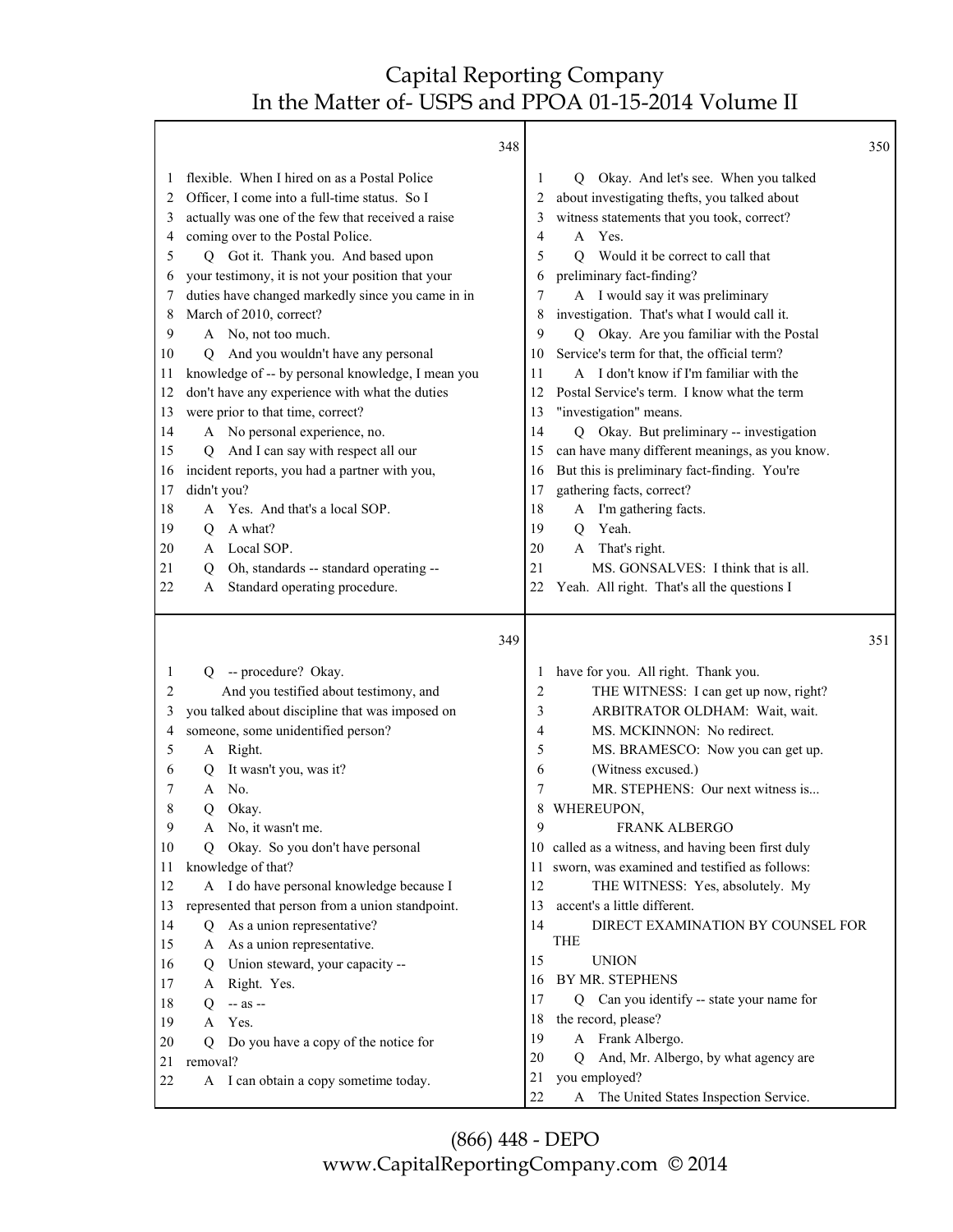|                                                                                                                         | 352                                                                                                                                                                                                                                                                                                                                                                                                                                                                                                                                                                                                                                                                                                                                                                                                                                                                                                                                                  |                                                                                                                         |                                                                                                                                                                                                                                                                                                                                                                                                                                                                                                                                                                                                                                                                                                                                                                                                                                                                                                                                                                        | 354 |
|-------------------------------------------------------------------------------------------------------------------------|------------------------------------------------------------------------------------------------------------------------------------------------------------------------------------------------------------------------------------------------------------------------------------------------------------------------------------------------------------------------------------------------------------------------------------------------------------------------------------------------------------------------------------------------------------------------------------------------------------------------------------------------------------------------------------------------------------------------------------------------------------------------------------------------------------------------------------------------------------------------------------------------------------------------------------------------------|-------------------------------------------------------------------------------------------------------------------------|------------------------------------------------------------------------------------------------------------------------------------------------------------------------------------------------------------------------------------------------------------------------------------------------------------------------------------------------------------------------------------------------------------------------------------------------------------------------------------------------------------------------------------------------------------------------------------------------------------------------------------------------------------------------------------------------------------------------------------------------------------------------------------------------------------------------------------------------------------------------------------------------------------------------------------------------------------------------|-----|
| 1<br>2<br>3<br>4<br>5<br>6<br>7<br>8<br>9<br>10<br>11<br>12<br>13<br>14<br>15<br>16<br>17<br>18<br>19<br>20<br>21       | And what is your position?<br>Q<br>A Postal Police Officer.<br>And speaking of your accent, where is<br>O.<br>your duty station?<br>A New York. I'm -- actually, well New<br>York Division is many different facilities, so<br>I'm in Brooklyn.<br>Q And Officer Albergo, what year were you<br>hired as a police officer?<br>A 2000.<br>And did you hold a job with the Postal<br>O<br>Service before becoming a police officer?<br>A Yeah. I was a letter carrier.<br>In what year did you become a letter<br>O<br>carrier?<br>A '94, I believe.<br>And Officer Albergo, are you a high<br>Q<br>school graduate?<br>A Yes, I am.<br>Are you a college graduate?<br>Q<br>A Yes, I am. I have an associate's in                                                                                                                                                                                                                                      | 1<br>2<br>3<br>4<br>5<br>6<br>7<br>8<br>9<br>10<br>11<br>12<br>13<br>14<br>15<br>16<br>17<br>18<br>19<br>20<br>21       | carrier, and now I make about \$5,000 less.<br>Q \$5,000 less than what?<br>Than a carrier. I believe that's the<br>A<br>number.<br>Q At some point, did you seek to leave<br>the Postal Police to go to another federal law<br>enforcement agency?<br>A Yes. I went through the hiring process<br>for the FBI Police. I received a call that I<br>was -- this is their term -- approved for hire.<br>It was originally stipulated that I would be in<br>New York, and they said D.C. And my wife has a<br>Wall Street job, so I couldn't go, and I turned<br>them down.<br>Q And when you were -- when the uniformed<br>FBI Police hired you, did they state that you<br>would have to undergo any additional training<br>beyond the FLETC training that you had already<br>received?<br>A Actually, they did say it was an extra<br>five days of training, but they framed it in a                                                                                   |     |
| 22                                                                                                                      | applied science and a bachelor's in fine arts.                                                                                                                                                                                                                                                                                                                                                                                                                                                                                                                                                                                                                                                                                                                                                                                                                                                                                                       | 22                                                                                                                      | way that it was more orientation. It really                                                                                                                                                                                                                                                                                                                                                                                                                                                                                                                                                                                                                                                                                                                                                                                                                                                                                                                            |     |
|                                                                                                                         | 353                                                                                                                                                                                                                                                                                                                                                                                                                                                                                                                                                                                                                                                                                                                                                                                                                                                                                                                                                  |                                                                                                                         |                                                                                                                                                                                                                                                                                                                                                                                                                                                                                                                                                                                                                                                                                                                                                                                                                                                                                                                                                                        | 355 |
| 1<br>2<br>3<br>4<br>5<br>6<br>7<br>8<br>9<br>10<br>11<br>12<br>13<br>14<br>15<br>16<br>17<br>18<br>19<br>20<br>21<br>22 | And who's your --<br>Q<br>A Magna cum laude. Very proud.<br>And, Officer Albergo, where did you do<br>O<br>your police academy training?<br>A At FLETC.<br>And how many Postal Police Officers<br>0<br>just from New York were in your class at FLETC?<br>A There were 21 or 22, I believe.<br>Now, in the years since then, how many<br>Q.<br>of those officers have left to go to work for<br>other law enforcement agencies?<br>A I believe ten. It may have been 11.<br>And -- but that number, 22, three failed out of<br>FLETC, so it was reduced about 18. So of the 18,<br>ten left for better pay.<br>Q When you became a police officer in<br>2000, was that considered a promotion?<br>A Yes. Actually, I was -- during the<br>interview process, I was told it was a promotion.<br>On my PS-50, which we all know about, it says,<br>explicitly, promotion. I was told there was a<br>raise, and there was, a \$2,900 raise from being a | 1<br>2<br>3<br>4<br>5<br>6<br>7<br>8<br>9<br>10<br>11<br>12<br>13<br>14<br>15<br>16<br>17<br>18<br>19<br>20<br>21<br>22 | wasn't about police work. It was more about FBI<br>policies within the 26 Federal Plaza or it would<br>be, I guess, Quantico. So it was five extra days<br>in addition to my FLETC training.<br>Q And at that time, did the FBI Police<br>pay more than the post office paid?<br>Yes. It was -- it was somewhere<br>A<br>between 15- and \$20,000 more.<br>Q You said the letter carriers, you<br>understand -- how much more a year do you<br>understand they make?<br>A I think it's around 4,000 and change.<br>Okay. Are you called on to protect<br>Q<br>letter carriers while they're on their routes?<br>Yes.<br>A<br>Can you describe that for us?<br>O<br>Well, it's interesting, actually. So<br>A<br>we are explicitly told that we are on patrol for<br>the carriers, but because of the technicality<br>from D.C., we have to stop into a post office.<br>And my captain said, you're not there to do a<br>security survey of the post office anymore. In |     |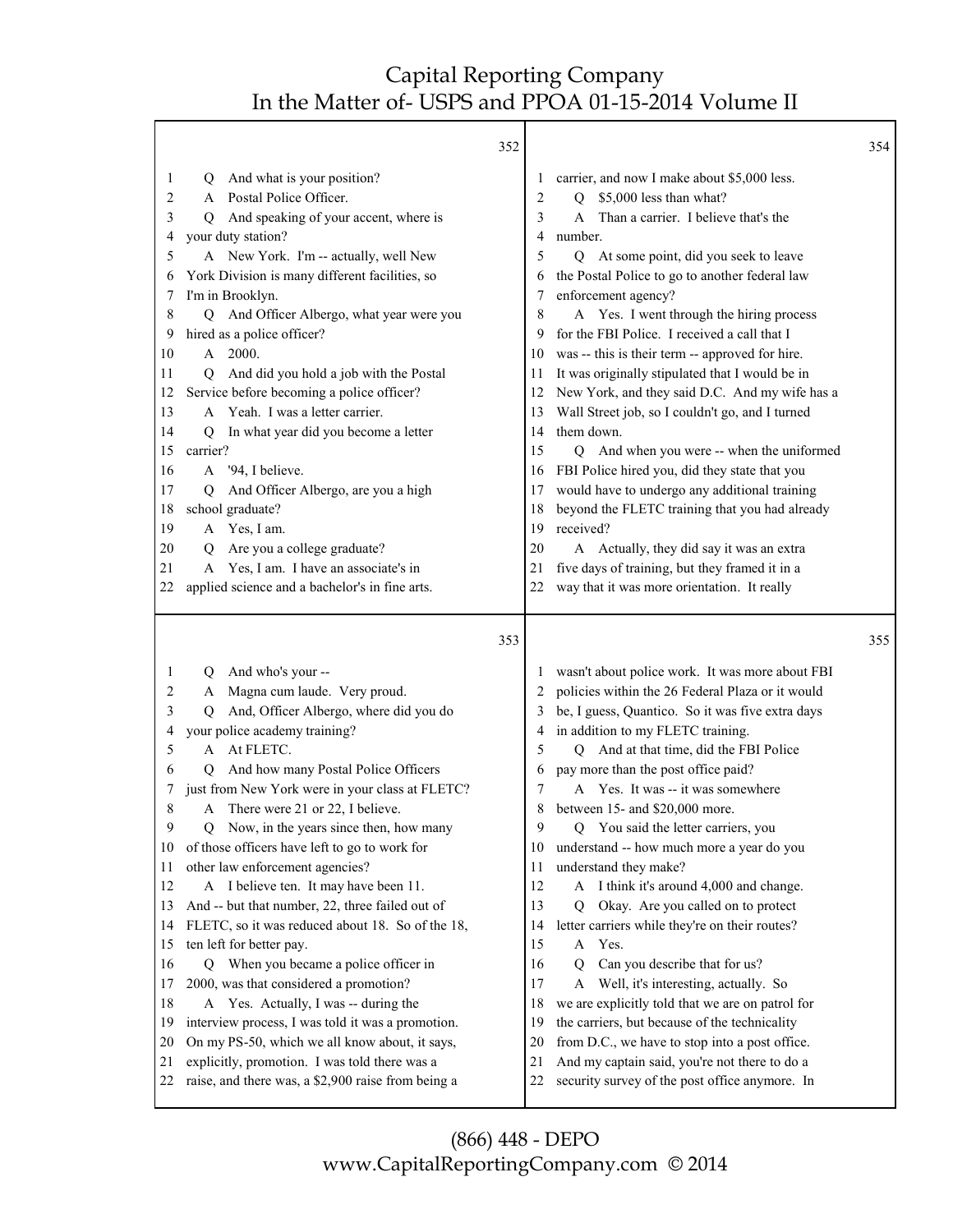|         |                                                                                               | 356 |          |                                                            | 358 |
|---------|-----------------------------------------------------------------------------------------------|-----|----------|------------------------------------------------------------|-----|
| $\perp$ | fact, you don't even need to fill out the                                                     |     | 1        | program?                                                   |     |
| 2       | security survey. Just go to the supervisor, find                                              |     | 2        | A A reduction. There actually -- there                     |     |
| 3       | out if any carriers have been assaulted, harassed                                             |     | 3        | was a memo recently out that it's been working.            |     |
| 4       | followed, robbed, quickly get out of the post                                                 |     | 4        | Recently -- I mean, I'm sure everyone knows -- we          |     |
| 5       | office and go to any route that that carrier may                                              |     | 5        | got the Amazon contract, and so there's been an            |     |
| 6       | be on. If there hasn't been an assault -- I                                                   |     | 6        | increase in assaults and robberies of carriers,            |     |
| 7       | mean, you know, it's Brooklyn, so obviously go to                                             |     |          | because now they have electronics because of               |     |
| 8       | Brownsville, Bushwick, you know, the high crime                                               |     | 8        | Amazon. And, apparently, it's been working in              |     |
| 9       | area.                                                                                         |     | 9        | New York, police presence, community policing.             |     |
| 10      | And they have -- NYPD has CompStat,                                                           |     | 10       | MR. STEPHENS: No further questions.                        |     |
| 11      | which is crime statistics, so sometimes we'll                                                 |     | 11       | Thank you, sir.                                            |     |
| 12      | refer -- I mean, we -- PPOs may not, but the                                                  |     | 12       | CROSS-EXAMINATION BY COUNSEL FOR                           |     |
| 13      | captain will refer to the CompStat and say we                                                 |     |          | <b>THE</b>                                                 |     |
| 14      | want you to patrol in this area. But, remember,                                               |     | 13       | <b>POSTAL SERVICE</b>                                      |     |
| 15      | you're stopping at a post office and then -- I                                                |     | 14       | BY MS. GONSALVES                                           |     |
| 16      | mean, they laugh about it, like, as if it's --                                                |     | 15       | The only question I had for you was the<br>Q               |     |
| 17      | you know, I mean, we have to fulfill this                                                     |     | 16       | FBI hiring, the -- the offer you got from the              |     |
| 18      | technicality.                                                                                 |     | 17       | FBI.                                                       |     |
| 19      | Now, in New York, what's -- what are<br>O                                                     |     | 18       | Right.<br>A                                                |     |
| 20      | the -- what's the Postal Police Officer -- what's                                             |     | 19       | What year was that in?<br>$\overline{Q}$                   |     |
| 21      | the Postal Police division of the Inspection                                                  |     | 20       | A I would say -- I'd have to ask my wife,                  |     |
| 22      | Service's relationship with NYPD?                                                             |     | 21       | but it was probably 2003, 2004 before she put a            |     |
|         |                                                                                               |     | 22       | kabosh on it.                                              |     |
|         |                                                                                               | 357 |          |                                                            | 359 |
| 1       | A It's very good, actually.                                                                   |     | 1        | We have a tendency to do that.<br>O                        |     |
| 2       | And $-$<br>$\overline{Q}$                                                                     |     | 2        | And what about the policy of going out                     |     |
| 3       | We back them up. They back us up.<br>A                                                        |     | 3        | to visit carriers and make stops at postal                 |     |
| 4       | And can you describe the New York<br>O                                                        |     | 4        | facilities? When did that start?                           |     |
| 5       | community-oriented policing program?                                                          |     | 5        | A We've always done the patrols, which                     |     |
| 6       | Sure. Well, sometimes -- well, right<br>A                                                     |     | 6        | were more station patrols, but the postal -- the           |     |
|         | now, we're doing it with the sergeant. Now, are                                               |     |          | carrier patrols have been fairly -- about a year,          |     |
| 8       | you speaking about service talks, because                                                     |     | 8        | I'd say.                                                   |     |
| 9       | there's -- that's kind of a large umbrella.                                                   |     | 9        | So you're saying that New York didn't<br>Q                 |     |
| 10      | So there's -- there's -- when we go out                                                       |     | 10       | implement that until a year ago?                           |     |
| 11      | on patrols, we'll stop in the post office, speak                                              |     | 11       | A Well, not at -- not as under the                         |     |
| 12      | to somebody quickly. We might give a service                                                  |     | 12       | umbrella of carrier patrol. I mean, if a carrier           |     |
| 13      | talk. Then we'll go to -- out on the carrier                                                  |     | 13       | got assaulted, we would go out and we would do a           |     |
| 14      | route, speak to the carrier, make sure                                                        |     | 14       | carrier patrol. But now we're going out just               |     |
| 15      | everything's okay.                                                                            |     | 15       | even if they haven't been assaulted. We go to              |     |
| 16      | We may speak to customers, but then                                                           |     | 16       | high crime areas to show presence.                         |     |
| 17      | there's also where we go out with an inspector,                                               |     | 17       | Q I used to live in those high crime                       |     |
| 18      | and there's robbery prevention, you know, stuff                                               |     | 18       | areas when I was a teacher in New York City.               |     |
| 19      | like that, just policy, and we'll speak to the                                                |     | 19       | So do you have any documents about                         |     |
| 20      | entire post office.                                                                           |     | 20       | that? Were you given any documents about that?             |     |
| 21      |                                                                                               |     |          |                                                            |     |
|         |                                                                                               |     |          |                                                            |     |
| 22      | And what has been the effect of this<br>O<br>program, the broader community-oriented policing |     | 21<br>22 | Well-<br>A<br>At the time it was implemented, I mean.<br>Q |     |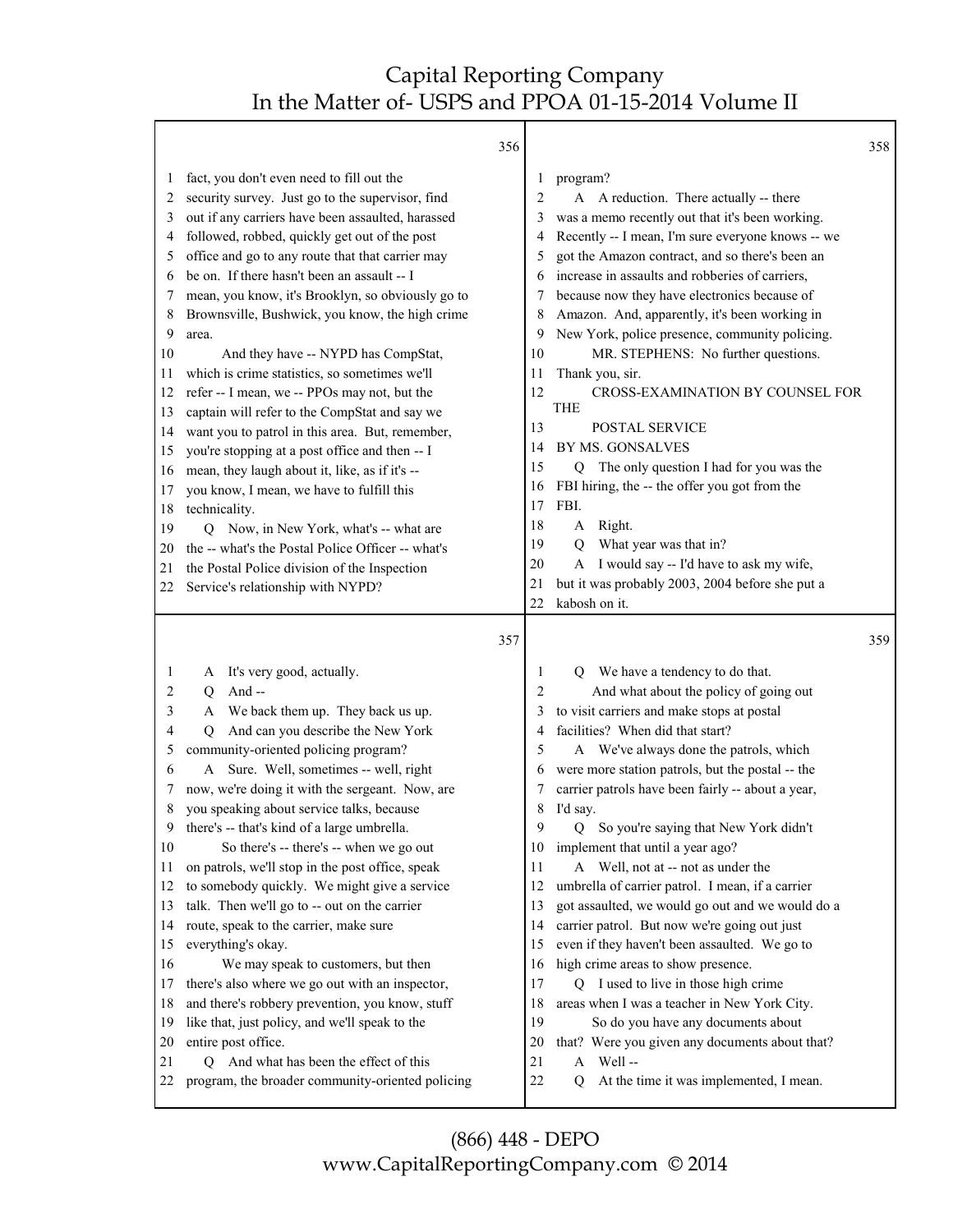٦

|          | 360                                                                                                 |                | 362                                                                             |
|----------|-----------------------------------------------------------------------------------------------------|----------------|---------------------------------------------------------------------------------|
| 1        | A Do I have any documents? I -- we have                                                             | 1              | THE WITNESS: I do.                                                              |
| 2        | a -- a memo from the colonel that we -- right                                                       | $\overline{2}$ | DIRECT EXAMINATION BY COUNSEL FOR                                               |
| 3        | now, actually, we're having a -- we're not --                                                       |                | <b>THE</b>                                                                      |
| 4        | we're about to go through a reorg, and the                                                          | 3              | <b>UNION</b>                                                                    |
| 5        | regional rep from Brooklyn had asked about, you                                                     | 4              | BY MR. STEPHENS                                                                 |
| 6        | know, what's the intent, what's going on. And                                                       | 5              | Can you please state your name for the<br>Q                                     |
| 7        | the colonel wrote back a memo, and in the memo,                                                     | 6              | record?                                                                         |
| 8        | he mentions MTE retrieval. He mentions carrier                                                      | 7              | A My name is Tammy Michaelson.                                                  |
| 9        | patrols. He mentions community policing and a                                                       | 8              | And, Ms. Michaelson, by whom are you<br>Q                                       |
| 10       | number of other things --                                                                           | 9              | employed?                                                                       |
| 11       | And you're saying --<br>O.                                                                          | 10             | A I'm currently employed by the Los                                             |
| 12       | A -- so I do have that.                                                                             | 11<br>12       | Angeles County Sheriff's Department.<br>Q Okay. And have you ever been employed |
| 13       | You're saying that memo is dated<br>O                                                               | 13             | by the Postal Inspection Service?                                               |
| 14       | roughly --                                                                                          | 14             | A Yes.                                                                          |
| 15       | A Well, that's recently.                                                                            | 15             | And what were your dates of employment<br>$\rm O$                               |
| 16<br>17 | When you say recently, people's<br>Q<br>definitions of --                                           | 16             | with the Inspection Service --                                                  |
| 18       |                                                                                                     | 17             | $A$ I was --                                                                    |
| 19       | A Within the month, I'd say.<br>Okay. And at the time the program<br>O                              | 18             | Q -- rough years?                                                               |
| 20       | started, the program that you testified about,                                                      | 19             | A I was hired as a Postal Police Officer                                        |
| 21       | you don't have any documents -- you don't                                                           | 20             | in 1995, and I left in 2006.                                                    |
| 22       | recall -- because, you know, in Chicago, there                                                      | 21             | Q Okay. And were you -- where did you do                                        |
|          |                                                                                                     | 22             | your academy training?                                                          |
|          | 361                                                                                                 |                | 363                                                                             |
| 1        | were some documents --                                                                              | 1              | A FLETC.                                                                        |
|          |                                                                                                     |                |                                                                                 |
| 2        | A I mean, there's roll calls. I mean, it                                                            | 2              | Okay. And do you recall how many<br>0                                           |
| 3        | won't say carrier patrol, but it -- there's tons                                                    | 3              | Postal Police Officers were in your class at                                    |
| 4        | of roll calls with patrol on it, patrol, patrol.                                                    | 4              | FLETC?                                                                          |
| 5        | We're going back how long?<br>Q                                                                     | 5              | A It was around 23, because we were half                                        |
| 6        | Oh, that goes back, you know, years and<br>A                                                        | 6              | Secret Service and half Postal Police. It was                                   |
| 7        | years.                                                                                              | 7              | the second full class that went through after the                               |
| 8        | Since when you started, would you --<br>Q                                                           | 8              | pilot class.                                                                    |
| 9        | Yes.<br>A                                                                                           | 9              | Q Okay. And do you recall -- at the time                                        |
| 10       | $-$ say?<br>O                                                                                       | 10             | you left the agency, do you recall how many other                               |
| 11       | Right. Right.<br>A                                                                                  | 11             | Postal Police officers from your class had left                                 |
| 12       | MS. GONSALVES: I think those are all                                                                | 12             | the agency?                                                                     |
| 13       | the questions I have. Thank you very much.                                                          | 13             | A Quite a few. I recently checked, and                                          |
| 14       | COURT REPORTER: Could you spell your                                                                | 14             | there was only four of us left now, and at the                                  |
| 15       | last name for me?                                                                                   | 15             | time I left in 2006, I was probably one of the                                  |
| 16       | THE WITNESS: A-L-B-E-R-G-O.                                                                         | 16             | last of the whole class to go.                                                  |
| 17       | COURT REPORTER: Thanks.                                                                             | 17             | Q During your time with the -- as a                                             |
| 18       | (Witness excused.)                                                                                  | 18             | Postal Police officer, were you also a union                                    |
| 19       | WHEREUPON,                                                                                          | 19             | official?                                                                       |
| 20       | <b>TAMMY MICHAELSON</b>                                                                             | 20             | A Yes.<br>0                                                                     |
| 21       | called as a witness, and having been first duly<br>22 sworn, was examined and testified as follows: | 21<br>22       | And what position did you hold with the<br>Union?                               |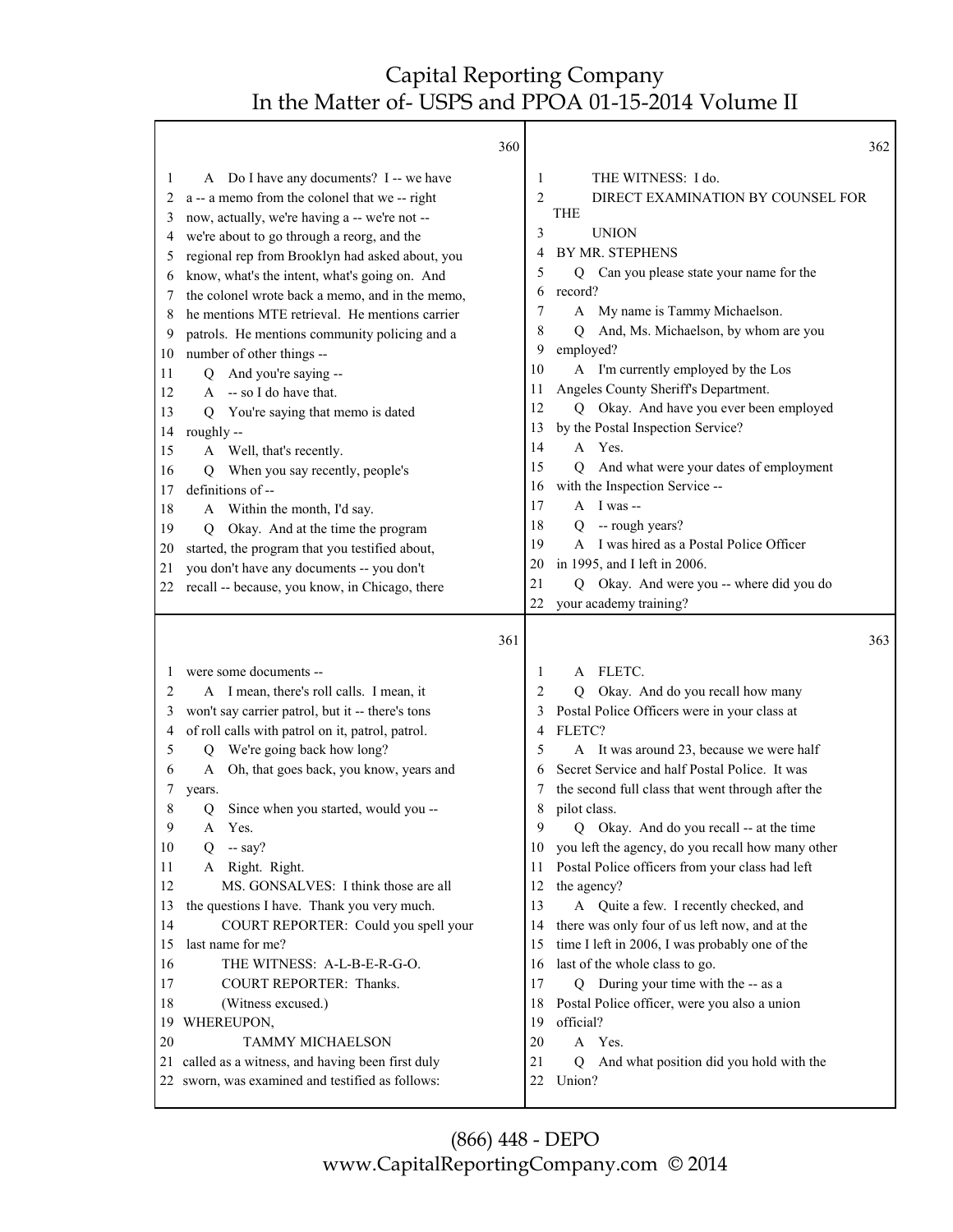Г

|          | 364                                                |          |                                                            | 366 |
|----------|----------------------------------------------------|----------|------------------------------------------------------------|-----|
| 1        | A When I left, I left as the                       | $\perp$  | came from management that was a result of the              |     |
| 2        | secretary/treasurer --                             |          | MPPD national leadership team, and in the e-mail,          |     |
| 3        | Okay.<br>Q                                         | 3        | there's reference made to the fact that this               |     |
| 4        | -- executive board.<br>A                           | 4        | ten-minute PowerPoint was going to be produced.            |     |
| 5        | Can I direct your attention in that<br>O           | 5        | And so, as a result of their meetings and                  |     |
| 6        | binder to Union Exhibit No. 62?                    | 6        | teleconferences and talking to the Union and               |     |
| 7        | MS. GONSALVES: I'm sorry. What was                 | 7        | Postal Police, this is what they came up with as           |     |
| 8        | it?                                                | 8        | part of transformation for the Postal Police.              |     |
| 9        | MR. STEPHENS: Sixty-two.                           | 9        | Q And what -- and management shared this                   |     |
| 10       | MS. GONSALVES: Sixty-two?                          | 10       | PowerPoint with the Union?                                 |     |
| 11       | MR. STEPHENS: Yes.                                 | 11       | A Yes.                                                     |     |
| 12       | BY MR. STEPHENS                                    | 12       | Okay. And do you recall what the Union<br>Q                |     |
| 13       | Do you recognize this document?<br>Q               | 13       | was told about the document as far as what the --          |     |
| 14       | Yes, I do.<br>A                                    | 14       | what the objective was, what the transformation            |     |
| 15       | What is this document?<br>O                        | 15       | objective was?                                             |     |
| 16       | This is a -- a few different e-mailed<br>A         | 16       | A I can't testify to exactly what was                      |     |
| 17       | correspondences that went through back in 2002.    | 17       | said, but it was given to us because it was                |     |
| 18       | It was provided to me by another Postal Police     | 18       | showing direction that the Postal Inspection               |     |
| 19       | Officer from L.A., and it was directly sent to     | 19       | Service wanted to take with Postal Police in               |     |
| 20       | all the Postal Police in L.A. from then Captain    | 20       | order to stem the tide of attrition, as John               |     |
| 21       | Ron Calvin.                                        | 21       | Covell wrote in his e-mail.                                |     |
| 22       | Q Okay. What was the -- what was the               | 22       | Q And this is a true and correct copy of                   |     |
|          | 365                                                |          |                                                            | 367 |
|          |                                                    |          |                                                            |     |
| 1        | subject matter of this e-mail?                     | 1        | that?                                                      |     |
| 2        | This was about a group that they were<br>A         | 2        | Yes.<br>$\mathsf{A}$                                       |     |
| 3        | putting together, the MPPD national leadership     | 3        | MR. STEPHENS: No further questions.                        |     |
| 4        | team. All the captains and I don't know who else   | 4        | Thank you.                                                 |     |
| 5        | got together, and they were mostly trying to       | 5        | CROSS-EXAMINATION BY COUNSEL FOR                           |     |
| 6        | figure out how to retain Postal Police, because    |          | <b>THE</b>                                                 |     |
| 7        | so many of us were leaving.                        | 6        | POSTAL SERVICE                                             |     |
| 8        | Q And was it -- do you recall a                    | 7        | BY MS. GONSALVES                                           |     |
|          | discussion in the -- in this e-mail, or could you  | 8        | Q So both of these documents that you                      |     |
| 10       | point out to -- what the concern was about         | 9        | just testified about are from 12 years ago in              |     |
| 11       | attrition?                                         | 10       | 2002, right?                                               |     |
| 12       | That they were leaving for other<br>A              | 11       | A That's correct.                                          |     |
| 13       | agencies, and there's also comments that are in    | 12       | Okay. Are you aware of current<br>Q                        |     |
| 14       | here. They are reached out to the Union for        | 13       | attrition levels of the --                                 |     |
| 15       | their input on how to keep Postal Police. So the   | 14       | A Yes.                                                     |     |
| 16       | Union president had -- had put in his 2 cents.     | 15       | -- Postal Police Officers?<br>Q                            |     |
| 17       | But most of the attrition issue had to do with     | 16       | I have some information about attrition<br>A               |     |
| 18       | other agencies hiring Postal Police.               | 17       | levels.                                                    |     |
| 19       | Q And can I direct you -- your attention           | 18       | Do you have personal knowledge of that?<br>Q               |     |
| 20       | to the next document? This is Union Exhibit No.    | 19       | Yes.<br>A                                                  |     |
| 21<br>22 | 63.<br>Yes. This -- this is a PowerPoint that<br>A | 20<br>21 | Okay. So you -- you're aware that<br>Q<br>they've dropped? |     |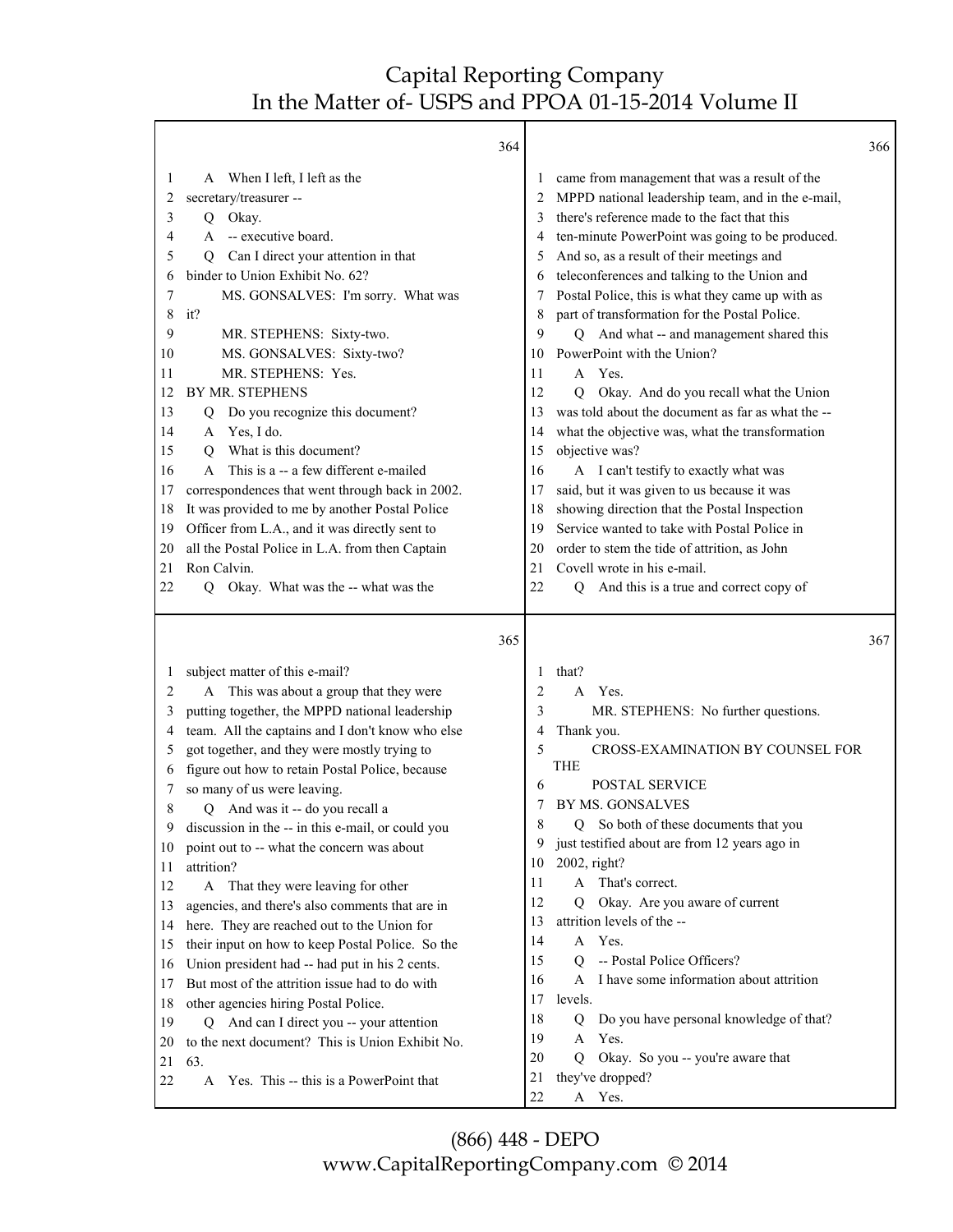|          | 368                                                          |          |                                                                                        | 370 |
|----------|--------------------------------------------------------------|----------|----------------------------------------------------------------------------------------|-----|
| 1        | MS. GONSALVES: Okay. That's all I                            | 1        | guarding fixed posts?                                                                  |     |
| 2        | have.                                                        | 2        | A I'd say about 100 percent.                                                           |     |
| 3        | MR. STEPHENS: No further questions.                          | 3        | Okay. Now, today in Newark, who guards<br>Q                                            |     |
| 4        | Thank you.                                                   | 4        | the fixed posts?                                                                       |     |
| 5        | (Witness excused.).                                          | 5        | A We have a private contractor, ABM.                                                   |     |
| 6        | MR. STEPHENS: We call Gene Matta.                            | 6        | And today, where do you spend most of<br>Q                                             |     |
|          | WHEREUPON,                                                   | 7        | your tour?                                                                             |     |
| 8        | <b>EUGENE MATTA</b>                                          | 8        | A I spend most of my tour divided up                                                   |     |
| 9        | called as a witness, and having been first duly              | 9        | different sites between the Newark main post                                           |     |
| 10       | sworn, was examined and testified as follows:                | 10       | office and Newark Airport.                                                             |     |
| 11       | THE WITNESS: Yes.                                            | 11       | Q Okay. Do you have a credential that                                                  |     |
| 12       | DIRECT EXAMINATION BY COUNSEL FOR                            | 12       | grants you airport access?                                                             |     |
|          | THE                                                          | 13       | A Yes, I do, sir.                                                                      |     |
| 13       | <b>UNION</b>                                                 | 14       | Does that credential identify you as a<br>O.                                           |     |
| 14       | BY MR. STEPHENS                                              | 15       | law enforcement officer?                                                               |     |
| 15       | Q Can you please state your name for the                     | 16       | A Yes, it does.                                                                        |     |
| 16       | record?                                                      | 17       | Do Postal Police Officers in Newark<br>О                                               |     |
| 17       | A Eugene Matta.                                              | 18       | perform carrier patrols?                                                               |     |
| 18       | And by what agency are you employed?<br>Q                    | 19       | Yes, we do.<br>A                                                                       |     |
| 19       | I work for the U.S. Postal Inspection<br>A                   | 20       | And in Newark, what does that entail?<br>O                                             |     |
| 20       | Service.                                                     | 21       | We go out -- when we first started, you<br>A                                           |     |
| 21       | And in what position are you employed?<br>Q                  | 22       | would go out explicitly meet with carriers, speak                                      |     |
| 22       | I am Postal Police Officer.<br>A                             |          |                                                                                        |     |
|          |                                                              |          |                                                                                        |     |
|          | 369                                                          |          |                                                                                        | 371 |
| 1        | And in what city are you employed?<br>Q                      | $\perp$  | to them, make sure they're okay in the bad part                                        |     |
| 2        | I work out of the Newark Division.<br>A                      | 2        | of towns. If they were having problems, if they                                        |     |
| 3        | And, Officer Matta, when were you hired<br>Q                 | 3        | chose to spoke -- speak to us at that time, we                                         |     |
| 4        | as a PPO?                                                    | 4        | spoke. If not, we would meet them back at the                                          |     |
| 5        | A I started 11/96.                                           | 5        | station at the end of the night and speak at that                                      |     |
| 6        | Okay. And where did you do your police<br>О                  | 6        | time. Then a new directive came out that we had                                        |     |
| 7        | academy training?                                            | 7        | to go to the post office first, meet up with a                                         |     |
| 8        | A I did my academy training at FLETC.                        | 8        | supervisor, find out locations, and then proceed                                       |     |
| 9        | Q And did you hold a position with the                       | 9        | out to meet up with carriers.                                                          |     |
| 10       | post office before you became a police officer?              | 10       | Q And do you do these patrols by yourself                                              |     |
| 11       | A Yes, I did, sir.                                           | 11       | or with someone else?                                                                  |     |
| 12       | In what position was that?<br>Ő                              | 12       | A No, sir. We do with it with a Postal                                                 |     |
| 13       | A I was letter carrier in Elmwood Park,                      | 13       | Inspector.                                                                             |     |
| 14       | New Jersey.                                                  | 14       | Q Okay. And are you called on to respond                                               |     |
| 15       | And did you receive a raise when you<br>O.                   | 15       | to assaults on letter carriers?                                                        |     |
| 16       | became a police officer?                                     | 16       | A Yes, sir.                                                                            |     |
| 17       | A Yes, I did.                                                | 17       | And do you perform any kind of initial<br>O.                                           |     |
| 18       | Now, when you first became a police<br>Q                     | 18       | investigation of those assaults?                                                       |     |
| 19       | officer in '97, did police officers in Newark sit            | 19       | Yes. Once we arrive, we do.<br>A                                                       |     |
| 20       | on fixed posts?                                              | 20       | And what -- what do you do?<br>O                                                       |     |
| 21<br>22 | A Yes, we did.<br>And what percentage of time was spent<br>Q | 21<br>22 | We speak to the carrier, make sure<br>A<br>he's -- he's okay. He's our primary person. |     |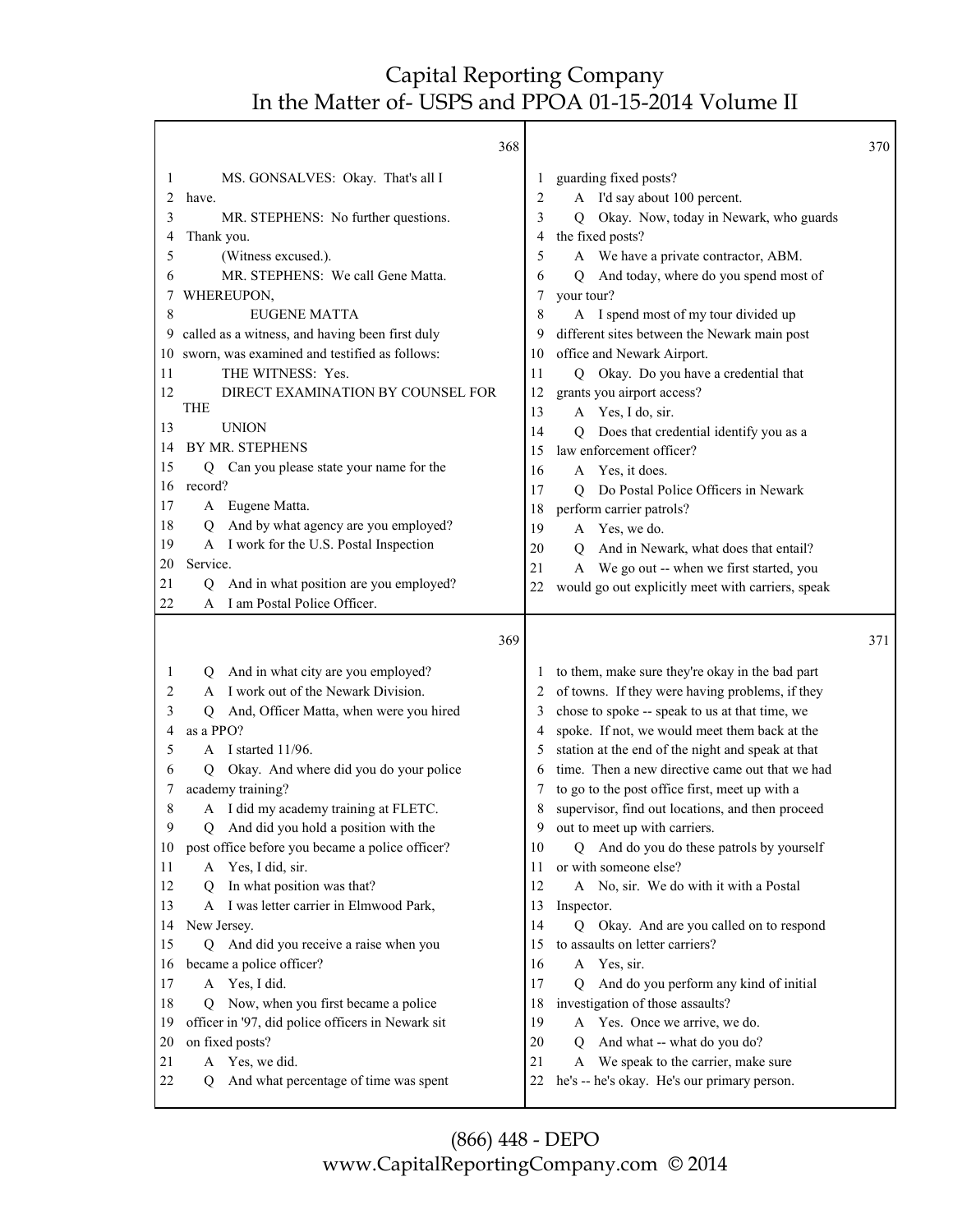| 372                                                                                                                                                                                                                                                                                                                                                                                                                                                                                                                                                                                                                                                                                                                                                                                                                                                                                                                                                                                                   |                                                                                                                                                                                                                                                                                                                                                                                                                                                                                                                                                                                                                                                                                                                                                                                                                                                                                                                                                                                                                          | 374 |
|-------------------------------------------------------------------------------------------------------------------------------------------------------------------------------------------------------------------------------------------------------------------------------------------------------------------------------------------------------------------------------------------------------------------------------------------------------------------------------------------------------------------------------------------------------------------------------------------------------------------------------------------------------------------------------------------------------------------------------------------------------------------------------------------------------------------------------------------------------------------------------------------------------------------------------------------------------------------------------------------------------|--------------------------------------------------------------------------------------------------------------------------------------------------------------------------------------------------------------------------------------------------------------------------------------------------------------------------------------------------------------------------------------------------------------------------------------------------------------------------------------------------------------------------------------------------------------------------------------------------------------------------------------------------------------------------------------------------------------------------------------------------------------------------------------------------------------------------------------------------------------------------------------------------------------------------------------------------------------------------------------------------------------------------|-----|
| Once we attain he's okay, nothing's missing, we<br>$\mathbf{I}$<br>start talking to people as they're walking by,<br>2<br>maybe people standing around, see if they're<br>3<br>willing to talk to us, give us information on<br>4<br>possibly what happened, if they choose to.<br>5<br>Q And do -- do they sometimes not want to<br>6<br>talk to you?<br>7<br>A Yes. Sometimes, they do, because<br>8<br>they're scared of retaliation.<br>9<br>And how would that retaliation come<br>$\overline{O}$<br>10<br>about?<br>11<br>The person that may have assaulted them<br>12<br>A<br>might still be in the area, might see them<br>13<br>speaking to us, and they just don't want to get<br>14<br>involved.<br>15<br>I'm not going to go through the -- all<br>16<br>Q<br>of the incidents, but you -- have you responded<br>17<br>to assaults on letter carriers?<br>18<br>A Yes.<br>19<br>Have you responded to and investigated<br>20<br>O.<br>muggings of letter carriers?<br>21<br>A Yes.<br>22 | A On our property of careless driving,<br>1<br>people driving erratic.<br>2<br>Q And if someone were to challenge it and<br>3<br>contest it in court, would you be called on to<br>4<br>testify?<br>5<br>A Yes, sir.<br>6<br>Are you called on to investigate motor<br>7<br>Q<br>vehicle accidents?<br>8<br>A Yes, sir.<br>9<br>Can you please explain?<br>10<br>Q<br>Yes. If we get a call about a motor<br>11<br>A<br>vehicle accident, we respond. We have witness<br>12<br>statements, which we give to each part -- parties<br>13<br>involved. They fill them out. We speak to them<br>14<br>to verify information. We take pictures of the<br>15<br>area, of the accident scene. If anybody's hurt,<br>16<br>we will at that time contact an ambulance to come<br>17<br>check them out, paramedics. We take pictures of<br>18<br>the vehicles involved, which we attach to our<br>19<br>incident reports.<br>20<br>21<br>At that point, if a car needs to be<br>towed, we tow it. If they're driveable, they<br>22 |     |
| 373                                                                                                                                                                                                                                                                                                                                                                                                                                                                                                                                                                                                                                                                                                                                                                                                                                                                                                                                                                                                   |                                                                                                                                                                                                                                                                                                                                                                                                                                                                                                                                                                                                                                                                                                                                                                                                                                                                                                                                                                                                                          | 375 |
| Have you responded to and investigated<br>Q<br>1<br>dog bites --<br>2<br>A Yes.<br>3<br>Q -- on letter carriers?<br>4<br>Have you responded to and investigated<br>5<br>fights between post office employees?<br>6<br>A Yes.<br>7<br>Q Have you responded to and investigated<br>8<br>armed robberies?<br>9<br>10<br>A Yes.<br>Do the officers in Newark write<br>11<br>0<br>citations?<br>12<br>A Yes, we do.<br>13<br>And can you tell us about the<br>14<br>Q<br>magistrate violation notice program?<br>15<br>A It's a program that we use to write<br>16<br>tickets from anything from disorderly conduct to<br>17<br>parking citations.<br>18<br>Q And do you write tickets for any<br>19<br>driving offenses?<br>20<br>A Yes, we do.<br>21<br>And can you tell us about those?<br>22<br>О                                                                                                                                                                                                      | drive away. If a ticket needs to be given, we'll<br>give one at that point. If not, you know, we<br>2<br>make it for them to contact us again when they<br>need their report.<br>4<br>Do Postal Police Officers in Newark<br>5<br>O.<br>work with local law enforcement?<br>6<br>7<br>A Yes.<br>Please can you give us examples of<br>8<br>Q<br>that?<br>9<br>10<br>A Yes. At times -- I'm assigned to<br>Newark Airport, so at times, if there's a breach<br>11<br>of security out there, I will help Port Authority<br>12<br>PD locate said breach of -- breach of security<br>13<br>inside the terminal or outside. I've responded<br>14<br>with them to minor aircraft accidents just to<br>15<br>help evacuate personnel, anything else they need.<br>16<br>If we find objects that are not supposed to be<br>17<br>where they are, we help them.<br>18<br>Do you find mail --<br>19<br>Q<br>Yes.<br>20<br>A<br>21<br>Do you find stolen mail at the airport?<br>Q<br>Yes, we have.<br>22<br>A                      |     |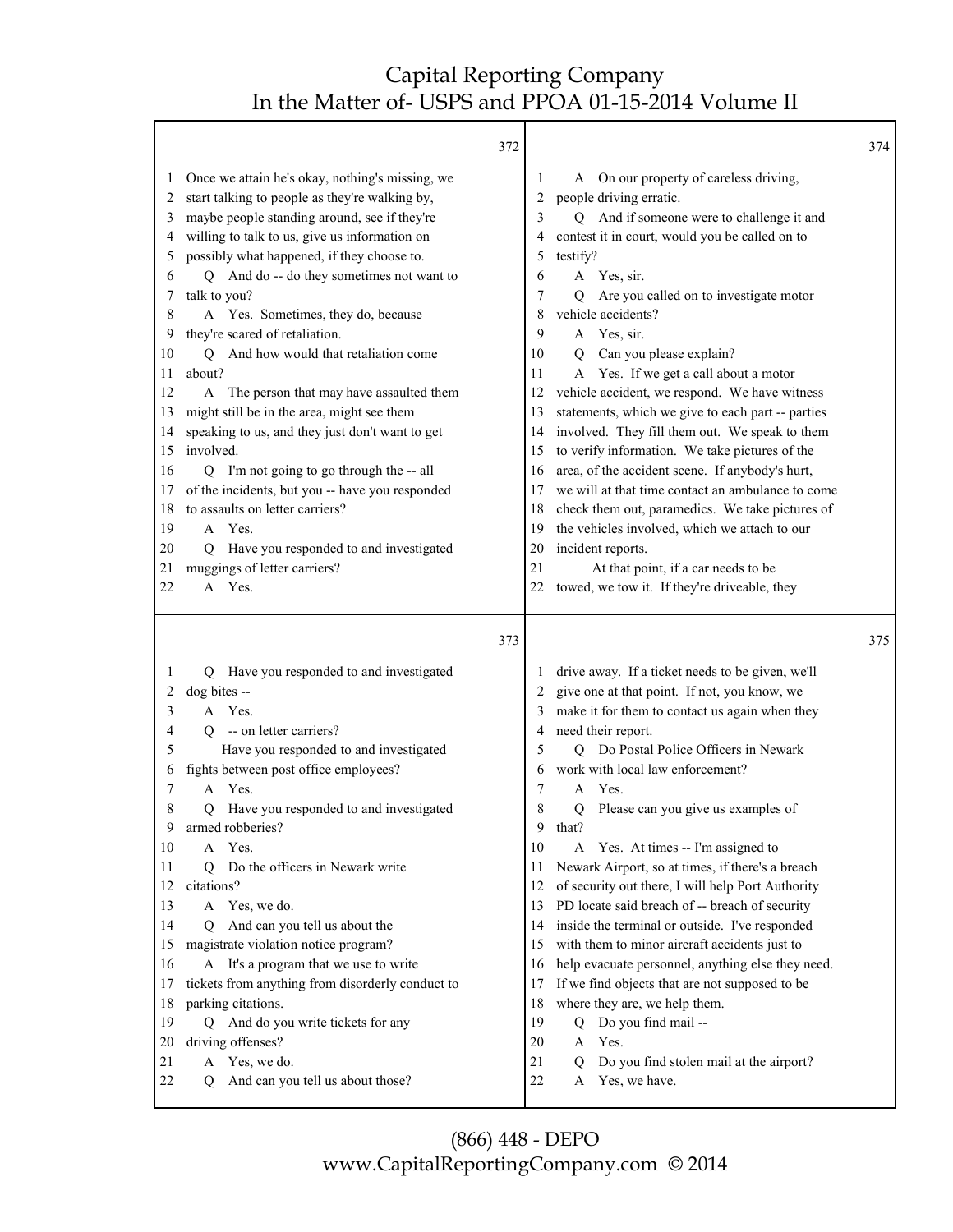|          | 376                                                                                              |                |                                                                                           | 378 |
|----------|--------------------------------------------------------------------------------------------------|----------------|-------------------------------------------------------------------------------------------|-----|
| 1        | Do you find rifled mail at the airport?<br>$\circ$                                               | $\perp$        | we're told just to be on the lookout for them, if                                         |     |
| 2        | Yes, we have.<br>A                                                                               | 2              | they come in, handle them cautiously. And, also,                                          |     |
| 3        | Do you find abandoned mail at the<br>Q                                                           | 3              | we're in an inner city, so when we're out                                                 |     |
| 4        | airport?                                                                                         | 4              | patrolling, they may be bothering our carriers.                                           |     |
| 5        | A Yes, we have.                                                                                  | 5              | So part of our job is to protect that carrier                                             |     |
| 6        | Do you have to handle any prisoner<br>O                                                          | 6              | from the gang members.                                                                    |     |
| 7        | transports?                                                                                      | 7              | Q Are you exposed to hazards, biohazards,                                                 |     |
| 8        | A Yes, we do.                                                                                    | 8              | in terms of threats to physical safety?                                                   |     |
| 9        | Okay. Do Postal Police Officers in<br>O                                                          | 9              | A Yes.                                                                                    |     |
| 10       | Newark investigate reports of suspicious                                                         | 10             | And can you give us examples of that?<br>$\mathbf Q$                                      |     |
| 11       | packages?                                                                                        | 11             | Going back to suspicious parcels, when<br>A                                               |     |
| 12<br>13 | A Yes, we do.                                                                                    | 12<br>13       | we respond to them at one of our processing<br>facilities, we don't know what the powdery |     |
| 14       | And what are you required to do in<br>O<br>these situations as a general matter?                 | 14             | substance is. So when you respond to tape off                                             |     |
| 15       | A If we get a call on a suspicious                                                               | 15             | the area, you're basically told you -- you know,                                          |     |
| 16       | parcel, we're told to respond to the area, try to                                                | 16             | you own the area. You've got to stay there until                                          |     |
| 17       | get information off that package if possible, if                                                 | 17             | an inspector can clear it that it's not                                                   |     |
| 18       | it's not a danger to yourself. At that point,                                                    | 18             | dangerous.                                                                                |     |
| 19       | you tape off the area and not allow anyone to get                                                | 19             | Are Postal Police Officers called on to<br>Q                                              |     |
| 20       | in or out of that area to protect the scene.                                                     | 20             | recover evidence?                                                                         |     |
| 21       | And if it's something that can be                                                                | 21             | Yes, we are.<br>A                                                                         |     |
| 22       | handled by Inspection Service, we'll contact the                                                 | 22             | And are you trained on how to handle<br>Q                                                 |     |
|          |                                                                                                  |                |                                                                                           |     |
|          |                                                                                                  |                |                                                                                           |     |
|          | 377                                                                                              |                |                                                                                           | 379 |
| $\perp$  | inspector, or if not, we'll contact local hazmat.                                                | 1              | evidence?                                                                                 |     |
| 2        | Q And are there ever suspicious persons                                                          | $\overline{2}$ | A Yes.                                                                                    |     |
| 3        | who are on or around post office facilities in                                                   | 3              | Are Postal Police Officers deemed<br>O                                                    |     |
| 4        | Newark?                                                                                          | 4              | emergency employees in Newark?                                                            |     |
| 5        | A Yes.                                                                                           | 5              | Yes.<br>A                                                                                 |     |
| 6        | And what are you called on to do in<br>Q                                                         | 6              | And what -- what were you called on to<br>$\overline{Q}$                                  |     |
| 7        | those situations?                                                                                | 7              | do during Hurricane Sandy?                                                                |     |
| 8        | A We're constantly dealing with                                                                  | 8              | A We were called to -- we actually were                                                   |     |
| 9        | suspicious people, homeless. They're bothering                                                   | 9              | told we had to hunker down -- hunker down at the                                          |     |
| 10       | our patrons. We're called to identify them,                                                      | 10             | facilities till the hurricane passed. While all                                           |     |
| 11       | either arrest them, give them tickets. It's                                                      | 11             | the rest of the employees were sent home,                                                 |     |
| 12       | officer discretion at that point.                                                                | 12             | basically, of the three sets we're responsible                                            |     |
| 13       | Q Now, do you have any interaction with                                                          | 13             | for, we have to stay, protect the facility and                                            |     |
| 14       | gang members?                                                                                    | 14             | surrounding area's equipment. At one point, I                                             |     |
| 15       | A Yes, we do.                                                                                    | 15             | was asked to drive to another facility in the                                             |     |
| 16       | And can you explain kind of how that<br>0                                                        | 16             | middle of the storm because no one was picking up                                         |     |
| 17       | comes up?                                                                                        | 17             | a phone at that site.                                                                     |     |
| 18       | A We have two reasons why -- we have a                                                           | 18             | So you traveled there during the storm,<br>Q                                              |     |
| 19       | federal courthouse in our building, and we're                                                    | 19             | during the hurricane?                                                                     |     |
| 20       | constantly having gang trials, and so they're                                                    | 20             | A During the storm, yes, about 2:30 in                                                    |     |
| 21<br>22 | constantly in and out. They are -- they are<br>identified by the U.S. Marshal Service to us, and | 21<br>22       | the morning.<br>And how long did you -- how long was<br>Q                                 |     |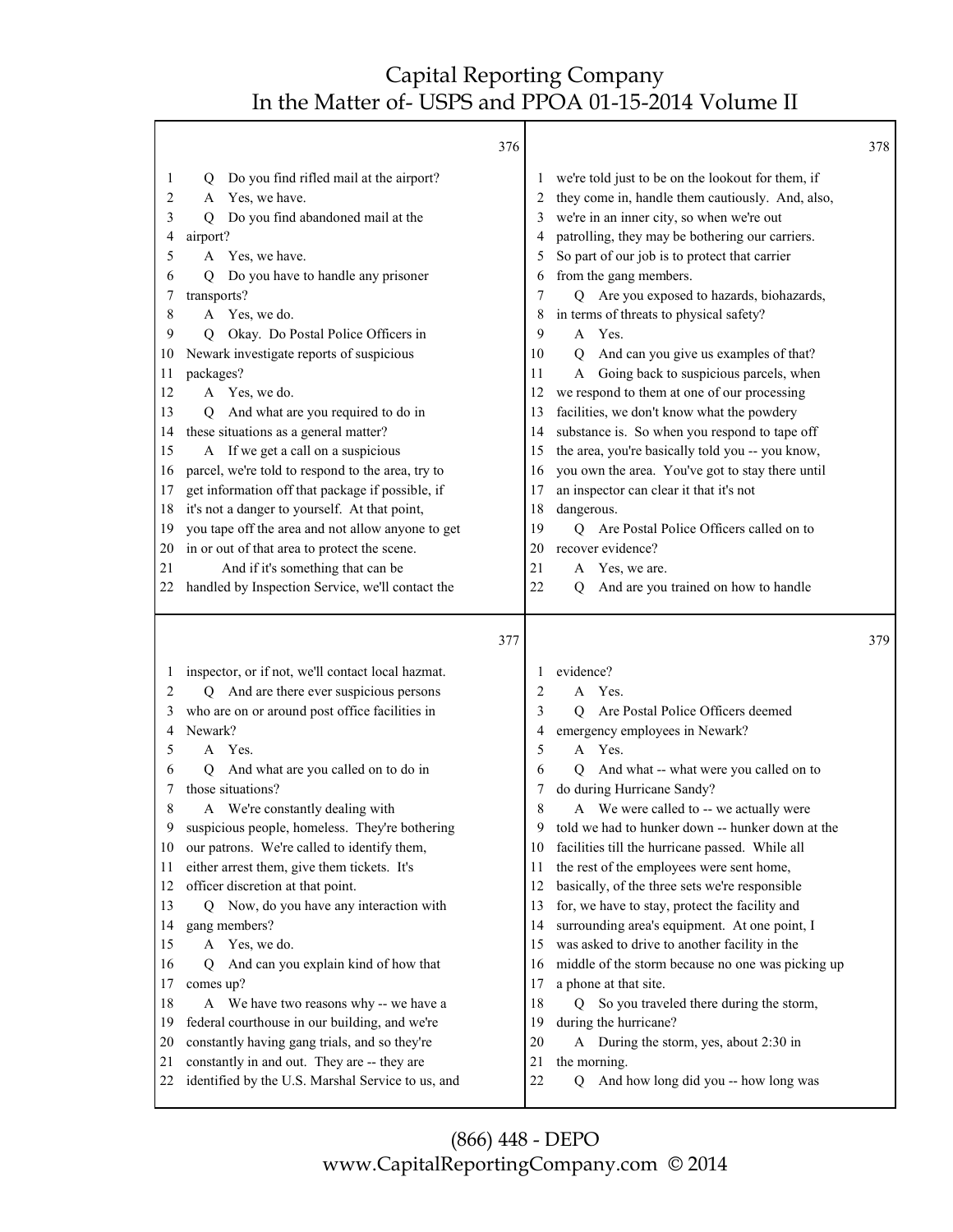٦

|              | 380                                                                               |          |                                                                                            | 382 |
|--------------|-----------------------------------------------------------------------------------|----------|--------------------------------------------------------------------------------------------|-----|
| 1            | your -- how long did you work that -- how long a                                  | 1        | CROSS-EXAMINATION BY COUNSEL FOR                                                           |     |
| 2            | shift did you end up having to work?                                              |          | <b>THE</b>                                                                                 |     |
| 3            | A I started Monday at 10:00 a.m., and if                                          | 2        | POSTAL SERVICE                                                                             |     |
| 4            | I'm correct, I didn't get off -- I didn't get                                     | 3        | BY MS. GONSALVES                                                                           |     |
| 5            | relieved till Wednesday, 2:30 in the afternoon.                                   | 4        | Is it Officer Matta?<br>Q                                                                  |     |
| 6            | Q Did you work with a police officer                                              | 5        | Yes. M-A-T-T-A.<br>A                                                                       |     |
| 7            | named Peter Litterio?                                                             | 6        | Officer Matta, this exhibit that<br>O                                                      |     |
| 8            | A Yes, I did. He was a coworker.                                                  |          | counsel just had you look at, this is being                                                |     |
| 9            | ARBITRATOR OLDHAM: Spell the last                                                 | 8        | introduced, I assume, to show that Postal Police                                           |     |
| 10           | name, please.                                                                     | 9        | Officers are held to a higher standard of conduct                                          |     |
| 11           | MR. STEPHENS: The last name is                                                    | 10       | than letter carriers?                                                                      |     |
| 12           | Litterio, L-I-T-T-E-R-I-O.                                                        | 11       | A Yes.                                                                                     |     |
| 13           | BY MR. STEPHENS                                                                   | 12       | And, therefore, that they should be<br>$\overline{Q}$                                      |     |
| 14           | Q Was Officer Litterio fired by the                                               | 13       | paid more?                                                                                 |     |
| 15           | <b>Inspection Service?</b>                                                        | 14       | A Yes.                                                                                     |     |
| 16           | A Yes.                                                                            | 15       | And to make that point, you're using a<br>$\overline{Q}$                                   |     |
| 17           | And for what offense was he fired?<br>О                                           | 16       | case where an arbitrator found that a PPO who had                                          |     |
| 18           | A He was fired because of the charges --                                          | 17       | abused his three-month old child by dropping him,                                          |     |
| 19           | he hurt his child, hurt his baby. He assaulted                                    | 18       | breaking his ribs and shaking him repeatedly --                                            |     |
| 20           | his baby, I guess. I really wasn't intimately                                     | 19       | you're using this case to make that point?                                                 |     |
| 21           | involved in it.                                                                   | 20       | MR. STEPHENS: Objection. What's --                                                         |     |
| 22           | Can I direct your attention to Union<br>Q                                         | 21<br>22 | what's the -- what's your point? Yes, I'll take                                            |     |
|              |                                                                                   |          | responsibility. Do you want to ask me -- that's                                            |     |
|              | 381                                                                               |          |                                                                                            | 383 |
|              |                                                                                   |          |                                                                                            |     |
| $\mathbf{I}$ | Exhibit No. 44? Do you recognize this document?                                   | 1        | exactly what we're using it for.                                                           |     |
| 2            | Yes, sir.<br>A                                                                    | 2        | BY MS. GONSALVES                                                                           |     |
| 3            | What is this document?<br>O                                                       | 3        | Q All right. Are you -- to your                                                            |     |
| 4            | It's a arbitration ruling between<br>A                                            | 4        | knowledge and based upon the document in front of                                          |     |
| 5            | Postal Service and the union pertaining to Pete                                   | 5        | you, which I assume you're familiar with because                                           |     |
| 6            | Litterio's case.                                                                  | 6        | your testifying about it, right?                                                           |     |
| 7            | And did the arbitrator order<br>О                                                 | 7        | A He was a coworker.                                                                       |     |
|              | Mr. Litterio, then Officer Litterio, reinstated                                   | 8        | Okay. So you're familiar with the<br>0                                                     |     |
| 9            | as a police officer?                                                              | 9        | case?                                                                                      |     |
| 10           | A No, sir.                                                                        | 10       | I've heard of it.<br>A                                                                     |     |
| 11           | Did she order him to be reinstated to<br>О                                        | 11       | To your knowledge, did the Postal<br>$\overline{O}$                                        |     |
| 12           | an appointment within the post office?                                            | 12       | Service ever take the position that Mr. Litterio                                           |     |
| 13           | A Yes, she did.                                                                   | 13       | should remain a postal employee?                                                           |     |
| 14           | And why did she believe that it was<br>O                                          | 14       | MR. STEPHENS: If you know.                                                                 |     |
| 15           | okay to reinstate him at a postal employee, but                                   | 15       | THE WITNESS: I really don't know. I                                                        |     |
| 16           | not as a police officer, if you recall?                                           | 16       | wasn't --                                                                                  |     |
| 17           | A I don't recall, to be honest with you,                                          | 17       | BY MS. GONSALVES                                                                           |     |
| 18           | but I -- I'm assuming it had to be --                                             | 18       | Okay. Let's look at the first page.<br>$\overline{Q}$                                      |     |
| 19           | That's okay. It's in the report.<br>Q                                             | 19       | MR. STEPHENS: I'll stipulate that the                                                      |     |
| 20           | A Yeah.                                                                           | 20       | post office may have been unhappy with the award.                                          |     |
| 21<br>22     | MR. STEPHENS: Officer Matta, thank you<br>very much. I have no further questions. | 21<br>22 | MS. GONSALVES: And that it always took<br>the position that Mr. Litterio should not remain |     |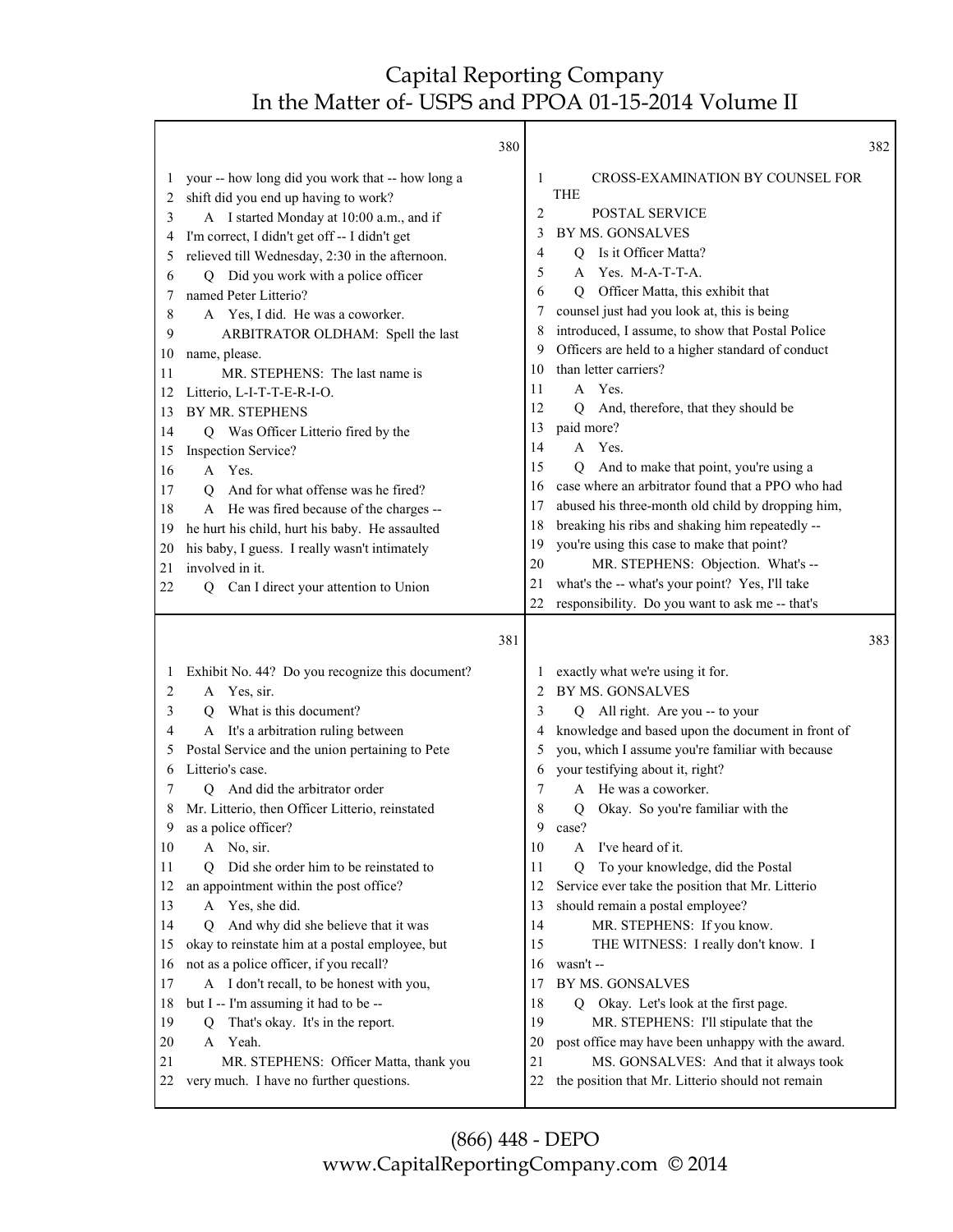Т

Γ

|         |                                                   | 384 |                |                                                   | 386 |
|---------|---------------------------------------------------|-----|----------------|---------------------------------------------------|-----|
| 1       | a postal employee?                                |     | 1              | No. I lost track of Peter Litterio --<br>A        |     |
| 2       | MR. STEPHENS: I will stipulate that               |     | $\overline{c}$ | Okay.<br>Q                                        |     |
| 3       | that was the post office's position.              |     | 3              | -- afterwards.<br>$\mathsf{A}$                    |     |
| 4       | MS. GONSALVES: Okay. Let's see if you             |     | 4              | Are you aware that he wasn't paid any<br>Q        |     |
| 5       | can stipulate to the rest of this, then. We--     |     | 5              | back pay for the seven-plus years?                |     |
| 6       | the post office took the position that he should  |     | 6              | A I know nothing, ma'am.                          |     |
| 7       | be removed as an employee?                        |     | 7              | MS. GONSALVES: Okay. I would like to              |     |
| 8       | MR. STEPHENS: That's fine.                        |     | 8              | introduce the settlement agreement, because I     |     |
| 9       | MS. GONSALVES: Okay. You stipulate to             |     | 9              | just think it's important to see the date of the  |     |
| 10      | that. Do you stipulate to the fact that the       |     | 10             | settlement agreement and what the conditions      |     |
| 11      | Postal Service delayed more than seven years      |     | 11             | were. This will be Tab C.                         |     |
| 12      | after the award to place Mr. Litterio in a letter |     | 12             | MS. BRAMESCO: Nine.                               |     |
| 13      | carrier position?                                 |     | 13             | MS. GONSALVES: C-8. I'm getting the               |     |
| 14      | MR. STEPHENS: I think that's an                   |     | 14             | tab numbers. Where's the eight? Apparently, I     |     |
| 15      | unethical -- I will stipulate that that's -- that |     | 15             | had it. I don't remember ever seeing it. Oh,      |     |
| 16      | that -- if you say that the post office did not   |     | 16             | there it is.                                      |     |
| 17      | comply with the arbitration award for over seven  |     | 17             | BY MS. GONSALVES                                  |     |
| 18      | years, I'll accept your stipulation.              |     | 18             | Q Mr. Matta, you testified that when you          |     |
| 19      | MS. GONSALVES: Okay. I have a federal             |     | 19             | came to the Postal Service as a Postal Police     |     |
| 20      | docket sheet if you'd like to see it, but --      |     | 20             | Officer that 100 percent of the posts were fixed  |     |
| 21      | MR. STEPHENS: I'm sure it was                     |     | 21             | posts, correct?                                   |     |
| 22      | litigated.                                        |     | 22             | A In New Jersey.                                  |     |
|         |                                                   |     |                |                                                   |     |
|         |                                                   | 385 |                |                                                   | 387 |
| $\perp$ | BY MS. GONSALVES                                  |     | 1              | Q Okay. In New Jersey, right. When did            |     |
| 2       | Q Do you -- and after this award, are you         |     | 2              | the change take place, if you could quantify when |     |
| 3       | aware that -- since he was your coworker that     |     | 3              | the change took place to mobile posts?            |     |
| 4       | Mr. Litterio -- Litterio filed a federal action   |     | 4              | A We started doing more mobile posts              |     |
| 5       | in the district in New Jersey?                    |     | 5              | early 2000.                                       |     |
| 6       | Rumors were.<br>A                                 |     | 6              | Q Okay. When would you say it was fully           |     |
| 7       | Okay. So you're not aware of that?<br>Q           |     | 7              | transitioned? Around 2004?                        |     |
| 8       | A Not personally, no.                             |     | 8              | Once ABM took over all the posts.<br>A            |     |
| 9       | MS. GONSALVES: Okay. I forgot. We                 |     | 9              | MS. GONSALVES: Okay. So we can look               |     |
| 10      | couldn't -- we couldn't actually print off the    |     | 10             | at the contract for that. Okay. And I think       |     |
| 11      | docket sheet, because PACER was down, has been    |     | 11             | that is all the questions I have.                 |     |
| 12      | down, but, anyway, I'll represent for the record  |     | 12             | MR. STEPHENS: I just have a voir dire             |     |
| 13      | that a federal action was followed -- filed by    |     | 13             | question about paragraph 6, in which the post     |     |
| 14      | Mr. Litterio's attorney in 2003 and that that     |     | 14             | office stipulated that would never use this in    |     |
| 15      | attorney was disbarred subsequently and that      |     | 15             | any proceeding in offering any civil, criminal or |     |
| 16      | there was a settlement agreement entered into.    |     | 16             | administrative action, other than proceedings     |     |
| 17      | And I have a copy of that settlement agreement.   |     | 17             | that may be necessary to consummate or enforce a  |     |
| 18      | BY MS. GONSALVES                                  |     | 18             | settlement agreement unless responsive to the     |     |
| 19      |                                                   |     | 19             | subpoena.                                         |     |
|         | But are you aware that there was a<br>Q           |     |                |                                                   |     |
| 20      | settlement agreement entered into?                |     | 20             | MS. GONSALVES: Is this the stipulation            |     |
| 21      | No, ma'am.<br>A                                   |     | 21             | of compromise, settlement and release?            |     |
| 22      | О<br>You are or --                                |     | 22             | MR. STEPHENS: Yes.                                |     |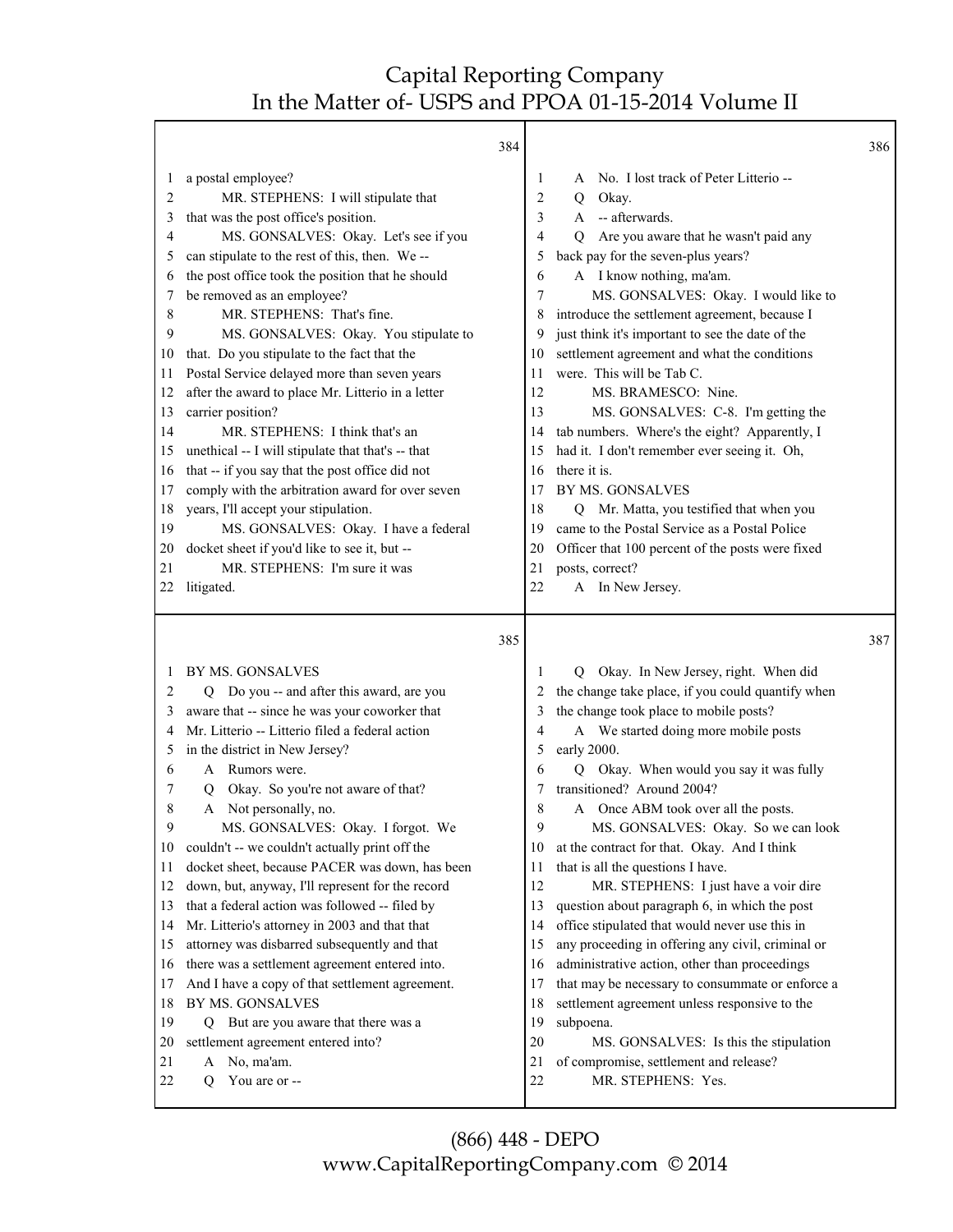|          | 388                                                                                       |                | 390                                                                                      |
|----------|-------------------------------------------------------------------------------------------|----------------|------------------------------------------------------------------------------------------|
| 1        | MS. GONSALVES: Okay. And where is                                                         | 1              | WHEREUPON,                                                                               |
| 2        | that language, just to --                                                                 | $\overline{2}$ | <b>WALTER JOHNSON</b>                                                                    |
| 3        | MR. STEPHENS: The whole paragraph says                                                    | 3              | called as a witness, and having been first duly                                          |
| 4        | it's supposed to be a secret document that will                                           | 4              | sworn, was examined and testified as follows:                                            |
| 5        | never be used in any proceeding.                                                          | 5              | THE WITNESS: I do.                                                                       |
| 6        | ARBITRATOR OLDHAM: I think we better                                                      | 6              | ARBITRATOR OLDHAM: We can go ahead.                                                      |
|          | honor that.                                                                               | 7              | MR. STEPHENS: Sure.                                                                      |
| 8        | MR. STEPHENS: I do have one question                                                      | 8              | DIRECT EXAMINATION BY COUNSEL FOR                                                        |
| 9        | before everyone takes it back, while the cat's                                            |                | THE                                                                                      |
| 10       | out of the bag.                                                                           | 9              | <b>UNION</b>                                                                             |
| 11       | REDIRECT EXAMINATION BY COUNSEL FOR                                                       | 10             | BY MR. STEPHENS                                                                          |
|          | <b>THE</b>                                                                                | 11             | Can you state your name for the record?<br>Q                                             |
| 12       | <b>UNION</b>                                                                              | 12             | Walter James Johnson.<br>A                                                               |
| 13       | BY MR. STEPHENS                                                                           | 13             | And by what agency are you employed?<br>$\overline{Q}$                                   |
| 14       | Q Can I direct your attention to                                                          | 14             | The United States Postal Inspection<br>A<br>Service.                                     |
| 15       | paragraph 2A? First off, let me direct your                                               | 15             |                                                                                          |
| 16       | attention to the last page.                                                               | 16             | And what is your position with the<br>$\overline{Q}$                                     |
| 17<br>18 | What are the dates on this document?<br>A 2010.                                           | 17<br>18       | Inspection Service?<br>A Postal Police Officer.                                          |
| 19       |                                                                                           | 19             |                                                                                          |
| 20       | Turning your back to paragraph 2A --<br>О<br>what is your -- what is the top salary for a | 20             | And in what city are you employed?<br>$\overline{Q}$<br>A Chicago, the Chicago Division. |
| 21       | Postal Police Officer today?                                                              | 21             | And do you have any -- we haven't asked<br>$\overline{O}$                                |
| 22       | I think 53 and change.<br>A                                                               | 22             | this to every witness, but did you have any                                              |
|          |                                                                                           |                |                                                                                          |
|          | 389                                                                                       |                | 391                                                                                      |
| 1        | Paragraph 2A, what is the salary that<br>Q                                                | 1              | military service?                                                                        |
| 2        | Mr. Litterio was rehired at four years ago?                                               | 2              | A Yes, I do. I served in the United                                                      |
| 3        | A This says \$54,619.                                                                     | 3              | States Army from September '75 to September '78.                                         |
| 4        | MR. STEPHENS: Okay. No further                                                            | 4              | And, Officer Johnson, there's been some<br>O                                             |
| 5        | questions.                                                                                | 5              | discussion today about community patrols --                                              |
| 6        | MS. GONSALVES: Are we returning these?                                                    | 6              | ARBITRATOR OLDHAM: Can we establish                                                      |
| 7        | ARBITRATOR OLDHAM: Yes. I think we                                                        | 7              | his date of hire?                                                                        |
| 8        | better.                                                                                   | 8              | MR. STEPHENS: I'm sorry.                                                                 |
| 9        | MS. GONSALVES: Thank you.                                                                 | 9              | BY MR. STEPHENS                                                                          |
| 10       | ARBITRATOR BJORK: Hey, Bob.                                                               | 10             | Q What was your date of hire with the                                                    |
| 11       | ARBITRATOR DUFEK: Okay.                                                                   | 11             | Inspection Service?                                                                      |
| 12       | MR. STEPHENS: I have no further                                                           | 12             | A My date of hire was July 27th, 2002.                                                   |
| 13       | questions.                                                                                | 13             | And where did you do your police<br>O                                                    |
| 14       | ARBITRATOR OLDHAM: Thank you.                                                             | 14             | academy training?                                                                        |
| 15       | THE WITNESS: Thank you.                                                                   | 15             | A At -- in Glynco, Georgia, FLETC.                                                       |
| 16       | (Witness excused.)<br>MR. STEPHENS: Can we take a                                         | 16             | Officer Johnson, there's been some<br>O                                                  |
| 17<br>18 | five-minute break?                                                                        | 17<br>18       | discussion today about carrier patrols. Do you<br>do carrier patrols in Chicago?         |
| 19       | ARBITRATOR OLDHAM: Sure.                                                                  | 19             | A Yes, we do. We do carrier patrols. We                                                  |
| 20       | (Brief recess.)                                                                           | 20             | basically call them carrier checks, carrier                                              |
| 21       | ARBITRATOR OLDHAM: You can go ahead                                                       | 21             | patrols, but we do them on a daily basis.                                                |
| 22       | and swear him in.                                                                         | 22             | And who do you talk to during these<br>Q                                                 |
|          |                                                                                           |                |                                                                                          |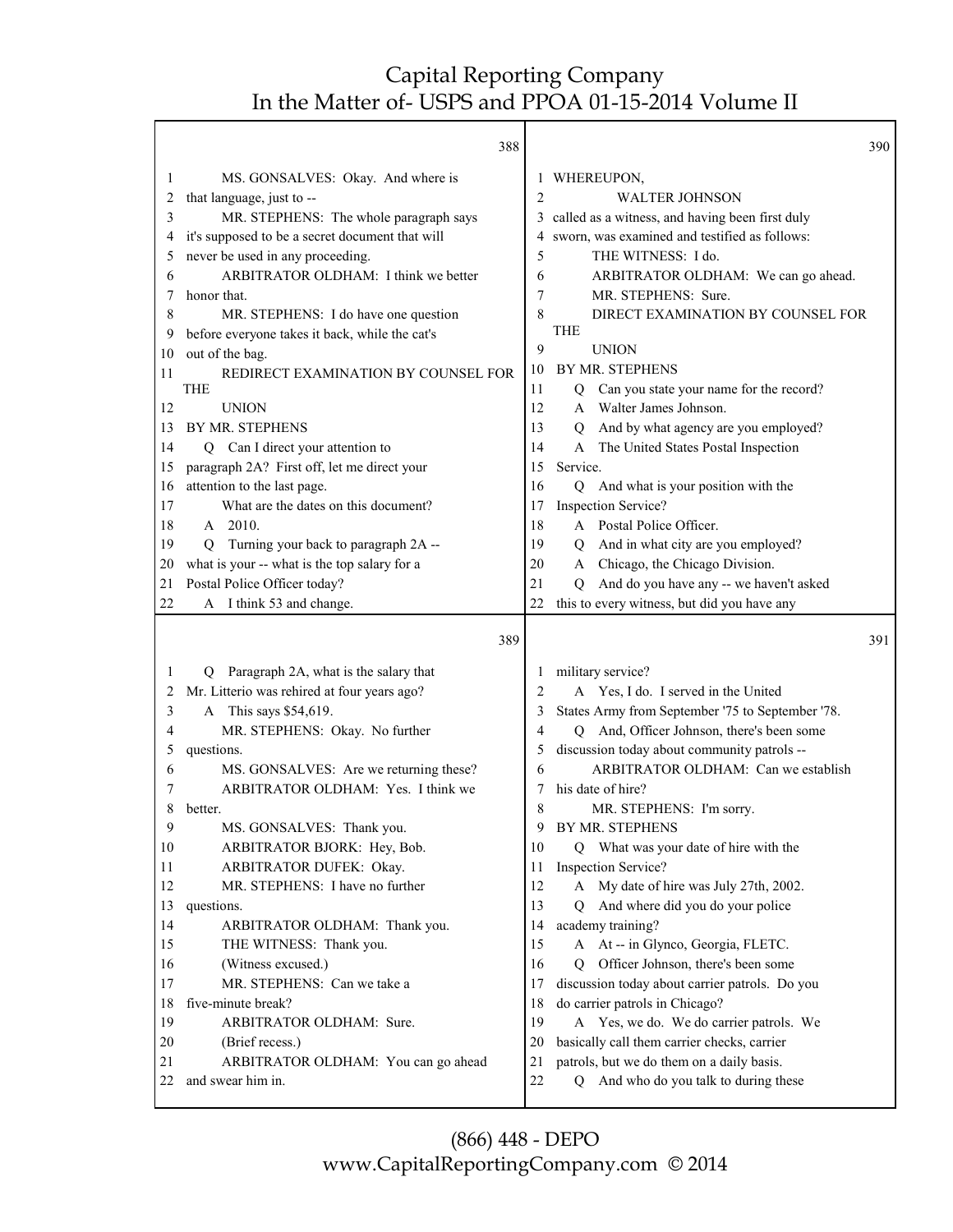Т

|              | 392                                                                                          |          |                                                                                                     | 394 |
|--------------|----------------------------------------------------------------------------------------------|----------|-----------------------------------------------------------------------------------------------------|-----|
| 2            | patrols?<br>On these patrols, we talk to -- we --<br>A                                       | 2        | also carry the Remington 870, loaded with -- with<br>slugs, and then we carry additional slugs. My  |     |
| 3            | we're basically -- my day starts with an area                                                | 3        | partner might have five and I might have five.                                                      |     |
| 4            | that I'm given to patrol, not a specific -- what                                             | 4        | The Remington is a not a handgun. What<br>Q                                                         |     |
| 5            | we're doing is we're given a ZIP code area, and                                              | 5        | is that?                                                                                            |     |
| 6            | we go into that ZIP code area, and it's usually                                              | 6        | A No. It is a shotgun.                                                                              |     |
| 7            | some of the worst areas of the city where there's                                            | 7        | ARBITRATOR DUFEK: Over and under?                                                                   |     |
| 8            | a lot of crime. And what we do is we make                                                    | 8        | THE WITNESS: Yes.                                                                                   |     |
| 9            | contact with the carriers, and a lot of times,                                               | 9        | BY MR. STEPHENS                                                                                     |     |
| 10           | we'll find some carriers on routes where carriers                                            | 10       | Q And what are the -- just say in the                                                               |     |
| 11           | might have been assaulted or robbed.                                                         | 11       | last month or so, what are the types of incidents                                                   |     |
| 12           | So these are the carriers that we're                                                         | 12       | you've had to respond to while performing these                                                     |     |
| 13           | going out to talk to, to basically interview,                                                | 13       | carrier patrols?                                                                                    |     |
| 14           | make sure that their day is going well. These,                                               | 14       | A While out of carrier patrols just last                                                            |     |
| 15           | like I said, are high crime areas, so we                                                     | 15       | week, we got a call that there had been some --                                                     |     |
| 16           | basically are prepared when we go out.                                                       | 16       | that a carrier was -- there was an attempted                                                        |     |
| 17           | Q And what is the nickname that is given                                                     | 17       | robbery made of a carrier and that the carrier<br>had returned to the station. And we were          |     |
| 18           | to the west side of Chicago that you have to<br>cover?                                       | 18<br>19 |                                                                                                     |     |
| 19<br>20     | A Well, that area is called the wild,                                                        | 20       | dispatched from the route out to the station --<br>to the station, and we arrived at the station to |     |
| 21           | wild west. It's the west and northwest sides of                                              | 21       | interview the carrier, but then also our -- our                                                     |     |
| 22           | the city, and it's basically given to us -- basic                                            | 22       | assignment is that when the station manager makes                                                   |     |
|              |                                                                                              |          |                                                                                                     |     |
|              |                                                                                              |          |                                                                                                     |     |
|              | 393                                                                                          |          |                                                                                                     | 395 |
| $\mathbf{I}$ |                                                                                              |          |                                                                                                     |     |
| 2            | intel that's given to us from the carriers<br>themselves. They describe those areas. This is | 2        | a determination whether the mail is going to<br>still be delivered in that particular area that     |     |
| 3            | what the gangbangers and drug dealers call it.                                               | 3        | same day, then we'll go out with the carrier and                                                    |     |
| 4            | And how -- how -- just roughly speaking<br>Q                                                 | 4        | make sure that that mail does get delivered.                                                        |     |
| 5            | how big of a geographic area are we talking                                                  | 5        | Q Now, are some carriers in Chicago                                                                 |     |
| 6            | about?                                                                                       | 6        | afraid to get out of their vehicles because of                                                      |     |
| 7            | That's probably about one third of the<br>A                                                  | 7        | gang activity?                                                                                      |     |
| 8            | city on that side that -- that we patrol. I                                                  | 8        | Yes. While out on a route with -- with<br>A                                                         |     |
| 9            | mean, there's two different sides that are pretty                                            | 9        | my sergeant -- she decided to take a ride-along                                                     |     |
| 10           | rough, and that's just one -- one third of the                                               | 10       | that day just to see, you know, how things were                                                     |     |
| 11           | city on that side.                                                                           | 11       | going and what was going on on the street -- we                                                     |     |
| 12           | What's the other part of the city that<br>0                                                  | 12       | received a call that a carrier was attempting to                                                    |     |
| 13           | you cover?                                                                                   | 13       | exit her vehicle, and the vehicle was surrounded                                                    |     |
| 14           | A The other side is -- is the south,                                                         | 14       | by a group that was standing on the corner                                                          |     |
| 15           | southeast side, and it's basically been nicknamed                                            | 15       | that -- and she said that she was afraid to get                                                     |     |
| 16           | by gangbangers, again, and drug dealers as Chiraq                                            | 16       | out of her vehicle. She called the station, and                                                     |     |
| 17           | because of the number of shootings that go on in                                             | 17       | the station -- we had happened to stop by the                                                       |     |
| 18           | the area.                                                                                    | 18       | station prior to hitting the -- hitting that ZIP                                                    |     |
| 19           | Q And do you carry a weapon while you're                                                     | 19       | code area, and we were right in the area. So we                                                     |     |
| 20           | on your carrier patrols?                                                                     | 20       | were, like, basically right around the corner, so                                                   |     |
| 21<br>22     | A We -- we carry our standard Inspection<br>Service issue, the Glock 229 DAK, but then we    | 21<br>22 | we were able to get over there.<br>And the carrier had exited -- was able                           |     |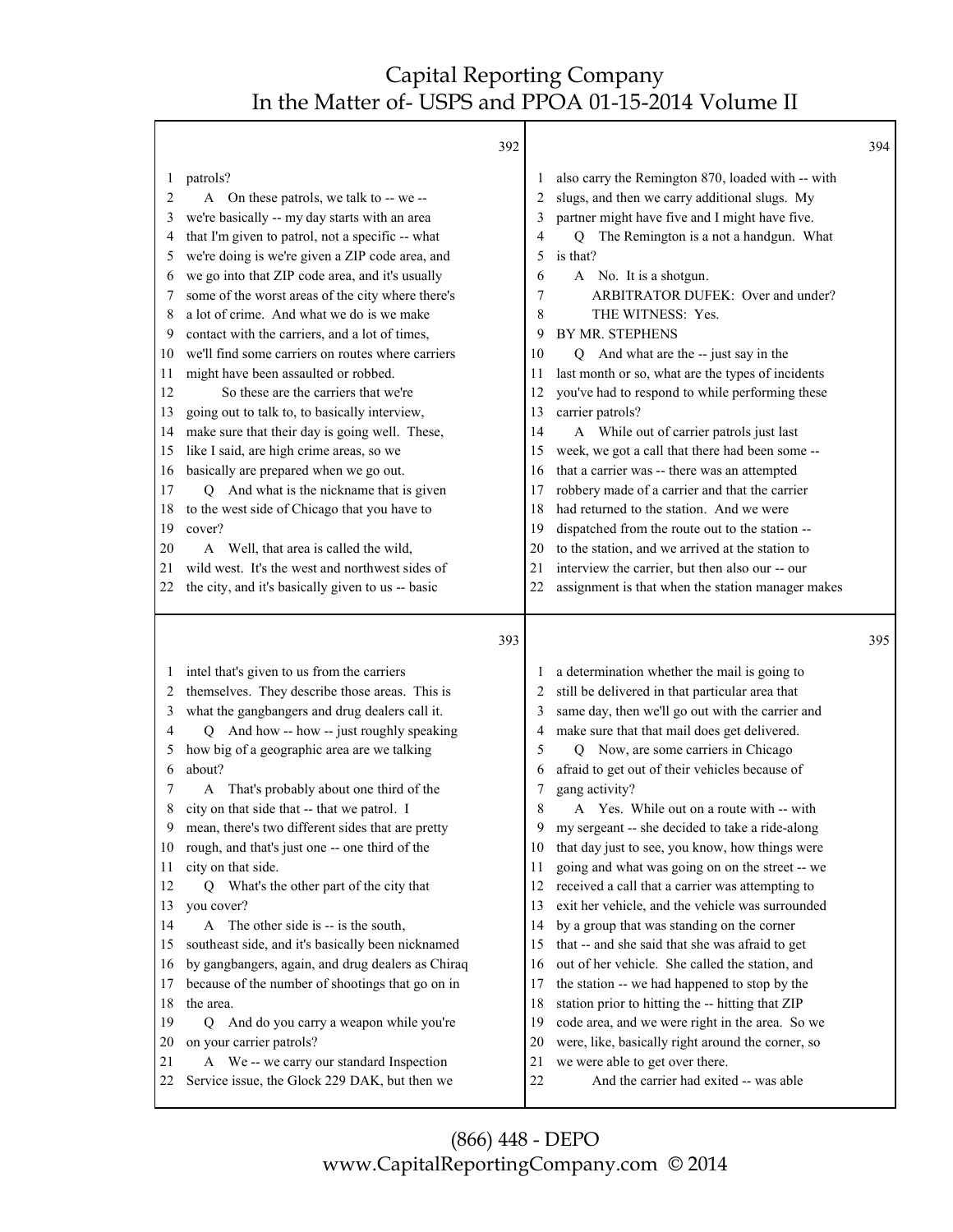|          | 396                                                                                      |                |                                                                                                     | 398 |
|----------|------------------------------------------------------------------------------------------|----------------|-----------------------------------------------------------------------------------------------------|-----|
| $\perp$  | to leave that location, but did come back to the                                         | 1              | routes?                                                                                             |     |
| 2        | location to deliver mail, and we were -- we                                              | $\overline{2}$ | A Yes. We've had that happen before.                                                                |     |
| 3        | watched her as she delivered mail. And at the                                            | 3              | And are you called on to investigate<br>0                                                           |     |
| 4        | end of her delivery, she did mention that a few                                          | 4              | those incidents?                                                                                    |     |
| 5        | of the gangbangers told her -- had made some                                             | 5              | A We are called to respond to that                                                                  |     |
| 6        | statement that she was dirty now because she was                                         | 6              | incident. And when we arrive at incidents, we                                                       |     |
| 7        | talking to the police.                                                                   | 7              | gather as much what I call intel as possible                                                        |     |
| 8        | Q And what does that -- what -- what does                                                | 8              | during the incident, interviewing carriers. If                                                      |     |
| 9        | that signify? What is your understanding --                                              | 9              | we can find any witnesses that are willing to                                                       |     |
| 10       | A That signifies that, basically, the                                                    | 10             | speak, we get that, and if we can get some                                                          |     |
| 11       | squeal rule, that she would squeal on them or she                                        | 11             | information from the carrier that will aid in                                                       |     |
| 12       | would tell on them, you know, anything that they                                         | 12             | helping the investigators when they arrive to                                                       |     |
| 13       | would do that would be basically any type of                                             | 13             | solve -- solve the crime, we gather all of that                                                     |     |
| 14       | crime.                                                                                   | 14             | information, also.                                                                                  |     |
| 15       | Now, while you're out on these patrols,<br>Q                                             | 15             | When you say "the investigators," to<br>Q                                                           |     |
| 16       | what are you wearing on your person?                                                     | 16             | whom are you referring to?                                                                          |     |
| 17       | A Well, we're wearing -- we're wearing                                                   | 17             | Postal Inspectors.<br>$\mathbf{A}$                                                                  |     |
| 18       | our vest. Like I said, we basically start out --                                         | 18             | So how is the relationship -- how do<br>Q                                                           |     |
| 19       | we can only take a vehicle --                                                            | 19             | you work with -- in Chicago, how do you work with                                                   |     |
| 20       | Q When you say a vest, what -- what --                                                   | 20             | the inspectors?                                                                                     |     |
| 21       | let's be specific. What are you wearing?                                                 | 21             | A Well, a lot of times, we may arrive at                                                            |     |
| 22       | A Our bulletproof vest.                                                                  | 22             | the location, and we'll give them information.                                                      |     |
|          |                                                                                          |                |                                                                                                     |     |
|          | 397                                                                                      |                |                                                                                                     | 399 |
| 1        | O                                                                                        | 1              |                                                                                                     |     |
| 2        | And is that worn -- is that worn                                                         | 2              | And a lot of times that we'll arrive there, we'll                                                   |     |
| 3        | beneath your uniform, or is that something that's<br>worn on top of it?                  |                | gather statements and all that good stuff, and<br>when we -- once they arrive, you know, we can --  |     |
| 4        | A Ours is worn -- we wear ours on top.                                                   | 4              | we brief them on what has gone on, the state of                                                     |     |
| 5        | And what does it look like, if you can<br>Q                                              | 5              | the carrier, the state of the mail and -- and                                                       |     |
| 6        | describe it?                                                                             | 6              | they take it from that point.                                                                       |     |
| 7        | A It's a basic vest. It shows our -- we                                                  | 7              | Q Okay. Are you called on to respond to                                                             |     |
| 8        | have our badge and our name tag on top. You                                              | 8              | crimes committed on postal property?                                                                |     |
| 9        | know, using me as an example to the employees,                                           | 9              | A Yes.                                                                                              |     |
| 10       | I'll wear my ID to kind of let them know, I have                                         | 10             | And are you called on to assist in<br>O                                                             |     |
| 11       | to wear an ID, you should be wearing an ID to                                            | 11             | investigation of, say, counterfeit checks?                                                          |     |
| 12       | identify who you are at some of the facilities.                                          | 12             | Yes.<br>A                                                                                           |     |
| 13       | The other thing is that -- like I said,                                                  | 13             | And give me an example how that comes<br>0                                                          |     |
| 14       | it's a vest that fits over our uniform and you                                           | 14             | up and how -- how you are called on to respond.                                                     |     |
| 15       | tighten it up, so sometimes it might get a little                                        | 15             | Well, we may get counterfeit checks,<br>A                                                           |     |
| 16       | warm and uncomfortable, but it's basically part                                          | 16             | counterfeit money orders, and this individual --                                                    |     |
| 17       | of what we wear. It's what we do.                                                        | 17             | one of the cases that I -- incidents that I was                                                     |     |
| 18       | You're driving a marked vehicle?<br>Q                                                    | 18             | involved in, this individual had come the day                                                       |     |
| 19       | We're driving a marked vehicle with a<br>A                                               | 19             | before and he was told that they didn't have                                                        |     |
| 20       | cage.                                                                                    | 20             | the -- the stamp stocked that he was looking for.                                                   |     |
| 21<br>22 | And do you have carriers who are<br>Q<br>threatened with handguns while they're on their | 21<br>22       | And so he came back the next day with a check,<br>with an ID, and he asked -- he wanted to get some |     |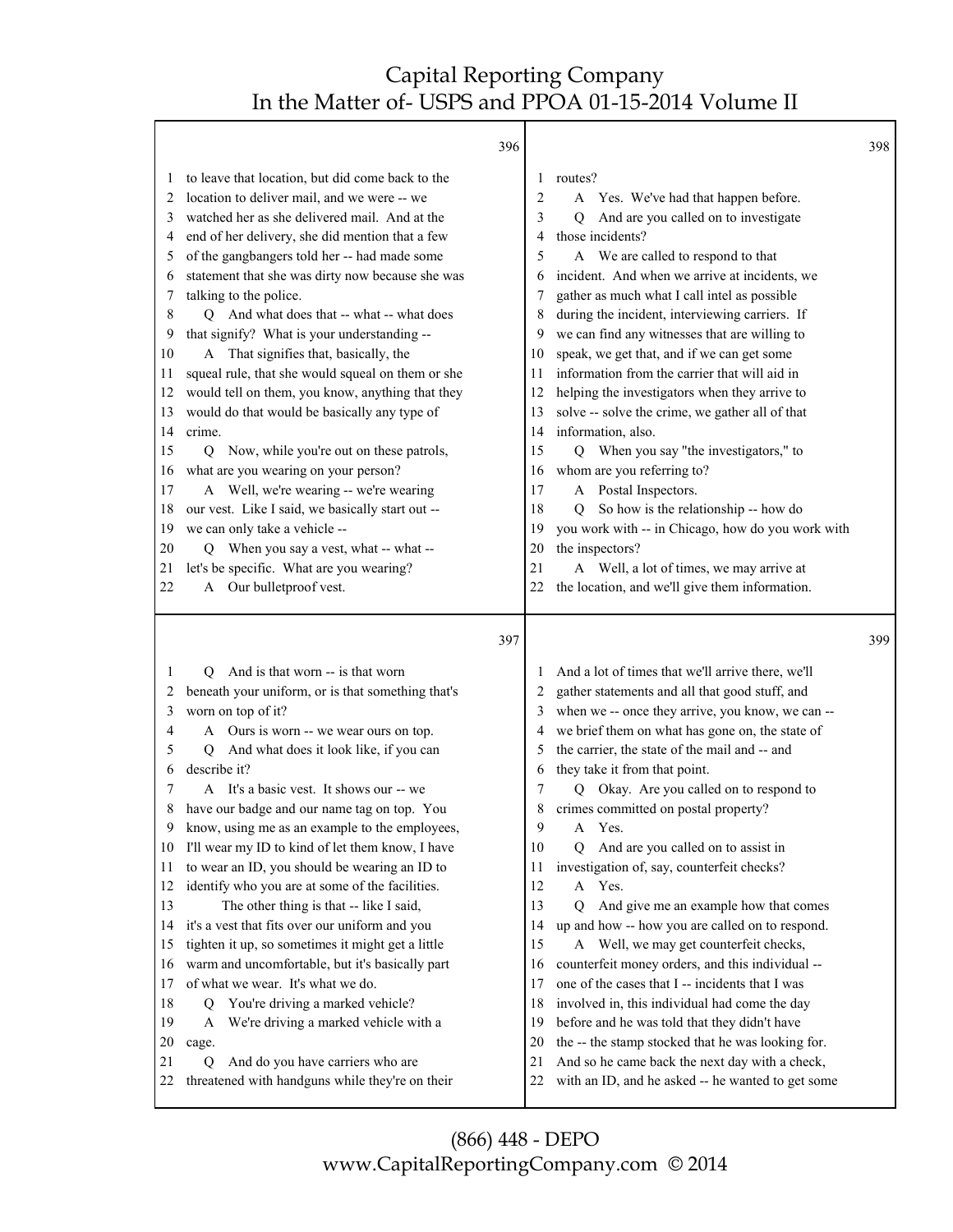|                                                                                                                         | 400                                                                                                                                                                                                                                                                                                                                                                                                                                                                                                                                                                                                                                                                                                                                                                                                                                                                                                                                                                                                                                                                                            |                                                                                                                         |                                                                                                                                                                                                                                                                                                                                                                                                                                                                                                                                                                                                                                                                                                                                                                                                                                                                                                                                                                                                                                                    | 402 |
|-------------------------------------------------------------------------------------------------------------------------|------------------------------------------------------------------------------------------------------------------------------------------------------------------------------------------------------------------------------------------------------------------------------------------------------------------------------------------------------------------------------------------------------------------------------------------------------------------------------------------------------------------------------------------------------------------------------------------------------------------------------------------------------------------------------------------------------------------------------------------------------------------------------------------------------------------------------------------------------------------------------------------------------------------------------------------------------------------------------------------------------------------------------------------------------------------------------------------------|-------------------------------------------------------------------------------------------------------------------------|----------------------------------------------------------------------------------------------------------------------------------------------------------------------------------------------------------------------------------------------------------------------------------------------------------------------------------------------------------------------------------------------------------------------------------------------------------------------------------------------------------------------------------------------------------------------------------------------------------------------------------------------------------------------------------------------------------------------------------------------------------------------------------------------------------------------------------------------------------------------------------------------------------------------------------------------------------------------------------------------------------------------------------------------------|-----|
| 1<br>2<br>3<br>4<br>5<br>6<br>7<br>8<br>9<br>10<br>11<br>12<br>13<br>14<br>15<br>16<br>17<br>18<br>19<br>20<br>21<br>22 | stamps. He said he was getting married. When he<br>got up there, the clerk recognized him from the<br>day before, so she called us. She said the check<br>suspect, and she wanted -- you know, she called<br>us to have us respond.<br>When I was dispatched with another<br>officer, we probably were directed to the<br>individual, and as we were talking to the<br>individual, my partner was getting other<br>information. And I -- I had the check and also<br>the ID in my hand, and I placed it on the<br>other -- basically, aside of me between -- and I<br>stood between the suspect and his ID and check.<br>And the entire time that I was standing<br>there and watching this individual, he just<br>seemed jittery, and as my partner was getting a<br>statement from the clerk, this individual, he<br>just kept looking around, and then he kept making<br>excuses why he had to go. And so what I did was<br>I told him, I said, just hold on, and we'll --<br>we'll get with you.<br>A couple Postal Inspectors arrived, and                                                | 1<br>2<br>3<br>4<br>5<br>6<br>7<br>8<br>9<br>10<br>11<br>12<br>13<br>14<br>15<br>16<br>17<br>18<br>19<br>20<br>21<br>22 | Once we cuffed him, I did a thorough<br>search prior to moving -- escorting him from that<br>location, which was the retail unit, up into a<br>holding cell in the Postal Inspector's office.<br>Q And do -- do you have to investigate<br>trespasses on postal property?<br>A Yes. Anyone that comes onto the<br>property that may breach the -- one of the<br>entrances at the facility, we're called to<br>investigate. The way our facility is located,<br>there is a homeless shelter a couple of blocks<br>down, and every now and then, we may get someone<br>breaching the facility, and we'll get a call.<br>One incident where we got a call<br>that -- from a -- one of the ABM officers that a<br>guy was climbing up on top of one of the<br>shanties. And as the --<br>Q By the shanties -- can I interrupt you<br>for a second?<br>Shanties is --<br>A<br>There was some earlier --<br>O<br>I'm sorry.<br>A                                                                                                                         |     |
|                                                                                                                         | 401                                                                                                                                                                                                                                                                                                                                                                                                                                                                                                                                                                                                                                                                                                                                                                                                                                                                                                                                                                                                                                                                                            |                                                                                                                         |                                                                                                                                                                                                                                                                                                                                                                                                                                                                                                                                                                                                                                                                                                                                                                                                                                                                                                                                                                                                                                                    | 403 |
| 1<br>2<br>3<br>4<br>5<br>6<br>7<br>8<br>9<br>10<br>11<br>12<br>13<br>14<br>15<br>16<br>17<br>18<br>19<br>20<br>21<br>22 | as they were talking with my partner and also<br>talking with the clerk, they made a decision that<br>they were going to arrest this -- this suspect,<br>and they wanted us to take him to the side. So<br>they came out, and we walked him to the side.<br>During walking him to the side, they<br>informed him that he was going to be arrested.<br>And as they informed him of that, he started to<br>disagree, why am I going to be arrested? So I<br>was giving him instruction to turn around and<br>place his hands on the counter, because I wanted<br>to do a search incident to arrest.<br>And this individual, he -- I -- he kept<br>kind of moving, and as I grabbed his arm and<br>grabbed his wrist, he started -- started giving<br>some resistance, and one of the other Postal<br>Inspectors grabbed his hand, and as we -- we had<br>to end up taking him down to the floor. I ended<br>up on top of the individual with his hand behind<br>his back, basically in an escort position, and<br>had one of the -- had my partner pull his<br>handcuffs out, and we cuffed him. | 1<br>2<br>3<br>4<br>5<br>6<br>8<br>9<br>10<br>11<br>12<br>13<br>14<br>15<br>16<br>17<br>18<br>19<br>20<br>21<br>22      | -- photograph introduced of some guard<br>Q<br>posts; is that --<br>A It's basically a fixed post. It is a<br>fix post that we used -- we used to have prior to<br>ABM. And when they called and said that, you<br>know, this guy's climbing up on the shanty and<br>now he's going down, the -- going down where we<br>call the CTT area where the trucks go down at,<br>and he was walking on the concrete. There's a<br>concrete barrier. Then there's some land at the<br>end of the river. There's no barrier to keep you<br>from going off into the river there.<br>And so as I approached the individual<br>in the squad car -- I exited the squad car, and I<br>asked the individual, where are -- you know, what<br>are you doing down here? And the first thing he<br>said was, I'm in the right place. And I said,<br>well, you're -- you are trespassing onto postal<br>property and you have to leave. And he started<br>acting real strange. So I asked him to put his<br>hands on the vehicle.<br>And as I searched him, he started |     |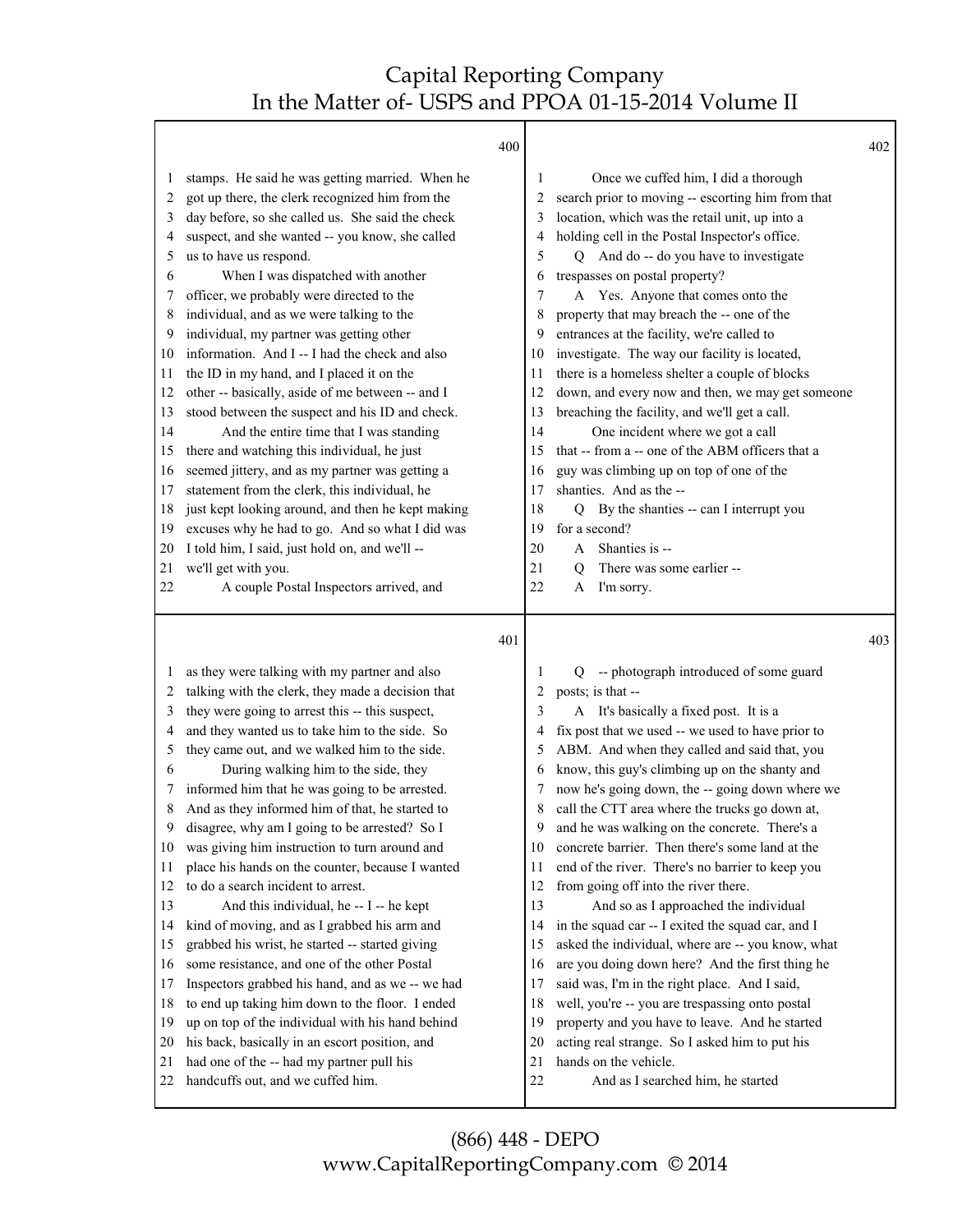|         | 404                                               |                |                                                   | 406 |
|---------|---------------------------------------------------|----------------|---------------------------------------------------|-----|
| $\perp$ | really acting strange, so to protect myself, I    | 1              | evidence that you locate?                         |     |
| 2       | told him exactly what I was doing, I'm going to   | $\overline{2}$ | A Yes. Whenever we take an individual             |     |
| 3       | put the handcuffs on you just to protect me. And  | 3              | into custody and we're bringing him to -- to a    |     |
| 4       | as I put one handcuff on, he -- at that time, he  | 4              | holding cell within our facility, we're going to  |     |
| 5       | really started acting strange and telling me I    | 5              | take all of the -- all of the personal items, and |     |
| 6       | needed God, and he was asking God to give him     | 6              | we're going to inventory those items and place    |     |
| 7       | strength to defeat this devil, and right then I   | 7              | those items in a -- in a bag and basically --     |     |
| 8       | knew, we've got a problem.                        | 8              | basically fill out a form for chain of custody.   |     |
| 9       | With the one handcuff on, I'm like, I             | 9              | Chain of custody basically will allow             |     |
| 10      | can't let this handcuff go or I've got a real     | 10             | for us to transfer all of this individual's       |     |
| 11      | problem then. So I told him, I said, stop         | 11             | personal items from our custody to the next       |     |
| 12      | resisting, stop resisting. It's basically in our  | 12             | agency who takes control of this individual.      |     |
| 13      | training that whenever we're arresting anybody,   | 13             | They will sign off, and they will sign off on     |     |
| 14      | putting handcuffs on any individual, if they      | 14             | to -- it's basically a form that -- that affixes  |     |
| 15      | resist, you've got to make sure, because you      | 15             | to the -- the -- the bag, basically an evidence   |     |
| 16      | don't know who's watching, that you give loud and | 16             | bag, and each and every item is inventoried.      |     |
| 17      | clear commands. I gave this individual loud and   | 17             | I had an incident where the individual            |     |
| 18      | clear commands, and he continued to resist, and I | 18             | had money as well, so, you know, when you         |     |
| 19      | told him, well, you know, I'm going to have to    | 19             | inventory that, if he's got five 20s -- this is   |     |
| 20      | take you down to the ground if you continue to    | 20             | just an example. If he's got five 20s, you're     |     |
| 21      | resist. He continued to resist. I grabbed his     | 21             | going to put five 20s, basically, and then, at    |     |
| 22      | hand around the wrist, and I twisted him, took    | 22             | the bottom, after you inventory everything down   |     |
|         |                                                   |                |                                                   |     |
|         | 405                                               |                |                                                   | 407 |
| 1       | him down to the ground. And by the way, this guy  |                | to the penny, basically that, watch, rings,       |     |
| 2       | was probably about 4 inches taller than I am.     | 2              | whatever else of personal ownership he has or     |     |
| 3       | Once I took him down to the ground, I             | 3              | she.                                              |     |
| 4       | was able to handcuff him, and I called for        | 4              | There's been discussion about<br>$\overline{O}$   |     |
| 5       | backup, which was -- the only other officer that  | 5              | preliminary investigations, but have you assisted |     |
| 6       | was on duty at the time in the area, and she was  | 6              | inspectors in -- in fully resolving crimes or     |     |
| 7       | able to come down. I sustained just a couple      | 7              | alleged crimes?                                   |     |
| 8       | knee scrapes, scrapes on both knees and -- in     | 8              | A I recall an incident where we had -- I          |     |
| 9       | handling this subject. My partner got her finger  | $\mathbf Q$    | was dispatched to where a carrier's vehicle had   |     |
| 10      | twisted.                                          | 10             | been vandalized. There were three -- when I       |     |
| 11      | We had determined that this guy had               | 11             | arrived on the scene, I spoke with the carrier.   |     |
| 12      | some mental issues, and we contacted Chicago      | 12             | The postal management was already out there, and  |     |
| 13      | Police. And they were able to come over, and      | 13             | they had taken possession of the mail and had     |     |
| 14      | they -- they informed us that -- they took        | 14             | handed the mail off to other carriers to deliver. |     |
| 15      | custody of the individual and told us that they   | 15             | I was taking a statement from the -- from the     |     |
| 16      | were going to take him to a facility where he     | 16             | employee, and I just happened to ask the employee |     |
| 17      | could be examined.                                | 17             | what actually happened.                           |     |
| 18      | And do you -- let me ask you about --<br>Q        | 18             | She said she was driving down the                 |     |
| 19      | sorry. One moment, please.                        | 19             | street real slow. She saw a group of people, and  |     |
| 20      | Are you called on -- in other instances           | 20             | they had bats and sticks and they just started    |     |
| 21      | of trespass or other suspicious persons, are you  | 21             | swinging and breaking her windows. And as she-    |     |
|         |                                                   |                |                                                   |     |
| 22      | called on to inventory and preserve any -- any    | 22             | she said, when that happened, I just backed --    |     |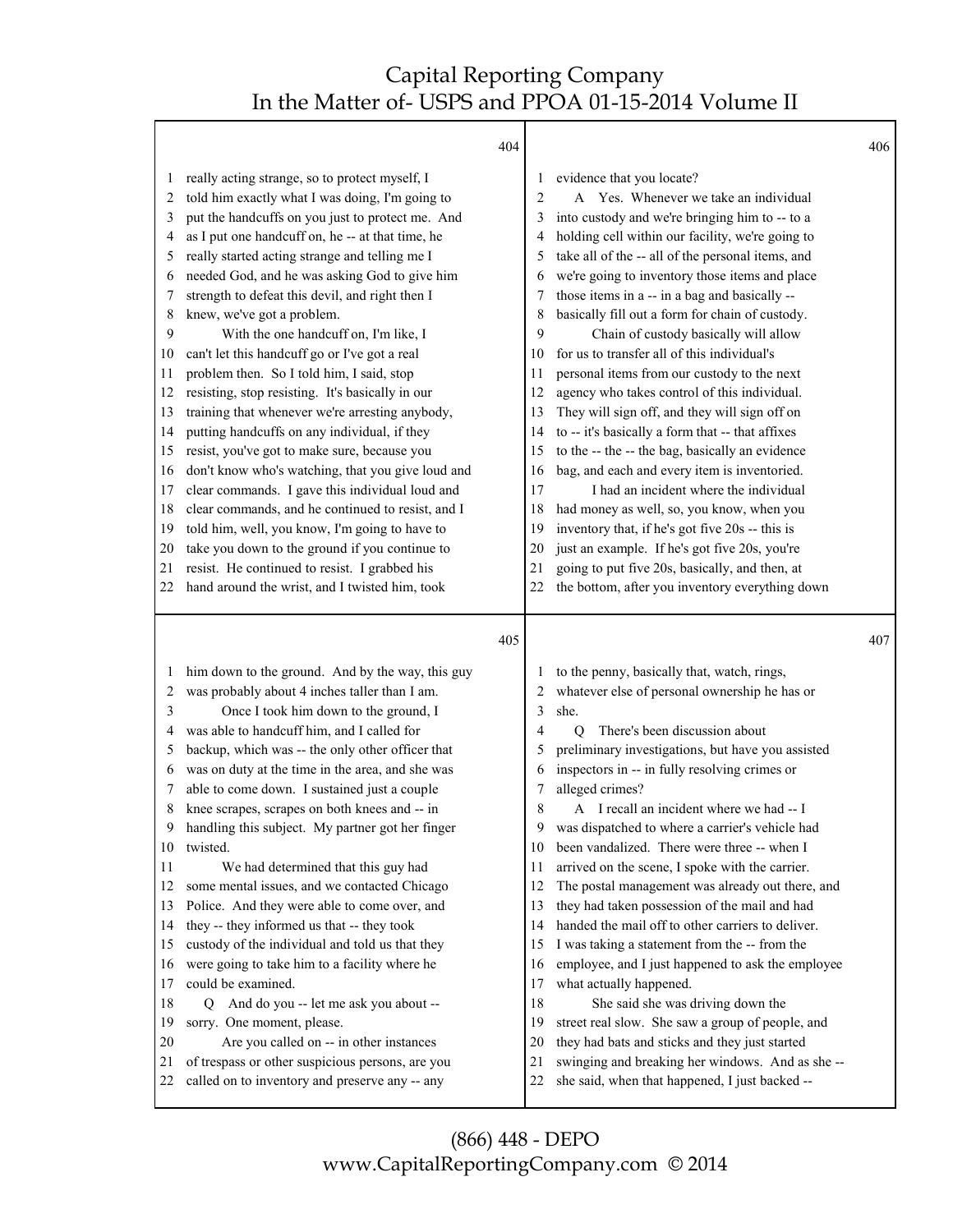|          |                                                                                                | 408      |                                                               | 410 |
|----------|------------------------------------------------------------------------------------------------|----------|---------------------------------------------------------------|-----|
| 1        | backed up. She was like halfway down the block.                                                |          | after I looked at him, I just -- I said, okay,                |     |
| 2        | So we're talking about maybe 200, 250 feet. So                                                 | 2        | and that was the last person that we had                      |     |
| 3        | she backed up, and she said she stopped on the                                                 | 3        | interviewed.                                                  |     |
| 4        | corner.                                                                                        | 4        | And so when we left, I came back to                           |     |
| 5        | So Chicago Police were writing the --                                                          | 5        | download the photos, and I told the inspector I               |     |
| 6        | they were basically writing their -- their                                                     | 6        | would send him the photos. So as I was                        |     |
| 7        | incident report, and they told me that it's --                                                 | 7        | downloading the photos, I happened to look at one             |     |
| 8        | about halfway down the block is where the                                                      | 8        | of the photos, and I said, wait a minute, this                |     |
| 9        | incident occurred. So I -- I took a camera, went                                               | 9        | individual was going northbound on a southbound               |     |
| 10       | down. And I always remember one thing that                                                     | 10       | street. It was a one way going -- the street was              |     |
| 11       | I've -- I've learned is that you take as many                                                  | 11       | actually one way going north, and she was                     |     |
| 12       | pictures as possible of incidents, because we can                                              | 12       | actually going southbound. And I could tell by                |     |
| 13       | always throw them out, but you can never get any                                               | 13       | the position of the glass that was on the ground              |     |
| 14       | back. So I took as many pictures that I possibly                                               | 14       | that the vehicle was not even moving. The                     |     |
| 15       | could and then came back down and was -- was                                                   | 15       | vehicle was stationary at the time that the glass             |     |
| 16       | speaking with -- making sure that the carrier was                                              | 16       | was broken.                                                   |     |
| 17       | taking care of the -- the incident report, the --                                              | 17       | And then, as I blew the picture up                            |     |
| 18       | her statement.                                                                                 | 18       | more, I could see that the glass is sitting on                |     |
| 19       | And as -- while I was talking to her,                                                          | 19       | top of a skid mark. So I sent the inspector -- I              |     |
| 20       | finally, a tow truck had arrived to tow the                                                    | 20       | called him up, and I told him -- I said -- I got              |     |
| 21       | vehicle, but I told them that we wouldn't release                                              | 21       | his voicemail. I said, you're going to really                 |     |
| 22       | the vehicle until a Postal Inspector arrives.                                                  | 22       | like these pictures when I send them to you. So               |     |
|          |                                                                                                |          |                                                               |     |
|          |                                                                                                | 409      |                                                               | 411 |
| 1        | Once he arrives, then, you know, he takes a look                                               |          | I sent him the pictures and sent him an e-mail                |     |
| 2        | at the vehicle. He'll decide if he wants to                                                    |          | and said, see if you agree with me. I don't                   |     |
| 3        | release it now or later. And so, once the Postal                                               | 3        | think she's telling the truth.                                |     |
| 4        | Inspector arrived -- excuse me -- I informed him                                               | 4        | And later on, when I did speak with                           |     |
| 5        | that I took pictures of the vehicle, also where                                                | 5        | him, he said, you know, I was beginning to                    |     |
| 6        | the incident actually occurred. And so I said,                                                 |          | believe that she was telling the truth, and I                 |     |
| 7        | I'll take you down.                                                                            |          | said -- yeah, I said, but the pictures aren't                 |     |
| 8        | We go down to the look at the incident,                                                        | 8        | going to lie. So, yes, it did actually help him               |     |
| 9        | but by the time we get down there, someone had                                                 | 9        | solve the case and show that she was not telling              |     |
| 10       | started moving the glass, but -- so I said, oh,                                                | 10       | the truth about what actually happened.                       |     |
| 11       | don't worry about it. I've got pictures of it                                                  | 11       | MR. STEPHENS: I have no further                               |     |
| 12       | already. We go, and he said, well, can you come                                                | 12       | questions. Thank you.                                         |     |
| 13       | with me to canvass? You know, so he was by                                                     | 13       | ARBITRATOR OLDHAM: Good stories,                              |     |
| 14       | himself, so he asked me to -- we stopped by a few                                              | 14       | Mr. Johnson.                                                  |     |
| 15       | homes.                                                                                         | 15       | THE WITNESS: Thank you.                                       |     |
| 16       | And the last person that we talked to                                                          | 16       | MS. GONSALVES: I don't think I have                           |     |
| 17       | said that he had noticed that the postal vehicle                                               | 17       | any questions.                                                |     |
| 18       | had come around the corner so -- so fast and                                                   | 18       | ARBITRATOR OLDHAM: Thank you.                                 |     |
| 19       | slammed the brakes on that it made a -- he                                                     | 19       | THE WITNESS: Thank you.                                       |     |
| 20       | said -- and this was his words -- it went                                                      | 20       | (Witness excused.)                                            |     |
| 21<br>22 | (indicating), and I said, really, and he said,<br>yeah, it went (indicating) like that. And so | 21<br>22 | MR. STEPHENS: Are we through with our<br>witnesses for today? |     |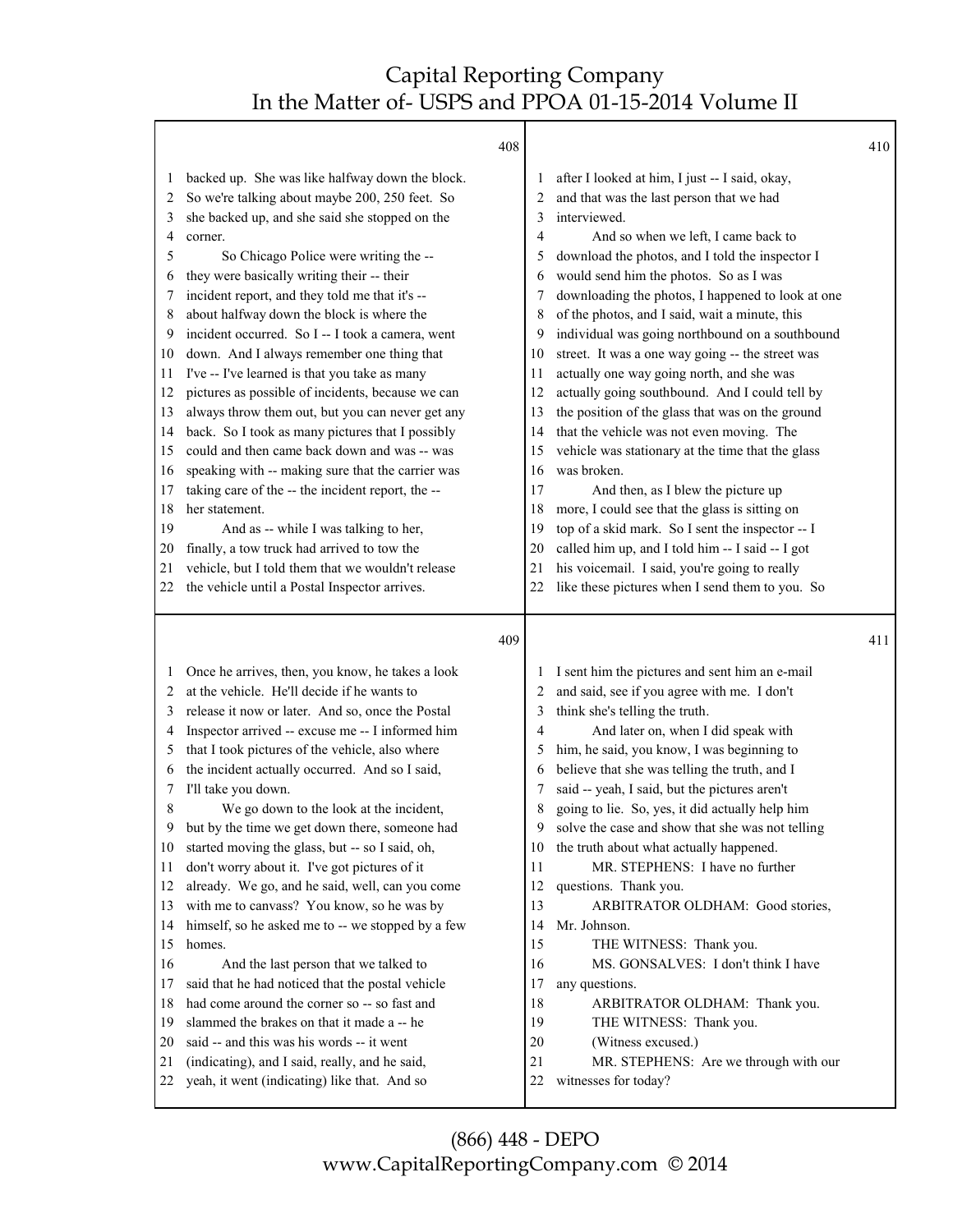|                                                                                                  |                                                                                                                                                                                                                                                                                                                                                                                                                                                                                                                                                                                                                                                                                    | 412 |  |
|--------------------------------------------------------------------------------------------------|------------------------------------------------------------------------------------------------------------------------------------------------------------------------------------------------------------------------------------------------------------------------------------------------------------------------------------------------------------------------------------------------------------------------------------------------------------------------------------------------------------------------------------------------------------------------------------------------------------------------------------------------------------------------------------|-----|--|
| 1<br>2<br>3<br>4<br>5<br>6<br>7<br>8<br>9<br>10<br>11                                            | ARBITRATOR OLDHAM: I think that<br>everyone would be pleased if we wound down about<br>now. Can we do that? Is there any other<br>business we need to conduct today?<br>MS. GONSALVES: (Shaking head.)<br>ARBITRATOR OLDHAM: All right. So<br>we'll close the hearing for today, and we'll see<br>everyone in this same room tomorrow.<br>MR. ALEXANDROVICH: No, we're in the<br>big room again for the rest of the hearings.<br>ARBITRATOR OLDHAM: All right. We'll                                                                                                                                                                                                               |     |  |
| 12<br>13<br>14<br>15<br>16<br>17<br>18<br>19                                                     | see you there at 9:30 tomorrow morning.<br>(Whereupon, the proceedings were<br>adjourned at 4:12 p.m.)                                                                                                                                                                                                                                                                                                                                                                                                                                                                                                                                                                             |     |  |
| 20<br>21<br>22                                                                                   |                                                                                                                                                                                                                                                                                                                                                                                                                                                                                                                                                                                                                                                                                    |     |  |
|                                                                                                  |                                                                                                                                                                                                                                                                                                                                                                                                                                                                                                                                                                                                                                                                                    |     |  |
|                                                                                                  |                                                                                                                                                                                                                                                                                                                                                                                                                                                                                                                                                                                                                                                                                    | 413 |  |
| 1<br>$\overline{2}$<br>3<br>4<br>5<br>6<br>7<br>8<br>9<br>10<br>11<br>12<br>13<br>14<br>15<br>16 | CERTIFICATE OF NOTARY PUBLIC<br>I, ERICK M. THACKER, the officer before whom<br>the foregoing arbitration was taken, do hereby<br>certify that the testimony appearing in the<br>foregoing arbitration was taken by me in<br>stenotype and thereafter reduced to typewriting<br>by me; that said transcription is a true record<br>of the proceedings; that I am neither counsel<br>for, related to, nor employed by any of the<br>parties to the action in which this was taken;<br>and, further, that I am not a relative or<br>employee of any counsel or attorney employed by<br>the parties hereto, nor financially or otherwise<br>interested in the outcome of this action. |     |  |
| 17<br>18<br>19<br>$20\,$<br>21                                                                   | ERICK M. THACKER<br>Notary Public in and for the<br>District of Columbia                                                                                                                                                                                                                                                                                                                                                                                                                                                                                                                                                                                                           |     |  |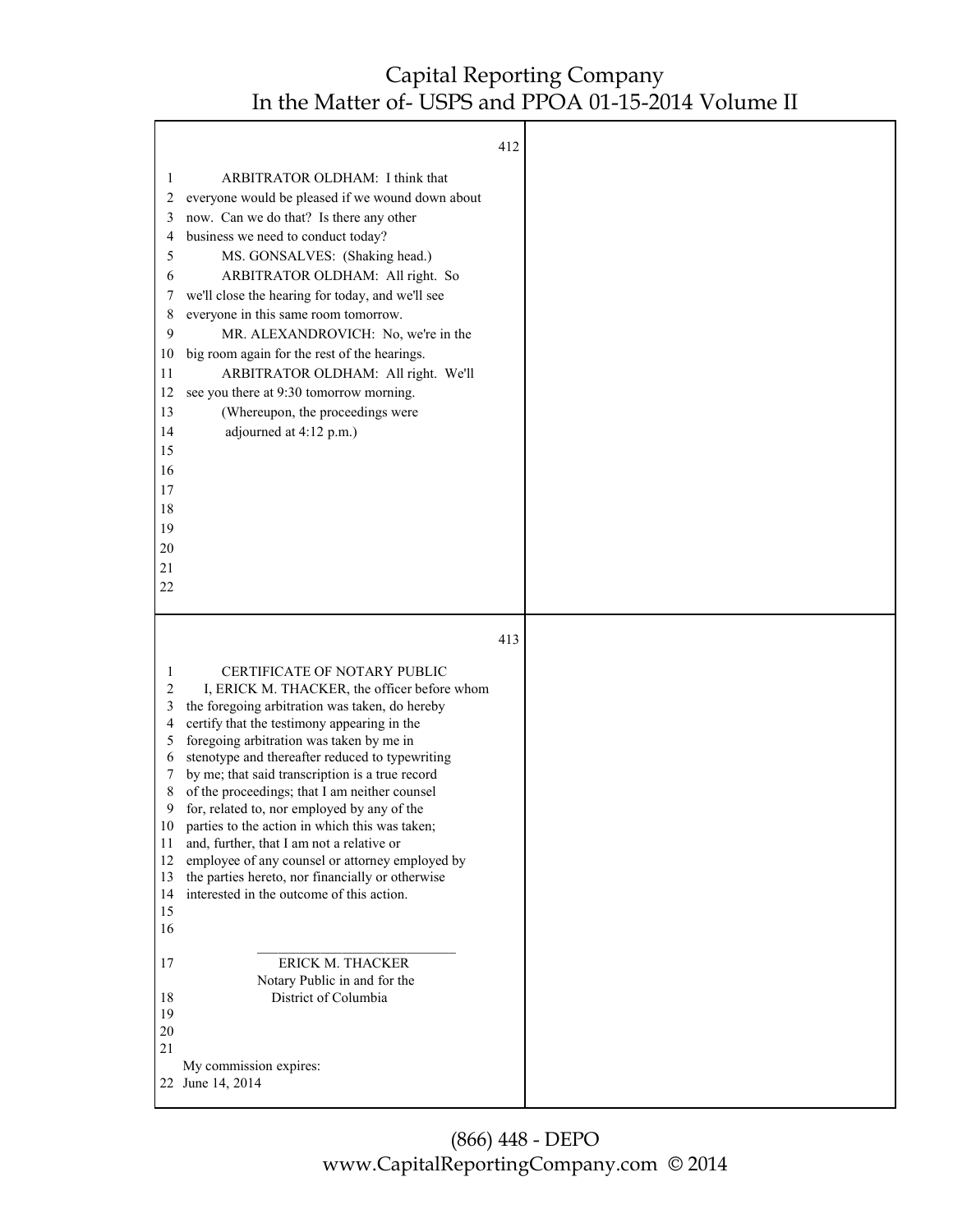Page 1

| $\mathbb{S}$                    | 14-month 284:16               | 380:5                                 | 20260 96:14             |
|---------------------------------|-------------------------------|---------------------------------------|-------------------------|
| \$100 209:1                     | 15 95:9 174:11                | 20 195:1                              | 20s 406:19,20,21        |
| \$2,900 353:22                  | 179:14 355:8                  | 200 408:2                             | 21 225:19 353:8         |
| \$20,000 355:8                  | 156 97:3                      | 2000 201:7,15                         | 210 96:9                |
| \$4,500 160:20                  | 159 97:4                      | 352:10 353:17                         | 22 241:10 353:8,13      |
| \$5,000 327:21 328:5            | 16 181:14 182:2               | 387:5                                 | 222 97:5                |
| 354:1,2                         | 201:4 212:2                   | 20006 96:9                            | 223-2620 96:10          |
| \$54,619 389:3                  | 17 174:11 183:14              | 2000s 213:9 217:6<br>280:4            | 229 393:22              |
|                                 | 1701 96:8                     |                                       | 23 239:20 250:16        |
| $\mathbf{1}$<br>1 106:17 142:21 | 18 189:14 199:9               | 2001 176:9 178:8                      | 363:5                   |
| 145:1,2 248:20,21               | 353:14                        | 2002 136:10 213:13<br>214:7,12 364:17 | 232.1 336:18            |
| 249:1,13,17,20                  | 18th 180:2 319:7              | 367:10 391:12                         | 24 3 20:6               |
| 250:3,4 280:4                   | 19 194:6                      | 2003 280:21 358:21                    | 245 97:5                |
| 1,000 239:11                    | 196 97:4                      | 385:14                                | 25 324:17               |
| 1:04253:2                       | 1972 144:3                    | 2004 176:10 180:2                     | 250 408:2               |
| 10 165:22 166:14                | 1978 209:7                    | 212:1 358:21<br>387:7                 | 253 97:6                |
| 168:2,13 202:15                 | 1980 277:2                    | 2005 214:21 254:18                    | 26 355:2                |
| 10:00 380:3                     | 1990 173:19 195:11            | 274:21 275:2,4                        | 268-6704 96:14          |
| 100 370:2 386:20                | 1995 362:20                   | 280:21                                | 27 329:7 333:3          |
| 1028 295:12                     | 1996 159:20                   | 2006 137:2 214:20                     | 271 97:6                |
| 1029 330:9,10                   | 174:4,7,16,21<br>175:22 176:5 | 362:20 363:15                         | 27th 391:12             |
| 11 170:21 171:4                 | 263:7 275:18                  | 2007 149:5                            |                         |
| 207:14 208:2<br>353:12          | 277:1                         | 2010 99:22 100:3                      | 28 335:11               |
| 11/96 369:5                     | 1997 175:18,22                | 139:22 141:7,9<br>162:4 170:19,20     | 283 97:7                |
| 12 171:8 172:4                  | 211:22                        | 198:20 214:20                         | 29 336:20               |
| 173:3 207:13                    | 1998 162:4 254:10             | 223:8,15 225:7                        | 2A 388:15,19 389:1      |
| 225:17 367:9                    | 255:16 275:19,21<br>282:2     | 246:7 284:6<br>288:21 290:14          | 3                       |
| 12:10 252:13                    | 1-pound 333:17                | 309:19 317:13,14                      | 3 111:20 280:4          |
| 120 256:15                      | 1s $249:14,18$                | 320:1 347:10                          | 3,000 224:2             |
| 12-gauge 227:16                 | 1st 254:6                     | 348:8 388:18                          | 3/31 149:4              |
| 12-week 203:9                   |                               | 2011 141:6,8 142:2<br>246:10 254:22   | 30 164:17 256:12        |
| 13 173:8                        | $\overline{2}$                | 2012 125:13 224:19                    | 309 97:7                |
| 130 256:15                      | 2 95:4 108:5 175:12           | 243:14                                | <b>30-minute 256:16</b> |
| 138 97:3                        | 249:2 280:4<br>365:16         | 2013 254:6                            | 31797:8                 |
| 14 175:4 212:2,15               | 2,000 239:11                  | 2014 95:9 413:22                      | 31st 149:3              |
| 413:22                          | 2:30 109:1 379:20             | 202 96:10,14                          |                         |
|                                 |                               |                                       |                         |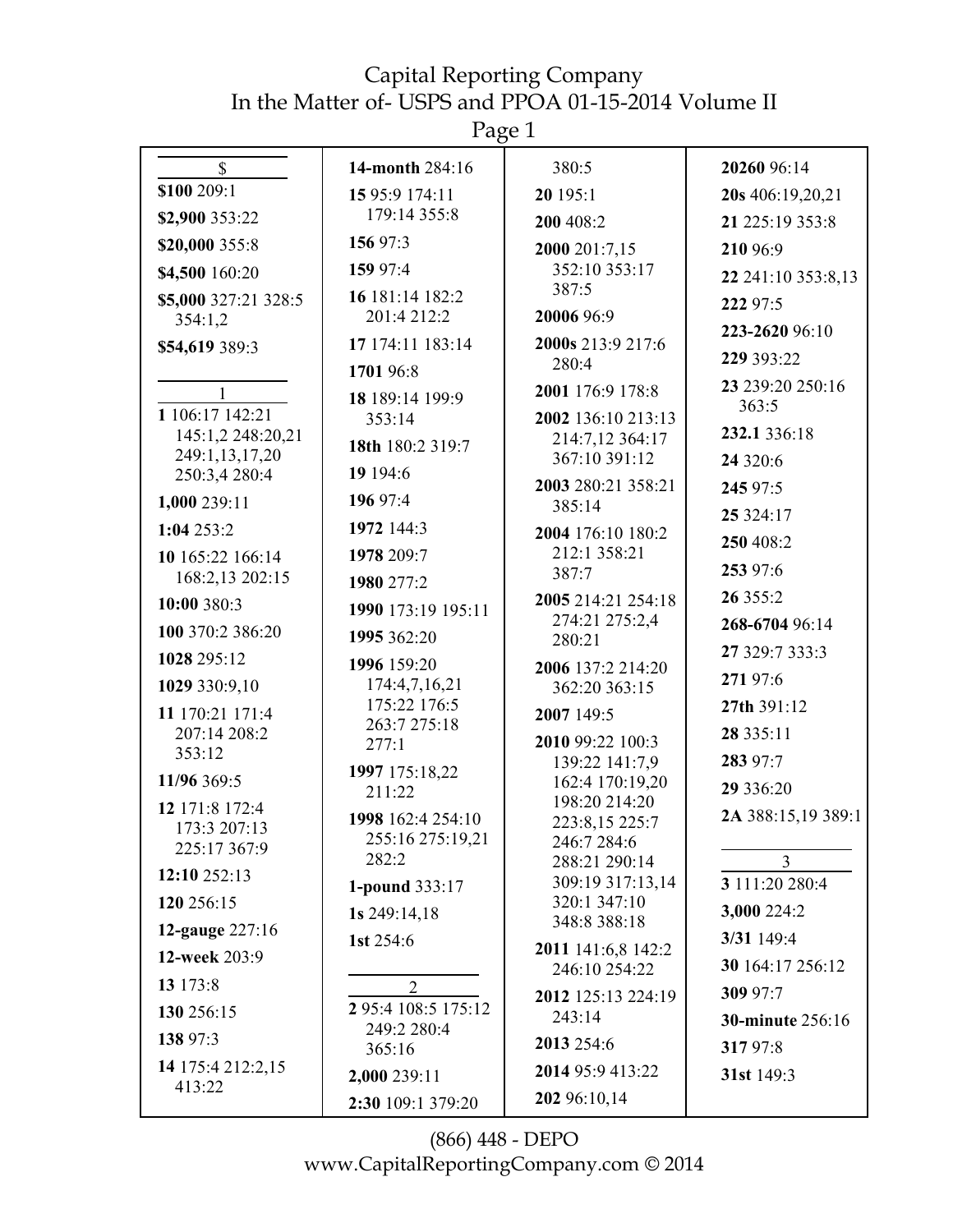Page 2

| 347 97:8                              | 49 300:6                     | 78 391:3                           | 405:4,7,13                        |
|---------------------------------------|------------------------------|------------------------------------|-----------------------------------|
| 35 256:12,18                          |                              | 7th 100:3                          | ABM 280:11 370:5                  |
| 351 97:9                              | 5<br>5 115:20 205:14         |                                    | 387:8 402:15<br>403:5             |
| 358 97:9                              | 244:18,19,20                 | $8\,$<br>8 125:8 168:12            |                                   |
| 35-mile 256:18,20                     | 246:2                        | 172:13 173:19                      | above-captioned<br>95:11          |
| 36 152:3                              | 50 133:16,17 135:21          | 8:00 102:5                         | abreast 296:8                     |
| 36,481 136:4                          | 136:17 148:17,22<br>307:18   | 850 181:6                          | absolutely 112:18                 |
| 362 97:10                             | 50s 134:6                    | 870 227:16 394:1                   | 114:2 178:3                       |
| 367 97:10                             | 51 292:3                     |                                    | 231:13 237:7<br>263:6 351:12      |
| 368 97:11                             | 52 308:11                    | 9                                  | abused 382:17                     |
| 382 97:11                             | 53 301:11 388:22             | 9 133:12 143:12<br>148:4           | academy 100:2                     |
| 388 97:11                             | 5309 233:8 241:14            | 9/11 176:14 177:3                  | 103:5,8,14,19                     |
| 39 336:18                             | 55 297:19                    | 193:20 212:8                       | 104:18 160:8<br>161:1 203:14      |
| 39,089 136:13                         |                              | 213:4 276:3                        | 223:8 225:13                      |
| 390 97:12                             | 6                            | 9:30 412:12                        | 226:9 236:21                      |
|                                       | 6 118:17 122:3               | 9:39 95:16                         | 237:2,14 254:12<br>272:9,14,16,22 |
| $\overline{4}$<br>4 115:7 280:4 405:2 | 387:13                       | 90 256:7                           | 284:8 317:14                      |
| 4,000 355:12                          | $6.02$ 143:11                | 94 352:16                          | 353:4 362:22                      |
| 4,500 160:14                          | 6:00 102:5 108:22            | 95 95:4 174:20                     | 369:7,8 391:14                    |
| 4:12 412:14                           | 6:30 286:8                   | 182:18 256:7,8                     | accent 352:3                      |
| 400,000 304:5                         | 60 274:4<br>61 267:18 271:10 | 96 277:5<br>97 174:20 182:18       | accent's 351:13                   |
| 403 343:19                            | 62 364:6                     | 369:19                             | accept 153:7 344:13<br>384:18     |
| 413 95:4                              | 63 365:21                    | 98 277:2,3,17                      | accepted 137:21                   |
| 422.123.A 151:8                       | 665 146:3                    | 282:1,11,13                        | access 138:20                     |
| 44 381:1                              | 665.16 146:9,17              | 99 97:3                            | 288:1,2 298:1                     |
| 45 290:7,11                           | 675 146:4                    |                                    | 313:2<br>326:13,15,17,19          |
| 45,006 137:7                          | 675.16 145:22                | A<br>a.m 95:16 109:1               | 327:2 330:10                      |
| 45,682 136:21                         | 676 145:21 146:4             | 380:3                              | 370:12                            |
| 46 305:10                             | 677 145:21 146:7             | abandoned 376:3                    | accident 374:12,16                |
| 46,000 137:8                          |                              | able 120:22 127:21                 | accidents 236:4<br>374:8 375:15   |
| 46,086 137:5                          | 7                            | 169:12 185:10<br>199:8 216:9 220:6 | accommodation                     |
| 47 293:7                              | 7 127:3 172:13<br>214:3      | 265:6,13 288:3                     | 224:15                            |
| 475 95:12 96:13                       | 715 234:8                    | 294:2,3,4,20                       | accompany 117:18                  |
| 48 294:7                              | 75 391:3                     | 295:8,9 305:6<br>311:16 395:21,22  | accordance 240:5                  |
|                                       |                              |                                    |                                   |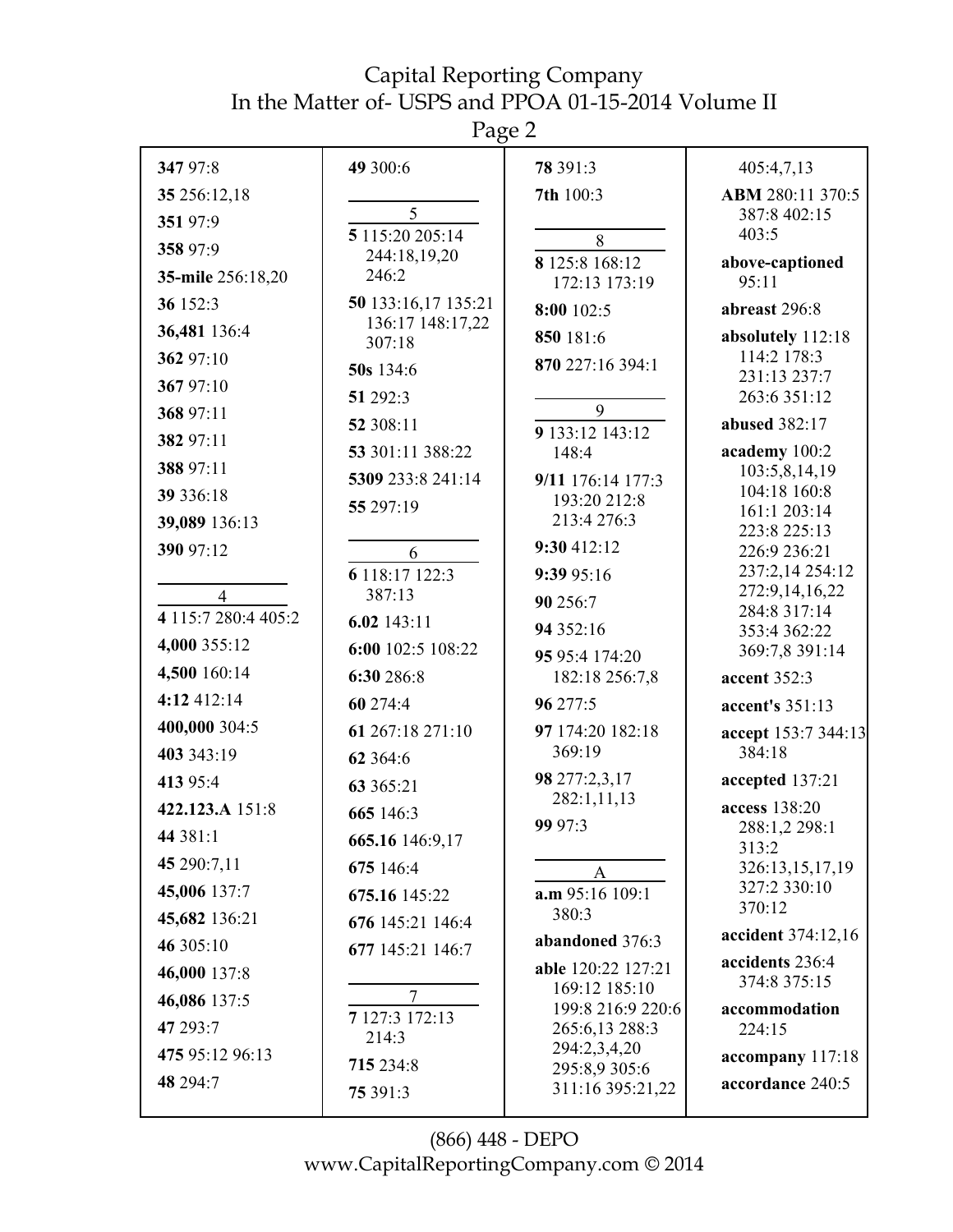Page 3

| according           | 127:15 128:15                | 157:3,8,12                        | 347:12,15                          |
|---------------------|------------------------------|-----------------------------------|------------------------------------|
| 202:16,19,20        | 132:8,11 148:8               | advent 276:3                      | agreement 143:1                    |
| 203:11 240:14       | 168:3 184:2 200:7            |                                   | 144:1,5 204:13                     |
| accredited 103:12   | 205:3 214:20                 | advice 305:4 326:8                | 210:5,13,15 211:2                  |
| 225:4,6 274:5       | 246:15 250:8                 | advise 307:9                      | 276:22                             |
| accurate            | 273:6 275:20                 | <b>AED 237:21</b>                 | 385:16,17,20                       |
| 226:7,17,19         | 285:12 297:12                | 240:9,11 241:5                    | 386:8,10 387:18                    |
|                     | 300:2 303:10,13              | 251:14,18 255:7                   | ahead 206:2 209:11                 |
| accurately 175:16   | 311:13,16 319:7              | affect 215:5                      | 214:3 238:19                       |
| 195:18 196:5        | 321:7,9 325:10               |                                   | 288:3 296:5                        |
| acknowledge         | 326:3,6 330:14               | affected 215:9,13                 | 307:12 324:2                       |
| 200:14 344:14       | 339:3 340:9                  | affixes 406:14                    | 325:14 331:12                      |
| acquainted 153:2    | 343:13 344:12                | afraid 395:6,15                   | 389:21 390:6                       |
|                     | 347:22 348:3<br>352:5 353:18 |                                   |                                    |
| acronym 161:9       | 354:20 355:17                | afternoon 380:5                   | ahold 169:8 294:3                  |
| 236:14,15           | 357:1 358:2 360:3            | afterwards 345:18                 | aid 235:18 237:20                  |
| across 126:9 234:22 | 379:8 385:10                 | 386:3                             | 251:18 255:7                       |
| act 119:14 120:18   | 407:17 409:6                 | against 229:20                    | 288:12 343:14                      |
| 199:4 294:12        | 410:11,12                    | 230:4 232:2 325:9                 | 398:11                             |
|                     | 411:8,10                     |                                   | aimed 130:19                       |
| acting 183:7 199:5  |                              | agencies                          | 180:17                             |
| 282:9 330:18        | added 198:15,20,22           | 164:13,20,22                      | air 235:6                          |
| 403:20 404:1,5      | addition 100:8               | 171:13,19,22                      |                                    |
| action 133:19       | 110:20 161:14                | 184:15                            | aircraft 375:15                    |
| 139:13 385:4,13     | 237:13 255:1                 | 220:12,14,18<br>221:8 287:8       | airline 299:2,20                   |
| 387:16 413:10,14    | 291:18 355:4                 | 305:2,17 353:11                   | airplane 301:21                    |
| actions $148:10$    | additional 237:1             | 365:13,18                         |                                    |
| 293:15              | 354:17 394:2                 |                                   | airport $122:11$                   |
| active $101:3$      | address 127:22               | agency 159:8                      | 130:2,5,6,9                        |
| 105:9,11,12,16      | 132:16 209:7                 | 165:12 170:9                      | 297:16,22                          |
| 157:1 191:20,22     | 324:5                        | 245:1 253:20                      | 298:9,20,21                        |
| 193:1,5,6 201:5     |                              | 270:9 283:20                      | 299:15,18                          |
| 238:6,9             | addressed 308:19             | 300:14 304:21                     | 302:9,18 303:5<br>314:18 370:10,12 |
|                     | adequate 269:9               | 351:20 354:7                      | 375:11,21 376:1,4                  |
| actively 193:18     | adjacent 122:11              | 363:10,12 368:18<br>390:13 406:12 |                                    |
| activities 345:12   |                              |                                   | alarm 186:12                       |
| activity 110:3      | adjourned 412:14             | agency's 269:2                    | 187:14,18 188:1                    |
| 114:18 258:5        | administer 241:7             | agent 327:17                      | alarms $109:5$                     |
| 395:7               | administration               | agents 332:14                     | 186:8,13 188:6                     |
| acts 211:15         | 285:7                        |                                   | 199:22 200:1                       |
|                     |                              | ago 120:4 166:10                  | 236:2 244:5                        |
| actual 266:11       | administrative<br>387:16     | 169:4 206:19                      | Albergo 97:9                       |
| 341:22              |                              | 207:5 278:16                      | 351:9,19,20                        |
| actually 98:6 108:3 | admitting 260:16             | 338:8 359:10                      | 352:8,17353:3                      |
| 115:16 116:22       | Advanced 203:13              | 367:9 389:2                       | $A-L-B-E-R-G-O$                    |
| 117:20 125:12       | advancing                    | agreed 143:21                     |                                    |
|                     |                              |                                   |                                    |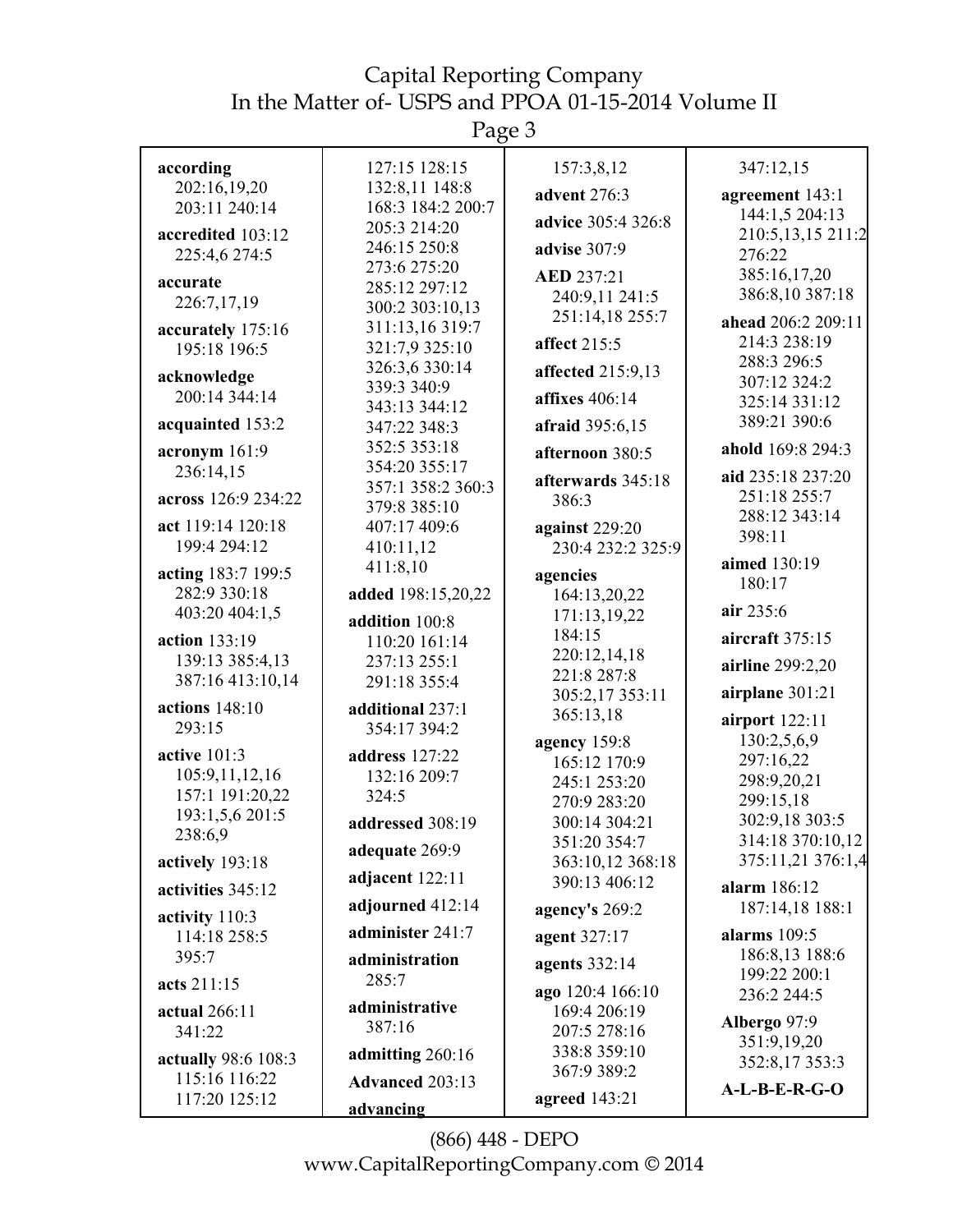Page 4

| 361:16                  | answer 196:9                 | applies 151:6                        | 201:18,21 211:9                    |
|-------------------------|------------------------------|--------------------------------------|------------------------------------|
| <b>Alexandrovich</b>    | answered 281:11              | 247:10                               | 213:18,21 214:14                   |
| 96:19 145:9,12          | anthrax $176:15$             | apply 149:12                         | 216:16,20                          |
| 412:9                   | 177:5 178:6 179:7            | 235:18 237:11                        | 217:12,13,15,19,2                  |
| alleged 407:7           | 182:11 212:8                 | 240:11,12                            | 0 218:15,20                        |
|                         |                              | appointment                          | 219:8,13,19                        |
| allow 287:22 376:19     | anybody $104:16$             | 381:12                               | 221:9,12,15,19<br>222:12 246:18,21 |
| 406:9                   | 162:15 189:4                 |                                      | 247:1,3,4,7                        |
| allowed 124:14          | 327:5 334:1<br>404:13        | appreciate 156:9                     | 248:21                             |
| 142:12 302:9            |                              | appreciated 219:4                    | 249:10,15,21                       |
| 334:3                   | anybody's 374:16             | approach 186:17,19                   | 250:2,19                           |
| alone 113:2 126:16      | anymore 113:18               | 193:9                                | 252:4,8,11 253:3                   |
| already 153:2           | 355:22                       | approached 162:14                    | 268:12 281:22                      |
| 192:10 212:3            | anyone 344:17                | 320:20 403:13                        | 282:3,10,14,22                     |
| 354:18 407:12           | 376:19 402:7                 |                                      | 283:6 289:5,11                     |
| 409:12                  |                              | appropriate 307:15                   | 290:1 316:11                       |
|                         | anything 130:11              | approved 208:7                       | 342:13,16 345:9                    |
| alternative 227:20      | 141:17 142:10                | 272:13,14 319:18                     | 346:4, 14, 21, 22                  |
| am 100:6 162:1          | 150:13 152:22                | 354:10                               | 347:1 351:3 380:9                  |
| 163:14 172:17           | 162:17 192:3                 | approximate                          | 381:7 382:16                       |
| 184:4 198:18            | 200:17 215:16<br>283:2 296:7 | 223:22                               | 388:6                              |
| 208:17 214:10           | 300:20 302:6                 |                                      | 389:7,10,11,14,19                  |
| 251:15 253:19           | 307:1 319:14                 | approximately<br>114:10 141:8        | ,21 390:6 391:6                    |
| 278:15 285:1            | 322:8,15,16                  | 148:5 160:11                         | 394:7 411:13,18                    |
| 352:19,21 368:22        | 328:19 331:1                 | 224:2 254:18                         | 412:1,6,11                         |
| 401:9 405:2             | 334:14 373:17                | 256:7,12,15 280:2                    | <b>Arbitrators 96:2</b>            |
| 413:8,11                | 375:16 396:12                |                                      | area 100:6                         |
| <b>Amazon</b> 358:5,8   |                              | April 159:20 214:7                   | 109:16,21 110:3,4                  |
| ambulance 374:17        | anyway 385:12                | 254:10                               | 112:2,3,4                          |
| Amd 159:12              | apartment 289:19             | arbitration 95:1                     | 114:6,14 118:6                     |
|                         | 313:2,3                      | 138:19 139:9                         | 130:10 184:15                      |
| Amendment 228:10        | apartments 288:8             | 381:4 384:17                         | 187:22 189:3                       |
| <b>among</b> 119:11     | apparently 127:11            | 413:3,5                              | 224:6,12 231:10                    |
| amount 106:1            | 145:2 358:8                  | arbitrator 97:15                     | 256:11 257:19,20                   |
| 123:16 166:12           | 386:14                       | 98:2,10 99:8,10                      | 267:5 269:15                       |
| 209:4 219:15            |                              | 105:3,6 106:18,20                    | 276:11 279:12                      |
| 230:13 304:2            | appear $260:9$               | 120:11 121:19                        | 287:10,18                          |
| 327:21                  | appeared $132:10$            | 137:17                               | 288:18,20 289:4                    |
| <b>Amtrak</b> 268:18,19 | 144:4                        | 138:7, 10, 12 143:6                  | 290:19 291:4                       |
| 270:19,21 271:3,4       | appearing 413:4              | 146:3 147:12,19                      | 292:10,20 294:13                   |
|                         | applicable 207:5             | 149:2,5 152:1,4                      | 295:3,5 301:18<br>302:2 307:10     |
| <b>ANDERSON 96:8</b>    |                              | 153:1,6 156:11,14<br>157:14 158:9,17 | 318:15 339:15                      |
| <b>Angeles</b> 362:11   | applicants 341:22            | 161:6,9,11 167:20                    | 356:9,14 372:13                    |
| <b>annual</b> 104:22    | applied 248:6                | 178:5 196:2,8                        | 374:16                             |
| 208:8 259:13            | 352:22                       | 198:4,9,12                           | 376:16,19,20                       |
|                         |                              |                                      |                                    |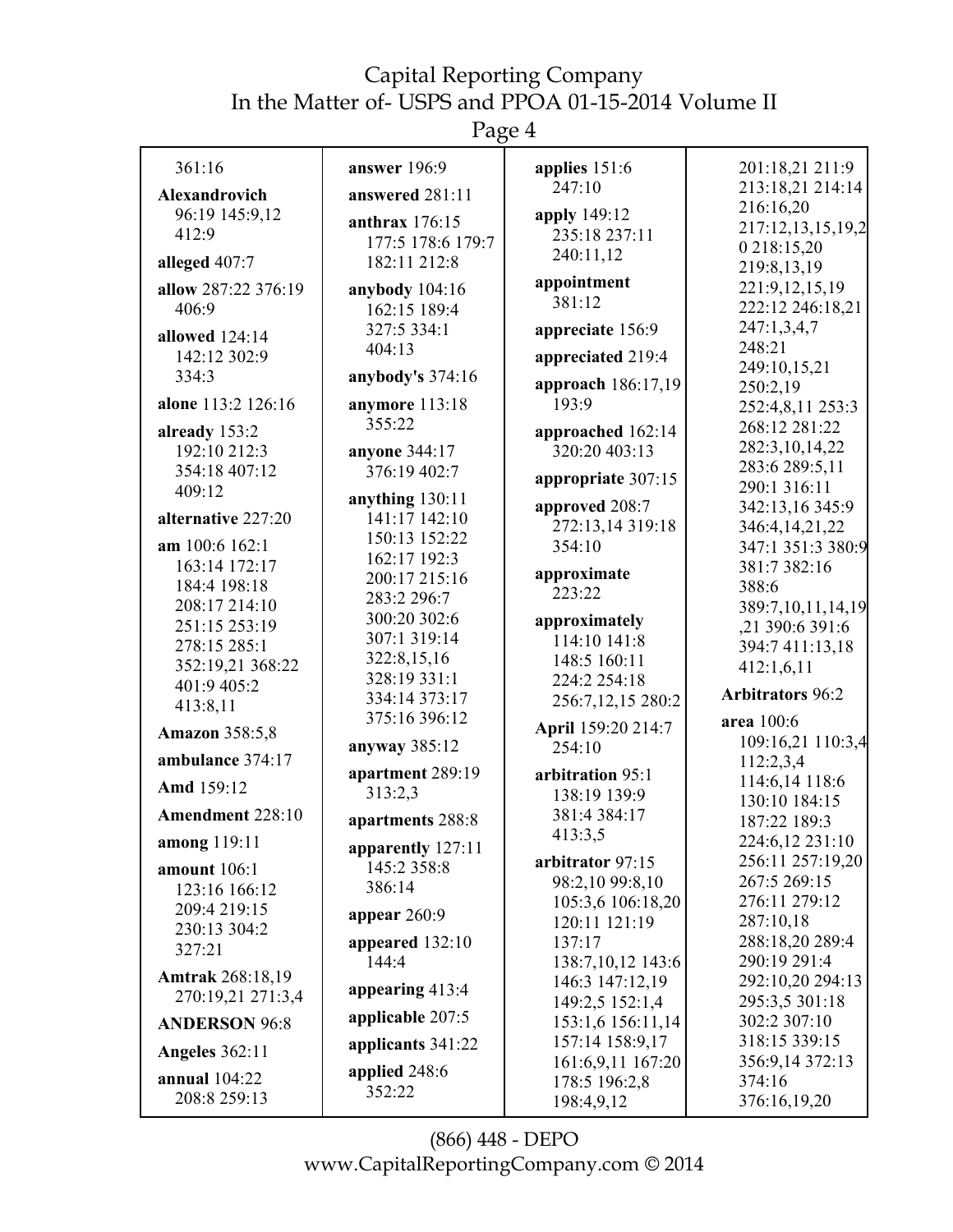Page 5

| 378:15,16                    | arrests $211:16$            | 371:15,18 372:18              | attain $372:1$                  |
|------------------------------|-----------------------------|-------------------------------|---------------------------------|
| 392:3,5,6,20                 | 229:2                       | assessment 180:14             | attempted 117:13                |
| 393:5,18 395:2,19            | arrive 300:21               | assets 200:19                 | 243:20 258:22                   |
| 403:8 405:6                  | 334:17 371:19               |                               | 281:3 293:21                    |
| areas 112:16 154:17          | 398:6,12,21                 | assign $109:21$               | 321:7 323:13,16                 |
| 256:22 258:21                | 399:1,3                     | assigned 108:14,19            | 335:17 394:16                   |
| 289:20 292:11                | arrived 117:12,14           | 109:14 149:18                 | attempting 320:16               |
| 299:5 302:10                 | 194:14 292:16               | 174:8 255:22                  | 336:8 395:12                    |
| 346:17 359:16,18             | 294:16 321:15               | 375:10                        | attend 203:13                   |
| 392:7,15 393:2               | 324:4 325:4,5               | assigning 175:13              | 244:11                          |
| area's 379:14                | 334:3 336:4,6               | assignment 280:10             |                                 |
| aren't 113:2 144:11          | 337:11 394:20               | 282:9 394:22                  | attended 225:11                 |
| 146:14                       | 400:22 407:11               |                               | attention 106:12                |
| 154:4,15,17                  | 408:20 409:4                | assignments 280:7             | 108:2 111:19                    |
| 213:11 262:13,14             | arrives 240:21              | assigns $109:15$              | 115:3,20 118:16                 |
| 271:15 273:22                | 408:22 409:1                | assist 200:16 201:6           | 125:7 127:2                     |
| 278:3 300:1                  | arriving 257:11,14          | 298:8 306:5                   | 133:12 146:16                   |
| 304:21 311:1                 | 293:19,21                   | 327:18 399:10                 | 165:21 175:3,11<br>180:6 183:13 |
| 343:13 411:7                 | arrow 287:21                | assistance 293:12             | 194:5,22 225:18                 |
| argument                     | 312:21 313:5                | 298:11 304:17                 | 239:20 241:9                    |
| 344:3,10,13,14               |                             | 305:3                         | 267:18 290:6                    |
| arguments 344:4              | article 112:12              | assisted $201:8,13$           | 292:1 293:6 294:6               |
| Arkansas 317:22              | 141:14                      | 407:5                         | 297:18 299:12                   |
|                              | articles $141:10$           |                               | 300:5 301:10                    |
| <b>ARLUS</b> 96:7            | arts 352:22                 | assisting $155:10$            | 305:9 307:17                    |
| arm 401:14                   | aside 400:12                | associate 274:4               | 308:10 320:5                    |
| armed 154:4,7,8              |                             | associate's 352:21            | 324:16 329:6                    |
| 180:18,21 181:5              | aspect 199:21 248:4         | <b>Association 95:6</b>       | 333:2 335:10                    |
| 373:9                        | aspects 216:1               | 224:13                        | 336:20 364:5                    |
| arms 163:14,18               | assailant 321:8             |                               | 365:19 380:22                   |
|                              | assault 118:3               | assume 109:14<br>138:19 188:6 | 388:14,16                       |
| Army 284:16                  | 131:19 258:8                | 202:6 231:11                  | attitude 137:18                 |
| 318:19,21 391:3              | 325:1 356:6                 | 382:8 383:5                   | attorney 215:22                 |
| arrest 124:20                | assaulted 325:17            |                               | 385:14,15 413:12                |
| 125:3,15 186:4               | 326:8 356:3                 | assuming 381:18               | attrition 365:11,17             |
| 229:7 230:15                 | 359:13,15 372:12            | attach 178:5 374:19           | 366:20 367:13,16                |
| 324:12 326:3,4               | 380:19 392:11               | attached 260:11               | authentication                  |
| 327:10 328:8<br>331:13 339:6 |                             | 301:4 302:12                  | 343:3                           |
| 377:11 401:3,12              | assaulting 322:21           | attack 110:19 212:8           |                                 |
|                              | assaults 109:12             | 229:21 230:4                  | authenticity 343:8              |
| arrested 128:18              | 114:4 115:1                 | attacked 116:10               | authorities 186:5               |
| 132:18 243:22<br>401:7,9     | 118:13 139:1                |                               | <b>Authority 375:12</b>         |
|                              | 158:1 293:4<br>324:14 358:6 | attacks 202:18                | authorization                   |
| arresting 404:13             |                             | 204:9                         | 321:18 322:2                    |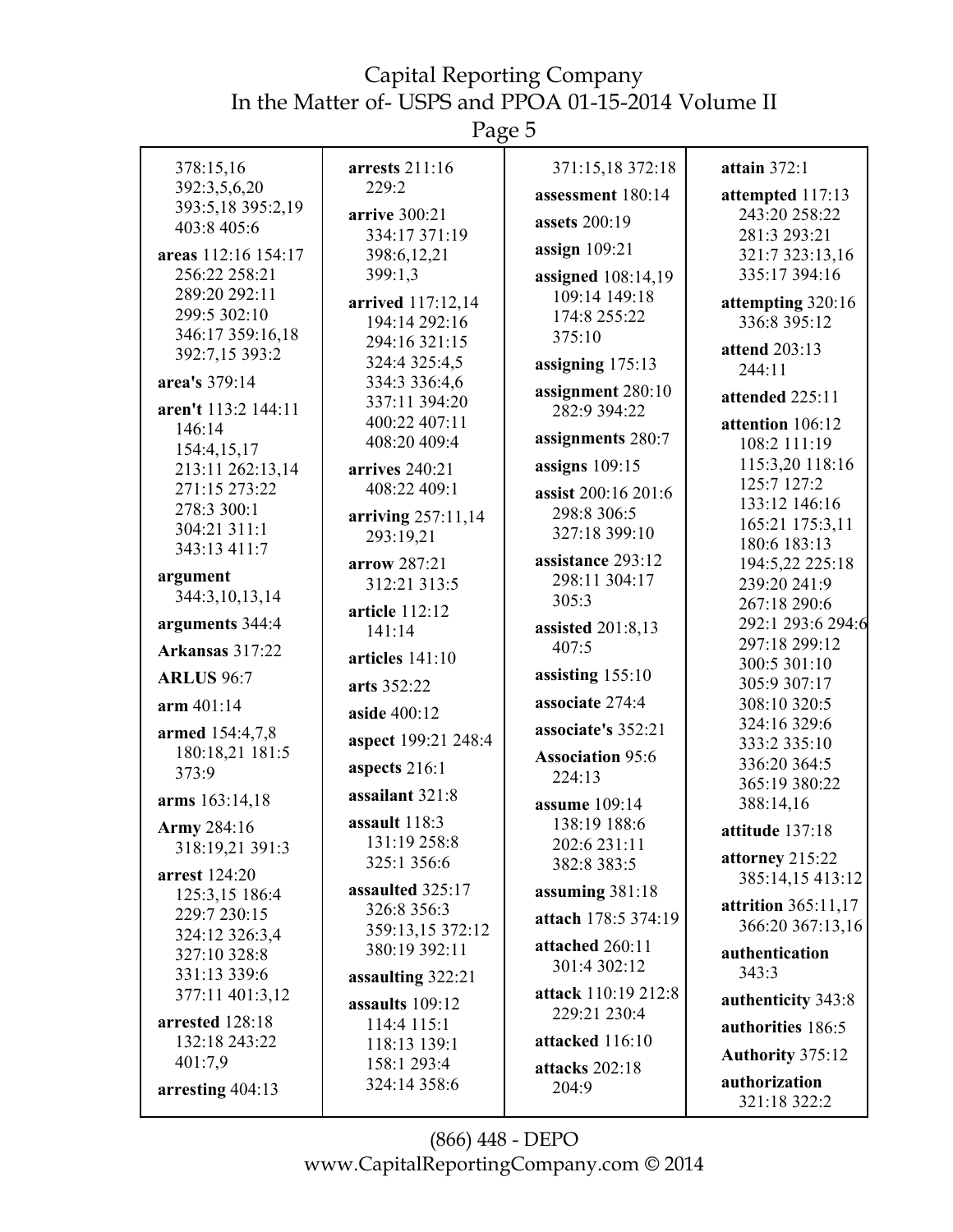Page 6

| authorized          | <b>backed</b> 331:10      | 383:4                          | 317:16 353:16             |
|---------------------|---------------------------|--------------------------------|---------------------------|
| 124:7,11 181:5      | 407:22 408:1,3            |                                | 369:10,16,18              |
| 261:14,17,20        |                           | <b>basic 226:5</b>             |                           |
| 265:17 272:8        | background 169:3          | 256:12,13 272:4,7              | become 136:12             |
| 274:13              | 170:17 259:6,9            | 392:22 397:7                   | 153:2 177:7               |
|                     | 264:7 278:16              | basically 104:14               | 202:22 224:3,4            |
| automated 240:4     | 284:12 290:17             | 110:12 112:3                   | 254:7,16,20               |
| 250:17              | backup 185:9              | 113:8 116:8                    | 263:15 272:15             |
| automatically       | 186:21 405:5              | 124:16 126:7                   | 276:9 338:11              |
| 137:20              | <b>bad</b> 160:19         | 135:14 144:21                  | 340:9 352:14              |
| available 107:10,11 | 262:16,20 276:13          | 191:6 205:7                    | becoming 126:2            |
| 130:10 152:11       | 371:1                     | 206:11 212:22                  | 159:21 162:16             |
| 210:22 267:3        |                           | 234:17 286:18                  | 273:10 318:16             |
| 316:1               | <b>badge</b> 163:21       | 287:3,5,21                     | 352:12                    |
|                     | 164:1,4 262:12            | 288:6,14 291:2,6               | beg 161:6                 |
| average 140:15      | 265:19,22 266:3           | 294:18 295:6,12                |                           |
| awaiting 328:9      | 397:8                     | 297:2 298:3                    | begin 98:6                |
| award 318:10        | badges 297:22             | 300:12 301:17                  | beginning 108:21          |
| 331:21 383:20       | bag 190:18,19             | 302:6 306:20                   | 175:12 213:8              |
| 384:12,17 385:2     | 234:10,12 235:6           | 307:1 319:10                   | 217:5 411:5               |
|                     | 241:2 321:20              | 323:9 332:13                   | begins 212:1 267:7        |
| aware 143:21        | 322:5 388:10              | 334:9 338:1                    |                           |
| 144:3,8             | 406:7,15,16               | 341:12 378:15                  | <b>behalf</b> 95:17       |
| 149:17,21,22        |                           | 379:12 391:20                  | 96:6,11                   |
| 150:2 178:16        | <b>bagged</b> 321:19      | 392:3,13,16,22                 | behavior 146:17           |
| 183:9               | 322:6                     | 393:15 395:20                  | 147:4                     |
| 198:14,18,21        | <b>bags</b> 131:3,5       | 396:10,13,18                   | <b>behind</b> 145:3 151:4 |
| 205:20              | 333:16,17                 | 397:16 400:12                  | 190:15 401:19             |
| 207:12,15,18,20     | ballistic 101:3           | 401:20 403:3                   |                           |
| 208:17,22 209:3     | 106:6 107:1               | 404:12                         | believe 106:6             |
| 210:8 212:21        |                           | 406:7,8,9,14,15,2              | 111:14 113:18             |
| 215:8 245:13,18     | <b>Baltimore 173:5</b>    | 1 407:1 408:6                  | 125:14 170:11             |
| 246:9 247:12        | bandages 241:3            | <b>basis</b> 152:9 237:20      | 211:22 234:7              |
| 266:6               | <b>bank</b> 126:1         | 259:13 263:2                   | 236:5,17 240:7            |
| 278:3, 10, 12, 15   |                           | 267:2 344:6 345:2              | 251:19 262:6              |
| 285:8 312:4,10      | bargaining                | 391:21                         | 264:5,11 269:8            |
| 332:2 339:16        | 143:1,22 144:5,6          |                                | 277:5,10,16               |
| 343:19 367:12,20    | 244:12                    | <b>bat</b> 172:16              | 279:16                    |
| 385:3,7,19 386:4    | 245:14,15,16              | <b>bats</b> 407:20             | 282:8,14,19 304:5         |
| away 129:16 132:15  | 276:21                    | <b>beat 343:22</b>             | 319:6 329:1 344:7         |
| 163:8 271:21        | <b>barrier</b> 403:10,11  |                                | 352:16 353:8,12           |
| 331:10 375:1        | base 136:3 256:16         | <b>beaten</b> 116:17<br>117:21 | 354:3 381:14              |
|                     |                           |                                | 411:6                     |
| B                   | <b>based</b> 110:1 119:21 | became 103:4 160:5             | believes $332:3,5$        |
| baby 380:19,20      | 124:3 135:15              | 173:14 174:6                   | beneath 397:2             |
|                     | 188:9 215:3               | 177:3,9 223:14                 |                           |
| bachelor's 205:9    | 238:21 239:2              | 274:20 275:17,22               | benefit $133:17$          |
| 285:5 352:22        | 282:15 348:5              | 276:1 282:1,7,11               | 147:14                    |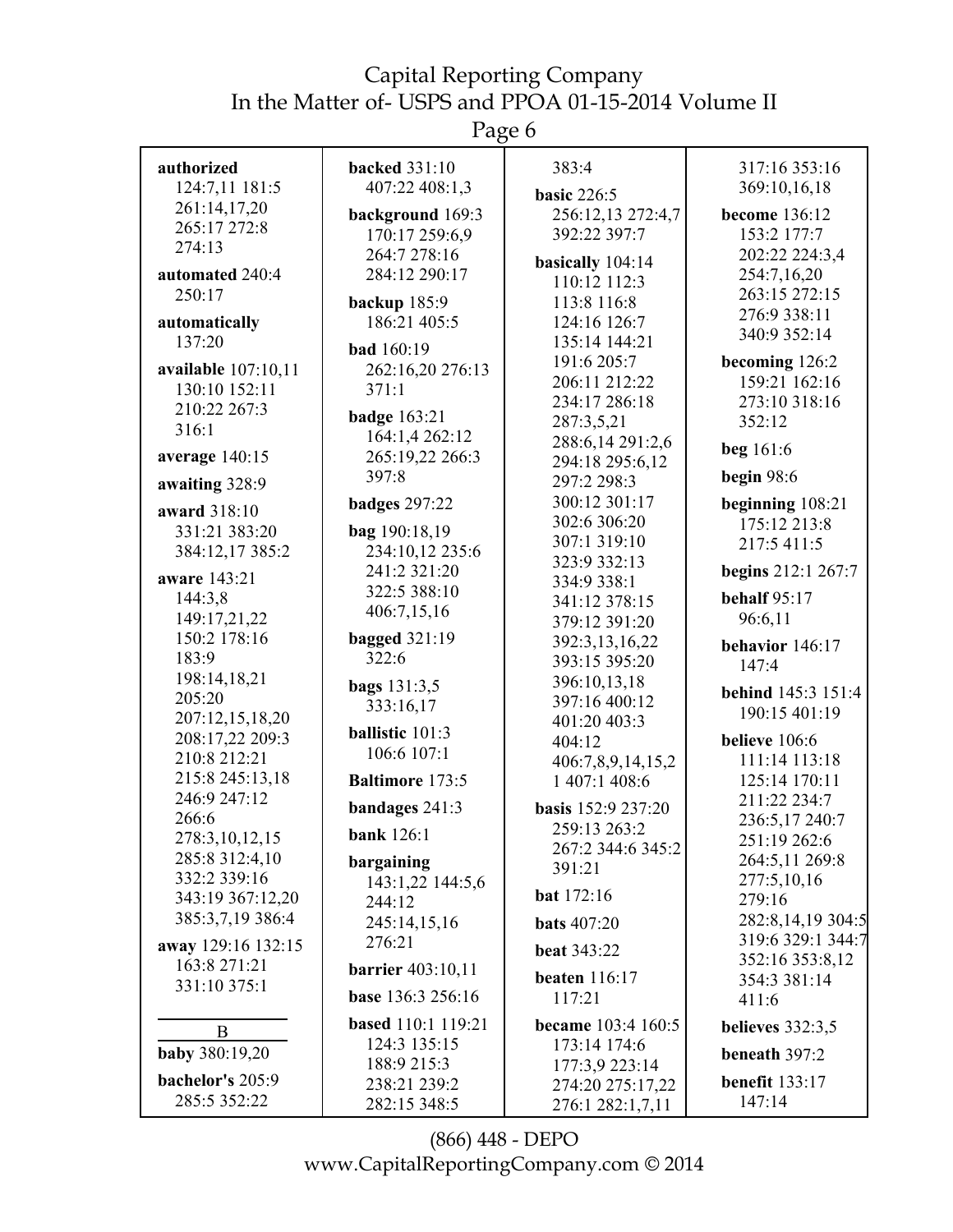Page 7

| <b>bent</b> 323:18                    | <b>blocks</b> 402:11        | 149:11 152:6                   | briefly 122:5                       |
|---------------------------------------|-----------------------------|--------------------------------|-------------------------------------|
| beside $170:2$                        | <b>blood</b> 118:7          | 173:15 204:12                  | 230:11 232:17                       |
| <b>besides</b> 102:11,12              | bloodborne 231:14           | 271:12 406:22                  | 233:5 234:5 240:8<br>259:21 323:1   |
| 103:13 104:18                         | <b>blow</b> 244:21          | bouillon 209:2                 |                                     |
| 116:4 157:7                           | <b>blows</b> 230:6          | <b>bout</b> 202:2              | <b>bring 210:22</b><br>240:22 241:2 |
| 158:1,5 238:2                         |                             | box 126:6 128:21               |                                     |
| best 254:18 263:13                    | blue 296:19 297:11          | 288:5,6 289:12                 | bringing $406:3$                    |
| 266:17 273:16                         | board 95:1 239:7            | 297:12                         | broad 286:14,15                     |
| 274:2 282:13                          | 242:22 243:2                | 312:16,18,22<br>313:6,13       | broader 357:22                      |
| <b>better</b> 165:3 353:15            | 364:4                       |                                | <b>broken</b> 186:20                |
| 388:6 389:8                           | <b>Bob</b> 389:10           | boxes 288:1,2,7                | 410:16                              |
| <b>beyond</b> 256:19                  | <b>bodily</b> 234:22 235:4  | 289:6,9,18,22<br>296:19 312:19 | Brooklyn 352:7                      |
| 268:10 354:18                         | <b>B-O-L</b> 246:22 247:4   | 313:8                          | 356:7 360:5                         |
| billion $209:1$                       | <b>Bolger</b> 103:6         | <b>brakes</b> 409:19           | brought $267:10$                    |
| <b>binder</b> 115:6                   | 246:13,19,20,21             | <b>BRAMESCO 96:12</b>          | 328:1,2 346:18                      |
| 225:19 239:21                         | 272:18 284:9                | 249:2 351:5                    | Broward 286:20                      |
| 364:6                                 | $B-O-L-G-E-R$               | 386:12                         | 305:19 311:5                        |
| binders 144:16,22                     | 247:6                       | branch $101:19$                | <b>Brownsville 356:8</b>            |
| biohazard 257:4                       | <b>bolts</b> 227:5          | 266:20,21                      | building $100:22$                   |
| biohazards 378:7                      | <b>bond</b> 327:21          | <b>breach</b> 243:20           | 186:17,18,20,22                     |
| biological 236:16                     | book 106:9,20               | 299:9 375:11,13                | 187:1,5,11 188:7                    |
| Biscayne 305:21                       | 111:20 218:4                | 402:8                          | 193:5 222:18                        |
| bit 117:3 134:9                       | 246:9 248:16                | breaching 402:13               | 231:8,10,12<br>297:13 319:15,16     |
| 199:1 286:22                          | 249:2 290:6                 | breadth 248:5                  | 328:9 377:19                        |
| 309:21 344:15                         | 331:22                      | break 121:4 138:5              | buildings $231:5,7$                 |
| <b>bite 297:4</b>                     | <b>books</b> 97:15          | 280:14,15 283:5                | 289:17,19                           |
| <b>bites</b> 373:2                    | <b>Border</b> 164:11        | 339:4 342:14                   | <b>B-U-L 247:5</b>                  |
|                                       | <b>bore 343:22</b>          | 389:18                         | <b>bulk 333:12</b>                  |
| <b>Bjork 96:5 211:10</b><br>218:15,20 | <b>boring 344:17</b>        | break-in $335:18$              |                                     |
| 219:8,13,19                           | <b>Boston 247:3</b>         | breaking 382:18                | <b>bulky</b> 330:19                 |
| 281:22                                | 255:11                      | 407:21                         | <b>bullet</b> 273:19 274:3          |
| 282:3, 10, 14, 22                     | 256:10,16,18                | break-ins $338:9,10$           | bulletproof 396:22                  |
| 389:10                                | 258:12,16,20,21             | breakout 138:6                 | <b>bullets</b> 206:15               |
| <b>blade</b> 300:19                   | 259:8, 10, 17, 22<br>260:18 | brief 138:11 221:14            | 272:1                               |
| blanketly-blank                       | 269:13,15,17                | 236:22 252:10                  | bumped 137:4                        |
| 149:13                                | 276:6 280:8,11              | 283:8 294:21                   | bundle $118:9$                      |
| bleeding 235:17                       | 281:8                       | 342:15 389:20                  | <b>Bureau 259:20</b>                |
| <b>blew</b> 410:17                    | bothering 377:9             | 399:4                          | 260:1                               |
| block 113:7 229:17                    | 378:4                       | <b>briefed</b> 293:15          | burglaries 199:22                   |
| 322:13 408:1,8                        | <b>bottom</b> 148:16        | 306:20                         | 200:3 258:7                         |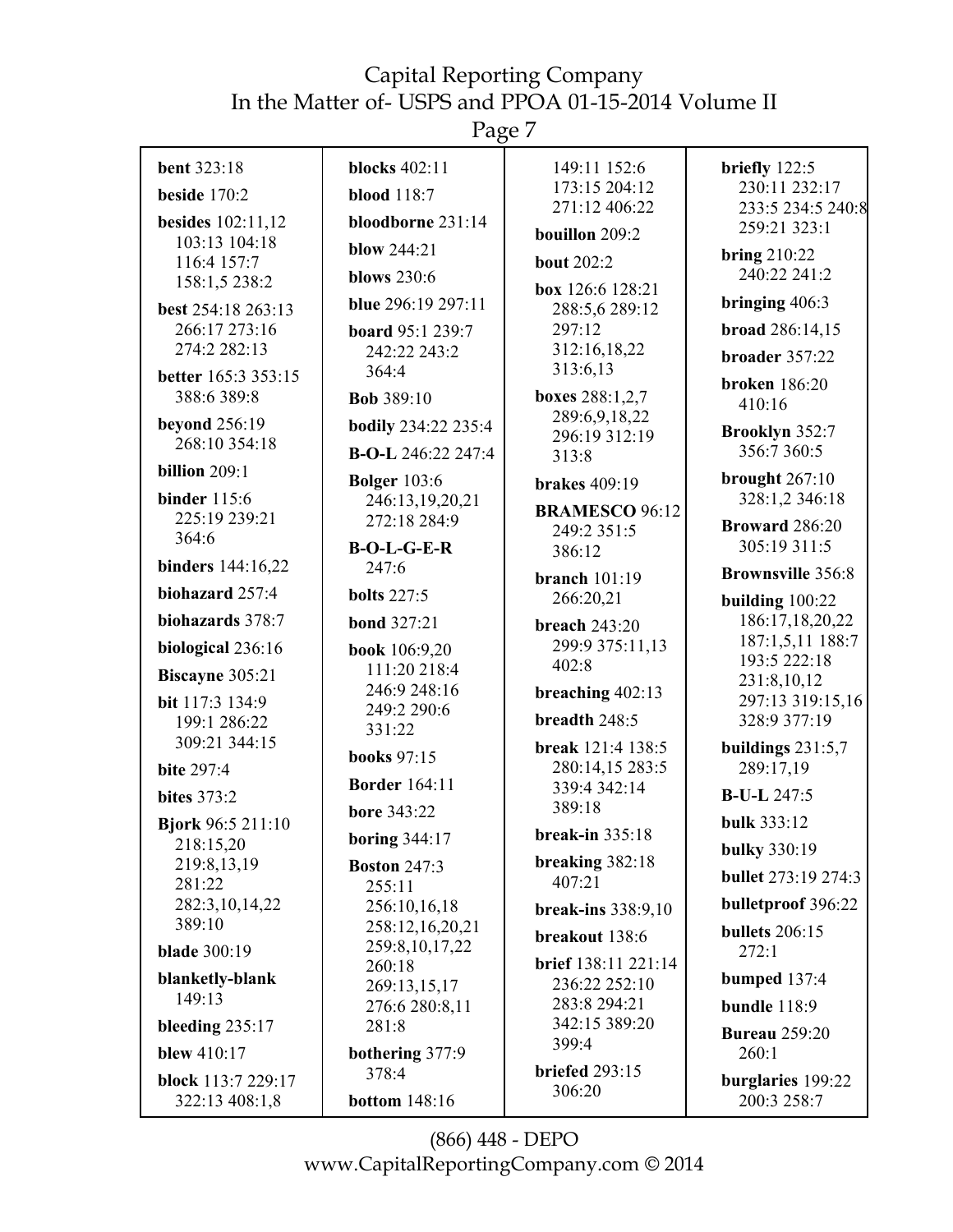Page 8

| burglary 109:5<br>186:12 187:14   | 183:19,21 184:3<br>185:6 315:22    | 291:10,18<br>311:11,13,14,20      | cell 98:5 402:4<br>406:4            |
|-----------------------------------|------------------------------------|-----------------------------------|-------------------------------------|
| 256:17 292:9                      | 316:1,3 374:21<br>403:14           | 355:9,14,19 356:3<br>358:6 359:3  | center 103:6 131:8                  |
| <b>Bushwick 356:8</b>             | Caravan 337:8                      | 370:22 371:9,15                   | 161:3 185:19<br>242:11 254:14       |
| business $303:17$<br>412:4        | care 240:20 408:17                 | 372:18,21 373:4                   | 259:15 284:9                        |
|                                   | career 225:2 263:20                | 378:4 382:10<br>392:9,10,12 393:1 | 330:9 333:13                        |
| businesses 288:9<br>289:19 292:19 | 272:20                             | 395:5 397:21                      | central 100:6 257:7                 |
| 303:9,15,18                       | careless 374:1                     | 398:8 407:14                      | 259:19 260:1                        |
|                                   | carrier                            | carrier's 127:14                  | 261:12                              |
| $\mathcal{C}$                     | 116:10,13,17                       | 142:12 337:6                      | cents 365:16                        |
| $C-1$ 153:3                       | 117:19 127:10                      | 407:9                             | certain 110:3                       |
| $C-2$ 151:4                       | 160:4,17 258:21                    | Carriers 143:2                    | 126:17 138:22<br>191:4 210:17,19    |
| $C-3$ 204:1                       | 259:1 262:7,9<br>281:3,10 288:22   | carry 153:20 154:6                | 237:4 256:22                        |
| $C-4206:5$                        | 289:8 290:18                       | 163:20 164:3<br>393:19,21 394:1,2 | 279:12 302:9                        |
| $C-5209:13$                       | 291:8,15                           |                                   | certainly 129:22                    |
| $C-6211:5$                        | 292:17,18 293:14                   | carrying 210:16                   | 139:8 156:10                        |
| $C-8386:13$                       | 294:16,17 295:5<br>312:2,11 317:20 | cars 177:9 184:2                  | 216:18 234:21<br>343:20 344:13      |
| cage 397:20                       | 320:11,16,20                       | cart 303:10                       |                                     |
|                                   | 321:8                              | case 113:17,18                    | certificate 271:14<br>272:3,6 318:6 |
| <b>Calvin 364:21</b>              | 337:12,13,15,18,2                  | 139:13 140:8<br>150:15 178:17     | 413:1                               |
| camera 408:9                      | 0 347:21<br>352:13,15 354:1,3      | 227:21 228:6                      | certification 100:12                |
| candidates 206:12                 | 356:5 357:13,14                    | 261:13,20 275:16                  | 101:9,10,12                         |
| candor 332:13,18                  | 359:7,12,14 360:8                  | 276:15 277:10                     | 105:14                              |
| canvass 409:13                    | 361:3 369:13                       | 295:19 327:16<br>381:6 382:16,19  | 251:3,7,12,17<br>259:12             |
| capacity 199:5                    | 370:18 371:21<br>378:5 384:13      | 383:9 411:9                       | certifications 172:2                |
| 349:16                            | 391:17,18,19,20                    | cases 261:14 262:1                |                                     |
| Capital 95:14                     | 393:20                             | 267:11 303:9                      | certified 103:11<br>161:22 259:9,11 |
| <b>Capitol</b> 164:12             | 394:13,14,16,17,2                  | 313:22 399:17                     | 274:21                              |
| caps 149:11                       | 1 395:3, 12, 22<br>398:11 399:5    | cat's 388:9                       | certify 413:4                       |
| captain 253:21                    | 407:11 408:16                      | cause 167:4 328:21                | CFR 336:18                          |
| 254:2,21 255:2,10                 | carriers 109:8                     | caused 176:12                     | chain 234:8,14                      |
| 261:17 263:9<br>267:16 269:6,7    | 112:16                             | 187:2 231:17                      | 334:22 335:1                        |
| 270:15 271:8                      | 113:2,11,20                        | 324:1                             | 406:8,9                             |
| 281:19 332:16                     | 114:18 115:1<br>141:4              | cautiously 186:19                 | chair 96:3 98:12                    |
| 355:21 356:13                     | 154:2,4,11,15,17,                  | 378:2                             | challenge 344:5                     |
| 364:20                            | 20 156:21 157:3                    | <b>CBRNE 236:13</b>               | 374:3                               |
| captains 365:4                    | 287:7,13,17,20                     | CBU 312:16                        | change 135:16                       |
| car 111:9,10 132:6                | 288:13,19 290:9                    | CDU 272:14                        | 176:8,9,13                          |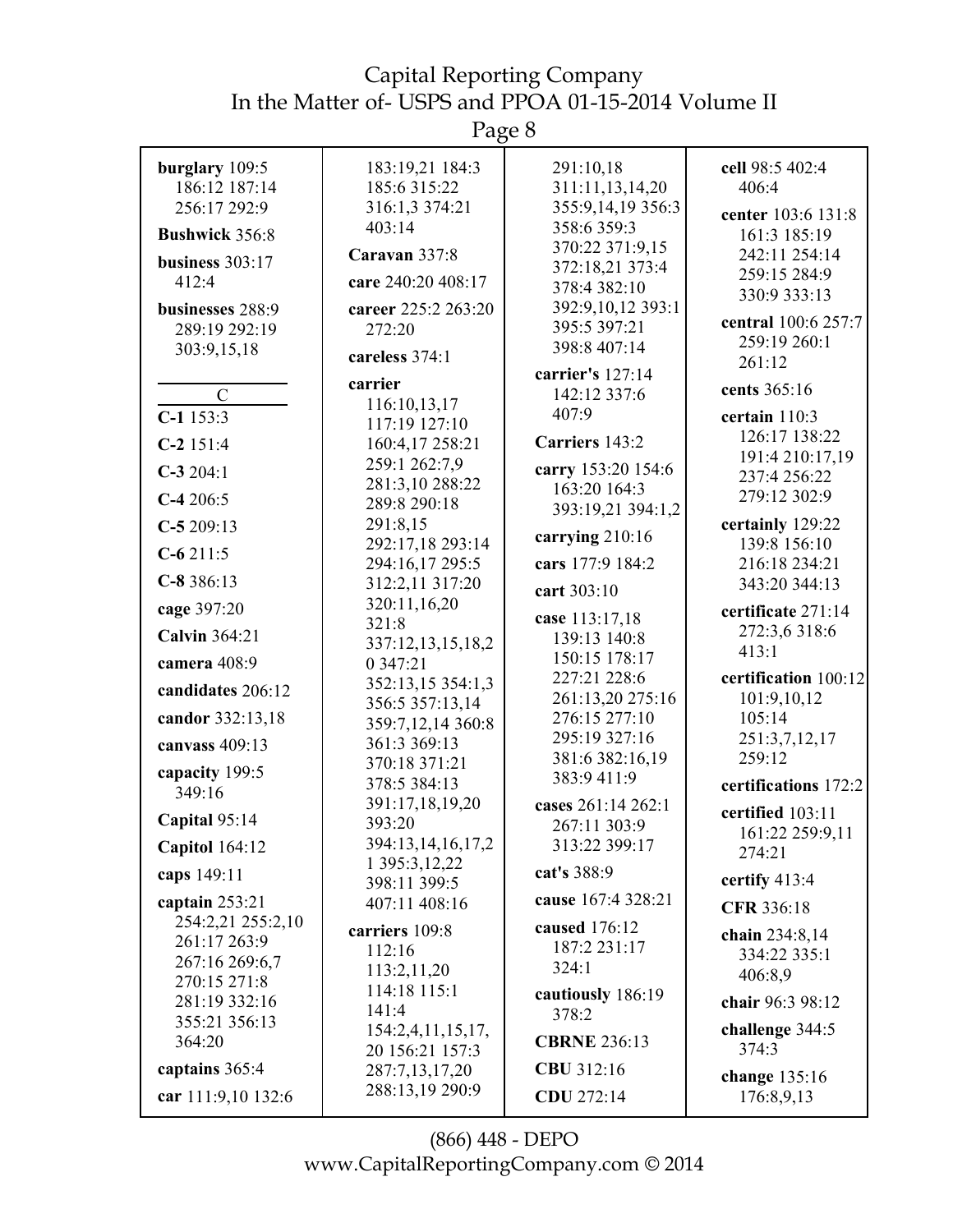Page 9

| 212:7,11 217:4<br>355:12 387:2,3<br>388:22                           | choose 372:5<br>chop 303:13<br>chose 371:3                               | 307:10 312:15<br>313:20 378:17<br>404:17,18                     | collectively 108:5<br>college 222:22<br>274:5 352:20               |
|----------------------------------------------------------------------|--------------------------------------------------------------------------|-----------------------------------------------------------------|--------------------------------------------------------------------|
| changed 133:20<br>142:5 177:1 218:1<br>279:18 348:7                  | <b>Chris</b> 96:16<br>chute 297:6                                        | clearance 204:21<br>205:2,7 264:12<br>clearances 101:1          | colonel 360:2,7<br>Columbia 95:15<br>413:18                        |
| character 146:22                                                     | circulated 182:4                                                         | 263:22                                                          | Columbine 276:3                                                    |
| charge 269:16<br>298:7 319:17                                        | circumstance 265:1                                                       | cleared 190:14<br>clearly 153:13                                | combination 282:6                                                  |
| charged 227:1<br>331:15 336:13<br>charges 332:12<br>380:18           | circumstances<br>122:6 127:8<br>320:13 329:17<br>339:7                   | 234:1<br>clerk 264:4 282:6<br>323:5 325:10,16<br>400:2,17 401:2 | comes 131:14 167:6<br>190:17 210:1<br>251:11 267:4<br>298:10 339:3 |
| Charlotte 317:8                                                      | citation 260:10<br>261:3,4                                               | clerks 264:2 296:21                                             | 344:7 377:17<br>399:13 402:7                                       |
| check 127:22<br>264:10 330:9,11<br>374:18 399:21<br>400:3,10,13      | citations 259:17,20<br>260:4,12 331:20<br>373:12,18<br>city 99:17 154:17 | climbing $402:16$<br>403:6<br><b>Clinton 282:7</b>              | comfort 280:14<br>coming 151:19<br>167:6,13 183:5                  |
| checked 363:13<br>checking 131:15                                    | 159:15,16 254:1<br>256:9 286:12<br>292:10 294:12                         | close 323:16 412:7<br>closed 265:18<br>279:14                   | 194:15 348:4<br>commands<br>404:17,18                              |
| 300:2                                                                | 341:12 359:18                                                            | closer 336:2                                                    | commencing 95:16                                                   |
| checks 259:6,9<br>288:4 391:20<br>399:11,15                          | 369:1 378:3<br>390:19 392:7,22<br>393:8,11,12                            | cluster 288:1,2,5,6<br>289:6,9,12,17,22                         | commendations<br>318:2                                             |
| Chemical 236:16                                                      | civil 387:15                                                             | 312:16,18,19<br>313:6,8,13                                      | comment 209:21<br>comments 365:13                                  |
| <b>Chicago</b> 99:19<br>102:17 103:2                                 | civilian 233:20<br>clarify 199:20 313:5                                  | coat 330:20                                                     | commission 413:21                                                  |
| 107:13,16 108:13<br>113:19 114:9,14<br>115:14 122:13<br>123:3 125:17 | clarifying 274:8<br>class 164:16.17                                      | cocaine 331:7<br>code 331:16 336:14<br>392:5,6 395:19           | commit 288:3 329:2<br>commitment<br>249:20                         |
| 126:21 128:8,20<br>129:10 132:17<br>140:22 157:2                     | 236:22 353:7<br>363:3,7,8,11,16<br>classified 102:15                     | collateral 260:15,16<br>collect 297:9<br>collected 118:10       | committed 124:5,6<br>228:19 321:14<br>329:2 399:8                  |
| 360:22 390:20<br>391:18 392:18<br>395:5 398:19                       | classify 101:21<br>140:17 144:12<br>154:7                                | collecting 129:4<br>211:15                                      | committing 186:3<br>common $301:7$                                 |
| 405:12 408:5                                                         | classrooms 246:15                                                        | collection 128:21<br>296:19 297:12                              | 302:15 346:17<br>commonly 254:14                                   |
| <b>Chief 318:6</b>                                                   | clear 132:11 172:17<br>177:15 180:22                                     | 312:22                                                          | communicating                                                      |
| child 380:19 382:17<br><b>Chiraq 393:16</b>                          | 186:22 187:5,11<br>205:4 231:4,7,8,9<br>264:9 274:9 294:4                | collective $143:1,22$<br>144:4 245:16<br>276:21                 | 103:22<br>communication                                            |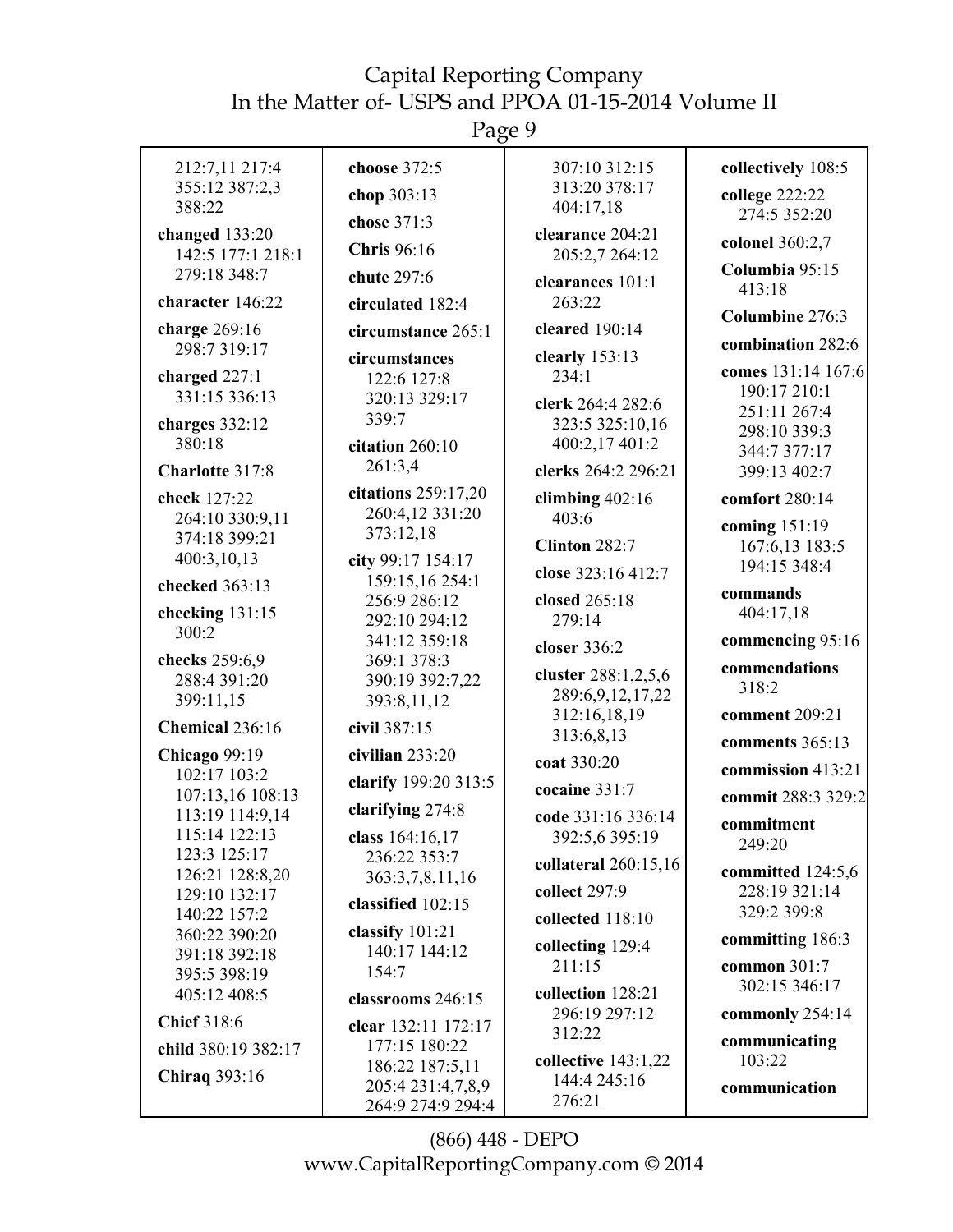# Page 10

| 185:19 232:11                                   | 365:10                                                | 266:7 270:11<br>282:17 321:2,17                     | 213:2 277:16,17<br>278:4,7,10,11,14               |
|-------------------------------------------------|-------------------------------------------------------|-----------------------------------------------------|---------------------------------------------------|
| communications<br>185:14,17                     | concerns<br>110:7,9,14,16<br>120:19                   | 353:17                                              | 310:21,22 358:5<br>387:10                         |
| community 103:22<br>104:9,12,13 130:8           | conclusion 196:3                                      | constantly<br>107:10,11<br>377:8,20,21              | contracted 231:17                                 |
| 177:9 178:10<br>232:15,22                       | <b>CON-CON</b><br>334:9,13,18,19                      | constitute 95:10                                    | contracting 232:10<br>contractor 370:5            |
| 287:2,3,4<br>313:12,14 358:9                    | concrete 403:9,10                                     | <b>Constitution 209:6</b>                           | contributions 318:7                               |
| 360:9 391:5                                     | condition 213:7                                       | consummate<br>387:17                                | control 236:6,9<br>242:10 330:9                   |
| community-<br>oriented 357:5,22                 | conditions 265:2<br>279:9 347:13                      | contact 104:17                                      | 406:12                                            |
| company 95:14<br>303:10,12                      | 386:10<br>conduct 132:21                              | 231:19 233:1<br>293:22 294:2                        | conversation 166:9<br>168:21                      |
| comparable 205:10                               | 142:17 143:15,19<br>144:11,15 147:4,8                 | 304:13 327:6,22<br>340:7,8 341:1,21<br>342:6 374:17 | conversations<br>325:21                           |
| compare 119:19<br>219:1,9                       | 260:7 263:4,18<br>276:19 277:12                       | 375:3 376:22                                        | conveyed 122:15                                   |
| compared 219:16<br>282:20                       | 306:1 315:7<br>373:17 382:9                           | 377:1 392:9<br>contacted 331:11                     | cooperative 210:4<br>211:2                        |
| complainant 326:6                               | 412:4                                                 | 337:14 405:12<br>contacts 128:5                     | coordinating<br>126:18 132:16                     |
| complaining 242:6                               | conducted 208:9,16<br>330:20,22 338:16                | contain 257:14                                      | cop 262:17 276:13                                 |
| complaint<br>325:7,8,11                         | conducting 141:18<br>180:14 315:11                    | contained 231:17<br>235:4 333:16                    | copies 121:1 145:10<br>210:22 213:12,22           |
| complete 203:9,13<br>208:3,7                    | 331:3<br>confess 197:19                               | container 334:9,10                                  | copy 143:5,8 145:14                               |
| completing 285:4                                | confirm 124:2,18                                      | containment 267:5                                   | 180:3 181:18<br>197:4 211:7,10                    |
| completion 272:3,7                              | 172:10                                                | contaminated 189:3<br>contamination                 | 226:7,15,17,19<br>341:15 349:20,22                |
| comply 384:17<br>component 131:9                | confused 199:1                                        | 257:20                                              | 366:22 385:17                                     |
| comprehensive                                   | connection 123:21<br>178:11                           | contents 227:2                                      | cordon $189:1$                                    |
| 203:10<br>compromise 387:21                     | consciousness<br>116:19                               | contest 374:4<br>context 245:13                     | corner 395:14,20<br>408:4 409:18                  |
| compromised<br>110:18 332:19                    | consent 242:7                                         | continue 345:6<br>404:20                            | corporation<br>268:19,20 270:10                   |
| 334:2                                           | consequence<br>184:13                                 | continued 331:8<br>404:18,21                        | correct 105:22<br>120:5 137:9 139:2               |
| CompStat<br>356:10,13                           | conservatively<br>239:11                              | continuing 257:16                                   | 140:1,3<br>141:4,19,22                            |
| concern 131:1<br>189:19 220:17<br>288:19 311:14 | consider 130:19<br>131:16 137:20<br>considered 264:17 | contract 102:16,18<br>108:12 144:7<br>179:2,9 181:1 | 142:3,13,18 147:9<br>148:11 149:8<br>153:10,15,20 |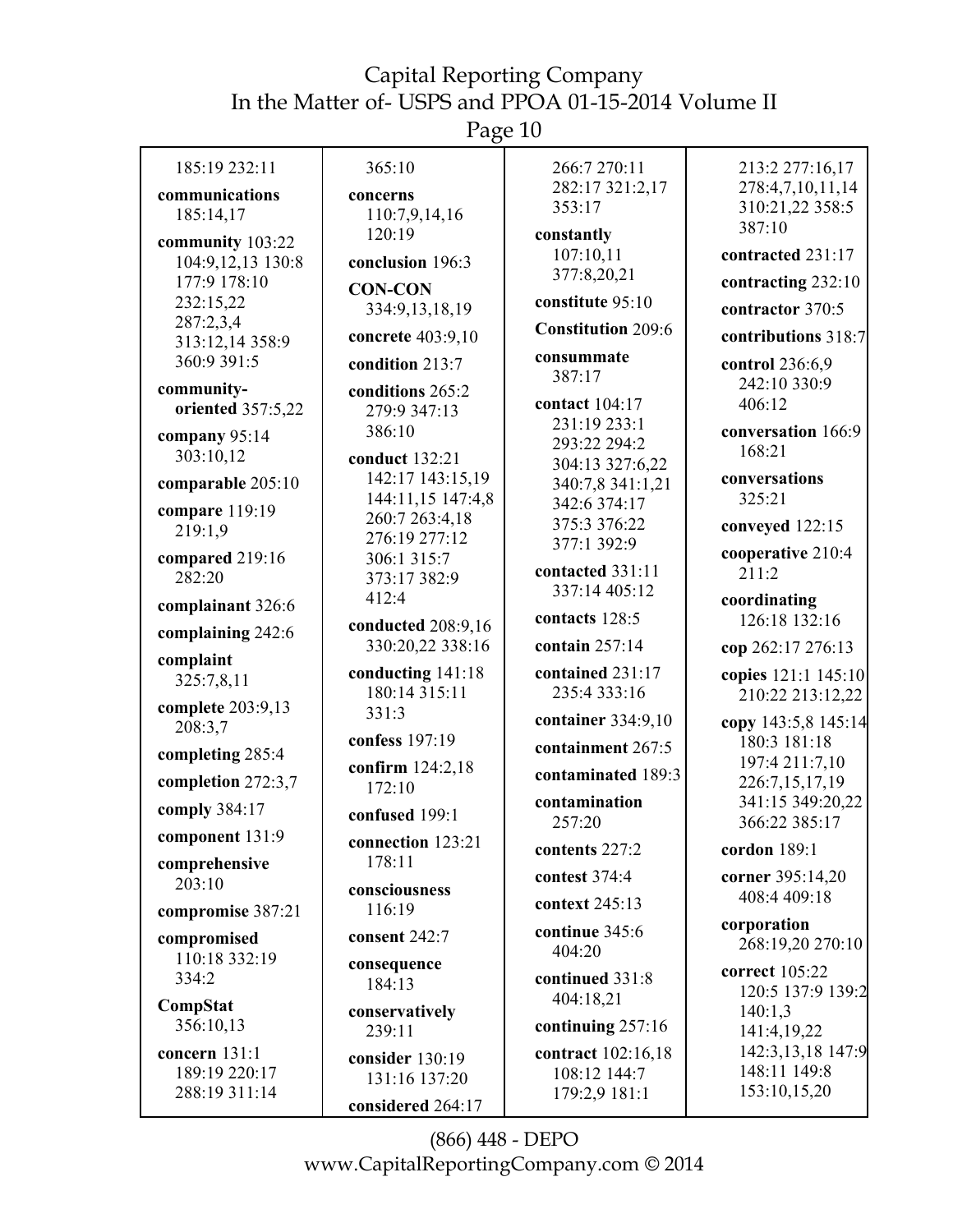Page 11

| 154:3,13,18,19                   | count 309:22         | 383:7 385:3               | 156:12 319:14                         |
|----------------------------------|----------------------|---------------------------|---------------------------------------|
| 155:6,7 165:7                    | counter $401:11$     | CPR 235:18 237:20         | crossed 319:11                        |
| 191:22<br>196:7,8,10,11          | counterfeit          | 240:12 251:4,8,18         | cross-examination                     |
| 198:11 199:6,9,19                | 399:11,15,16         | 255:6                     | 138:13 166:20                         |
| 200:1,2,4                        | counterterrorism     | crack 331:5,7             | 196:13 245:9                          |
| 201:8,16,20                      | 130:20               | craft 282:4               | 271:5 309:13                          |
| 202:18,22                        |                      |                           | 345:17 347:2,5                        |
| 203:6,10,15                      | counties 184:22      | crafts 133:20             | 358:12 367:5                          |
| 205:2,11                         | countless 164:13     | create 188:13             | 382:1                                 |
| 206:14,20,21                     | country 185:20       | created 304:9             | cross-examine                         |
| 207:5,6,10                       | county 184:21        | credential                | 150:20 220:21                         |
| 208:4,13                         | 286:19 326:20,22     | 370:11,14                 | cross-examined                        |
| 209:16,17,19<br>212:4,8 218:7,10 | 362:11               | credentials 265:20        | 221:3                                 |
| 248:9 250:14                     | couple 108:6 156:15  |                           | crowd 236:6,9                         |
| 271:18 272:11,18                 | 319:8 400:22         | credible 293:11           |                                       |
| 274:1,6 275:6                    | 402:11 405:7         | credit 264:10 274:4       | crown 209:8                           |
| 276:16 280:8,10                  | course 125:18        | crime 112:16 124:4        | CTT 403:8                             |
| 281:4 289:10                     | 139:10 168:22        | 200:7 228:18              | cubicle 242:5                         |
| 290:3 295:14                     | 177:20 178:1         | 232:14,19                 | cuffed 401:22 402:1                   |
| 302:21 309:19,20                 | 228:7 236:20         | 257:9,12,14               |                                       |
| 310:19 311:9,20                  | 266:8 274:6 296:6    | 258:2,21 259:15           | cuffs 328:7                           |
| 314:2,3,7,8,12,14                | 302:4 314:16         | 267:5 287:5,10            | cum 353:2                             |
| 315:4,18,21                      | 326:14 338:4         | 291:13 292:11,21          | cumulative 343:19                     |
| 348:8,13                         | 340:19               | 319:19 321:14             | current 168:11                        |
| 350:3,5,17 366:22                | court 98:13 163:15   | 322:15 329:2              | 195:7 197:20                          |
| 367:11 380:4                     | 225:20 229:10,22     | 339:15 356:8,11           | 207:2 273:20                          |
| 386:21                           | 260:9,14,19,20       | 359:16,17                 | 367:12                                |
| correctly 131:4,5                | 261:1,6,15,21        | 392:8,15 396:14<br>398:13 |                                       |
| correspondences                  | 275:5 332:18,20      |                           | currently 108:12<br>159:8 182:7 220:2 |
| 211:22 364:17                    | 336:18 361:14,17     | crimes 186:3 320:3        | 222:16 225:1                          |
| Cosgo 263:9                      | 374:4                | 399:8 407:6,7             | 253:18 283:20                         |
|                                  | courteous 146:21     | criminal 114:17           | 285:2 286:18                          |
| counsel 99:1 104:7               |                      | 147:7 211:15              | 317:7 362:10                          |
| 138:13 156:17                    | courthouse 377:19    | 258:5 259:6,11            |                                       |
| 159:2 196:13<br>222:6 245:9      | <b>Covell 366:21</b> | 260:4 261:15              | curriculum 247:10                     |
| 253:12 271:5                     | cover 102:21         | 285:5 326:13              | <b>Curseen</b> 176:16                 |
| 283:14 309:13                    | 103:19 286:18        | 387:15                    | cursory 268:21                        |
| 317:1 347:5                      | 392:19 393:13        | Criminology 223:3         | custodian $137:2,4,8$                 |
| 351:14 358:12                    | coverage 180:21      | critical 304:14           |                                       |
| 362:2 367:5                      |                      | 306:16                    | custody 234:9,14                      |
| 368:12 382:1,7                   | coverages 180:12     | Crosby $242:2,7$          | 334:22 335:1                          |
| 388:11 390:8                     | covered 256:11       |                           | 405:15                                |
| 413:8,12                         | covers 148:1         | cross 97:2                | 406:3,8,9,11                          |
|                                  | coworker 380:8       | 144:16,17,22              | customer 127:11                       |
|                                  |                      |                           |                                       |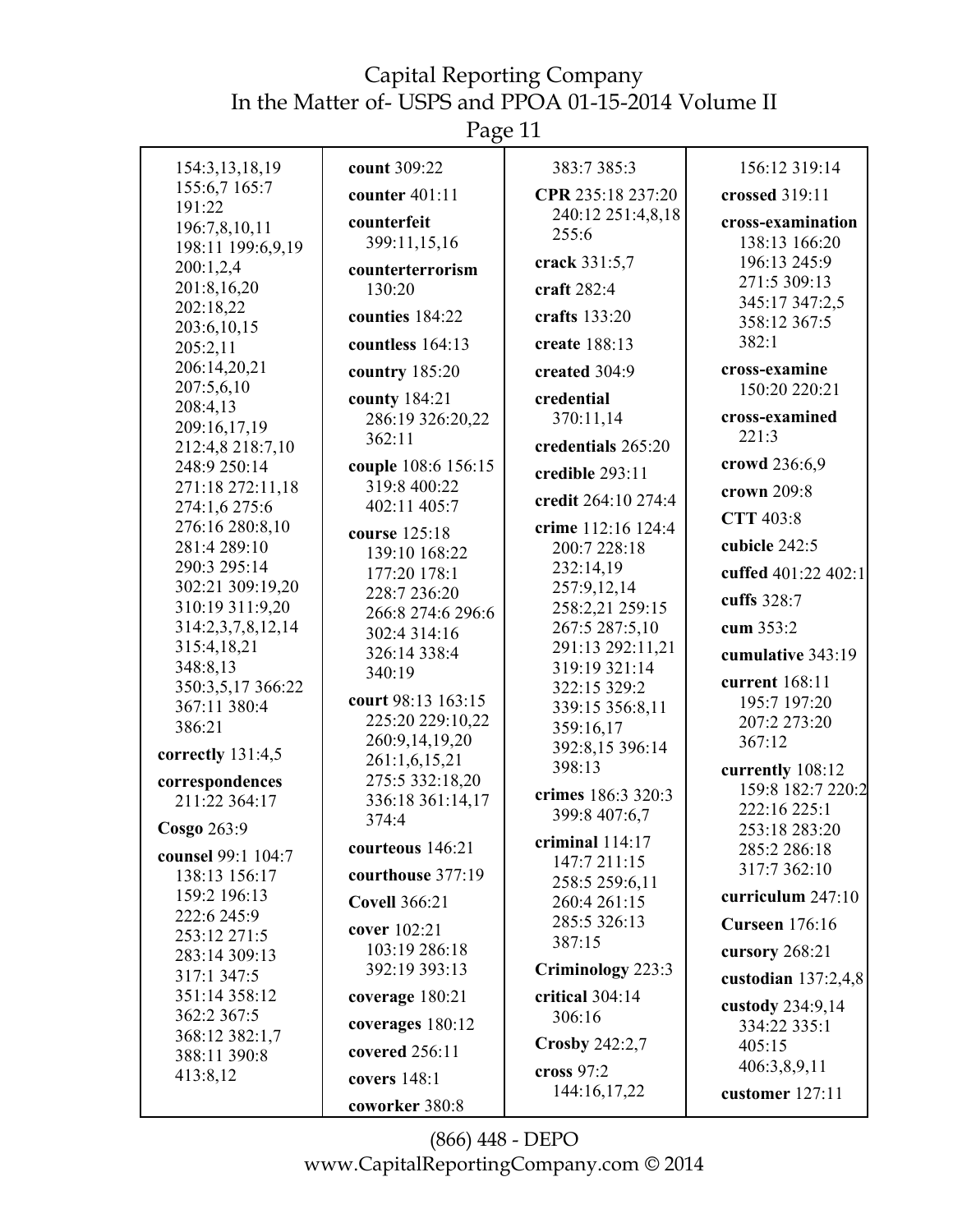| 288:17 322:21                         | 386:9 391:7,10,12                  | 230:4                              | 305:20,21 362:11                      |
|---------------------------------------|------------------------------------|------------------------------------|---------------------------------------|
| 323:4,7,13,15,16<br>324:6 335:18      | dated 149:3 214:21<br>246:7 360:13 | defensive 100:19<br>103:20 105:1   | departments<br>184:21 304:13          |
| customers 104:16                      | dates 362:15 388:17                | 161:20                             | Depending 307:10                      |
| 245:2 287:7<br>293:18 357:16          | dating 211:22                      | 229:16,18,19<br>237:19             | depends 314:15                        |
| cut 223:20 224:1,3                    | day 102:9 109:17                   | defibrillation 240:4               | deployed 192:18                       |
| 244:18,20 246:2                       | 121:13 127:13<br>128:19 137:6,7    | 250:18                             | 213:1 220:2                           |
| 323:9,18 340:13                       | 154:13 163:9                       | definable 180:22                   | describe 196:5<br>214:1 230:11        |
| cuts 216:3                            | 194:12 218:10                      | definitely 116:18<br>187:19 220:20 | 232:17 233:5                          |
| Cynthia<br>134:2,13,18                | 221:2 227:19,20<br>239:9 269:17,18 | definition 315:10                  | 234:5 240:8<br>241:21 242:20          |
| 148:3,4                               | 326:11 392:3,14                    | definitions 315:8                  | 243:13 262:3                          |
| Cynthia's 135:21                      | 395:3,10<br>399:18,21 400:3        | 360:17                             | 266:15,18 320:12                      |
|                                       | days 102:5 319:8                   | degree 205:10,11                   | 323:1 329:16<br>355:16 357:4          |
| D<br>D.C 95:8,13 96:9,14              | 354:21 355:3                       | 222:22 223:2,5                     | 393:2 397:6                           |
| 135:5 159:17                          | day-to-day $171:1$                 | 224:7 274:4<br>285:3,11            | described 122:9                       |
| 184:15 194:1<br>209:16,19 210:5       | 267:2 344:6 345:2                  | <b>Delaware</b> 101:11,12          | 133:3                                 |
| 220:5 240:20                          | <b>DEA 305:19</b>                  | delayed 384:11                     | describes 214:8                       |
| 354:12 355:20                         | dead 344:1                         | deliver 154:18                     | description 116:21<br>169:16 170:22   |
| daily 263:2 345:7                     | deal 307:15                        | 320:17 396:2                       | 173:13 174:3                          |
| 391:21                                | dealers 393:3,16                   | 407:14                             | 195:7,12                              |
| DAK 393:22<br><b>Dallas</b> 185:21    | dealing 288:17<br>377:8            | delivered 395:2,4<br>396:3         | 197:5,7,21<br>198:5,15 271:20         |
| damage 187:2                          | deals 237:9                        | delivering 109:8                   | 294:21 337:16                         |
| 323:22                                | decide 409:2                       | 311:13                             | designated 153:13                     |
| danger 302:4                          | decided 395:9                      | delivery 288:10                    | 279:19                                |
| 304:20 376:18                         | decision 109:20                    | 295:6 396:4                        | desk 242:10                           |
| dangerous $114:7,18$<br>131:17 153:10 | 125:1 401:2                        | demand 144:6                       | despite 265:17<br>detail 116:14 214:8 |
| 154:12 236:19                         | decision-making<br>237:11          | demonstrate<br>227:9,13            | detailed 103:17                       |
| 262:4,5,6,8                           | declared 245:20                    | department 102:1                   | 237:2 326:12                          |
| 275:14 276:1,2,10<br>378:18           | 279:12                             | 123:3 168:8                        | details $116:11$                      |
| dangers 113:20                        | decrease 135:15                    | 169:15 170:10<br>172:9 184:18      | 198:19                                |
| 231:16                                | deemed 379:3                       | 210:16 211:1                       | detain 124:9,12<br>132:14 186:4       |
| databases 326:14                      | deems 280:16                       | 215:14 216:2<br>258:6 259:4        | 230:5,14 232:7                        |
| 327:2                                 | defeat 404:7                       | 266:19 268:20                      | detained 192:19                       |
| date 173:16,18<br>178:6 179:22        | defend 229:20                      | 298:6 304:11                       | 243:20 336:4                          |
|                                       |                                    |                                    |                                       |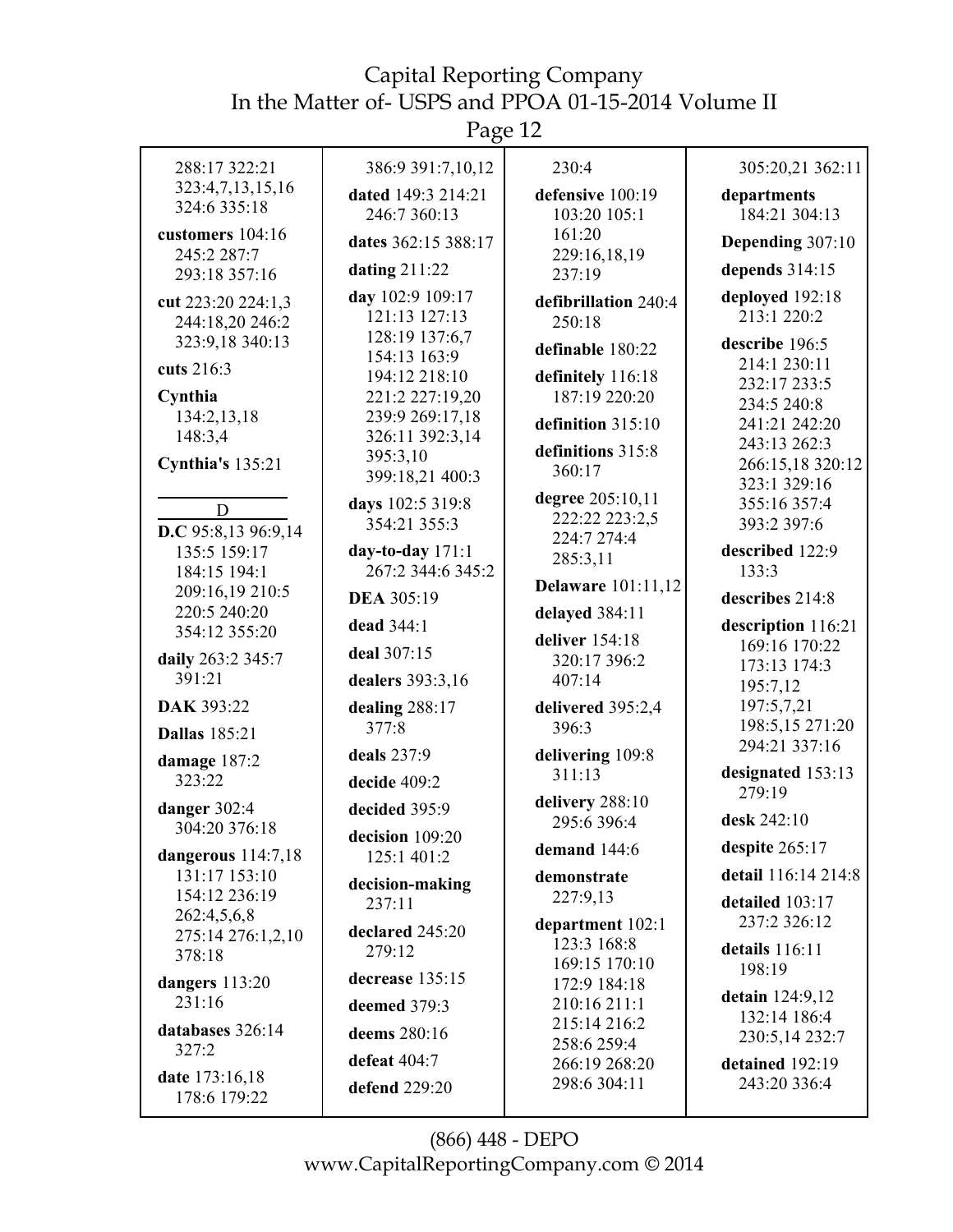| detecting 211:14          | 351:13 352:6                 | dirty 396:6                        | disregard 197:9                |
|---------------------------|------------------------------|------------------------------------|--------------------------------|
| detection 257:5           | 364:16 370:9                 | disadvantageous                    | disruptions 191:4              |
| detective 101:22          | 393:9                        | 220:20                             | distribute 144:21              |
| 266:19                    | differently 247:5            | disagree 401:9                     | 214:11 215:4                   |
| detectives                | difficult 166:20             | disbarred 385:15                   | distribution 282:5,6           |
| 267:13,15                 | 167:1 221:1                  |                                    | 333:13                         |
| detention 228:17          | difficulties 339:16          | discipline 100:13<br>133:21 326:10 | district 95:15                 |
|                           | dignity 269:21               | 332:9 349:3                        | 115:14 260:19,20               |
| deter 204:9 287:5         |                              |                                    | 269:12 336:17                  |
| 311:16                    | dilemma $344:16$             | disconnected 128:7                 | 385:5 413:18                   |
| determination             | diploma 271:13,16            | discovered 325:11                  | diversity 249:20               |
| 395:1                     | 285:18,19                    | discretion 377:12                  | divided 370:8                  |
| determine 124:3           | dire 387:12                  | discuss 121:11                     |                                |
| 321:13                    | direct 97:2 99:1             | 346:10                             | division $112:10$              |
| determined                | 106:12 108:1                 | discussed 110:5                    | 130:18 134:19<br>141:21 165:11 |
| 114:13,15 118:8           | 111:19 115:5                 | 151:5 195:12                       | 170:7 174:9,10,13              |
| 323:14 336:12             | 118:16 125:7                 | 339:9                              | 182:4,15 183:10                |
| 405:11                    | 127:2 133:11                 | discusses 112:12                   | 184:3 188:18                   |
| deterrent 113:10          | 159:2 165:21                 | 204:3                              | 193:21 194:11                  |
|                           | 175:3,11 180:6               |                                    | 225:2 253:22                   |
| develop 287:6             | 194:5 222:6                  | discussing 326:2                   | 254:4 255:5                    |
| development 225:2         | 225:18 239:19                | 346:8                              | 258:16 260:2                   |
| 271:14 272:20             | 241:9 253:12                 | discussion 221:14                  | 286:13 317:9                   |
| developments 290:2        | 267:17 274:10                | 252:10 365:9                       | 352:6 356:21                   |
| device 297:2              | 283:14 290:5                 | 391:5,17 407:4                     | 369:2 390:20                   |
|                           | 292:1 293:6 294:6            | disease 232:3,5,8                  |                                |
| devices 131:2             | 297:18 299:12                |                                    | divisions 164:10               |
| 296:20                    | 300:5 301:10<br>305:9 307:17 | diseases $231:18$                  | 239:1 260:2                    |
| devil 404:7               | 308:10 317:1                 | disgraceful 147:7                  | <b>DMI</b> 236:18              |
| dictate 150:7             | 320:5 324:16                 | dishonest 147:7                    | docket 384:20                  |
| differences 195:13        | 329:6 333:2                  | disorderly 373:17                  | 385:11                         |
|                           | 335:10 336:19                |                                    | document 106:9                 |
| different 128:4           | 351:14 362:2                 | dispatched 116:12<br>122:12 126:11 | 108:3 111:21                   |
| 132:21 133:21             | 364:5 365:19                 |                                    | 112:1                          |
| 142:2 189:6               | 368:12 380:22                | 127:19 190:13                      | 115:4,6,10,12,13,              |
| 195:11 206:13             | 388:14,15 390:8              | 192:8,10,13                        | 19,21 116:1                    |
| 233:20<br>234:10,11,19,20 | directed 400:7               | 394:19 400:6<br>407:9              | 118:18,20,22                   |
| 236:11 238:14             |                              |                                    | 125:8,10 127:3,5               |
| 245:21 247:9              | directing 146:16             | dispel $124:2,18$                  | 133:12,13,15                   |
| 249:3 266:1 268:8         | direction 236:12             | 228:17                             | 136:14,16,22                   |
| 269:3 276:4               | 345:4 366:18                 | disperse 236:12                    | 141:16 145:3,4                 |
| 288:15 313:13             | directive 371:6              | display 190:20                     | 153:3 167:4 168:2              |
| 315:8 343:1               | directly 204:1               |                                    | 172:18,19,22                   |
| 345:15 350:15             | 364:19                       | displaying $113:2$                 | 173:10,12,16,21                |
|                           |                              |                                    | 174:2                          |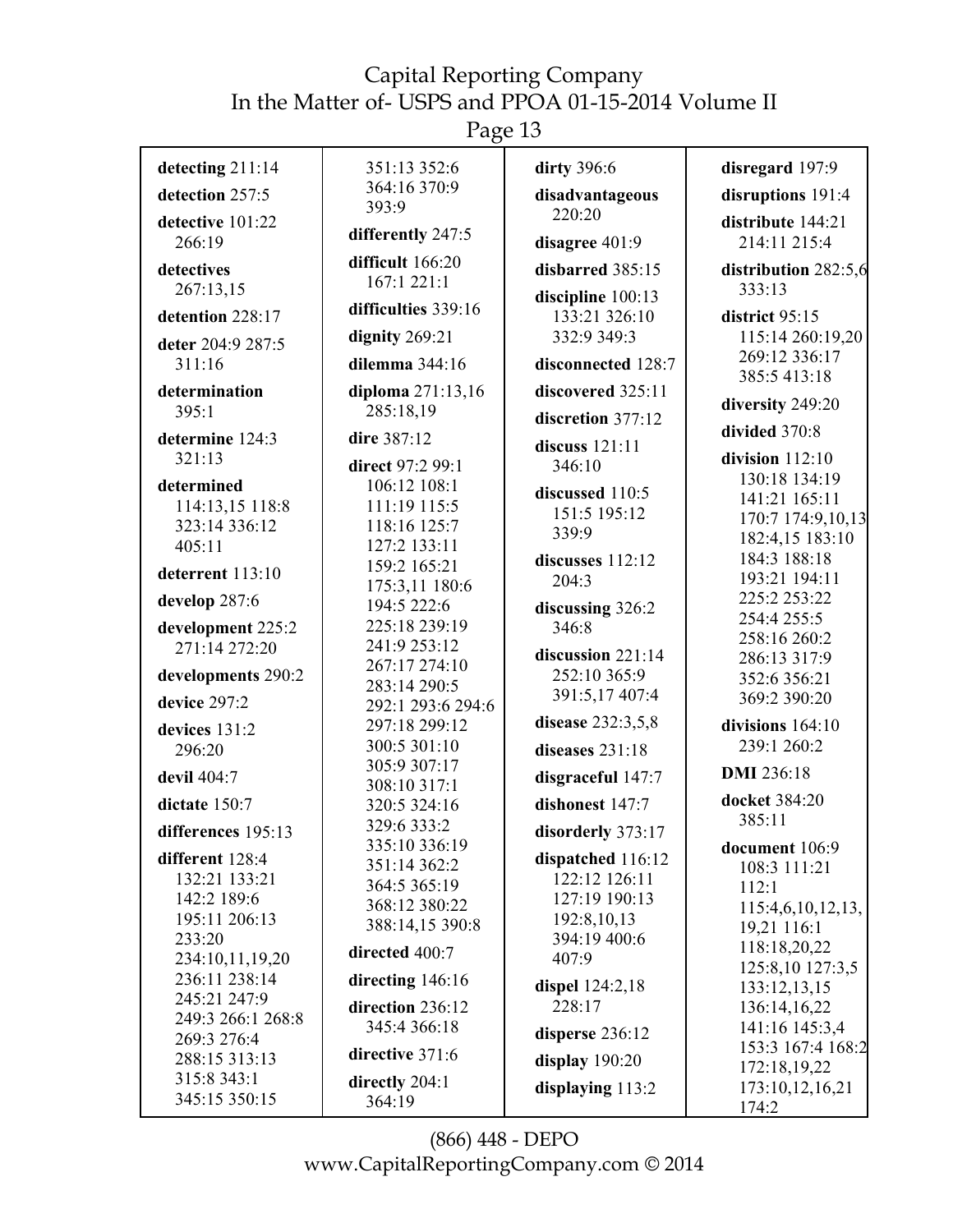| 175:4,7,8,12                       | 360:1,21 361:1         | 407:18                          | 174:3,17,18,22                         |
|------------------------------------|------------------------|---------------------------------|----------------------------------------|
| 179:16,18,19                       | 367:8                  | dropped 367:21                  | 175:20 176:3,13                        |
| 180:1,4,7                          | <b>Dodge 337:8</b>     | dropping 382:17                 | 177:2 190:7                            |
| 181:13,16,19<br>183:13,16          | dog 154:6 373:2        |                                 | 195:3,19 196:5<br>210:17 212:12        |
| 189:15,17 190:6                    | dollar $304:2$         | drove 338:18,19                 | 219:9,15                               |
| 194:6,7,9,10                       |                        | drug 264:14                     | 238:13,15 242:13                       |
| 195:2,15,17,18                     | <b>Donahoe</b> 194:13  | 305:13,15 307:12                | 255:1 256:3                            |
| 196:4,22 197:1                     | done 107:13 117:17     | 393:3,16                        | 257:11 268:5,9                         |
| 198:1                              | 138:22 142:7           | drugs 334:5,6,7,14              | 269:10 319:3                           |
| 202:16,19,20                       | 183:8 185:6            | drunk 132:2,12                  | 322:10 326:14                          |
| 203:4,11,18                        | 303:18 323:22          | dry 235:6                       | 332:4 338:4                            |
| 211:4,5 213:15                     | 338:18 343:15<br>359:5 | DT 238:4                        | 340:19,20 344:5                        |
| 214:20 215:3                       |                        |                                 | 345:7 346:11<br>348:7,12               |
| 216:13,18 226:2<br>239:22 240:6    | <b>DONNA 96:7</b>      | due 326:10                      |                                        |
| 241:11                             | door 188:8 320:19      | Dufek 96:4 143:6                | duty 108:15 228:7                      |
| 267:17,19,22                       | 323:9,11,12,16,17      | 217:13,15,20                    | 275:4 280:7,10<br>325:5 352:4 405:6    |
| 268:13,16,17,18,2                  | ,19                    | 247:4 290:1                     |                                        |
| 1,22 271:17                        | doors 337:8            | 316:11 346:22                   |                                        |
| 292:5,7 293:7,9                    | door-to-door 288:9     | 389:11 394:7                    | ${\bf E}$                              |
| 294:8,10                           | Dorchester 258:20      | <b>Dulles</b> 185:20            | earlier $146:14$<br>195:12 205:18      |
| 297:20,21                          | 281:7                  | duly 98:16 158:21               | 295:22 402:21                          |
| 300:6,8,22<br>301:11,13            |                        | 222:3 253:9                     |                                        |
| 305:10,12                          | <b>double</b> 319:4,21 | 283:11 316:18                   | early 109:7 192:9<br>213:8 217:5 280:4 |
| 307:18,20                          | double-sided           | 351:10 361:21                   | 387:5                                  |
| 308:11,14 315:5                    | 145:18,19              | 368:9 390:3                     |                                        |
| 320:7 324:18                       | download 410:5         | during $102:20$                 | ease 110:15                            |
| 329:8 333:5                        | downloading 410:7      | 108:17 109:2                    | easiest 266:17                         |
| 335:13 336:22                      | dozen 102:19,22        | 122:22<br>124:8, 11, 15 144:6   | eastern 224:12                         |
| 364:13,15 365:20<br>366:13 381:1,3 | dressed $111:17$       | 155:16 164:9                    | education 271:12                       |
| 383:4 388:4,17                     |                        | 208:11 226:8,20                 | educational 271:14                     |
| documented 323:21                  | drills 257:5           | 237:22 243:14                   | effect 113:10                          |
|                                    | drive 126:6 153:13     | 246:16 279:8                    | 124:19 172:14                          |
| Documenting 129:3                  | 325:20 375:1           | 280:20 285:14                   | 228:20 230:13,15                       |
| documents 119:16                   | 379:15                 | 288:21 296:6                    | 332:16 357:21                          |
| 120:2,19                           | driveable 374:22       | 298:9,11 318:2<br>353:18 363:17 | effective 136:10                       |
| 134:20,22                          | driver $132:3$         | 379:7,18,19,20                  | 137:2 166:20                           |
| 135:12,13,14                       | 190:9, 17, 19, 21      | 391:22 398:8                    | 180:12,17 181:2                        |
| 137:1,11,12<br>152:10 166:14,18    | 325:16,18,19           | 401:6                           | effects 231:17                         |
| 167:2,7,13,17                      | driver's 326:17        | <b>Dutch 323:8,12</b>           |                                        |
| 191:14 202:7                       | drive-up $126:2$       |                                 | efficient 181:3                        |
| 211:21 212:4                       | driving $373:20$       | duties 125:18                   | effort 287:5                           |
| 215:20 246:3,4                     | 374:1,2 397:18,19      | 138:22 140:7<br>142:17          | eight 217:17 225:11                    |
| 271:19 359:19,20                   |                        |                                 |                                        |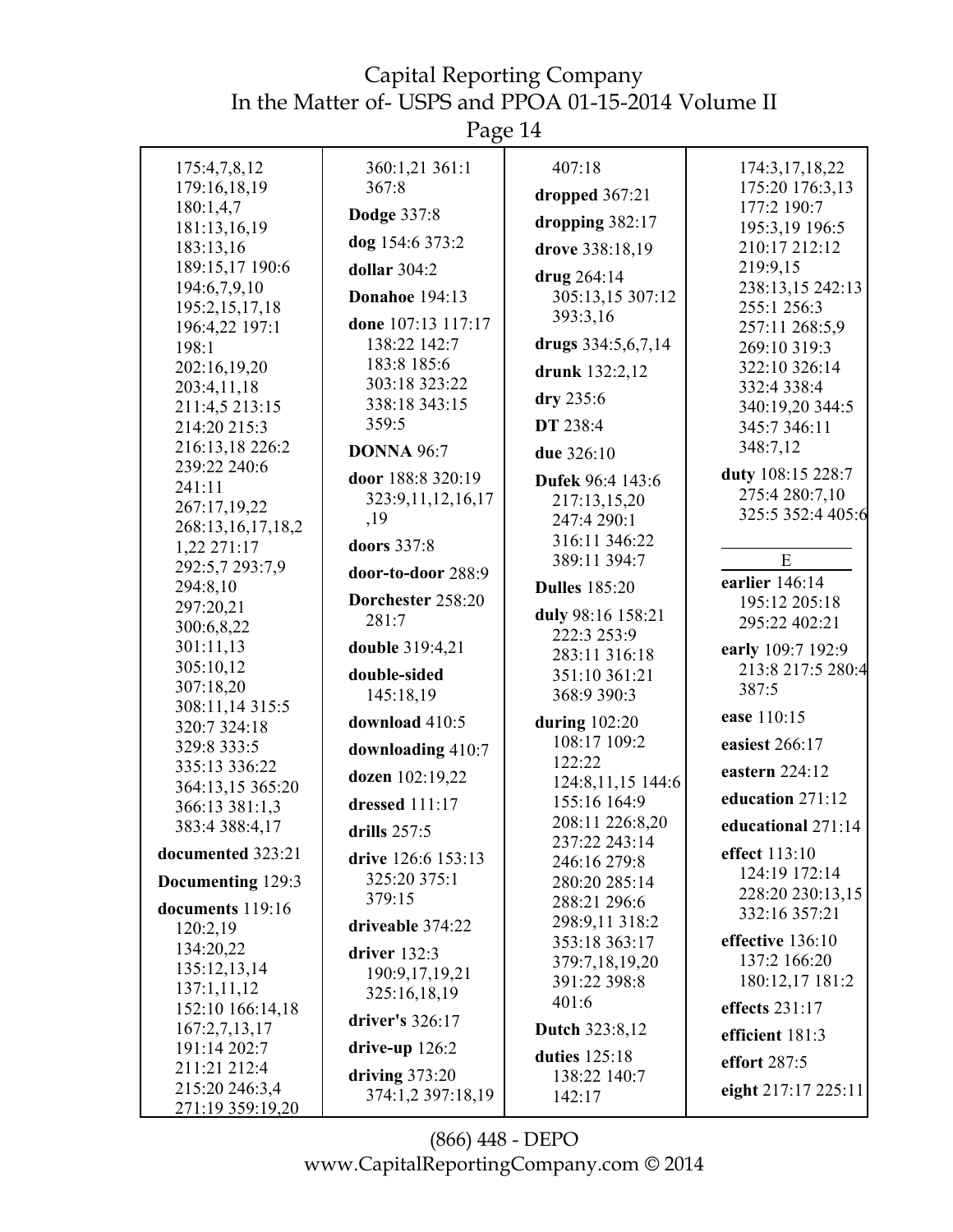Page 15

| 247:21 281:7<br>284:15 310:2       | emergency 128:5<br>235:16 240:15,18 | employment 147:17<br>362:15       | enjoyed 270:4            |
|------------------------------------|-------------------------------------|-----------------------------------|--------------------------|
| 386:14                             | 241:4 242:2,8                       |                                   | <b>Enough's 217:15</b>   |
| Eighteen 103:3                     | 264:17,20,21                        | encompasses<br>100:17             | entail 100:15 106:3      |
|                                    | 265:12 266:7                        |                                   | 228:10,13 229:17         |
| either 110:10                      | 278:20                              | encounter 102:20                  | 231:15 236:8             |
| 114:17 123:22<br>128:6 129:3 130:7 | 279:2,12,13,19                      | 109:7 142:10<br>232:4 262:9       | 237:17 240:16<br>370:20  |
| 133:20 141:9                       | 282:17 299:8                        | 289:12                            |                          |
| 219:14 230:14                      | 379:4                               |                                   | entailed 256:13,18       |
| 250:20 260:9                       | employ 240:10                       | encountered 102:7<br>118:4 122:13 | entails 112:22           |
| 274:1 328:17                       | employed 99:13,18                   | 132:2 141:18                      | 232:18 233:6             |
| 377:11                             | 159:9,16 165:9                      |                                   | 242:21                   |
| elaborate 238:20                   | 222:16 253:18                       | encounters 345:12                 | enter 181:13             |
| 346:19 347:18,19                   | 283:21 284:2                        | enemy 262:17                      | entered 223:8            |
| elbow 325:17                       | 317:7 351:21                        | 276:14                            | 385:16,20                |
|                                    | 362:9,10,12<br>368:18,21 369:1      | energy 119:13                     | entire 215:13            |
| elbowed 132:13                     | 390:13,19                           | enforce 229:13                    | 263:20 286:9,19          |
| electronic 233:13                  | 413:9,12                            | 387:17                            | 289:14 357:20            |
| electronics 358:7                  | employee 122:9                      | enforcement 101:19                | 400:14                   |
| element 135:4                      | 146:10 149:18,19                    | 161:3 163:21                      | entirely 345:10          |
| elicit 110:21                      | 163:6 189:20                        | 164:19 178:19                     | entrances 402:9          |
|                                    | 200:10 264:20,21                    | 184:15 185:19                     |                          |
| eliminate 278:18                   | 285:15,16 288:18                    | 193:4 207:21                      | entries 100:22<br>255:18 |
| eliminated 150:5                   | 322:21 324:22                       | 208:19 224:6                      |                          |
| eliminating 157:9                  | 326:3 327:19                        | 233:17,19,21<br>238:1 254:13      | envelope 235:4           |
| 278:13                             | 338:10 381:15                       | 266:10,11 273:21                  | epicenter 220:18         |
| ELM 147:16,21,22                   | 383:13 384:1,7<br>407:16 413:12     | 287:8                             | equipment 110:21         |
| 152:3,4,7,12                       |                                     | 298:2,4,5,18                      | 233:14 302:22            |
| E-L-M 147:16                       | employees 104:15                    | 318:17 319:11,13                  | 303:2,13,17              |
| <b>Elmwood</b> 369:13              | 113:12,15 118:14<br>130:9 132:22    | 330:9 353:11                      | 379:14                   |
|                                    | 144:10 146:15,20                    | 354:7 370:15                      | equivalency 285:11       |
| else 102:12 103:13                 | 147:6 148:1 151:6                   | 375:6                             | equivalent 101:22        |
| 104:16 117:9<br>189:4 193:16       | 152:14 157:6                        | enforcing $211:16$                | Eric 96:17               |
| 200:9 283:2 307:1                  | 178:14 192:6,15                     | 318:10                            |                          |
| 345:8 365:4                        | 200:18 233:1                        | engage 104:15                     | <b>Erick 95:13</b>       |
| 371:11 375:16                      | 239:10 245:3,15                     | 130:7 147:6                       | 413:2,17                 |
| 407:2                              | 248:9 263:5<br>264:17 265:11        | engaged $125:12$                  | errand 128:17            |
| e-mail 365:1,9                     | 266:5,7 277:20                      | engaging $113:5$                  | erratic 374:2            |
| 366:2,21 411:1                     | 278:21 279:11,14                    | engine 302:6                      | escort 401:20            |
| e-mailed 364:16                    | 285:20 287:9                        | enhanced 133:9                    | escorted 328:9           |
| emergencies 235:12                 | 299:3,20 338:12                     | 279:6                             | escorting 402:2          |
| 239:14,17 250:14                   | 342:7 373:6                         |                                   | especially 146:12        |
|                                    | 379:4,11 397:9                      | enhancing 101:2                   |                          |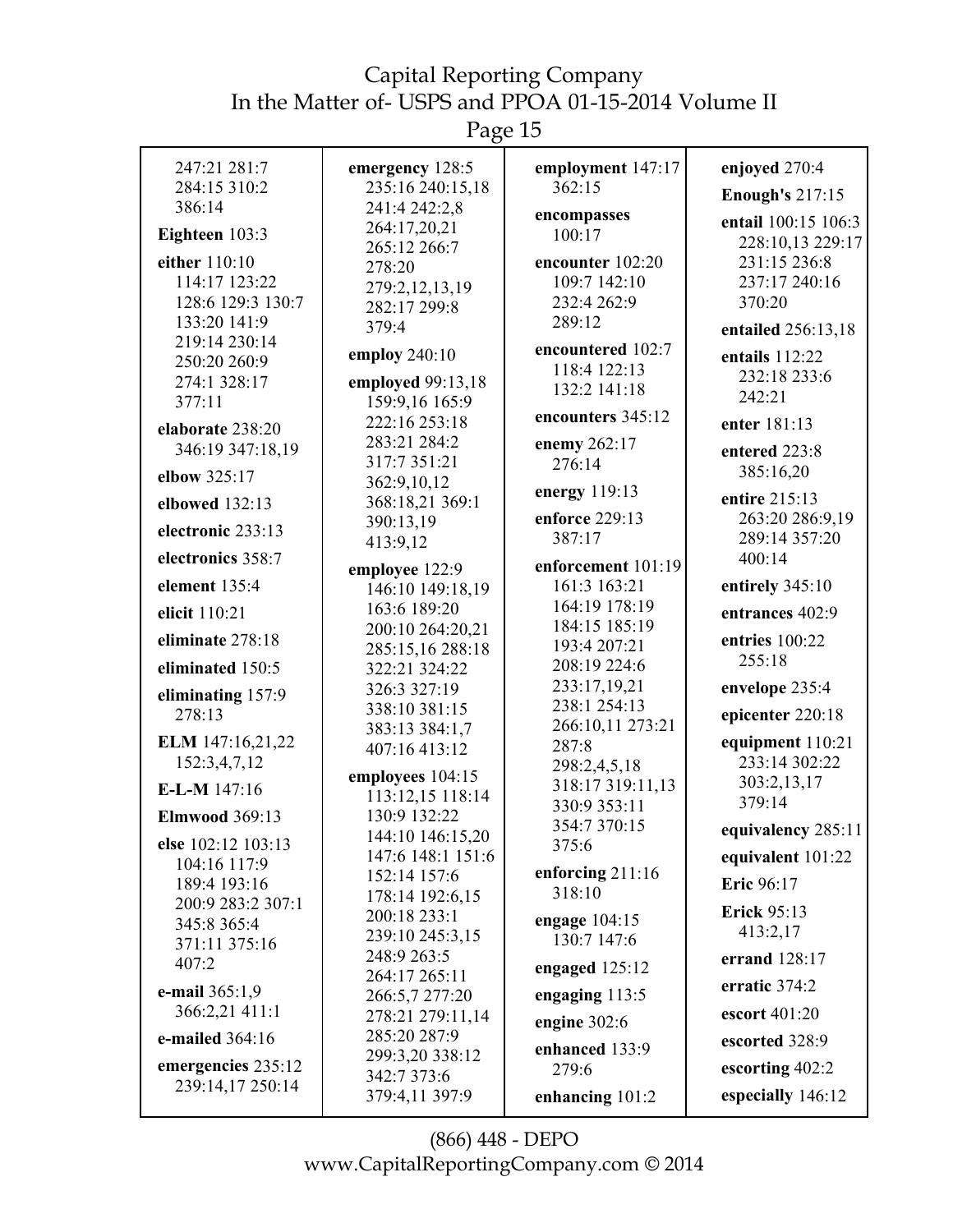| 154:17 276:5                  | 383:1 404:2                    | 351:6 361:18                    | 345:20                            |
|-------------------------------|--------------------------------|---------------------------------|-----------------------------------|
| 306:13                        | <b>EXAMINATION</b>             | 368:5 389:16                    | exit 395:13                       |
| <b>ESQUIRE 96:7,12</b>        | 99:1 156:17 159:2              | 411:20                          | exited 294:19                     |
| establish $170:13$            | 222:6 253:12                   | excuses 400:19                  | 395:22 403:14                     |
| 180:16 236:10                 | 283:14 317:1                   | executive 364:4                 |                                   |
| 391:6                         | 351:14 362:2                   |                                 | expectations 175:17               |
| estimate 239:11               | 368:12 388:11                  | executives 239:6                | expected 226:11                   |
|                               | 390:8                          | exhaustive 140:17               | 227:6,12 238:8                    |
| ethical 133:9 147:3           | examined 98:17                 | exhibit 97:15                   | 264:22 265:9,12                   |
| <b>Eugene 97:11</b>           | 158:22 222:4                   | 106:16 107:14                   | 299:10                            |
| 368:8,17                      | 253:10 283:12                  | 108:5 111:20                    | expense 119:12                    |
| evacuate 375:16               | 316:19 351:11                  | 115:7,20 118:17                 | experience 102:7                  |
| evening 116:9 132:1           | 361:22 368:10                  | 122:3 125:8 127:2               | 154:22 155:3                      |
| 190:10                        | 390:4 405:17                   | 133:12 142:21                   | 205:9 207:21                      |
|                               | example 114:3                  | 145:1 148:4,18                  | 269:7                             |
| event 113:4 176:14            | 125:20 142:6                   | 151:19 153:3                    | 273:5,6,10,12,20,                 |
| 191:20 193:1                  | 162:13 166:22                  | 165:21 168:2                    | 21 318:18                         |
| 327:8 339:3                   | 187:14 188:7                   | 170:21 171:4,8<br>172:4 173:2,8 | 348:12,14                         |
| events 101:4 176:12           | 190:6 191:16                   | 175:4 179:14                    | experts 119:14                    |
| 242:17 243:15                 | 201:7 228:1                    | 181:14 182:2                    | expired 142:22                    |
| everybody 98:19               | 234:7,22 237:5<br>243:13 247:9 | 183:13,14                       |                                   |
| 152:15,18 266:9               | 251:4 289:16                   | 189:13,14 194:6                 | expires 413:21                    |
| everyone 166:11               | 292:22 296:18                  | 195:1 202:15                    | explain 100:14                    |
| 214:4 343:16                  | 297:11 308:7                   | 204:1 206:5,22                  | 104:11 110:7                      |
| 358:4 388:9                   | 327:15 338:6                   | 207:1,13,14 208:2               | 134:6,22                          |
| 412:2,8                       | 397:9 399:13                   | 209:13 212:1,2,15               | 135:11,12 150:16                  |
| everything 100:20             | 406:20                         | 214:3,19 225:19                 | 171:15 177:11                     |
| 169:13 177:18                 | examples 375:8                 | 239:20 241:10                   | 178:10 181:8<br>218:21 259:21     |
| 189:8 193:16                  | 378:10                         | 250:16 267:18                   | 261:10 287:1                      |
| 265:9 406:22                  |                                | 271:4,9,10                      | 288:5 374:10                      |
| everything's 357:15           | excellent 304:10               | 290:6,7,11<br>292:2,3 293:7     | 377:16                            |
|                               | exception 269:2                | 294:7 297:18                    |                                   |
| evidence 104:3                | exchanging 129:5               | 300:6 301:11                    | explained 132:20<br>169:11 263:10 |
| 118:10 129:5<br>191:6 211:16  | excised 136:18                 | 305:10 307:18                   |                                   |
| 234:2,6,8,9,10,12,            |                                | 308:11 320:6                    | explicitly 353:21                 |
| 15,20 247:13,22               | exclusively 215:7              | 324:17 329:7                    | 355:18 370:22                     |
| 291:12 301:2                  | excruciating 214:8             | 335:11 336:20                   | explosions 128:21                 |
| 322:9 378:20                  | excuse 143:3 195:2             | 346:5 364:6                     | 276:6                             |
| 379:1 406:1,15                | 207:14 236:9                   | 365:20 381:1                    | explosive 131:2                   |
| exact 135:16                  | 275:21 277:2                   | 382:6                           | 236:17                            |
|                               | 409:4                          | exhibited 162:18                | exposed 294:20                    |
| exactly 118:8                 | excused 158:13                 | exhibits 106:10                 | 378:7                             |
| 122:17 235:14<br>282:18 300:4 | 221:11 252:6                   | 137:20 144:17,22                |                                   |
| 313:15 366:16                 | 283:3 316:13                   | 145:11,14 271:4                 | exposure 345:11                   |
|                               |                                |                                 |                                   |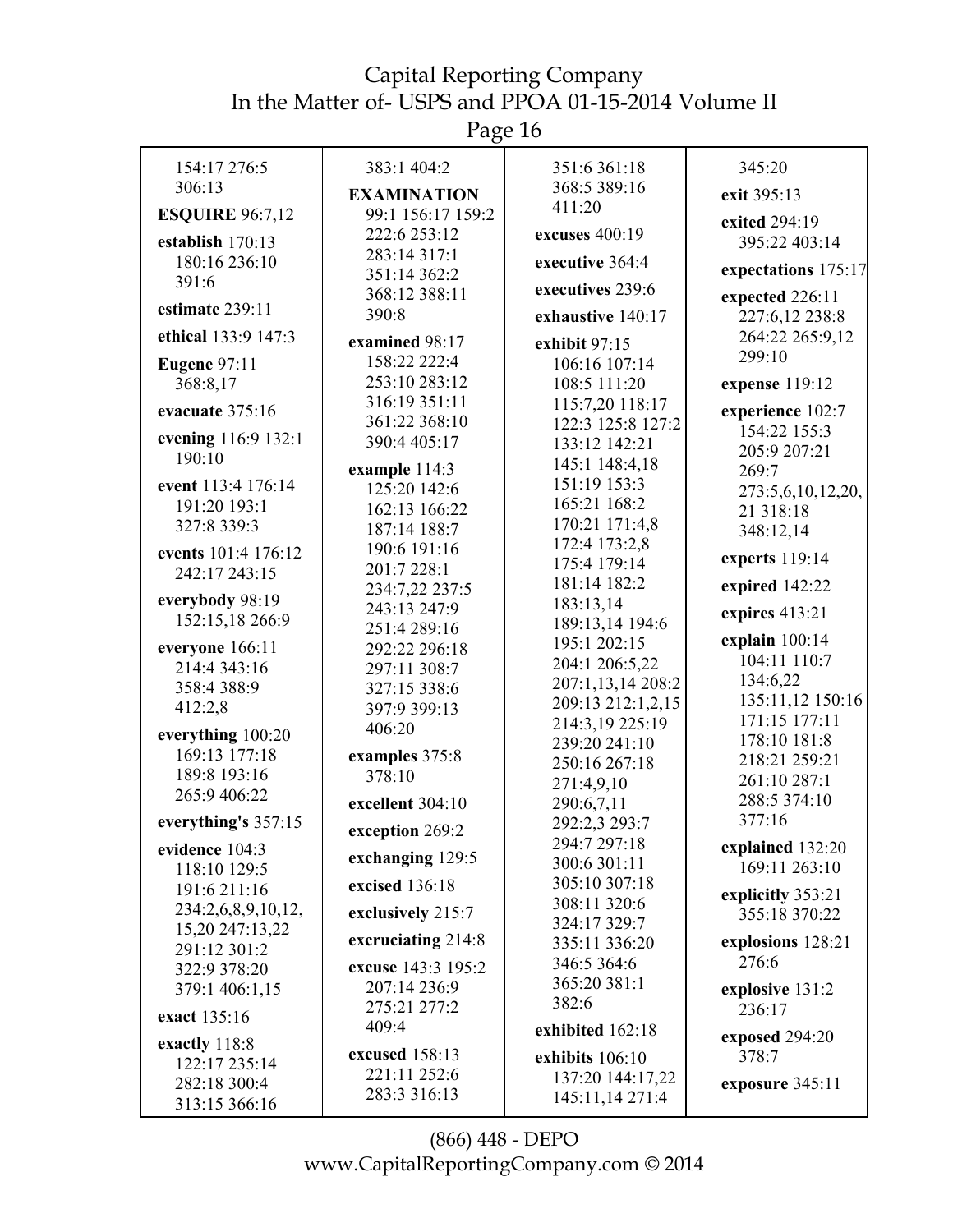Page 17

| express 219:15<br>320:17 321:3   | 366:3 384:10<br>fact-finding           | 305:6 322:3 354:6<br>355:2 377:19<br>384:19 385:4,13 | finish 178:12<br>finished 187:9 |
|----------------------------------|----------------------------------------|------------------------------------------------------|---------------------------------|
| extended 216:1                   | 350:6,16                               | federally 103:11                                     | 295:6                           |
| extending 212:1                  | facts 346:9                            |                                                      | fire 240:20 242:9               |
| extent 165:1 167:5               | 350:17,18                              | feel 192:15 328:22                                   | firearm $218:9$                 |
| 182:20 183:10                    | factual 344:5                          | feeling 129:15                                       | firearms 100:18                 |
| external 250:17                  | factually 346:4                        | feet 408:2                                           | 103:21 104:22                   |
| extra 354:20 355:3               | failed 353:13                          | fellow 112:10,20                                     | 161:20                          |
| extract 147:14,15                | fails $163:7$                          | 134:18                                               | 162:13,16,19,22<br>163:3 218:7  |
| 151:4                            | fair 134:14 174:2                      | felony 185:2,4,11                                    | 227:7,10,12                     |
| extremely 262:8                  | fairly 347:4 359:7                     | 186:1 231:2                                          | 237:18 238:4                    |
|                                  | false 186:15                           | felt 192:7 219:4                                     | fired 193:11                    |
| $\mathbf{F}$                     | 187:14,18                              | 270:6                                                | 380:14,17,18                    |
| face 132:14                      | familiar 134:13                        | female 329:22                                        | firms 134:15                    |
| 323:17,22                        | 142:14 146:9                           | 330:15                                               | first 98:8,16 103:4             |
| facilitate 110:19                | 148:12,14 166:21                       | fence 191:3                                          | 108:18,22 112:6                 |
| 181:2                            | 200:22 202:6                           | field 208:7,9                                        | 115:4,5 135:19,20               |
| facilities 109:9,10              | 208:18 212:4,18                        | <b>Fifteen 138:8,9</b>                               | 137:7 144:4<br>158:21 173:14    |
| 180:21 193:22<br>200:1,3 232:20  | 213:6 350:9,11<br>383:5,8              | fight 200:7 260:14                                   | 174:6 176:14                    |
| 238:16 270:2                     |                                        | fights $373:6$                                       | 189:1 197:14                    |
| 279:13 312:13                    | fashion 297:10                         | figure 203:19 365:6                                  | 204:5,17 206:7,14               |
| 352:6 359:4 377:3                | fast 409:18                            |                                                      | 222:3 235:18                    |
| 378:13 379:10                    | FBI 164:12                             | filed 385:4,13                                       | 237:20 248:15                   |
| 397:12                           | 165:13,15,16                           | fill 356:1 374:14                                    | 249:9 250:5<br>251:18 253:9     |
| facility 101:11                  | 166:3,22 199:17<br>202:17,22           | 406:8                                                | 255:7,10 256:14                 |
| 122:10 131:10,13<br>142:11 150:5 | 203:9,13,14                            | <b>filled</b> 127:15                                 | 257:9 258:4,12                  |
| 157:2 174:18                     | 204:3,8,14,20                          | final 148:16,17                                      | 259:3 263:9                     |
| 177:6 201:6,11                   | 205:8,21                               | 211:4 272:1                                          | 266:22 274:20                   |
| 208:9 225:6                      | 206:4,12,19 207:3                      | finally 169:9 193:16                                 | 275:17,19 283:11<br>290:9       |
| 238:22 239:3                     | 209:15 218:22<br>354:9,16 355:1,5      | 408:20                                               | 292:12,13,14                    |
| 240:19 311:8,9<br>338:9,16,17    | 358:16,17                              | <b>finance</b> 149:12                                | 311:21 316:18                   |
| 379:13,15                        | <b>FBI's 204:2</b>                     | financial $213:7$                                    | 336:4 351:10                    |
| 402:9,10,13                      | feasible 181:1                         | financially 413:13                                   | 361:21 368:9<br>369:18 370:21   |
| 405:16 406:4                     |                                        | finding $113:5$                                      | 371:7 383:18                    |
| facility's 335:18                | <b>February</b> 173:19                 | fine 137:17 214:14                                   | 388:15 390:3                    |
| fact 111:7 169:10                | federal 113:11,15<br>147:3 161:3 164:8 | 260:10,17 345:13                                     | 403:16                          |
| 171:17 191:8                     | 211:17 220:18                          | 352:22 384:8                                         | fishing $296:19$                |
| 192:20 278:4                     | 254:13 259:19                          | finger $405:9$                                       | 297:2,3                         |
| 282:16 356:1                     | 260:21 261:5                           | fingerprints 322:7                                   | fit 297:10                      |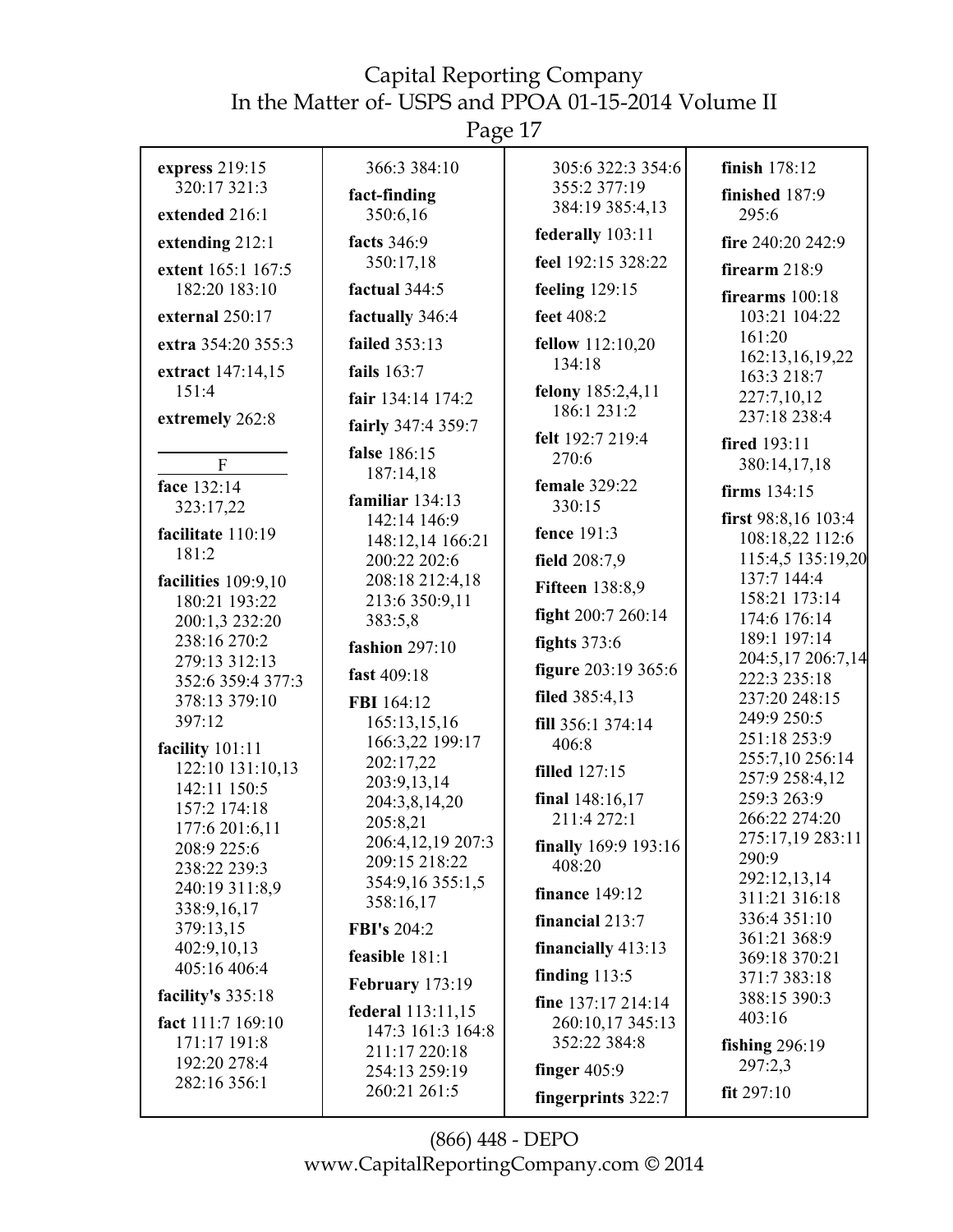Page 18

| fits 397:14                 | fluids 235:1,5                    | 262:10 265:4                     | gain 116:14 288:2                    |
|-----------------------------|-----------------------------------|----------------------------------|--------------------------------------|
| five 108:4 275:10           | fly $135:5$                       | 267:2,6,9                        | 298:1                                |
| 283:6 310:1                 | focus 193:10                      | 269:16,20                        | gang 377:14,20                       |
| 354:21 355:3                |                                   | 270:3,8,13 278:17                | 378:6 395:7                          |
| 394:3                       | <b>focused</b> 193:14             | 279:9                            | gangbangers                          |
| 406:19,20,21                | focuses $100:20$                  | fortunate 199:8                  | 393:3,16 396:5                       |
| five-minute 283:5           | 248:7                             | forward $121:21$                 |                                      |
| 389:18                      | FOIA 119:14                       | 213:8 301:3 346:6                | gates 110:12                         |
|                             | 120:18                            |                                  | gather 122:19                        |
| five-week 208:7             |                                   | forwarded 309:5                  | 178:15 259:10                        |
| fix 403:4                   | folks 98:2 193:14                 | foundation 134:10                | 398:7,13 399:2                       |
| fixed 107:16,21             | follow-up $219:21$                | 340:1,15                         | gathering 113:8                      |
| 174:7,14,19                 | font 203:17                       | fourth 208:11                    | 122:20 350:17,18                     |
| 178:21                      | foot 179:21                       | 228:10                           | Gene 368:6                           |
| 255:12,18,22                |                                   | four-year $181:4$                |                                      |
| 280:7,10,19                 | force 106:1                       | framed 354:21                    | general 114:6 123:6                  |
| 286:1,3 310:18              | 180:15,16                         |                                  | 146:13 157:2<br>184:7,10 194:12      |
| 319:1 369:20                | 181:3,7,8,9 197:6                 | <b>Frank 97:9</b>                | 200:6 239:7 243:4                    |
| 370:1,4 386:20              | 204:11 229:17<br>230:12,13 305:15 | 351:9,19                         | 271:13 285:11                        |
| 403:3                       | 311:2 318:8,10                    | Freeman 96:17                    | 318:9 327:17                         |
| <b>Flags 243:5</b>          |                                   | frequently 187:16                | 376:14                               |
| flare-ups $114:16$          | forces 180:18 181:5               |                                  |                                      |
| <b>FLETA 225:6</b>          | 213:1 220:19                      | <b>Friday 306:19</b>             | generally 100:14<br>103:16,18 104:11 |
| 272:13                      | Ford 97:6 253:8,17                | <b>friend 289:1</b>              | 112:20 129:13                        |
|                             | 255:10 267:16                     | frisk 330:21                     | 130:4 133:7,19                       |
| <b>FLETC</b> 161:4,8        | 269:6 270:16                      | front 98:12 106:9                | 144:10 176:11                        |
| 164:7,9,16 172:2            | 271:8 281:19                      | 142:21 243:15                    | 219:3 248:4 311:6                    |
| 187:9 203:10<br>208:3,14,16 | $F-O-R-D$ 253:17                  | 290:6 323:6 383:4                | 346:12                               |
| 254:15 353:5,7,14           | foregoing 413:3,5                 | fulfill 356:17                   | gentleman 112:6                      |
| 354:18 355:4                | forensics 321:12                  |                                  | geographic 286:15                    |
| 363:1,4 369:8               |                                   | full 126:3 186:14                | 346:17 393:5                         |
| 391:15                      | forgot 385:9                      | 295:9 315:19<br>345:11,17 346:1  |                                      |
| $F-L-E-T-C$ 161:10          | form $133:16,17,19$               | 363:7                            | geographical                         |
| Fletcher 96:18 97:3         | 134:5 135:21                      |                                  | 256:11                               |
| 98:9,10,15                  | 136:17 148:17,22                  | full-time 348:2                  | geographically                       |
| 99:6,20 114:21              | 197:11,12,13,14                   | fully 387:6 407:6                | 286:16                               |
| 122:2 123:17                | 233:8 234:8                       | function 179:10                  | <b>George 223:6</b>                  |
| 135:12 138:1,16             | 297:10 406:8,14                   | 255:17                           | Georgia 161:2                        |
| 156:20 161:13               | former $170:1$                    |                                  | 208:3 254:14                         |
| flexible 348:1              | 206:18 207:9                      | functions 100:10<br>102:12 129:8 | 391:15                               |
|                             | Fort 210:1 290:19                 | 256:22 257:4                     |                                      |
| flip $145:20273:3$          | 305:20                            | 263:11 345:1                     | G-E-R 247:2                          |
| floor 138:6 242:5           | forth 255:18 256:17               |                                  | get-away 337:22                      |
| 401:18                      | 257:5 258:1 260:5                 | G                                | gets 183:8                           |
|                             |                                   |                                  |                                      |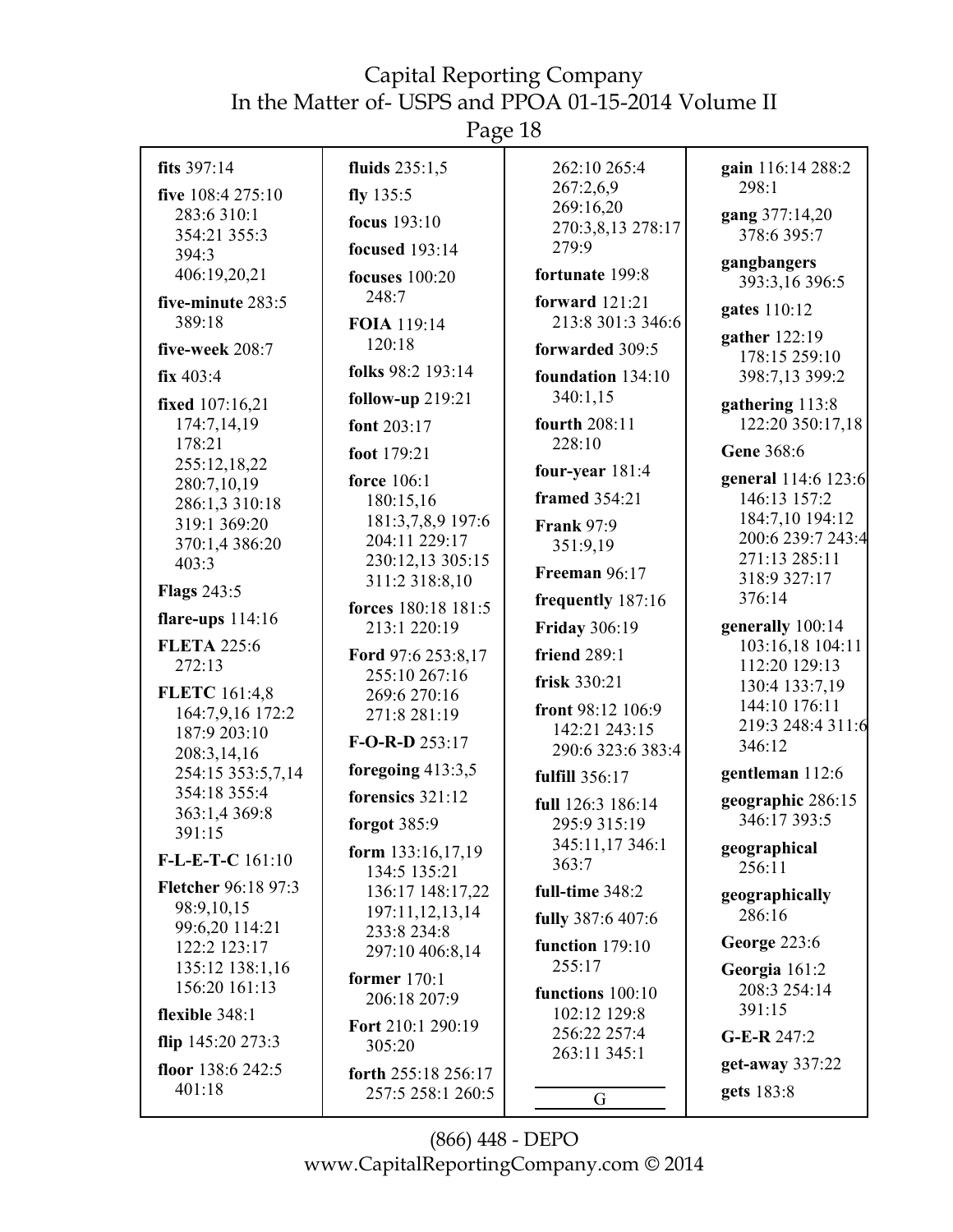Page 19

| getting 171:18<br>181:22 213:19<br>386:13 400:1,9,16<br>Gettysburg 209:7<br>given 178:12 218:7<br>234:7 260:13<br>296:6 321:8<br>332:10 341:15<br>345:22 359:20 | 167:11,15,18<br>168:17,19 170:12<br>177:12,14,21<br>178:2,4 182:19<br>196:15 198:3,13<br>202:1,5 203:17<br>204:4 206:1,10<br>210:21 211:8<br>213:19 214:2,17<br>215:1,17 | 172:11 205:14<br>graduate 100:1<br>284:22 352:18,20<br>graduated 160:7<br>244:22 317:14<br>318:19<br>grants $370:12$<br>great 119:12 164:21<br>166:5 209:8 | gun 190:20 228:4<br>262:13 291:19<br>guns 326:17,18<br>guy 247:1 262:20<br>402:16 405:1,11<br>guys 262:16 276:13<br>guy's 403:6 |
|-----------------------------------------------------------------------------------------------------------------------------------------------------------------|--------------------------------------------------------------------------------------------------------------------------------------------------------------------------|------------------------------------------------------------------------------------------------------------------------------------------------------------|---------------------------------------------------------------------------------------------------------------------------------|
| 366:17 375:1<br>392:4,5,17,22<br>393:1<br>gives 243:4                                                                                                           | 216:8,13,19,22<br>217:1,14<br>218:1,3,5,12<br>219:20 220:1,16<br>226:15 245:11                                                                                           | 211:19 270:4<br>298:13<br>greater 213:2<br>ground 193:14                                                                                                   | H<br><b>habits</b> 146:18<br><b>hailed</b> 184:10<br>200:5,9                                                                    |
| giving $216:14$<br>401:10,15<br>glad 202:1<br>glass 409:10                                                                                                      | 246:20,22 247:2,8<br>249:1,3,7,12,16,2<br>2 2 5 0 : 4, 8, 12, 21<br>251:1,21<br>270:17,22 271:3,7                                                                        | 404:20 405:1,3<br>410:13<br>group 212:18<br>236:10 365:2                                                                                                   | half 108:21,22<br>323:9 363:5,6<br>halfway 204:5<br>408:1,8                                                                     |
| 410:13,15,18<br>glasses 323:18<br><b>Glock 393:22</b><br>glorified 270:14                                                                                       | 281:16 309:15<br>316:6 339:21<br>340:14<br>341:9,15,18,21<br>342:2,5,9,18                                                                                                | 395:14 407:19<br>GS 205:14<br>guard 107:20 177:6<br>194:20 209:1                                                                                           | Hall 243:5<br><b>Hallcrest</b><br>212:17,18,22<br>hallway 194:17                                                                |
| <b>Glynco</b> 161:2<br>254:14 391:15<br>God 404:6<br>gold 209:1                                                                                                 | 343:6 347:3,7<br>350:21 358:14<br>361:12 364:7,10<br>367:7 368:1 382:3<br>383:2,17,21                                                                                    | 255:22 280:15<br>286:1 318:21<br>403:1<br>guarded 286:3<br>guarding 107:17                                                                                 | Hampshire 257:6<br>hand 111:19 133:11<br>186:5 190:18<br>200:13 269:19<br>344:2,16 400:11                                       |
| gone 117:20 127:11<br>399:4<br><b>GONSALVES</b><br>96:12 98:20<br>119:5,7                                                                                       | 384:4,9,19<br>385:1,9,18<br>386:7,13,17<br>387:9,20 388:1<br>389:6,9 411:16                                                                                              | 174:13,19<br>255:15,17 370:1<br>guards 102:18<br>179:2,9 194:11                                                                                            | 401:17,19 404:22<br>handcuff<br>404:4,9,10 405:4<br>handcuffing 230:22                                                          |
| 120:3,6,9,14,16<br>121:6, 10, 15, 18, 22<br>134:8,12,15 135:7<br>137:14 138:4,9,15<br>143:7,10 144:20                                                           | 412:5<br>gotten 185:5 192:21<br>govern $147:4$<br>governors 239:7                                                                                                        | 213:2 270:14<br>280:12 344:22<br>370:3<br>guess 137:11 145:8<br>146:13 187:22                                                                              | handcuffs 401:22<br>404:3,14<br>handed 151:3<br>407:14                                                                          |
| 145:7,11,13,16<br>146:6 147:15,20<br>148:2 149:7<br>150:17<br>151:1,14,18<br>152:3,5,11,17<br>153:8 156:13                                                      | 242:22 243:2<br>governs 152:14<br>grabbed 320:20<br>401:14,15,17<br>404:21<br>grade 168:11,12                                                                            | 196:10 200:19<br>207:1 281:4<br>321:12 323:13<br>342:21 343:11<br>345:3 355:3<br>380:20<br>guilt 260:16                                                    | handgun 394:4<br>handguns 397:22<br>handle $104:3$<br>234:19 235:1<br>299:20 305:5<br>327:12 376:6                              |
| 166:1,16                                                                                                                                                        |                                                                                                                                                                          |                                                                                                                                                            | 378:2,22                                                                                                                        |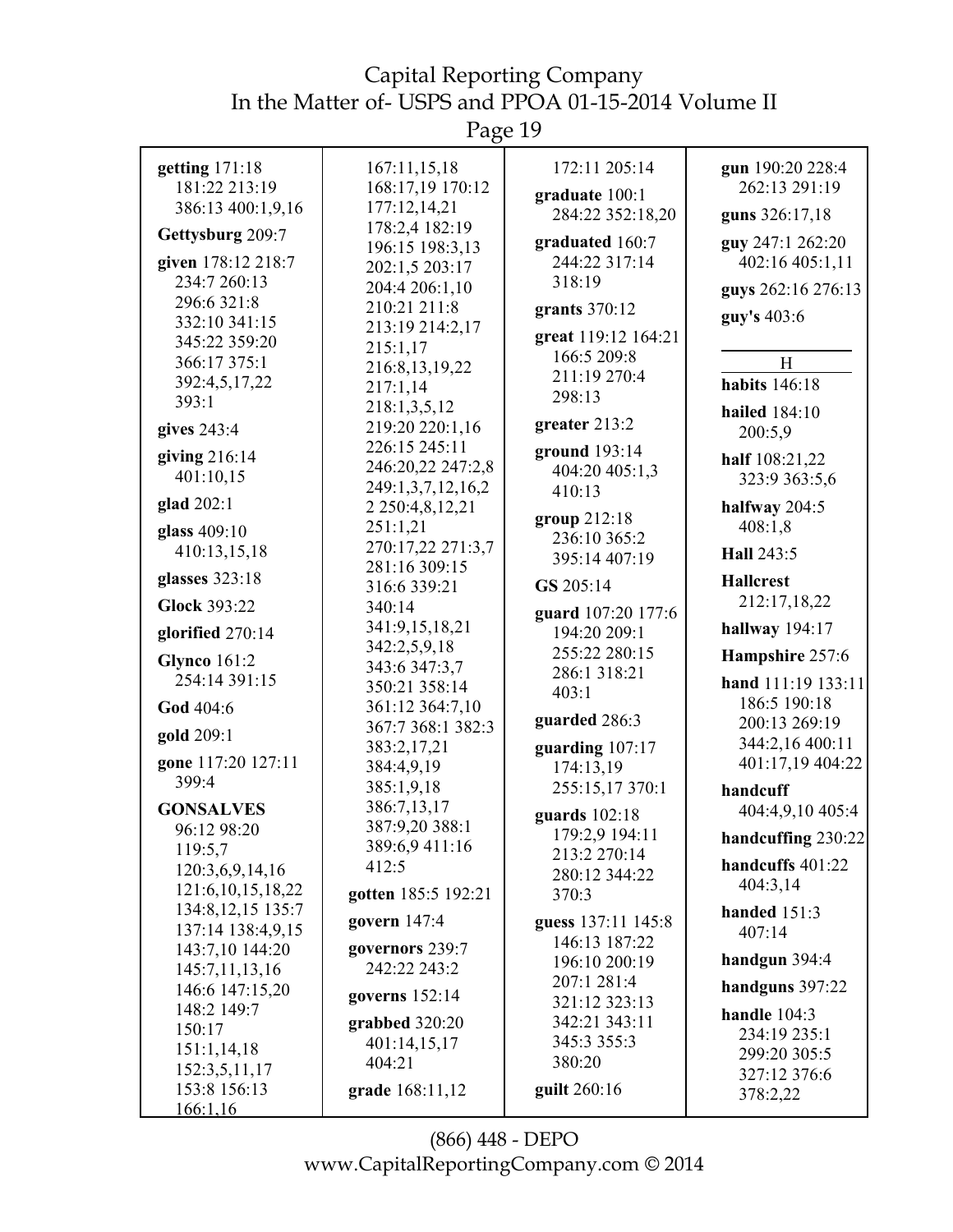Page 20

| handled $193:21$                  | hazardous 235:20                    | hepatitis $231:21$                  | 339:17,18 354:8                |
|-----------------------------------|-------------------------------------|-------------------------------------|--------------------------------|
| 243:16 376:22                     | hazards 378:7                       | hereby 413:3                        | 358:16 365:18                  |
| handles 300:15                    | hazmat 307:14                       | hereto 413:13                       | historically 276:17<br>277:15  |
| handling 234:3,6,11<br>405:9      | 377:1                               | he's 134:13 135:7                   |                                |
|                                   | head 412:5                          | 168:15 177:17,18                    | <b>history</b> 264:10          |
| hands 401:11<br>403:21            | heading $172:21$                    | 215:15 226:17<br>262:17 371:22      | hitting $325:17$<br>395:18     |
| handwriting 226:16                | headquartered                       | 372:1 403:7                         | hold 100:4,11                  |
|                                   | 209:15                              | 406:19,20                           | 159:22 163:10                  |
| Hang 342:13                       | headquarters                        | Hey 389:10                          | 168:3 223:10                   |
| happen 243:3<br>257:16 262:21     | 209:19 222:18<br>238:14 239:9,13    | Hi 309:16,17                        | 224:9 263:3 292:2              |
| 306:21 398:2                      | 242:14,16,18                        | hidden 338:19                       | 317:15 318:12<br>352:11 363:21 |
| happened 116:6,15                 | 243:11 244:2,6,9                    | high $112:16$                       | 369:9 400:20                   |
| 118:3,9 122:18                    | hear 105:3 176:1                    | 144:11,12 258:21                    | holding 402:4 406:4            |
| 123:6 192:8 202:4                 | 245:3                               | 271:13,16 284:21                    | holdings 209:5                 |
| 241:21 281:6<br>323:2 325:5 372:5 | heard 312:1 383:10                  | 285:10,17,19<br>334:11 339:15       | holiday $126:3$                |
| 395:17                            | hearing $193:11$                    | 352:17 356:8                        | home 132:16                    |
| 407:16,17,22                      | 261:4 311:21                        | 359:16,17 392:15                    | 289:21 294:2                   |
| 410:7 411:10                      | 412:7                               | higher 133:5 142:16                 | 324:8 379:11                   |
| happens 113:5                     | hearings $412:10$                   | 146:15 263:4,18                     | homeless 377:9                 |
| 163:5                             | hearsay 135:4                       | 276:19 277:12,19<br>282:16 285:2    | 402:11                         |
| happy $219:5$                     | 166:12,18                           | 382:9                               | <b>homes</b> 409:15            |
| harassed 356:3                    | heart 247:15                        | highest 143:18                      | homicide 258:15                |
| harm 328:21 331:2                 | he'd 122:10                         | highlighted                         | 318:8,9                        |
| haven't 133:22                    | held 95:11 132:21<br>133:5 142:16   | 197:8, 10, 11, 15                   | 319:4,6,22                     |
| 142:5 199:14<br>359:15 390:21     | 144:10 146:15                       | hire 179:1 264:7                    | homicides 258:13               |
|                                   | 263:18 277:11,19                    | 341:14 354:10                       | <b>honest</b> 146:21           |
| having $98:16$<br>158:21 166:21   | 282:16 382:9                        | 391:7,10,12                         | 381:17                         |
| 202:2 213:22                      | He'll 409:2                         | hired 99:20 132:19                  | <b>honesty</b> 143:19          |
| 215:18 222:3                      | help 118:5 130:11                   | 133:21 159:18<br>174:4 179:5        | honor 194:11,20                |
| 253:9 270:5                       | 185:9                               | 223:7,9 254:9                       | 388:7                          |
| 283:11 287:19<br>288:17 289:21    | 375:12,16,18<br>411:8               | 263:8,14 264:4                      | <b>honors</b> 318:1            |
| 305:1 316:18                      |                                     | 274:1 277:3,17                      | hopefully 142:21               |
| 338:22 343:2                      | helpful 139:12,17<br>140:7,19 145:5 | 284:4 285:14,16<br>317:12,13 340:10 | hoping 135:6                   |
| 351:10 360:3<br>361:21 368:9      | 305:8                               | 347:20 348:1                        | horses 343:22                  |
| 371:2 377:20                      | helping $124:22$                    | 352:9 354:16                        | hospital $116:12,13$           |
| 380:2 390:3                       | 398:12                              | 362:19 369:3                        | 117:9 122:17                   |
| hazard 187:22                     | Henning 319:9                       | hires 171:13                        | hour 247:16                    |
|                                   |                                     | hiring $277·1$                      | hours $102:2 192:9$            |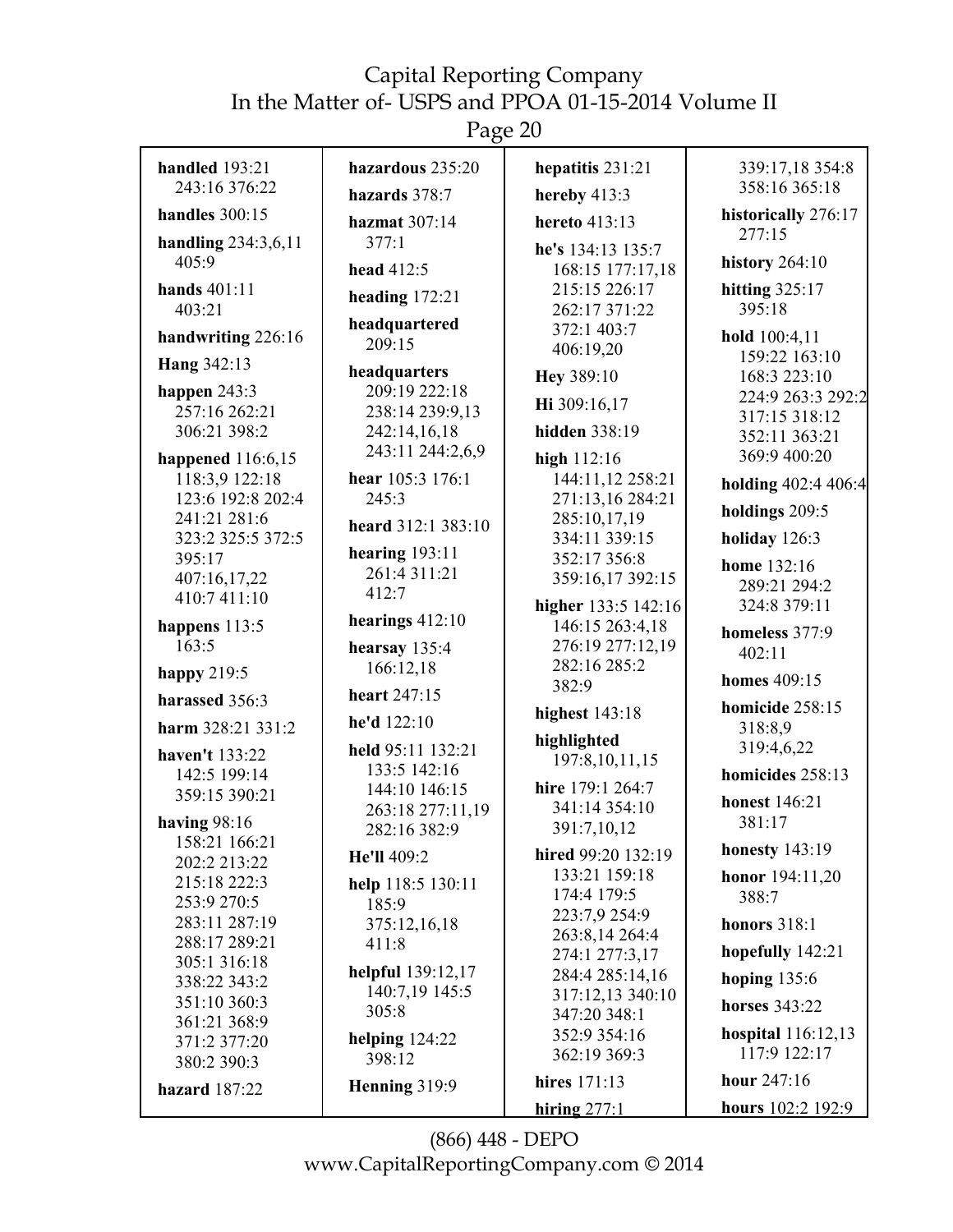Page 21

| 247:12,21 274:4      | 241:13 257:21                     | 210:8 213:19                     | impoverished          |
|----------------------|-----------------------------------|----------------------------------|-----------------------|
| 311:13               | 265:15 268:9,13                   | 215:8,20 216:14                  | 292:11                |
| <b>house</b> 117:20  | 290:11 295:2                      | 217:8 221:6                      | impression 117:1      |
| 127:22 128:13        | 297:1 320:9                       | 224:12 225:21                    | inaudible 232:8       |
| 164:5 208:14         | 324:20 329:10                     | 237:4 238:11                     |                       |
| 320:18               | 333:7 335:15                      | 250:8                            | inches $405:2$        |
| huge 304:20          | 337:2 351:17<br>370:14 377:10     | 251:10,12,13<br>253:19,21 263:12 | incidence 155:9       |
| Humphrey 97:4        | 397:12                            | 268:14,17 273:3                  | incidences 154:1      |
| 158:15,20 159:7      |                                   | 276:12,19                        | incident 116:2,6,8    |
|                      | identifying 117:4                 | 278:7,10 281:1                   | 119:1,3,4,11          |
| Hundreds 188:2,4     | 163:21 257:17,18<br>267:8 345:20  | 292:3 302:21                     | 123:14 127:6          |
| Hungary 209:9        |                                   | 310:7,10,11                      | 139:5, 14, 19 140:3   |
| <b>hunker</b> 379:9  | identity 288:3                    | 311:21 312:6,14                  | 155:17,19             |
| hurricane 265:3      | 330:16                            | 313:4,5,15 314:22                | 157:18,19 158:1,4     |
| 379:7,10,19          | <b>ignore</b> 193:15              | 319:8 325:9                      | 178:6 189:22          |
|                      | I'll 160:8 175:5                  | 340:14,22 343:20                 | 190:2 229:6 233:9     |
| hurt 374:16 380:19   | 197:19 203:22                     | 345:3 350:11,18                  | 241:14,15,18,22       |
| <b>hybrid</b> 108:20 | 205:16 206:1                      | 352:5,7 358:4                    | 242:12 290:13         |
|                      | 209:21 211:4                      | 362:10 364:7                     | 291:1 292:8           |
| $\mathbf I$          | 248:14 270:22                     | 372:16 375:10                    | 293:10 294:11         |
| I'd 102:22 108:1     | 281:19 308:10                     | 380:4 381:18                     | 300:9 301:14          |
| 137:10 145:7         | 333:15 341:1                      | 384:21 386:13                    | 305:13 306:21         |
| 148:3,15 150:19      | 382:21 383:19                     | 391:8 392:4                      | 307:21 308:13,15      |
| 158:14 173:8         | 384:18 385:12                     | 402:22 403:17<br>404:2,9,19      | 309:22 310:2,15       |
| 180:9 181:12,21      | 397:10 409:7                      |                                  | 313:21 314:10,21      |
| 183:12 216:9         | illegal 333:9 334:15              | imagine 203:1                    | 320:10,13 322:20      |
| 225:18 271:22        | illustrate 343:12                 | 207:18                           | 324:21 325:3<br>328:8 |
| 280:20 292:1         | 346:12                            | imagined 258:6                   | 329:11,13,17          |
| 293:6 358:20         |                                   | immediate 266:21                 | 333:8 335:16          |
| 359:8 360:18         | I'm 101:4 105:7                   |                                  | 337:3 339:9 343:2     |
| 370:2                | 107:13 115:4                      | immediately                      | 344:9 346:2,10,13     |
| ID 297:22            | 120:14,16,17                      | 267:3,11 330:1,3                 | 348:16 374:20         |
| 397:10,11 399:22     | 121:4 139:3                       | imminent 113:6                   | 398:6,8 401:12        |
| 400:11,13            | 141:22 142:14                     | immoral 147:8                    | 402:14 406:17         |
| identical 269:1      | 144:15,17 146:16<br>148:14 149:21 | <b>Impartial 96:3</b>            | 407:8 408:7,9,17      |
|                      | 155:8 159:14,17                   |                                  | 409:6,8               |
| identifiable 111:13  | 160:19,21,22                      | impasse $245:20$                 | incidents 176:21,22   |
| identification       | 163:15,17                         | implement 306:15                 | 200:17 235:9          |
| 132:7,16 330:7       | 167:5,14 172:3                    | 359:10                           | 258:8,9 295:16        |
| identified 134:2     | 173:21 176:1,2                    | implemented                      | 299:19,21 309:22      |
| 184:7 297:19         | 183:7 196:2                       | 359:22                           | 339:8,10 372:17       |
| 337:21 377:22        | 197:17 198:18                     | important 304:14                 | 394:11 398:4,6        |
| identify 115:9       | 199:1,3 200:9,13                  | 343:13 386:9                     | 399:17 408:12         |
| 179:18 185:11        | 202:1 203:1,20                    |                                  | <b>include</b> 100:18 |
| 197:8 226:4 240:2    | 204:17 207:14,18                  | imposed 349:3                    | 109:12                |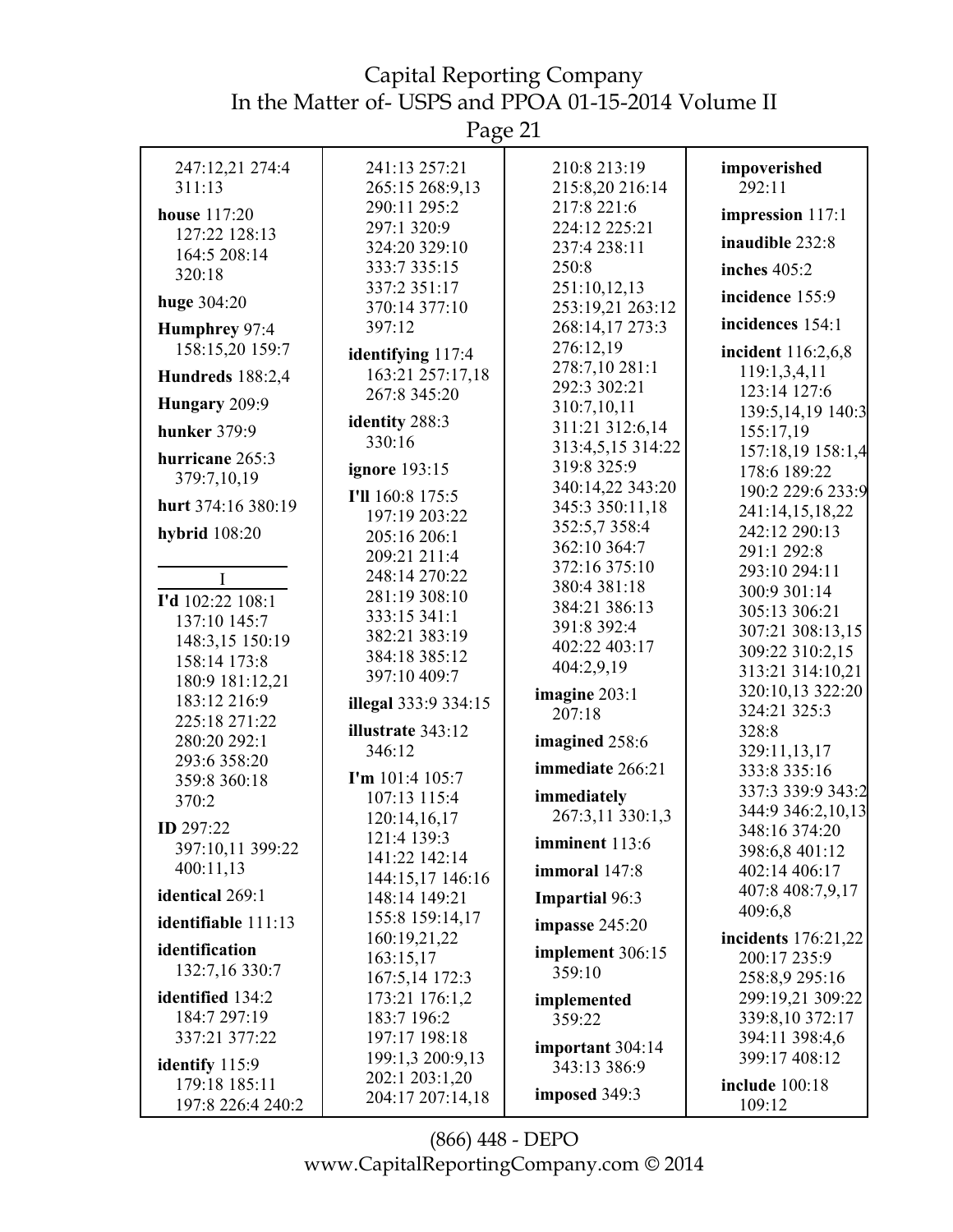Page 22

| 230:16,19,22            | infectious 231:18               | 329:22 336:6                     | 295:20 296:5,7          |
|-------------------------|---------------------------------|----------------------------------|-------------------------|
| 231:2 235:8             | 232:5                           | 375:14                           | 301:2,3 303:20          |
| included 122:20         | information 113:9               | <b>Inspection 99:14</b>          | 306:9,14 307:1          |
|                         | 116:20 117:6                    | 100:10 101:17,18                 | 309:4,5 316:4           |
| including $152:14$      | 118:1 119:10                    | 102:13 103:9                     | 320:3 322:11            |
| 174:18                  | 122:19 134:1                    | 104:7,19 112:13                  | 325:22 334:16           |
| incoming 205:13         | 171:6 180:16                    | 119:13 159:10                    | 338:1 398:17,20         |
| incorporated            | 185:4,13 191:1                  | 160:18 161:16                    | 400:22 401:17           |
| 137:21                  | 192:22 242:10                   | 163:5 176:19                     | 407:6                   |
| <b>Incorrect 311:10</b> | 259:10,15 267:13                | 199:10,11 210:3                  | Inspector's 402:4       |
|                         | 295:13 321:13                   | 215:10 222:19                    | installed 312:22        |
| increase 110:2          | 326:13 330:15                   | 224:16 228:3                     |                         |
| 114:17 135:15           | 336:10 339:6                    | 231:21 233:8                     | installing 294:1        |
| 203:19 219:5            | 341:19 342:6                    | 240:3 253:22                     | instance 140:12         |
| 288:20 311:15           | 367:16 372:4                    | 254:9 263:16                     | 345:22                  |
| 358:6                   | 374:15 376:17                   | 266:9 269:9                      | instances 109:11        |
| increased 289:3         | 398:11,14,22                    | 283:22 285:10                    | 138:21 140:6            |
| increases 165:3         | 400:10                          | 314:6 317:8 322:4                | 405:20                  |
|                         | informed 116:9                  | 351:22 356:21                    |                         |
| incumbent 265:5         | 117:15 401:7,8                  | 362:13,16 366:18                 | instead 289:21<br>343:2 |
| 279:20                  | 405:14 409:4                    | 368:19 376:22                    |                         |
| indicated 138:21        | infrastructure                  | 380:15 390:14,17                 | instituted 280:1        |
| indicating              | 245:2                           | 391:11 393:21                    | instruct 162:5          |
| 409:21,22               |                                 | inspector $101:20,21$            | instructed 122:18       |
| individual 163:9        | inherently 276:2                | 117:11,17                        | 128:12 141:16           |
| 185:5 186:3             | initial 136:6 192:18            | 128:3,12 132:17                  | 142:8 200:16,21         |
| 193:9,17,19             | 257:13 267:5,7                  | 191:14 228:7                     |                         |
| 230:5,14 232:6,7        | 371:17                          | 295:18,19                        | instructing 100:22      |
| 243:19 260:13           | initially 279:8,9,16            | 314:1,2,6 318:7                  | instruction 98:4        |
| 261:18 265:2            | initials $147:17$               | 319:17 322:19                    | 132:9 401:10            |
| 313:1 328:8             | 298:15 302:20                   | 324:3,4,5,9<br>326:2,8,11 327:17 | instructions 178:13     |
| 329:20 337:4            |                                 | 357:17 371:13                    | instructor 101:9        |
| 344:8,9 399:16,18       | initiative 130:17               | 377:1 378:17                     | 161:16,19,22            |
| 400:8,9,15,17           | injured $122:16$                | 408:22 409:4                     | 162:13,14,16            |
| 401:13,19               | 193:13 291:7                    | 410:5,19                         | 255:3,4                 |
| 403:13,15               | <b>injury</b> 324:1 326:6       |                                  |                         |
| 404:14,17 405:15        | inner 378:3                     | inspectors $101:15$              | instructors 255:6       |
| 406:2,12,17 410:9       |                                 | 102:2,12 103:15<br>123:8 162:8,9 | insure 141:3 180:20     |
| individuals             | <b>input</b> 365:15             | 163:2 189:9                      | 319:10,14 322:7         |
| 189:5,11 239:8          | inquire $142:12$                | 225:12 243:7                     | integrity 143:19        |
| 260:11 329:21           | 341:5                           | 246:13 247:11,21                 | 332:19,20               |
| 330:3 336:8,17          | in-service 187:10               | 255:9                            | intel 393:1 398:7       |
| 337:4                   |                                 | 266:8, 13, 16, 20                |                         |
| individual's 406:10     | inside 124:17                   | 267:10,14                        | <b>intent</b> 186:14    |
|                         | 240:19 243:3<br>297:5 319:15,16 | 269:16,19 291:5                  | 324:11 343:21           |
| indulge $166:12$        |                                 | 292:16,17 293:11                 | 360:6                   |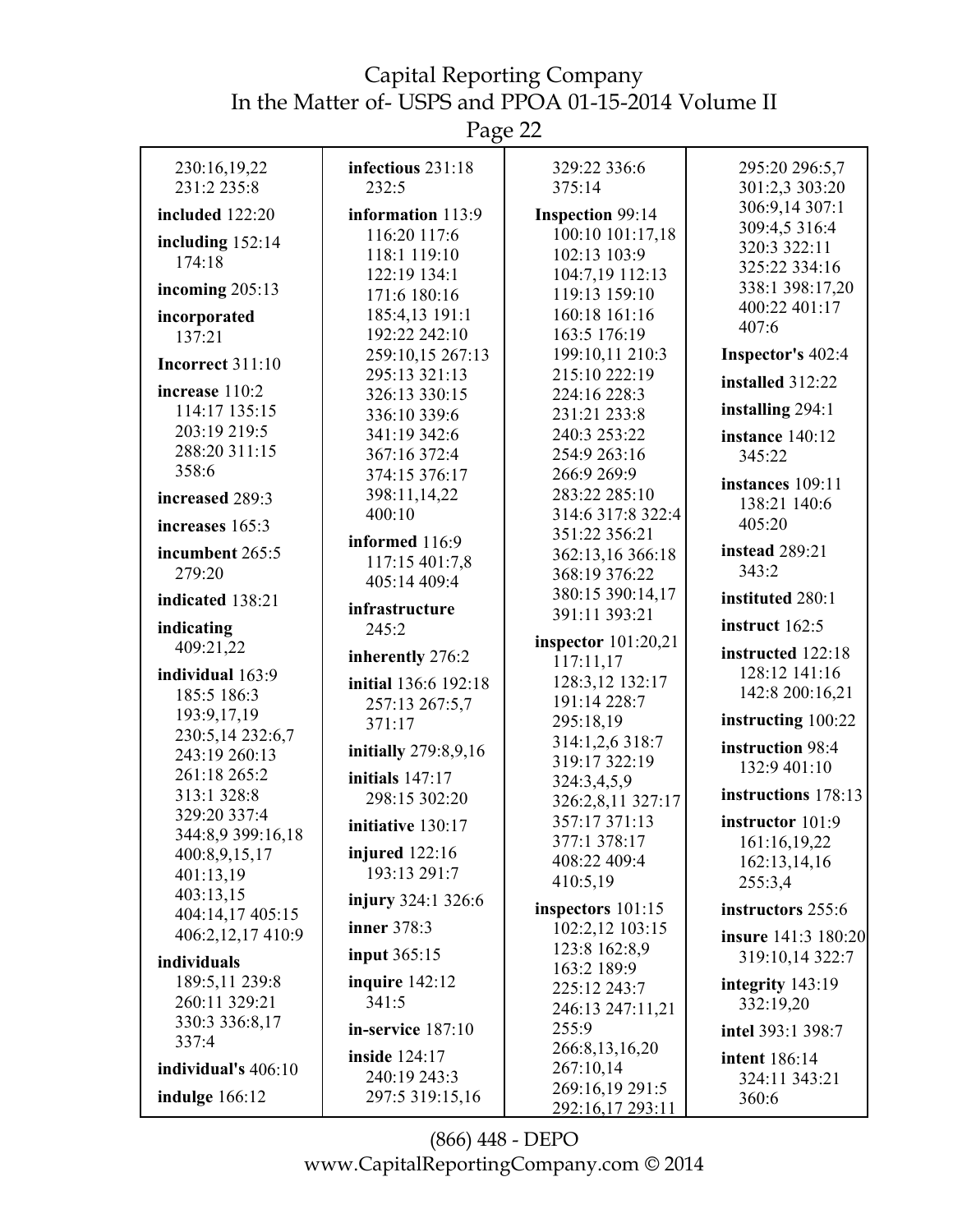Page 23

| interact 243:18      | 406:6,19,22          | 154:1 158:1                     | 221:1 225:17                     |
|----------------------|----------------------|---------------------------------|----------------------------------|
| interaction 377:13   | investigate 114:22   | 322:20                          | 226:5 228:17                     |
| interactions         | 118:13 122:17        | Iraq 284:17                     | 230:2 233:22                     |
|                      | 123:15 124:12        | <b>irate 288:17</b>             | 234:8 240:3                      |
| 184:14,17,20         | 126:22 128:21        |                                 | 241:14 247:14,18                 |
| interdiction         | 129:11,18 188:16     | irrefutable 234:17              | 248:10,15,16                     |
| 305:14,15            | 191:17 239:13        | isn't 273:7                     | 249:17 250:2                     |
| interest 95:1 138:18 | 244:3,5,8 293:1      | isolate 307:9                   | 257:15 260:2                     |
| 139:7 224:6          | 295:10 303:5         |                                 | 262:5,6 266:18                   |
| 344:16               | 324:13 325:2         | issue 126:1 259:20              | 272:12 273:19                    |
| interested 162:15    | 332:21 333:11        | 260:3,4,9,12                    | 276:21 277:14,15                 |
| 341:3 413:14         | 335:7,21 337:10      | 288:17 296:20                   | 278:4,6,10 279:6<br>288:6 290:19 |
|                      | 374:7 376:10         | 314:1 323:3                     | 297:2 301:14                     |
| interesting 342:9    | 398:3 402:5,10       | 338:14 342:21                   | 304:14,20                        |
| 355:17               | investigated 329:14  | 365:17 393:22                   | 307:11,13 311:1                  |
| international        | 372:20 373:1,5,8     | issued $261:2,4$                | 312:20 313:10                    |
| 130:13,20            | investigating 129:2  | 336:17                          | 314:17,19 323:9                  |
| 131:7,14 297:16      | 211:15 320:3         | <b>issues</b> 228:8,11          | 325:19 326:16,21                 |
| 299:15               | 350:2                | 287:20 303:9                    | 327:20                           |
| Internet 168:6       |                      | 326:18 339:19                   | 328:12,13,22                     |
|                      | investigation        | 343:1 405:12                    | 333:8 334:9,10                   |
| interrupt 402:18     | 123:14 259:7         |                                 | 337:3 343:14,20                  |
| interview 116:13     | 267:7 296:4 309:6    | item 406:16                     | 346:5 355:12,17                  |
| 117:13 257:22        | 314:5 319:17         | items 197:8,9                   | 356:7,16 357:1                   |
| 263:6,7 277:1,14     | 326:12 338:2         | 291:19 300:20                   | 358:3,8 373:16                   |
| 327:4 333:21         | 350:8,13,14          | 406:5,6,7,11                    | 376:18,21 377:11                 |
| 353:19 392:13        | 371:18 399:11        | iteration 197:20                | 378:17 381:4,19                  |
| 394:21               | investigations       | It'll 152:13                    | 386:9 388:4                      |
| interviewed 292:16   | 236:19 264:7         |                                 | 392:6,21,22                      |
| 322:14 410:3         | 407:5                | it's 102:5,8 103:12             | 393:15                           |
| interviewing 117:9   | investigative 123:19 | 106:17 108:2,3                  | 397:7,14,16,17                   |
| 267:8 292:17         | 124:14 132:6         | 109:22 111:11,20                | 403:3 404:12                     |
| 398:8                | 228:16 295:21        | 112:3,10 114:6                  | 406:14 408:7                     |
|                      | investigators        | 117:5 121:9 124:3               | I've 102:7                       |
| interviews 277:5     | 398:12,15            | 143:6,7,22                      | 152:16,19 200:21                 |
| intimately 380:20    |                      | 145:8,18 147:17                 | 202:12 224:5                     |
| introduce 386:8      | involve 174:18       | 148:16,17,20                    | 249:3 261:8 268:3                |
|                      | 175:1                | 151:7,21,22                     | 271:20 314:9                     |
| introduced 152:20    | involved 119:3       | 152:1,13 155:14<br>166:19 167:1 | 338:11 375:14                    |
| 234:16,18 382:8      | 189:6 237:6          | 173:2 189:14                    | 383:10 404:10                    |
| 403:1                | 305:15,18 306:19     | 190:1,4 198:10                  | 408:11 409:11                    |
| introduction 214:5   | 314:1 324:22         | 202:2 206:2                     |                                  |
| <b>intuit 201:22</b> | 372:15 374:14,19     | 210:22 211:2,5                  | J                                |
|                      | 380:21 399:18        | 212:13 214:6                    | jail 328:6,10                    |
| inventoried 406:16   | involvement 116:5    | 215:2 216:17,18                 |                                  |
| inventory 405:22     | involving 118:13     | 217:8,10 220:20                 | <b>James</b> 96:3,5              |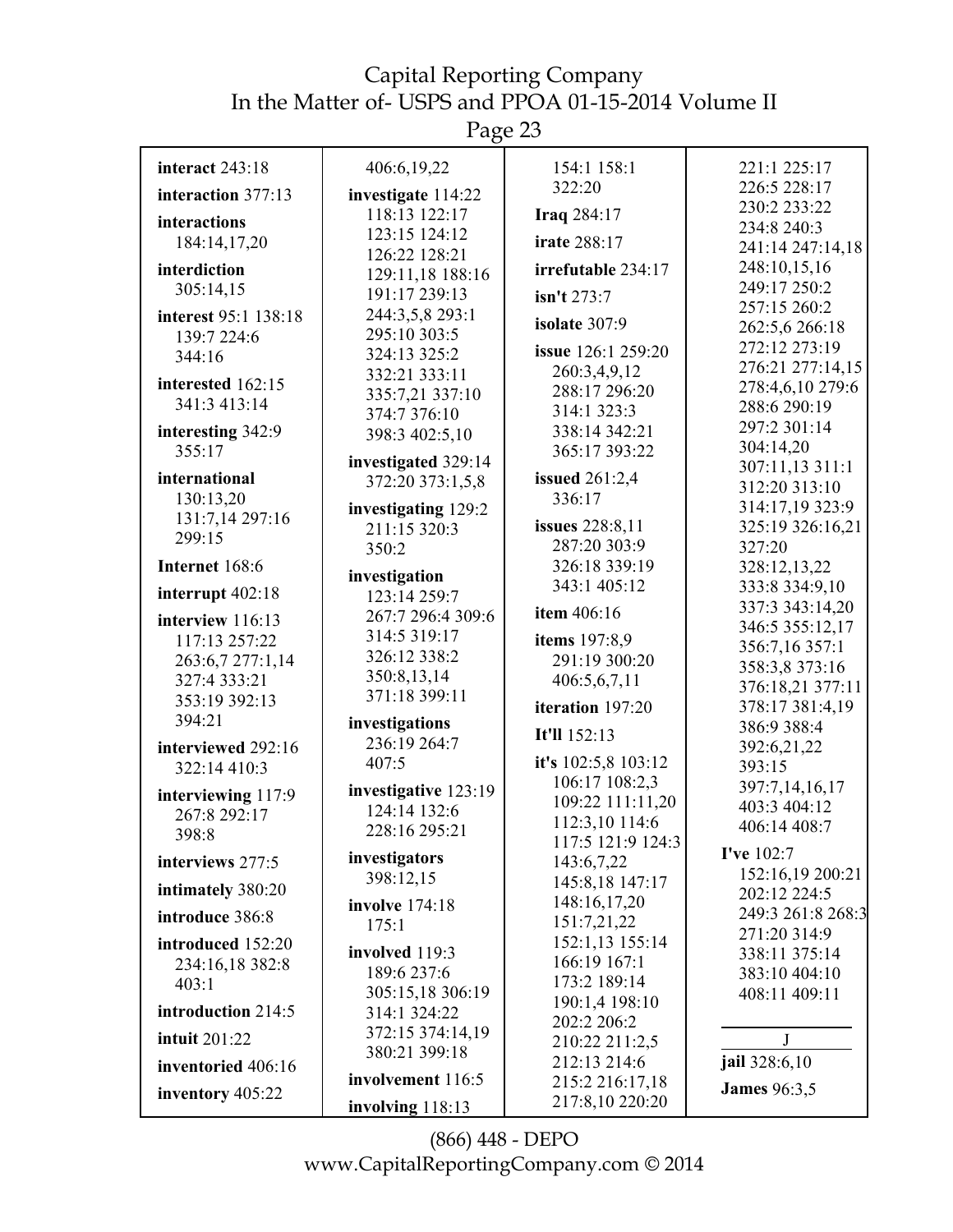| 390:12                                               | judge 262:1                          | 192:19 195:10                                    | 281:7 295:15                                 |
|------------------------------------------------------|--------------------------------------|--------------------------------------------------|----------------------------------------------|
| <b>Janet 96:20</b>                                   | <b>JULIENNE 96:12</b>                | 210:3 215:19                                     | 304:4 361:15                                 |
| January 95:9                                         | <b>July 391:12</b>                   | 225:16 258:19<br>268:22 273:18                   | 363:16 380:9,11<br>388:16 394:11,14          |
| <b>Jeffrey</b> 165:6                                 | jumped $191:3$                       | 274:2 275:3                                      | 409:16 410:2                                 |
| Jersey 369:14 385:5<br>386:22 387:1                  | June 223:8 254:6<br>413:22           | 281:5,12 285:20<br>287:11 304:9<br>340:16 348:11 | late 121:16 141:9<br>later 103:18 108:21     |
| <b>Jetco</b> 338:9<br>jewels 209:8                   | jurisdiction 210:16<br>322:3,4       | 349:11,12 367:18<br>383:4,11                     | 117:11 120:13<br>205:4 220:14                |
| jittery 400:16                                       | justice 168:8 169:15<br>259:11 285:5 | knowledgeable<br>135:8                           | 250:11 292:16<br>319:8 326:11<br>409:3 411:4 |
| job 131:4,16,17,20<br>153:10 169:15<br>170:22 173:13 | K<br>kabosh 358:22                   | known 230:8<br>254:14 334:8                      | lateral 171:12<br>lateralled 172:1           |
| 193:18 195:7,11<br>197:4,7 198:16                    | Katherine 96:20                      | <b>Knox 210:1</b>                                | latter $207:1$                               |
| 205:21 262:3,4,5<br>263:19 265:6,14                  | Katrina 265:3                        | <b>Kowal 112:11</b>                              | laude 353:2                                  |
| 268:19 271:20                                        | <b>Kerry 308:20</b>                  | $\mathbf{L}$                                     | Lauderdale 290:19                            |
| 275:14 279:21                                        | key 198:16 286:21                    | L.A 364:19,20                                    | 305:20                                       |
| 282:20 302:16                                        | 287:21,22 288:7                      | <b>Labor</b> 146:10                              | laugh 356:16                                 |
| 347:21,22 352:11<br>354:13 378:5                     | 289:7,12 311:6<br>312:17,19,20,21    | 147:17                                           | launch $227:4$                               |
| jobs 218:22                                          | 313:5,12,16                          | lack 332:13,18                                   | law 101:19 161:3<br>163:21 164:19            |
| Joe 96:19                                            | keys 132:13                          | land 403:10                                      | 178:18 184:14                                |
| Joe's 249:19                                         | kicked 132:5                         | language $143:17$<br>144:4 147:21                | 185:18 193:3                                 |
| John 308:20 366:20                                   | kicks 230:6                          | 204:7 278:14                                     | 207:21 208:19<br>210:10 224:6                |
| <b>Johnson</b> 97:7,12                               | kill 249:5                           | 308:22 388:2                                     | 233:16,19,21                                 |
| 283:10,19                                            | killed 289:1                         | larceny 258:9                                    | 238:1 248:3                                  |
| 284:11,21<br>285:8,22 290:5                          | killing $106:3$                      | large 357:9                                      | 254:13 266:10,11<br>273:21 287:8             |
| 309:10,16 316:7,8                                    | kinds $327:2$                        | largely 109:22                                   | 298:2,4,18                                   |
| 390:2,12 391:4,16                                    | <b>King 209:8</b>                    | 114:15                                           | 318:11,17                                    |
| 411:14                                               | knee 405:8                           | larger 153:2 303:12                              | 319:10,12 330:8<br>353:11 354:6              |
| join 204:14                                          | knees 405:8                          | lascivious 294:12                                | 370:15 375:6                                 |
| <b>Joint 142:21</b>                                  | knew 177:19,22                       | last $105:4 120:2$                               | laws 211:17 229:12                           |
| <b>Jones</b> 169:20,22                               | 201:12 210:12                        | 128:11 135:21<br>136:17 137:6                    | 248:8                                        |
| 170:5,9,17<br>171:5,12 172:5,10                      | 322:16 337:18                        | 148:17,22 166:9                                  | lawyers $157:11$                             |
| 207:10 218:18                                        | 404:8                                | 175:7,10,11 196:3                                | lay 134:9 339:22                             |
| 220:4,8                                              | knowledge 109:19<br>164:18 171:3,13  | 203:4 206:14,22<br>208:1 209:21                  | laying 193:14 242:5                          |
| <b>Joshua</b> 96:17 97:8<br>316:15,17317:6           | 175:15 179:8                         | 219:13 222:12                                    | lead 190:14                                  |
|                                                      | 181:10 182:21,22                     | 244:17 246:1                                     | leadership 365:3                             |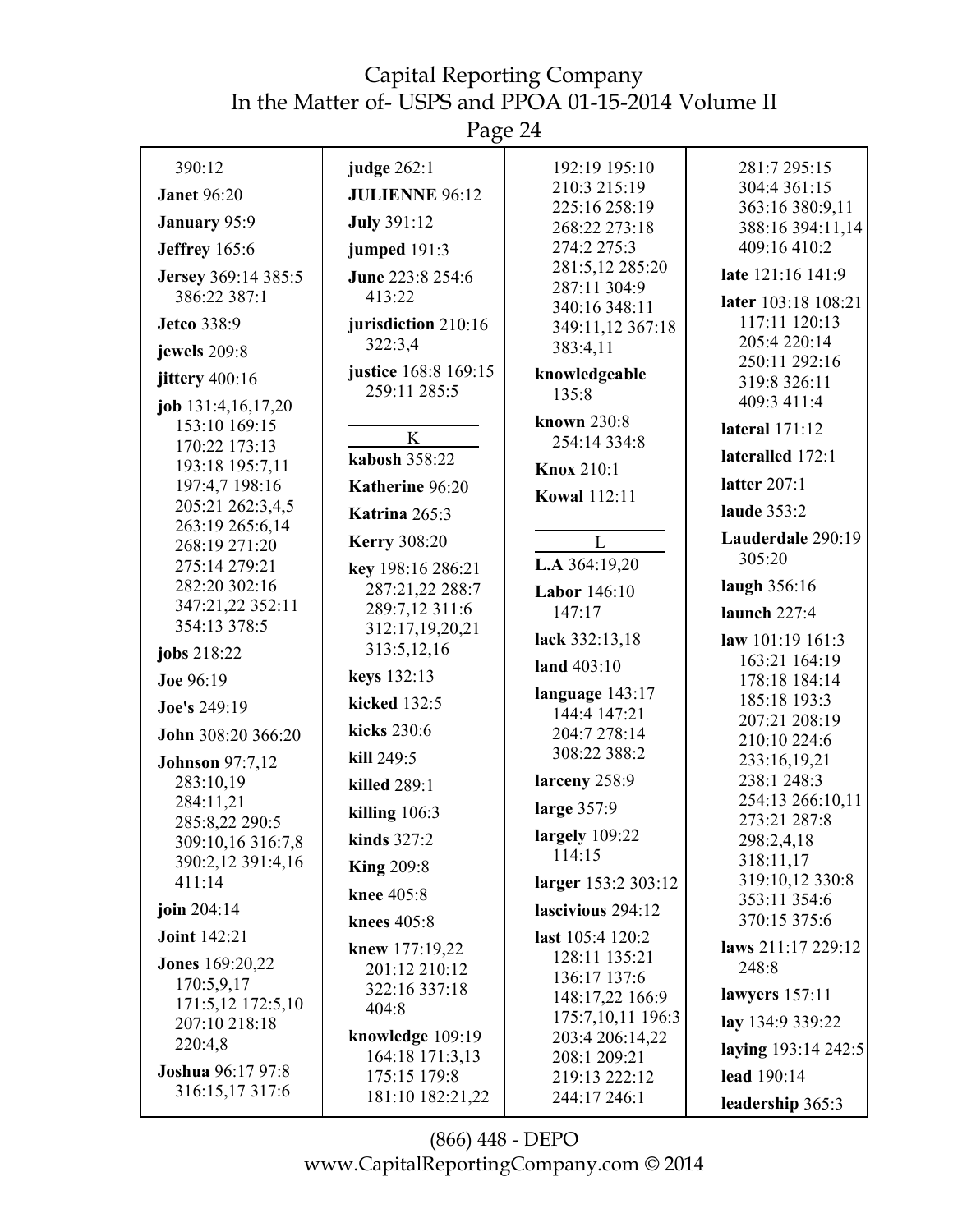Page 25

| 366:2                               | 160:4 182:3                         | 381:8 383:12,22                        | 135:7 138:7                     |
|-------------------------------------|-------------------------------------|----------------------------------------|---------------------------------|
| learn 230:5                         | 212:20 258:21                       | 384:12 385:4                           | 194:19 225:9,15                 |
| learned 227:20                      | 259:1 262:7,9                       | 386:1 389:2                            | 361:5 379:22                    |
| 237:11 408:11                       | 281:2<br>287:13,17,20               | $L-I-T-T-E-R-I-O$                      | 380:1                           |
| learning 104:14                     | 288:12 290:9,18                     | 380:12                                 | longer 263:17 278:5             |
| least 154:1 168:20                  | 291:8,18 293:14                     | Litterio's 381:6                       | 280:7 332:19<br>338:8           |
| 214:1 230:13                        | 296:9 317:20                        | 385:14                                 |                                 |
| 295:1,2 314:11,14                   | 318:8                               | little 108:6 134:9                     | <b>lookout</b> 378:1            |
| 315:4                               | 321:7,11,16,18,19                   | 199:1 274:10                           | <b>Los</b> $362:10$             |
| leave 132:9 164:5                   | ,21 322:5,7,8,9<br>332:11,15 347:21 | 286:22 309:21<br>338:8 351:13          | lost $150:1,2,6386:1$           |
| 166:7 170:5                         | 352:13,14                           | 397:15                                 | lot 101:5 109:4,9               |
| 250:10 279:22                       | 355:9,14 369:13                     | live 220:19 221:4                      | 110:9,11 111:6                  |
| 299:21 334:3                        | 371:15 372:18,21                    | 324:7 359:17                           | 112:22 116:18                   |
| 354:5 396:1<br>403:19               | 373:4 382:10                        | lived 126:9 276:11                     | 127:15 183:6<br>207:16 278:5    |
|                                     | 384:12                              |                                        | 292:11 299:2,3                  |
| leaving $282:21$<br>365:7,12        | level 149:18                        | <b>loaded</b> 394:1                    | 300:20 303:8                    |
|                                     | levels 367:13,17                    | lobby 329:20,21                        | 335:19 392:8,9                  |
| led 127:8 320:13<br>329:17          | liability 177:7                     | local 129:6 186:5                      | 398:21 399:1                    |
|                                     | liaised 128:8                       | 211:17 259:3                           | lots 110:9                      |
| legal 103:20 104:5,6<br>228:8 248:3 | <b>liberal</b> 279:22               | 266:18 274:22<br>326:19 336:15         | <b>loud</b> 267:20              |
| L'Enfant 95:12                      | <b>Liberty 292:10</b>               | 337:14 348:18,20                       | 404:16,17                       |
| 96:13                               | 294:12                              | 375:6 377:1                            | <b>loved</b> 270:5              |
| LEO 298:17,18                       | license 326:17                      | locate 193:16 324:8                    | <b>lovely</b> 250:21            |
| L-E-O 298:15                        | lie 411:8                           | 375:13 406:1                           | low $102:15$                    |
| less 124:2 245:4                    | <b>lied</b> 322:4                   | <b>located 201:12</b><br>319:15 325:14 | lower 149:18                    |
| 354:1,2                             | life 211:13                         | 331:8 337:17                           | luck 128:6                      |
| let's 138:10 144:14                 | lightheadedness                     | 402:10                                 | Luckily 202:3                   |
| 188:6 202:15                        | 242:6                               | location $176:16$                      | lunch 280:15                    |
| 207:19 209:11<br>213:22 214:2,18    | lights 233:22                       | 192:5,11,15                            | luncheon 252:14                 |
| 221:12 227:4                        | likely 157:13                       | 219:11 302:8                           | lying 332:14                    |
| 229:17 248:13                       | Lincoln's 209:7                     | 344:10 396:1,2<br>398:22 402:3         |                                 |
| 249:10,12                           |                                     | locations 108:11                       | M                               |
| 250:9,10 253:3                      | line 236:11 243:20                  | 371:8                                  | ma'am                           |
| 311:18 342:14,16<br>350:1 383:18    | list $340.9$ $341.1,7,10$           | lock 265:9 334:12                      | 223:1,16,19,21                  |
| 384:4 396:21                        | 346:15                              |                                        | 224:10,17,21                    |
| letter 112:16                       | <b>listed</b> 133:22                | locked 110:12<br>209:22                | 225:5,8,14                      |
| 113:11,20 115:1                     | lists 198:16                        |                                        | 226:3,10,13,21<br>227:3,8,11,19 |
| 141:3 143:2                         | litigated 384:22                    | logical $224:8$                        | 228:9, 12, 14, 22               |
| 154:1,4,11,15,16,                   | <b>Litterio</b> 380:7,12,14         | long 114:8 123:2                       | 229:3,5,8,11,15                 |
| 20 156:21 157:2                     |                                     | 126:10 127:14                          |                                 |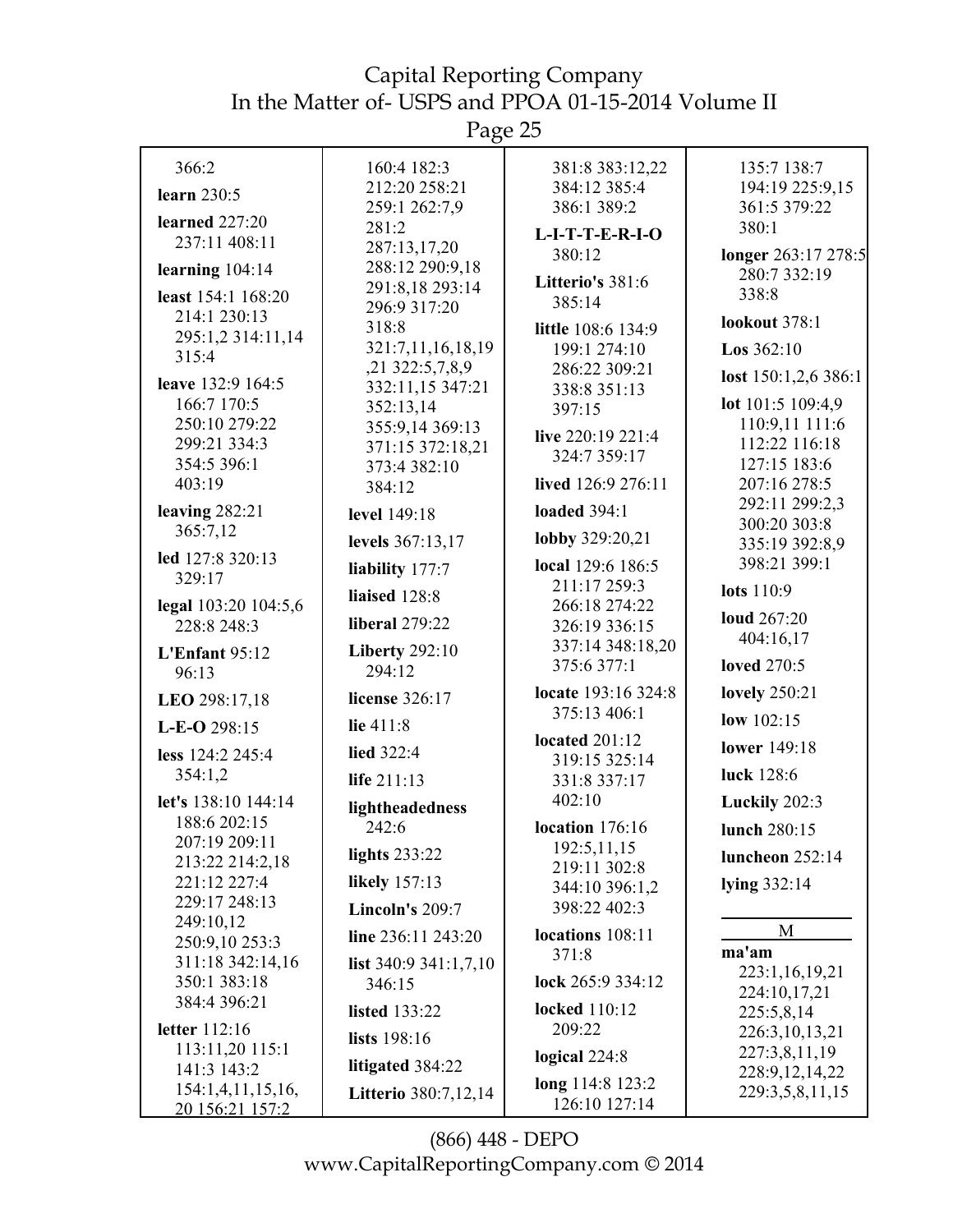Page 26

| 230:10,18,21                   | <b>Mail's 321:3</b>     | 230:8 237:3           | 241:9 243:10                   |
|--------------------------------|-------------------------|-----------------------|--------------------------------|
| 231:1,3,6,22                   |                         |                       | 288:7,16 289:20                |
| 233:15 237:16                  | main 190:11 212:13      | marathon 276:6        | 312:12 315:8                   |
| 238:3,7,10 239:18              | 288:19 298:6,22         | March 99:22 149:3     | 317:14 320:5                   |
| 240:1                          | 299:17 311:10           | 180:2 284:6           | 335:10 336:19                  |
| 241:8,12,17,20                 | 337:15 370:9            | 317:13 347:10         | 353:12 356:5,12                |
| 243:8 245:17                   | <b>Maine 257:3,4,6</b>  | 348:8                 | 357:16 372:12                  |
| 246:6,8,11,17                  | mainly $299:1$          | marijuana 307:11      | 378:4 383:20                   |
| 250:15 251:5                   | 311:11                  | 333:17,18             | 387:17 398:21                  |
| 252:2 385:21                   |                         |                       | 399:15 402:8,12                |
| 386:6                          | maintain $162:22$       | mark 117:4 145:5      |                                |
|                                | 163:2,6,7 234:9         | 206:7 410:19          | maybe 117:22                   |
| magazine 208:18,19             | 251:3,7 259:12          | marked 111:9,11       | 120:12 127:22                  |
| magistrate 259:19              | 263:20 265:22           | 182:12 217:17         | 150:14 214:17                  |
| 260:21 261:5,22                | 266:2 304:15            | 234:1 315:15          | 249:18 286:21                  |
| 373:15                         | maintained 304:9        | 338:19 339:1,2,4      | 288:8 291:12                   |
| magistrate's 259:22            | 319:19                  | 397:18,19             | 292:20 338:8<br>372:3 408:2    |
| <b>Magna 353:2</b>             | maintaining 234:14      | markedly 348:7        |                                |
|                                | maintenance             | married 400:1         | <b>MCKINNON 96:7</b>           |
| mail 109:8 117:2               | 223:13                  |                       | 221:17 222:8,15                |
| 118:9 126:6,7                  |                         | <b>Marshal 377:22</b> | 226:1,18 230:7<br>252:3 316:14 |
| 127:12,16 129:5                | major 287:19            | Maryland 103:7        | 317:3 340:2,17                 |
| 130:14,20 131:14               | majority 108:18         | 184:22 225:2          | 342:11 351:4                   |
| 136:1 150:4                    | 109:3 114:19            | 284:10                |                                |
| 154:18 157:2                   | 155:8 300:15            | <b>Mason 223:6</b>    | mean 114:6 117:5               |
| 236:19 264:2,4<br>287:7 288:22 | male 329:22 330:14      |                       | 139:3 140:16                   |
| 292:8 294:15                   |                         | <b>Massachusetts</b>  | 166:3 182:21                   |
| 296:21,22 297:7,9              | man 276:8 339:11        | 257:7 265:16,18       | 184:2 190:12                   |
| 299:1,2,18,19,21,              | management              | master's 285:6        | 194:10 200:9                   |
| 22                             | 100:12,18 169:17        | materials 235:21      | 203:1 210:6                    |
| 300:10,11,12,15,1              | 230:9 257:1             |                       | 244:20 246:4                   |
| 8 301:7,15,16,17               | 288:16 292:15           | <b>Matta 97:11</b>    | 277:2 302:20                   |
| 302:7,8,22 303:13              | 326:9 332:13            | 368:6,8,17 369:3      | 322:17 343:11                  |
| 311:14 314:17                  | 366:1,9 407:12          | 381:21 382:4,6        | 348:11                         |
| 320:17 321:2,17                | manager 254:3           | 386:18                | 356:7, 12, 16, 17              |
| 325:20 333:10,12               | 327:21 394:22           | M-A-T-T-A 382:5       | 358:4 359:12,22<br>361:2 393:9 |
| 334:11,15 337:4,6              |                         | matter 95:2,11        |                                |
| 375:19,21 376:1,3              | managers 122:22         | 169:10 345:21         | meaning 181:10                 |
| 395:1,4 396:2,3                | 270:1,2                 | 365:1 376:14          | 186:22                         |
| 399:5 407:13,14                | mandate 260:8           | matters 158:5         | meanings $350:15$              |
| mailbox 128:21                 | Mandela 308:20          | 345:16                | means 105:22 181:8             |
| 227:22 296:22                  | <b>Mandela's 308:21</b> | may 100:3 106:3       | 201:22 297:5                   |
| 297:6                          | manner 305:6            | 155:17 193:13         | 350:13                         |
| mailboxes $126:1,2$            |                         | 199:17 208:20         | meant 278:2                    |
| 289:21                         | manual 146:10           | 228:18 230:5          |                                |
|                                | 147:18 151:5            | 231:18 232:7          | mechanisms 110:13              |
|                                | 226:8,12,20 227:2       |                       |                                |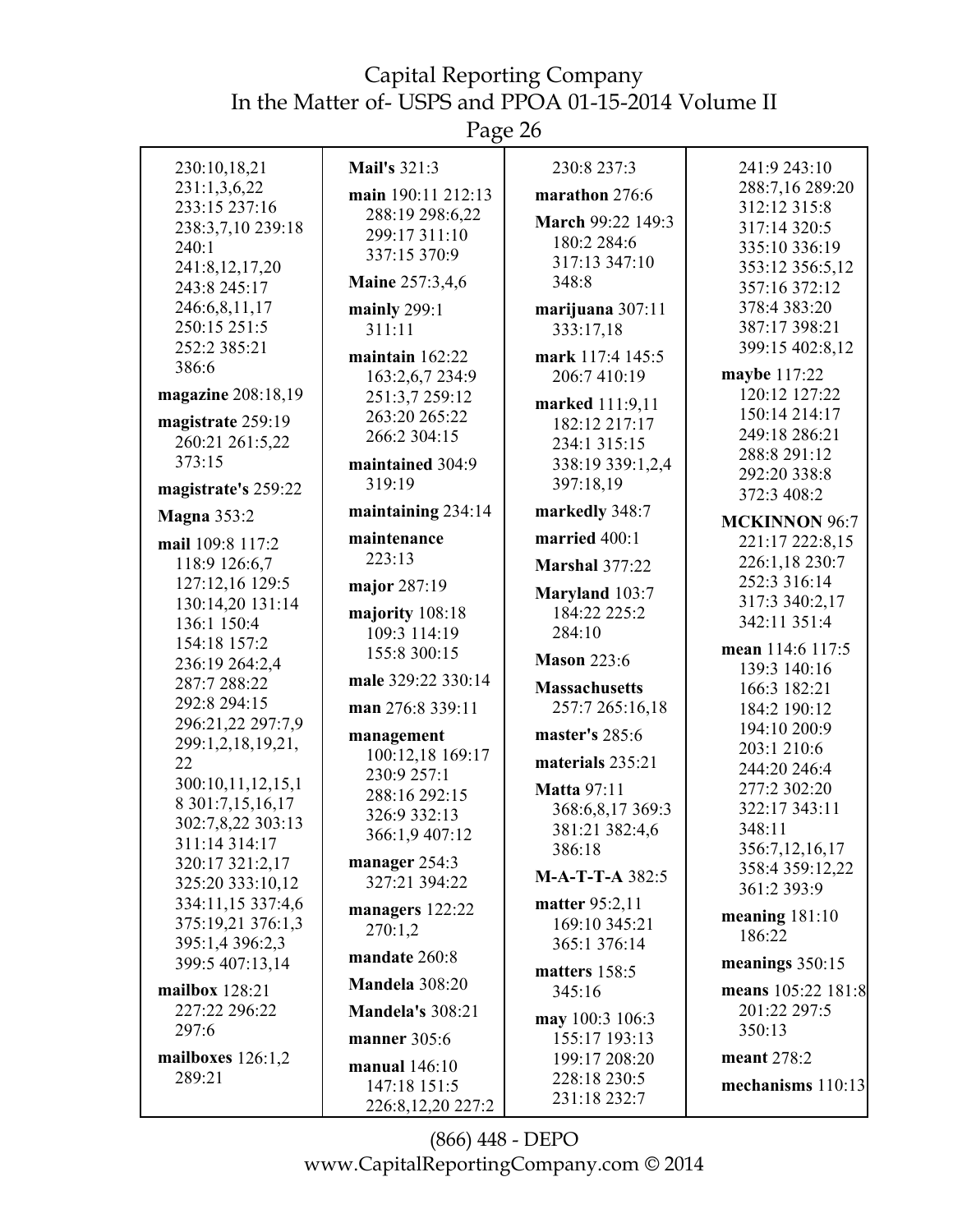Page 27

| medical 235:12,16               | Metropolitan                         | missed 115:5                         | 412:12                        |
|---------------------------------|--------------------------------------|--------------------------------------|-------------------------------|
| 239:13,17                       | 184:18 194:1,2                       | missing $126:22$                     | <b>Morris</b> 176:16          |
| 240:15,18,22<br>241:2 242:1     | 210:5,15 211:1,3                     | 127:11 139:1                         | mostly 365:5                  |
| 250:14                          | Miami 286:1,13,16                    | 300:20 372:1                         |                               |
|                                 | 287:18 297:16                        | mission $104:14$                     | mother's 128:13               |
| meet 155:18 293:13              | 299:14 304:3                         | 202:17 204:7,8                       | motor 260:3 325:19            |
| 327:3 370:22                    | 310:18 311:19<br>312:8               | misspelled 250:19                    | 374:7,11                      |
| 371:4,7,9                       |                                      | mistaken 319:8                       | move 110:16 136:7             |
| meeting 243:2                   | Miami-Dade<br>286:19 287:10          |                                      | 137:2,12 173:8                |
| meetings 366:5                  | 288:19 290:20                        | misusing $303:16$                    | 181:21 236:11<br>238:11 346:6 |
| meets 243:1                     | 298:6 304:7,8,11                     | <b>Mitchell 242:3,8</b>              | moving 115:19                 |
| member 96:4,5                   | 311:5                                | mobile 108:14                        | 311:8 401:14                  |
| 194:19                          | Michael 97:5                         | 111:8 175:1                          | 402:2 409:10                  |
| members 377:14                  | 112:11 221:18                        | 179:21 182:7,17                      | 410:14                        |
| 378:6                           | 222:2,11                             | 183:20,22<br>184:6,13                | MP5 227:18 228:3              |
| memo 358:3                      | Michaelson 97:10                     | 219:15,18 239:1                      |                               |
| 360:2,7,13                      | 361:20 362:7,8                       | 256:3,10 286:10                      | MPD 321:16,22                 |
| memory 117:5                    | microscopic 203:18                   | 289:4 311:5,7,11                     | 322:1 328:10<br>336:9         |
| 343:17,18                       | middle 379:16                        | 387:3,4                              |                               |
| <b>Memphis 317:8,21</b>         |                                      | modified 245:19                      | MPPD 365:3 366:2              |
| 319:1 320:2                     | <b>Mike 96:18</b>                    | module 230:3,16                      | MTE 302:19,21                 |
| 321:5,6,10 325:1                | miles 256:12                         | 231:15,16 235:8                      | 303:5,7,21 360:8              |
| 327:18 331:11,13                | military 284:12,14                   | 237:9 248:15                         | <b>MTEs 304:3</b>             |
| 333:12 336:1,3,15               | 318:20 391:1                         | <b>moment</b> 175:5                  | muggings $372:21$             |
| 339:15,17,18                    | mind 281:20                          | 221:13 226:15                        | multiagency 305:14            |
| mental 405:12                   | 347:17,19                            | 267:7 316:2                          |                               |
| mention 104:9                   | mine 289:1                           | 405:19                               | multiple 298:8                |
| 331:4 396:4                     | minimum $204:15$                     | moments 292:4                        | municipal 101:22              |
| mentioned 103:21                |                                      | <b>Monday 121:17</b>                 | municipality 296:1            |
| 104:8 105:9                     | minor 375:15                         | 126:4 380:3                          | <b>MURPHY 96:8</b>            |
| 106:5,6 110:6                   | <b>Mint</b> 170:10,18<br>172:8 173:6 | money 171:18                         | MVS 325:16,18                 |
| 117:19 242:22                   | 207:10,15 208:22                     | 280:17 399:16                        | myself 122:12                 |
| 295:22 304:6                    | 209:15 210:1,14                      | 406:18                               | 125:11 126:16                 |
| mentions 205:6                  | 211:2,6,12 218:22                    | month 360:18                         | 127:18 155:8                  |
| 360:8,9                         | 220:5                                | 394:11                               | 242:2 261:16                  |
| met 117:14 128:2                | minute $410:8$                       | months $140:13$                      | 276:12 291:4                  |
| 291:5 292:15                    | minutes $138:8.9$                    | moped 132:3                          | 321:4 322:19<br>338:15 404:1  |
| 306:20 321:5,9<br>337:11 344:10 | 283:7 342:14                         | moral 133:9                          |                               |
| metal 303:12,14                 | Miranda 229:4                        | morale 244:21                        | $\mathbf N$                   |
| method 193:4                    | 331:17                               |                                      | <b>nation</b> 180:14          |
|                                 | Mirandized 331:13                    | morning 98:19,20<br>138:16,17 379:21 | national 100:7                |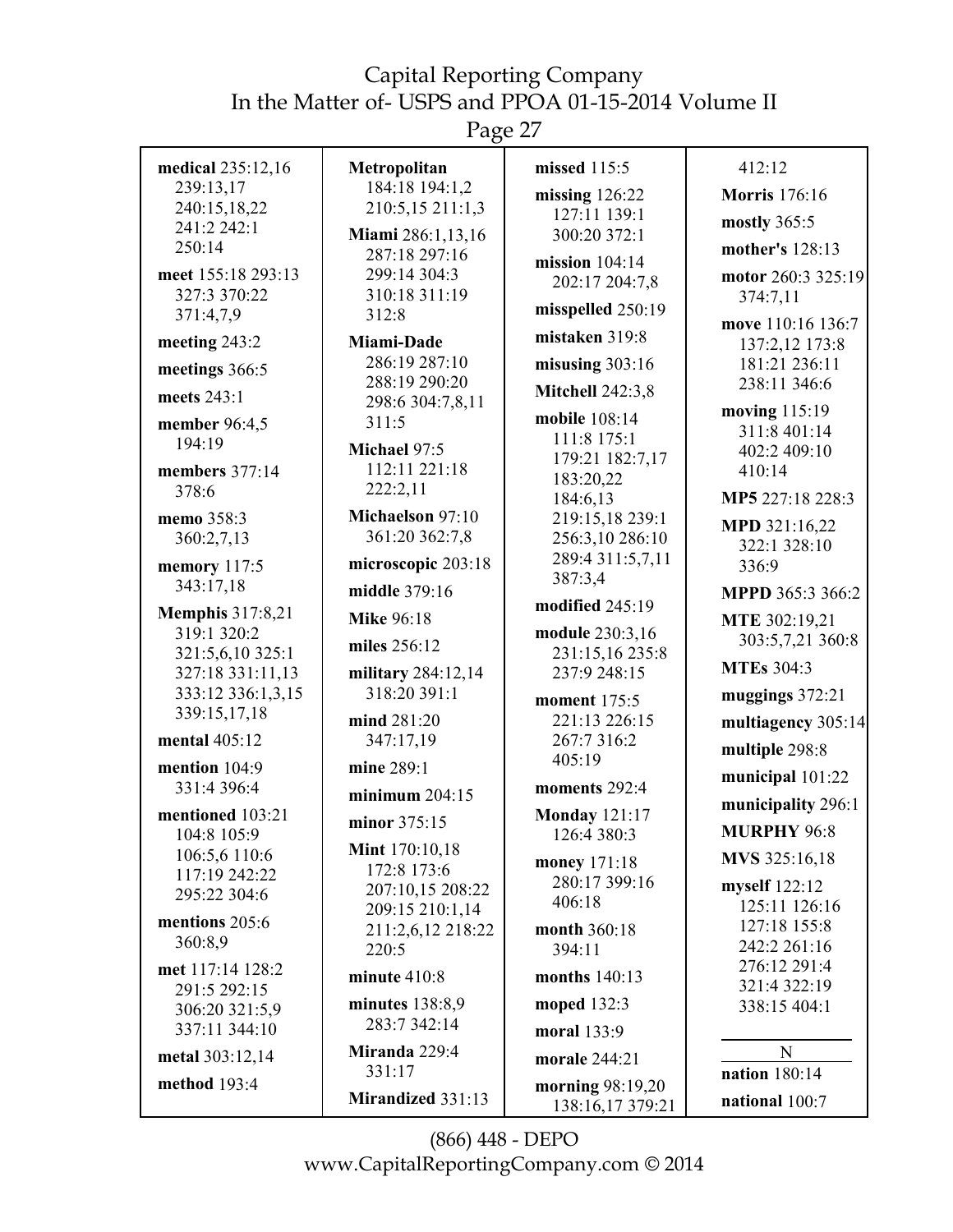Page 28

| 185:18 259:15<br>318:15,21 330:8<br>365:3 366:2<br>nationwide 180:14<br>280:1<br>nature $104:1$<br>109:12 123:6                                                                                                                                                                                                                                                                                                                                                                                        | 330:2 371:5<br>nine 310:2 386:12<br><b>NLECC 330:8</b><br>nobody 145:14<br>319:13<br><b>Nodding 140:11</b>                                                                                                                                                                                                                                                                                                                                                                                 | notices 336:18<br>notification 240:18<br>notified 126:8 296:7<br>300:17 309:3<br>328:4 330:17<br>331:10                                                                                                                                                                                                                                                                                                                                                                                                                                    | obviously 177:3<br>313:2 336:1<br>343:16 356:7<br>occasion 154:22<br>occasions 125:22<br>199:4 261:9 265:7                                                                                                                                                                                                                                                                                                                                                                                                    |
|--------------------------------------------------------------------------------------------------------------------------------------------------------------------------------------------------------------------------------------------------------------------------------------------------------------------------------------------------------------------------------------------------------------------------------------------------------------------------------------------------------|--------------------------------------------------------------------------------------------------------------------------------------------------------------------------------------------------------------------------------------------------------------------------------------------------------------------------------------------------------------------------------------------------------------------------------------------------------------------------------------------|--------------------------------------------------------------------------------------------------------------------------------------------------------------------------------------------------------------------------------------------------------------------------------------------------------------------------------------------------------------------------------------------------------------------------------------------------------------------------------------------------------------------------------------------|---------------------------------------------------------------------------------------------------------------------------------------------------------------------------------------------------------------------------------------------------------------------------------------------------------------------------------------------------------------------------------------------------------------------------------------------------------------------------------------------------------------|
| 265:5 282:19<br>307:14<br>Navy 191:21<br>192:3,18<br><b>NCIC 259:9,14</b><br>326:16 330:11,12<br>NDC 333:15,20<br>nearly 98:3<br>necessarily 114:4<br>necessary 115:18<br>230:14 267:21<br>387:17<br>neighborhood<br>113:7,8<br>neighborhoods<br>154:12<br>neighbors 322:14<br>neither 413:8<br><b>Nelson</b> 308:21<br>network 333:13<br><b>Newark 369:2,19</b><br>370:3,9,10,17,20<br>373:11 375:5,11<br>376:10 377:4<br>379:4<br>Newcastle 101:11<br>newer 289:20<br>newsletter 112:3<br>nice 344:1 | 279:3<br>noon 192:9<br>nor 413:9,13<br>normal 233:20<br>265:1 296:1<br>north 410:11<br>northbound 410:9<br><b>Northeast 265:7,8</b><br>Northern 173:5<br>northwest 96:8<br>392:21<br>nose 323:18<br><b>Notary 95:15</b><br>413:1,17<br>notate 135:14<br>notated 335:2<br>notations 191:7<br>note 119:8,18 121:7<br>148:21 149:10<br>noted 121:9 152:19<br>314:4<br>notes 117:12 129:5<br>148:20<br>note-taking 129:4<br>nothing 386:6<br>nothing's 372:1<br>notice 313:21<br>349:20 373:15 | notify $301:1$<br>noting 345:20<br>notoriously 147:7<br>nuts 227:5<br><b>NYPD 356:10,22</b><br>$\Omega$<br>oath 244:22 245:4<br>object 152:8,9,20<br>157:8 167:3<br>340:14<br>objection 134:9<br>137:13 150:11<br>151:13,16 152:19<br>166:17 167:9<br>182:19 215:15<br>216:5,17 217:9<br>271:1 339:22<br>382:20<br>objections 167:16<br>objective 105:15<br>180:20 299:1,17<br>366:14,15<br>objectives 250:1<br>objects 137:19<br>375:17<br>obligation 167:7<br>observation 186:16<br>obtain 121:1 127:21<br>263:22 264:3<br>294:20 321:13 | occupants 320:18<br>occupied 98:4<br>108:12<br><b>Occupy 243:14</b><br>occur 243:10<br>260:18 311:12<br>319:22<br>occurred 290:14<br>291:3 292:9<br>294:12 319:7<br>408:9 409:6<br>occurrence 128:10<br>occurring 299:2<br>occurs 111:7<br>o'clock 127:17<br>252:12 286:9<br>Octavia 97:7<br>283:10,19<br>off-duty $147:4$<br>offender 126:12<br>offenders 117:3<br>offense 261:14<br>380:17<br>offenses 373:20<br>offer 246:1 358:16<br>offered 231:20<br>245:20 341:12<br>offering 387:15<br>offhand 208:20 |
| nickname 392:17<br>nicknamed 393:15<br>night 109:10 169:10                                                                                                                                                                                                                                                                                                                                                                                                                                             | noticed 119:15<br>182:13 314:9<br>329:19 330:19<br>409:17                                                                                                                                                                                                                                                                                                                                                                                                                                  | 336:7 349:22<br>obtained 224:7<br>293:14 321:21<br>337:12                                                                                                                                                                                                                                                                                                                                                                                                                                                                                  | office 100:4 132:22<br>133:18 157:12<br>160:1 163:10,13<br>165:2 169:17<br>170:6,18 175:20                                                                                                                                                                                                                                                                                                                                                                                                                    |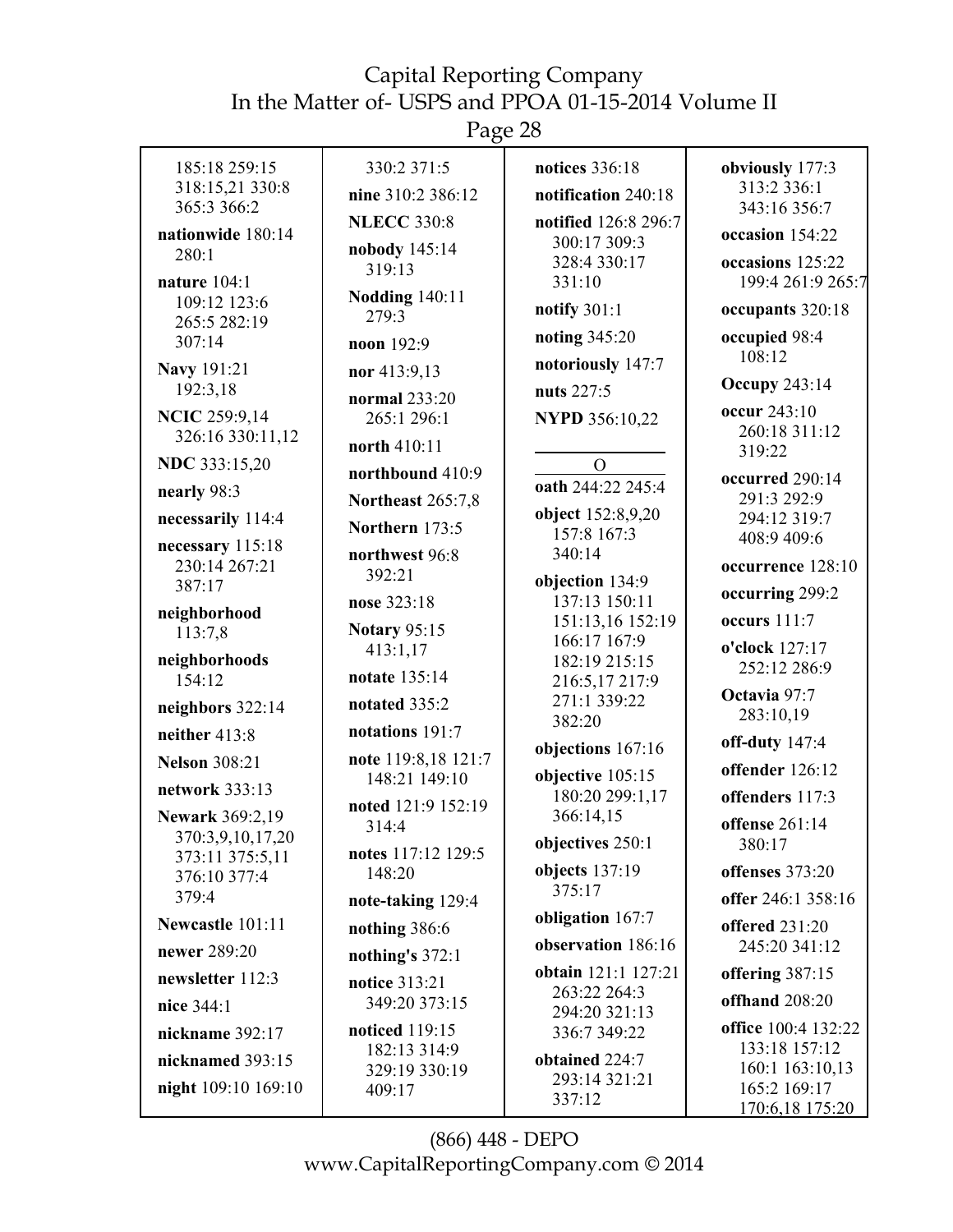Page 29

| 177:8 178:11        | 182:6,16 183:12   | 380:6,14          | 324:13 327:12        |
|---------------------|-------------------|-------------------|----------------------|
| 179:1,10 181:10     | 184:8,11 187:21   | 381:8,9,16,21     | 329:3 331:19         |
| 187:9 190:11        | 190:14 192:10,14  | 382:4,6 386:20    | 332:3,6,17,21        |
| 192:4,7 197:22      | 193:2 194:20      | 388:21 390:18     | 335:7 336:9 338:3    |
| 224:9,11 255:5      | 195:8             | 391:4,16 400:7    | 344:7,12,18,22       |
| 262:15 263:3,17     | 196:6, 16, 17, 21 | 405:5 413:2       | 346:13 353:6,10      |
| 266:6 282:7         | 198:16 199:3      |                   |                      |
|                     |                   | officers 103:1,13 | 363:3,11 367:15      |
| 293:13 297:13       | 202:22 204:6      | 104:21 107:17     | 369:19 370:17        |
| 305:20 318:12       | 205:8 206:12,18   | 108:14 112:15,20  | 373:11 375:5         |
| 327:17 328:1,3      | 207:9 208:12      | 114:9 118:12,13   | 376:9 378:19         |
| 334:8,13 336:3      | 218:17 220:4      | 123:15 125:16     | 379:3 382:9          |
| 343:4 344:20        | 221:18 222:17,21  | 126:21 128:20     | 402:15               |
| 355:6,20,22         | 223:15 224:13     | 129:10 130:12     | Officer's 107:8      |
| 356:5,15            | 225:9 226:5       | 142:16 157:7      |                      |
| 357:11,20 369:10    | 229:14 230:16,19  | 162:7 164:8,15    | <b>OFFICERS 95:5</b> |
| 370:10 371:7        | 237:19 238:13     | 165:5 171:2       | offices 259:8 296:21 |
| 373:6 377:3         | 239:12            | 175:13,18 177:1   | 308:17 323:8         |
| 381:12 383:20       | 242:2,3,7,8 245:7 | 183:9 185:16      | office's 303:2 384:3 |
| 384:6,16 387:14     | 252:1 254:8 255:2 | 188:15 190:15     |                      |
| 402:4               | 256:3 258:11      |                   | official 120:19      |
|                     | 259:2,16 262:4    | 192:2, 13, 17, 18 | 216:18 244:11        |
| officer 99:16,20,21 | 263:15 264:9      | 195:20 203:9      | 350:10 363:19        |
| 100:9,11,15,16,21   | 265:16 268:19     | 204:20 205:1,14   | off-the-record       |
| 101:13,15 102:11    | 269:4,7 272:15    | 207:3,16 211:12   |                      |
| 103:4,21            | 275:17,22 278:22  | 212:12 215:6      | 221:14 252:10        |
| 105:1,5,13,16       | 279:7 280:13      | 218:18            | oftentimes 302:10    |
| 107:20 112:10       | 281:14 282:8      | 220:3,12,14       | 303:15               |
| 114:21 122:2,11     |                   | 221:4,5,7 231:20  | oh 106:18 123:4      |
| 123:17,21           | 284:3,5,11,21     | 237:14 238:1,2,15 | 124:9,12 133:4       |
| 125:12,13 127:18    | 285:8,13,22 286:4 | 239:4,12          |                      |
| 131:17 132:20       | 290:5,8 293:4     | 242:13,16         | 139:8,18 143:9       |
| 134:3,19 135:12     | 294:14 296:14     | 243:9,17,21       | 145:14 148:16        |
| 136:7,18 137:6      | 298:18,22         | 246:16 247:11,13  | 160:21 174:15        |
| 138:1 139:21        | 309:10,16         | 248:7 255:12,21   | 187:19 195:16        |
| 142:8 155:10,11     | 316:8,14          | 257:2,8 258:3,18  | 197:13,14 202:1      |
| 156:20 157:20       | 317:11,17         | 259:5 261:19      | 208:15 217:21        |
| 158:15              | 318:3,17          | 263:4,21          | 237:7 249:21         |
| 159:14,15,19,22     | 321:6,10,16,22    | 264:6,13,16       | 262:8 279:4 324:2    |
| 161:13,14,15        | 322:1 328:6,10    | 266:12,16         | 332:7 339:11         |
| 163:20              | 332:10 338:12     | 268:6,10 269:8,21 | 348:21 361:6         |
|                     | 339:14,18 342:12  | 270:11 271:15     | 386:15 409:10        |
| 165:8,9,16,17,19    | 344:9 347:8,10,21 |                   | <b>O'Hare 122:11</b> |
| 166:7,13 167:22     | 348:2             | 273:11,21 277:11  |                      |
| 168:1,11 169:20     | 352:2,8,9,12,17   | 278:20 280:12     | 130:2 131:6,9        |
| 170:5,9,17          | 353:3,16 356:20   | 285:9 286:1       | <b>OIG 332:14</b>    |
| 171:5,11,12         | 362:19 363:18     | 290:15 291:4      | okay 98:8 100:14     |
| 172:10 173:7,14     | 364:19 368:22     | 296:2 297:15      | 101:13,20 102:17     |
| 174:4,7,17,22       | 369:3, 10, 16, 19 | 298:5 304:3 306:4 | 103:16 104:8         |
| 175:21 176:4        | 370:15 377:12     | 310:20 320:2      | 105:15 106:2,5,8     |
|                     |                   |                   |                      |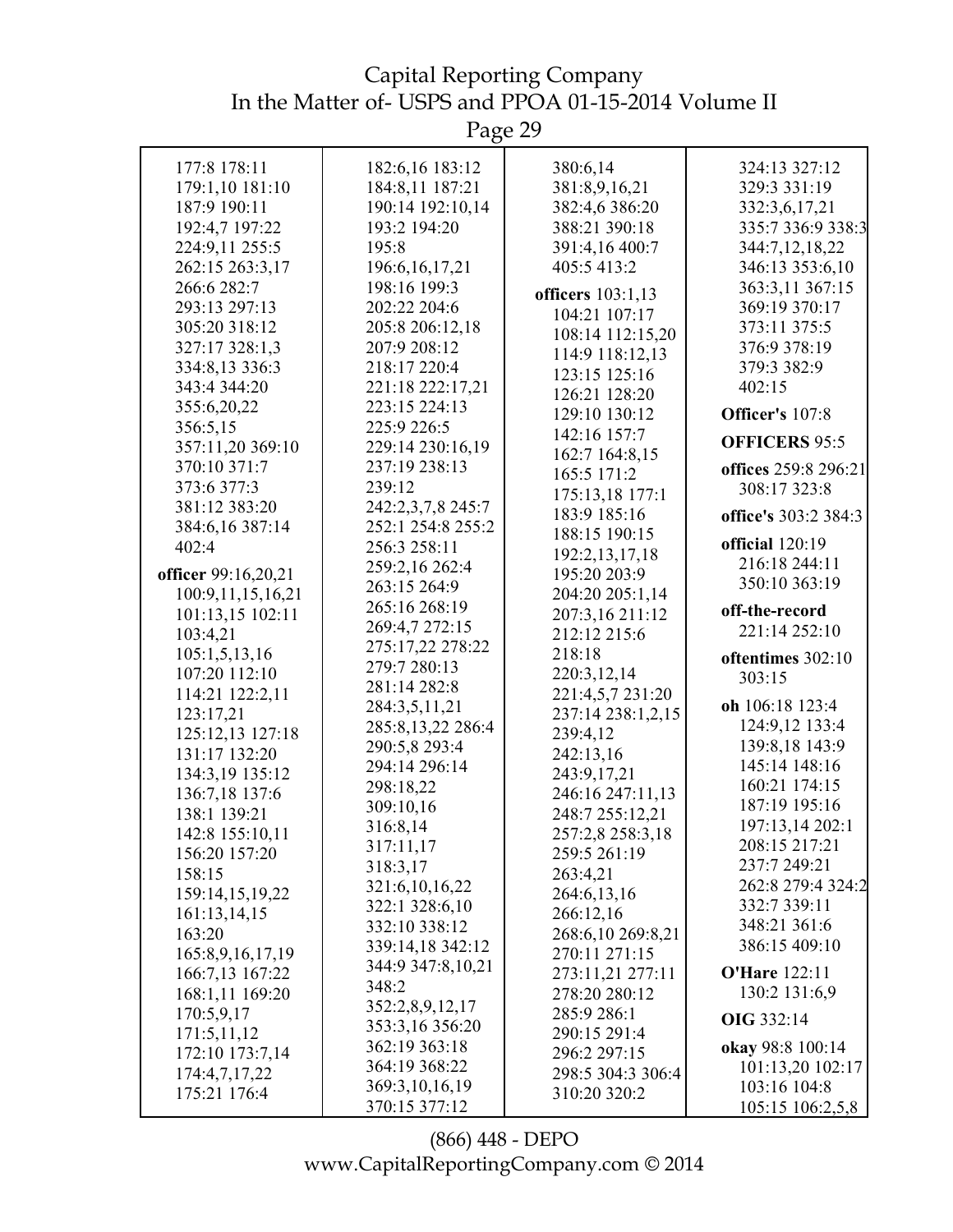Page 30

| 107:7 108:1,13                     | 203:3,12,21                       | 121:19 137:17                | 312:18 313:8                |
|------------------------------------|-----------------------------------|------------------------------|-----------------------------|
| 109:2,19 110:5                     | 204:18,19                         | 138:7,10,12 146:3            | operate 228:5,6             |
| 111:13 112:12                      | 205:4,16 206:1,17                 | 147:12,19 149:2,5            | 296:1,2                     |
| 116:4 120:6                        | 207:7,12                          | 152:1,4 153:1,6              |                             |
| 121:10,22                          | 208:1,18,22                       | 156:11,14 157:14             | operating                   |
| 123:8,11,20                        | 209:18,21                         | 158:9,17                     | 348:21,22                   |
| 125:5,7,16 126:21                  | 211:4,19 212:21                   | 161:6,9,11 167:20            | operations 171:1            |
| 131:7,11,16                        | 213:6,17 214:2,18                 | 178:5 196:2,8                | opinion 177:21              |
| 136:2, 11, 14, 19                  | 215:12 216:19,22                  | 198:4,9,12                   |                             |
| 137:10,22                          | 217:14 218:2,12                   | 201:18,21                    | opportunity 119:19          |
| 139:16,19                          | 219:19 245:18                     | 213:18,21 214:14             | opposed 235:1               |
| 140:5,12,21                        | 247:19 248:13                     | 216:16,20                    | 239:3                       |
| 141:6, 11, 15, 22                  | 249:8 250:4,16                    | 217:12,19                    | option 260:12               |
| 142:15                             | 251:17,21 253:5                   | 221:9,12,15,19               |                             |
| 144:9,14,18 146:8                  | 259:16 266:5                      | 222:12 246:18,21             | order 181:2 228:2           |
| 147:2,6,11                         | 268:2,4 269:6                     | 247:1,3,7 248:21             | 344:3 366:20<br>381:7,11    |
| 148:3, 12, 15, 19                  | 270:22 271:22                     | 249:10,15,21                 |                             |
| 149:10,17,22<br>150:9,10,17        | 273:4,8 275:1,13<br>276:18 277:8  | 250:2,19<br>252:4,8,11 253:3 | ordered 125:21              |
| 151:2,9                            | 278:1,12 279:5                    | 268:12 283:6                 | 330:4 333:19                |
| 153:9, 12, 22                      | 281:9,16 286:14                   | 289:5,11                     | orders 399:16               |
| 154:8,15                           | 287:1 303:1                       | 342:13,16 345:9              | orientation 354:22          |
| 155:1,9,22 156:8                   | 310:8,14,17 311:4                 | 346:4,14,21 347:1            |                             |
| 158:4 160:15                       | 312:4,10,15                       | 351:3 380:9 388:6            | originally 354:11           |
| 161:21 162:5,9                     | 313:16 314:9,20                   | 389:7,14,19,21               | <b>OST 238:4</b>            |
| 164:6,18 165:12                    | 315:2,13 316:3,6                  | 390:6 391:6                  | otherwise 110:18            |
| 166:11                             | 320:14 333:4                      | 411:13,18                    | 258:10 319:18               |
| 167:5,15,18                        | 342:10 343:10                     | 412:1,6,11                   | 413:13                      |
| 168:7, 10, 14, 16                  | 347:20 349:1,8,10                 | ones 139:11,16               | ought 345:4                 |
| 169:6,19 170:3                     | 350:1,9,14 355:13                 | 145:3 158:2,5                |                             |
| 171:11,15,20                       | 357:15 360:19                     | 212:14 310:13                | ours 144:12 219:12<br>397:4 |
| 172:10,15                          | 362:12,21 363:2,9                 | 314:21 315:3                 |                             |
| 173:4,7,15,20                      | 364:3,22 366:12                   | one's 124:16                 | ourself 229:20              |
| 174:1,6,12,21<br>175:3,20 176:7,17 | 367:12,20 368:1<br>369:6 370:3,11 |                              | ourselves 185:8             |
| 177:11 178:2,4                     | 371:1,14,22 372:1                 | ongoing 237:15,22<br>338:11  | 230:4                       |
| 179:8, 13, 22 180:8                | 376:9 381:15,19                   |                              | outcome 413:14              |
| 181:7,12,21                        | 383:8,18                          | onto 402:7 403:18            | outdated 198:10             |
| 182:6,9 183:12,15                  | 384:4,9,19                        | open 109:10 110:11           |                             |
| 184:5 185:15,22                    | 385:7,9 386:2,7                   | 120:22 188:8                 | outgoing 131:5              |
| 187:20                             | 387:1,6,9,10                      | 289:8 300:19                 | outside 243:2 256:9         |
| 188:3, 12, 15, 20                  | 388:1 389:4,11                    | 312:22 313:13                | 286:16 290:19               |
| 189:8, 10, 13 190:5                | 399:7 410:1                       | 323:10,11 338:20             | 297:12 336:9                |
| 193:20 196:21                      | old 382:17                        | opened 177:8 179:6           | 375:14                      |
| 197:18 198:3,20                    | Oldham 96:3                       | opening 344:19,21            | <b>overall</b> 129:15       |
| 199:5,14,20                        | 98:2,10 99:8,10                   |                              | overriding 220:17           |
| 200:16                             | 105:3,6 106:18,20                 | opens 289:13                 |                             |
| 202:10,13,20                       |                                   |                              |                             |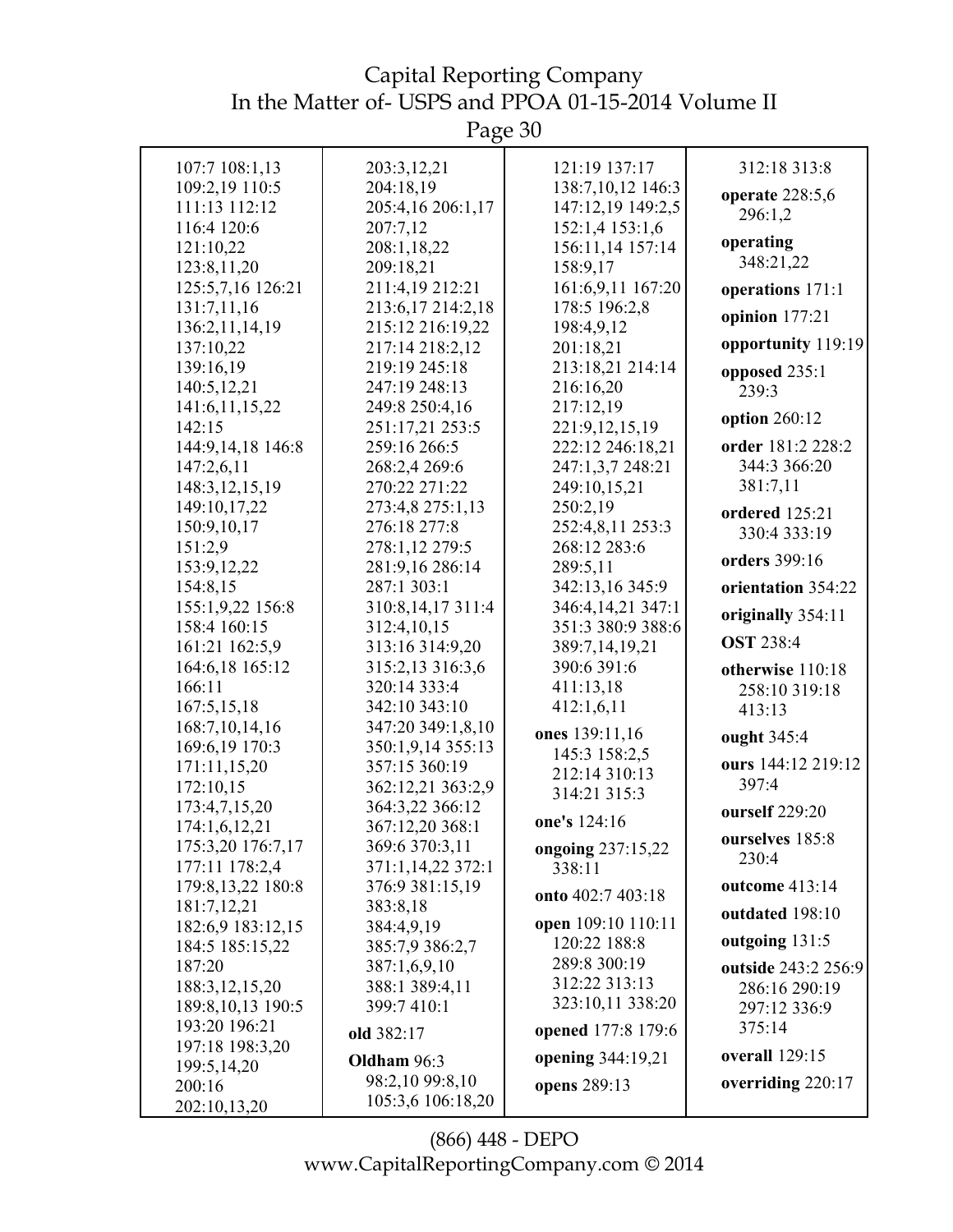Page 31

| overview 248:17       | pallets 303:11                     | 330:13,17 331:12                   | 370:18 371:10                         |
|-----------------------|------------------------------------|------------------------------------|---------------------------------------|
| owner 295:13          | panel 137:14                       | 334:7 336:6,16                     | 391:5,17,18,19,21                     |
|                       | 342:22 343:22                      | 348:16 394:3                       | 392:1,2 393:20                        |
| ownership 407:2       | 345:4                              | 400:9,16 401:1,21                  | 394:13,14 396:15                      |
| oxygen 241:4,7        | paper 152:21                       | 405:9                              | patrons 377:10                        |
| 242:8                 | 234:12 235:2,3                     | partners 154:21                    | pay 150:8 169:18                      |
|                       |                                    | 155:4,15                           | 171:9 172:8,20                        |
| $\mathbf{P}$          | paragraph 175:7<br>180:10,11 203:5 | part-time 347:22                   | 173:5 199:18                          |
| $p.m$ 108:22 252:13   | 204:6,13,16,17                     | party 129:17                       | 207:2,4 223:20,22                     |
| 253:2412:14           | 205:6 206:14                       |                                    | 224:3 244:18.20                       |
| <b>PACER 385:11</b>   | 211:11 212:16                      | pass 206:13 209:12                 | 246:2 260:15,17                       |
| package 129:16        | 249:9 250:5                        | 272:13,16 341:13                   | 270:13 339:20                         |
| 307:9,11,12,13        | 387:13                             | passed 117:12                      | 340:13 353:15                         |
| 320:17,20 321:1,9     | 388:3,15,19 389:1                  | 123:5 210:10                       | 355:6 386:5                           |
| 333:16,21 376:17      | paramedics 374:18                  | 379:10                             | PD 375:13                             |
| packages 129:11       | paraphrase 263:13                  | past 306:19 330:5                  | Penn 96:19                            |
| 307:4 308:7,19        |                                    | patdown 124:16                     | penny 407:1                           |
| 309:1,2,3,4           | parcel 307:22                      | 330:20,22 331:4                    |                                       |
| 332:22 376:11         | 314:18 376:16                      | pathogens 231:14                   | people 124:1 129:16<br>165:2 193:8,12 |
| page 106:13 112:6     | parcels 300:18                     |                                    | 221:1 231:18                          |
| 135:19,20 136:5,6     | 308:16 337:5                       | patient 240:13                     | 239:11 257:22                         |
| 143:12                | 378:11                             | <b>Patrick 194:13</b>              | 260:8 262:13,15                       |
| 145:8,17,18           | pardon 161:7                       | patrol 109:14,16                   | 265:4 275:3 303:1                     |
| 146:2,4,7 147:14      | Park 164:12 305:21                 | 111:8,11 132:1                     | 304:21 336:1                          |
| 148:16,17,21          | 369:13                             | 155:6 164:11                       | 340:9,11 341:1                        |
| 151:21 153:4          | parked 338:20                      | 179:21 200:13                      | 343:15 372:2,3                        |
| 172:17 173:2          |                                    | 286:10 287:2,3                     | 374:2 377:9                           |
| 175:6,12 180:7        | parking 335:18                     | 288:14 329:19                      | 407:19                                |
| 195:2<br>197:14,16,17 | 373:18                             | 355:18 356:14<br>359:12,14 361:3,4 | people's 360:16                       |
| 198:1,14,19 203:4     | participate 311:19                 | 392:4 393:8                        | per 160:15,20                         |
| 204:2 205:19          | particular                         |                                    | 234:12 289:12                         |
| 206:3 207:2 208:2     | 109:16,21 150:1                    | patrolling 256:13                  |                                       |
| 212:16 248:20,21      | 189:3 191:2 192:7                  | 267:2 378:4                        | percent $174:20$<br>175:2 182:18      |
| 249:1,13,17,18,20     | 194:12 195:1                       | patrols 108:14                     | 244:18,19,20                          |
| 250:3,4,7,9 272:1     | 198:19 334:18                      | 109:6,13                           | 246:2 256:7,8                         |
| 273:3 308:3 309:8     | 337:7 346:11                       | 112:15,21                          | 370:2 386:20                          |
| 383:18 388:16         | 395:2                              | 114:9,14,19 175:1                  | percentage                            |
| pages 95:10           | parties 95:17                      | 182:7,14,17<br>183:20,22           | 174:17,22 182:22                      |
| paid 355:6 382:13     | 143:21 374:13                      | 184:6,14 186:7                     | 256:2 369:22                          |
| 386:4                 | 413:10,13                          | 239:1 256:3,10                     |                                       |
| pain 116:18           | partner 126:17                     | 286:17 288:11                      | percentages 183:4                     |
|                       | 155:6, 13, 16 156:3                | 289:4 297:16                       | <b>Perfect 346:22</b>                 |
| <b>pallet</b> 303:10  | 325:4                              | 311:5,7,12 357:11                  | perform $100:9$                       |
|                       | 329:12,18,22                       | 359:5,6,7 360:9                    | 111:3 112:15                          |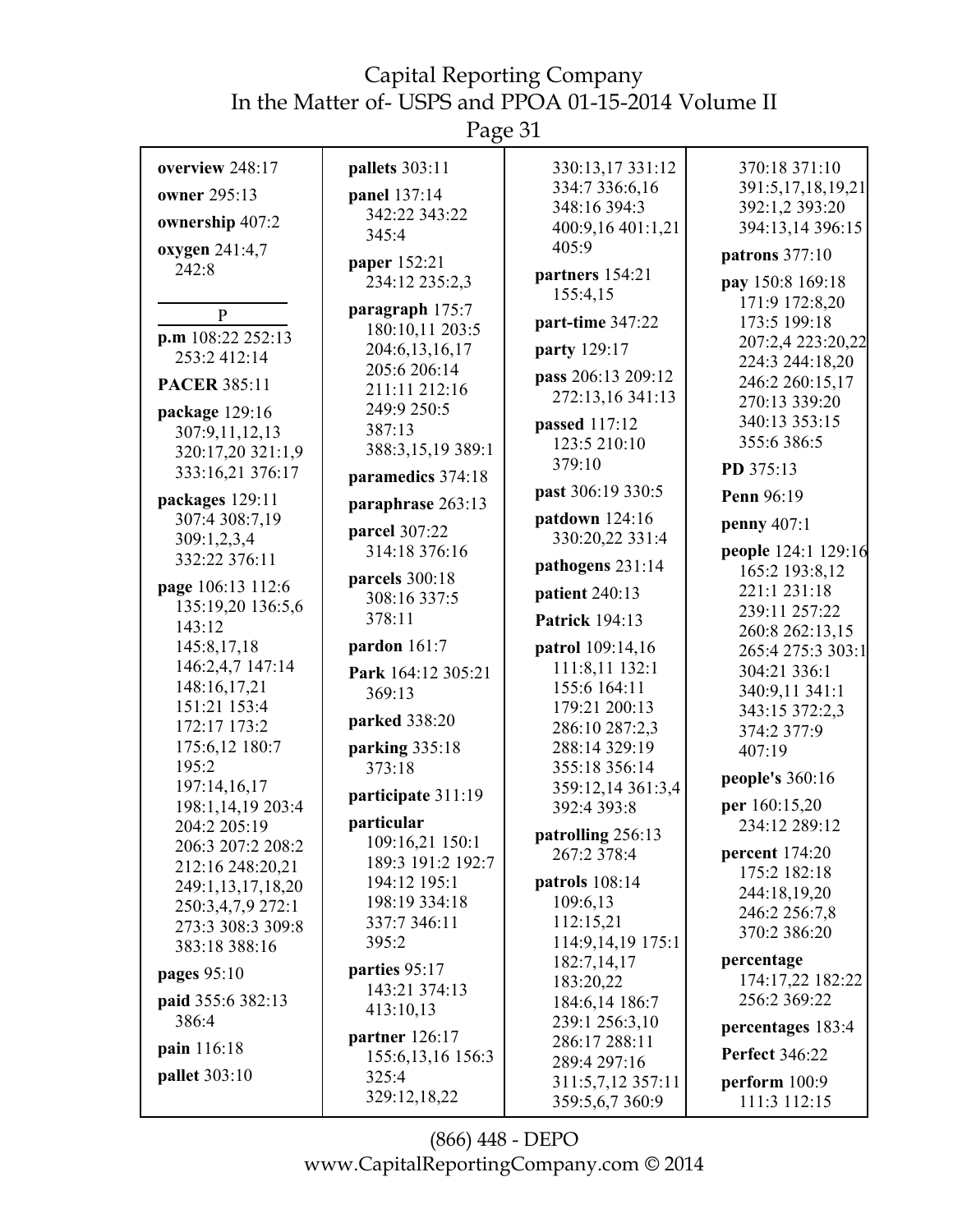Page 32

| 124:14                            | 324:8 325:7,8,10                 |                                 |                                     |
|-----------------------------------|----------------------------------|---------------------------------|-------------------------------------|
| 125:3,17,21                       | 327:10,22                        | phones 98:5                     | pilot 363:8                         |
| 126:11 129:14                     | 328:13,18,20                     | phonetic 263:9                  | pipe 331:5,6,9                      |
| 182:7 188:13                      | 331:1 334:20                     | 326:20                          | placed 235:5 297:5                  |
| 190:7,8 259:6                     | 349:4,13 371:22                  | photo 125:11                    | 327:10 328:7                        |
| 268:6,11 290:22                   | 372:12 396:16                    | 194:16,18                       | 334:19 341:13                       |
| 296:13,17 322:10                  | 409:16 410:2                     | photocopies 214:4               | 400:11                              |
| 329:3 338:3                       |                                  | 297:21                          | places 202:3 303:16                 |
| 340:18 370:18                     | personal 128:17                  |                                 |                                     |
| 371:17                            | 146:17 281:12<br>289:1 340:15    | photocopy 298:14                | plain 270:14                        |
| performance                       | 348:10,11,14                     | photograph 112:5                | plan 213:13                         |
| 115:14                            | 349:10,12 367:18                 | 308:3,4 403:1                   | 214:7,12,13,20                      |
|                                   | 406:5,11 407:2                   | photographing                   | 215:5 216:1 217:3                   |
| performed 132:6                   |                                  | 129:4                           | planes 298:1                        |
| 140:6 195:19                      | personally 269:12                |                                 | 302:3,5                             |
| 242:13 269:11                     | 288:22 290:22                    | photographs                     |                                     |
| 296:18 346:11                     | 385:8                            | 108:4,8,10<br>183:18,19 301:4,5 | planning 216:8                      |
| performing 125:14                 | personnel 134:15                 | 302:12,13 309:7                 | plant 325:1,6                       |
| 126:14 129:7                      | 148:10 169:17                    |                                 | 327:21 328:2                        |
| 142:17 275:4                      | 307:10,15 375:16                 | photos 191:6,8                  | planted 131:3                       |
| 394:12                            | persons 126:22                   | 301:1 323:21                    | platinum 209:2                      |
| performs 102:12                   | 244:3 377:2                      | 326:7 410:5,6,7,8               |                                     |
| 345:12                            | 405:21                           | phrase 200:22                   | Plaugher 96:18                      |
| perhaps 167:11                    | person's 324:10                  | 201:3                           | 97:5 221:18                         |
|                                   |                                  |                                 |                                     |
|                                   |                                  |                                 | 222:2,11,17 245:7                   |
| 346:6                             | pertaining 185:5                 | physical 205:20                 | P-L-A-U-G-H-E-R                     |
| perimeter 291:8                   | 381:5                            | 206:3,13 326:5,6<br>378:8       | 222:14                              |
| 298:11 299:10                     | pertinent 114:18                 |                                 | play 129:1 306:16                   |
| 306:22                            | 122:19                           | physically 128:13               | 310:14                              |
| period 140:10                     | Pete 381:5                       | pick 334:17                     |                                     |
| 274:15 280:22                     |                                  | picked 128:9 289:4              | played 217:4                        |
|                                   | Peter 97:6 253:8,17              | 334:20,21                       | Plaza 95:12 96:13                   |
| perpetrator 288:1<br>293:17 297:8 | 380:7 386:1                      |                                 | 355:2                               |
|                                   | <b>Peters</b> 321:4              | picking 379:16                  | please 98:5 99:4                    |
| person 118:1,4                    | Peterson 96:20                   | picture 410:17                  | 118:18 143:11                       |
| 124:1,16,20                       |                                  | pictures 300:17                 | 159:5,6 168:19                      |
| 134:2,17,18<br>137:15 139:1       | petty 258:9,10                   | 335:4,6 374:15,18               | 189:15 221:20                       |
| 169:12 187:2                      | 260:5 261:14                     | 408:12,14                       | 222:9,13 223:22                     |
| 190:18 220:19                     | Pgs 95:4                         | 409:5,11 410:22                 | 226:4 230:11                        |
| 232:9 235:16                      | phase 229:19                     | 411:1,7                         | 232:17 234:5                        |
| 240:20 241:7                      |                                  | piece 152:20                    | 238:20 240:2,8                      |
| 259:3 261:3                       | phone 128:4 132:8<br>169:9,13,14 | 235:2,3                         | 241:9,13,21                         |
| 264:21 265:1                      | 242:10 294:14                    | Pierce 96:17 97:8               | 242:20 243:13                       |
| 294:19 295:2                      | 300:14 307:8                     |                                 | 253:5,15 268:13                     |
| 296:10 307:9                      | 308:17 379:17                    | 316:15,17 317:6<br>342:12 347:8 | 283:17 292:3                        |
| 321:14 322:15,16                  |                                  |                                 | 317:4 320:5,9,12<br>323:1 324:16,20 |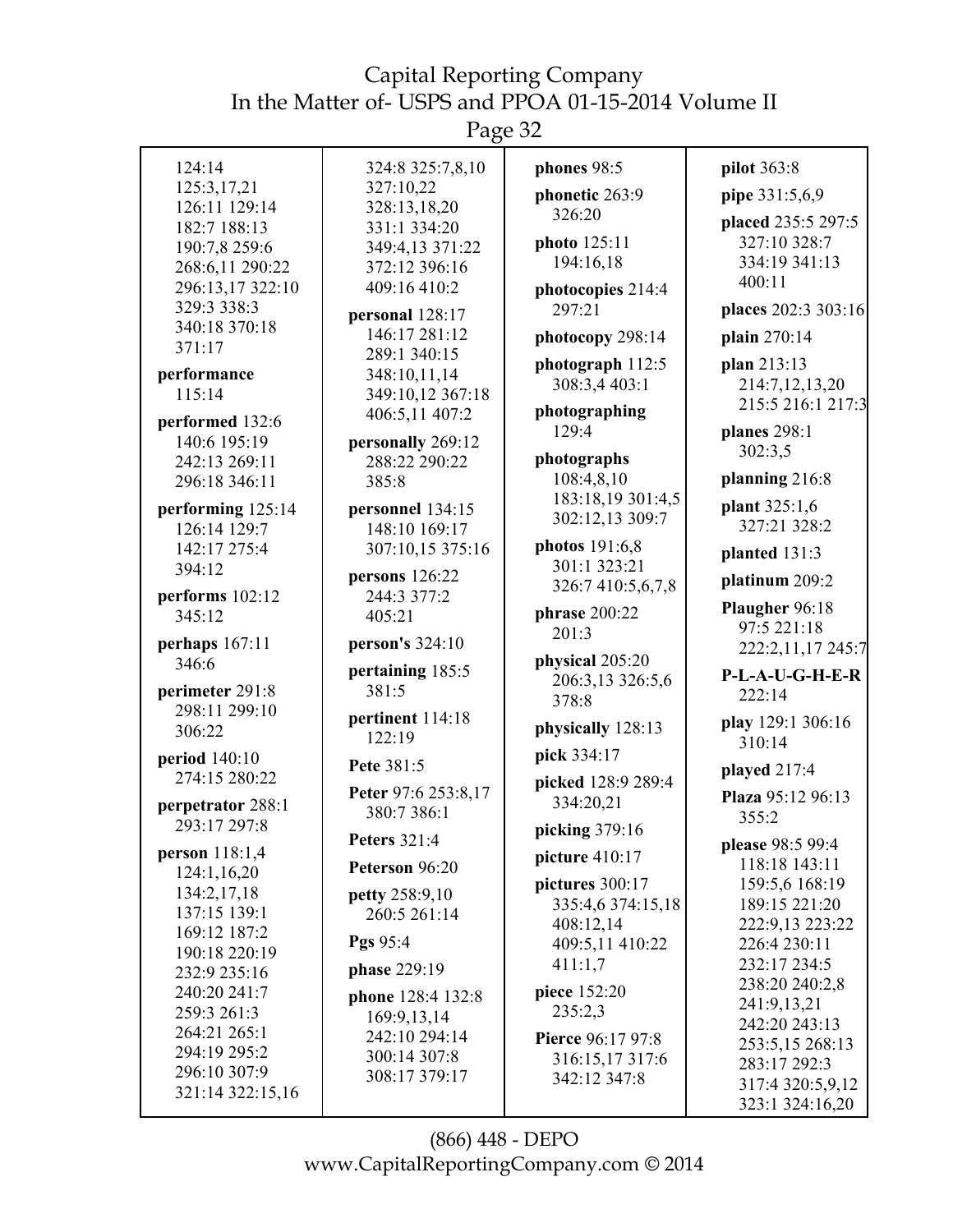Page 33

| 327:15                          | 165:5,9,19 166:4       | 270:10,11                   | 381:9,16 382:8          |
|---------------------------------|------------------------|-----------------------------|-------------------------|
| 329:6,10,16                     | 170:6,10,18            | 271:15,19                   | 386:19 388:21           |
| 333:2,7 335:10,15               | 171:2,21 172:9         | 272:7,11,13,14,15           | 390:18 391:13           |
| 337:2 338:6                     | 173:14                 | ,22 273:10,12,20            | 396:7 405:13            |
| 342:17 351:18                   | 174:4,7,17,22          | 274:19                      | 408:5                   |
| 362:5 368:15                    | 175:18 176:4           | 275:14,17,22                | <b>Police's 139:12</b>  |
| 374:10 375:8                    | 177:1,10 182:16        | 277:11                      | 140:8                   |
| 380:10 405:19                   | 184:7,11,18,21         | 278:6,9,13,20,22            |                         |
| pleased 412:2                   | 185:16 187:21          | 279:7,17                    | policies 125:2 260:6    |
|                                 | 188:15 192:2           | 280:12,13 282:8             | 355:2                   |
| pleasure 252:7                  | 193:2,22               | 284:3,5,7                   | policing 103:22         |
| <b>PLLC</b> 96:8                | 194:1,2,20             | 285:9,13 286:1,4            | 104:9,12,13 130:8       |
| pocket 331:9                    | 195:7,19 196:5         | 287:4 290:8                 | 178:11 232:15,22        |
|                                 | 197:5 198:16           | 293:3,13 296:14             | 357:5,22 358:9          |
| point 116:11 120:8              | 202:22 203:8,13        | 297:15                      | 360:9                   |
| 121:19 132:15                   | 204:3,11,20            | 298:6, 19, 21, 22           | policy 260:2 279:22     |
| 136:12 137:12                   | 205:1,8,21             | 304:3,7,8,11,12             | 312:7 357:19            |
| 138:5 176:17                    | 206:4,12,18            | 305:20,21 306:4             | 359:2                   |
| 185:7 191:13                    | 207:3,9,15 208:19      | 310:20 317:11,16            |                         |
| 218:20 256:4                    | 209:1,18               | 318:2,16,20,21              | political 205:10        |
| 295:17,18 296:6                 | 210:1,4,5,14,15        | 320:2 321:5,6,10            | poor 108:6              |
| 297:6 321:1                     | 211:1,3,7,12           | 323:20 324:13               | pop 152:13              |
| 345:15 346:16                   | 212:12 215:6           | 327:12,18 328:2,4           |                         |
| 354:5 365:10                    | 218:22 219:1           | 329:3                       | porch 320:18            |
| 374:21 375:2                    | 220:18 221:7           | 331:12,14,19                | Port 375:12             |
| 376:18 377:12                   | 222:21 223:15          | 332:3,6,17,21               | <b>Portal 326:16</b>    |
| 379:14                          | 224:13 225:9           | 333:15,19                   |                         |
| 382:15,19,21<br>399:6           | 226:5 229:14           | 334:3,8,13 335:7            | portion 126:6           |
|                                 | 231:20 234:1<br>237:14 | 336:1,3,4,16<br>338:3,12,13 | <b>Portland</b> 257:3,4 |
| police 95:5 99:16,21            | 238:2,13,15            | 339:14,17 340:10            | poses 301:20 302:4      |
| 100:9 102:11                    | 239:4,12 240:17        | 341:12 344:7,11             | position 99:15          |
| 103:1,4,13 105:16               | 242:13,16,17           | 345:1,7 347:10,21           | 135:22 149:18           |
| 107:8,17,19<br>108:13 111:14,17 | 243:9,10,16,17,21      | 348:1,4                     | 150:1,2,6               |
| 112:15 114:8                    | 246:16 247:11,13       | 352:2,9,12                  | 159:12,13,22            |
| 117:22 118:12,13                | 248:7 253:22           | 353:4,6,16                  | 160:3 165:14            |
| 122:13 123:3,14                 | 254:2,3,8,11           | 354:6,9,16                  | 197:9,21 198:15         |
| 125:18 126:21                   | 255:2,9,12,21          | 355:1,5 356:20,21           | 199:15 222:20           |
| 128:8 129:6,10                  | 256:2 257:2,8          | 358:9 362:19                | 223:10,12 273:7         |
| 130:12 131:17                   | 258:3,6,11,18          | 363:3,6,11,18               | 284:2 306:22            |
| 132:17,19 134:2                 | 259:2,4,5,16           | 364:18,20                   | 317:10,15,19            |
| 136:7,18 137:6                  | 262:4,14               | 365:6,15,18                 | 318:14 340:11,12        |
| 139:21 142:7,16                 | 263:4,11,15,21         | 366:7,8,19 367:15           | 347:13 348:6            |
| 143:3 144:5 157:7               | 264:6,9,13,16          | 368:22                      | 352:1 363:21            |
| 159:14,19,21                    | 265:16,19              | 369:6, 10, 16, 18, 19       | 368:21 369:9,12         |
| 160:6,7 161:1,15                | 266:12,16,19           | 370:17 375:5                | 383:12,22               |
| 162:7 164:8,12,15               | 268:6, 10, 18, 20      | 376:9 378:19                | 384:3,6,13 390:16       |
|                                 | 269:4,7,8,20           | 379:3 380:6                 |                         |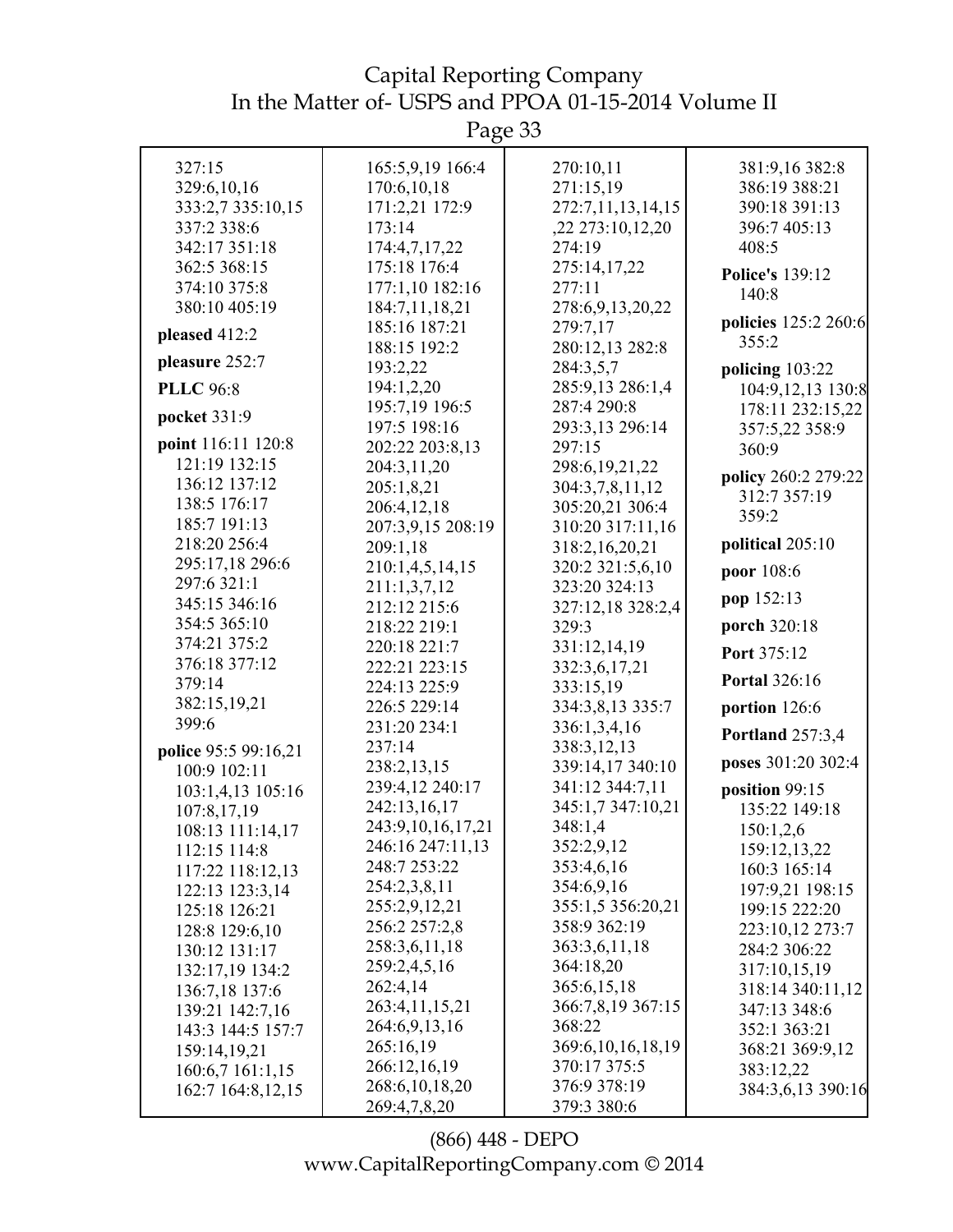| 401:20 410:13                    | 107:8,17,19                   | 244:13,15                       | 341:12 344:4,12                 |
|----------------------------------|-------------------------------|---------------------------------|---------------------------------|
| positions 181:5                  | 108:13                        | 245:10,19                       | 347:6,9,20                      |
|                                  | 110:6,15,21,22                | 246:12,15                       | 348:1,4 350:9,12                |
| positively 337:21                | 118:12,14                     | 247:10,11,13,21                 | 352:2,11 353:6                  |
| possessing 205:21                | 119:9,17,22                   | 248:7,8,9 253:22                | 354:6 356:20,21                 |
| possession 265:22                | 120:20,21 121:1               | 254:3,8,9                       | 358:13 359:3,6                  |
| 321:11 333:20                    | 122:9 123:14                  | 255:9,12,19,21                  | 362:13,19                       |
| 407:13                           | 131:17 132:19                 | 256:2 257:1,8                   | 363:3,6,11,18                   |
|                                  | 136:7,18 138:4,14             | 258:3,11,18                     | 364:18,20                       |
| possible 116:13,14               | 139:12,21 140:7               | 259:1,2,5,16                    | 365:6,15,18                     |
| 122:20,21                        | 142:7,10,11,15                | 260:5 261:13                    | 366:7,8,18,19                   |
| 212:10,13                        | 143:2,3 144:5,10              | 262:3,14                        | 367:6,15                        |
| 217:2,8,11 247:18                | 146:11,15,20                  | 263:3,5,11,16,21                | 368:19,22 370:17                |
| 248:10,11 306:14<br>376:17 398:7 | 147:9 148:1,5                 | 264:6,9,13,16                   | 371:12 375:5                    |
| 408:12                           | 151:6 152:14                  | 265:10                          | 376:9 378:19                    |
|                                  | 157:6,7                       | 266:12,13,15,16                 | 379:3 381:5,15                  |
| possibly 300:13,19               | 159:10,14,18,21               | 268:5,10 269:4,7                | 382:2,8 383:11,13               |
| 333:9 372:5                      | 160:6,17 162:7,9              | 270:1,2 271:6,15                | 384:1,11 386:19                 |
| 408:14                           | 164:15 165:5,9                | 272:10,12 273:10                | 388:21 390:14,18                |
| post 107:21 132:22               | 166:4 173:14                  | 274:19 275:14,17                | 398:17 399:8                    |
| 133:18 157:12                    | 174:3,7,17,22                 | 277:11,20                       | 400:22 401:16                   |
| 160:1 165:2                      | 175:17 177:1<br>180:13 182:16 | 278:6,9,13,20,22                | 402:4,6 403:18<br>407:12 408:22 |
| 170:6,18 174:14                  | 185:16 188:15                 | 279:10,11,14,17<br>280:16 282:8 | 409:3,17                        |
| 177:8 178:11                     | 189:9,19 191:14               | 283:22 284:3,4                  |                                 |
| 179:1,10 181:9                   | 192:2 193:22                  | 285:13,15,16,20,2               | posting 268:18                  |
| 187:9 190:11                     | 194:1,20 195:7,19             | 2 286:4 287:9                   | postmaster 194:12               |
| 192:4,7 197:22                   | 196:14 198:16                 | 288:16 290:8                    | 239:7 243:4 318:9               |
| 262:15 263:3,17                  | 199:7,10,11,12                | 291:5 292:15                    | posts 107:16                    |
| 266:6 280:7 282:7                | 200:1,3,10,18                 | 293:3,12 296:14                 | 174:8,11,19                     |
| 285:9 286:3                      | 201:1,6,11,22                 | 297:15 303:17,20                | 178:22 179:11,20                |
| 293:13 296:20                    | 204:1 205:1                   | 304:3 306:4                     | 255:12,18,22                    |
| 297:13 303:2                     | 206:4,18 207:8                | 309:14 310:20                   | 280:11,14,19                    |
| 308:16 323:8                     | 209:13 210:4                  | 311:8,9 312:7,13                | 286:1 310:18                    |
| 343:4 344:19                     | 212:7,12 213:7,14             | 317:11,16                       | 319:1 369:20                    |
| 355:6,20,22                      | 214:3,7,10                    | 318:2,7,11,16                   | 370:1,4 386:20,21               |
| 356:4,15                         | 215:6,13,14                   | 320:2 322:21                    | 387:3,4,8 403:2                 |
| 357:11,20 369:10                 | 216:1,2 217:3                 | 323:20 324:13                   |                                 |
| 370:9 371:7 373:6                | 219:1 222:19,21               | 326:9                           | potential $232:3,20$            |
| 377:3 381:12                     | 223:10,15                     | 327:12,18,20                    | Potomac 103:6                   |
| 383:20 384:3,6,16                | 224:12,15 225:9               | 328:2,4 329:3                   | 225:2                           |
| 387:13 403:3,4                   | 226:5 229:14                  | 331:19                          | powdery 378:13                  |
| postal 95:3,5,12                 | 231:20 234:8                  | 332:2,3,5,6,17,21               |                                 |
| 96:11,13                         | 237:14                        | 333:15,19                       | PowerPoint 365:22               |
| 99:14,16,21 100:8                | 238:2,13,15,16                | 334:3,7,13,16                   | 366:4,10                        |
| 101:17,18,19                     | 239:3,6,12                    | 335:7,18 336:3                  | powers 298:19,21                |
| 102:11 104:15                    | 240:3,17 241:19               | 338:3,11,13                     | PPO 143:15 150:1                |
| 105:16                           | 243:9, 16, 17, 21             | 339:17 340:10                   |                                 |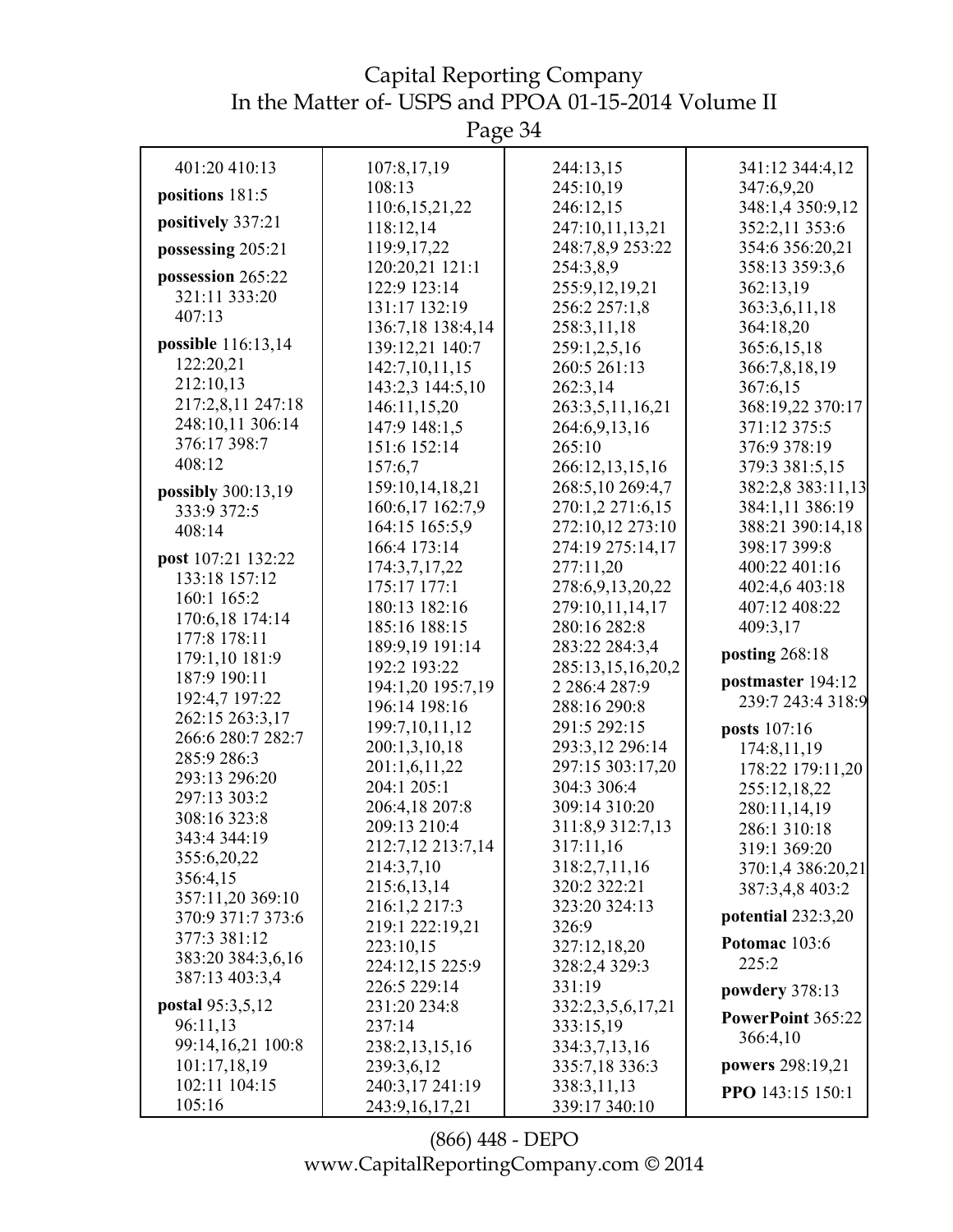Page 35

| 153:10 170:1                    | present 95:16 96:15    | prior 136:18 159:21             | 303:13 378:12            |
|---------------------------------|------------------------|---------------------------------|--------------------------|
| 174:12 199:2                    | 122:22 148:8           | 263:19 268:21                   | procured 120:20          |
| 223:7,9 224:3,4,7               | 202:7 238:1 243:7      | 273:10,12 276:5                 |                          |
| 261:2,5,18 282:1                | 261:13,14,20           | 277:9 318:16                    | produced 366:4           |
| 309:19 311:1                    | 325:12                 | 333:14 348:13                   | product 245:2            |
| 314:17 317:12                   | presentation 215:22    | 395:18 402:2                    | profession 135:17        |
| 345:12 369:4<br>382:16          | 265:19                 | 403:4                           | professional 204:10      |
|                                 | presented 246:5        | priority 337:5                  |                          |
| <b>PPOA</b>                     | 310:12 344:20          | prisoner $306:1,2$              | proffer 215:21<br>216:14 |
| 96:5,6,16,17,18<br>100:7 119:10 | presenting             | 376:6                           |                          |
|                                 | 262:19,22 263:1        | <b>Privacy</b> 119:14           | proficiency 162:18       |
| PPOs 101:15 107:4               | presently 199:2        | 120:18                          | 227:10,13                |
| 143:19                          |                        | private 268:19                  | proficient 227:14        |
| 153:12,16,18                    | preserve 120:18        | 370:5                           | program $140:22$         |
| 154:11 174:8<br>180:19 191:19   | 405:22                 |                                 | 141:2 203:14             |
| 219:16 224:20                   | preserving 211:16      | probably 147:13<br>191:5 271:18 | 205:11 208:13            |
| 228:8 235:11                    | preside 262:1          | 274:20 277:7                    | 240:4 259:19,22          |
| 237:1 238:8                     | president 298:10       | 313:21 358:21                   | 272:8 312:1              |
| 244:2,5,8 260:22                | 365:16                 | 363:15 393:7                    | 357:5,22 358:1           |
| 273:9,22 314:11                 |                        | 400:7 405:2                     | 360:19,20                |
| 315:4319:1                      | pressing 338:13        | problem $151:18$                | 373:15,16                |
| 356:12                          | presumably 115:15      | 167:5 215:18                    | progressive 269:16       |
| practiced 237:10                | pretty 100:16 117:2    | 338:11 404:8,11                 | projections 213:8        |
| precinct 336:15                 | 152:17 179:12          | problems 167:4                  | promotion                |
| prefer 214:5                    | 219:10 346:15<br>393:9 | 371:2                           | 353:17,19,21             |
| prehiring 263:6                 | prevent 202:17         | procedure 348:22                | prompt 240:12            |
|                                 |                        | 349:1                           | proper 319:16            |
| prejudicial 147:8               | preventing 211:14      | proceed 98:7                    | 322:9                    |
| preliminary                     | prevention             | 167:20 346:7                    | properly 130:21          |
| 350:6,7,14,16<br>407:5          | 232:14,19 357:18       | 371:8                           | 213:1                    |
|                                 | previous 166:19        | proceeded 293:16                | property 120:21          |
| premises 330:4                  | 190:17 195:15,16       | 295:12                          | 200:18 211:14            |
| preparations 110:6              | 207:21 273:2           | proceeding 220:15               | 248:9 318:11             |
| prepare 188:9                   | 282:4                  | 387:15 388:5                    | 319:12 374:1             |
| prepared 392:16                 | previously 144:8       | proceedings 95:10               | 399:8 402:6,8            |
|                                 | primary $166:17$       | 121:12 387:16                   | 403:19                   |
| preparing 138:18<br>139:6       | 202:16 204:7,8         | 412:13 413:8                    | proposal 244:16,17       |
|                                 | 211:13 255:16          | process $180:13$                | 245:12,14,19             |
| presence 111:5                  | 371:22                 | 263:8 277:14                    | proposed 278:13          |
| 113:1 115:17<br>192:16 204:9    | principal 344:4        | 345:19 353:19                   | prosecute 305:7          |
| 230:19 287:4                    | principles 103:20      | 354:8                           | Prosecuting 275:5        |
| 358:9 359:16                    | print 249:4 385:10     | processing 109:10               |                          |
|                                 |                        | 122:10 136:1                    | prosecutor 261:9         |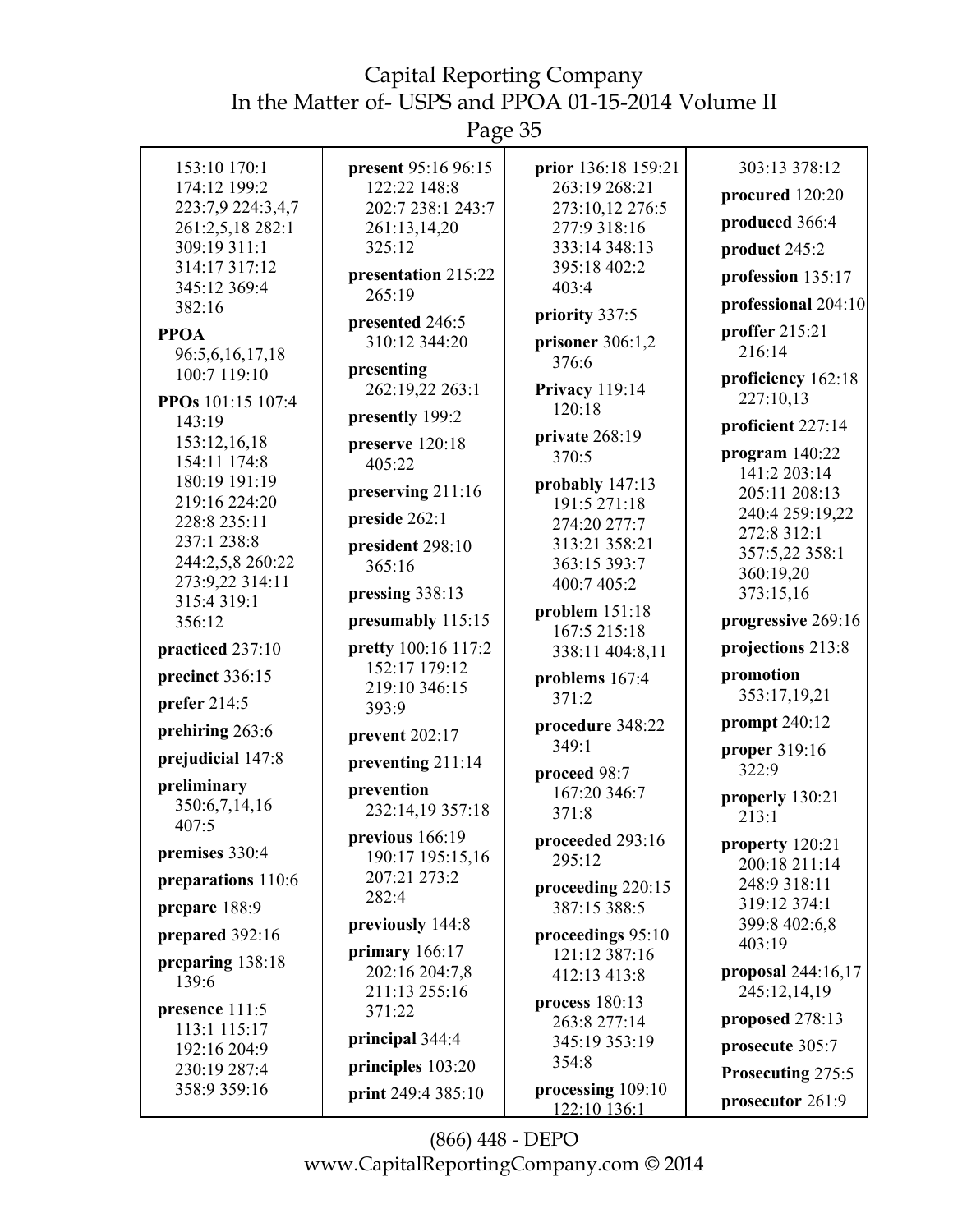Page 36

| 274:11,17                                                                         | 184:7,11 200:6<br>285:7 413:1,17                          | 219:13,21 251:2<br>278:19 281:11,18                         | ran 320:21                                                                           |
|-----------------------------------------------------------------------------------|-----------------------------------------------------------|-------------------------------------------------------------|--------------------------------------------------------------------------------------|
| prosecutors 261:11<br>274:22                                                      | publicly 152:12                                           | 282:1 289:6                                                 | random 264:14                                                                        |
|                                                                                   |                                                           | 358:15 387:13                                               | range 258:2                                                                          |
| protect 244:22<br>245:1 265:10                                                    | pull 140:18 296:22<br>339:5 401:21                        | 388:8                                                       | rank 284:18                                                                          |
| 279:21 355:13                                                                     |                                                           | questioned 270:7                                            | rate 150:8                                                                           |
| 376:20 378:5<br>379:13 404:1,3                                                    | pulled 138:20<br>139:11,20 140:2                          | questions 138:2<br>156:16 158:8                             | rather 135:5 142:9<br>150:19                                                         |
|                                                                                   | pulling 126:6                                             | 167:17 196:1,4                                              |                                                                                      |
| protected 113:4<br>209:6 270:3                                                    | pure 311:1                                                | 218:13 251:22                                               | razor 300:19<br>re 150:10                                                            |
| protecting 211:13                                                                 | purportedly 207:3                                         | 270:16 274:9<br>276:20 281:20                               |                                                                                      |
| protection 178:18                                                                 | purpose 311:10                                            | 309:12 316:7,9                                              | reach 186:11<br>188:21,22                                                            |
| protest 243:15,16                                                                 | 338:22 339:2                                              | 350:22 358:10                                               | reached $365:14$                                                                     |
|                                                                                   | 343:11                                                    | 361:13 367:3                                                |                                                                                      |
| protesters 243:18                                                                 | purposes 110:21                                           | 368:3 381:22                                                | reaching 126:5                                                                       |
| protests 243:10                                                                   | 270:13 303:17                                             | 387:11 389:5,13<br>411:12,17                                | ready 194:14                                                                         |
| protocol 141:21                                                                   | 334:22                                                    |                                                             | real 186:15 403:20                                                                   |
| 235:9 240:4                                                                       | pursuant 149:19                                           | quick 151:3                                                 | 404:10 407:19                                                                        |
| proud 353:2                                                                       | pursuing 285:2,6                                          | quickly 356:4<br>357:12                                     | realize 306:15                                                                       |
| provide 115:17<br>168:1,4 174:2<br>180:11 242:17<br>243:9 291:12<br>295:6,8 298:3 | pushed 323:17<br>putting 132:12<br>310:15 365:3<br>404:14 | quite 142:1 147:22<br>148:17 169:8<br>363:13<br>quote 214:6 | really 110:13<br>119:12 132:4,11<br>142:4 215:3<br>270:4,5 276:12<br>281:1 343:14,17 |
| provided 104:5,6<br>119:10,17,20<br>139:14 171:5,9                                | $\overline{O}$<br>qualification<br>162:22 163:3,7         | quoted 263:12<br>$\mathbf R$                                | 354:22 380:20<br>383:15 404:1,5<br>409:21 410:21                                     |
| 185:13 187:7<br>291:8 295:14<br>298:4 323:5                                       | 204:19<br>qualifications<br>198:17                        | radio 185:14,17<br>233:13 291:2                             | reason 121:12<br>128:1,9 212:11<br>278:17                                            |
| 340:22 341:7,9<br>342:5 364:18                                                    | quality 108:5                                             | radiological 236:16                                         | reasonable 124:4                                                                     |
| providing 113:9                                                                   |                                                           | radius 256:18,20                                            | 329:1                                                                                |
| 121:2 287:4                                                                       | Quantico 203:15<br>220:4 355:3                            | raids 298:8                                                 | reasoning 132:5                                                                      |
| 295:12 298:11<br>306:22                                                           | quantify 275:11,12                                        | railroad 268:20<br>269:3                                    | reasons 124:4 289:3<br>377:18                                                        |
| provision 144:7                                                                   | 387:2                                                     | rain 299:22                                                 | reassigned 149:12                                                                    |
| 146:19 151:11                                                                     | question 120:22                                           | raise 160:9,12,20                                           | rebuttal $120:13$                                                                    |
| PS 133:16,17                                                                      | 129:21 146:13                                             | 200:12 223:14                                               |                                                                                      |
| 326:16                                                                            | 156:21 157:17<br>160:19 166:5                             | 282:11,13,15                                                | recall 120:1 160:13                                                                  |
|                                                                                   | 173:21 175:6                                              | 342:22 348:3                                                | 172:12,14 212:14<br>360:22 363:2,9,10                                                |
| PS-50 353:20                                                                      | 176:2,18 215:2                                            | 353:22 369:15                                               | 365:8 366:12                                                                         |
| public 95:15 111:14                                                               | 217:17 218:16                                             | raised 121:13                                               | 381:16,17 407:8                                                                      |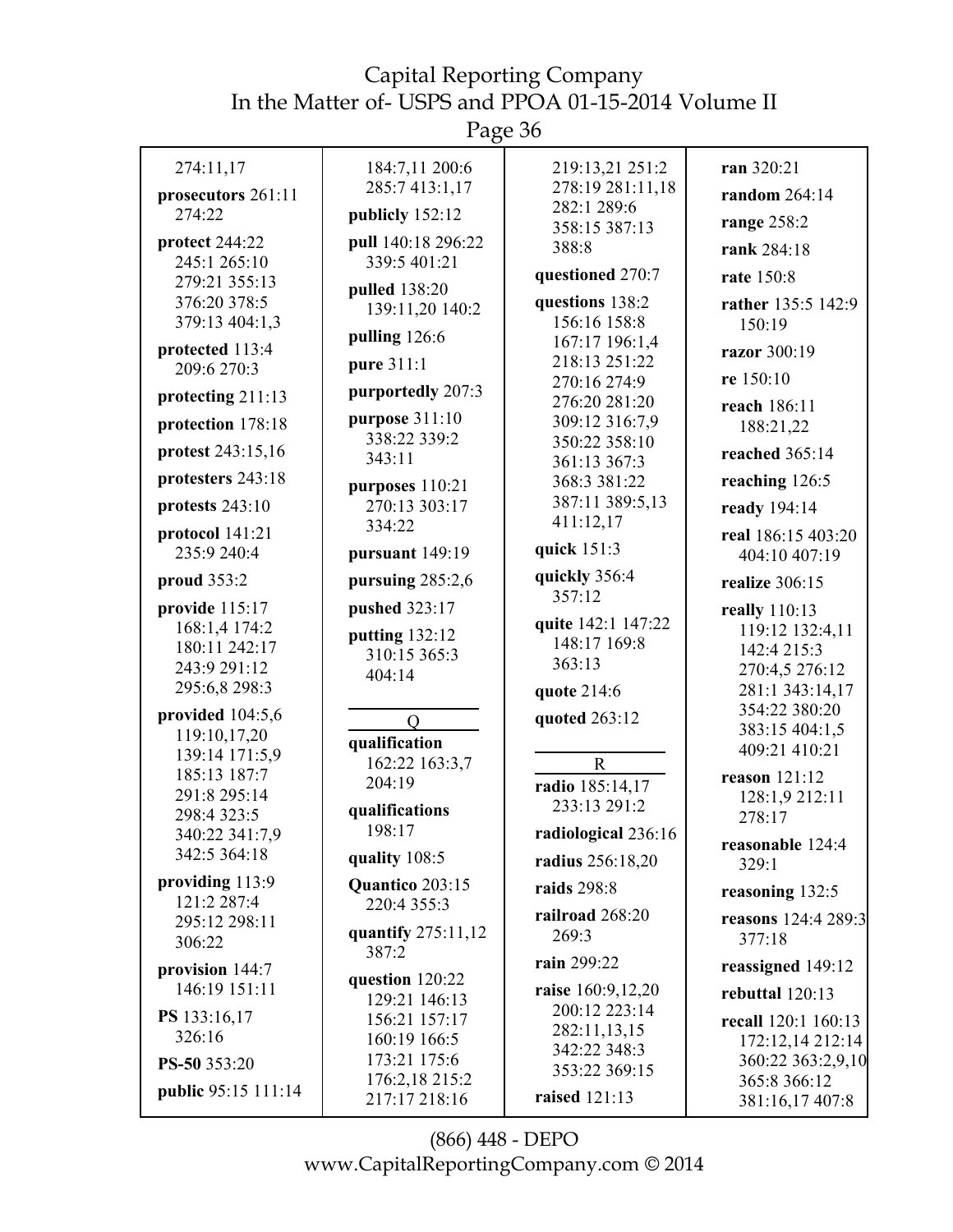Page 37

| receive 101:8 103:5                 | 127:3 133:13                     | recovery 314:18                   | regular 306:12          |
|-------------------------------------|----------------------------------|-----------------------------------|-------------------------|
| 104:21,22 105:11                    | 172:18 175:8                     | recruiting 162:15                 | regularly 306:11        |
| 160:9 172:5 180:3<br>181:18         | 179:16 181:16<br>183:16 189:17   | recurrent 237:20                  | 340:19,21               |
| 223:4,14,17,20                      | 194:7 226:2                      | redacted 119:12                   | regulations 229:13      |
| 224:18,20,22                        | 239:22 241:10                    | 134:1                             | 248:8 260:6             |
| 225:1 227:6 230:3                   | 292:5 293:7 294:8                | redactions                        | rehired 389:2           |
| 236:20                              | 300:6 301:11                     | 119:19,20,21,22                   | reinstate 381:15        |
| 237:1,14,18                         | 305:10 307:18                    |                                   |                         |
| 240:17 247:21                       | 308:11 320:6                     | redeployment                      | reinstated 381:8,11     |
| 251:9,15 282:11                     | 324:17 329:7                     | 180:18                            | <b>related</b> 120:18   |
| 307:6,8 369:15                      | 333:5 335:13                     | redirect 97:2                     | 238:5 273:19,20         |
| received 101:10,12                  | 336:22 364:13<br>381:1           | 156:14,17 218:14                  | 413:9                   |
| 104:19 122:8                        |                                  | 252:3 351:4<br>388:11             | relating 200:17         |
| 127:12,20 164:7                     | recognized 330:1,3               |                                   | 210:19 251:3,7          |
| 187:4 224:3,14<br>225:7 226:8       | 400:2                            | reduce 181:4                      | <b>Relations</b> 146:10 |
| 230:12 236:22                       | recollection 248:14              | <b>reduced</b> 353:14             | 147:18                  |
| 238:5 242:1,7                       | 254:19 271:19                    | 413:6                             | relationship            |
| 269:9 282:12                        | 282:13                           | reduction 358:2                   | 266:14,15               |
| 291:2 293:12                        | recommendation                   | refer 304:1                       | 295:18,20               |
| 294:14 300:13                       | 326:4                            | 356:12,13                         | 304:8,10 305:1          |
| 308:17                              | recommended                      |                                   | 356:22 398:18           |
| 318:1,6,8,10                        | 326:9                            | reference 178:22<br>212:17 305:22 | relationships 287:6     |
| 347:16 348:3                        | record 99:5                      | 366:3                             | 304:15                  |
| 354:9,19 395:12                     | 119:8,18 121:7,20                |                                   | relative 413:11         |
| recent 105:12                       | 159:6 167:14                     | referenced 319:5                  |                         |
| 142:22 147:21                       | 168:20 180:9                     | references 214:12                 | relatively 187:16       |
| 152:6 191:20                        | 182:1 203:22                     | referred 161:4                    | relayed 242:9           |
| 198:5 281:2<br>306:18               | 205:17 206:2                     | referring $398:16$                | release 387:21          |
|                                     | 213:21 216:17                    | reflect 175:16                    | 408:21 409:3            |
| recently 105:10                     | 221:13,15 222:10<br>252:9 253:16 |                                   | released 330:13         |
| 258:16,22 281:6<br>306:13 319:4     | 283:18 317:5                     | reflects 207:2                    | relevant 104:13         |
| 332:10 358:3,4                      | 351:18 362:6                     | refocus 180:19                    | 129:17 216:20           |
| 360:15,16 363:13                    | 368:16 385:12                    | refresh $117:4$                   | 229:12                  |
|                                     | 390:11 413:7                     | 248:14                            | reliable 146:21         |
| recess 138:11<br>252:14 283:8       | records 138:20,21                | refresher 208:8                   |                         |
| 342:15 389:20                       | 140:18 326:16                    |                                   | relieve 310:20          |
|                                     | record's 177:15                  | regard 111:4                      | relieved 380:5          |
| recognition 224:15<br>269:10 270:12 |                                  | regarding 117:6                   | remain $123:3$          |
|                                     | recover 378:20                   | 129:20 156:21                     | 383:13,22               |
| recognize 106:13                    | recovered                        | 182:2 319:3                       | remained 295:5          |
| 108:7 111:21                        | 301:14,16,17                     | regardless 219:1                  | 319:15 322:8            |
| 112:6 115:21<br>118:20 125:8        | 302:7 304:4                      | regional 360:5                    | remember 141:7          |
|                                     | recovering 129:5                 |                                   | 166:8 182:3 236:5       |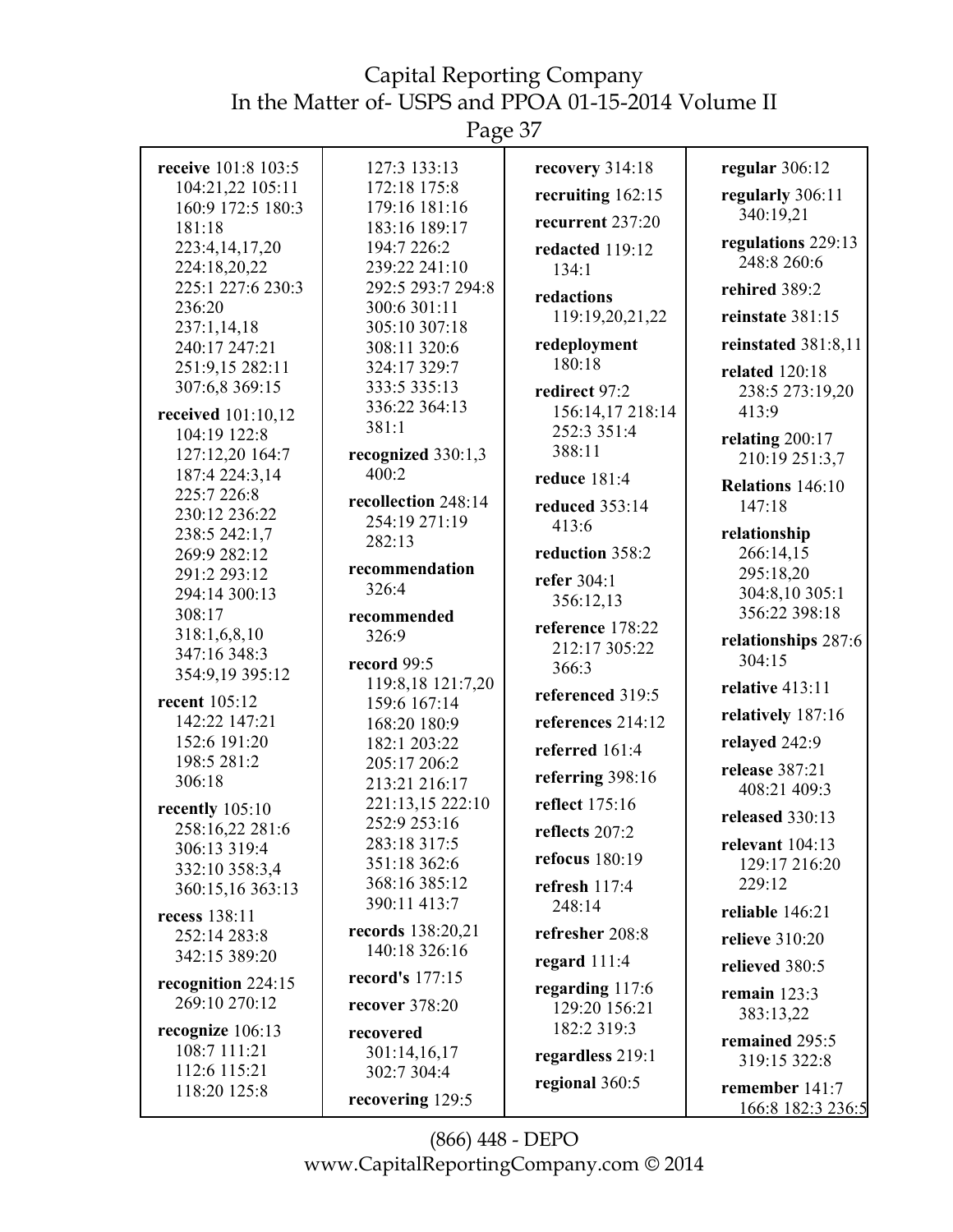Page 38

| 356:14 386:15                 | reports 119:11                       | 266:2 271:15                      | 123:8 130:10                          |
|-------------------------------|--------------------------------------|-----------------------------------|---------------------------------------|
| 408:10                        | 129:11 139:5,19                      | 272:10,12                         | 167:11 186:8                          |
| remind 343:14                 | 140:3 155:9                          | 273:7,9,22 274:6                  | 187:13 188:1,5                        |
| Remington 227:15              | 157:18,19 158:1,5                    | 279:10,15 280:16<br>285:20 296:11 | 193:3,5 235:11,15                     |
| 394:1,4                       | 189:7 233:7,9<br>244:3 309:22        | 297:22 298:3                      | 236:1 238:8                           |
|                               |                                      | 299:7 321:3                       | 239:13,15 240:19<br>241:4 243:3       |
| removal 332:11,15             | 310:2,6,9,11,12,1                    | 376:13                            | 250:13 258:7,9                        |
| 349:21                        | 5 3 14:10,21<br>332:22 339:9         |                                   | 264:22 265:6                          |
| remove 144:6 301:2            | 343:2,3,7,9,11,13                    | requirement 332:17                | 267:3,6 279:10                        |
| removed 309:3,4               | 348:16 374:20                        | requirements 197:9                | 286:21 291:16                         |
| 384:7                         | 376:10                               | 202:21 203:6                      | 293:4 296:3,11                        |
|                               |                                      | 204:20 205:18,21                  | 299:7,10 301:8                        |
| remuneration<br>270:13        | represent 140:5                      | 206:3,13                          | 307:3,12 308:1,8                      |
|                               | 195:19 203:22                        | 285:13,17                         | 319:9 333:20                          |
| reorg 360:4                   | 205:17 385:12                        | requires 296:4                    | 339:5 344:3                           |
| rep 224:12 318:15             | representative                       |                                   | 371:14 374:12                         |
| 360:5                         | 100:7 191:16                         | requiring $143:18$                | 376:16 378:12,14                      |
| repeated 204:7                | 291:14 292:22<br>308:6 340:3,8,20    | rescue 240:21 242:9               | 394:12 398:5                          |
| 205:19                        | 344:11 345:16                        | reserve 150:14                    | 399:7,14 400:5                        |
| repeatedly 382:18             | 349:14,15                            | 284:16                            | responded 119:9                       |
| <b>report</b> 116:2,5         | represented 349:13                   | <b>Reserves</b> 284:19            | 122:13 128:3                          |
| 119:1,2 122:7                 |                                      | residence 127:20                  | 129:6 190:2                           |
| 127:6,9 139:14                | representing<br>245:15               | 132:18 293:17,20                  | 201:19 241:16,19<br>242:3 270:3 289:2 |
| 188:9,13                      |                                      | resident 293:22                   | 291:5 308:18                          |
| 212:19,22                     | repromotion                          |                                   | 321:4 323:20                          |
| 233:3,11 241:14               | 148:13 149:11                        | residential 289:20                | 335:22 338:1                          |
| 290:13,17 292:8               | 151:10,15                            | resist 404:15,18,21               | 339:10 372:17,20                      |
| 293:10 294:11<br>296:10 300:9 | reputation 146:22                    | resistance 401:16                 | 373:1,5,8 375:14                      |
| 301:14 305:13                 | request 288:15                       | resisting 404:12                  | responder 282:17                      |
| 307:21 308:15                 | 341:16,18                            | reslotted 150:7                   | 292:13                                |
| 313:21 320:10,13              | requested 120:3                      |                                   | responders 256:14                     |
| 324:21 329:11,17              | 194:15 257:1                         | reslotting 150:7                  | 257:9 258:4,12                        |
| 333:8 335:3,16                | 261:4 293:12                         | resolving 407:6                   | 265:12 266:22                         |
| 337:3 375:4                   | 298:10                               | resources 180:18                  | 279:2,20 290:9                        |
| 381:19 408:7,17               | requests $119:10$                    | 181:3                             | responding 109:5                      |
| reported 244:8                | require $146:19$                     | respect $130:13$                  | 132:17 138:22                         |
| 320:16 333:15                 | 327:2                                | 131:12 165:4                      | 201:13 239:16                         |
| reporter 98:13                | required 162:21                      | 192:3 195:11                      | 281:14 290:15                         |
| 163:15 225:20                 | 163:2,6 164:3                        | 269:22 343:1                      | 292:12 294:14                         |
| 229:22 253:6                  | 207:16 227:9                         | 348:15                            | 296:2 300:1                           |
| 361:14,17                     | 228:5                                | respective 95:17                  | response $115:17$                     |
| reporting 95:14               | 251:2,7,11,12,13,<br>15 261:5 263:22 | respectively 218:22               | 130:7 240:16<br>256:16,17 258:8       |
| 155:10 294:13                 | 264:2,22 265:22                      | respond $109:10$                  | 327:9 344:8,19                        |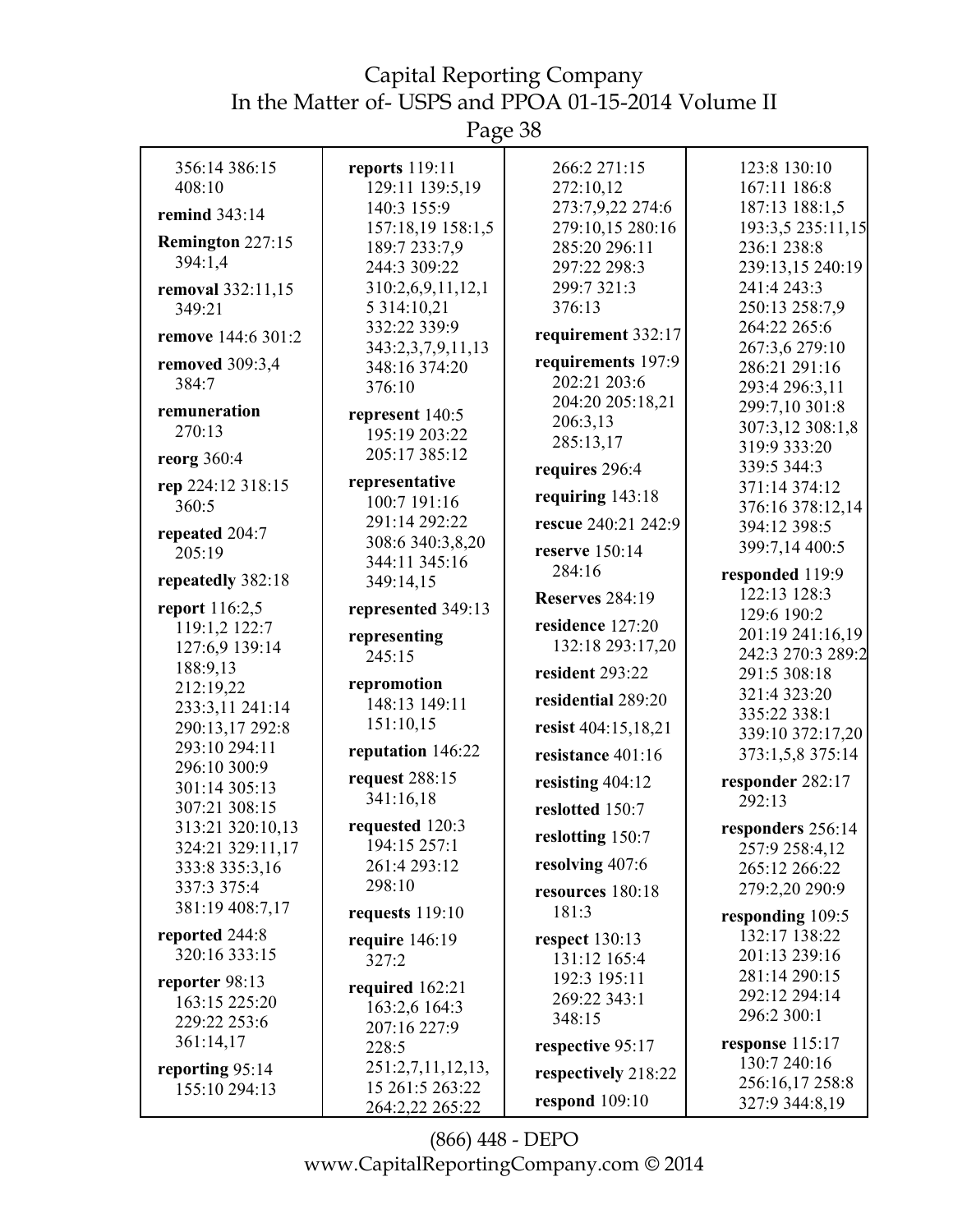| 345:5                           | returning 389:6                  | 217:4 306:16                   | 128:17 145:2                       |
|---------------------------------|----------------------------------|--------------------------------|------------------------------------|
| responses 188:1                 | review 139:5                     | 310:14                         | 302:15 303:4                       |
| responsibilities                | 140:18 173:20                    | roll 178:12 361:2,4            | 330:9,10                           |
| 129:19                          | 175:5 268:21                     | rolls 100:19                   | running $193:13$                   |
| 130:1,5,13,16                   | reviewed 202:10                  | Ron 364:21                     | runway $298:1$                     |
| 131:11 133:10<br>186:1 195:4    | 268:3 308:18                     | room 138:6 152:18              | <b>Rutherford 97:4</b>             |
| 238:12 269:1                    | reviewing 101:2                  | 243:2 412:8,10                 | 158:16,17,20                       |
| 344:6                           | ribs 382:18                      | roster 341:11,14,16            | 159:7,15 161:14<br>163:20 167:22   |
| responsibility                  | ride-along 395:9                 | <b>rotates</b> 208:12          | 173:7 182:6                        |
| 211:13 257:13                   | rifled 299:19                    | rough 362:18                   | 183:12                             |
| 382:22                          | 300:9,11,12,18                   | 393:10                         | 196:16,18,19,21                    |
| responsible 107:17              | 301:7 376:1                      | roughly 102:17                 | 204:6 218:17                       |
| 255:13 256:14<br>379:12         | rings $407:1$                    | 140:12 179:4                   | S                                  |
|                                 | risk 232:9 304:20                | 286:9 304:5                    | sack 300:16                        |
| responsive 387:18               | risks 232:21                     | 360:14 393:4                   | safe 192:7,15                      |
| rest 379:11 384:5<br>412:10     | river 403:11,12                  | round 131:1 171:21             | 228:1,6 235:5                      |
|                                 | Riverdale 190:11                 | 245:16                         | 270:6                              |
| restriction 312:11              | road 302:2                       | rounds 111:17<br>190:10        | safety 141:3 255:5                 |
| result 366:1,5                  | roads 265:17,18                  | route 109:16,21                | 378:8                              |
| resulting 325:22                | roadway 301:20,22                | 114:1 117:21                   | salary 135:15                      |
| retail $402:3$                  | robbed 287:14,17                 | 127:19 142:9                   | 136:3,11,13,20                     |
| retain 199:8 365:6              | 291:19 356:4                     | 321:10 337:15                  | 137:3 165:3<br>223:18 347:15       |
| retained 219:6                  | 392:11                           | 356:5 357:14<br>394:19 395:8   | 388:20 389:1                       |
| retaliation $372:9,10$          | robber 190:12                    |                                | samples 235:6                      |
| retention 204:13                | 191:3                            | routes 113:16<br>355:14 392:10 | Sandy 265:3 379:7                  |
| retire 254:5                    | robberies 188:16                 | 398:1                          | sat 107:20                         |
| retired                         | 190:17 191:17                    | routine 314:17                 | satisfy 323:13,15                  |
| 253:19,20,21                    | 288:20 291:15<br>311:15,17 358:6 | roving 179:20                  | saturate 110:4                     |
| 254:6 255:20                    | 373:9                            | rowdy 236:10                   |                                    |
| 256:5,6 269:18<br>270:21 274:14 | robbery 117:2                    | <b>RPR 95:14</b>               | save 120:12 270:22<br>280:17 343:7 |
| retirement 276:5                | 188:21 189:19                    | rule 148:13                    | saw 191:3 336:8                    |
|                                 | 190:2,12,21                      | 150:14,16 343:19               | 407:19                             |
| retrieval 360:8                 | 258:22 281:3<br>287:20 290:18    | 396:11                         | scale 169:18 171:9                 |
| retrieve 307:13                 | 291:3 314:16                     | rules 149:11,20                | 172:8,20 173:5                     |
| retrieved 310:5                 | 320:11 357:18                    | 150:7 260:6                    | scare 176:15 179:7                 |
| 331:9                           | 394:17                           | ruling 381:4                   | 182:11                             |
| returned 169:9<br>394:18        | Robert 96:4                      | <b>Rumors 385:6</b>            | scared 372:9                       |
|                                 | role 129:1 180:19                | run 103:8 112:13               | scenario 237:12                    |
|                                 |                                  |                                |                                    |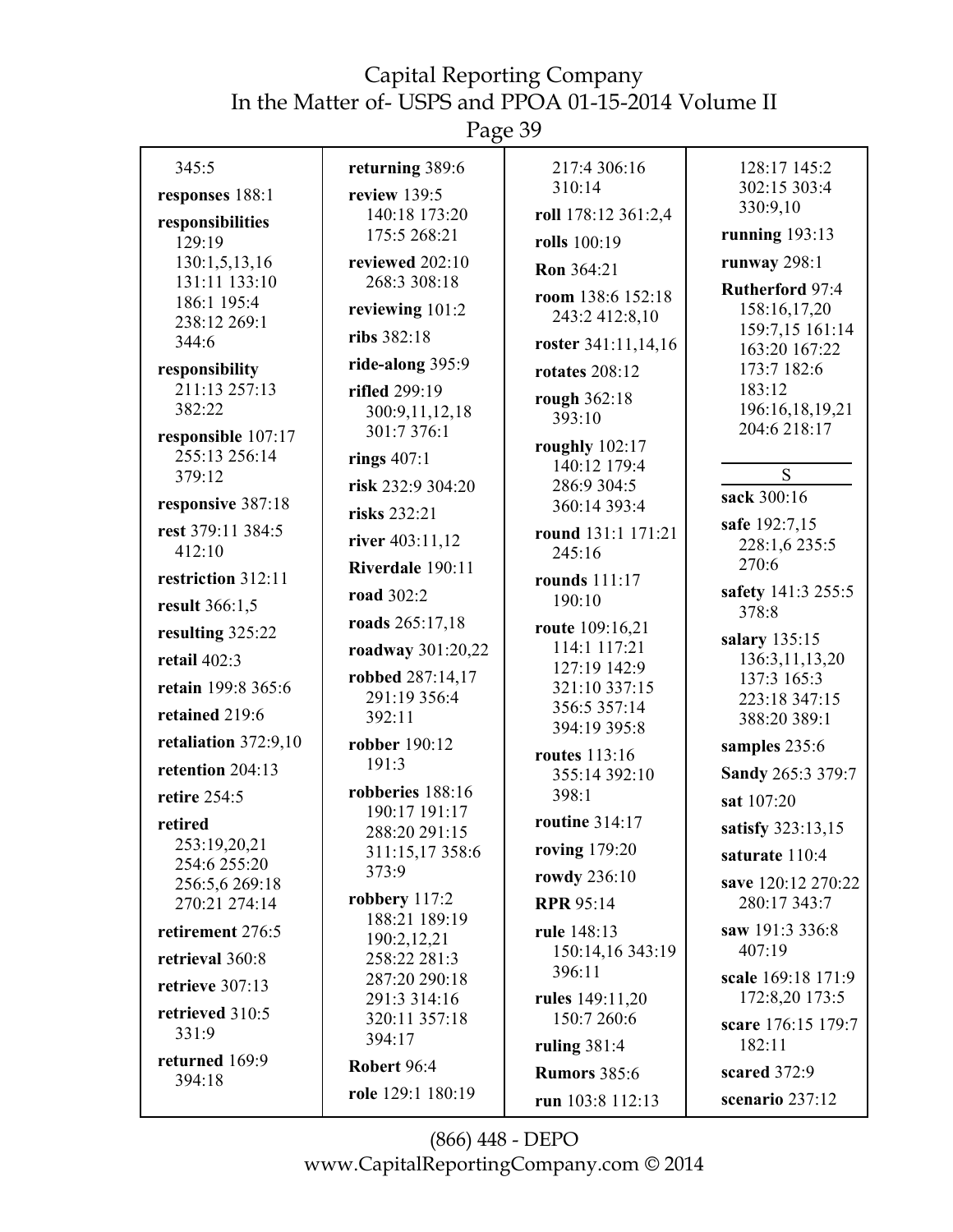| scenarios $237:5,10$             | second $108:2,3$              | 262:16 386:15                      | seriously 122:16                |
|----------------------------------|-------------------------------|------------------------------------|---------------------------------|
| scene 123:3,9 129:3              | 145:8,17 160:8                | seek 354:5                         | serve $255:3$                   |
| 132:9 186:11                     | 168:3 172:17                  | seemed 224:8                       | served 161:15                   |
| 188:6,10,21                      | 173:2,20 175:6<br>180:7,10,11 | 400:16                             | 284:15 391:2                    |
| 189:1,4 193:7                    | 185:21 195:2                  | seems 186:20 199:8                 | service 95:3,12                 |
| 242:3 257:12,14                  | 197:16,17                     |                                    | 96:11,13 99:14                  |
| 259:3 267:6 291:6                | 198:1,14 203:3                | seen 173:10 182:13                 | 100:10                          |
| 292:14 294:16                    | 211:11 212:16                 | 202:14 213:14                      | 101:17,18,19                    |
| 300:21,22 314:11<br>315:4 319:19 | 249:17 270:15                 | 226:17 267:21                      | 102:13 103:9                    |
| 320:22 321:4,6,15                | 292:2 299:13                  | 276:3                              | 104:7,15,20                     |
| 334:5 335:22                     | 308:3 309:8 363:7             | selling $303:11$                   | 112:13                          |
| 336:4 337:10,11                  | 402:19                        | semester 285:5                     | 119:9,13,17                     |
| 374:16 376:20                    | secret 164:11                 | semiautomatic                      | 120:20,21 121:1                 |
| 407:11                           | 204:21 205:3,6                | 228:4                              | 131:8 138:4,14                  |
|                                  | 363:6 388:4                   |                                    | 143:2 146:11,20                 |
| scenes 257:9                     |                               | send 211:5 326:10                  | 147:9 148:5                     |
| schedules 207:2,4                | Secretary 308:19              | 410:6,22                           | 159:11 160:18                   |
| school 271:13,16                 | secretary/treasurer           | sense 155:15                       | 161:16 163:6                    |
| 284:21                           | 364:2                         | sensitive 205:2                    | 164:11 180:13                   |
| 285:11,17,19                     | section 143:14,17             |                                    | 196:14                          |
| 318:20 352:18                    | 145:22 146:9,16               | sent 364:19 379:11<br>410:19 411:1 | 199:7, 10, 11, 12               |
| science 205:10                   | 151:8 258:20                  |                                    | 204:1 206:4,19<br>208:12 209:13 |
| 352:22                           | 281:8                         | sentence 175:10,12                 | 210:4 212:7                     |
| scooter 132:3,13                 | secure 110:13                 | 206:15                             | 213:14 214:3,7                  |
|                                  | 186:18 188:7                  | separate 171:21                    | 215:10,13,14                    |
| scrap 303:12,14                  | 257:19 291:6                  | 225:19 248:16                      | 216:2,3 217:3                   |
| scrapes 405:8                    | 334:5                         | 312:19                             | 222:19 223:10                   |
| se 234:12                        | securities 181:1              | separated $189:6,11$               | 224:16 227:15                   |
| sealed 130:21                    | security 102:16,18            | September 178:8                    | 228:3 231:21                    |
| 131:3,5                          | 108:12 110:11                 | 214:21 290:14                      | 233:8 241:19                    |
| 334:9,10,18 335:2                | 141:3 179:2,9                 | 319:7 391:3                        | 244:13 245:10,19                |
| search 152:12 187:1              | 180:12,15,16,18,2             | sergeant 109:18,20                 | 253:22 254:10                   |
| 231:9 295:3                      | 1 181:3,5,7,8,9               | 122:8,19 126:20                    | 255:19 261:13<br>263:16 265:11  |
| 306:8,17 328:15                  | 204:21 205:2,6                | 163:14,17 254:17                   | 266:10 269:9                    |
| 331:8 401:12                     | 213:2 232:20                  | 255:2 270:21                       | 271:6 279:12                    |
| 402:2                            | 263:22 264:12                 | 274:21 284:20                      | 280:16 284:1,14                 |
|                                  | 270:14 280:12,15              | 316:8 320:15                       | 285:10 309:14                   |
| searched 118:6<br>292:18 328:8   | 291:9 295:7                   | 321:4 328:4,7                      | 314:6 316:12                    |
| 403:22                           | 298:11 299:9                  | 338:15,18,20                       | 317:9,16 322:4                  |
|                                  | 306:22 310:21,22              | 357:7 395:9                        | 323:5 332:3,5                   |
| searches 229:6                   | 330:16 344:22<br>355:22 356:2 | sergeants $261:16,17$              | 344:4,12 347:6,9                |
| searching 101:2                  | 375:12,13                     | series 211:21                      | 351:22 352:12                   |
| 328:14,18                        |                               |                                    | 357:8,12 358:13                 |
| seat 98:4                        | seeing 135:18                 | serious $158:5$                    | 362:13,16 363:6                 |
|                                  |                               |                                    | 366:19 367:6                    |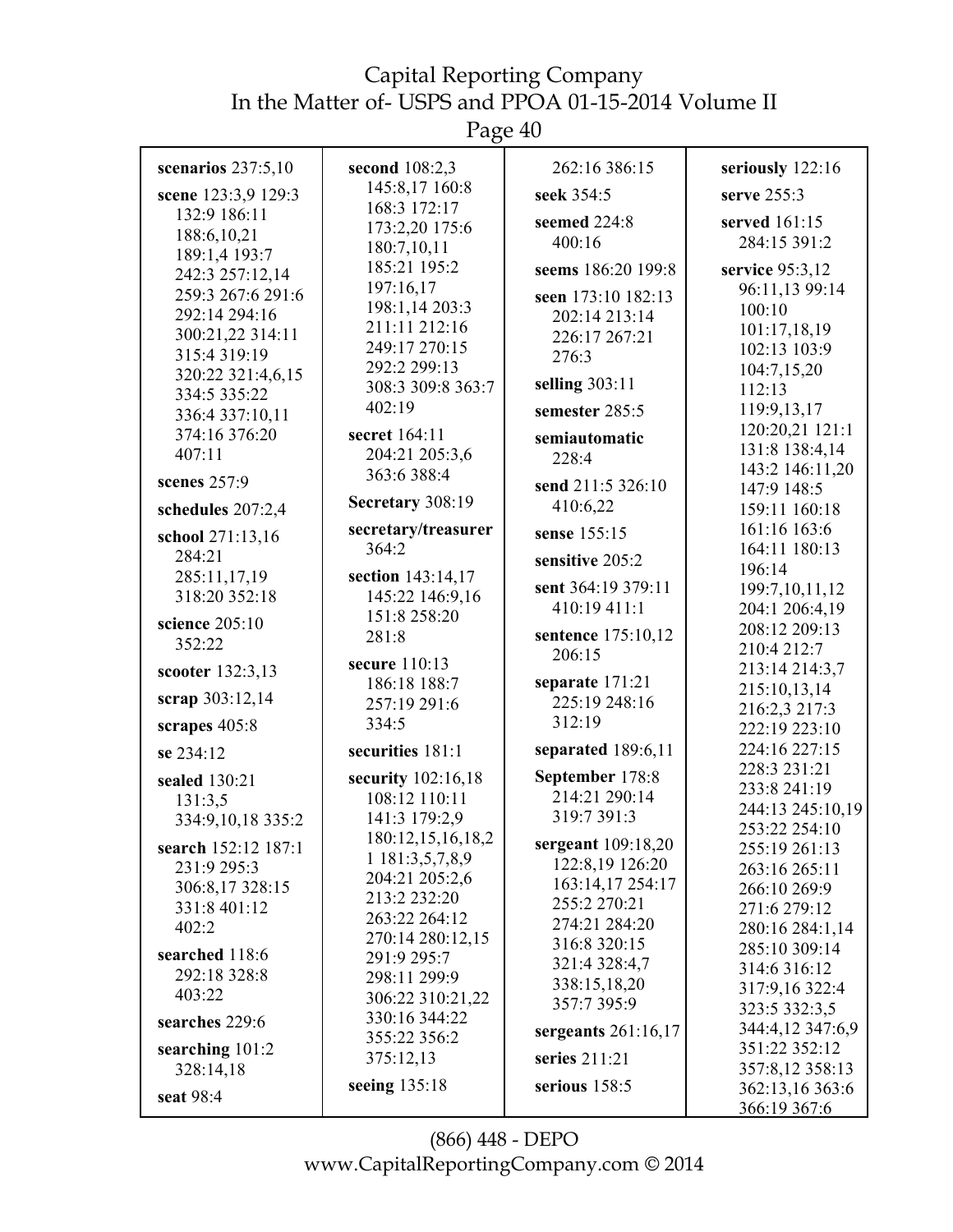Page 41

| 368:20 376:22<br>377:22 380:15                       | 98:9,15 99:6,8<br>135:11          | shows 136:16 137:1<br>397:7        | 307:11 314:15<br>327:1,3         |
|------------------------------------------------------|-----------------------------------|------------------------------------|----------------------------------|
| 381:5 382:2                                          | <b>S-H-A-W-N 99:9</b>             | shut 323:19                        | situations 129:14                |
| 383:12 384:11<br>386:19 390:15,17<br>391:1,11 393:22 | sheet 151:7 384:20<br>385:11      | sides 308:22 337:9<br>392:21 393:9 | 238:6,9 299:22<br>376:14 377:7   |
| services 325:19                                      | <b>Shelby 326:20,22</b>           | sidewalk 118:7                     | six 108:4 127:17<br>140:13 281:7 |
| <b>Service's 119:22</b>                              | shelter 402:11                    | sign $406:13$                      | 310:1 339:9,10                   |
| 146:20 176:20<br>213:7 240:3                         | <b>Sheriff's 305:19</b><br>362:11 | signed $321:2,3$                   | <b>Sixty-two 364:9,10</b>        |
| 244:15 350:10,12                                     |                                   | significance 234:13                | skid 410:19                      |
| 356:22                                               | she's 134:18 150:8<br>411:3       | significant 123:16<br>202:21 216:3 | skill 237:11                     |
| Service-wide                                         | shield 101:2,3 106:6              |                                    | skills 100:18 232:12             |
| 214:10                                               | 107:2,4,7                         | signifies $396:10$                 | slammed 409:19                   |
| serving 100:8 254:1                                  | shift 102:9 330:2                 | signify 396:9                      | sliced 300:19                    |
| 306:5 327:19                                         | 380:2                             | silver 209:1                       | sliding 337:8                    |
| sessions 244:12                                      | shipments 334:11                  | similar $182:3$                    | slight 116:21                    |
| sets 379:12                                          | shock 240:13                      | 273:21                             | slightest 166:12                 |
| settlement                                           | shooter 101:4                     | simple 270:14                      |                                  |
| 385:16,17,20                                         | 105:9,11,12,16,18                 | simply 343:12,16                   | slightly 269:2                   |
| 386:8,10<br>387:18,21                                | ,19,21 106:4                      | 345:19                             | slotted 149:19                   |
|                                                      | 157:1,4,8,9,12                    | simulations 237:6                  | 150:8                            |
| seven 166:9 175:2                                    | 191:22 192:19                     | single 152:20 153:3                | slotting $149:20$                |
| 206:19 207:5                                         | 193:1,5,7                         | 216:2 341:6                        | slow 407:19                      |
| 217:19,20,22<br>310:2 384:11,17                      | 201:5,11,14                       | sir 106:7,19 156:15                | slowly $231:9$                   |
| seven-plus 386:5                                     | 238:6,9 331:6<br>shooters 191:20  | 181:20 252:4,5                     | slugs 394:2                      |
| several 206:13                                       | shooting 106:3                    | 267:17 358:11                      | small 135:4 243:15               |
| 299:19 338:8                                         | 192:3,5                           | 369:11 370:13<br>371:12,16 374:6,9 | smoke 331:7                      |
| 340:8,10                                             | 193:10,17,18                      | 381:2,10                           |                                  |
| severe 279:8                                         | 259:1 281:4                       | sirens 233:22                      | snowstorms 265:8                 |
| severely 116:17                                      | shootings $114:5,6$               | sit 179:11,12 245:4                | social 330:16                    |
| shaking 382:18                                       | 202:3 393:17                      | 369:19                             | solo 345:22                      |
| 412:5                                                | short 283:5 347:4                 | site 238:4 379:17                  | solve 232:21 398:13<br>411:9     |
| shanties                                             | shortly $122:14$                  | sites 180:15 370:9                 |                                  |
| 402:17,18,20                                         | 267:12 279:18                     | sitting $179:20$                   | somebody 126:5<br>262:19 357:12  |
| shanty 403:6                                         | shot 228:7 281:10                 | 410:18                             | someone 126:18                   |
| shared 366:9                                         | shotgun $227:16$                  | situation $105:17$                 | 137:19 142:9                     |
| Sharlene 169:20                                      | 394:6                             | 117:7,15 185:8                     | 150:15 200:9                     |
| 207:9                                                | showed 332:12                     | 191:2 257:15                       | 220:21 231:12                    |
| <b>Shawn 96:18 97:3</b>                              | showing $366:18$                  | 269:14 294:5<br>299:8 303:11       | 294:1 327:4 339:3                |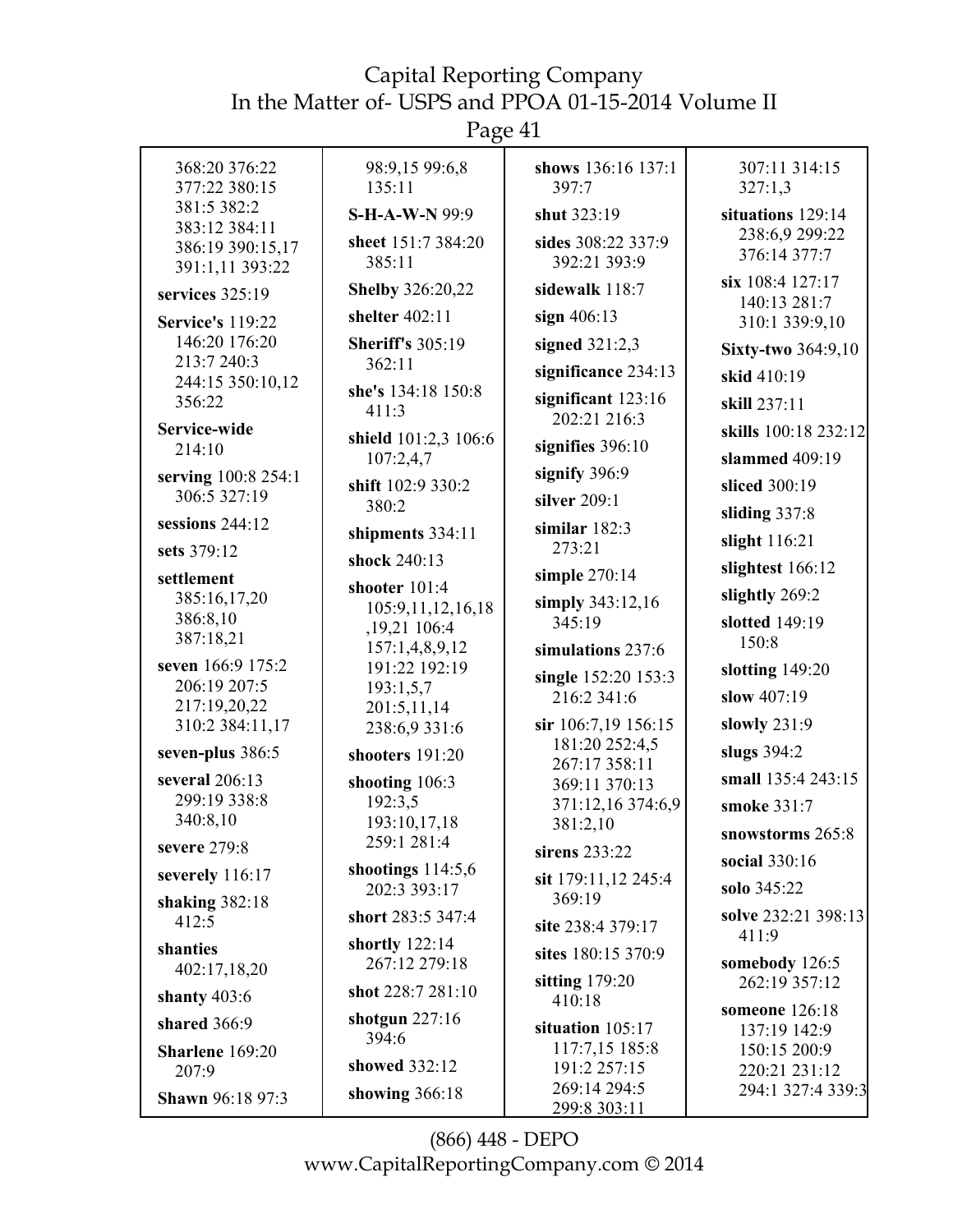Page 42

| 349:4 371:11                  | 163:16 216:21                     | 371:3,4 407:11                    | 280:22 360:20                  |
|-------------------------------|-----------------------------------|-----------------------------------|--------------------------------|
| 374:3 402:12                  | 225:21 229:22                     | spray $154:7$                     | 361:8 369:5                    |
| 409:9                         | 269:12 294:4<br>357:11,14,16,19   | spring 170:19,20                  | 370:21 380:3<br>387:4 401:8,15 |
| someone's 265:16              | 370:22 371:3,5,21                 | squad 403:14                      | 403:19,22 404:5                |
| sometime 349:22               | 374:14 398:10                     | squeal 396:11                     | 407:20 409:10                  |
| somewhat 296:10               | 411:4                             |                                   | starting 164:11                |
| 308:6                         | speaking 103:16,18                | stabbed $122:10$                  | 255:11                         |
| somewhere 102:6               | 104:12 129:13                     | staff 102:14 266:11               | starts 392:3                   |
| 280:4,21 355:7                | 130:4 133:8                       | 279:15 280:13                     | state 99:4 159:5               |
| Sonya 96:19                   | 176:11 179:4<br>219:3 346:12      | staffed 280:11,12                 | 222:9 253:15                   |
| SOP 348:18,20                 | 352:3 357:8                       | stamp 399:20                      | 260:19 265:16                  |
| sorry 105:7 115:4             | 372:14 393:4                      | stamps $400:1$                    | 272:8 279:13                   |
| 144:15 145:15                 | 408:16                            | stand 98:12 158:18                | 283:17 305:7                   |
| 156:13                        | speaks 216:14                     | 236:15 253:5                      | 308:20 317:4                   |
| 160:19,21,22                  | special $224:14$                  | 298:17                            | 351:17 354:16<br>362:5 368:15  |
| 161:6,14 163:17               | 242:17 327:17                     | standard 132:21                   | 390:11 399:4,5                 |
| 172:3 176:1,2                 | specialized 205:8                 | 133:6,7 142:16                    | stated 218:17                  |
| 196:2 204:17<br>207:14 221:6  |                                   | 144:11,15 146:15                  | 294:18 325:16                  |
| 225:21 230:2                  | specific 100:17<br>151:11 248:8   | 233:7 263:4                       | 332:16 333:17                  |
| 246:4 249:12                  | 392:4 396:21                      | 276:19                            | statement 293:15               |
| 268:14 273:3                  |                                   | 277:12,19,20<br>348:21,22 382:9   | 294:17 325:15                  |
| 292:2,3 316:8                 | specifically 119:14<br>126:2,3,16 | 393:21                            | 337:13 344:19,21               |
| 364:7 391:8                   | 130:7,19 195:3                    | standards 143:18                  | 396:6 400:17                   |
| 402:22 405:19                 | 204:3 211:6 248:6                 | 147:3 219:2                       | 407:15 408:18                  |
| sort 110:2,11                 | 337:5                             | 282:16 348:21                     | statements 122:21              |
| 129:16 135:15<br>251:3 278:19 | specifics 130:22                  | stander 263:18                    | 189:10 191:10                  |
| 288:4                         | specify 208:15                    | standing 372:3                    | 257:22 321:5<br>325:7 333:22   |
| sorting 300:16                | spectrum $345:11$                 | 395:14 400:14                     | 336:7 350:3                    |
|                               |                                   | standpoint 349:13                 | 374:13 399:2                   |
| sound 193:10,15<br>247:16     | speech $243:5$                    |                                   | states 95:3,12 96:13           |
|                               | spell 99:8 222:12                 | stands 298:18<br>302:21 326:21    | 131:2 180:11                   |
| south 393:14                  | 361:14 380:9                      |                                   | 283:22 284:16                  |
| southbound                    | spelled 247:5                     | start 129:20,21<br>145:1 176:7,20 | 318:19 336:17                  |
| 410:9,12                      | spend 182:17 286:6                | 182:9 206:7 359:4                 | 351:22 390:14                  |
| southeast 393:15              | 370:6.8                           | 372:2 396:18                      | 391:3                          |
| <b>Southern 318:15</b>        | spent 109:4 174:13                | started 116:9                     | stating $321:21$               |
| Southwest 95:13               | 286:10 369:22                     | 141:6,16 142:2                    | station 109:6                  |
| 96:13                         | spoke 116:16                      | 160:4 176:9                       | 127:13,19,21                   |
| spatter 118:7                 | 118:2,3 171:16                    | 182:10 255:16                     | 128:2 320:15<br>329:18,19,20   |
| speak 141:12                  | 218:18 291:7,10                   | 269:18 277:14                     | 352:4 359:6 371:5              |
|                               | 292:19 294:16                     | 278:22 279:6,8,16                 |                                |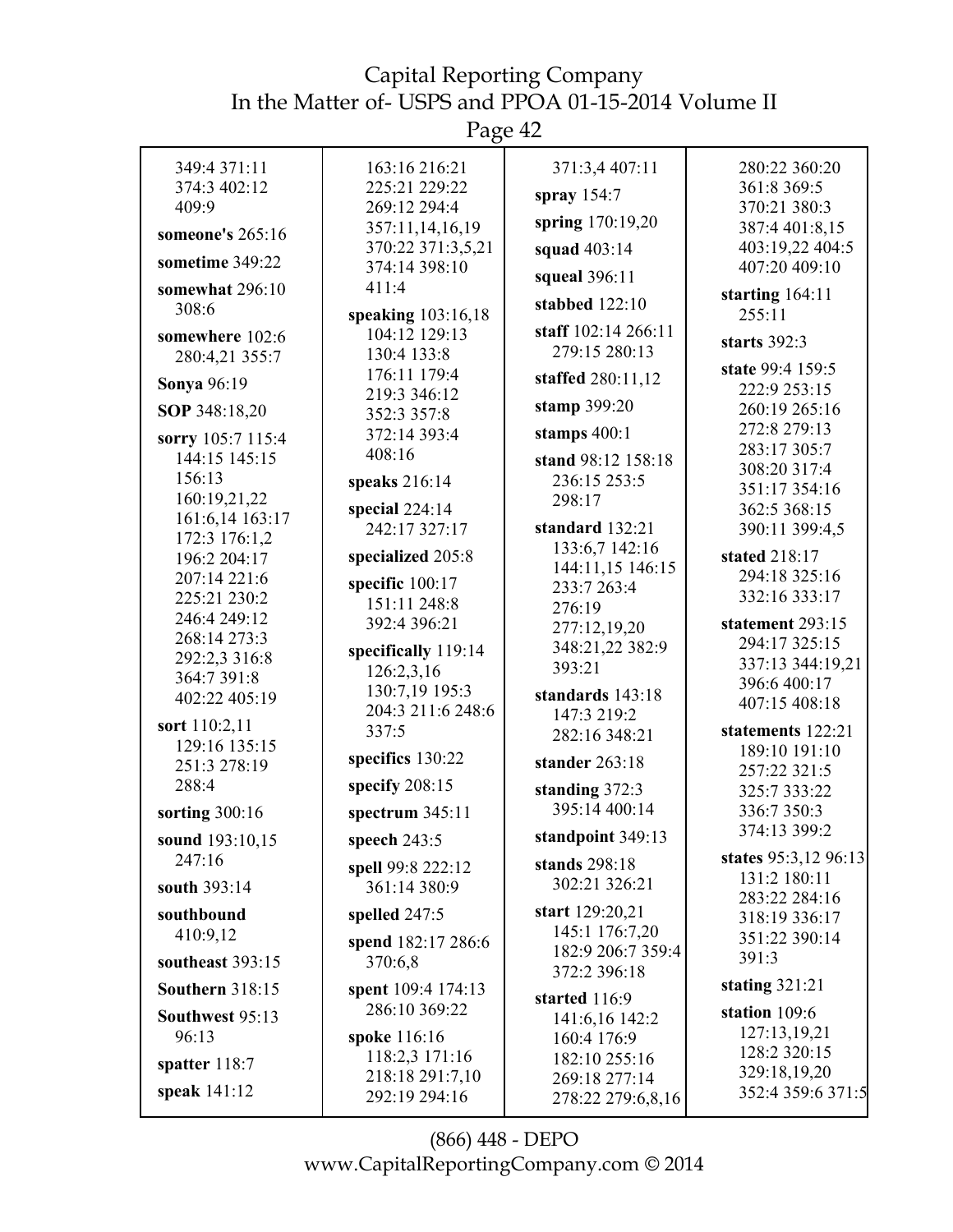| 394:18,19,20,22                            | 167:9, 13, 16, 21                  | stocked 399:20                   | streamline 345:19                 |
|--------------------------------------------|------------------------------------|----------------------------------|-----------------------------------|
| 395:16,17,18                               | 168:17,18,22                       | stolen 110:17                    | street 96:8 126:9                 |
| stationary 410:15                          | 169:1 170:13,15                    | 287:16 291:20                    | 200:6 262:10                      |
| stationed 243:1                            | 177:12,13,20                       | 299:19 300:13                    | 267:1 276:9                       |
|                                            | 178:1,3,9 183:1,2                  | 303:21 375:21                    | 322:13 337:17                     |
| stations 109:6                             | 195:22 196:7,10<br>197:19 198:7,11 | stood 400:13                     | 354:13 395:11                     |
| 110:10 115:15<br>178:13 256:15             | 211:10 215:15                      |                                  | 407:19 410:10                     |
| 288:15 323:4                               | 216:5,11                           | stop 105:18,20<br>121:12         | streets 200:7                     |
| 336:3                                      | 217:9,16,21                        | 123:17,18,19,21,2                | strength 404:7                    |
|                                            | 218:2,14                           | 2 124:8,11,15                    |                                   |
| statistics 356:11                          | 220:11,22 245:6                    | 132:6 142:12                     | stretch 342:14                    |
| status 298:2 348:2                         | 250:6 252:7                        | 185:3,4 186:1,2                  | strikes 230:6                     |
| stay 189:7 204:14                          | 253:5,14                           | 200:14                           | students 246:17                   |
| 330:4 378:16                               | 268:14,15                          | 228:15,16,17,21                  | stuff 357:18 399:2                |
| 379:13                                     | 270:15,17,20                       | 232:6 235:16                     |                                   |
| stayed 177:6 295:4                         | 271:2 281:18                       | 262:20 288:15                    | subject $110:22$<br>113:20 131:19 |
| 336:9                                      | 283:4,16 289:15<br>290:4 309:10    | 297:7 299:6                      | 264:13 287:9,13                   |
| steal 288:3 303:1                          | 316:9 342:20                       | 327:5,8<br>328:11,12,16,21       | 320:19 330:14,15                  |
|                                            | 343:10 346:3,8,20                  | 355:20 357:11                    | 331:10 365:1                      |
| steals 303:7                               | 351:7,16 358:10                    | 395:17 404:11,12                 | 405:9                             |
| stem 366:20                                | 362:4 364:9,11,12                  |                                  | subjects 103:18                   |
| stenotype 413:6                            | 367:3 368:3,6,14                   | stopped $132:12$<br>190:10 408:3 | 161:18 336:5                      |
| step $125:1$                               | 380:11,13 381:21                   | 409:14                           |                                   |
| 168:11,13                                  | 382:20 383:14,19                   |                                  | submachine 228:4                  |
| 172:11,13 296:5                            | 384:2,8,14,21                      | stopping $328:14$<br>356:15      | subpoena 387:19                   |
| 346:9                                      | 387:12,22                          |                                  | subsequent 126:10                 |
| Stephen 209:8                              | 388:3,8,13<br>389:4,12,17          | stops 101:1 228:13               | subsequently                      |
|                                            | 390:7,10 391:8,9                   | 231:2 329:4 359:3                | 100:22 385:15                     |
| <b>Stephens</b> 96:7 98:8<br>99:3,12 105:8 | 394:9 411:11,21                    | stories 411:13                   | substance 333:9,21                |
| 106:16,19 107:3                            |                                    | storm 379:16,18,20               | 378:14                            |
| 119:6                                      | stepped $194:16$                   | straight 331:5                   |                                   |
| 120:1,5,8,11,15                            | steps 228:21 232:21                |                                  | substantial<br>282:12,15          |
| 121:3,9,11,17                              | 335:20                             | strange 403:20<br>404:1,5        |                                   |
| 122:1                                      | steward 349:16                     |                                  | successful 272:3,7                |
| 134:8, 11, 14, 16                          | sticks 407:20                      | <b>Strategic 214:11,19</b>       | 299:5                             |
| 135:3,9,10                                 | stipulate 343:8                    | 217:2                            | sucked 302:5                      |
| 137:10,22                                  | 383:19                             | strategies 180:17                | <b>Suite 96:9</b>                 |
| 150:11,19<br>151:13,16,19,20               | 384:2,5,9,10,15                    | strategy $180:20$                | Sullivan 96:20                    |
| 152:8, 16, 19 153:5                        | stipulated 354:11                  | 181:4                            | <b>Sunday 169:9</b>               |
| 156:15,19 157:16                           | 387:14                             | straw 128:11                     |                                   |
| 158:8, 11, 14 159:4                        | stipulation 384:18                 | stream $333:10$                  | supervise 182:21                  |
| 161:8,10,12                                | 387:20                             | 334:15                           | supervisor 160:5                  |
| 163:19                                     |                                    |                                  | 168:14 183:7                      |
| 166:1,5,6,11,16                            |                                    |                                  | 199:2 282:9                       |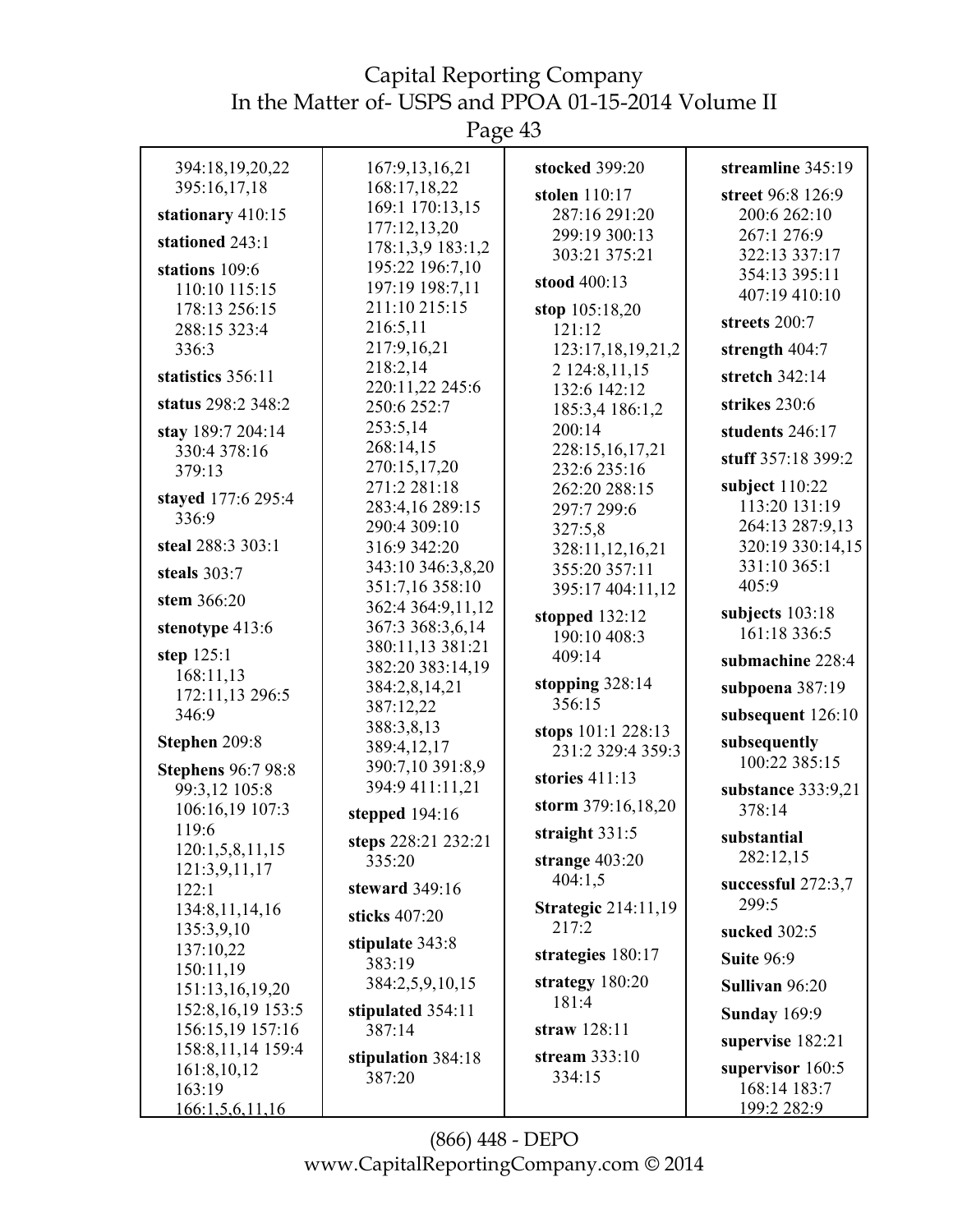| 308:18 312:5                       | 125:17,22                             | Swissport 300:14              | 169:14,16 211:20    |
|------------------------------------|---------------------------------------|-------------------------------|---------------------|
| 320:15                             | 126:11,15,19                          |                               | 248:3,4 274:10      |
| 323:6,12,14                        | 291:11 292:19                         | sworn 98:17                   | 277:1 311:4 326:1   |
| 331:11 333:14                      | 294:2                                 | 158:18,22 194:13              | 349:3 350:1,2       |
| 337:12,14 356:2                    | 296:14,17,19                          | 222:4 253:10                  | 409:16              |
| 371:8                              | 299:4                                 | 283:12 316:19                 |                     |
|                                    |                                       | 351:11 361:22                 | talking $122:21$    |
| supervisors 122:22                 | 315:8,9,10,11<br>338:4,17             | 368:10 390:4                  | 191:19 197:16,17    |
| supervisor's                       |                                       | system $257:5$                | 199:21 272:6,17     |
| 323:17,21                          | survey 355:22                         | 259:11 326:19                 | 311:7 325:9         |
|                                    | 356:2                                 |                               | 328:15 366:6        |
| supplies 240:22                    | surveyed 295:3                        | T                             | 372:2 393:5 396:7   |
| support $102:14$                   | survival                              | tab 144:21 145:2,3            | 400:8 401:1,2       |
| 242:17 243:10                      |                                       |                               | 408:2,19            |
| 266:11 279:15                      | 100:11,15,16,21                       | 151:4 248:22                  | talks 143:18 146:17 |
| supposed 201:22                    | 101:14,16 103:21<br>105:2,5,13 125:13 | 249:1 386:11,14               | 250:17 357:8        |
| 319:14 324:6,7                     | 230:17 237:19                         | table 246:2 343:20            | taller $405:2$      |
| 337:18,19 375:17                   | 255:5                                 | tackle 185:7,8                |                     |
| 388:4                              |                                       |                               | <b>Tammy 97:10</b>  |
|                                    | suspect 294:21                        | <b>tactics</b> 100:19         | 361:20 362:7        |
| Supposedly 325:15                  | 295:4 400:4,13                        | 103:20 105:1                  | tampered 300:13     |
| sure 99:11 119:6                   | 401:3                                 | 124:14 161:20                 |                     |
| 121:5 131:4                        | suspects 336:11,13                    | 229:16,18,19                  | tape 189:2          |
| 134:11 135:9                       | 339:5                                 | 237:19                        | 319:11,13 376:19    |
| 139:3 140:20                       |                                       | tag 294:22                    | 378:14              |
| 144:17 177:5,15                    | suspicion 117:22                      | 295:1,9,14 321:20             | target $263:1$      |
| 178:14,15 183:1,7                  | 124:2,4 228:18                        | 322:5 334:19                  |                     |
| 186:2,4,14 187:2                   | 329:1                                 | 397:8                         | targeted 114:4      |
| 189:2,5,8 191:15                   | suspicions 124:18                     | tagged $321:19$               | tarmac 299:14       |
| 192:6 196:3 198:4                  | suspicious                            | 322:6                         | tarmacs 302:1       |
| 210:8 245:8                        | 129:11,16,20                          | tags 326:17                   | task 305:14 318:8,9 |
| 249:10,12 250:8                    | 141:17 244:3                          |                               | tasks 111:3 193:22  |
| 257:19 278:7                       | 294:15 296:9                          | tailing 185:7                 | 238:12 346:11       |
| 281:1 283:6 291:6<br>307:14 311:21 | 307:4,22 308:7,16                     | taking 117:8 126:7            |                     |
| 313:19 342:20                      | 314:18 330:18                         | 191:6 216:17                  | taught 100:21 193:4 |
| 343:21 357:6,14                    | 332:22 333:9                          | 321:9 346:9                   | taxiway 302:3       |
| 358:4 371:1,21                     | 376:10,15 377:2,9                     | 401:18 407:15                 | teacher 359:18      |
| 384:21 389:19                      | 378:11 405:21                         | 408:17                        |                     |
| 390:7 392:14                       | sustained 405:7                       | talk 121:4 155:10             | teaching 162:2      |
| 395:4 404:15                       | swear 98:11,13                        | 169:12 211:20                 | team 365:4 366:2    |
| 408:16                             | 221:19 253:6                          | 215:4 248:6                   | teams $231:9$       |
| surrounded 194:17                  | 389:22                                | 309:21 311:18                 | technical 123:19    |
| 395:13                             | swiftly 113:3                         | 315:1 323:6<br>357:13 372:4,7 | technicality 355:19 |
| surrounding 152:10                 | swing 323:10                          | 391:22 392:2,13               | 356:18              |
| 184:21 379:14                      |                                       |                               | technically 200:19  |
| surveillance                       | swinging $407:21$                     | talked 158:2,6<br>168:4,12    |                     |
|                                    |                                       |                               |                     |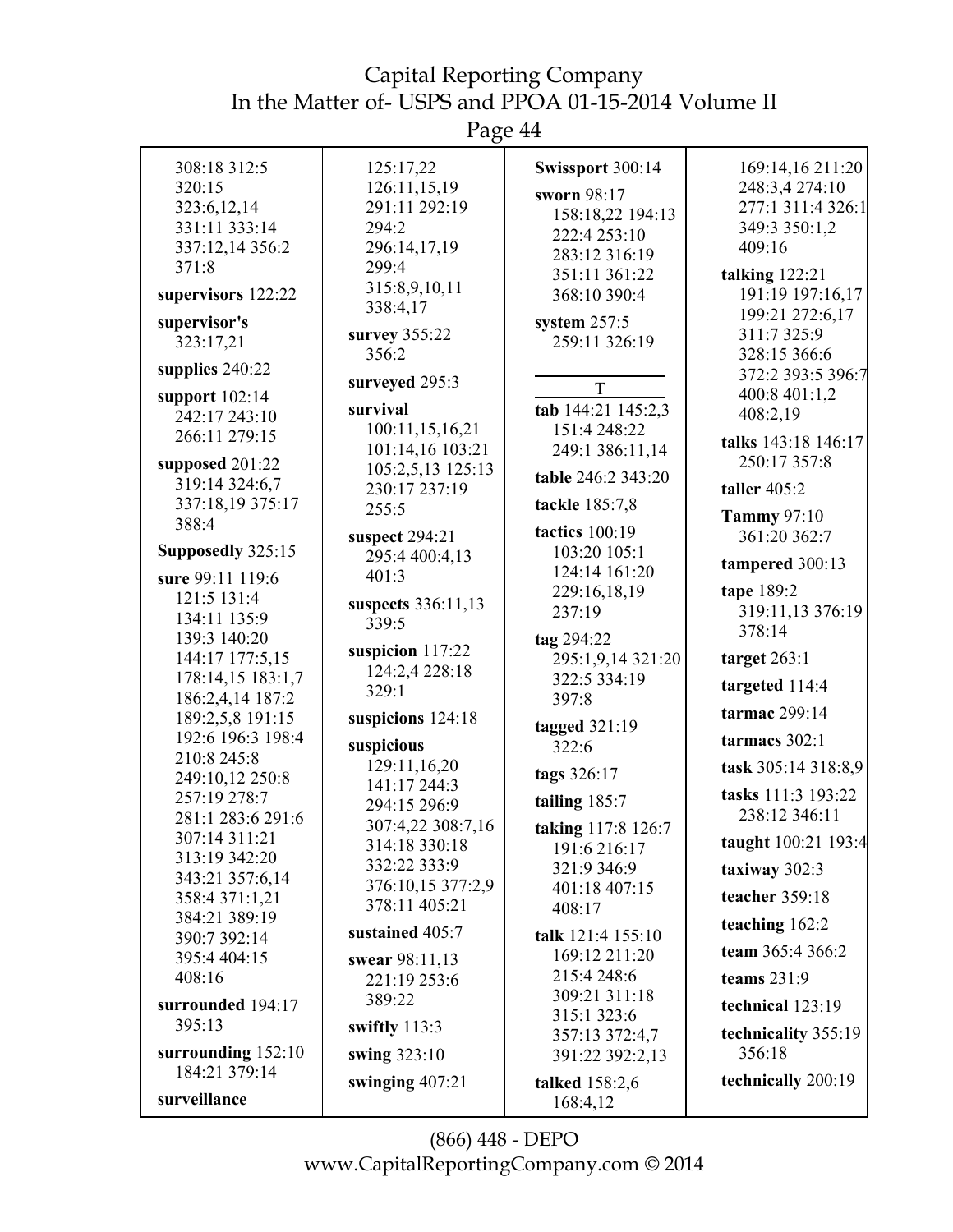| technician 223:13                | 206:17 207:7,8                     | 158:9,11 161:11                      | 342:9 345:13                          |
|----------------------------------|------------------------------------|--------------------------------------|---------------------------------------|
| teleconferences                  | 212:3,6 215:16                     | 173:7 194:14                         | 346:6 348:18                          |
| 366:6                            | 217:5 218:6 222:4                  | 196:1 198:12                         | 350:8,20,22 354:3                     |
|                                  | 246:12 250:13                      | 201:21 206:9                         | 357:9 360:15                          |
| telephone 168:5                  | 253:10 271:10                      | 221:9,10,16 245:6                    | 367:11 368:1                          |
| ten 148:5,7 310:2                | 274:12 275:13                      | 247:7 251:22                         | 381:19 382:22                         |
| 342:14 353:12,15                 | 276:13,18 278:19                   | 252:2,4 270:16                       | 384:8,14,15                           |
| tendency 359:1                   | 280:6 281:2<br>283:12 310:3,17     | 281:17,21 282:22<br>309:10 316:10,11 | 393:1,7,10 397:2                      |
| tendered 97:15                   | 314:10,22 315:3                    | 342:11 348:5                         | theft 288:3 292:9<br>299:2            |
| ten-hour $102:5$                 | 316:19 349:2                       | 351:1 358:11                         | thefts 244:8 260:5                    |
| ten-minute 366:4                 | 351:11 360:20<br>361:22 367:9      | 361:13 367:4<br>368:4 381:21         | 293:1 303:5 335:8                     |
| <b>Tennessee 331:16</b>          | 368:10 386:18                      | 389:9,14,15                          | 350:2                                 |
| 336:14                           | 390:4                              | 411:12,15,18,19                      | themselves 141:12                     |
| <b>Teresa 96:12</b>              | testify 150:20                     | <b>Thanks</b> 361:17                 | 393:2                                 |
| 138:12 147:12                    | 166:13,22                          | that's 102:7                         | thereafter 267:12                     |
| 217:16 250:6                     | 220:7,12,13,14                     | 107:9,10 110:3                       | 279:18 413:6                          |
| 342:21 343:5                     | 221:4 260:22                       | 114:19 120:5                         | therefore 305:3                       |
| Teresa's 343:21                  | 261:7,8 270:18,21                  | 128:18 138:1                         | 382:12                                |
| term 123:19                      | 310:13                             | 140:4,14 141:5,20                    |                                       |
| 350:10,12 354:10                 | 332:4,18,20                        | 147:16 148:11                        | there's 101:4,11<br>110:1,10,12 112:5 |
| terminal 375:14                  | 343:16 345:1,6<br>366:16 374:5     | 154:19 155:7                         | 113:6 114:17                          |
|                                  |                                    | 156:4,11 165:7                       | 115:4 121:12                          |
| terminology 297:4                | testifying 137:16                  | 167:4,5 168:2                        | 135:4 137:12                          |
| terms 133:4 177:1                | 150:12,13                          | 179:12 190:22                        | 152:9 172:21                          |
| 286:17 347:13                    | 177:16,17,18<br>196:22 198:10      | 193:4,9 196:11<br>198:11             | 174:15 175:2,10                       |
| 378:8                            | 215:18 229:9                       | 199:6,9,13,19                        | 188:6,8 193:6                         |
| territories 210:19               | 343:17 344:18                      | 200:2,4 201:20                       | 195:13 198:2                          |
| terrorism 110:7                  | 383:6                              | 203:16 206:14,21                     | 203:5 204:13                          |
| terrorist 202:17                 | testimony 103:17                   | 207:6 208:9                          | 210:9,12 220:16<br>240:18             |
| 204:9                            | 166:2,14 199:21                    | 209:17 214:14                        | 249:13,16,19,20                       |
|                                  | 220:19 221:5                       | 215:17 219:19                        | 262:17 267:16                         |
| <b>Terry</b>                     | 246:14 261:6                       | 231:16 236:14                        | 289:7 305:22                          |
| 123:17,18,21,22<br>124:8,11,15   | 343:12,19 344:8                    | 237:2 239:20<br>245:22 247:4,5       | 312:10,20 313:11                      |
| 228:13,15,16,21                  | 348:6 349:2 413:4                  | 249:18 250:19,21                     | 314:16 339:19                         |
| 328:11,12,15,16                  | testing $264:14$                   | 251:22 257:15                        | 340:15 341:11                         |
| 329:4 330:21                     | <b>Texas</b> 185:21                | 264:11 272:10                        | 357:9,10,17,18                        |
| test 341:13                      | Thacker 95:14                      | 273:4,6 276:17                       | 358:5 361:2,3<br>365:13 366:3         |
|                                  | 413:2,17                           | 277:13,20,21                         | 375:11 391:4,16                       |
| testified 98:17<br>139:22 140:22 |                                    | 281:16 290:6                         | 392:7 393:9                           |
| 142:15                           | thank 99:10 105:6<br>106:20 137:22 | 302:7 313:15                         | 403:9,10,11 407:4                     |
| 153:9, 12, 22                    | 138:2 143:9 145:6                  | 314:22 315:5                         | they'll 289:21                        |
| 158:22 199:17                    | 147:19 156:8                       | 316:6 326:10,21<br>331:21 334:14     | 303:22 304:1                          |
|                                  |                                    |                                      |                                       |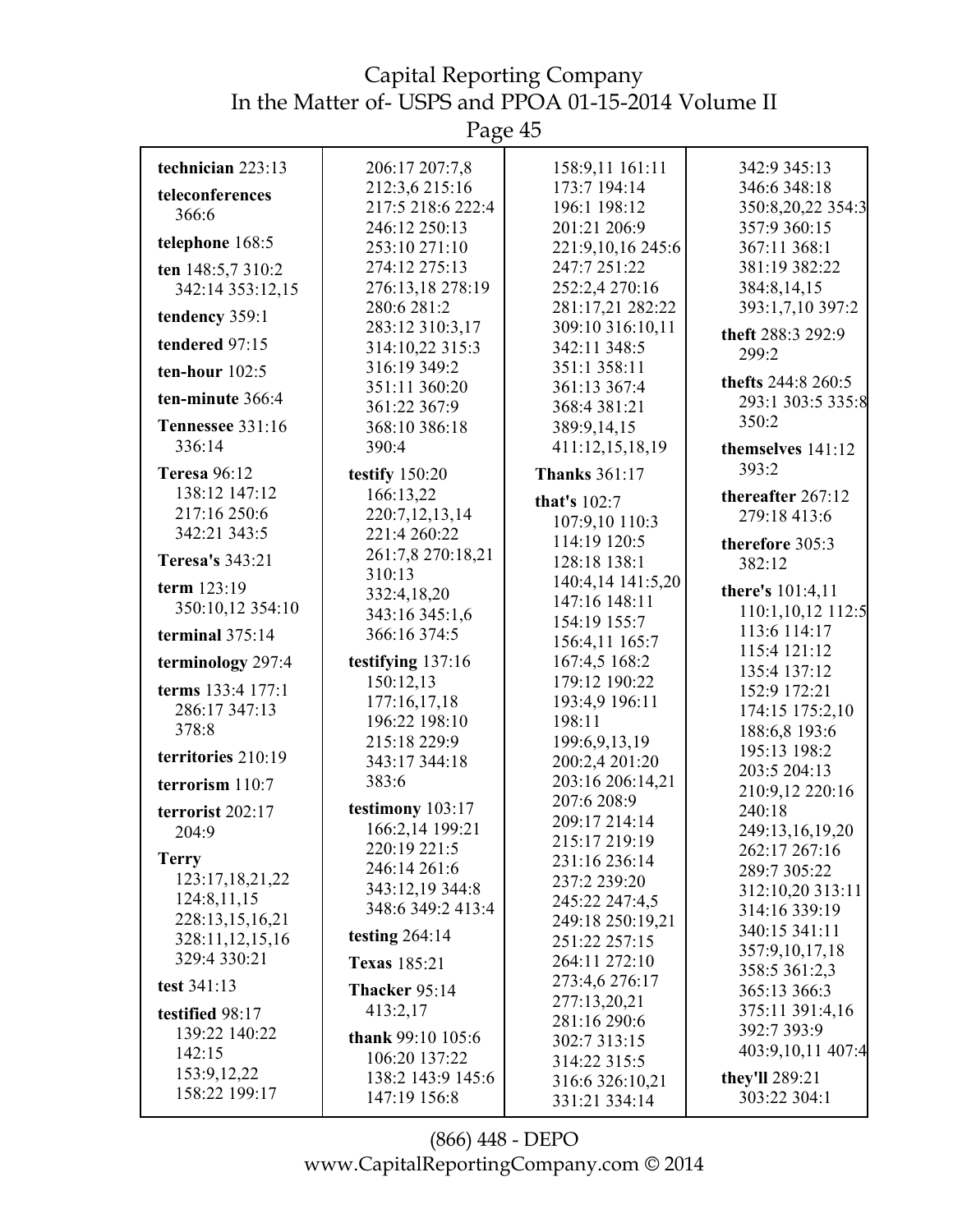| 341:3                           | tighter 209:22                  | towed 374:22                       | 230:3,9,12,17,20                     |
|---------------------------------|---------------------------------|------------------------------------|--------------------------------------|
| they're 113:3,20                | till 162:4 379:10               | Townhouse 290:1                    | 231:11 234:6                         |
| 137:15 142:11                   | 380:5                           | towns 371:2                        | 235:8 236:8                          |
| 144:10 153:18<br>154:8 200:8,19 | timeline $120:10$               | TR 172:20                          | 237:2,3,8,13,15,1<br>8,21,22 238:4,5 |
| 229:19 235:17                   | today 105:17                    | track 386:1                        | 240:9,14                             |
| 246:7,14 257:19                 | 142:1,6 158:2,6                 |                                    | 246:4,9,13,16                        |
| 259:11,18                       | 174:12 175:21                   | traditional 155:14                 | 247:13,22                            |
| 267:3,12 269:3                  | 176:4 182:15                    | traditionally 155:2                | 248:2,5,6,7                          |
| 274:1,6 287:17                  | 194:3 195:20                    | 294:22                             | 251:10,11,15                         |
| 295:21 298:6                    | 196:6 202:8                     | traffic 236:4 327:5                | 254:12,13                            |
| 299:8,9 303:16                  | 344:18 349:22                   |                                    | 255:3,4,6 261:20                     |
| 304:22 341:4,5,13               | 370:3,6 388:21                  | train $101:13,15$<br>233:10 255:8  | 272:8,18,19 284:8                    |
| 342:7 344:1                     | 391:5,17 411:22                 |                                    | 353:4<br>354:17,18,21                |
| 355:14 371:1                    | 412:4,7                         | trained 103:14,15                  | 355:4 362:22                         |
| 372:2,3,9 374:22                | tomorrow $412:8,12$             | 104:2 107:5                        | 369:7,8 391:14                       |
| 377:9,20 397:22                 | tons 361:3                      | 124:19,22 125:5<br>129:7 170:2     | 404:13                               |
| they've 145:12                  | tool 107:9                      | 188:12 193:2,6                     | training's $248:19$                  |
| 219:6 269:10                    |                                 | 225:12 227:17                      |                                      |
| 305:8 343:15                    | top 106:12                      | 228:8,20                           | transcription 413:7                  |
| 367:21                          | 172:19,21 197:7<br>204:21 205:6 | 229:1,4,6,9,12                     | transfer $406:10$                    |
| third 207:1 250:3,4             | 250:7 388:20                    | 231:4,7,8                          | transferred 267:14                   |
| 274:3 393:7,10                  | 397:3,4,8 401:19                | 232:11,14                          | 314:2                                |
| thorough 402:1                  | 402:16 410:19                   | 233:3,13,16 234:2                  | transformation                       |
| <b>threat</b> 100:12,18         | topics 161:22                   | 235:11,14,15,20                    | 180:17 211:20                        |
| 105:18,19,21                    | 162:6,10                        | 236:1,4,6 239:16                   | 213:13                               |
| 230:9 293:11                    |                                 | 240:5,10 241:6                     | 214:6,9,12,13,19                     |
| 301:20                          | <b>total</b> 140:2              | 259:6 261:11                       | 215:5,22 217:3                       |
| threatened 397:22               | totally 265:9                   | 378:22                             | 280:20 366:8,14                      |
| threatening 308:22              | touch 220:9                     | training                           | transition 179:20                    |
|                                 | <b>touches</b> 113:15           | 100:9,15,16 103:5<br>104:5,6,19,22 | 224:8                                |
| threatens 113:15                | tour                            | 105:9,11,13 106:6                  | transitioned                         |
| threats 113:7 258:9             | 108:19,20,21,22                 | 125:13 161:1,3,16                  | 160:5,16 387:7                       |
| 293:4 378:8                     | 109:3,7 123:1                   | 162:10 164:7,9                     | transmission 291:3                   |
| three-month 382:17              | 165:11                          | 165:3 171:21                       |                                      |
| throw 297:3 408:13              | 192:10,12,13                    | 187:4,7,8,10                       | transport $306:1,2$                  |
|                                 | 284:16 286:8                    | 202:21                             | 325:20 334:11                        |
| ticket 260:14<br>331:22 375:1   | 311:12 333:14                   | 203:5,10,14                        | transportation                       |
|                                 | 370:7,8                         | 205:17 207:17                      | 303:2                                |
| tickets 373:17,19               | tours 102:21 174:12             | 208:3,7,9,13                       | transported 328:10                   |
| 377:11                          | tow 374:22 408:20               | 218:7 219:2                        | 336:14 337:20                        |
| tide 366:20                     |                                 | 224:20,22<br>225:1,7,10,15         | transporting                         |
| tighten $397:15$                | <b>toward</b> 193:13            | 226:6,8,9,20                       | 302:22                               |
|                                 | towards 310:12                  | 227:5,7 229:20                     | transports 376:7                     |
|                                 |                                 |                                    |                                      |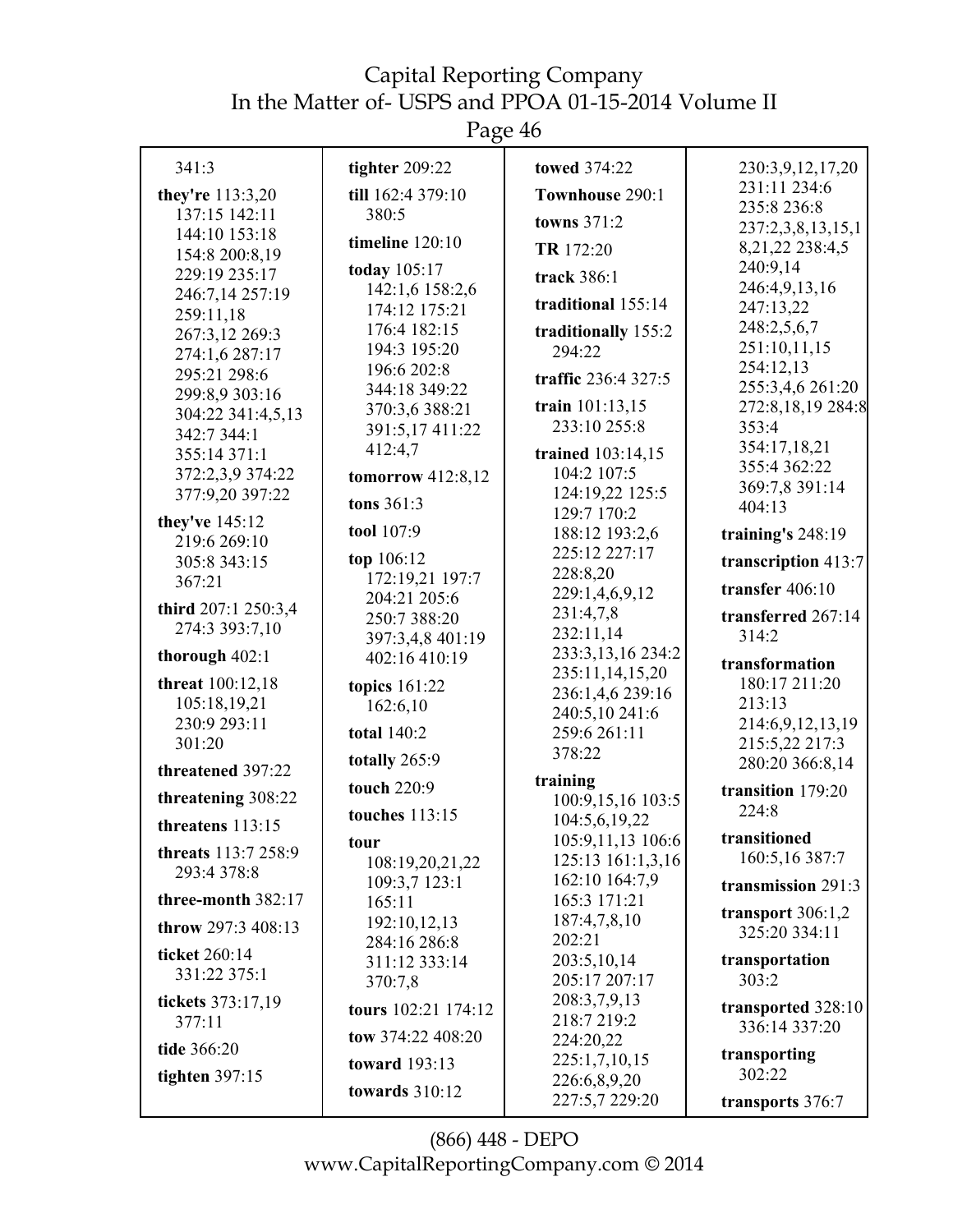Page 47

|                                        | ັ                              |                               |                                   |
|----------------------------------------|--------------------------------|-------------------------------|-----------------------------------|
| traveled 379:18                        | 143:11 144:9                   | 222:19 253:21                 | 264:19 343:4                      |
| traveling 111:16                       | 145:7 148:3                    | 260:18,20 261:22              | 396:9                             |
| Treasury 170:11                        | 183:12 191:13                  | 317:11 368:19                 | Understood                        |
| treat 276:14                           | 194:22 202:15<br>203:3 208:1   | 377:22                        | 346:3,20                          |
|                                        | 212:15 218:9                   | $U-10207:1$                   | underway 98:3                     |
| treated 269:20,21                      | 228:2 248:15                   | $U-20$ 197:3                  | unethical 384:15                  |
| tree 249:5                             | 271:22 289:3                   | <b>Uh-huh</b> 112:14          | unfortunate 276:7                 |
| tremendous 244:21                      | 294:3 401:10                   | 115:8 153:19,21               |                                   |
| trespass 405:21                        | turned 128:16                  | 271:11 310:4<br>335:12 336:21 | unfortunately<br>157:15 213:12    |
| trespasses 402:6                       | 132:2 281:3<br>330:12 354:13   | 342:4                         | 221:1 299:4                       |
| trespassing 336:13                     |                                | ultimate 180:20               | unhappy $323:4$                   |
| 403:18                                 | turning 207:12<br>388:19       |                               | 383:20                            |
| trials 377:20                          |                                | umbrella 357:9<br>359:12      | unidentified 349:4                |
| tried 128:4                            | turns 327:9                    |                               | uniform $111:17$                  |
| 132:9,14                               | twice 104:22                   | unable 166:13<br>220:13 221:3 | 262:12 276:9                      |
| trip 346:1                             | 237:18,19 246:19               | 323:15 324:7                  | 304:19,22                         |
|                                        | twisted 404:22                 | uncertain 133:4               | 315:11,19                         |
| trips $131:1$                          | 405:10                         |                               | 397:2,14                          |
| truck 190:9,21                         | two-and-a-half                 | uncomfortable<br>397:16       | uniformed 164:10                  |
| 325:16,18 408:20                       | 114:11                         |                               | 165:17,19 170:6                   |
| trucks 110:6,22                        | two-year $140:10$              | undergo 264:6<br>354:17       | 194:11 257:1<br>266:12,21 354:15  |
| 403:8                                  | type 191:4 242:12              |                               |                                   |
| true 113:19 153:5                      | 258:5 291:12,15                | underlying 122:6              | uniforms $153:16$<br>266:22 267:1 |
| 194:3 199:13<br>226:7,17,19            | 295:7                          | understand 102:4              |                                   |
| 274:15 278:21                          | 296:10,11,16<br>298:3 299:8    | 109:22 135:3<br>139:3 155:20  | union 98:7 99:2<br>100:5 106:16   |
| 366:22 413:7                           | 345:20 396:13                  | 178:16 198:5                  | 108:5 115:7,20                    |
| truly 313:16                           | types 124:13 191:17            | 217:12 220:22                 | 118:17 120:22                     |
| trustworthy 146:21                     | 234:10,19 293:1                | 262:11 311:18                 | 122:2 125:7 127:2                 |
|                                        | 306:7 394:11                   | 341:10                        | 133:12 148:4                      |
| truth 411:3,6,10                       | typewriting 413:6              | 345:9,13,14<br>355:10,11      | 156:18 159:3                      |
| try 138:10 167:3                       | typical 242:12                 |                               | 163:11 165:21<br>166:14 168:2     |
| 186:4,21 232:21                        | 296:10                         | understanding                 | 170:21 171:4,7                    |
| 295:2 306:14<br>376:16                 | typically 102:2,4              | 124:10 134:6<br>141:5 142:4   | 172:4 173:2,8                     |
|                                        | 233:21 237:9                   | 167:19 175:17                 | 175:4 179:13                      |
| trying 101:4 116:22<br>120:16,17 121:7 | 287:16,18 288:8                | 176:12 195:6                  | 180:3 181:14,18                   |
| 128:5 169:7                            | 300:17 303:7                   | 198:8 210:9                   | 182:2 183:14                      |
| 197:20 215:20                          | 314:19                         | 225:5,17                      | 189:14 194:6<br>195:1 202:15      |
| 276:12 313:4,5                         |                                | 238:17,22 239:5               | 207:13,14 208:2                   |
| 314:22 343:6                           | U                              | 243:19 244:17<br>245:22 246:1 | 212:1,2,15 221:17                 |
| 365:5                                  |                                |                               |                                   |
|                                        | U.S 96:11 99:14<br>209:6 211:6 | 251:9,10,13                   | 222:7 224:9                       |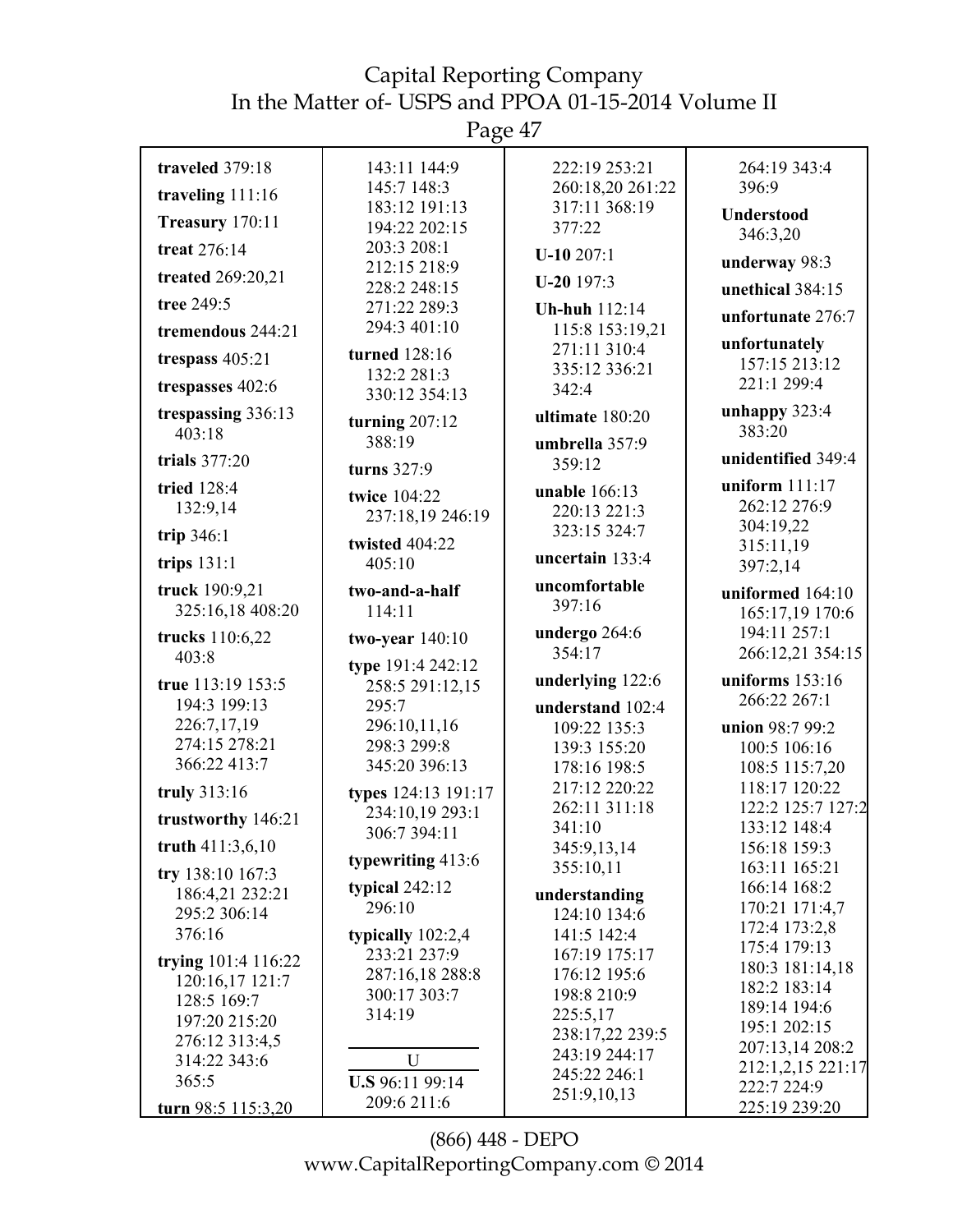Page 48

| 241:10 244:11,12                | unknown 320:19                    | value 334:11                        | 226:22               |
|---------------------------------|-----------------------------------|-------------------------------------|----------------------|
| 250:16 253:13                   | unless 137:12,19                  | vandalism $111:1,6$                 | versions 119:15,16   |
| 267:18 271:10<br>278:16 283:15  | 319:16 387:18                     | vandalize 339:3                     | 249:4                |
| 290:11 292:1,3                  | unmarked 111:9                    | vandalized 407:10                   | versus 247:11        |
| 293:6 294:7                     | 315:14,16,17,20<br>338:18         | various 202:3 343:3                 | vertigo 242:6        |
| 297:18 300:5<br>301:10 305:9    |                                   | vast 155:8                          | vest 396:18,20,22    |
| 307:17 308:10                   | unnecessary 98:5                  | vehicle 101:1 110:9                 | 397:7,14             |
| 316:14 317:2                    | unquote 214:6                     | 111:11,14                           | vice 304:18          |
| 318:12 320:6                    | unrelated 327:20                  | 124:1,17                            | victim 117:13        |
| 324:17 329:7                    | unsuccessful 295:4                | 127:14,15 128:17                    | 122:15 240:11        |
| 333:3 335:11<br>336:20          | unusual $141:17$                  | 156:2                               | victims 257:17,21    |
| 340:3,7,19,20                   | update $112:3$                    | 185:3,4,11,12<br>186:1 231:2        | 287:10 291:7         |
| 341:18                          | updated 198:2                     | 233:17,19,20,21                     | victim's 117:14      |
| 349:13,14,15,16                 | upon 114:22 131:5                 | 234:1 260:4                         | video 291:11 292:19  |
| 351:15 362:3<br>363:18,22 364:6 | 135:16 227:22                     | 294:15,19                           | view 345:11,15       |
| 365:14,16,20                    | 264:7 265:5                       | 295:10,13 320:21<br>325:19 326:17   | violating 336:18     |
| 366:6,10,12                     | 279:20 293:19,21                  | 327:8 328:13,21                     | violation $260:10$   |
| 368:13 380:22                   | 300:15,16 304:17<br>305:3,6 307:2 | 335:17                              | 336:18 373:15        |
| 381:5 388:12<br>390:9           | 327:18 348:5                      | 337:6,7,16,18,21,                   | violations 259:19    |
|                                 | 383:4                             | 22 338:9,18 339:4<br>374:8,12       | 260:1,4,5 261:12     |
| unions 245:14<br>338:12         | <b>UPS</b> 303:16                 | 395:13,16 396:19                    | Virginia 173:5       |
|                                 | useful 346:10                     | 397:18,19 403:21                    | 184:22 185:20        |
| unique<br>269:13,14,15          | USPS 96:4,19,20                   | 407:9 408:21,22                     | visible 177:4 178:14 |
| unit 245:15 272:20              | 159:10                            | 409:2,5,17                          | 204:9                |
| 312:19                          | usually 102:8 234:1               | 410:14,15                           | visit 142:7 178:13   |
| 313:1,6,9,11,13                 | 238:3 298:2 302:2                 | vehicles 110:15<br>153:13 154:16,18 | 359:3                |
| 315:20 338:19                   | 303:8 306:8 307:8                 | 182:12 291:21                       | visitors $239:10$    |
| 339:1,2,4 402:3                 | 341:8 392:6                       | 336:9 338:10,21                     | visits 112:13        |
| <b>United 95:3,12</b>           | utilize 181:1 227:21              | 374:19 395:6                        | 141:2,16,19 142:1    |
| 96:13 283:22<br>284:15 318:19   | 228:17                            | vehicular 175:1                     | 311:20 312:12        |
| 336:17 351:22                   | utilized 180:15                   | verbatim 263:12                     | visually 300:2       |
| 390:14 391:2                    | 226:20                            | verified 330:16                     | <b>Vitolo 96:16</b>  |
| units 312:16,18                 | utilizes 288:7                    | verify 327:6,7                      | voice 163:16         |
| 315:14,15,17                    | utilizing 255:17                  | 374:15                              | voicemail 410:21     |
| universal 287:22                | V                                 | verifying 179:19                    | voir 387:12          |
| 312:17 313:16,17                | vaccinated 232:2                  | 327:11                              | Volume 95:4          |
| university 223:6                |                                   | versa 304:18                        |                      |
| 274:5                           | vaccines 231:21                   | version $147:21$                    | W                    |
|                                 | valuable 306:15                   | 152:6 198:2                         |                      |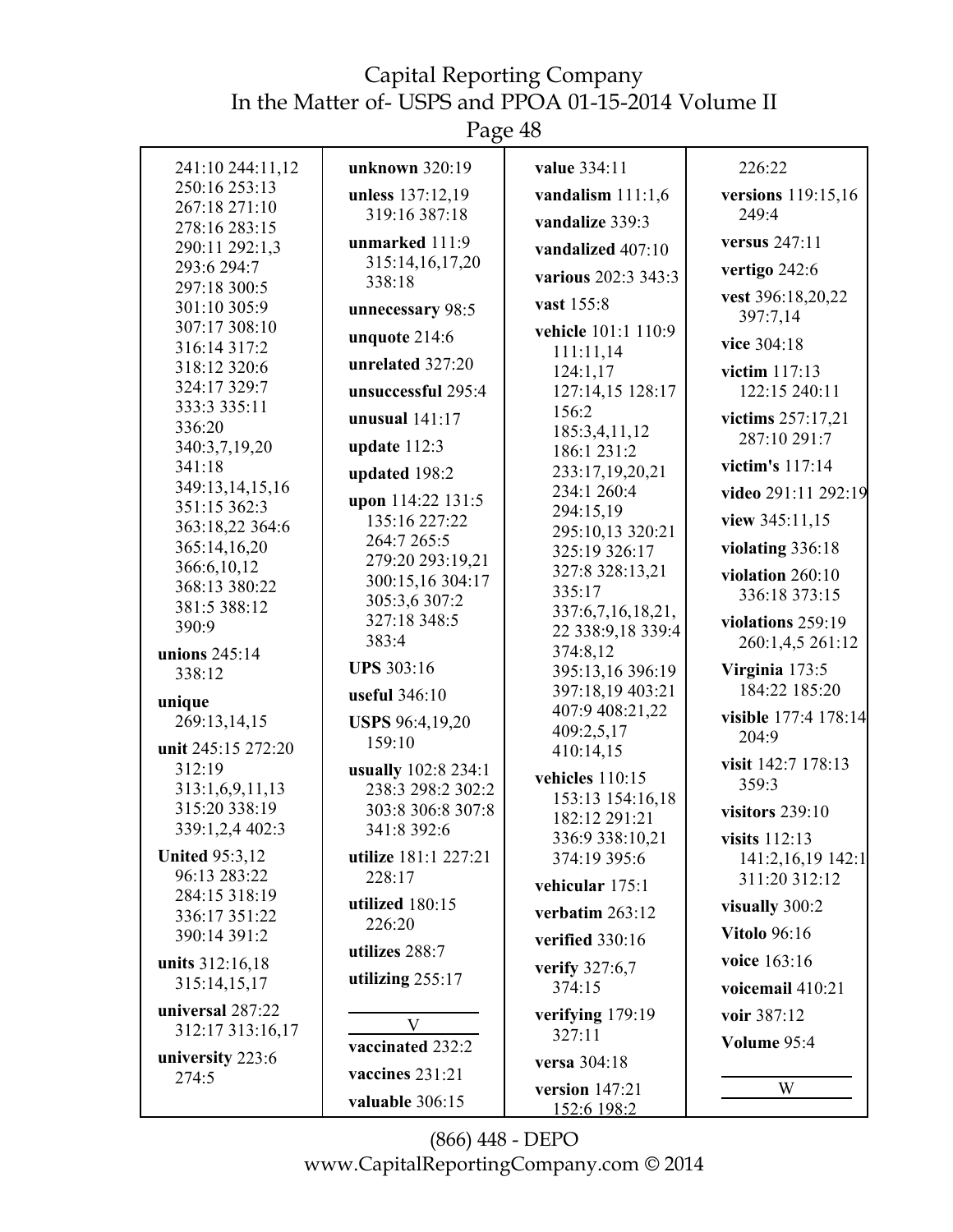Page 49

| wage 244:15<br>245:12,13 246:3<br>wait 201:18 211:9<br>242:8,9 351:3<br>410:8<br>waiting 132:8 297:4<br>320:18<br>wake 212:7<br>walk 134:5 177:7<br>190:18 314:20 | 191:21 193:21<br>243:14 254:4<br>255:22<br>wasn't 117:1 122:16<br>128:2 130:21<br>144:8 169:11<br>198:21 216:8<br>274:9 293:22<br>319:10 349:6,9<br>355:1 380:20<br>383:16 386:4 | 380:5<br>week 120:2 394:15<br>week-and-a-half<br>120:4<br>weekends<br>126:3,4,10<br>weeks 169:4<br>225:11,17 281:7<br>welcome 138:3                                      | 307:2 343:6<br>344:15,22 357:7<br>359:14 360:3,4<br>361:5 376:16<br>377:8,10,19<br>378:1,3 379:12<br>383:1 392:3,5,12<br>396:17 397:19<br>402:9 404:13<br>406:3,4,6 408:2<br>412:9 |
|-------------------------------------------------------------------------------------------------------------------------------------------------------------------|----------------------------------------------------------------------------------------------------------------------------------------------------------------------------------|--------------------------------------------------------------------------------------------------------------------------------------------------------------------------|------------------------------------------------------------------------------------------------------------------------------------------------------------------------------------|
| walked 168:5 401:5<br><b>Walker</b> 165:6,8<br>166:3,7,13 168:1<br>171:11 218:18<br>220:4,8 252:1                                                                 | watch 116:9 338:21<br>407:1<br>watched 396:3<br>watching 400:15<br>404:16                                                                                                        | 156:10 158:12<br>we'll 98:13 103:17<br>110:4 137:19<br>145:1 243:5,6<br>252:8 270:20<br>288:14 300:18,20<br>302:3 307:12,14                                              | west 286:22 311:6<br>392:18,21<br>we've 98:3 133:22<br>145:2,9 151:3<br>158:2,6 169:7<br>237:10 243:1                                                                              |
| <b>Walker's 168:11</b><br>walking 372:2<br>401:6 403:9<br>Wall 354:13<br>wallet 116:22<br><b>Walter 97:12</b><br>390:2,12<br>wander 189:4<br>warm 397:16          | WAW 326:20,21<br>ways 234:20 345:3<br>weapon $163:8$<br>190:20 193:11<br>227:15,17,22<br>228:1,6 393:19<br>weapons $124:18$<br>153:20 154:9<br>227:20,21 327:7<br>328:19 331:2,3 | 343:8 345:16<br>346:6 356:11<br>357:11,13,19<br>375:1 376:22<br>377:1 392:10<br>395:3 398:22<br>399:1 400:20,21<br>402:13 412:7,11<br>well-being $112:13$<br>141:2,15,19 | 246:18 276:3<br>286:21 287:18<br>296:18<br>299:3,5,18,21<br>303:9,15 359:5<br>398:2 404:8<br>whatever 265:11<br>297:10 316:1<br>407:2<br>whatnot 233:1<br>241:3                    |
| warnings 229:4<br>331:17<br>warrant 306:17<br>326:19<br>327:9,11,19,22<br>328:5 330:11<br>warranted 282:15<br>339:7<br>warrants $306:5,7,8$<br>326:22 327:13      | wear 153:16<br>397:4,10,11,17<br>wearing<br>396:16,17,21<br>397:11<br>wears $276:8$<br>weather 265:2<br>279:8,14<br>Weatherford<br>196:17                                        | 142:1,7,13<br>well-equipped<br>204:10<br>wellness $311:19$<br>312:2<br>well-trained 204:10<br>we're 98:10 120:8<br>130:9,10 144:18<br>153:6 177:16<br>178:16 181:22      | whenever 182:13<br>306:14 404:13<br>406:2<br><b>Where's 386:14</b><br>Whereupon 98:14<br>158:19 222:1<br>252:13 253:7<br>283:9 316:16<br>351:8 361:19<br>368:7 390:1               |
| 330:12<br>Washington<br>95:8,13 96:9,14<br>159:17 173:4<br>174:9,10,13 179:1<br>182:4,15 184:3<br>187:21 188:18                                                   | webpage 211:1<br>website 168:9<br>169:17 204:2<br>we'd 228:1<br><b>Wednesday 95:9</b>                                                                                            | 193:6 218:3<br>220:11 233:2<br>235:15 249:11,13<br>257:18 265:9,12<br>269:3 270:6 287:3<br>288:14,18 296:2<br>298:3,4 299:7,10<br>304:16 305:2,6                         | 412:13<br>wherever $114:16$<br>whether $124:2$<br>182:3 185:11<br>260:3 326:2<br>332:2,5 345:5                                                                                     |